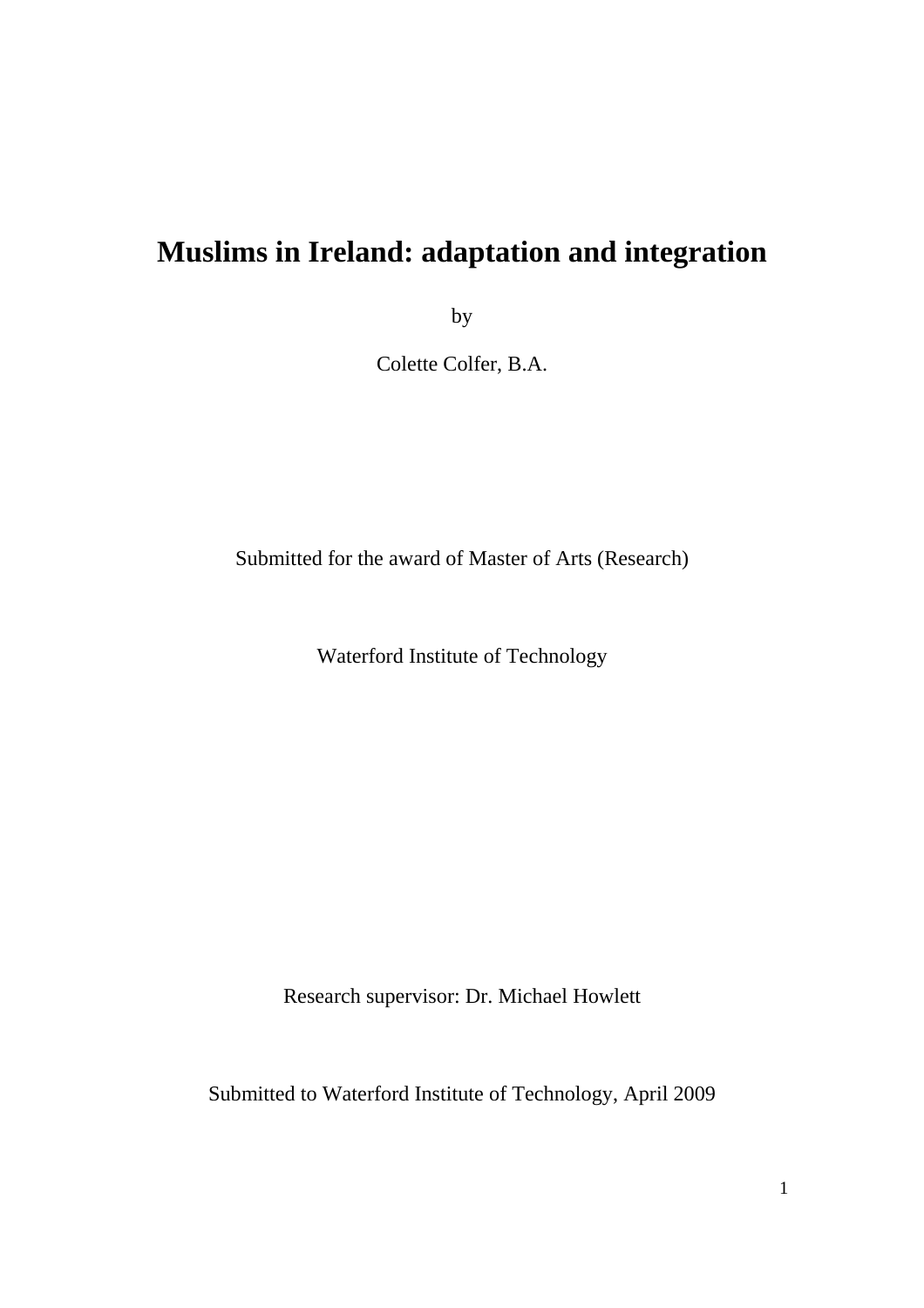## **Declaration**

This work has not previously been accepted for any degree and is not concurrently submitted in consideration for any degree. This thesis is the result of my own investigations.

Signed ……………………….

Date …………………………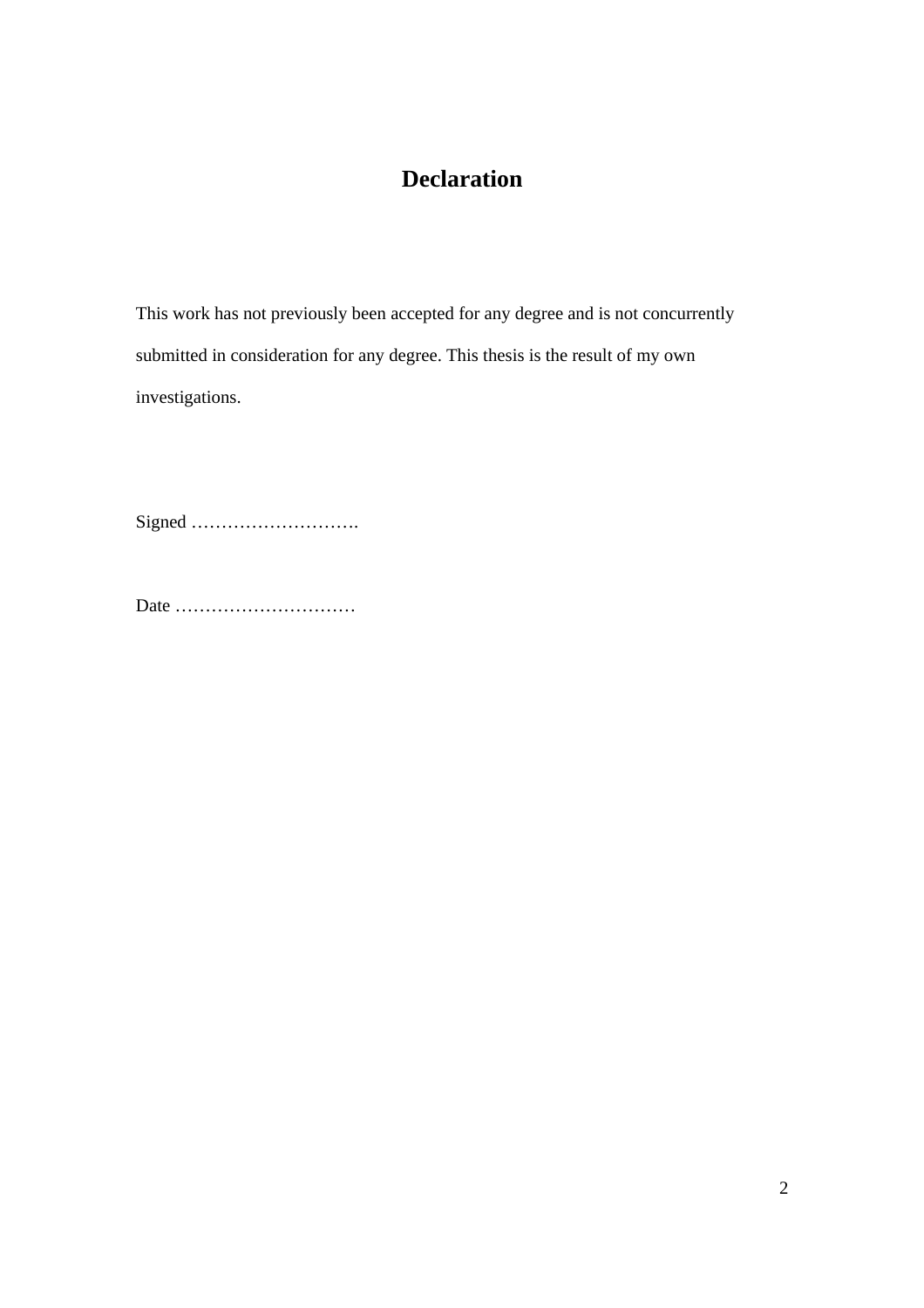#### Acknowledgements

I want to express my sincere gratitude to all the individuals and organizations who participated in the research and gave so generously of their time, spirit, hospitality and thoughts. I would also like to thank my research supervisor Dr. Michael Howlett for his support and belief in my ability and to all my colleagues at Waterford Institute of Technology for their discussions and suggestions particularly Fergus Hogan, Jonathan Culleton, Jane McGrath, Jeannine Murphy, Claire Nolan and Anne Wayne.

This project was made possible by the Technology Sector Research Strand One Postgraduate Scholarship funded by the Institutes of Technology Ireland for which I am most grateful. I would also like to thank the staff at the Research Support Unit at Waterford Institute of Technology. Thanks also to the Broadcasting Commission of Ireland and Waterford Local Radio for supporting an earlier project which ignited my interest in the area and to Allama Umar Al-Qadri and Minhaj-ul-Quran International for their help particularly during my stay in Pakistan in the summer of 2006.

On a personal note, thanks to my parents Georgie and Nancy who encouraged me from day one and who have always stimulated and inspired my intellect and spurred me on to greater challenges. A very special thanks to my husband Terry for his unstinting love, patience, encouragement and for his great companionship and adventures. Also thanks to Katherine, Shelagh and to all of my family and friends for their support over the years.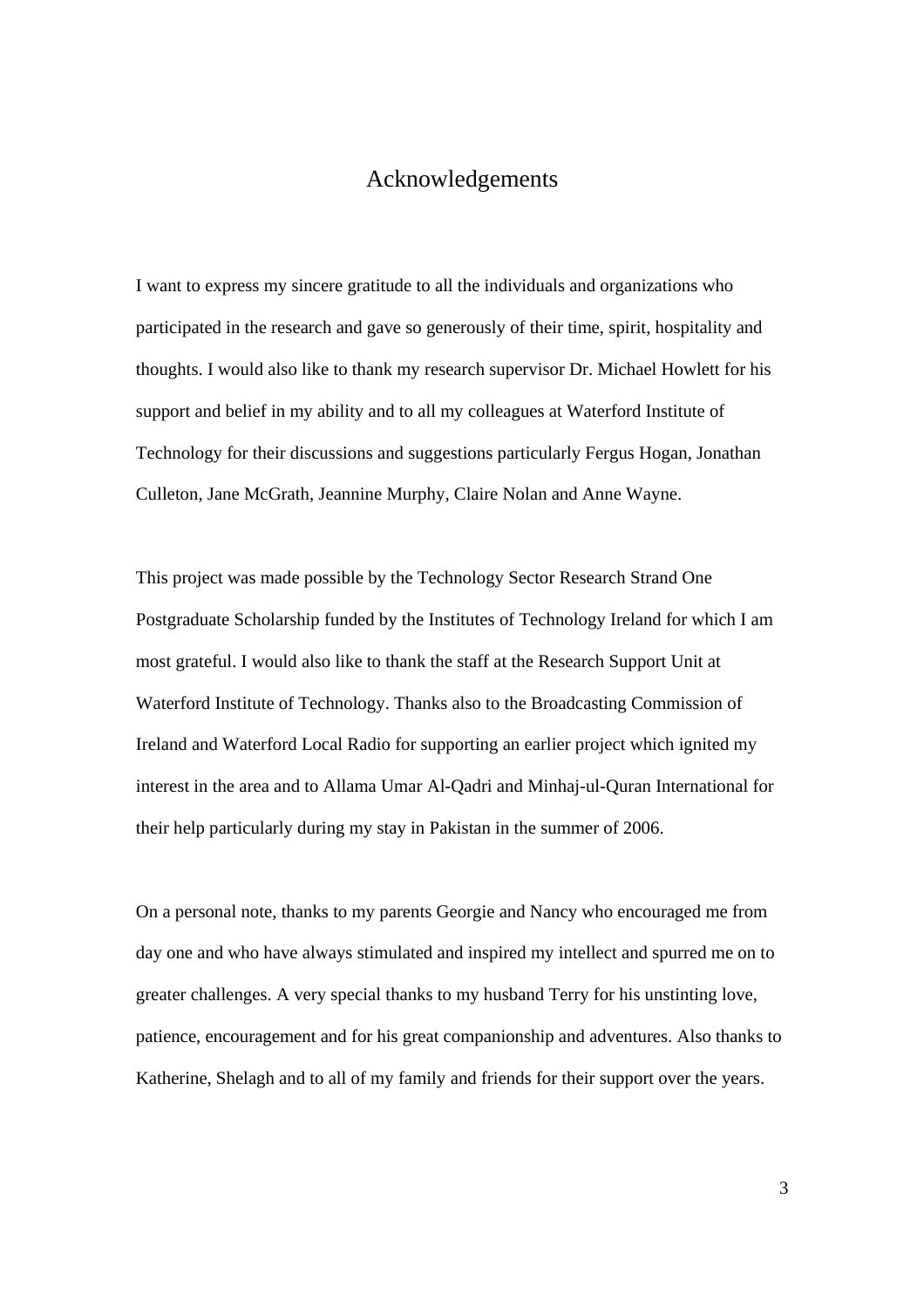## Colette Colfer

## Muslims in Ireland: adaptation and integration

#### Abstract

This study explores the lived experiences of Muslims living in Ireland. It focuses particularly on challenges that Muslims face in relation to the practice of their religion and in relation to their integration with the wider non-Muslim Irish society. The research has adopted a phenomenological approach and has utilized a qualitative method of data collection. Twenty-one semi-structured in-depth interviews were carried out with Muslims from a range of cultural, social and religious backgrounds. The research has found that simplified categorizations of identity and integration are inadequate to portray the nuanced levels of diversity present within the Muslim population of Ireland. It found that the significant challenges that Muslims in Ireland face in relation to the practice of their religion and their adherence to religiously prescribed rules can be overcome through adaptation to Irish culture and society. It also found that discrimination and misunderstandings of Islam constitute the major challenges that Muslims face in relation to integration and that these are fuelled by meta-narratives of Islam as enemy and media misrepresentations.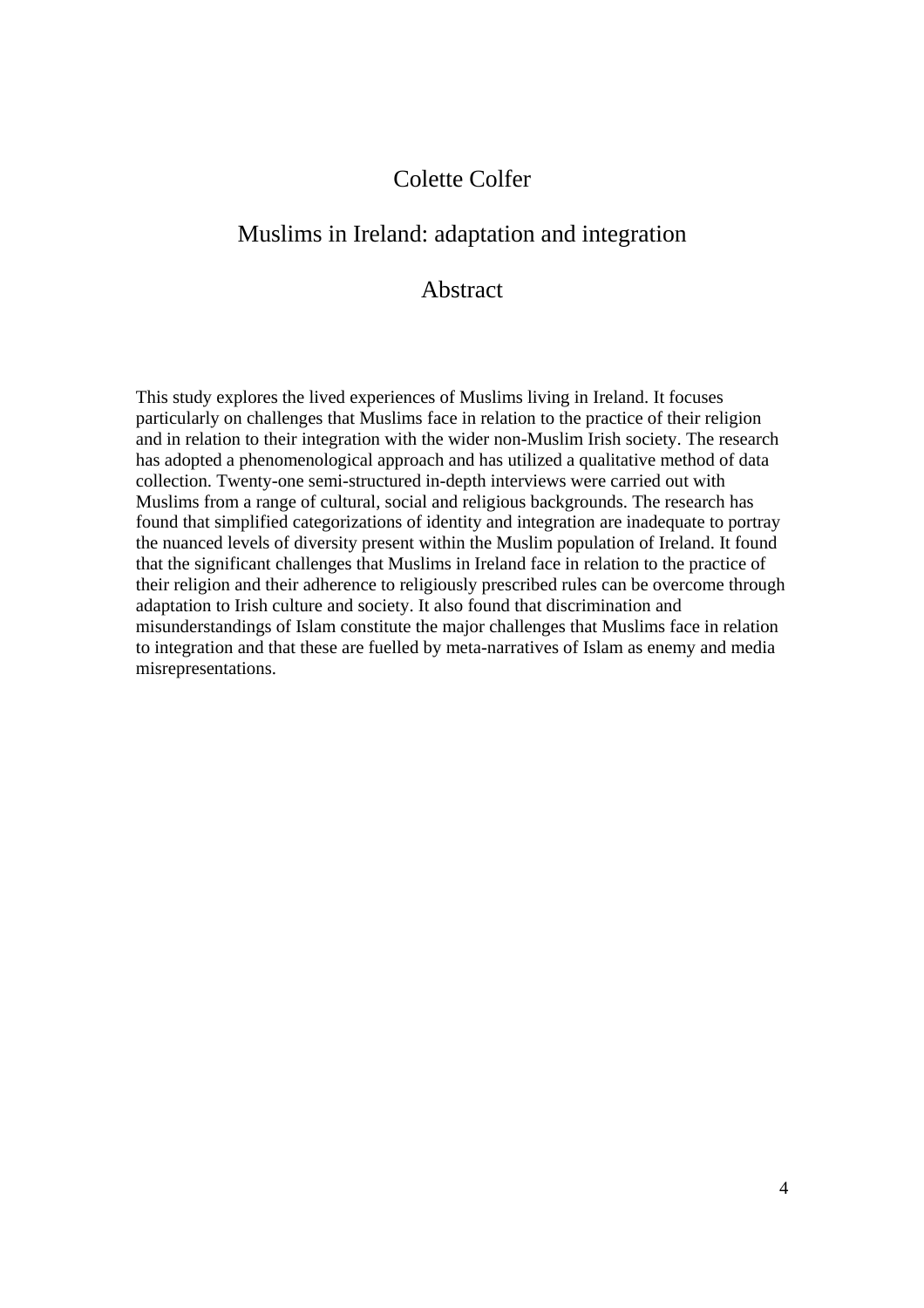## **Table of Contents**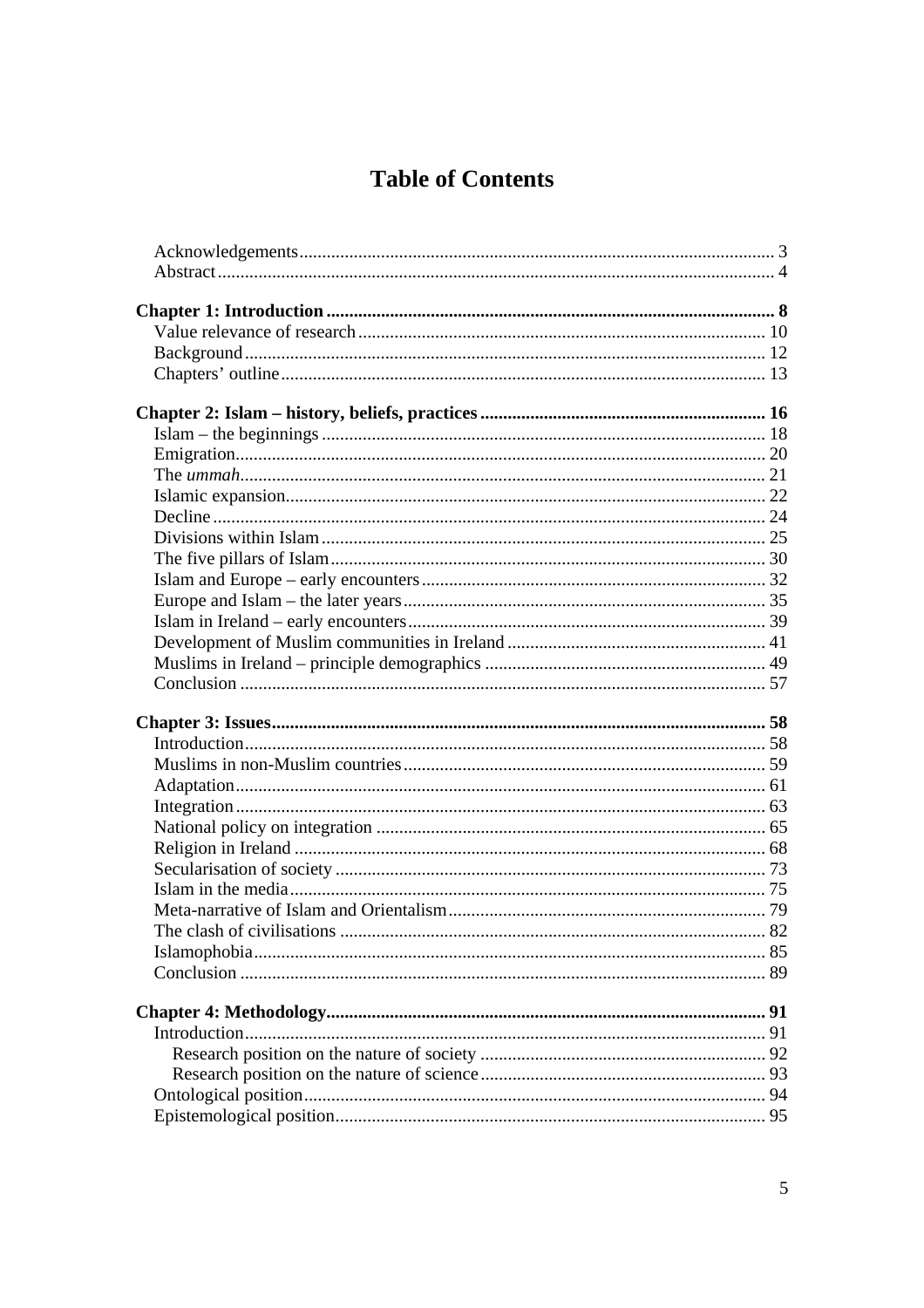| Levels of integration.<br> |  |
|----------------------------|--|
|                            |  |
|                            |  |
|                            |  |
|                            |  |
|                            |  |
|                            |  |
|                            |  |
|                            |  |
|                            |  |
|                            |  |
|                            |  |
|                            |  |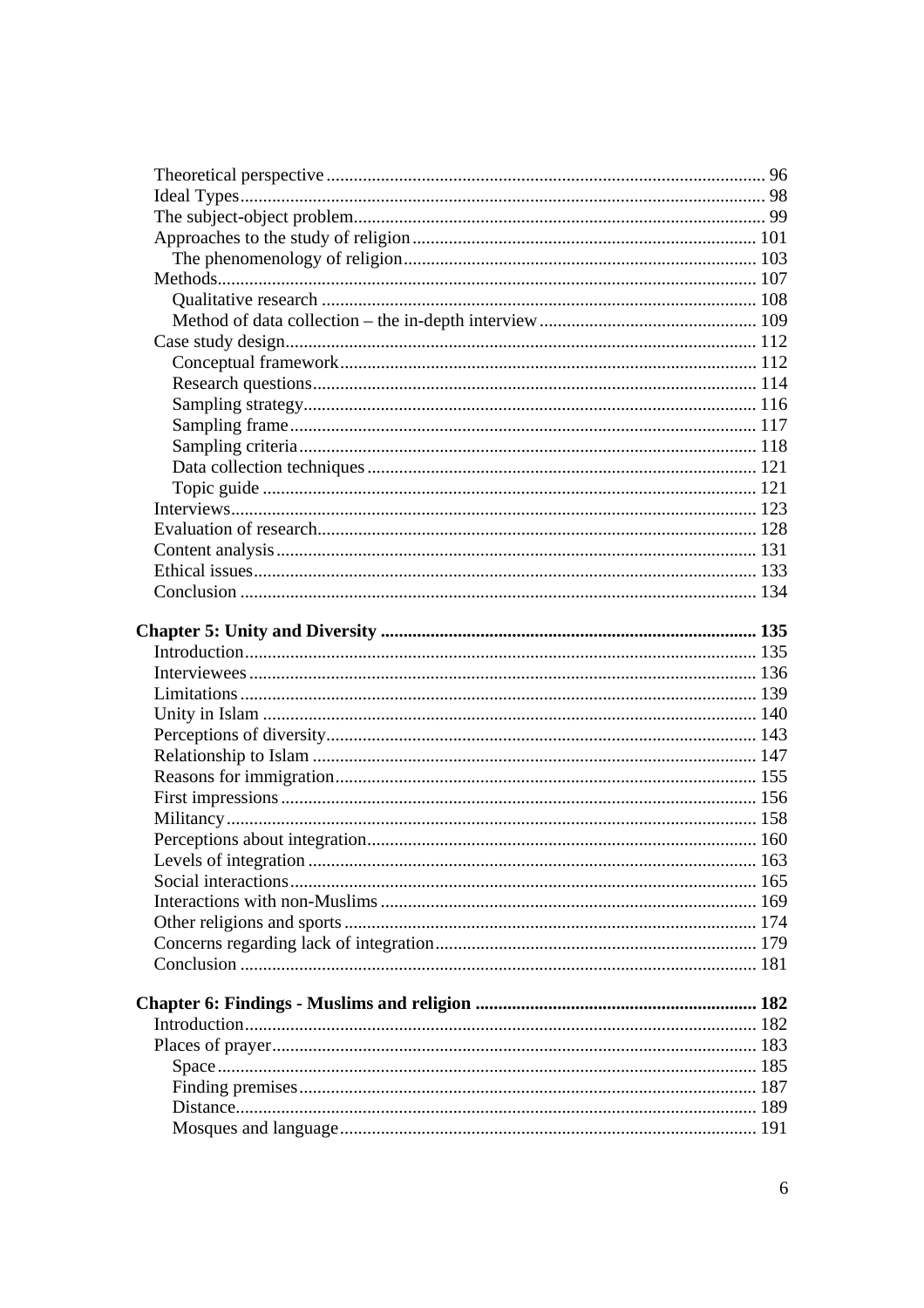| APPENDIX A: INFORMATION SHEET FOR THE RESEARCH  271 |  |
|-----------------------------------------------------|--|
|                                                     |  |
|                                                     |  |
|                                                     |  |
|                                                     |  |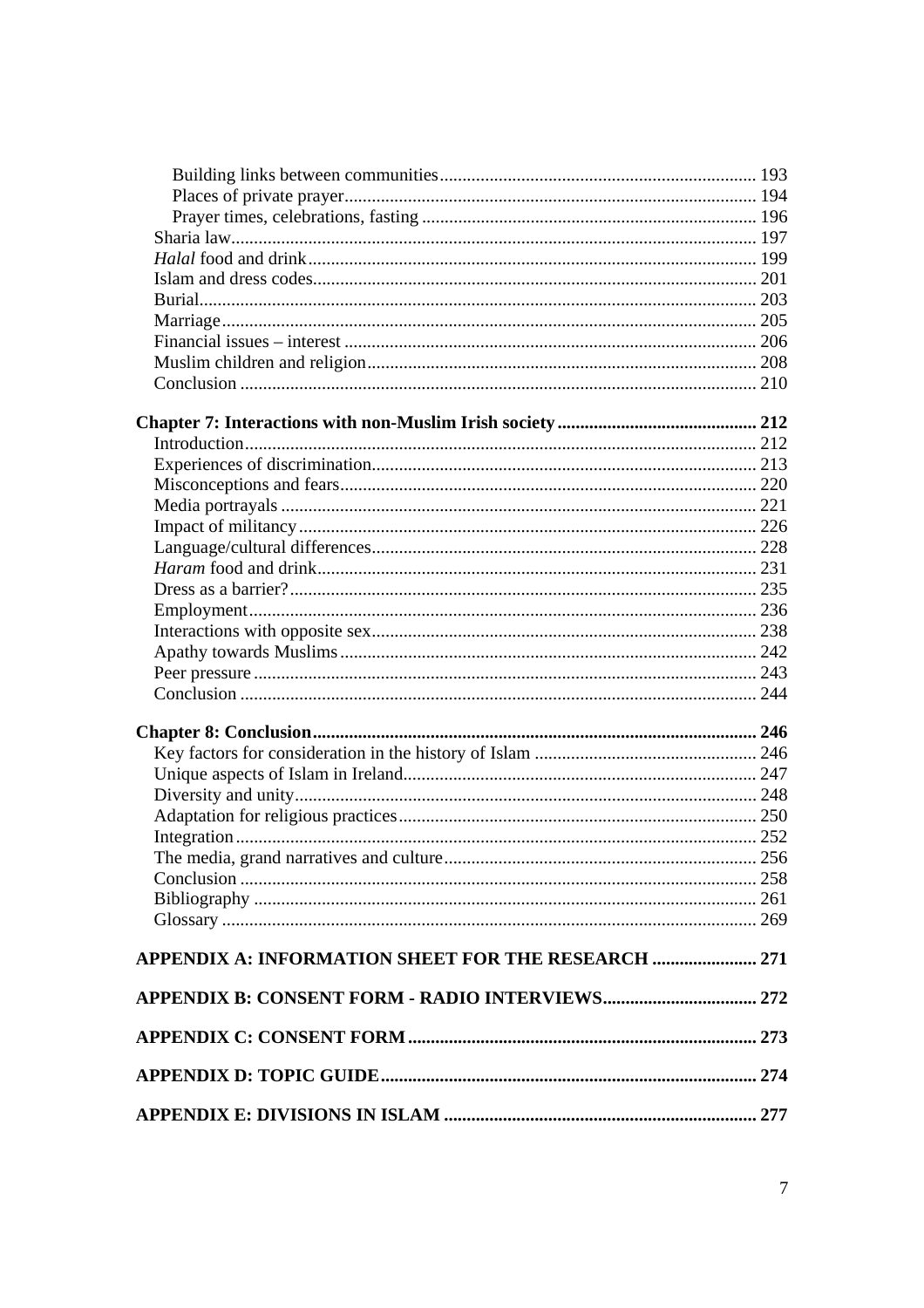## **Chapter 1: Introduction**

Except for four months of the year when taboos barred all fighting, murder and raid and treachery, ravishing and plundering constituted the normal mode and pattern of life, in a land where the struggle for existence was hard and bitter. Islam was born in this inhospitable milieu and survived to become a world religion.

(Balyuzi, 1976: 9)

Muslims first started arriving in Ireland in large groups in the 1950s but up to that date very little is known about Islam in Ireland. Between the 1950s and 90s the Muslim population in Ireland grew steadily but slowly. As recently as 1991 there were less than four thousand Muslims living in the country. However, in the past two decades this pattern of growth has changed dramatically and by 2006 there were almost 33,000 Muslims living in Ireland (Census 2006). That represents a growth rate of 700% over 15 years and makes Islam the fastest growing non-Christian religion in Ireland today.

Whilst research on the subject of Islam in Ireland has been very limited, studies to date indicate that Muslims in Ireland are not integrating at social and cultural levels into mainstream Irish society (see McPhee, 2005 and Flynn, 2006). This research aims to build on these earlier findings by examining the challenges faced by Muslims in Ireland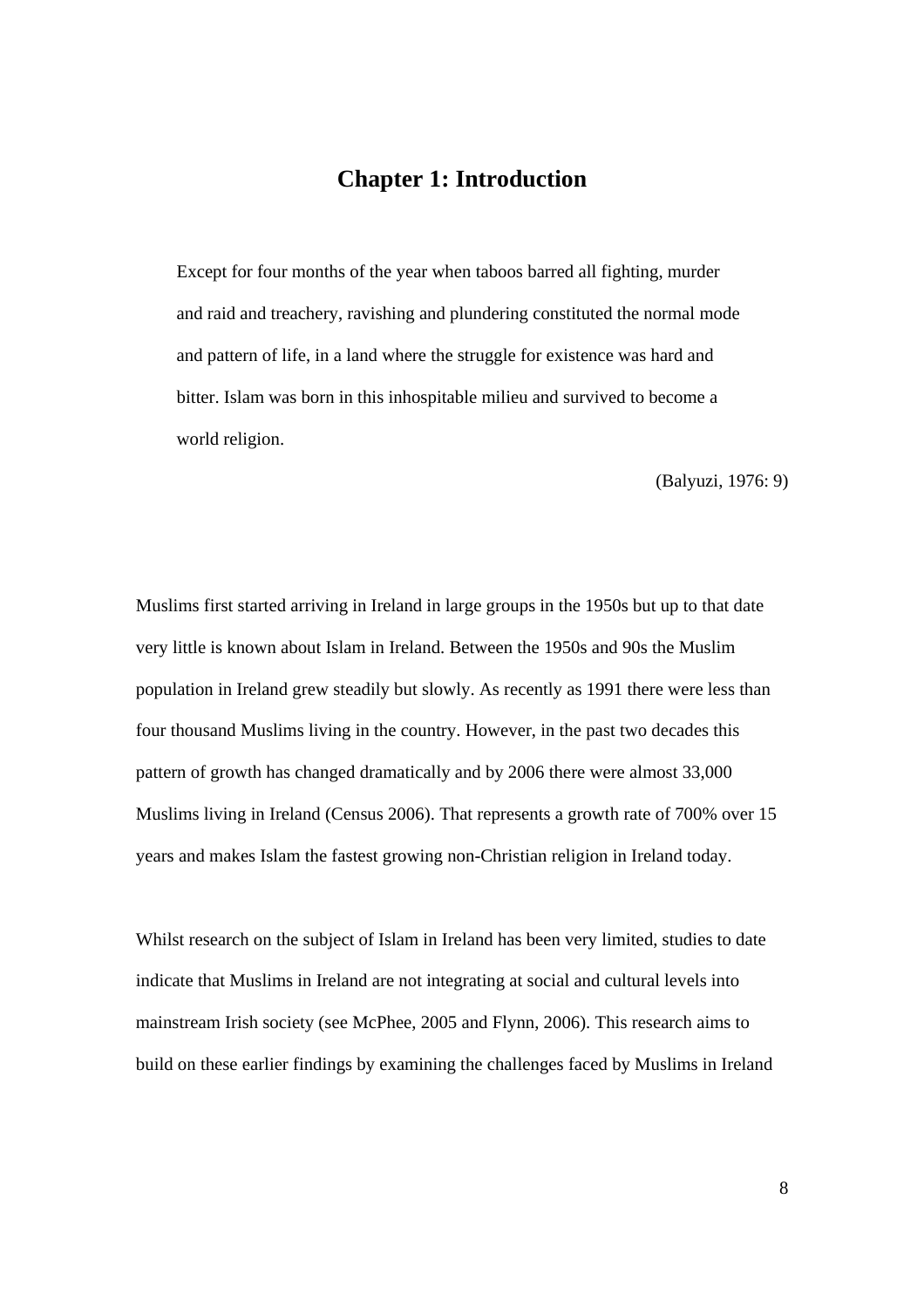in relation to the practice of their religion and by pinpointing perceived barriers to their integration and interaction with the wider Irish society.

This research sets the framework by examining the history of Islam. It focuses on what is suggested are key aspects of Islam that provide necessary background information in order to comprehend and make sense of the situation of Muslims in Ireland today. These factors include the foundation of the religion through Quranic revelations to the Prophet Muhammad, the development of the international Muslim community, the growth of diversity within Islam and historical encounters between Islam and Europe.

The research adopts a phenomenological approach and uses qualitative methods of data collection. Twenty-one interviews have been conducted with participants that include men and women from a range of countries and backgrounds, religious leaders and laypersons, refugees, first and second generation immigrants, converts, city dwellers, town dwellers and Muslims belonging to different sects and religious organisations. The interviews have been recorded with the permission of the participants, then transcribed, coded and analysed to identify key themes and issues.

Findings would support the suggestion by Fokas (2007) that trends in the study of Islam in Europe which veer towards cultural differentialism and monist conceptions of identity are insufficient in light of the subtle shades of diversity present within the Muslim population. Whilst identity is an important issue, this research suggests that the identities of Muslims in Ireland cannot be compartmentalized into simplified categories relating to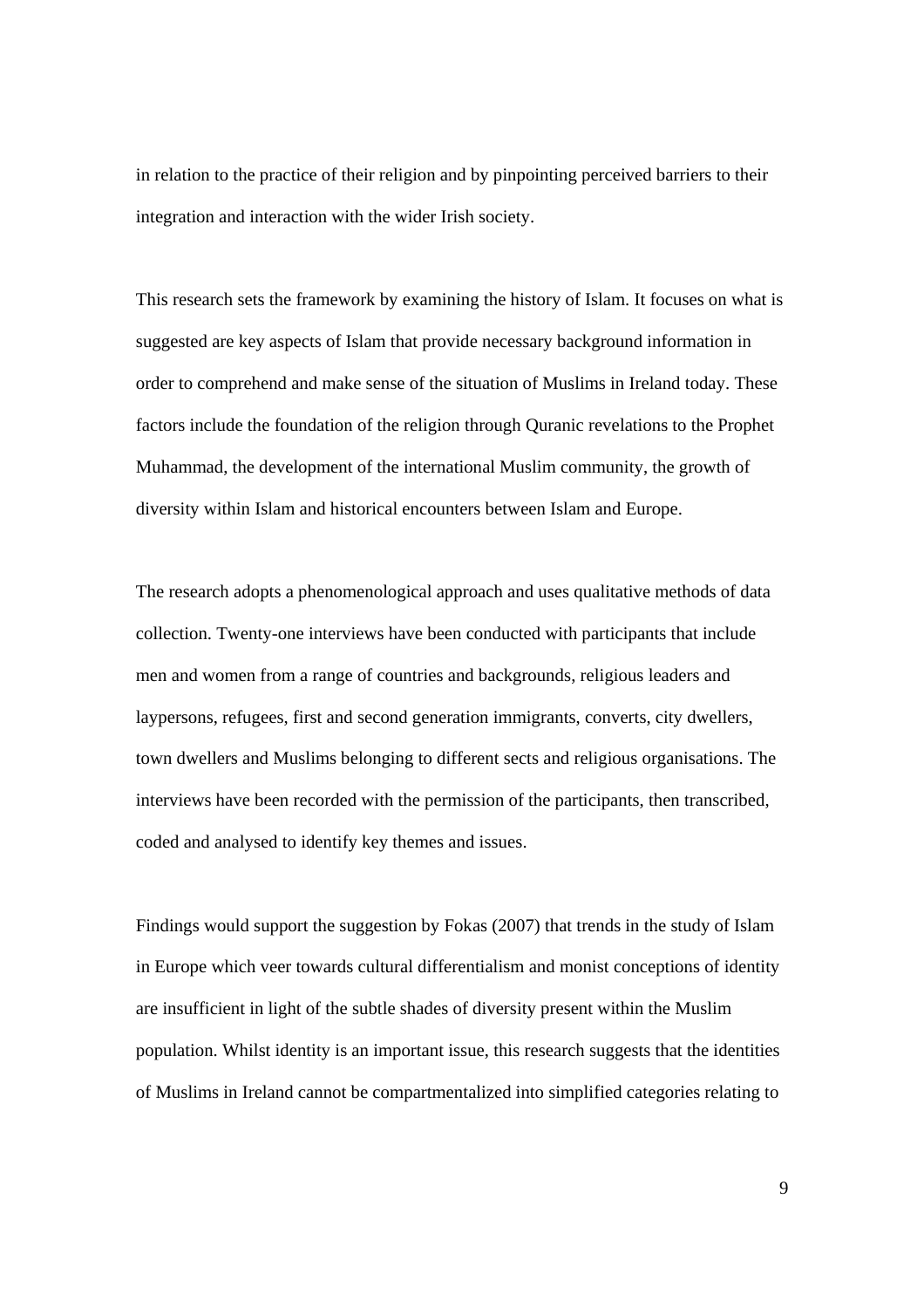religion and instead are complex and multi-layered and based on levels that include loyalties, beliefs, backgrounds, nationalities and experiences. McPhee (2005: 10) suggests that religion amongst Muslims in Ireland has become 'the affiliation that connects individuals from disparate social and cultural backgrounds'. This research supports this finding but also suggests that underlying this apparent unity are numerous strands of diversification as well as internal tensions. This diversity results in multiple stances towards, and diverse experiences of, religion, religious practice and social integration.

The study has found that Muslims living in Ireland face significant challenges in relation to the practice of their religion and in relation to their interaction and integration with the wider Irish society. It has found that the Muslim population has adapted in a variety of ways to Irish structures and culture in order to facilitate the practice of their religion and their adherence to religiously prescribed laws. It has also found that challenges in relation to integration are prevalent and that in order for these to be overcome significant efforts must be made on the part of both Muslims and non-Muslims living in Ireland to break the barriers that inhibit their integration. It suggests that the most effective way to achieve this aim is through education, interaction and dialogue.

#### Value relevance of research

The German philosopher Heinrich Rickert (1863-1936) has suggested that social scientists follow the criteria of value relevance for deciding what subject areas should be studied. This principle means that the object or concept of a study should be relevant to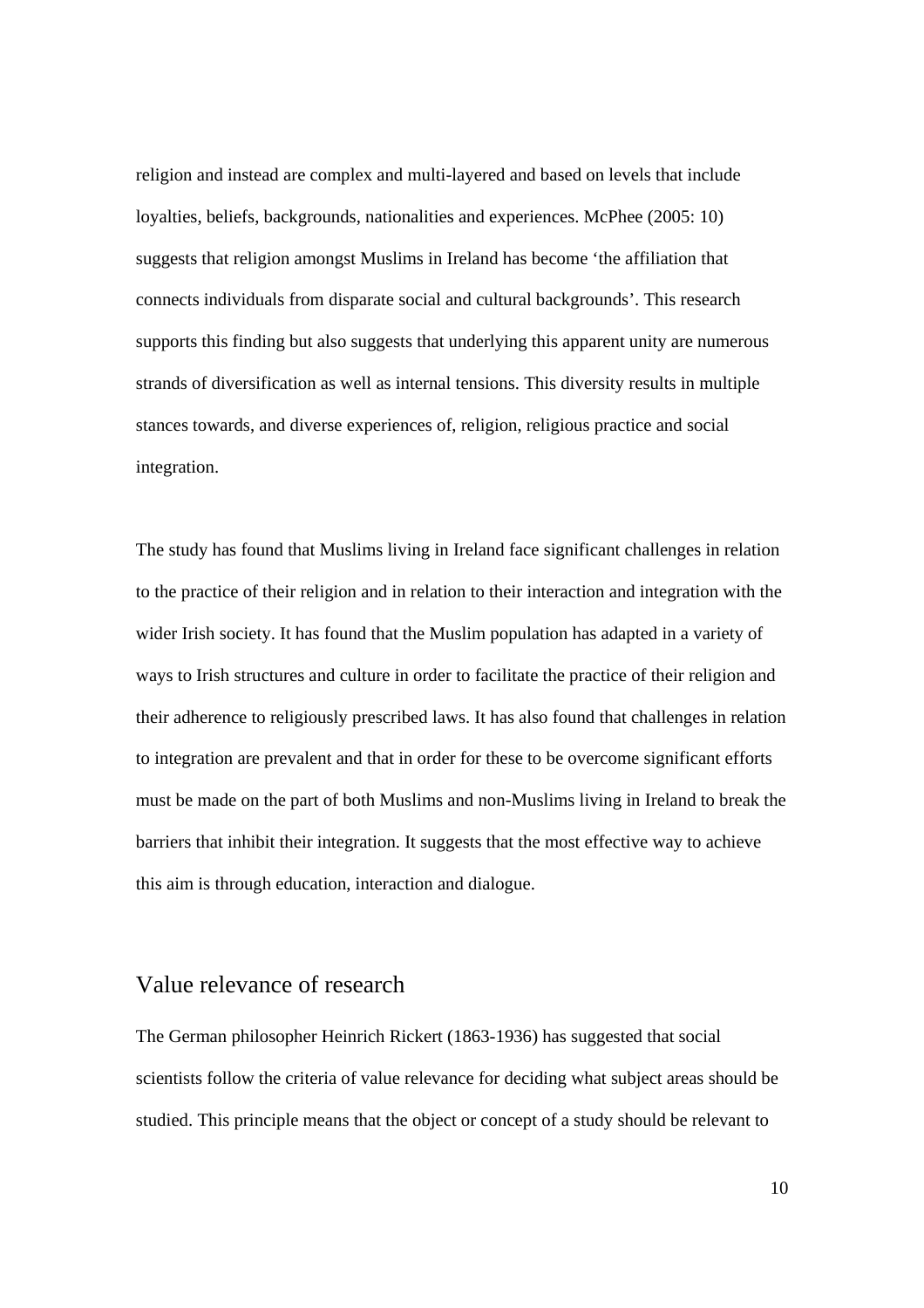the society under investigation and connect with the societies' cultural values therefore having meaning for members of that culture or society (Smith, 1998: 145). The German sociologist Max Weber (1864-1920) also advocated the criteria of value relevance, adopting the view that social research should be relevant to the problems of the day (cited in Smith, 1998: 173). A study of Islam in Ireland is relevant to Irish society and Irish cultural values as well as to contemporary global issues relating to identity, integration and migration. This is because Islam has a growing presence in Ireland as well as in most countries and societies across the world.

Ninian Smart (1973: 7) points out that the study of religion is hugely important because of the ongoing relevance of religion in the landscape of human life. Smart suggests that a 'grasp of the meaning and genesis of religions is crucial to a number of areas of inquiry' including strands within sociology, psychology, anthropology and the history of ideas. Understanding the experiences of a religious group in any particular society is therefore crucial to understanding the social landscape of which they are a part.

The growing presence of Islam in Ireland means it plays an increasingly visible role in the patchwork of religions that make up Irish society. An understanding of Islam in Ireland is therefore necessary because religions and religious identities inform a society's values and cultures. Huntington (1997: 66) goes so far as to suggest that 'religion is a central, perhaps *the* central, force that motivates and mobilizes people' in the modern world. Whilst Seidman (cited in May, 2001: 17), suggests that religion, which was once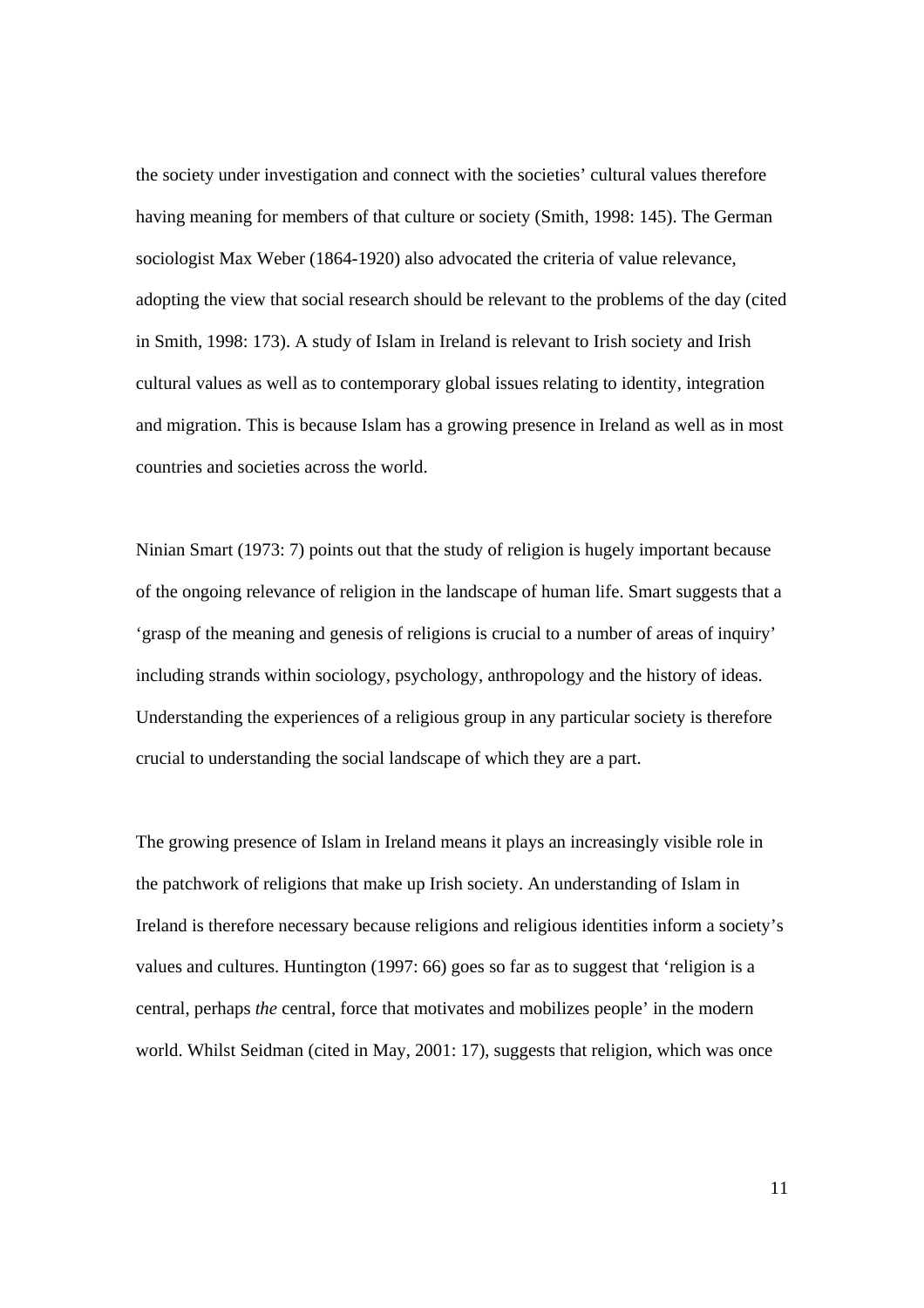called one of the 'repressed rivals' of science, is now returning to take its revenge and is becoming more and more important in the world.

The recent influx of growing numbers of Muslim immigrants to the west has ramifications for western societies as new social, educational and legal issues have emerged as a result of the presence of Islam and as a result of Muslim attempts to practice their faith (Smith, 2002: 5). Esposito (2005: xvi) suggests that in order to understand the world in which we live, it is necessary to understand Islam as this is 'a prerequisite for an appreciation of our theologically interconnected and historically intertwined Judaeo-Christian-Islamic heritage'. Understanding Islam therefore and its presence and practice in Ireland as well as the experiences of Muslims in Ireland is necessary for a complete understanding of the contemporary world and contemporary Irish society.

#### Background

The researcher's interest in Islam was ignited during her undergraduate studies in sociology and religious studies. Following her degree, a career in radio broadcasting offered her scope to pursue her interest further and in 2006 she received funding from the Broadcasting Commission of Ireland to produce a four-part series of radio programmes about Islam. The programmes enabled a trip to Pakistan which further fuelled her interest in the area. Following completion of the programmes which were broadcast on Waterford Local Radio in the summer of 2006 she applied for a Strand One scholarship offered by Waterford Institute of Technology to support an MA through research on the topic. She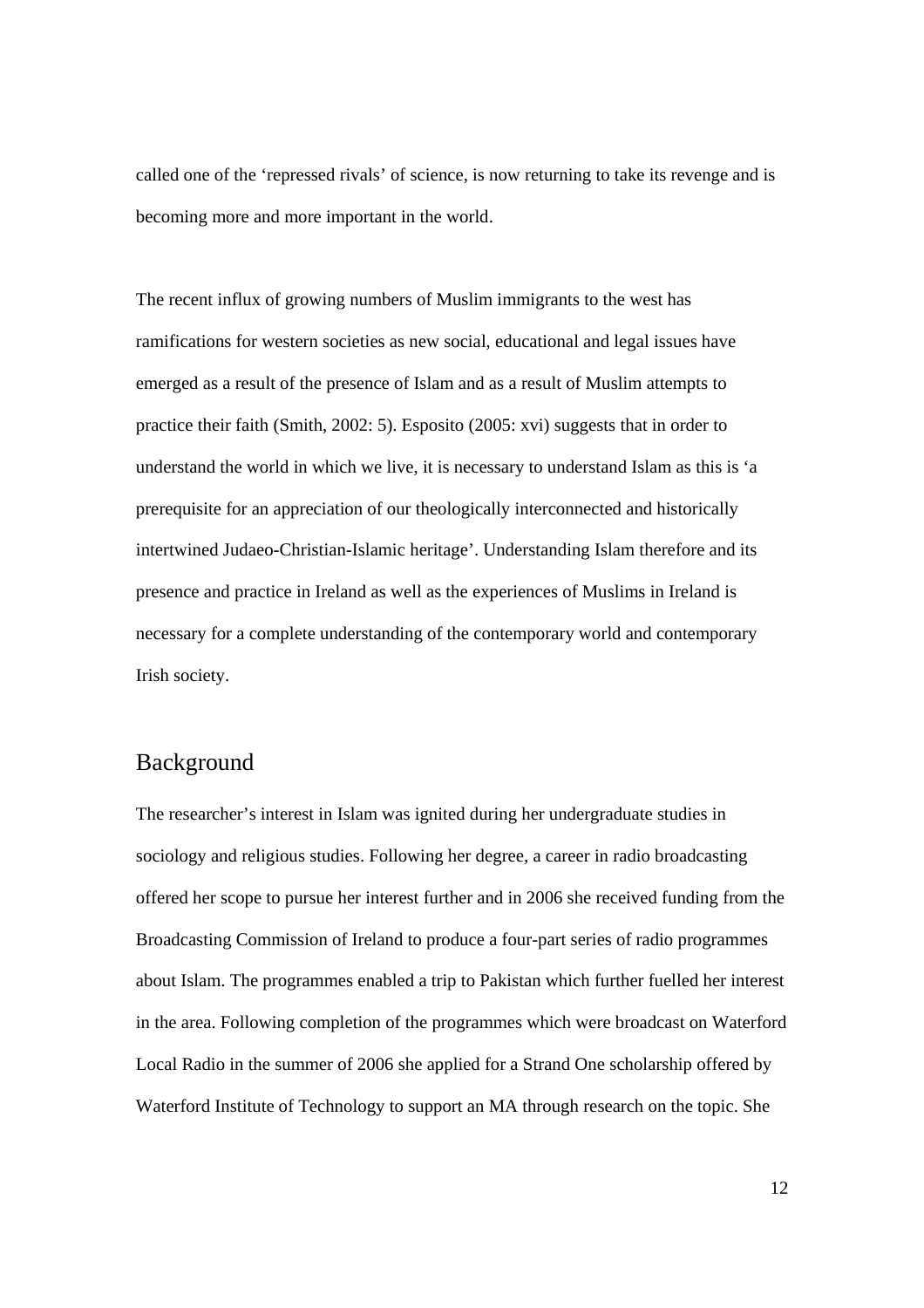was awarded the scholarship and this invaluable opportunity has afforded her the chance to embark on full-time research on the subject in an academic setting.

#### Chapters' outline

**Chapter two** provides a brief history of Islam and shows how aspects of the early development of the religion continue to inform the lives of Muslims in contemporary societies. It looks at unity and diversity within the religion and takes a look at the five pillars of the faith as these form the core of Islamic religious practice. The chapter goes on to examine the early spread of Islam into diverse geographical areas and points out that historical encounters between Islam and Europe continue to inform European and Irish perceptions of Muslims and Muslim perceptions of Europeans. The chapter moves on to look at the history of Islam in Ireland and gives a breakdown of some of the key demographics of the Irish Muslim population.

**Chapter three** begins by looking at the various ways in which Muslims deal with living in non-Muslim countries and examines the concepts of adaptation and integration. It goes on to look Ireland's national policy on integration and explores the potential implications of the dominance of the Catholic Church in Ireland for what is becoming an increasingly pluralist society. The chapter then goes on to examine meta-narratives operating in contemporary Western societies in relation to Islam and Muslims and examines how portrayals of Islam in the media impacts upon the lives of Muslims living in Europe today.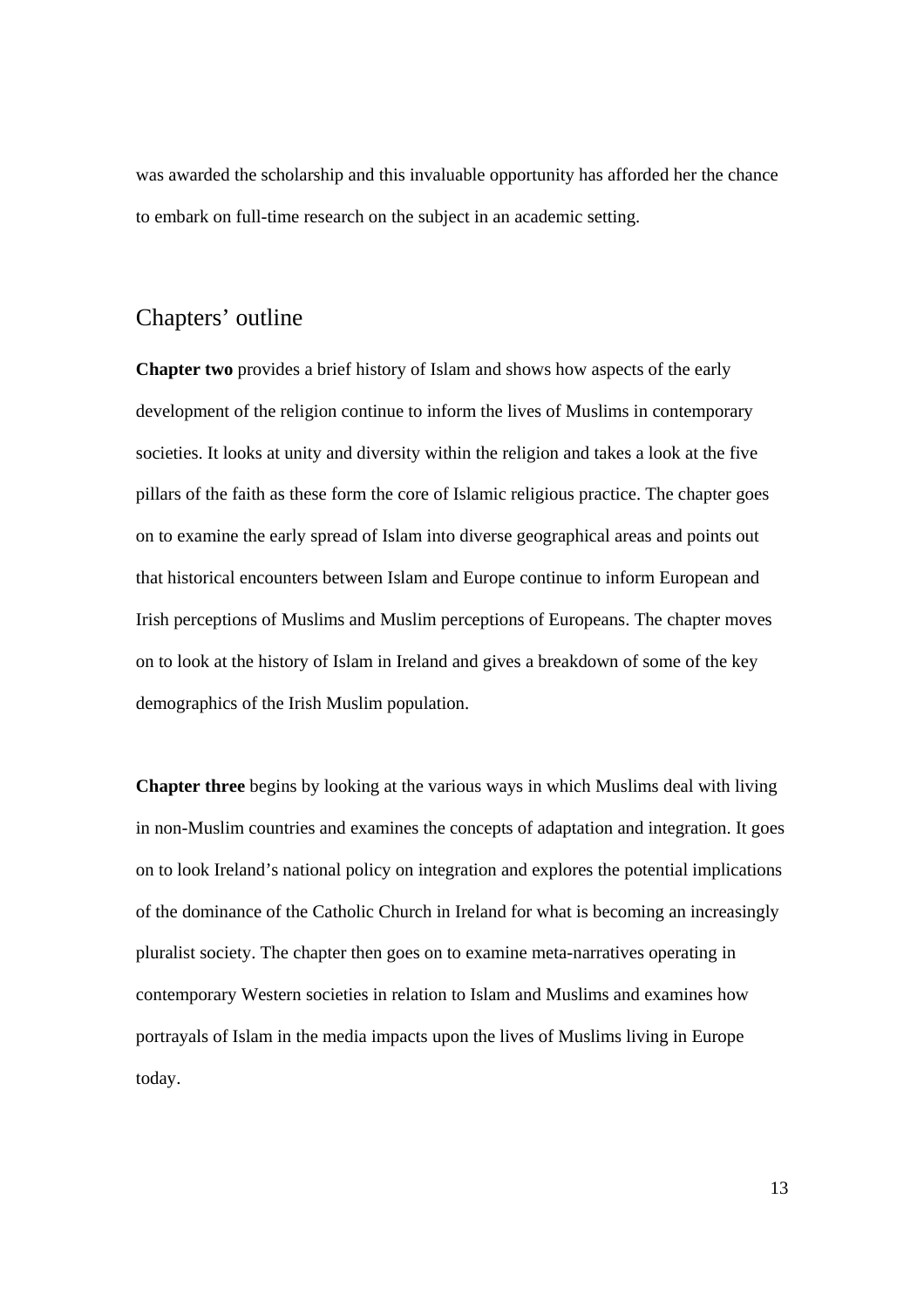**Chapter four** looks at the methodological considerations of the research. It explains the philosophical positions of the researcher and shows how these informed the research design and method. It also looks at different ways to approach the study of religion and examines the phenomenological approach which is being utilized in this project. The chapter goes on to look at the research method, case study design, research questions, and sampling before taking a more detailed look at the interview techniques adopted for the research.

**Chapter five** focuses on unity and diversity amongst the Muslim population in Ireland. It examines participants' perspectives on this diversity and also explores diversity in relation to religious belief, reasons for immigration, impressions of Ireland, views on militancy and perceptions of integration. The chapter also examines the primary social networks of Muslims living in Ireland and explores varying degrees of integration present amongst the Muslim population as well as looking at participants' concerns regarding the implications of a lack of an integration policy for Ireland and for the Muslim population.

**Chapter six** examines the challenges that Muslims living in Ireland face in relation to the practice of their religion and explores how Muslims adapt to Irish society and culture in order to facilitate religious practice and adherence to religiously prescribed rules. The chapter pays particular attention to the challenges Muslims face in trying to find a public place of prayer suitable for their religious requirements and on the challenges faced once premises has been secured. It also goes on to look at challenges relating to law, food and drink, dress codes, burial, marriage, financial issues and education.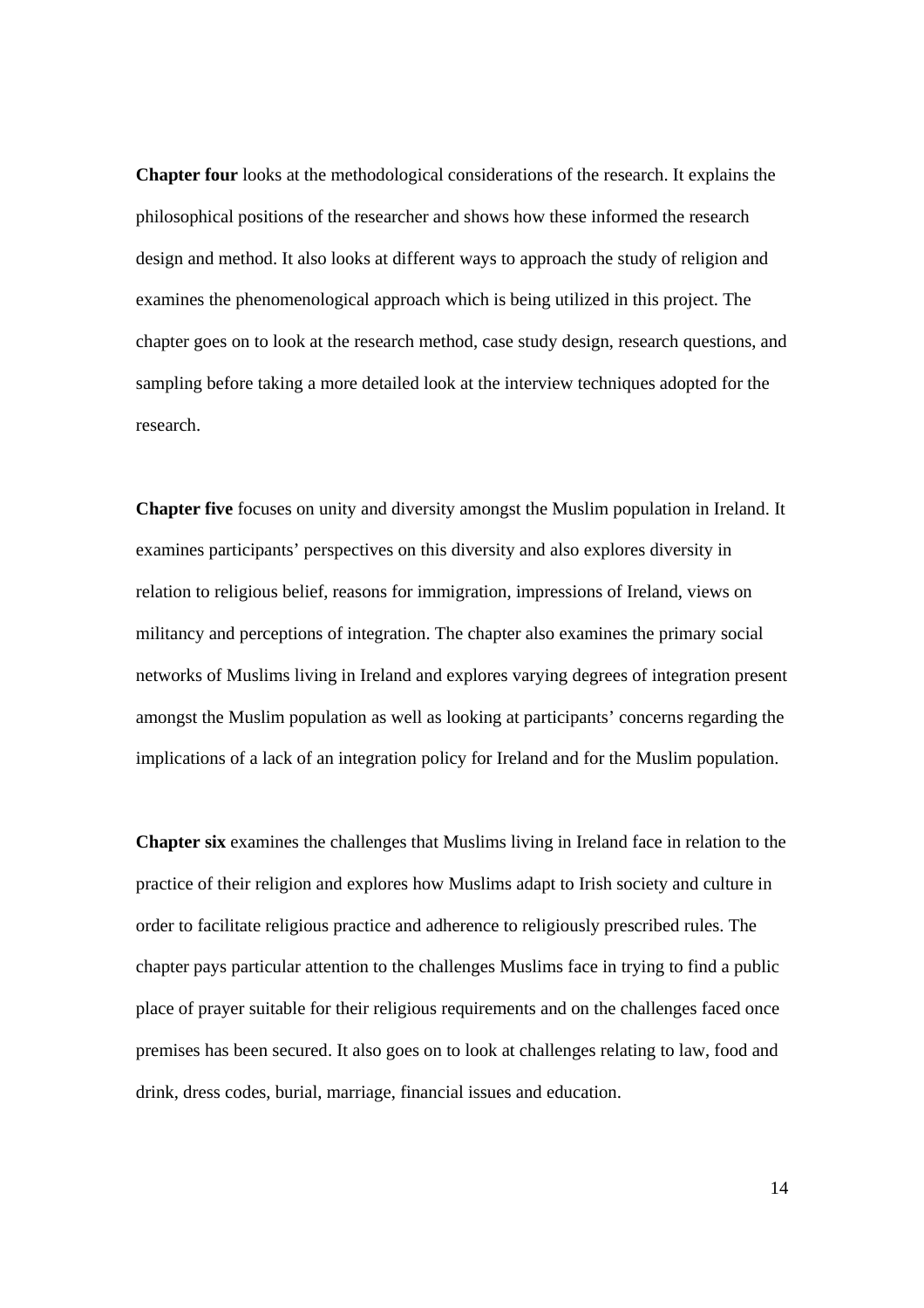**Chapter seven** focuses on the challenges faced by Muslims in Ireland in relation to social interactions and integration with the wider non-Muslim Irish society. It focuses particularly on experiences of discrimination which participants felt were often linked to misunderstandings about Islam that they felt were fuelled by misrepresentations in the media. It also examines the impact of militant activities carried out by Muslims in other parts of the world on social relationships between Muslims and non-Muslims in Ireland. The chapter also explores the impact of Islamic prohibitions and rules on interactions with non-Muslims and examines the impact of peer pressure and an apparent apathy on the part of Irish non-Muslims to get to know their Muslim neighbours.

**Chapter eight** links together the various strands of this research. The literature review and the research findings are drawn together to present a conclusion and a comprehensive summary of the main points relating to the experiences and challenges faced by Muslims living in Ireland. It points out that Muslims living in Ireland face a wide range of challenges in relation to the practice of their religion and their interaction with the wider non-Muslim society. Whilst challenges relating to religious practice are overcome through adaptation, challenges to integration require a concerted effort on the part of both Muslims and non-Muslims living in Ireland in order for them to be overcome. It suggests that the primary vehicle for overcoming these challenges is education and increased interaction between both groups. It also suggests potential areas for further research.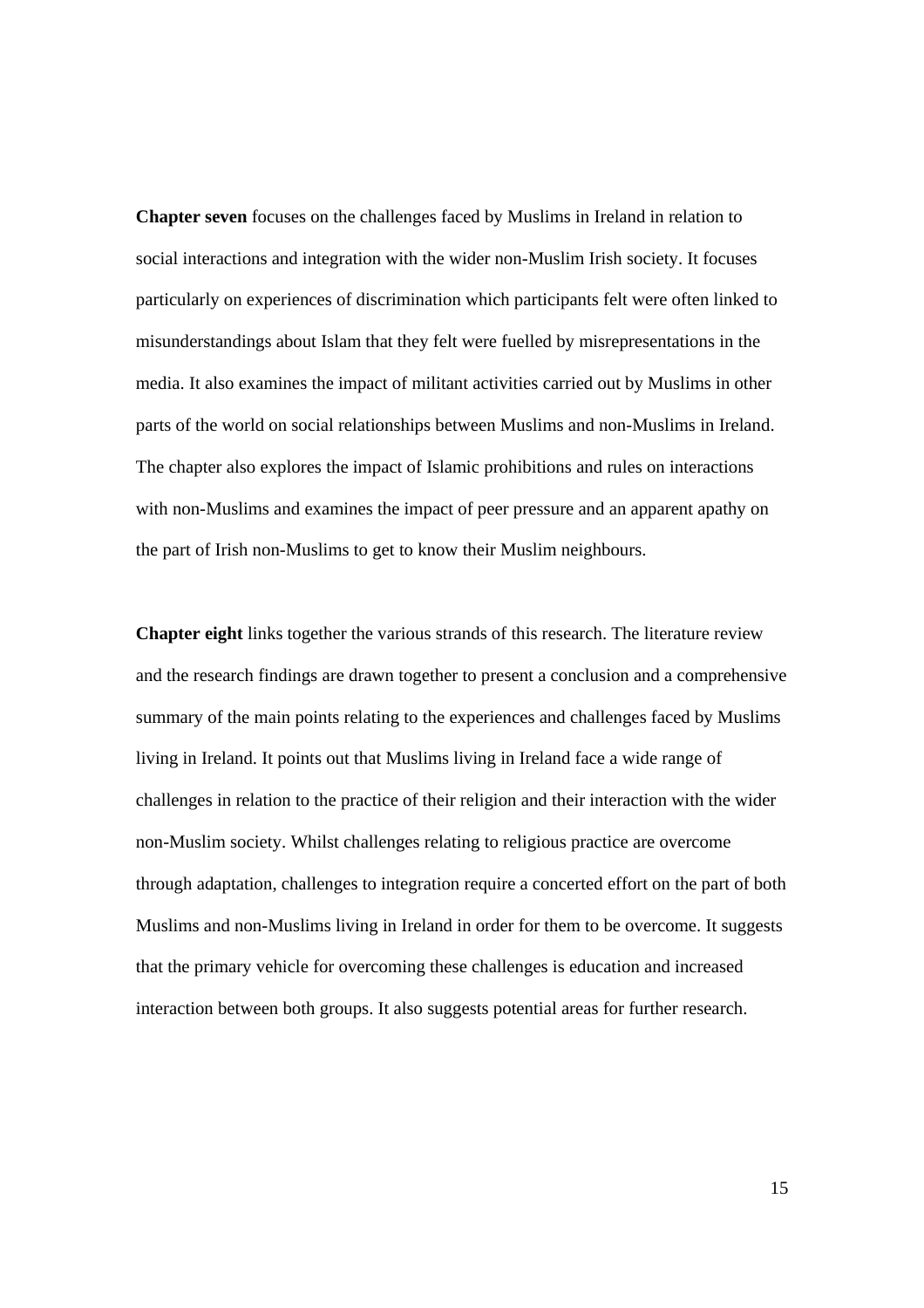### **Chapter 2: Islam – history, beliefs, practices**

To be Muslim, anywhere in the world, means feeling and developing this sense of belonging to the *umma* as if one were an organ in an enormous body. The Prophet said: 'The *umma* is one body; if one of its members is sick, the whole body experiences the fever and the affliction.'

(Ramadan, 2004: 90)

The primary aim of this research is to explore the challenges that Muslims living in Ireland face in relation to the practice of their religion and in relation to their interaction and integration with the wider non-Muslim Irish society. However, a study of Muslims in Ireland cannot be undertaken in a vacuum. Indeed, in order to understand the Muslim experience in any country, due consideration must be given to key events in the history and development of Islam as these not only provide the cornerstones for understanding religious beliefs and practices but they also inform and contribute to ideological worldviews as well as influence relationships both within the religion and between Muslims and people of other faiths. This chapter explores the history, practices and beliefs of Islam, the history of Islam in Ireland and key demographics relating to the Irish Muslim population. This background information is necessary to set the context for the research and to provide basic knowledge about Islam for the general reader.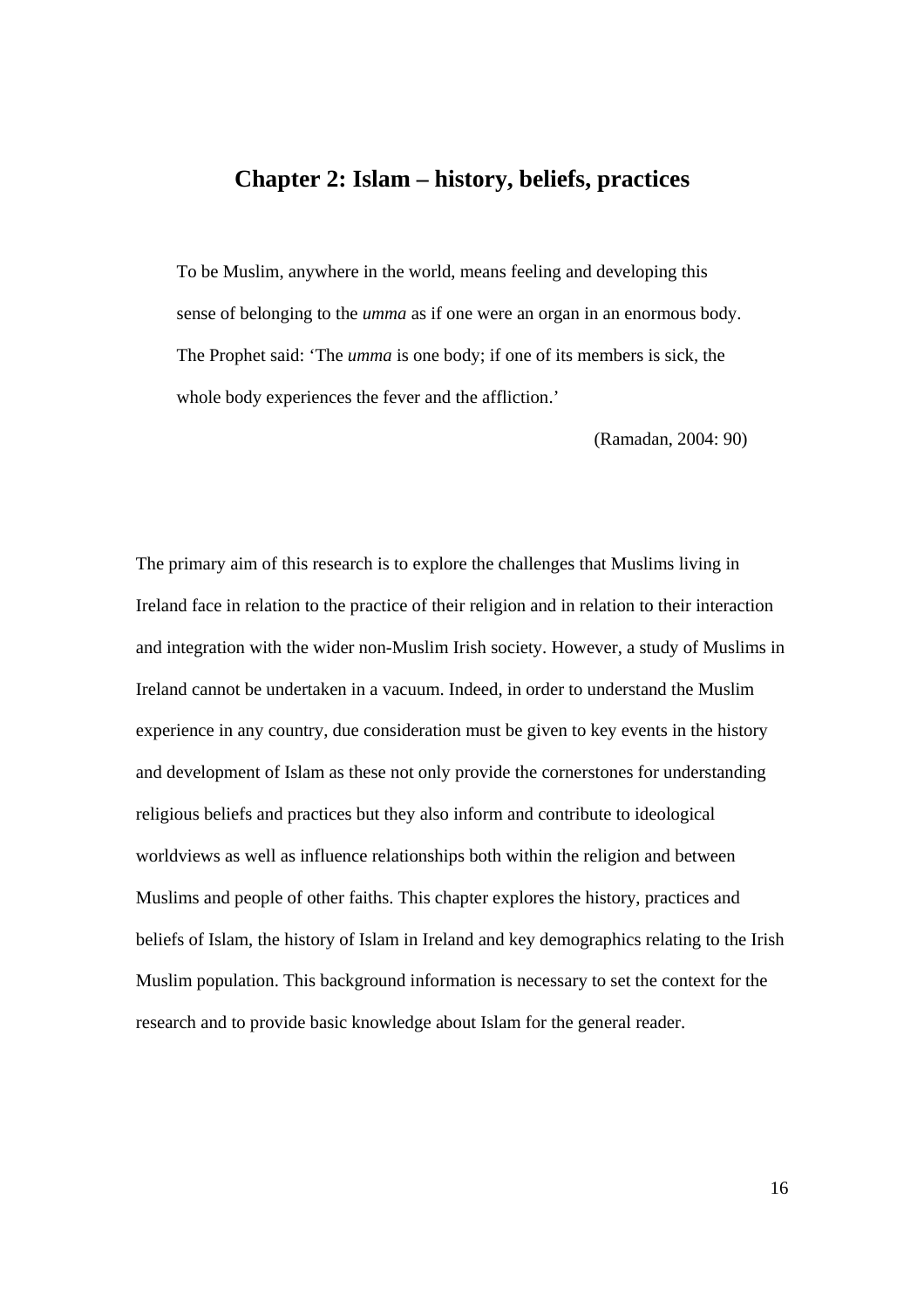The Quranic revelations received by Muhammad in seventh century Arabia provide the foundations for Islamic faith and practice. The importance of this early period can be illustrated by the fact that the period of Muhammad and his early companions continues to provide a reference point for Islamic revival and reform movements across the world (Esposito, 2005: 38). It is suggested however, that in addition to the Quranic revelations and example of the Prophet, there are four key factors that must be taken into consideration for the study of Muslim experience in Ireland:

1. The establishment of the Islamic community that transcended tribal bonds and geographical boundaries.

2. Divisions within Islam (sects, schools of law, revivalist and reform movements).

3. Historical encounters between Islam and Europe.

4. The incorporation within Islam of aspects of surrounding cultures.

All four of these factors combine in a complex pattern to influence and affect Muslim experiences in Ireland. Firstly, the awareness of belonging to a worldwide faith community has led to the development of a trans-national network of communications and support amongst the international Muslim community. It has also contributed to aspects of Muslim identity that transcend national boundaries. Secondly, as Fokas (2007: 2) points out, the diversity within Islam means that the too-often simplified dichotomous representations of Muslims as either 'liberal' or 'traditional' is insufficient for an understanding of Muslim experiences in Europe. Thirdly, historical encounters between Islam and Europe have contributed to, and fuelled, a predominant media discourse of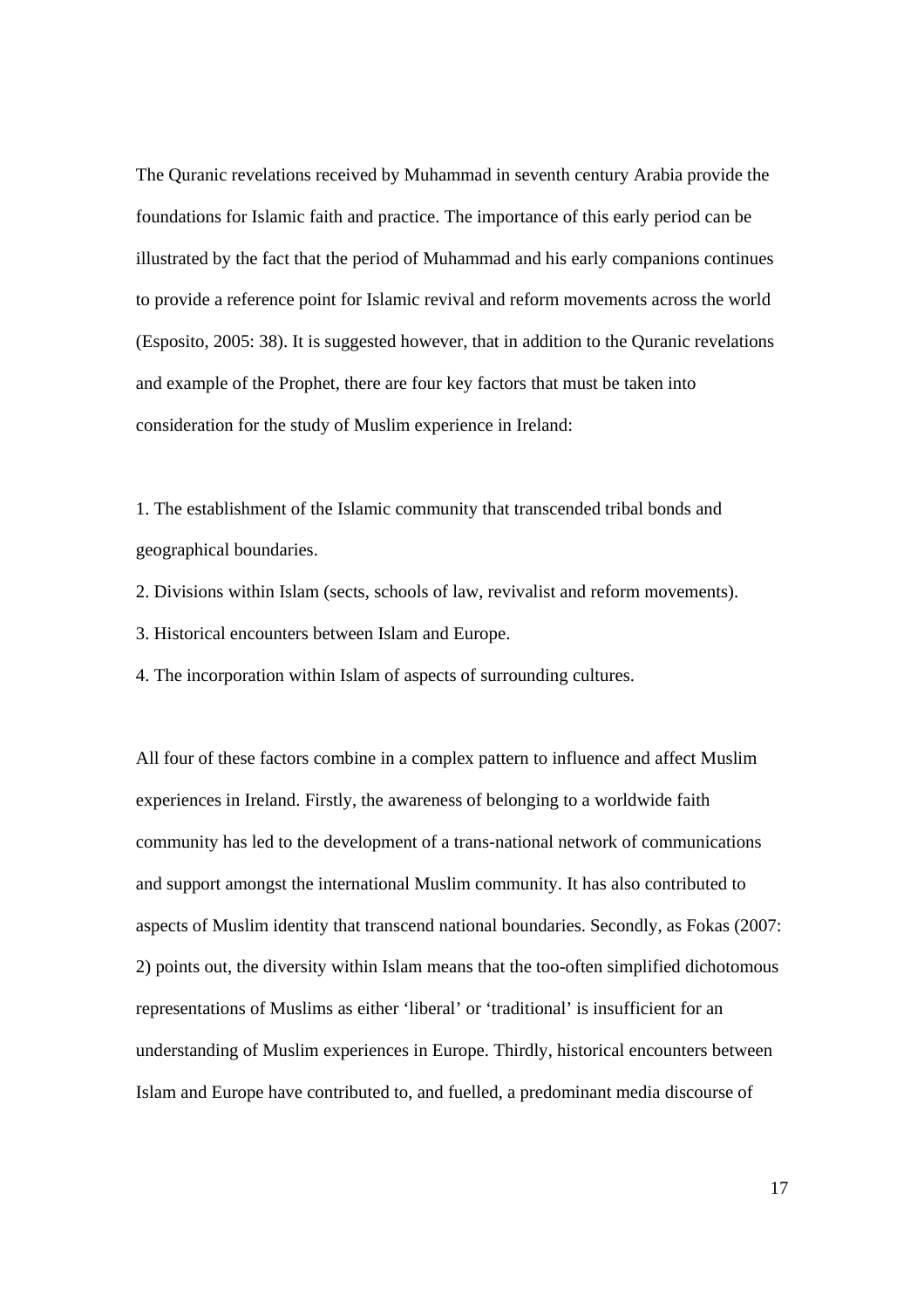Islam as enemy and this has implications for Muslim experiences in Ireland. It has also contributed to a growth of Islamophobic incidents. Fourthly, Islam has throughout its history incorporated aspects of surrounding cultures. This indicates that acculturation is a natural development resulting from the migration of Islam into new social and cultural *milieus*. This ties in with the finding that Muslim experiences in Ireland, whilst sharing a number of commonalities with other European countries, are in fact unique and that a number of elements contribute to the distinctive development of Islam in Ireland.

## Islam – the beginnings

The story of Islam begins in the desert climate of the Arabian Peninsula around 570CE with the birth of a boy called Muhammad ibn Abdullah. The boy was orphaned from a young age and was brought up in the care of his grandfather and later, his uncle Abu Talib in the city of Mecca.

Mecca at that time was an illustrious city at the centre of a prosperous caravan trade route that ran between Southern Arabia and the Mediterranean countries. It was also a sacred city and home to the Kaba, a cube shaped shrine which was the focus of idol worship within Arabia. Every year, a four month truce between all the warring tribes enabled pilgrimages to the shrine and during these months Mecca became the economic and religious hub of the peninsula. Although the Kaba housed three hundred and sixty idols, there was a shared belief in the supreme high god known as al-Lah and there were hundreds of minor deities including goddesses, interestingly one of whom was called al-Lat.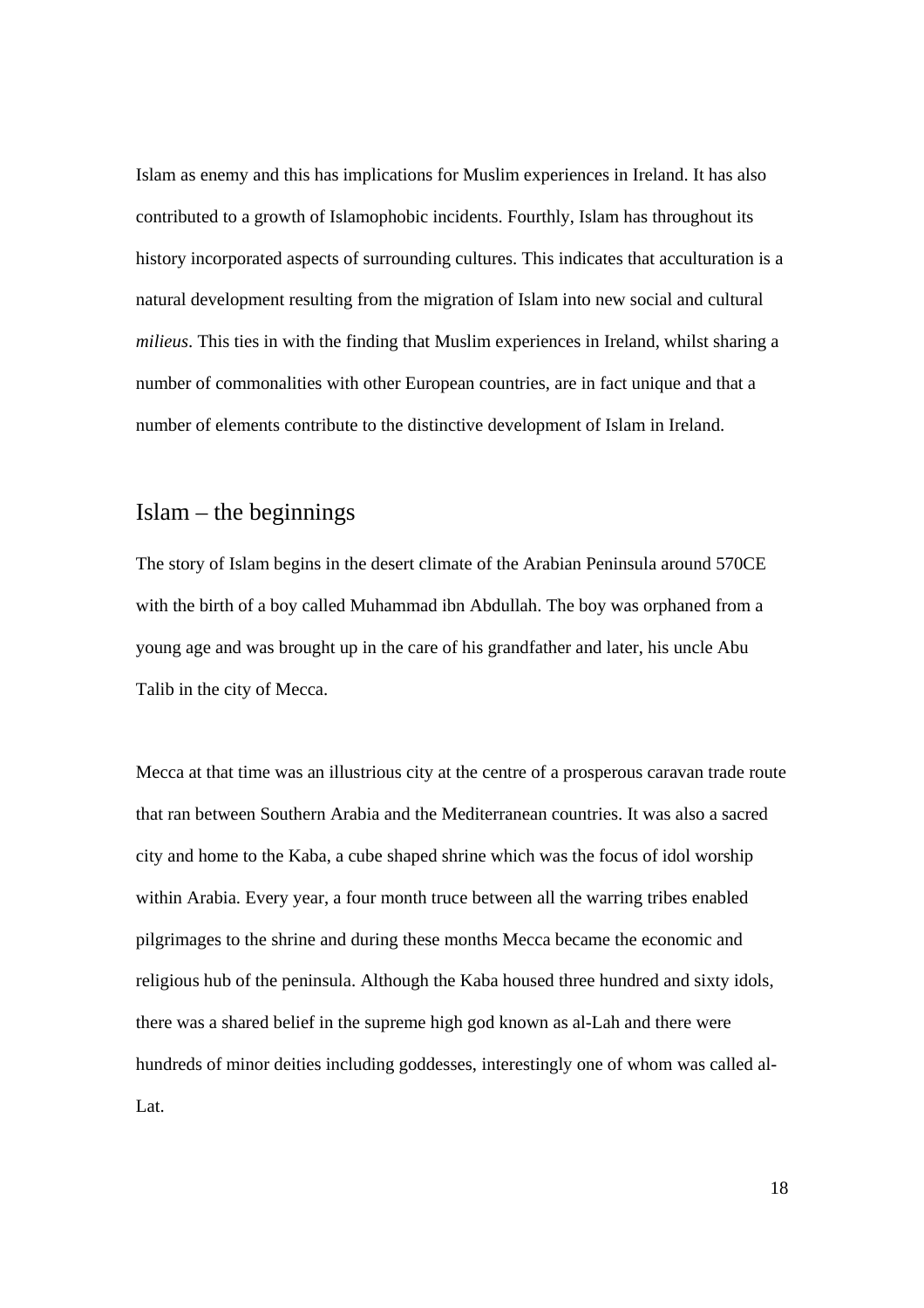When Muhammad was still young he helped his uncle Abu Talib with his trade and caravans. He built up a reputation as a person of high moral conduct and was called 'al-Amin' (the trustworthy). A twice-widowed woman named Khadijah asked Muhammad to lead her caravan to Syria. He did so successfully and afterwards she offered herself to him in marriage. She was forty. He was just twenty-five. They married and she was to be his only wife for the next twenty-five years.

When Muhammad was thirty five he developed the habit of retreating to Mount Hira, a few miles north of Mecca, to meditate and contemplate the meaning of life. It was here during the month of Ramadan when he was aged forty that he received a message from God that was brought to him by the Angel Gabriel who commanded him to 'recite'. This was the first of many revelations to Muhammad that were to continue over the next twenty-two years.

Muhammad's wife Khadijah became the first to believe that Muhammad was a messenger of God. Other early believers included his cousin Ali, his future father-in-law and first caliph Abu Bakr, and his servant Zayed. Muhammad however, did not set out to found a new religion. He was calling on people for 'islam', meaning total submission, to Allah. He believed he was the 'seal of the prophets' or the last in the line of prophets that had begun with Adam and that had included Abraham, Moses and Jesus. He believed that Jews and Christians had distorted God's original revelation and that Islam was the restoration of the true faith (Esposito, 2005: 12).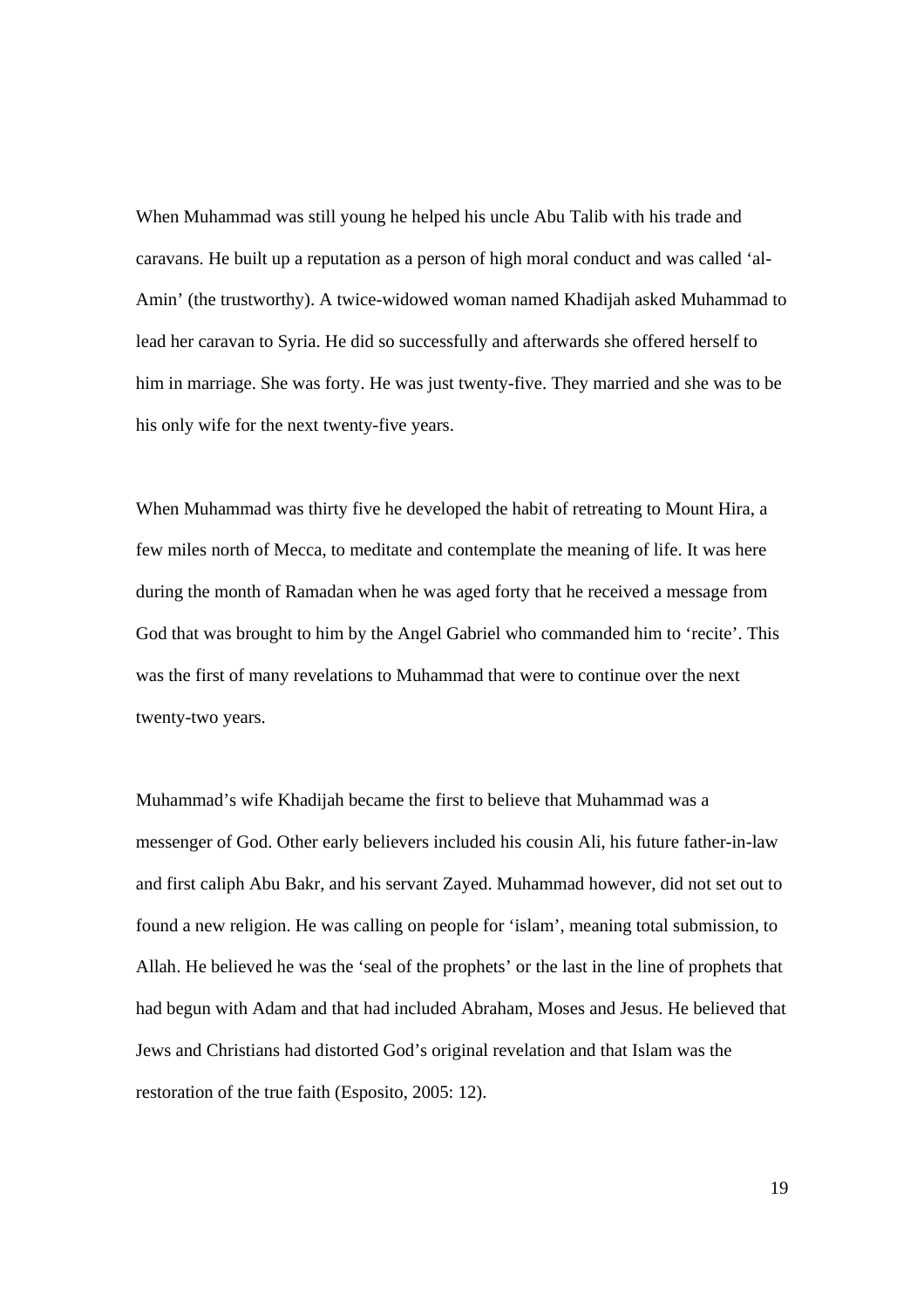As Muhammad received the revelations he memorized them and passed them on to his followers who memorized them and they were then recorded in the Quran. The Quran included only the words Muhammad had received from God in revelations and the divine inspiration of the Quran 'is an article of faith of all Muslims and has seldom been questioned' (Gibb, 1988: 168). The words that Muhammad spoke that were not revelations were recorded separately in the *hadith* (written reports about the *sunnah* or actions and sayings of the Prophet). Both the Quran and the *hadith* play an important role in the lives of Muslims living in Ireland as it is from these sources that Muslims establish what is perceived to be the correct modes of living.

### Emigration

From the beginning, people in Mecca were hostile to Muhammad's message of 'one God' as it threatened the city's religious prestige which was based on polytheistic worship. Muhammad's message could also destroy the economy of Mecca that depended for a large part upon the great tribal pilgrimages to the Kaba. The ruling Umayyad clan of the Quraysh were particularly opposed to Muhammad's message as his claim of prophetic authority and leadership posed a threat to their political authority, as did the message that 'all true believers belonged to a single universal community (*ummah)* that transcended tribal bonds' (Esposito, 2005: 8).

In 619 Muhammad's wife Khadijah and his uncle and protector Abu Talib both died and opposition to Muhammad's message grew. Verbal attacks were increasing in intensity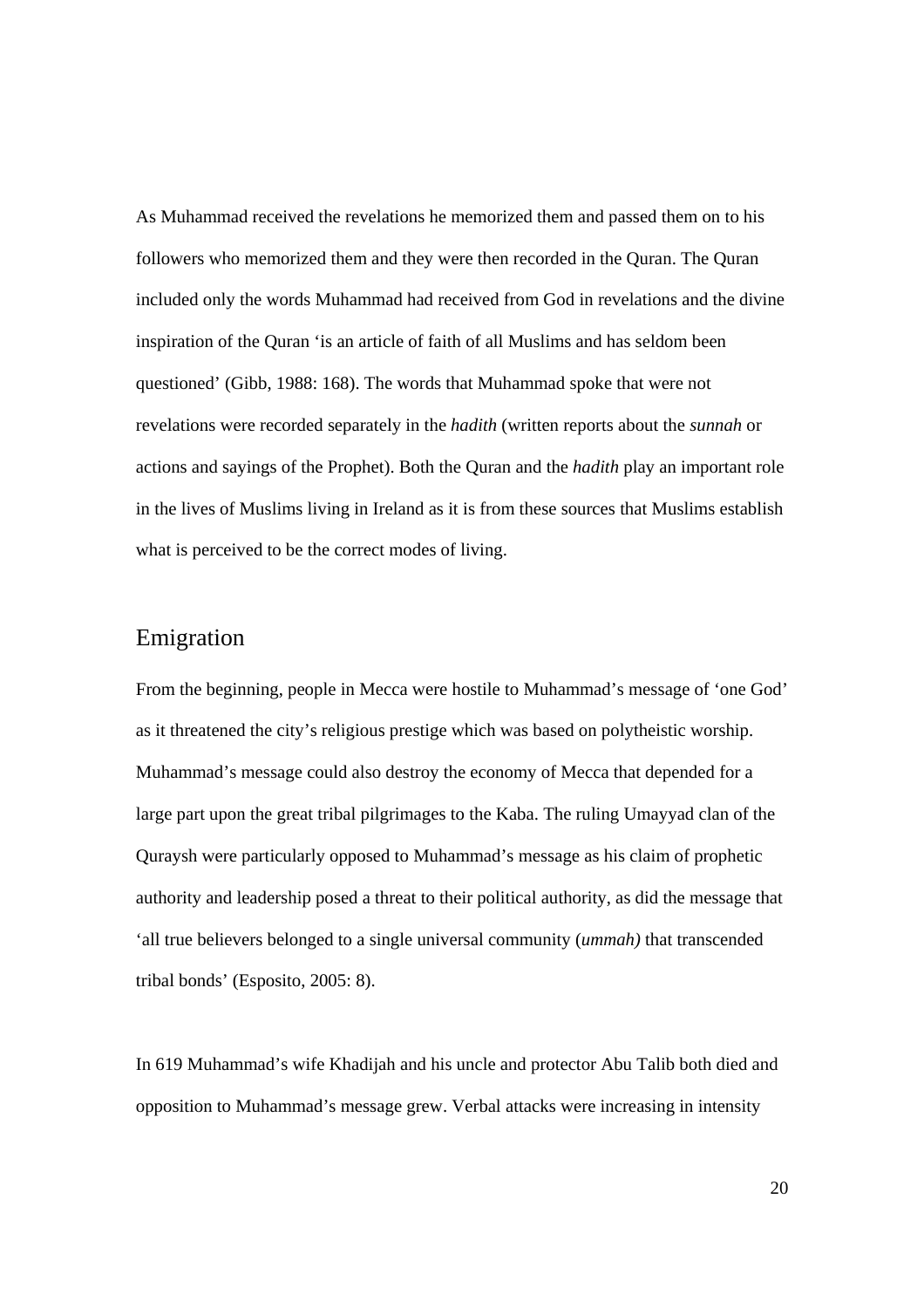and his followers were often subject to active persecution. In 622 Muhammad and his followers emigrated to the city of Yathrib around two hundred miles north of Mecca. This migration was called the *hijrah* and Yathrib soon became known as Medina, short for Medinat al-Nabi, 'the city of the Prophet'. The importance of the *hijrah* is marked by the fact that the Islamic calendar begins from this date. *Hijrah* or emigration is also one of the strategies that the Quran sanctions for Muslims who wish to live in accordance with Islamic ideals but who live in countries ruled by non-Muslims.

#### The *ummah*

It was here in Medina that the first Muslim community (*ummah)* was created and where religious and political authority were intertwined in the leadership of Muhammad. Up to this point it was tribal bonds that had constituted the main ties within Arabian society but from this date onwards the primary identity of the Muslim community was religious rather than tribal (Esposito, 2005: 9). The religion now developed hand in hand with the development of state institutions including those relating to law and social services. Islam, from this early date, encompassed both a faith and a sociopolitical system where 'secular' and 'sacred' spheres were intertwined.

The importance of the concept of the *ummah* has persisted over the centuries. Indeed, modern forms of communication and transportation facilitate strengthening links between Muslim communities across the globe as can be illustrated by reference to the response of Muslims around the world following the publication of cartoons depicting the Prophet Muhammad in a Danish newspaper *Jyllands-Posten* in September 2005. Demonstrations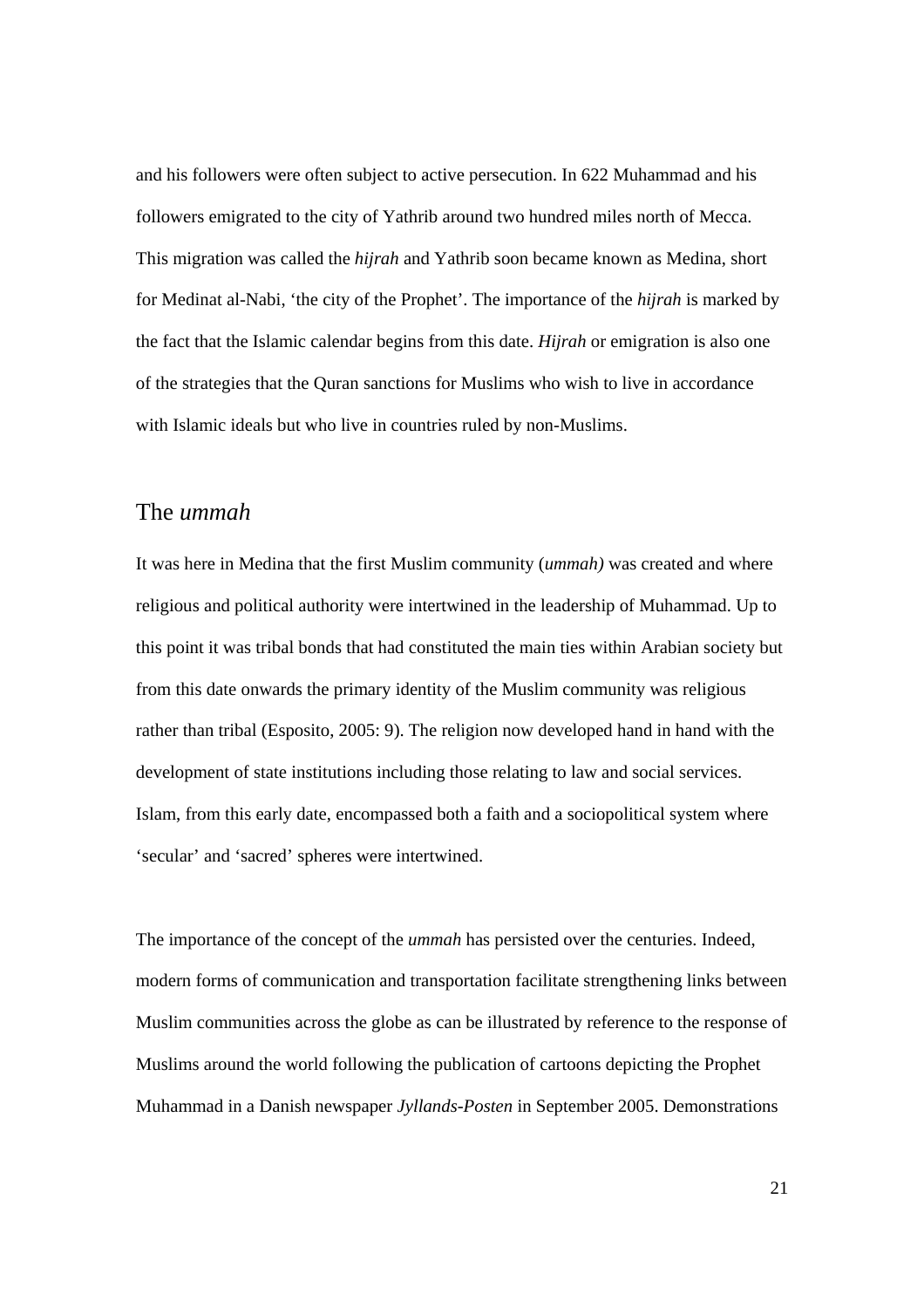were held in Pakistan in mid-November but the global scale of the controversy did not occur until February 2006 following a speech by Sheikh Yusuf al-Qaradawi which was broadcast across the world. Sheikh Qaradawi, who is from Egypt, lives in Qatar and is President of the European Council for Fatwa and Research which has its headquarters in Ireland said 'the *ummah* must rage in anger' over the cartoons and 'must never accept the degradation of our religion' (cited in Klausen, 2005: vii). It is not clear if the events that occurred in the following weeks were directly linked to Sheikh Qaradawi's speech but by six weeks later 250 people had died in riots around the world as protests took place in Europe, the Middle East, Africa and Asia, and Danish consulates in Beirut and Damascus were burned down. This illustrates both the continued importance of the *ummah* as well as the globalised links between Muslims around the world.

## Islamic expansion

The years after the *hijrah* saw a series of battles between the Muslims and the Meccans. Some resulted in victories but there were also defeats. Eventually, in 630, Muhammad conquered Mecca and destroyed idolatry at the Kaba. He died in Medina just two years later by which time the whole of Arabia was united under Islam. The caliphs became his successors. The first four caliphs – Abu Bakr, Umar Ibn al-Khattab, Uthman ibn Affan and Ali ibn Abi Talib were all companions of the prophet and they came to be known as the Rightly Guided Caliphs.

The early period of Muhammad and the first four caliphs is regarded within Sunni Islam as the normative period and it 'provides the idealized past to which Muslims have looked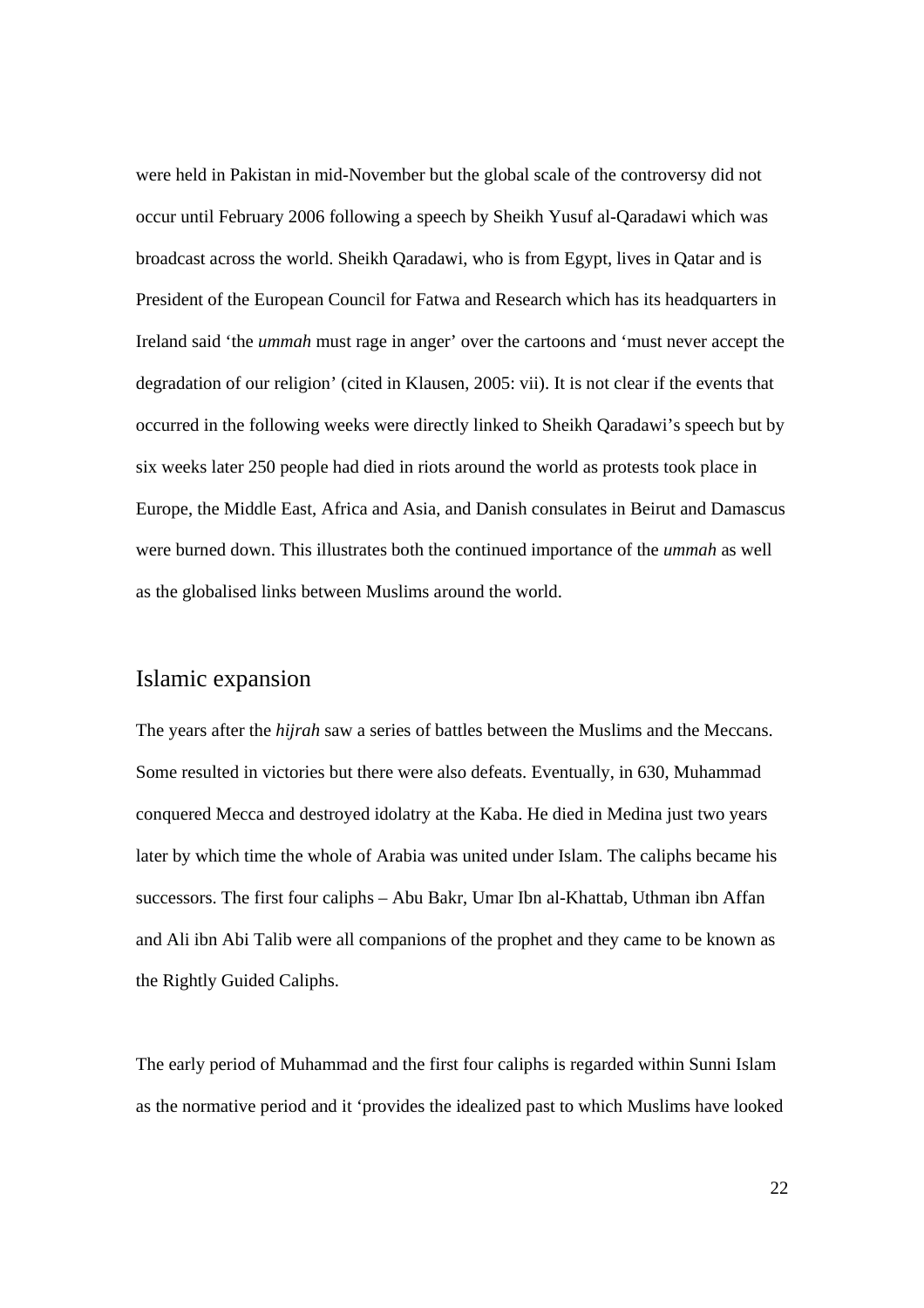back for inspiration and guidance, a time to be remembered and emulated' (Esposito, 2005: 36). This ideal is, however, significantly at odds with the reality of Muslim life in non-Muslim countries such as Ireland where religious and political power are contained in very distinct entities. The period of the early companions also provides a reference point for contemporary revival and reform movements (Esposito, 2005: 38).

The caliphate under the Rightly Guided Caliphs (632-661), the Umayyad's (661-750) and the Abbasids (750-1258) saw the establishment of an Islamic Empire that spread from Spain to Russia across North Africa, the Balkans and the subcontinent of India as well as Turkey, Persia, Caucasus and parts of South East Asia. In the conquered territories Jews and Christians were protected minorities (*dhimmis*) upon payment of a special tax called the *jizya* and had the right of religious freedom and some autonomy.

As they moved into new lands, Muslim conquerors had to find ways to deal with the religions, cultures and governments that were already in place in the new territories. The early missionaries brought with them a new way of life that encompassed individual faith as well as a political and social order but they often adopted the bureaucracy and government that were already in place in the conquered territories and in their encounter with new cultures often adopted what was considered for the overall good in a culture and it was integrated into the local Islamic sphere (Ramadan, 2004: 36). This led to growing diversity within the Islamic empire.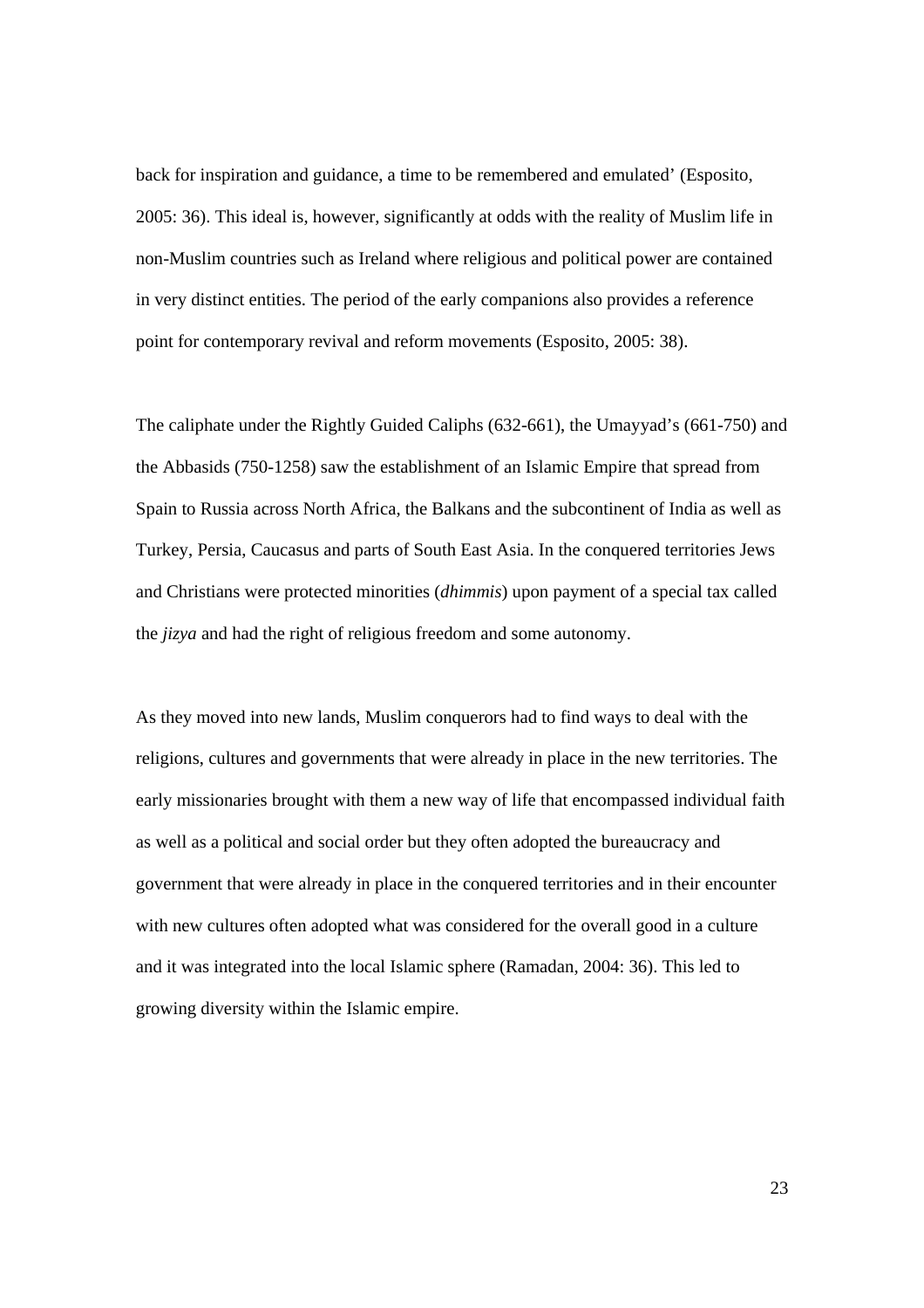The expansion and consolidation of Islamic governance and power continued throughout the coming centuries and Islamic states maintained a dominant global force with vast empires that dominated the world. Following the defeat of the Abbasid caliph in Baghdad by invading Mongols in 1258 a string of sultanates was established each of which was ruled by a sultan. Amidst these sultanates three Islamic empires emerged in the  $16<sup>th</sup>$ century: the Persian Safavid empire (1501-1722) centred in Isfahan in modern day Iran, the Mughal empire (1520-1857) with its capital in Delhi in the Indian subcontinent and the Ottoman Turkish empire which lasted up until the twentieth century with its capital at Istanbul.

#### Decline

By the seventeenth and eighteenth centuries there was a shift in power and 'political disintegration and social and moral decline once more gripped much of the Muslim world' (Esposito, 2005: 115). Many Islamic states were faced with the increasing power of Western European countries and with colonization. This, coupled with the spread of Western technology and modernization into Islamic lands, resulted in a decrease of Muslim power. By 1920 Afghanistan, Turkey, Persia, Central Arabia, Northern Yemen and the Hejaz were the only remaining Muslim states. The rest were under colonial rule or under some form of European protection (Ruthven, 2006: 289)

The power of the caliphate which had existed in various forms since the death of Muhammad had always waxed and waned but until the twentieth century it provided an underlying political unity for the worldwide Islamic community. However, in World War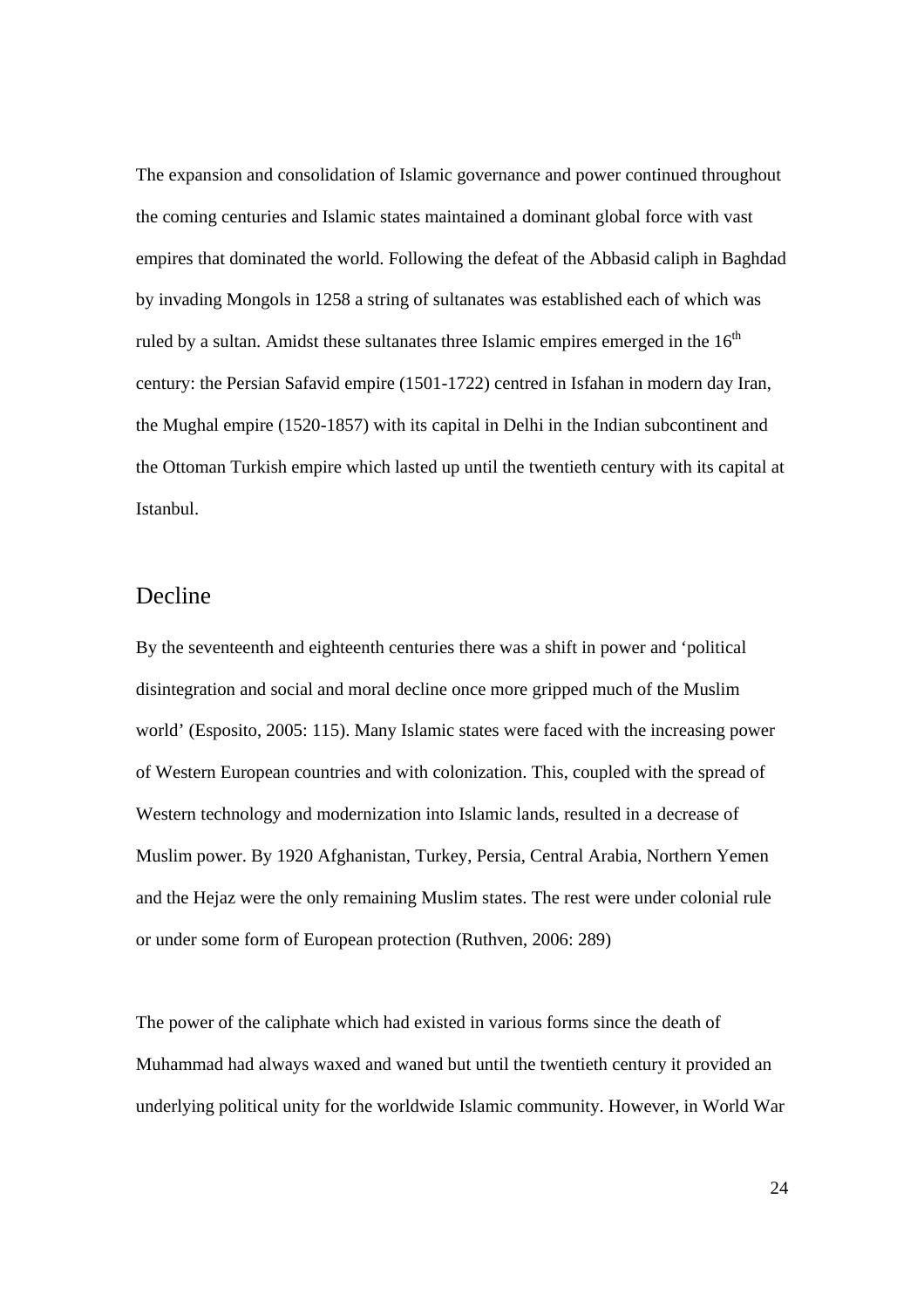I, Turkey sided with Germany and their defeat led to the break up of the caliphate in Turkey in 1924.

Despite the break up of the caliphate, Islam has continued to grow and it is now the second largest world religion with hundreds of millions of Muslims scattered in various concentrations in countries throughout the world. At the turn of the millennium there was an estimated 5.6 million Muslims living in Europe and 7.8 million in the U.S. (Armstrong, 2000: 149). As stated previously, there were also almost 33,000 Muslims recorded as living in Ireland in 2006 (Census 2006).

#### Divisions within Islam

Adherents of all religions may claim that their religion is a unified, unchanging and timeless but change is in fact a constant and observable factor in all religions (Bowman, Herbert and Mumm, 2001: 15) and Islam is no exception. There have been divisions and subdivisions present in Islam from the first decades of its existence. These internal diversities are represented to some degree in all countries with a Muslim population, including Ireland.

The earliest division in Islam occurred in the seventh century when two opposing groups of Muslims disagreed about who should be caliph. Shii Muslims believed that leadership of the community should have stayed in Muhammad's family and that the Prophet had chosen Ali to be the leader of the *ummah*. When Ali eventually became the fourth caliph there were two civil wars and when the caliphate was taken over by the Umayyad clan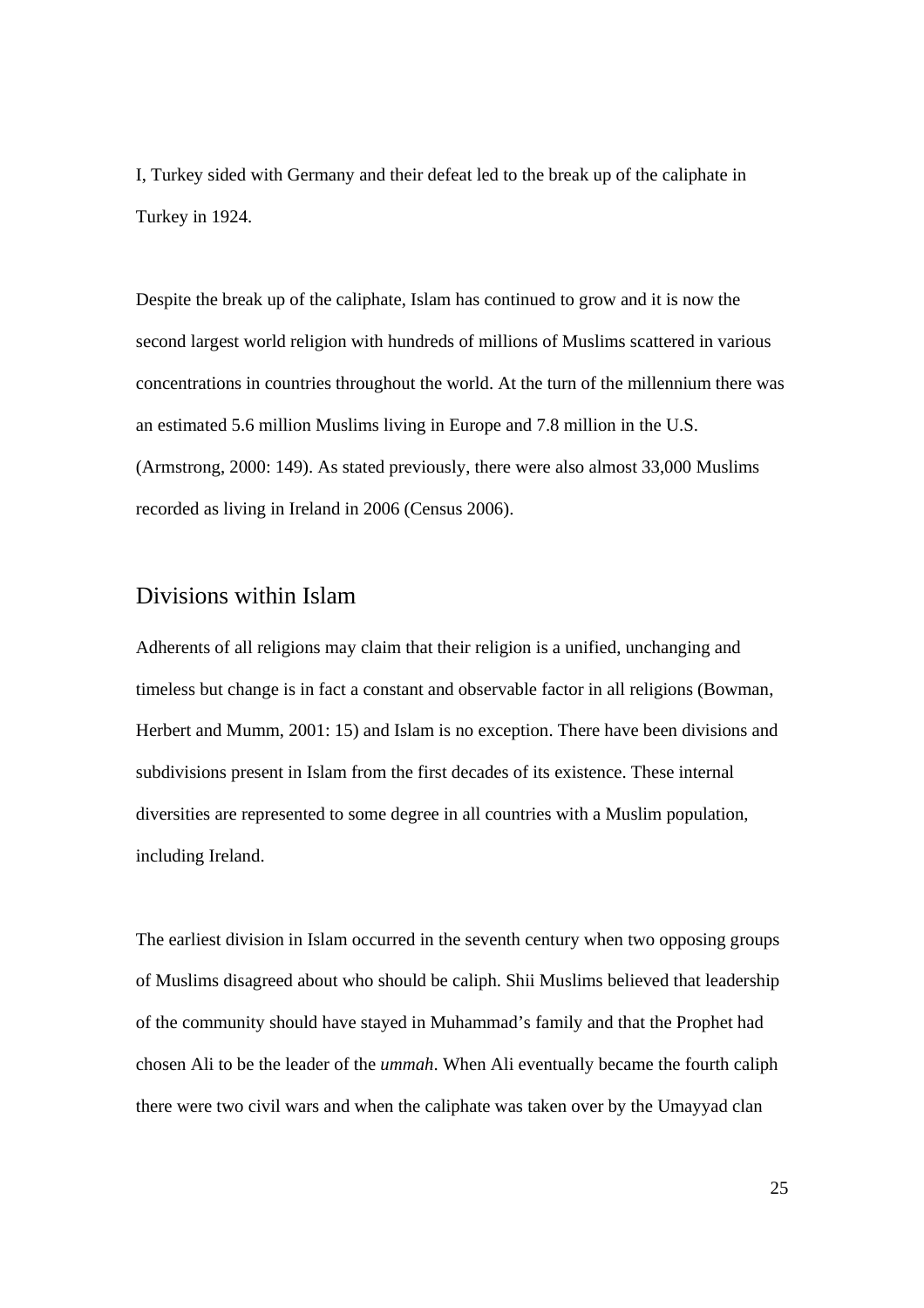who moved the headquarters of the caliph to Damascus, Shii Muslims rejected the caliphs in favour of Imams who were descended from the Prophet through his daughter Fatima who was married to Ali. However, the Shii succession of Imams ended in the ninth century. Ayatollahs are now seen as the spiritual guides within Shii Islam (Wolffe, 1993: 138).

The Shii, who are further subdivided, share the Quran and some traditions with Sunnis. However, they have their own interpretation of the Quran, their own traditional books and their own reading of history from an early date (Cragg, 1997: 49). Shiis also differ from Sunnis in their veneration of Imams and saints and they have a more detailed ritual calendar.

While Shii Muslims followed the descendents of Ali, Sunni Muslims followed the Umayyad and then the Abbasid caliphs. The term Sunni comes from *sunnah* or 'customs' and refers to the fact that Sunni Muslims claim to follow the customs or traditions of the Prophet which are recorded in the *ahadith* (singular, *hadith)* and practiced through Sharia which is believed to be divine law.

The complex process of determining what constituted laws within Islam was worked out by interpretation, analogy and the consensus of the community and this generated four main law schools among Sunni Muslims:

- Hanafi
- Maliki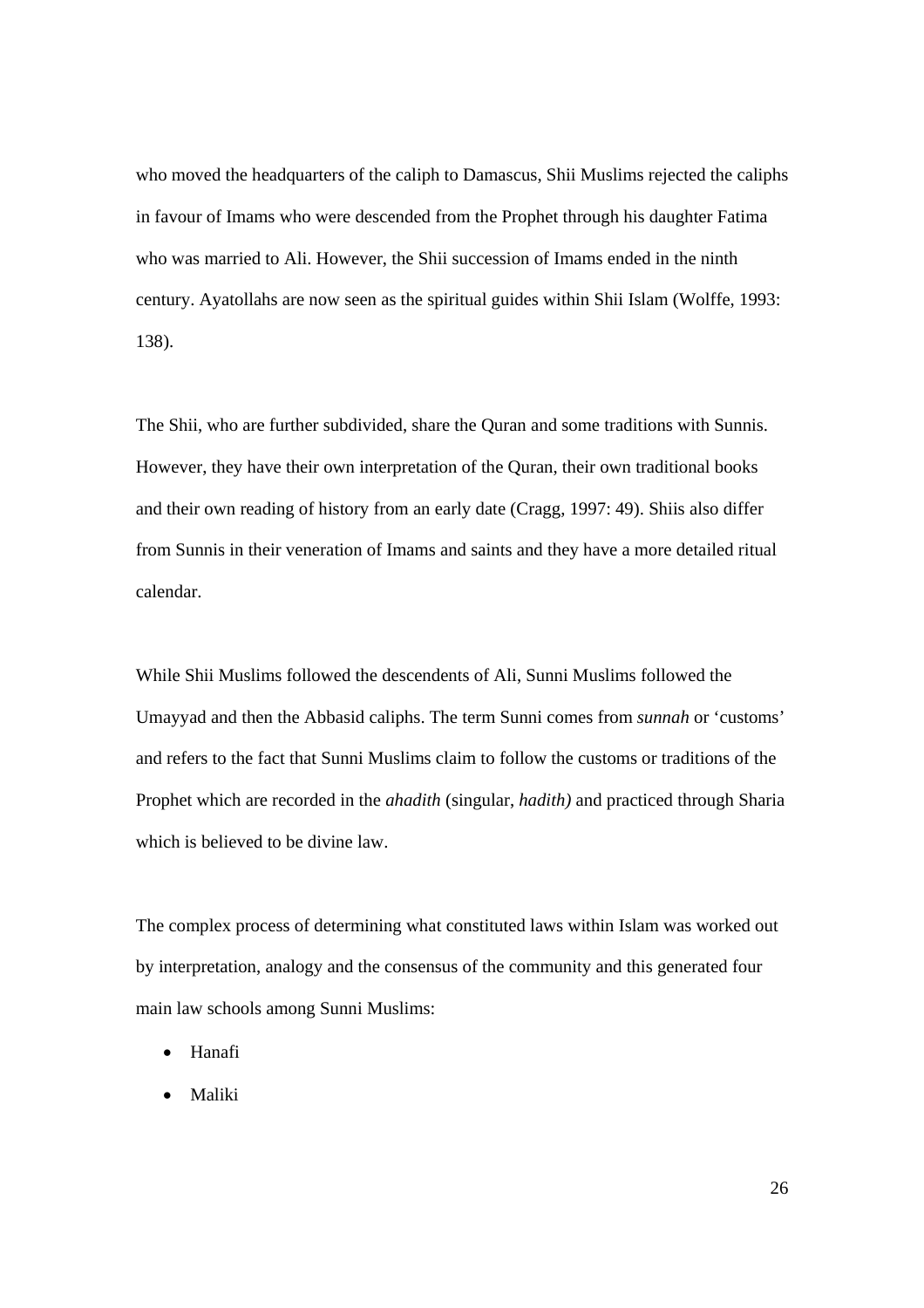- Shafii
- Hanbali

These four schools are represented in varying degrees amongst Muslims around the world. Shii Muslims have their own law schools.

Umayyad rule spawned dissatisfaction amongst many Muslims who felt that the spread of Islam into foreign territories had also resulted in the adoption of too many foreign practices as well as growing corruption and abuse of power amongst the rulers. This context saw the growth of two Islamic movements or institutions:

- the *ulama* or religious scholars
- the Sufis (mystics)

The *ulama* are a main branch of leadership within Islam. They are made up of religious scholars and experts in religious law (Sharia). The *ulama* felt that God's will should be universal and should be more uniform and also that Islam must 'permeate every area of life' including Umayyad practice and law (Esposito, 2005: 49).

The name of the movement Sufism comes from the type of wool garment (*suf*) worn by the early mystics. They sought spiritual experiences through bodily discipline, the renunciation of worldly concerns and mystical intuition. Sufi mysticism became a popular religious movement within both Sunni and Shii Islam. Sufis often attempt to reach states of ecstasy by using music, dancing, singing and poetry. They also venerate or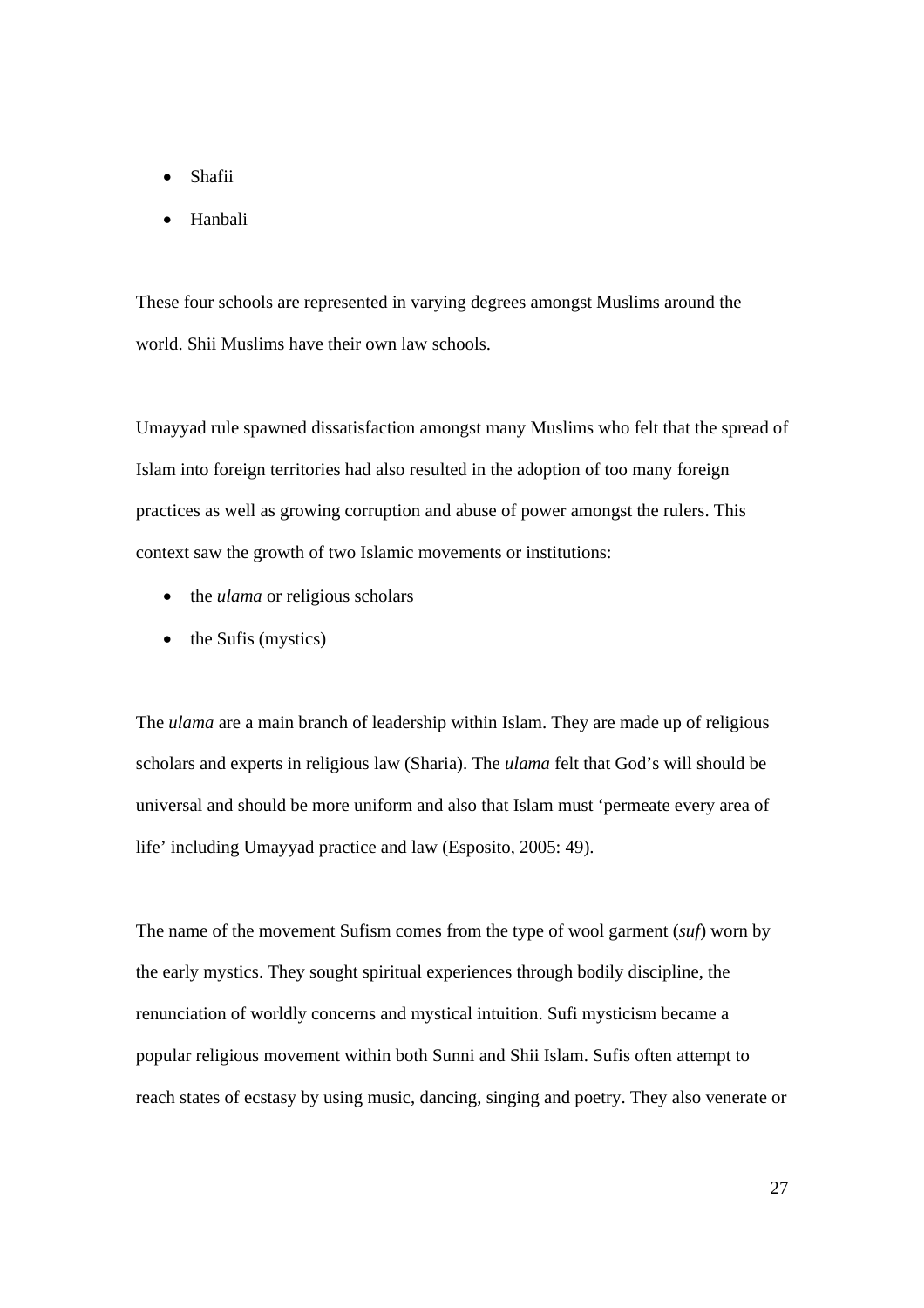worship saints who are seen as intercessors. Sufi leaders are called *shaykhs* (also known as *pirs* or dervishes) and they constitute another main branch of leadership within Islam.

In addition to diversity within Islam in relation to sects, law schools, religious leaders and cultural differences based on geographical locations, recent centuries have seen the development of a number of diverse schools of thought that developed as Muslims sought ways to adapt to colonialism and modernity. Esposito (2005) identifies three main responses:

- Secular adaptation or secular modernism the belief that public life should be modeled on European ideas. Secularists looked on the West uncritically.
- Religiously motivated rejectionism and traditionalism which involved a withdrawal from public life, isolation, non-co-operation and rejection (leading to either *hijrah* or *jihad*). Traditionalists shunned the west. Their position was the majority stance.
- Islamic modernism or reform which involved linking the Islamic past and the modern present through reinterpretation and a selective adaptation of Western ideas.

These stances have generated numerous religious organizations and movements which have attracted millions of followers and have global networks. Many of these movements are represented in European contexts including Ireland. As Gilliat-Ray (2002: 187) points out, this means that 'schools of thought and law that were previously separated by vast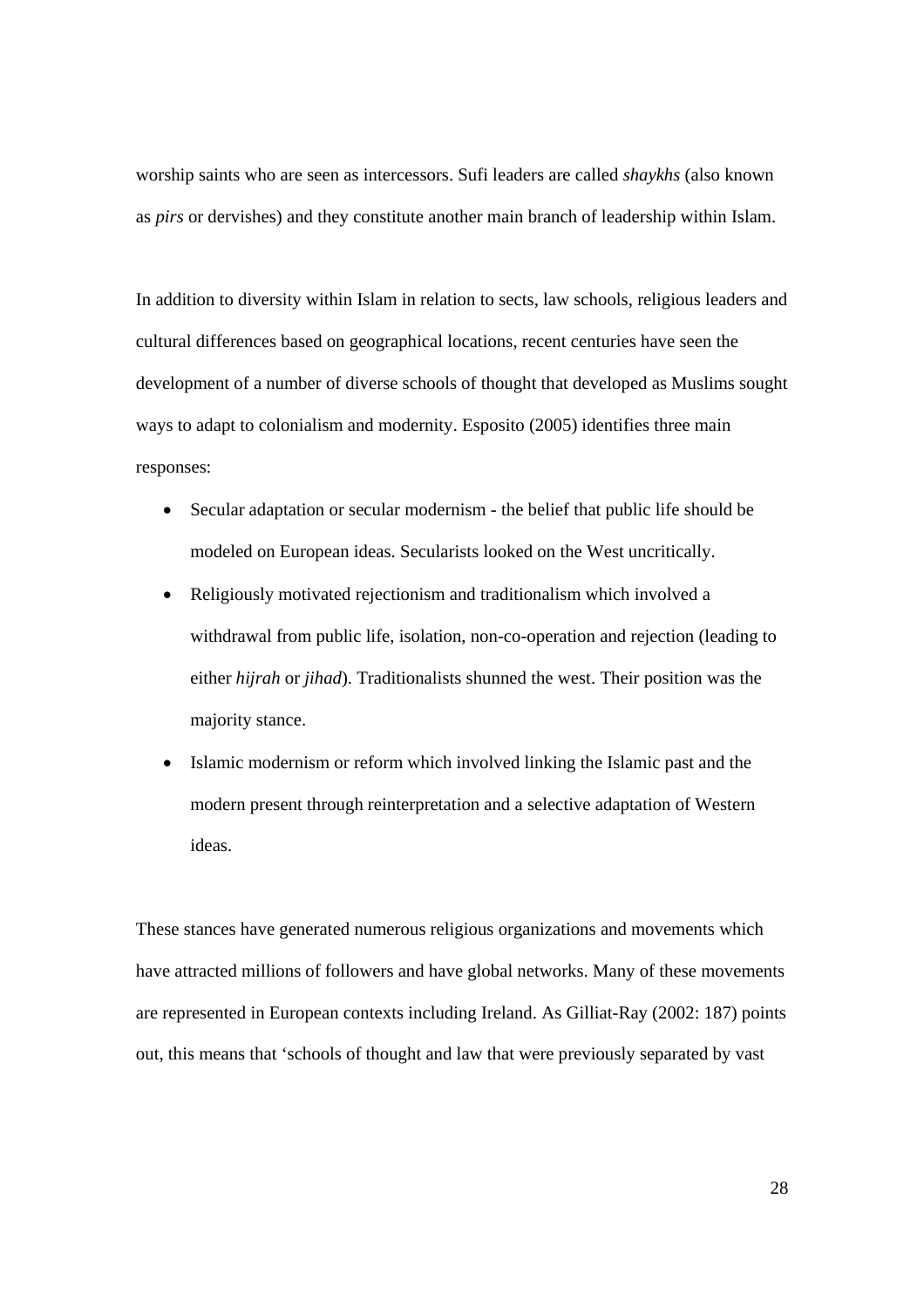geographical distances are now brought together and contested by different ethnic and cultural groups within Muslim minority communities.'

The diversity within Islam means that there is disagreement over what constitutes being a Muslim. Ruthven points out that the words 'Islam' and 'Muslim' are disputed territory everywhere with some Muslims even calling other Muslims infidels (Ruthven, 1997: 4). For example, the Ahmadiyya movement founded by Mirza Ghulam Ahmad (1839-1908) in India, has 'been particularly subject to the hostility of other groups, which usually deny their claim to be Muslims at all' (Wolffe, 1993: 140-1). They too have a presence in Ireland.

Despite the diversity present within Islam, Nielsen (2007: 44) notes that since 9/11 there has been a tendency in the west for dichotomous views about Muslims. This involves a view where Muslims are divided into moderates or liberals and conservatives or fundamentalists. As Fokas (2007: 2) points out, however, such simplistic divisions are insufficient to convey the complex array of diversity present within Muslim populations and a more nuanced approach is required, an approach which takes many other factors into consideration. The approach adopted in this study is to focus on Muslim perceptions of diversity within the Muslim population of Ireland rather than to impose categories or dichotomous views from an outsider perspective. As will be illustrated in the findings, there are many different ways to conceive of this diversity.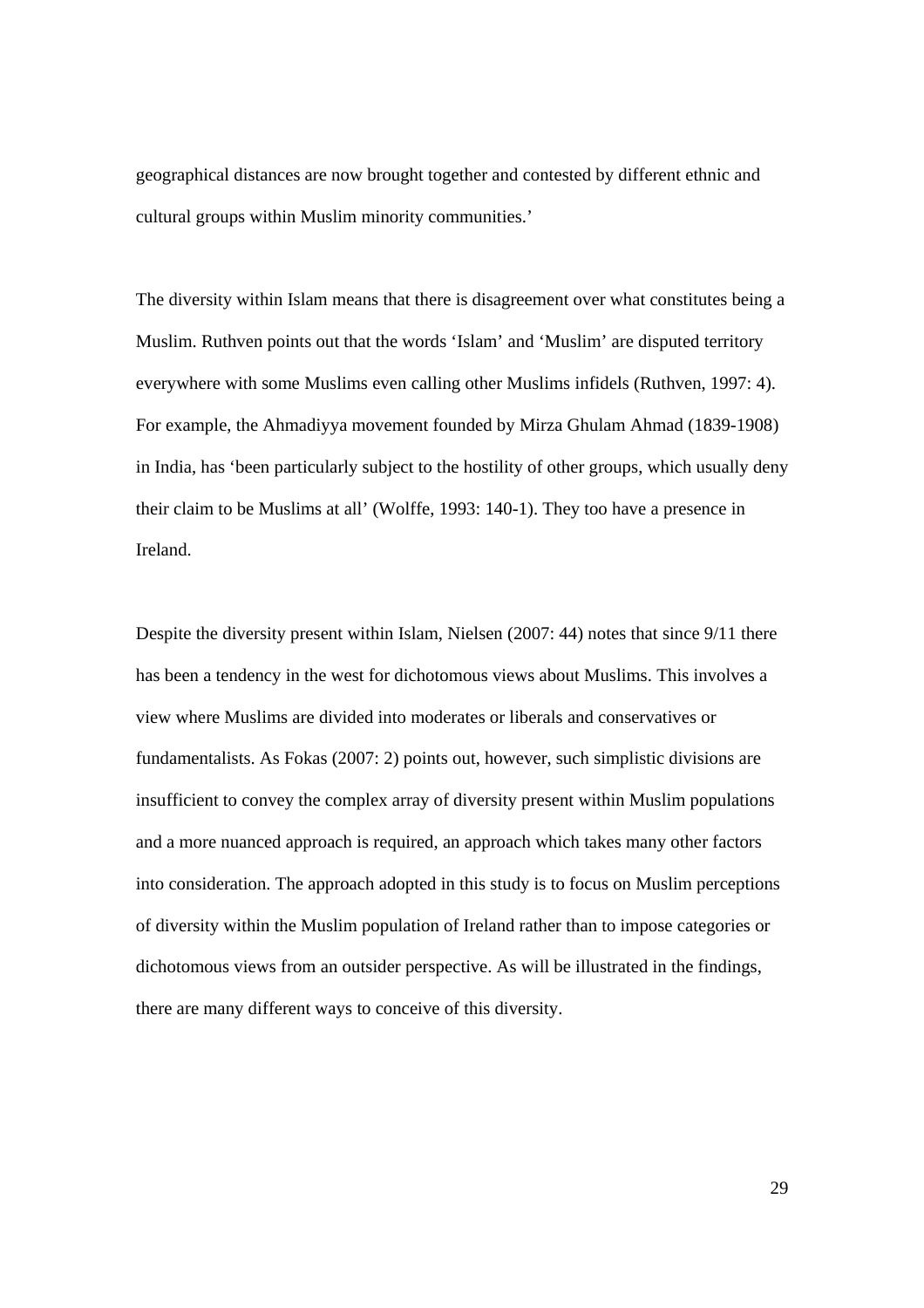#### The five pillars of Islam

Despite the internal diversity and the many divisions within the worldwide Islamic community, there are also common threads that unite the *ummah* including the belief in the Quran as the divine word of God as revealed through the Prophet Muhammad and their sense of submission to God which is reinforced through the practice of 'the Pillars of the Faith', which are regarded as the duties of a Muslim:

- 1. *Shahadah* the profession of faith or witness. This is the fundamental statement of Islamic belief: 'There is no god but God [Allah] and Muhammad is the messenger of God'. This is recited by any person wishing to convert to Islam as part of the process of conversion. It is also recited through the day when the *muezzin* calls people to pray. It affirms the monotheism of Islam and the prophetic nature of Muhammad.
- 2. *Salat* prayer. Muslims are called to prayer five times a day at daybreak, noon, mid-afternoon, sunset and evening. Prayer is preceded by ablutions of the exposed parts of the body. Muslims face Mecca when they are praying and each mosque has a niche (*mihrab)* to mark the direction (*qibla)* of Mecca . The prayer consists of seven bodily movements with recitations which are collectively called a *raka*. The number of *raka* performed varies from two to four according to the time of prayer. Men are obliged to attend congregational prayer at noon on Fridays and women who have the choice to attend, are usually separated from the men by a curtain or in a separate room or balcony. Shii have a slightly different call to prayer and have a special ritual of ablution.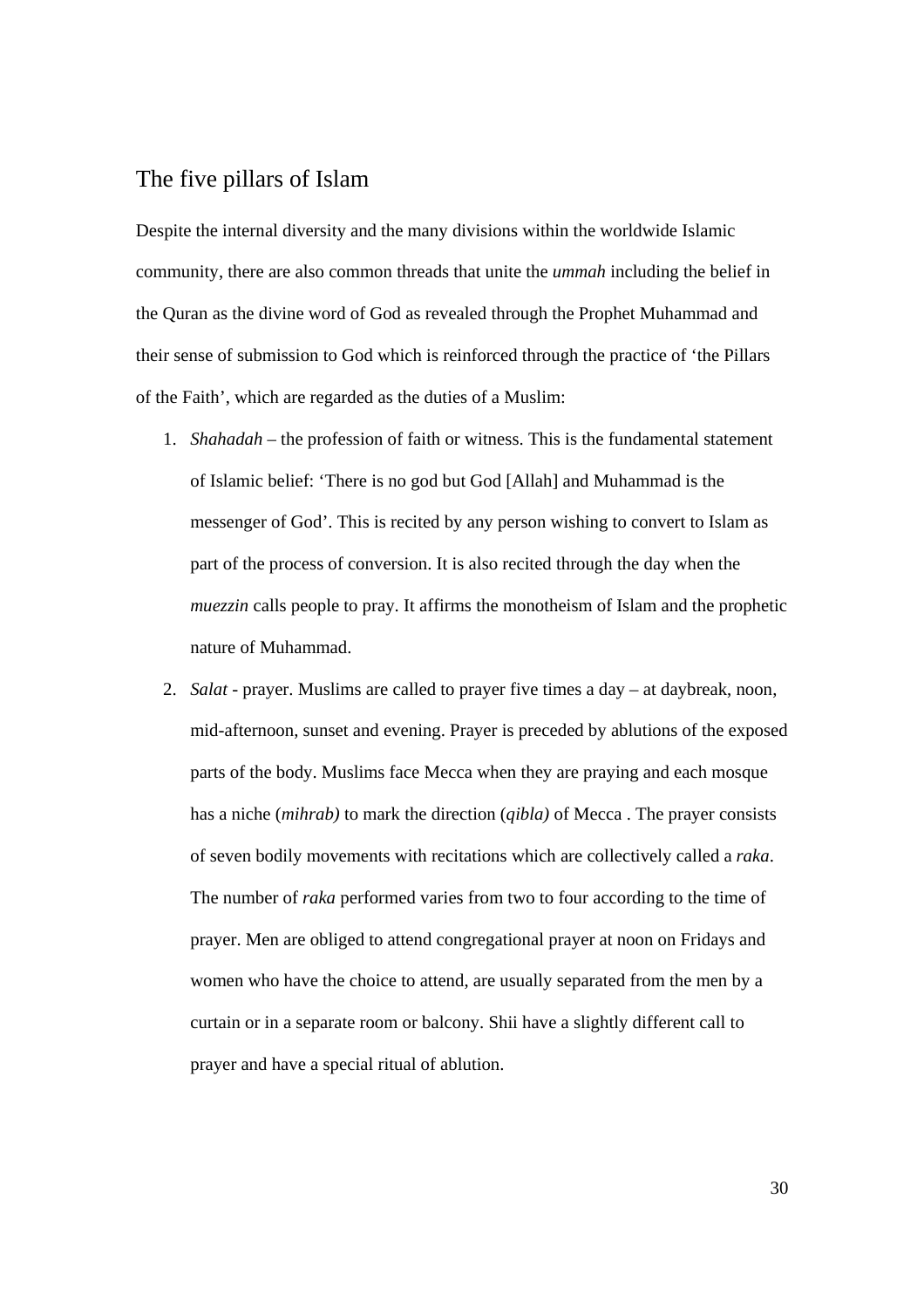- 3. *Zakat* alms giving. Muslims are obliged to contribute a certain amount of money every year to help improve the social welfare of their community. The amount is calculated at usually one fortieth (2.5 percent) of annual revenue and the money collected is used to support the poor, orphans and widows and to help spread Islam.
- 4. *Sawm* fasting. Muslims are obliged to fast during the month of Ramadan, the ninth month of the Islamic calendar. All healthy adult Muslims over the age of twelve are required to abstain completely from food, drink and sexual activity from dawn to sunset. The Islamic calendar is lunar based which means the month of Ramadan moves through all the seasons of the year in cycles of approximately 33 years. The end of Ramadan is marked with the celebration of the breaking of the fast *Id al-Fitr*.
- 5. *Hajj* pilgrimage. Every adult who is physically and financially able is expected to perform the pilgrimage *(hajj)* to Mecca at least once in his or her lifetime. The pilgrimage takes place during the twelfth month of the Muslim lunar calendar - Dhu al-Hijja – and ceremonies last almost one week. It is estimated that around two million people have been going on *hajj* to Mecca in recent years. The King Abdul Aziz International Airport near Jedda which deals with many of the pilgrims has the world's largest fabric structure which was made to cope with the growing numbers of pilgrims (Ruthven, 2006: 1). People who have undertaken the pilgrimage are given the name al-Hajj or Hajji.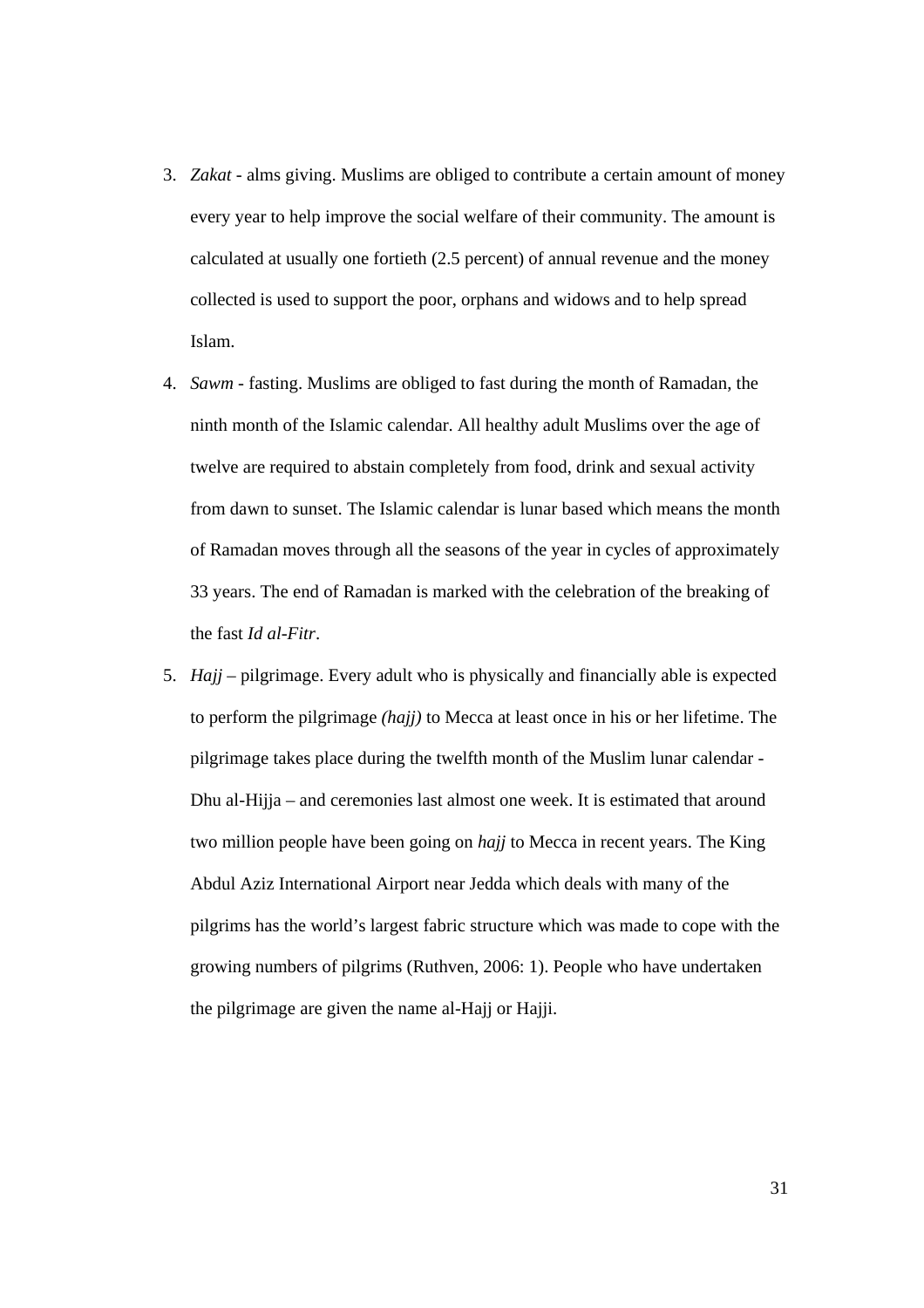Officially there are five pillars in Islam but some Muslims believe that there is a sixth pillar or obligation. This is *jihad* – struggle – and it refers to the duty 'to strive in God's path' in order to defend the community against external and internal enemies. Some call this Holy War. It refers to the obligation to realize God's will, live virtuous lives and extend the Islamic community. Although *jihad* is not supposed to include aggressive warfare, this has happened at various stages in the history of Islam including amongst early extremists and more recent and contemporary groups in Egypt, Lebanon, the Gulf states and Indonesia (Esposito, 2005: 93).

The five pillars of Islam reinforce the sense of solidarity felt between Muslims who believe themselves to be part of the worldwide Muslim community. However, there are numerous shades of commitment to these religious duties or practices amongst Muslims all over the world (Wolffe, 1993: 143). Observance of the five pillars can pose challenges for Muslims living in non-Muslim countries such as Ireland where there may be a lack of structures in place in which to facilitate their observance.

#### Islam and Europe – early encounters

Although Ireland is positioned on the western edge of Europe, it is a country whose identity is embedded in the shared European Judeo-Christian heritage. Ireland's social, cultural, political and economic make-up is inseparable to that of the rest of Europe particularly since Ireland joined the European Union in 1973. Muslim experiences in Ireland must be understood against the European backdrop as this has informed Muslim perceptions of Ireland and Irish perceptions of Islam.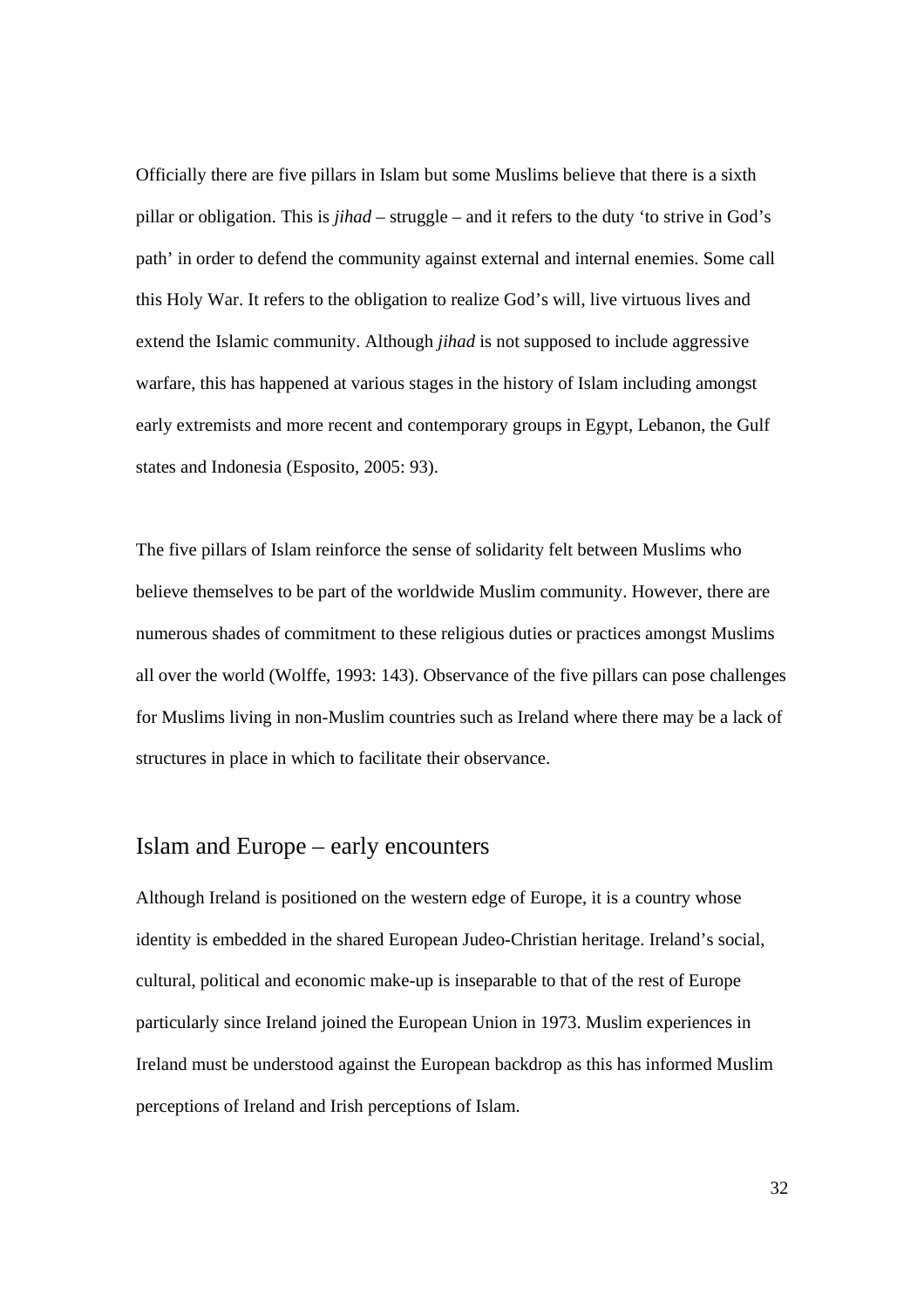Muslims have had a presence in Europe almost as far back as the birth of Islam and those early contacts continue to inform Muslim perceptions of Europe and European perceptions of Islam. Early exchanges were often ones of confrontation and Europe's relationship with Islam must be seen against this historical backdrop that began with the expansion of Islam, continued with the Crusades and European colonialism and has lasted until the present day in the form of neoimperialism in the Middle East (Esposito, 2005: 204-205). These events, particularly colonialism, have also influenced recent patterns of immigration to various European nation states.

Although Islamic rule was first consolidated in the Arabian peninsula and surrounding areas, within one hundred years of Muhammad's death it had spread into Europe. The Umayyad era (661-750) saw Muslims capturing Spain and Portugal and Muslims also marched across Europe and into France where they were stopped by Charles Martel at the Battle of Tours in 733. The early spread of Islam into Europe meant that between the eighth and fifteenth centuries, Muslims ruled Spain and some parts of southern Italy and southern France. During this time Muslims also lived as minorities in countries under Christian rule (Esposito, 2005: 205).

By the eleventh century Europe turned towards a struggle against Islam and embarked on a series of Crusades to Jerusalem (1095-1453). In 1099 the Crusaders attacked Jerusalem and established Christian rule in the Holy Land. Muslims recaptured Jerusalem in 1187 under Salah al-Din (Saladin) but the Crusades continued up until the fifteenth century.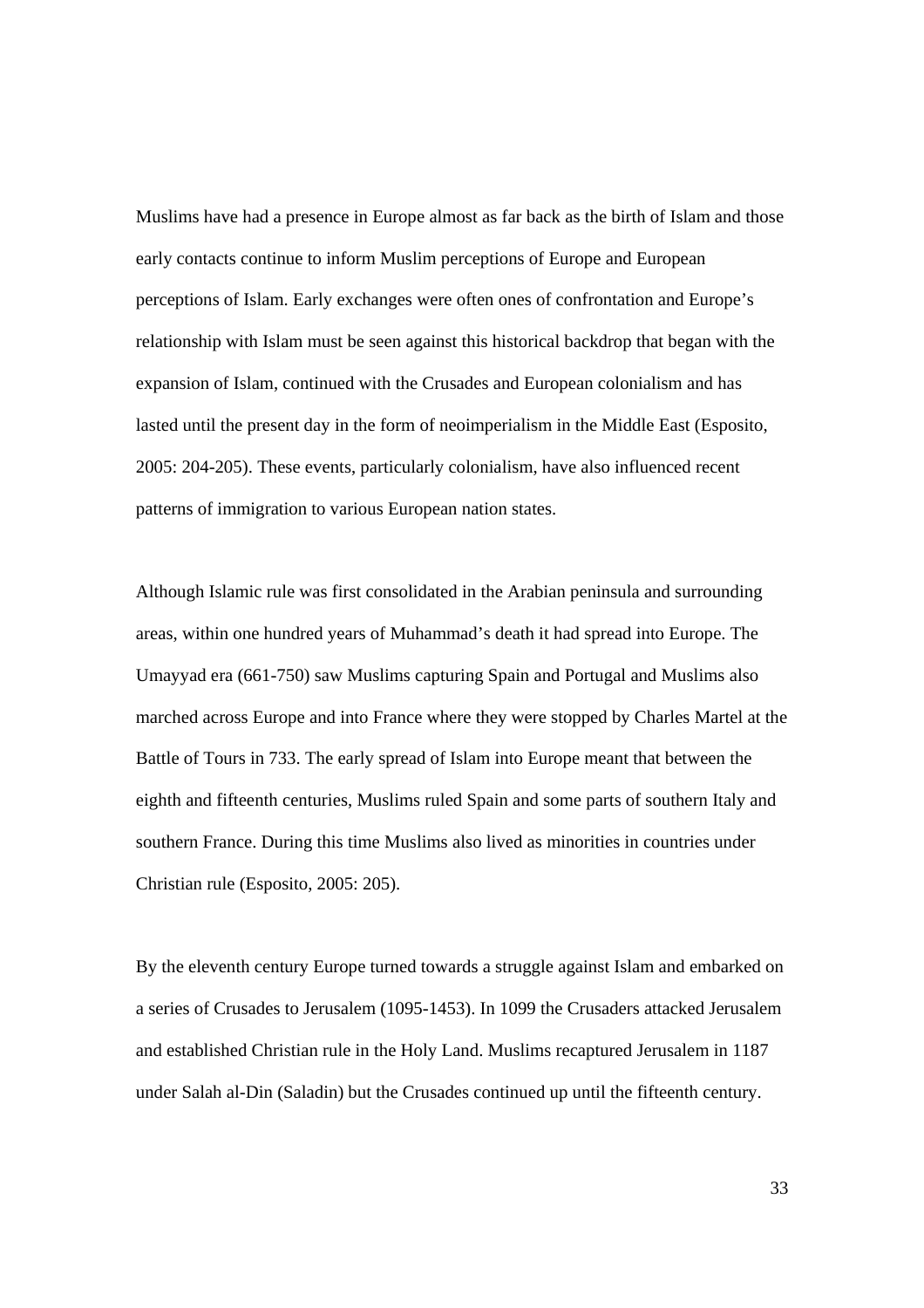Their impact upon relations between Christians and Islam has been enduring. Smith (2002: 3) suggests that the Crusades created a 'Crusader and anti-Crusader' mentality that has 'influenced attitudes of the Christian West and the Islamic East toward each other for centuries'. The enduring legacy of the Crusades is evidenced by the fact that Western soldiers involved in military operations against Iraq are sometimes called crusaders whilst the 1991 Gulf War was perceived by many as a revival of the Crusades (Mitri, 2007: 28-29). The American president, George Bush used the word 'crusade' to refer to the 'war against terrorism'. Goody (2004: 1) suggests that this was thereby defining it as a war against Islam.

The eleventh century also saw the attempt of Christians to reconquer Spain (between 1000-1492), Italy and Sicily (1061). In Eastern Europe, Constantinople came under Turkish Muslim rule in 1453 and became the city that bridged Europe and Asia. Muslim excursions did continue into Europe but not with the success of previous centuries and the Ottoman Empire with its capital at Istanbul formed the borders between the Christian and Muslim civilisations that have lasted up to the present day (Esposito, 2005: 61). By the turn of the sixteenth century, during the reign of Ferdinand and Isabella in Spain, Muslims were 'expelled almost entirely from the West' (Smith, 2002: 3). Fokas (2007: 4) points out that images relating to these historical events continue to have a powerful impact in the imaginations of many Muslims and non-Muslims in Europe. Indeed conceptions of Europe as Christian have been shaped 'in relation to the Ottoman Muslim 'other' (Fokas, 2007: 14).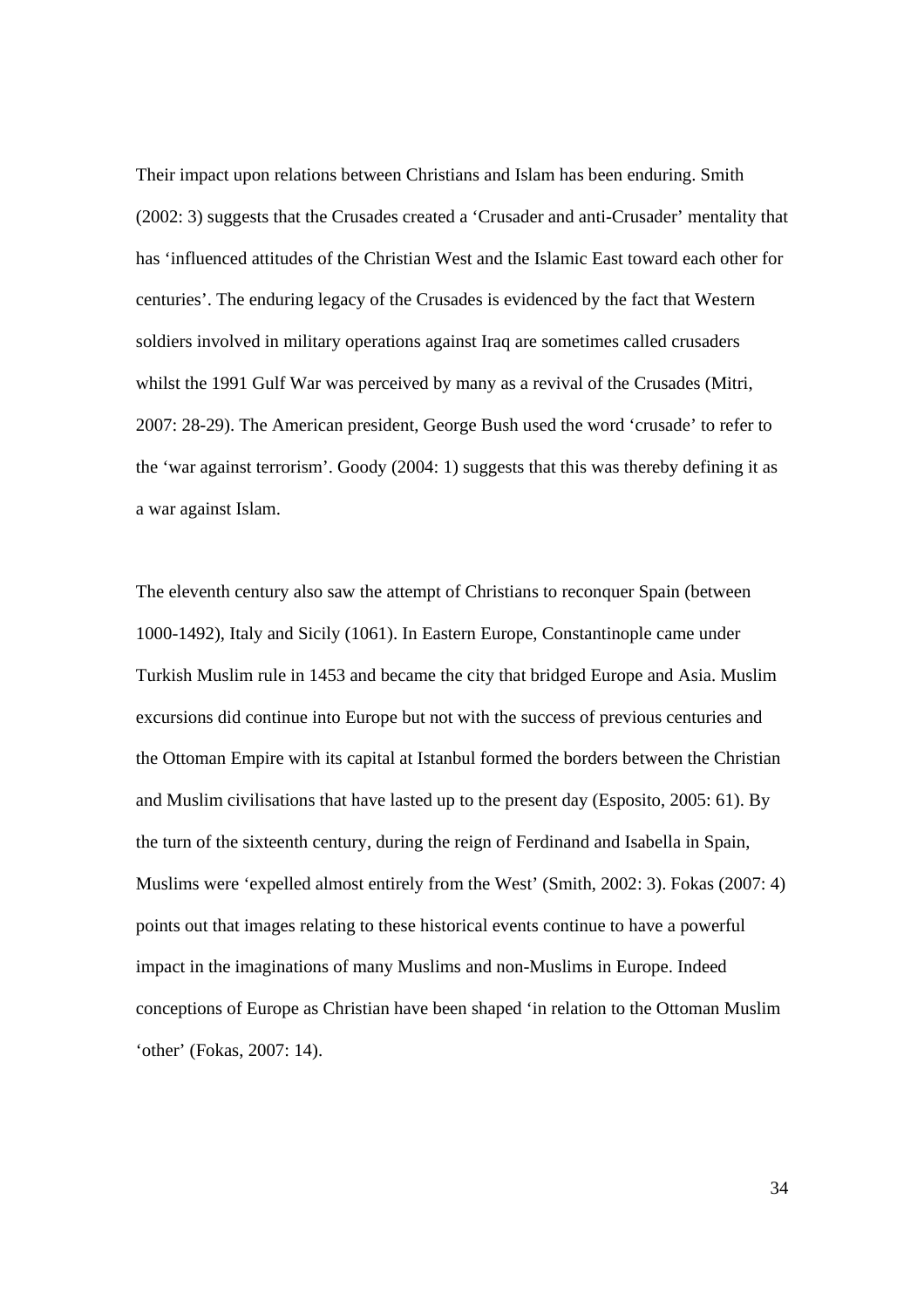These encounters between Europe and Islam reek of mutual suspicion, where phases of domination and subordination were weaved into the quest for power and conquest. This historical background has fed into modern discourses of Islam as enemy and has often overshadowed the positive exchanges such as the borrowing of Western Christians from Islamic science, philosophy, medicine, and the arts during the tenth to fifteenth centuries (Smith, 2002: 3, Mitri: 2007: 17).

#### Europe and Islam – the later years

By the nineteenth and twentieth centuries western European colonial powers had arrived in the Middle East and Islamic lands were divided up into new political entities. This colonialist legacy 'continues as a powerful force affecting the relationship between Muslims and citizens of Europe and America' (Smith, 2002: 3).

In the twentieth century the nature of interaction between Islam and Europe changed. Muslims started to arrive in Europe in large numbers but their motivations were hugely different and had changed from the quest to conquer to economic and political reasons, often in an attempt to find work, to escape persecution or to find religious freedom (Smith, 2002).

Islam has now become one of the fastest growing religions in Europe and traditionally Christian Europe is now home to around 15 million Muslims (Legrain, 2007: 11). Today, Muslims in Europe are made up of first, second and third generation immigrants and their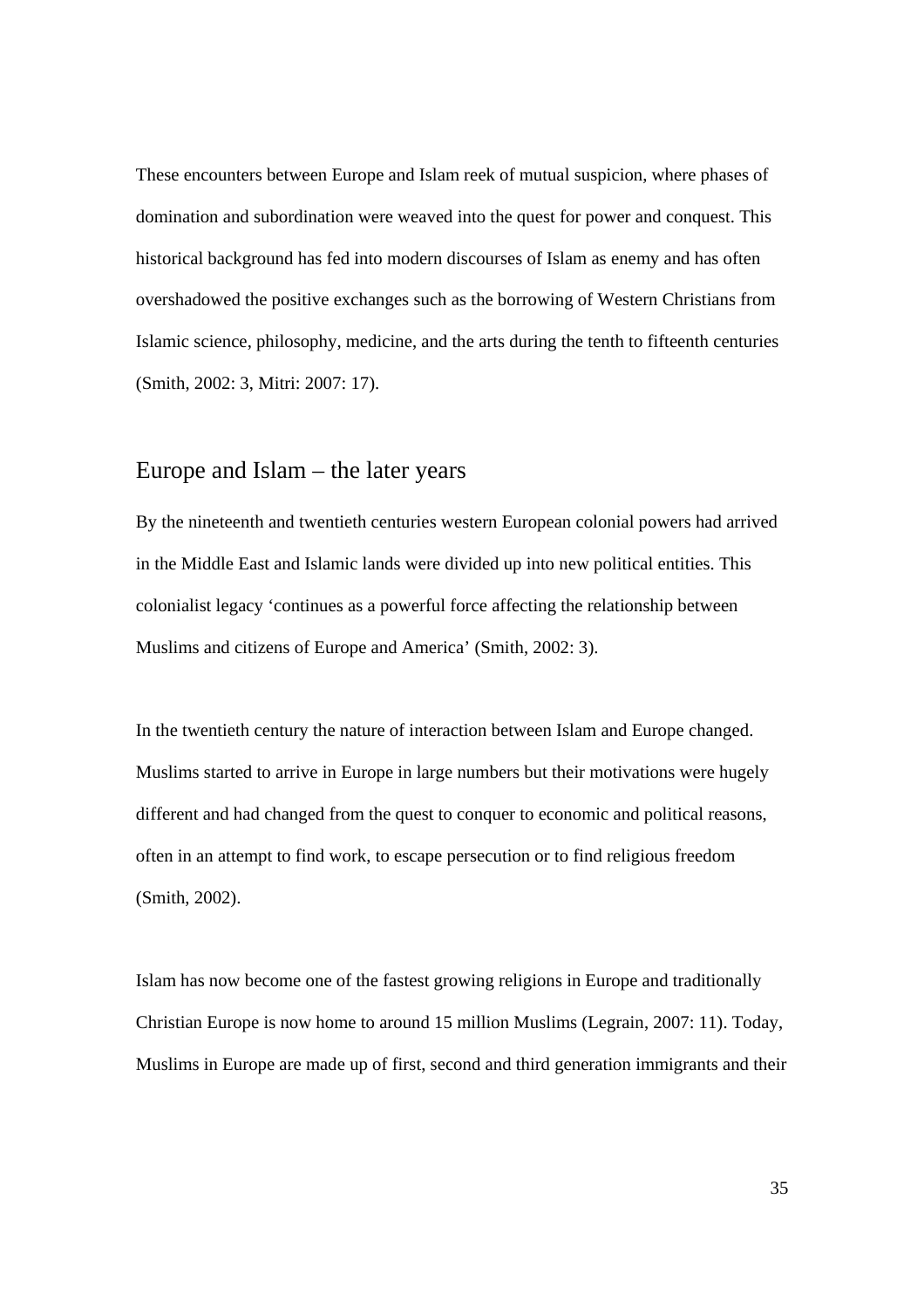relatively new presence is providing an array of challenges for both Muslims and their Western hosts (Smith, 2002: 3).

The growth of Islam on a global scale and its extension into areas previously dominated by Christianity (or other religions) means that the perceived historical global boundaries of religions have become obsolete. In the past the geographical centres of Islam were the Middle East as well as parts of Africa and Asia. These centres remain important but Islam has spread its wings to new and diverse territories where it now has a permanent and growing presence. These new centres of growth include Europe and America. Also, traditional Catholic bastions such as Ireland and Italy now have growing Muslim populations.

The spread of Islam beyond its traditional territories into Europe and to areas right across the world has implications for the understanding of Islam in Ireland. This is primarily because the Muslim sense of belonging to the *ummah* transcends national boundaries and links Muslims all over the globe. Sacks (2007: 233) suggests that new technologies which have been harnessed to strengthen communication across global boundaries have resulted in the fact that localised conflicts in the contemporary world have become contagious with the potential to spread into 'epidemics'. This means that events that occur to Muslims on one side of the world may and do have ramifications for Muslims living on the other side of the world including Ireland.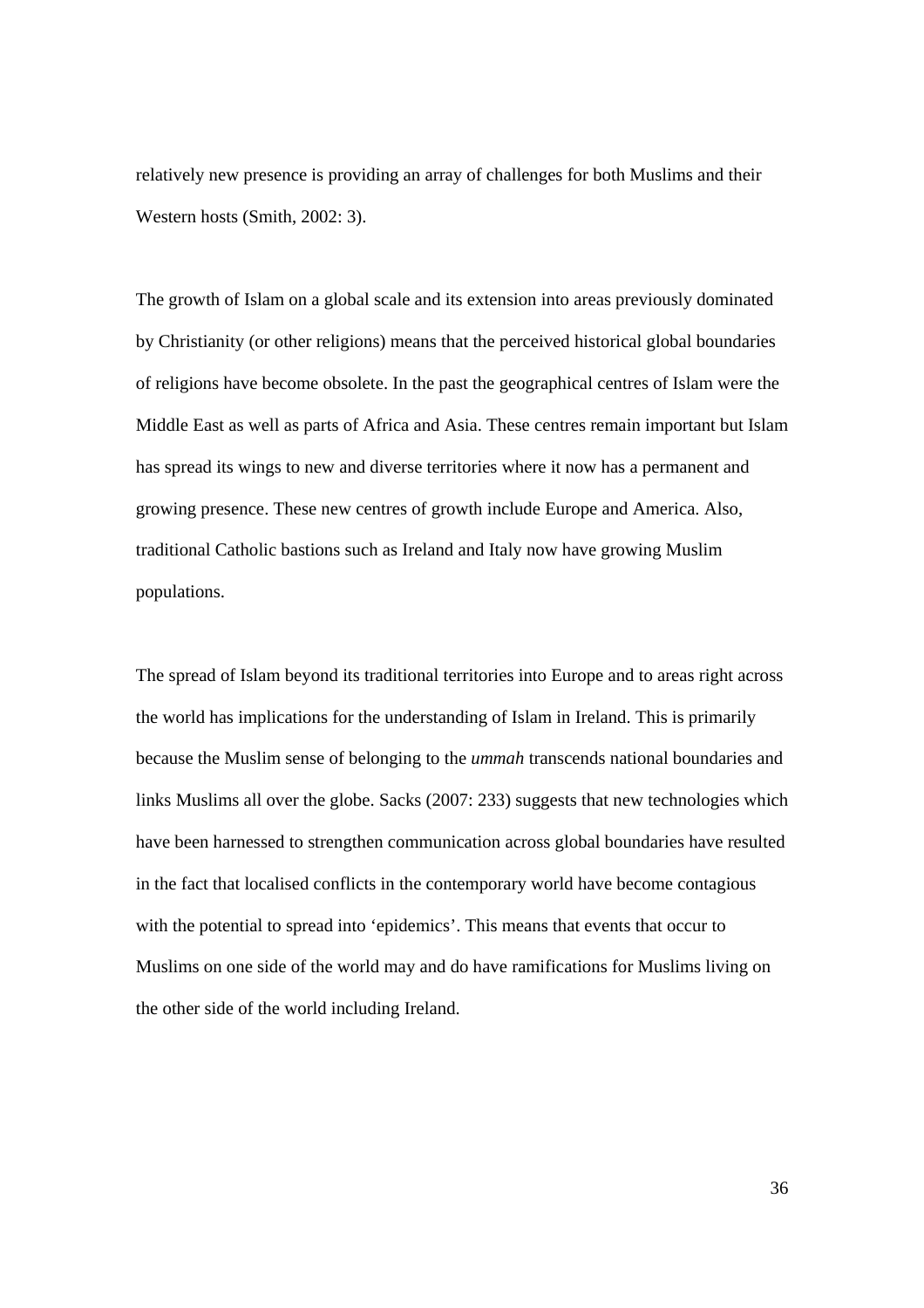The global span and spread of Islam into new geographical areas has also resulted in a growing diversity amongst the worldwide Islamic community which is made up of many different nationalities with different customs, dress and ways of life. These divisions have implications for an understanding of Islam in any contemporary society where Muslims live and this diversity influences internal interactions amongst the Muslim population as well as their interactions with the wider society.

At the turn of the twenty-first century Muslims constituted the largest religious minority in Western Europe and made up almost three percent of the total population of Europe with over twelve million Muslims living in the major countries of the European Union. There are particularly high numbers in France, Germany, Great Britain, the Netherlands and Greece where Muslims make up make up over four percent of the populations (Cesari, 2004: 9).

It is important to note that due to space and time limitations, this study focuses particularly on the Muslim experience in Europe rather than the United States. Although both of these geographical areas constitute part of what is termed 'Western civilisation' their experiences of Islam is markedly different. Whilst the growth of the Muslim population in Europe is largely due to economic push and pull factors as well as colonial connections, in America the growth has centred around factors relating to education and the growth of Islam amongst the African American community (Esposito, 2005: 205). It is estimated that almost half the Muslims in America are converts and most of these are from the African American community (Cesari, 2004: 11). Also, Muslim immigrants to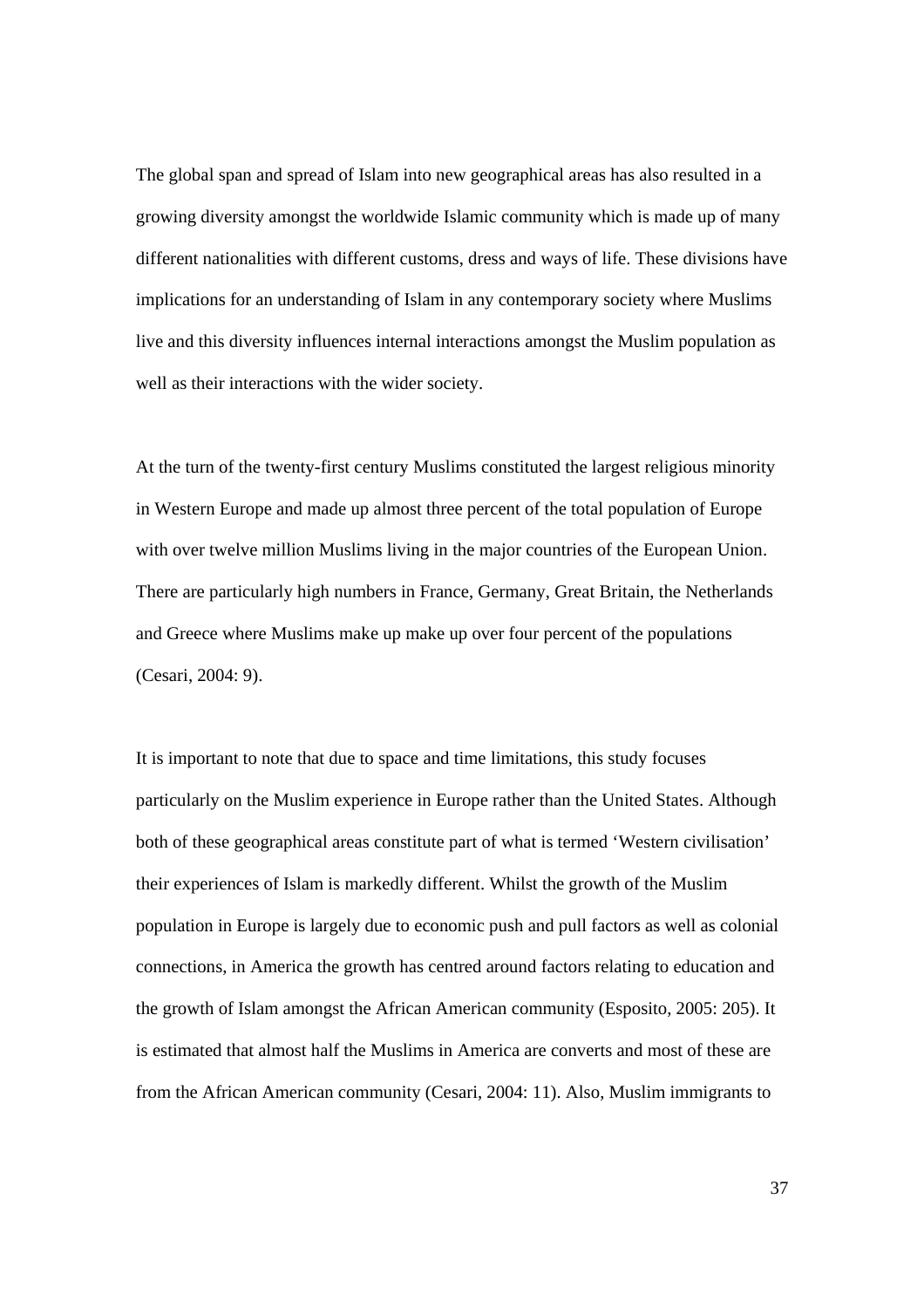the US began arriving in the second half of the nineteenth century whilst significant numbers of Muslims only started arriving in Europe later, particularly after the Second World War (Smith, 2002: 4).

Although Muslims are now present in almost all Western European countries, each country's experience of Islam is markedly different. It is shaped by the country's historical past and is often linked to that country's colonial history. For example, in France there are large numbers of Muslims from North Africa; in Britain there is a link to South Asia, and Germany is linked with Turkey. This is partly because Muslims who emigrated after independence chose the country of their former colonisers as their new destination. The history of Ireland as a colonised rather than colonising country means that the Muslim population in Ireland is particularly diverse as there is no link with one specific country. Nielsen (2007: 38) points out that in Denmark too, the Muslim immigrants were very mixed in their origins.

Despite the fact that most European countries have significant numbers of Muslims from former colonial centres, Cesari (2004: 9) points out that 'the ethnic diversity of European Muslims is striking'. The largest ethnic groupings are Arabs who make up 3.5 million of Europe's 12 million Muslims, Turkish Muslims (2.5 million) and Muslims from the Indian subcontinent (800,000). However, it is impossible to ascertain exact figures as most countries do not include a question on religion in their censuses (Cesari, 2004: 9). These ethnic groups are spread across almost all European countries although in differing ratios.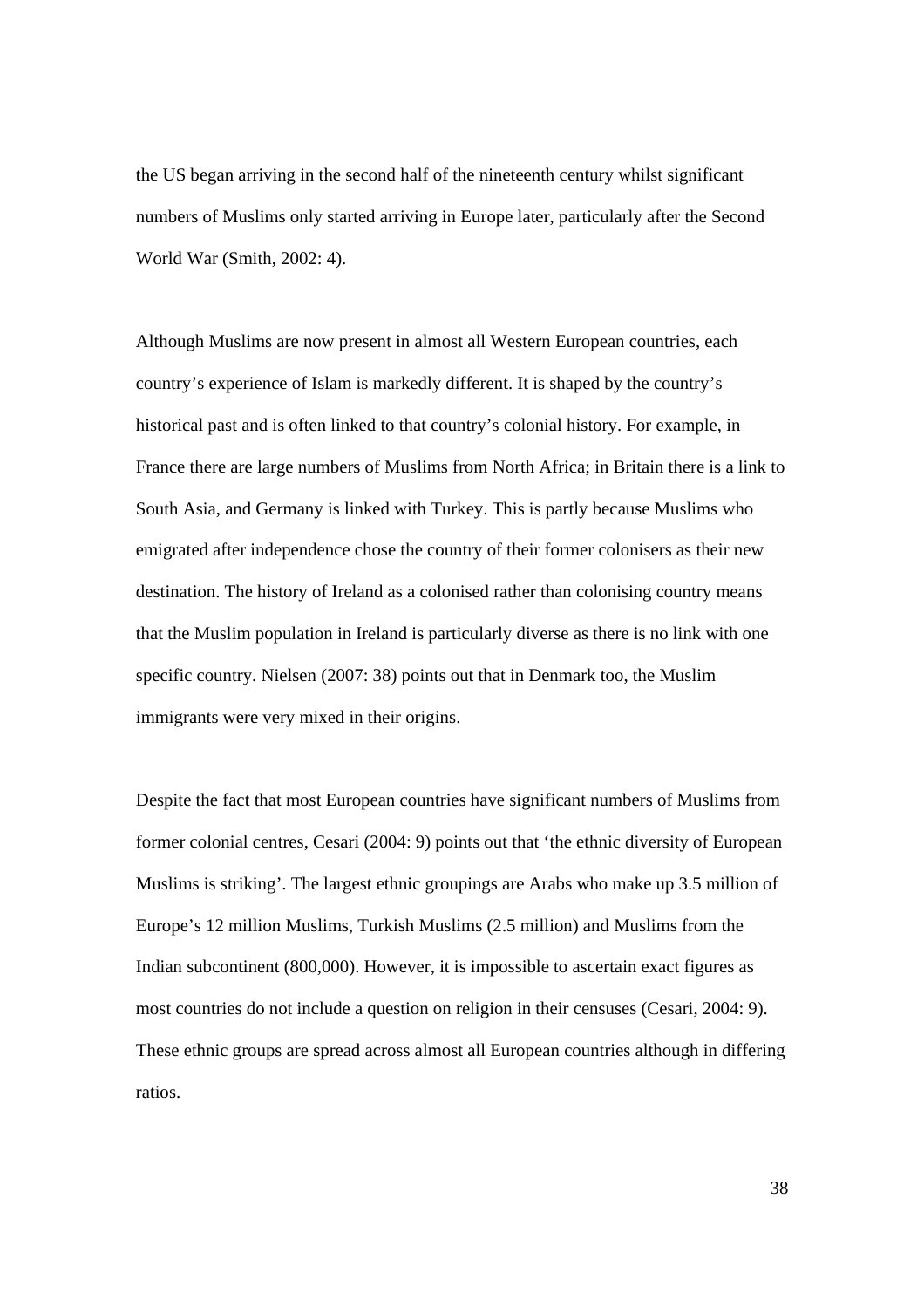## Islam in Ireland – early encounters

Muslims first started arriving in Ireland in large numbers in the 1950s when a number of Muslim students came to Ireland to study in Irish universities and institutions. Very little, however, is known about the presence of Islam in Ireland in the first half of the twentieth century and earlier with only sketchy details available of a few recorded incidents of Muslims in Ireland in the eighteenth and nineteenth centuries (Skuce, 2006: 58).

Some of the earliest recorded Muslims in Ireland include Dean Mahomet, who was born in 1759 in Patna in India and who came to live in Cork in 1784 where he married a woman from a Protestant Irish gentry family. Around that time another Indian, Abu Talib Khan, arrived in Cork after adverse winds prevented the ship he was traveling on from docking in London (Fisher, 1997: 142-3). There is also a record of the conversion of Turkish merchant called Ibrahim Ben Ali to Christianity in Whitefriar Street in Dublin in 1791 as well as a record of a convert from Mahometanism to Roman Catholicism in the parish baptismal register in Enniscorthy, County Wexford on the  $12<sup>th</sup>$  September 1853 (Skuce, 2006: 58). Another early Muslim resident in Ireland was Mir Alaud Ali, a native of Oudh in India, who was professor of Arabic, Persian and Urdu at Trinity College Dublin from 1861 to 1898. He was married to an English wife and his job in Trinity College was to prepare Dublin graduates seeking employment in the Indian Civil Service (Bari, 2007).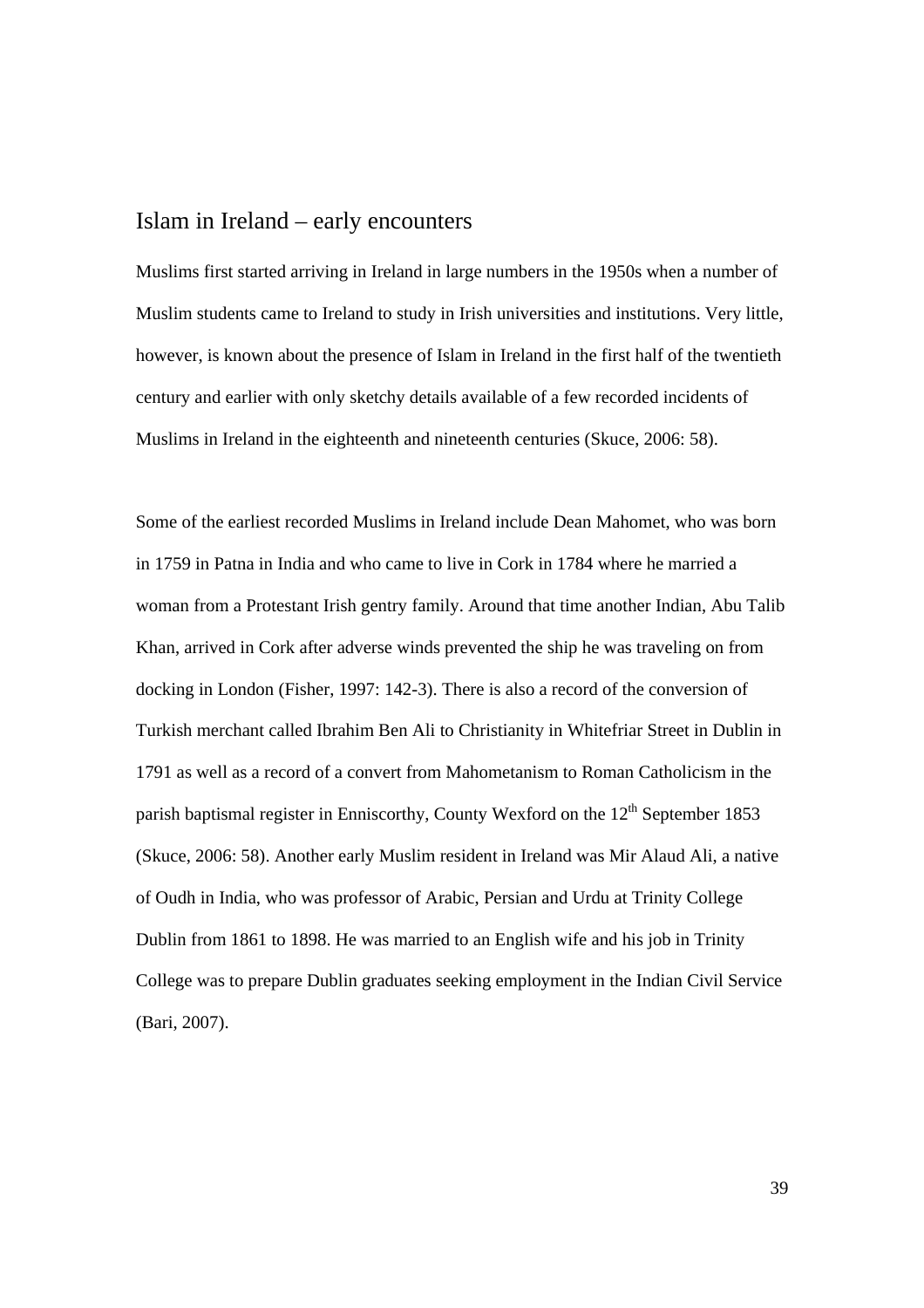There are a small number of other historical records showing evidence of encounters between Muslims and the Irish people prior to the twentieth century. These include the raids of Moorish pirates along the South Coast of Ireland in the seventeenth century. One of these raids occurred in Baltimore in County Cork in 1631 when two hundred people were captured and the events recounted later in a ballad by Thomas Davis called *The Sack of Baltimore* (Skuce, 2006: 57). Irish involvement in the slave trade is also likely to have resulted in encounters between Irish people and Muslims in Africa (Skuce, 2006: 57*).* Interactions also resulted from the travels of Irish people to Muslim countries as well as Muslim culture reaching Irish shores. In the late eighteenth and early nineteenth centuries some Irish people had personal experiences of Asia as soldiers, traders or travelers, whilst others had built up more exotic images of India from traveling circuses, books, plays and newspapers which 'all presented India and Muslims as alien curiosities' (Fisher, 1997: 140).

Cultural encounters include the record of a mob destroying a theatre in Smock Alley in Dublin in 1794 after the play 'Mahomet' was performed (Skuce, 2006: 58). There were also plays about Muslims produced in Cork including a translation of Voltaire's *Mahomet, the Imposter: A Tragedy* staged in 1788 and 1796 which presented the Prophet Muhammad as a religious tyrant, and a series of productions in 1791, 1804 and 1807 of *The Sultan; or, a Peep into the Seraglio* by Isaac Bickerstaff which told the story of an English slave woman who won the attentions of the Sultan, became queen and freed the rest of the harem. Fisher (1997: 141) suggests that 'this theme of an English Christian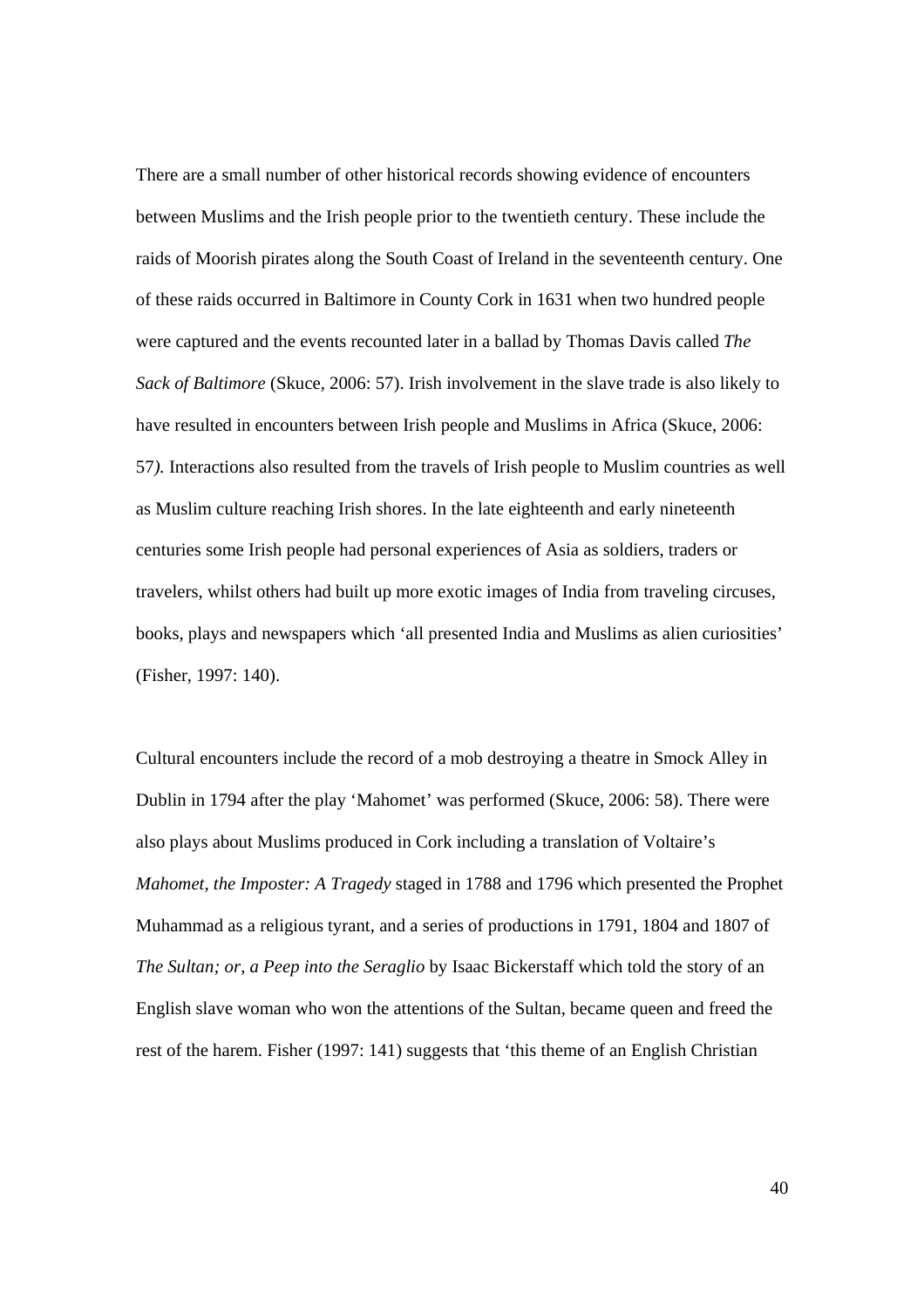woman converting a Muslim to her 'higher' principles and then marrying him may have seemed to the people of Cork to be relevant to the marriage of Jane and Dean Mahomet.'

Early encounters therefore, between Ireland and Islam were rare and isolated and would have done little to inform Irish people about the religion of Islam. Cultural portrayals of Muslims and Islam went from the exotic to the denigrating and sometimes erupted in controversy. Clearly however, the vast majority of Irish people up to the twentieth century were unfamiliar with Islam or Muslims and portrayals of both were mixed and often conflicting thus indicating that knowledge about both was scant.

#### Development of Muslim communities in Ireland

Small numbers of Indian Muslims began to arrive and settle in Northern Ireland in the 1930s and 40s but it was not until the 1950s and 60s that Muslims began to arrive in sizeable numbers in the Republic of Ireland when Muslim medical students came to Dublin to study at the Royal College of Surgeons (Skuce, 2006: 58-9). This first trickle was made up of Muslims from South Africa, India, Malaysia and the Gulf states and they were mostly based in Dublin (Selim, 2005: 26). There were also a few converts to Islam, including one man named Patrick Conway who renamed himself Mohammad Conway (Flynn, 2006: 224).

In the early 1950s, Muslims resident in Dublin met in private homes and rented halls to pray (Flynn, 2006: 224) and the Salvation Army also gave permission to some Muslim students resident in Dublin at the time to use a room for Friday prayers but at this time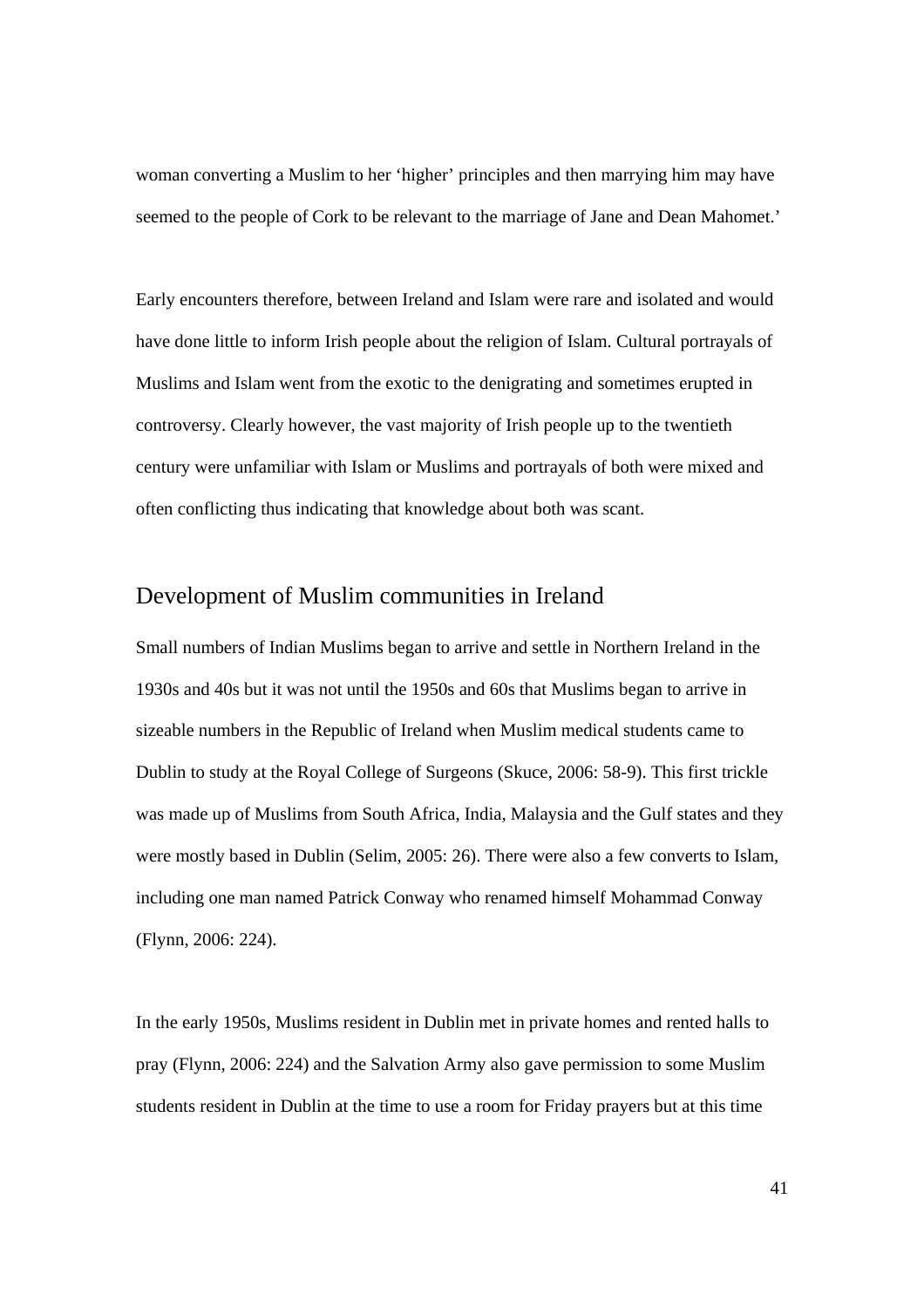there were no resident Muslim clergy (Skuce, 2006: 59). As the number of Muslims continued to rise, a group of students decided to form a committee to organize prayers and lectures and on the 23<sup>rd</sup> January 1959 the first Muslim assembly was held at Koinonia House on Harcourt Street in Dublin (Flynn, 2006: 224). It was attended by just thirty three students. The organization was called the Dublin Islamic Society. This meeting also marked the beginning of regular Friday prayer in Ireland (Flynn, 2006: 224)*.*

As the number of Muslims in Dublin continued to grow over the coming decade, students started to look towards the aim of establishing an Islamic centre. In 1969, a fund-raising campaign was directed towards this initiative (Flynn, 2006: 224). The campaign was focused mainly on parents and relatives of students studying in Ireland but authorities in Kuwait, Libya, Saudi Arabia, Algeria, United Arab Emirates, Jordan and Islamic Centres in the UK were also contacted in an effort to raise funds (Selim, 2005a: 26). By 1969, the total Muslim population in Ireland was estimated at around three hundred (Flynn, 2006: 224).

Significant funding was received from the Middle East for the development of an Islamic Centre in Dublin and following the opening of a bank account, donations included  $(IR)£1,518$  from the government of Abu Dhabi and  $(IR)£17,914.28$  from King Faisal of Saudi Arabia. By April 1973, number 7 Harrington Street was the official address of the Muslim Society of Ireland and in October 1974 the society purchased the building for (IR)£10,870 (Flynn, 2006: 224). In August 1976 the Society announced the official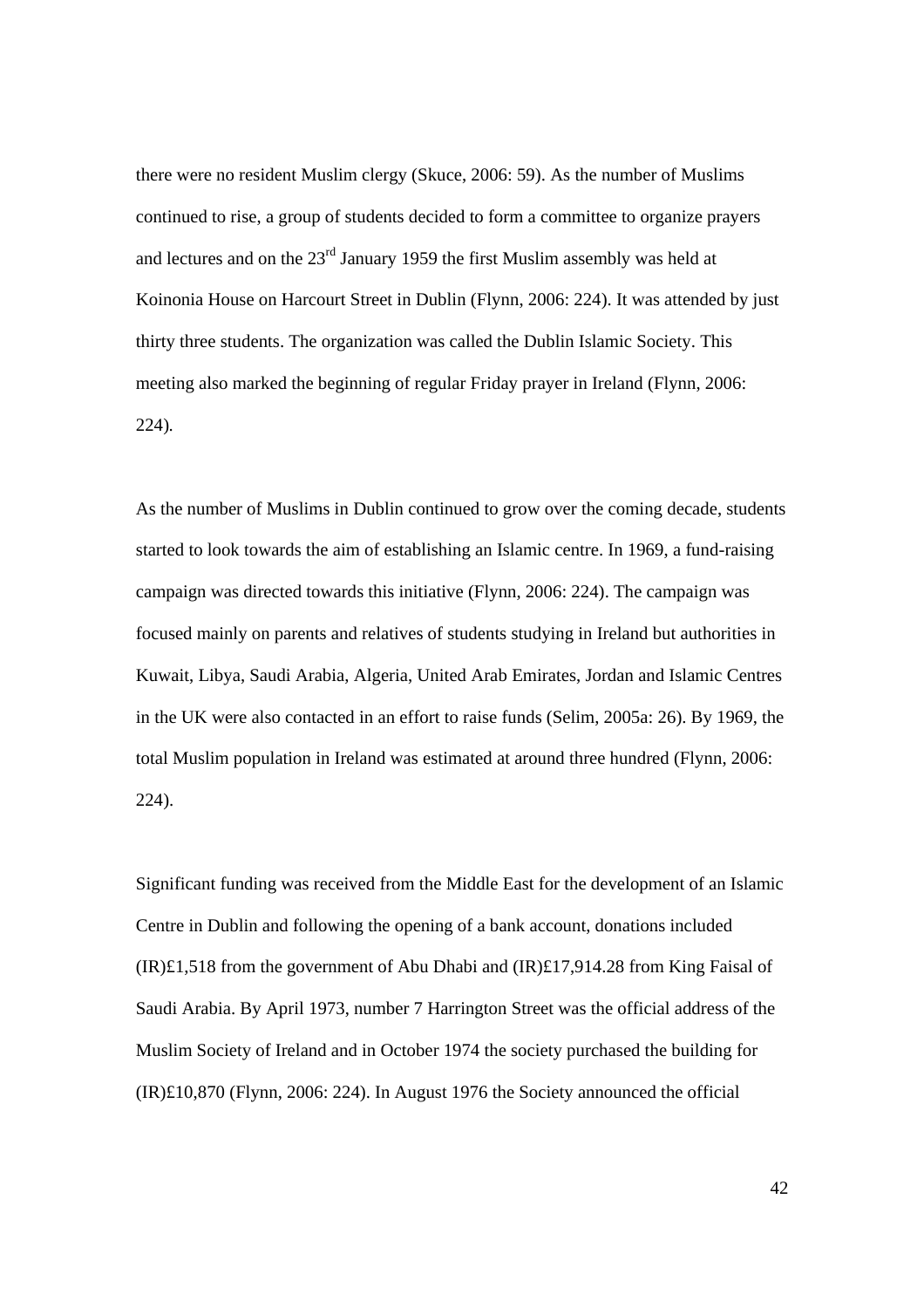opening of the building as the Mosque of Dublin (Flynn, 2006: 224) and in 1981 the Ministry of Endowment and Islamic Affairs in Kuwait sponsored a full-time Imam for the Mosque.

Within a few years however, the building had become too small for the increasing number of Muslims in Ireland and another fundraising campaign was initiated with a view to purchasing a bigger premises. In 1983, the former Donor Avenue Presbyterian Church on 163 South Circular Road was purchased and subsequently became known as the Dublin City Mosque. Funding for the premises had come from Qatari and Kuwaiti authorities as well as individual donations and from money accrued from the sale of the building at Harrington Street which was sold in 1985 (Selim, 2005a: 26). Foreign funding had implications for the development of the centre as it meant that international links were built up between Muslims in Ireland and Islamic countries and Muslims around the world. Numbers of people attending the mosque continued to increase through the 1980s and in 1985 a balcony was added to the building to cope with the growing numbers. In 1990 the name of the Dublin Islamic Society was changed into the Islamic Foundation of Ireland (I.F.I.) (Selim, 2005a: 26).

Dublin City Mosque is the oldest and most established mosque in Ireland and is the headquarters of the Islamic Foundation of Ireland. The IFI acts as a representative body for all Muslims in Ireland and according to the IFI written constitution every Muslim is an honorary member of the society. In 2006, there were 1,384 registered members of the society (Flynn, 2006: 225). The Foundation runs the mosque and nearby Islamic Centre.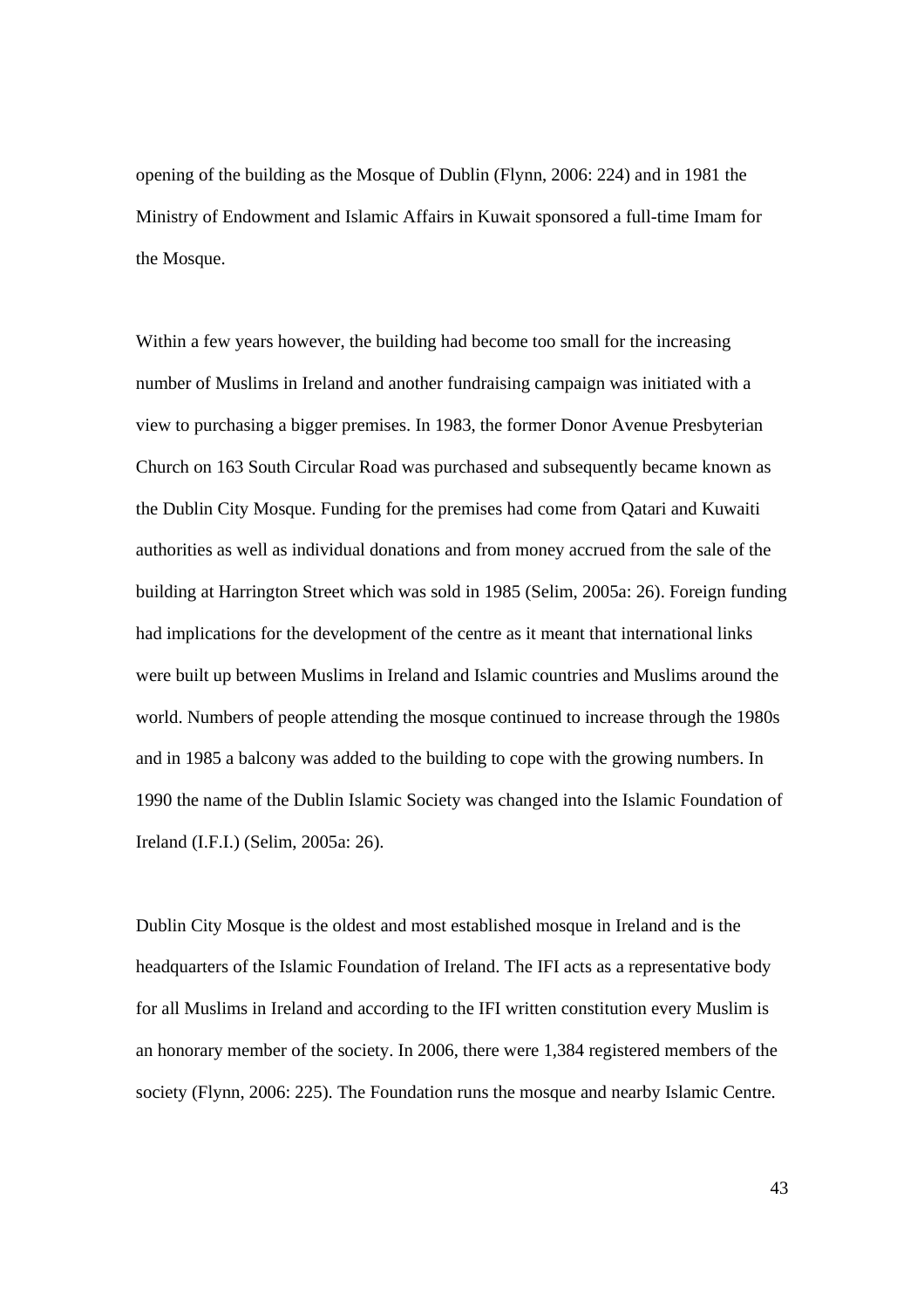It also owns a shop, which sells *halal* meat and other foods, a restaurant and properties which are rented out to part finance the running of the foundation. Registered membership of the foundation is made up of Muslims from over fourteen nationalities. Plans are underway to further extend the mosque to cope with the growing numbers of Muslims attending the facility (Flynn, 2006: 224).

In its formative days the Muslim population in Ireland was concentrated in Dublin but Muslims are now represented in almost every urban area in the country with smaller numbers of Muslims living in many rural areas. There are vibrant Muslim communities in Cork, Galway, Limerick, Cavan, Ennis, Tralee, Meath and Waterford and there are up to 4,000 Muslims in Northern Ireland (O'Hanlon, 2007: 8).

In 1978, the Galway Islamic Society was established and a house was rented for prayers. In 1981 a house was bought for prayers in Galway city. The Cork Muslim Society was established in 1984 and a house rented for prayers. In 1994 a house was bought in Cork city to be used as a mosque. Outside of Dublin, the only purpose built mosque in Ireland is in the unlikely location of Ballyhaunis in County Mayo. It was here in 1986 that a Pakistani man named Sher Mohammad Rafique built a mosque for his family and for workers at his *halal* meat factory which he set up around ten years earlier on the site of an old abattoir in the town. The factory known as '*Halal* Meats' supplied meat to Islamic markets in Europe and to Islamic countries but the company went bankrupt in the 1990s and the factory was taken into Irish ownership although it still produces *halal* meat (Flynn, 2006: 228).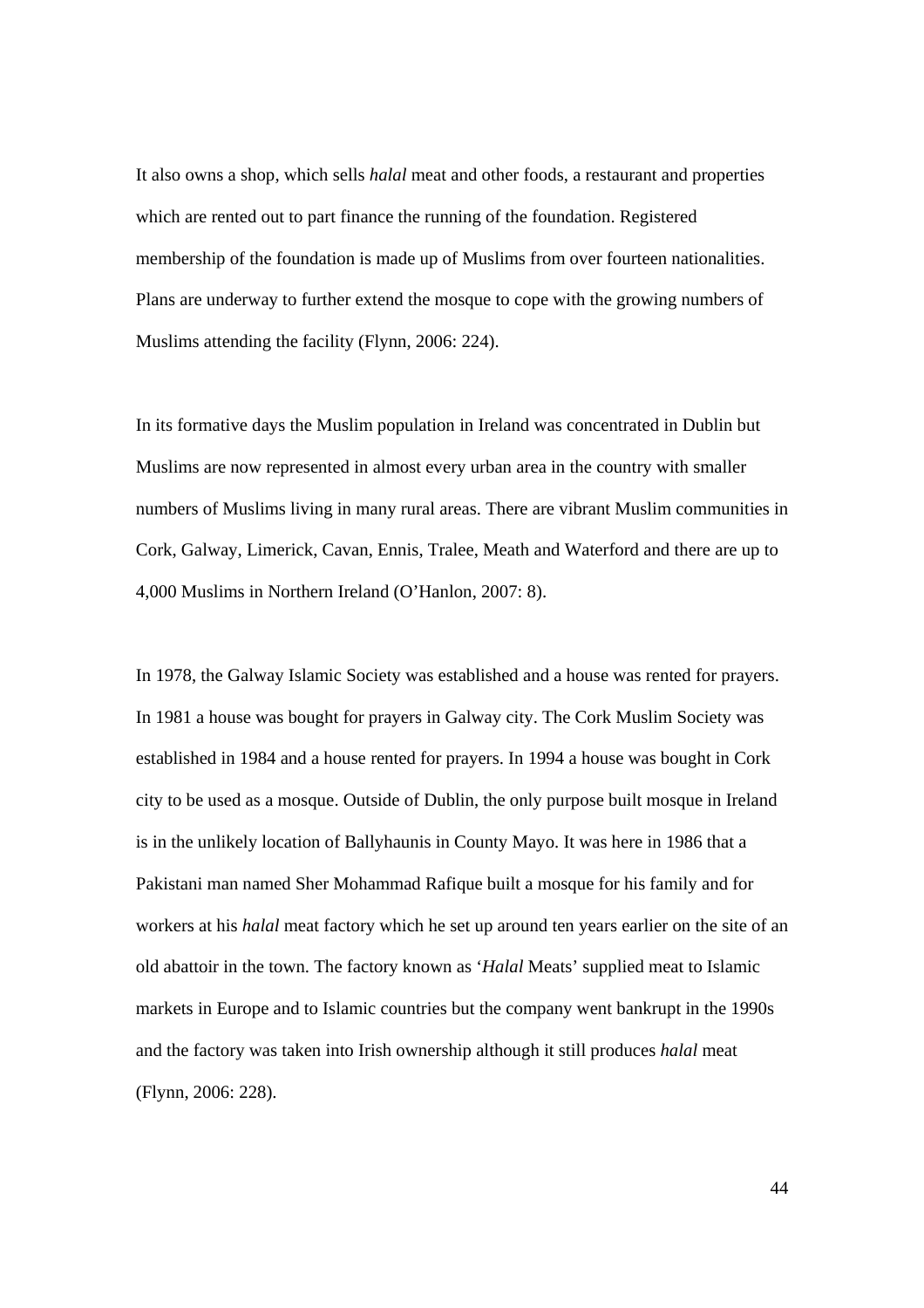The Irish economic boom in the 1990s was accompanied by an expansion of Islam in Ireland which continued through the decade with more mosques being established around the country. In 1994, a house was bought in Limerick for Muslims in the mid-South region of Ireland to use as a place of prayer and worship. In 1999 a branch of the Islamic Foundation of Ireland was formed in the city of Waterford and a house rented for prayers and classes.

The purpose built Islamic Cultural Centre of Ireland, located in Clonskeagh in South Dublin, was officially opened on November  $16<sup>th</sup> 1996$  and is one of the largest mosques in Europe, capable of housing over 1,000 worshippers. Significant funding for the project was provided by Sheikh Hamdan Ben Rashid Al-Maktoum, Deputy Governor of Dubai and Minister of Finance and Industry in the United Arab Emirates who sponsored its construction. The Al-Maktoum Foundation now covers the running costs of the centre (Selim, 2005a: 26).

The facilities at the centre include the Muslim National School, the Arab School, the Nurulhuda Quranic School which is dedicated to teaching the Quran and Arabic and a language learning centre for adults where English and Arabic courses are held (Islamic Cultural Centre of Ireland, 2002). It also provides a range of cultural activities including publications, public lectures, courses on Islamic awareness, debates about Islam, conferences, exhibitions and seminars. The centre also houses administration offices, the offices of the General Secretarial of the European Council for Fatwa and Research, an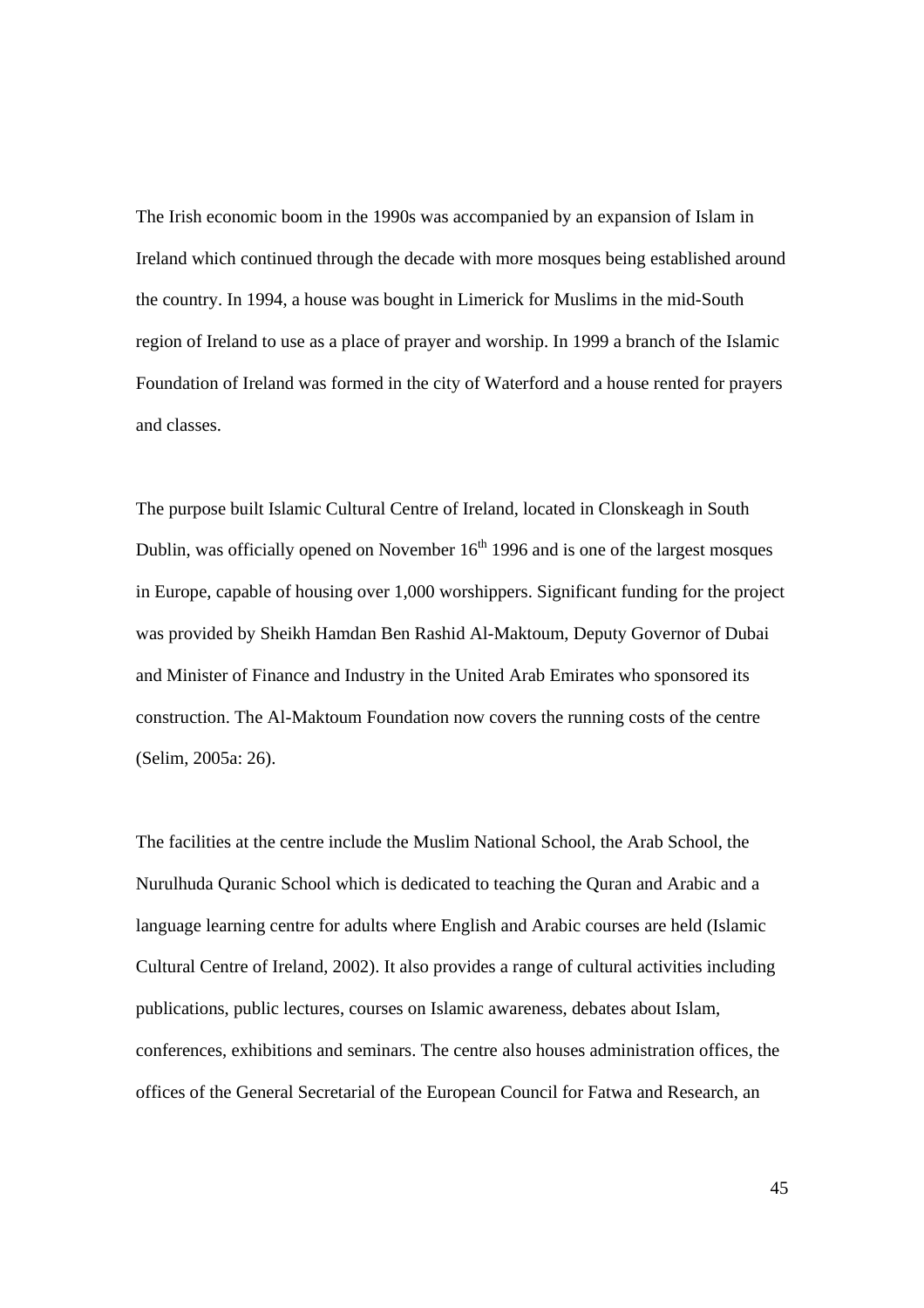extensive library, a ladies section with study rooms and a nursery, a shop, restaurant, mortuary service, facilities for ablution before prayers, a multi-purpose hall which can be used for sporting or entertainment events, a gymnasium, ten apartments and a guest house for visiting Muslims (Islamic Cultural Centre of Ireland, 2002).

There is also one purpose built Shii mosque in Ireland which has a resident Shii Imam. The mosque, which is called the Ahlul-Bayt Islamic Centre or Hussiania, is located in Milltown in South Dublin and it opened in 1996. The beginnings of the centre can be traced back to the 1970s when a small number of Shii Muslims came to Dublin to study at the Royal College of Surgeons. The students hired a premises in the Portobello area of Dublin to meet for prayers and later moved to a building in Rathgar to accommodate the growing numbers (Ahlul Bayt Islamic Centre). The current mosque caters for the Shii community in Ireland estimated at around two thousand persons with most of these from the Middle Eastern states and Pakistan (Flynn, 2006: 227).

Different estimates put the Sunni Muslim population at between 85 and 90 percent of all Muslims in the world today (Esposito, 2005: 2 and Skuce, 2006: 70). The Irish Muslim population mirrors this breakdown with an estimated 90:10 ratio of Sunni to Shii Muslims in Ireland although an exact figure is difficult to ascertain (Skuce, 2006: 70).

There are also a number of makeshift mosques around Dublin which are mainly houses in residential estates in the suburbs or factory spaces rented out for the purposes of congregational prayer (Fitzgerald, 2006). This pattern of makeshift mosques in residential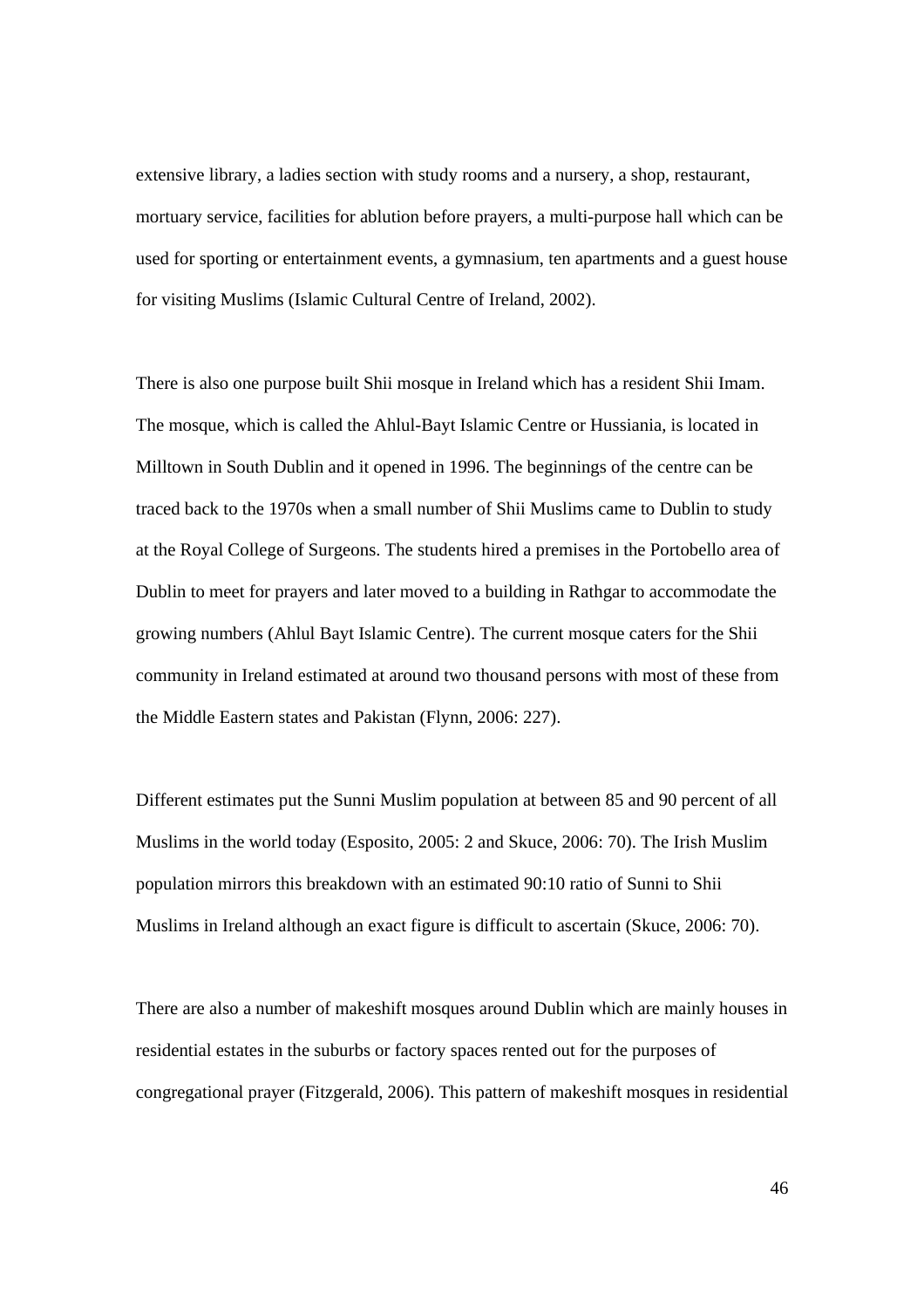or rental property is repeated in towns and cities across Ireland. A similar diversity in the type of buildings being used for mosques is apparent in Britain where, although there are a greater number of purpose built mosques than in Ireland, the majority of mosques up to the early 1990s were in back streets, often in converted terraced houses and often 'an inconspicuous feature of the environment' (Wolffe, 1993: 148). Wolffe suggests that there were three reasons that Muslims used such premises: firstly, because of limited financial resources, secondly, because of the fragmentation of Muslim communities on sectarian and ethnic lines and thirdly, because of the 'devotional, cultural and social needs of Muslims' and the requirement for a place of worship within walking distance (Wolffe, 1993: 148). These three factors can also be used to explain the diversity in the types of buildings being used as mosques in town and cities all over Ireland where makeshift mosques can be found in warehouses, industrial estates and private homes (Fitzgerald, 2006).

In the past fifteen years in Ireland, particularly in Dublin, there has been a proliferation of these types of makeshift mosques in rental residences and premises. According to Flynn (2006: 227) this emergence of new mosques reflected the growing diversity and the dynamic nature of the Muslim community in Dublin and 'highlights the desire of certain groups and traditions for greater autonomy and independence from the established and existing structures of the Muslim community'.

In Dublin for example, as well as the larger Dublin City Mosque and the mosque at the Islamic Cultural Centre in Clonskeagh, there is a Shii mosque, a mosque for Nigerians,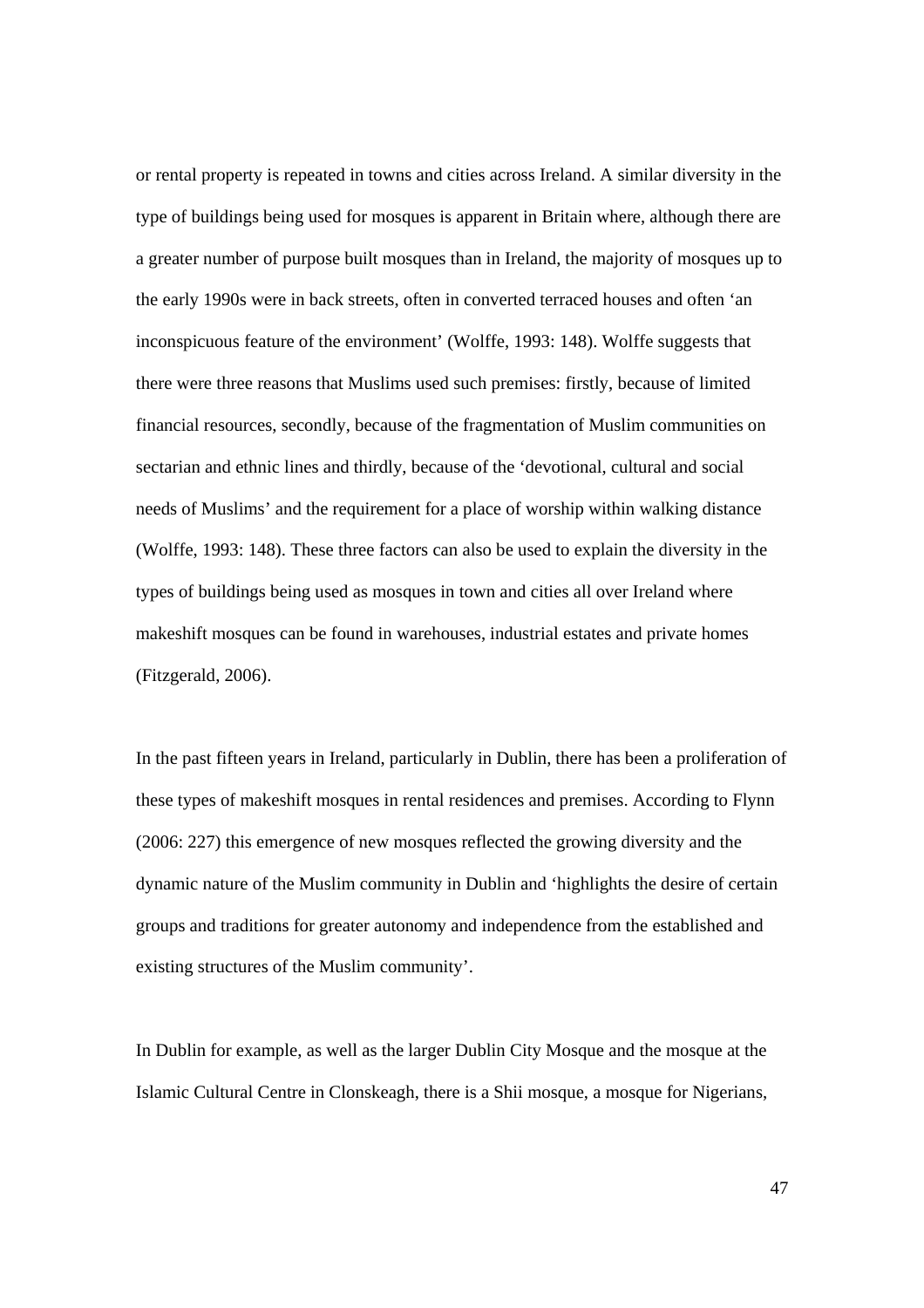the Noor Ul Islam centre run by a member of the Deobandi sect, a mosque in Lucan based around the Tablighi Jamaat movement and a mosque run by a member of the Pakistani organization Minhaj Ul Quran in Clonee in West Dublin (Fitzgerald, 2006). A prayer room at Blackpits in Dublin which opened in the late 1990s has a praying community of over 1,000 on Fridays (Flynn, 2006: 226).

Different mosques have been linked to different nationalities or schools of thought, for example the South Circular mosque has been identified by some Muslims as linked with Pakistani and Bangladeshi communities whilst the Clonskeagh mosque has been linked Algerians and Libyans and more broadly with Arab Muslims. More critically, it has also been described by one Muslim as 'a very narrow Wahhabi' (McPhee, 2005: 52).

Ireland's first fully state funded Muslim National School shares the site of the Islamic Cultural Centre of Ireland. The school began at Islamic Foundation of Ireland on the South Circular Road in 1990 before moving to the ICCI in Clonskeagh in 1993 when it was officially opened by the then President of Ireland, Mary Robinson. The school had opened its doors in September 1990 with forty students but the numbers quickly increased and in January 2003 it moved to its new location in Clonskeagh and in 2006 had 271 pupils from all over Dublin and sixteen teachers with salaries paid by the Department of Education and five part-time Muslim teachers (Flynn, 2006: 230).

There's also a second Muslim national school in north Dublin. The North Dublin Muslim School is located on the site of St. Joseph's School for Deaf Boys on the Navan Road. It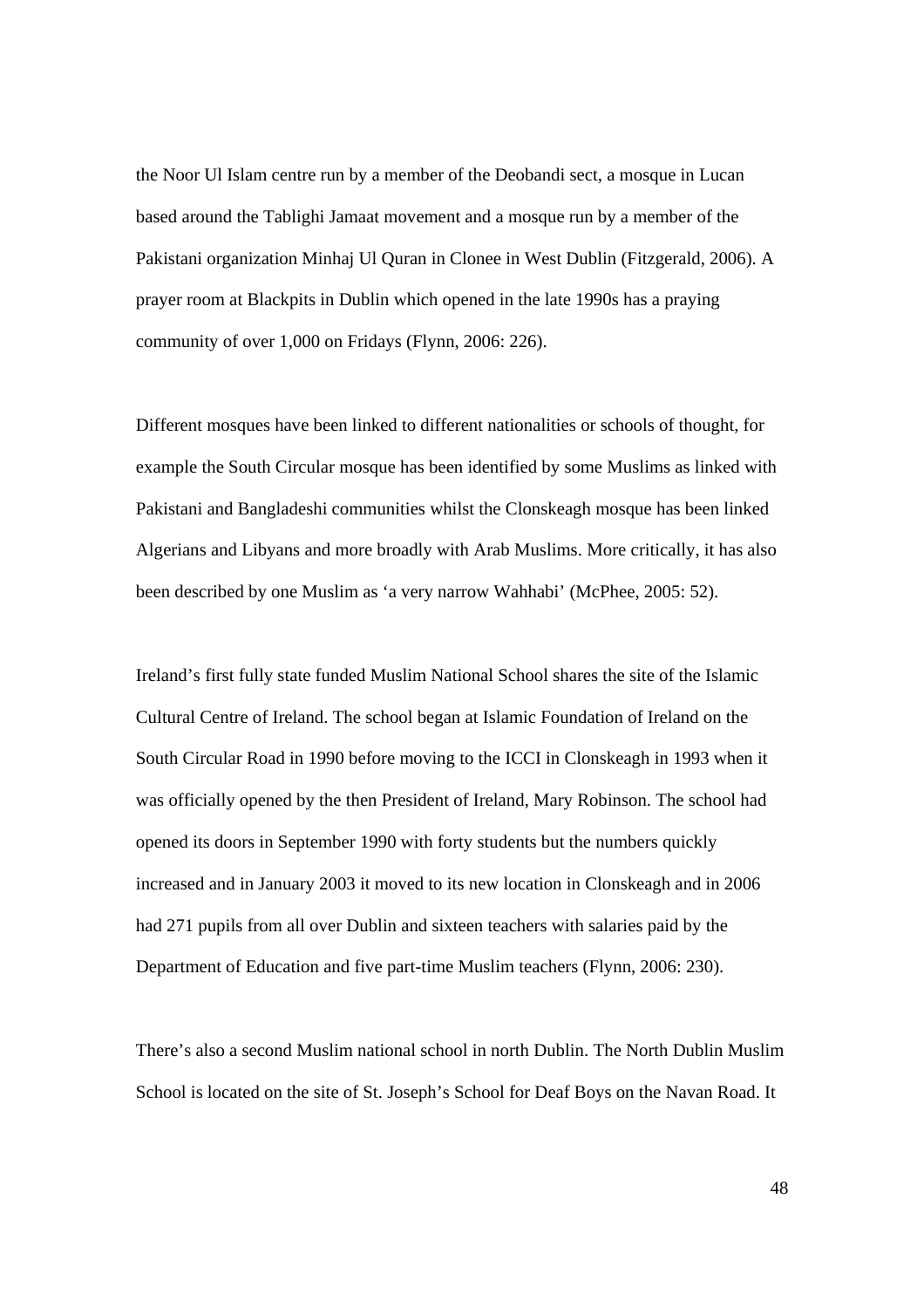opened in September 2001 with three classrooms and three teachers and in 2006 there were 160 students, eight full-time teachers paid by the Department of Education and three part-time Muslim teachers (Flynn, 2006: 230). Plans are underway for a secondary school but Skuce points out that most Irish Muslim pupils currently attend Catholic schools 'generally due to their parents' preference for single sex education' (Skuce, 2006: 61).

In September 2006 the Irish Council of Imams was established. The council represents fourteen Imams from both Sunni and Shii traditions all over Ireland and the chairman is Hussein Halawa from the Islamic Cultural Centre. One of the first moves of the new Council was to agree a date on which Irish Muslims would begin Ramadan in 2006. The Council's aims include: to form a specialized Muslim official body to express Islamic verdicts regarding issues in Ireland, to encourage Muslim integration into Irish society, to collaborate with people of other faiths and to embark on social and educational programmes for Imams (Fitzgerald, 2006 and The Muslim Community in Ireland).

## Muslims in Ireland – principle demographics

Despite the initial slow rate of growth of Islam in Ireland, by the early  $21<sup>st</sup>$  century, Islam had become the fastest growing non-Christian religion in Ireland. Between 1991 and 2002 the number of Muslims resident in Ireland increased from 3,875 to 19,147– representing a percentage change of 401% (see Table 2.1). By 2006 the Muslim population had jumped to 32,539. Although the rate of growth had slowed down, as noted already, it was the fastest growing religion in the state after Orthodox Christianity (Census 2006).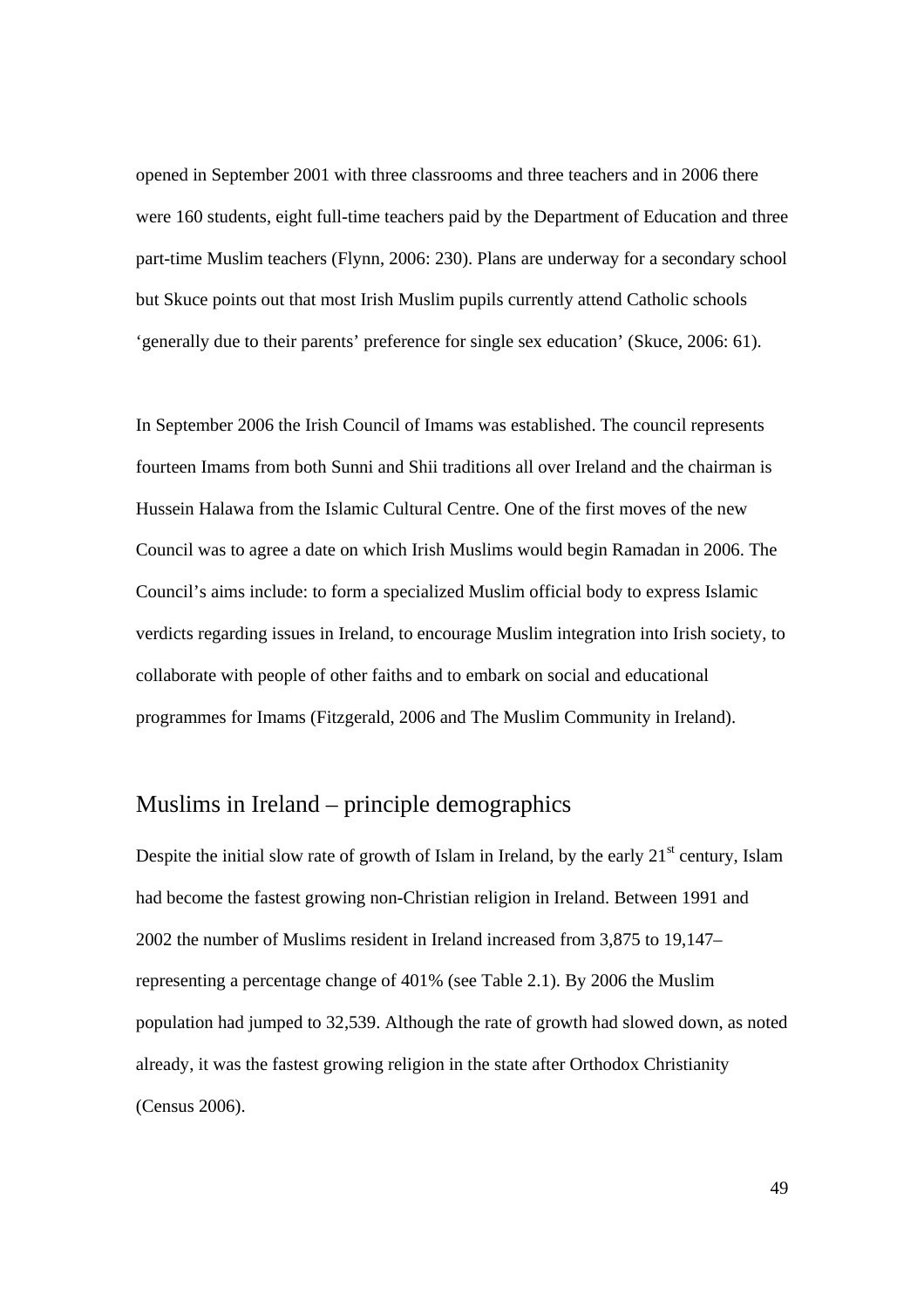

TABLE 2.1: Growth of Muslim population of Ireland 1991-2006 (Source: Central Statistics Office, 2002 & 2006)

The Muslim population of Ireland is concentrated in the Dublin Regional Authority area. In 2006 over half the Muslim population  $(17,330)$  was living in this region – over five times more than in the region with the next highest number of Muslims which was the South West (3,330) (Census 2006). This shows a very significant concentration of Muslims in the Dublin area. However, every regional authority in the country now has a Muslim presence with numbers ranging from 1,158 in the Midlands to 3,330 in the South West (Census 2006). Indeed, in 2006 Muslims were recorded in every province, county and city in Ireland and in every town with a population over 5,000 (Census 2006). Interestingly however, not all towns had female Muslims. One town – Dunboyne in Co. Meath - with a population over 5,000 had two male Muslims recorded in the population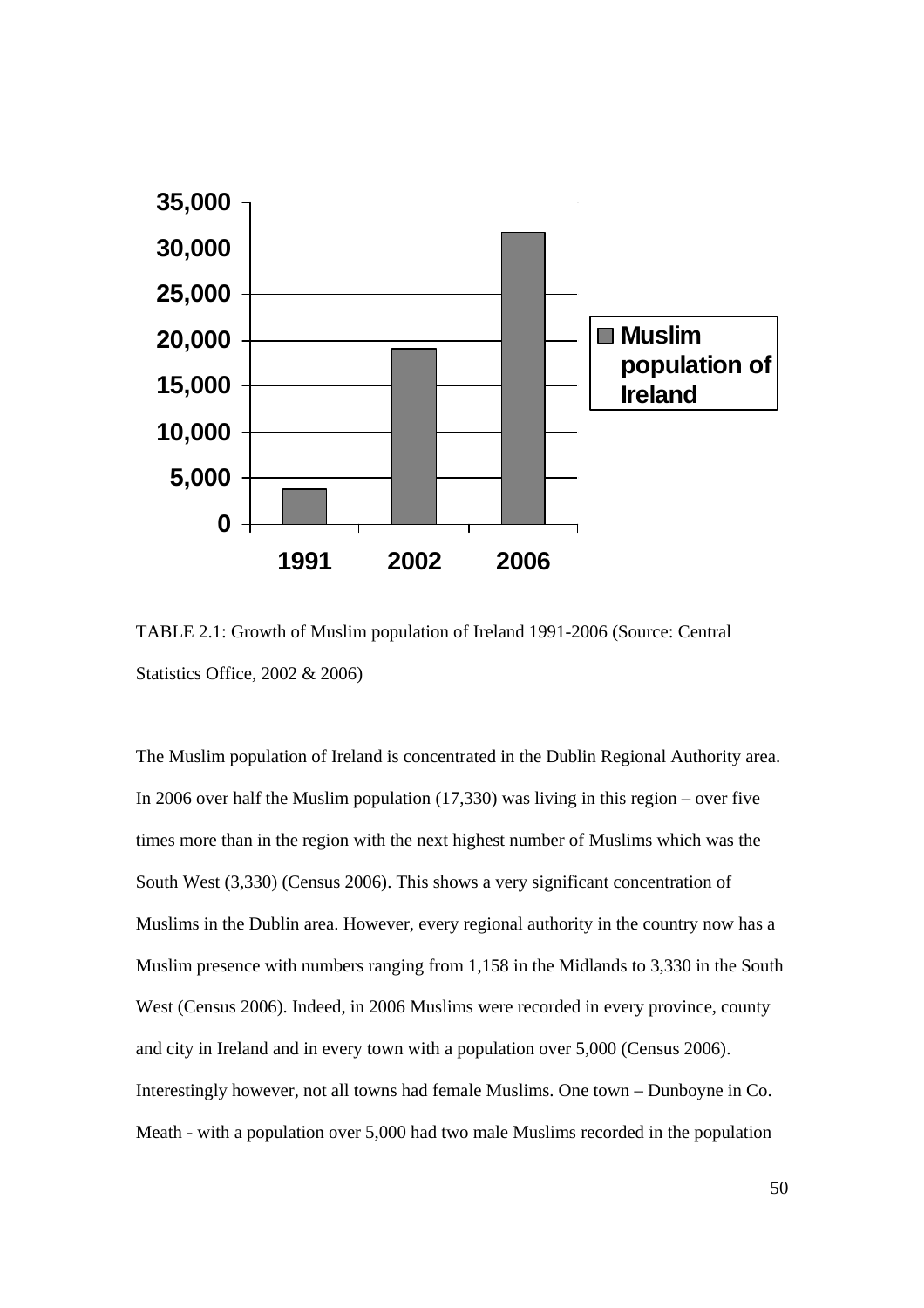but no female Muslims. Throughout the country, Muslims were represented in rural as well as urban areas.

According to the National Action Plan Against Racism, Ireland between 1990 and 2005 had become a country of net inward migration for only the second time since the foundation of the state (Planning for Diversity*,* 2005*).* This immigration to Ireland has had a significant impact upon the growth of the Muslim population with non-Irish nationals making up 69% of Muslims resident in Ireland in 2006 (Census 2006) (see Table 2.2).



TABLE 2.2: Regions of nationality of Muslims living in Ireland in 2006 (Census 2006)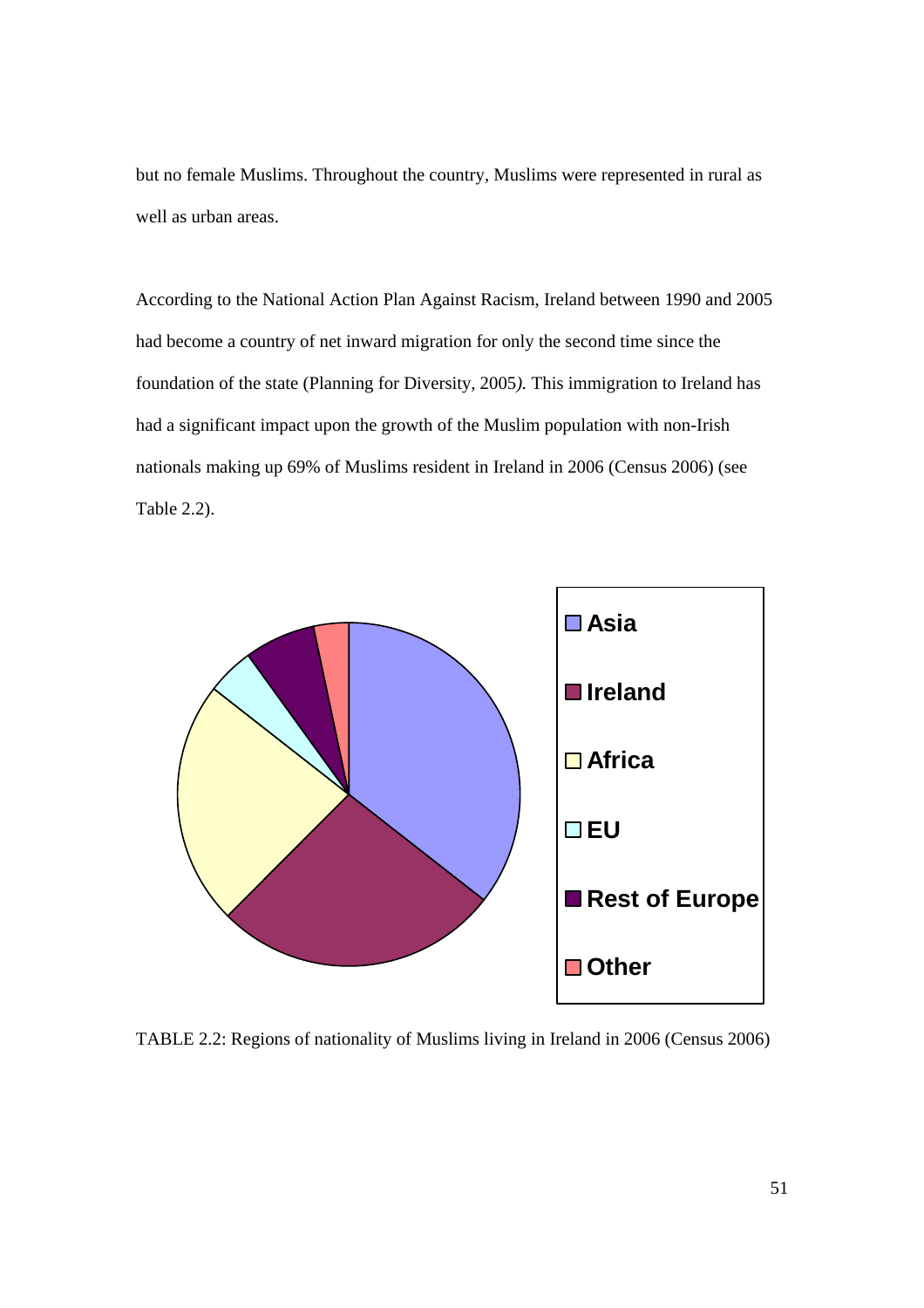The nationalities of Muslims living in Ireland is remarkably diverse. The 2006 Census records 50 separate categories of Muslim nationalities in Ireland in 2006. The breakdown of categories includes countries as diverse as the UK (620), Russia (150), New Zealand (2), France (240), Brazil (3), Belgium (28), Malaysia (1,284), Canada (42), China (53), Italy (24), Portugal (19), Sweden (28), South Africa (148), India (304) and the Philippines (69) (Census 2006). The largest nationality represented amongst the Muslim population in Ireland in 2006 was Irish (9,761). This figure would include Irish born Muslims, Irish converts and Muslim migrants who have been granted citizenship. It has been estimated that there are about ten Irish converts to Islam a year (Fitzgerald, 2006). The regions where most Muslim migrants in Ireland have come from are Asia (10,649) and Africa (6,909) and the largest non-Irish nationalities represented amongst the Muslim population are Pakistan (4,863) and Nigeria (1,990) (Census 2006).

Another feature of the Muslim population in Ireland is its relative youth. In 2006, 92 percent of the Muslim population in Ireland was aged under 44, while just 67 percent of the Irish population as a whole was in this age bracket. In the same year only one percent of the Muslim population was aged over 60 compared to 15 percent of the overall Irish population. The largest age group represented amongst the Irish Muslim population in 2006 was the 20 to 40 year olds who accounted for 50 percent of the Muslim population (Census 2006).

The relative youth of the Irish Muslim population is a situation that's reflected in Britain and according to Wolffe (1993: 146), this pattern in Britain is 'a natural result of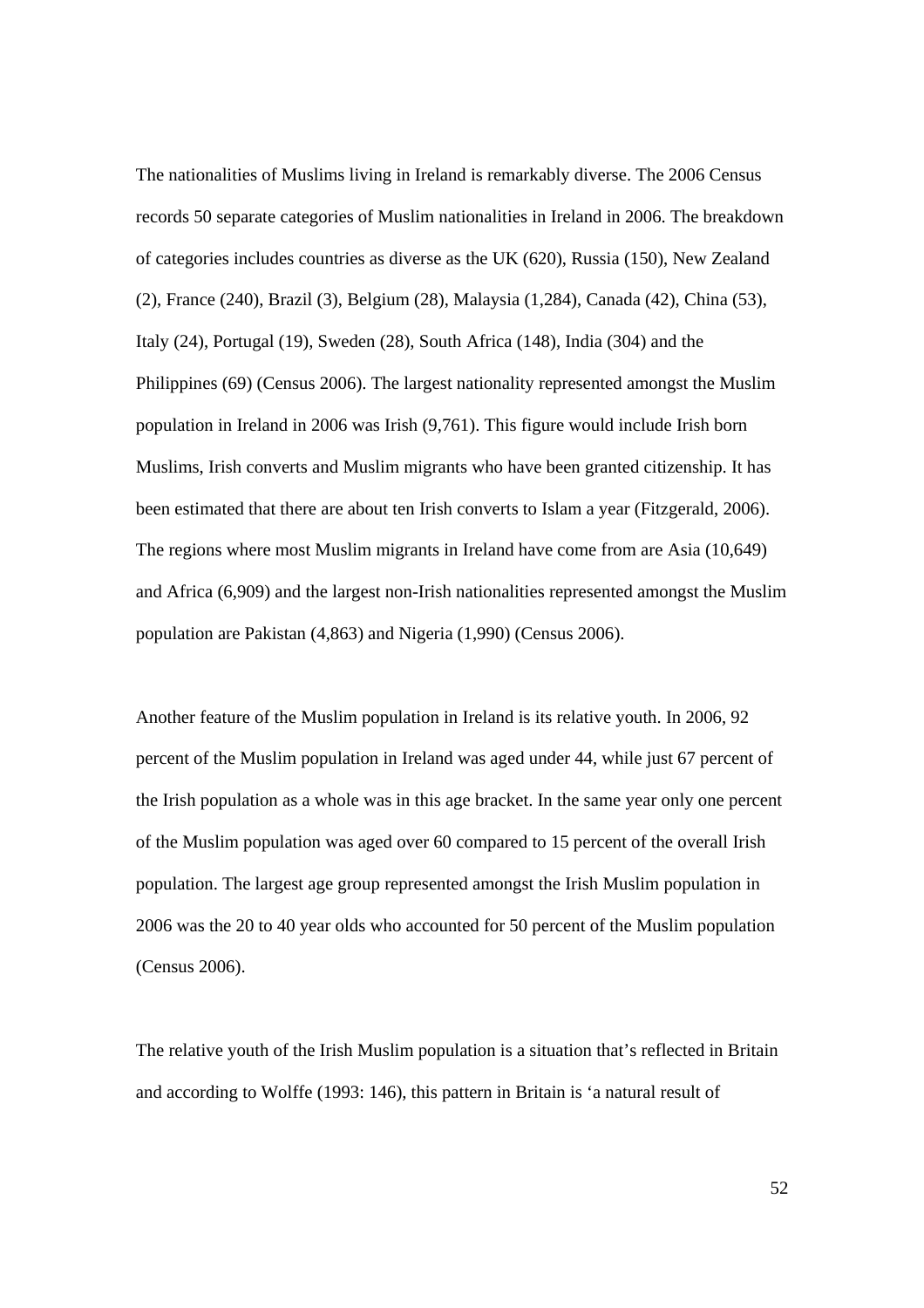settlement being led by men in the young employed age group who have subsequently been followed by their wives and children.' Flynn (2006: 233) points out that the first phase of economic migration to Ireland brought young Muslim men who were followed by wives and children. This means that the Muslim family structure in Ireland is markedly different from the home country as there is a lack of support from grandparents and other relatives. Men made up 60 percent of the total Muslim population in Ireland in 2006 compared to 69 percent in 2002 (Census 2002 and Census 2006). This indicates that the trend of the early settlement of men followed by their wives and children is also evident in Ireland.

The relative youth of the Irish Muslim population coupled with the larger representation of men amongst the Muslim population may also go some way towards explaining the proliferation of makeshift mosques in Ireland. By 2009 there were just three purpose built mosques in the country. Wolffe (1993) suggests that the arrival of male migrants before women and children is also linked to the growth of makeshift mosques as men who arrive in the country first are likely to see themselves as short-term migrants, often with plans to return to their country of origin, and therefore have little interest in investing finances in religious facilities. He points out that Muslim communities in Britain began to make more effort to create structures to allow for the full observance of their religion once women and children started to arrive.

The Muslim population in Ireland is occupationally and socially diverse with Muslims represented in every occupational group from farming, fishing and forestry to teaching,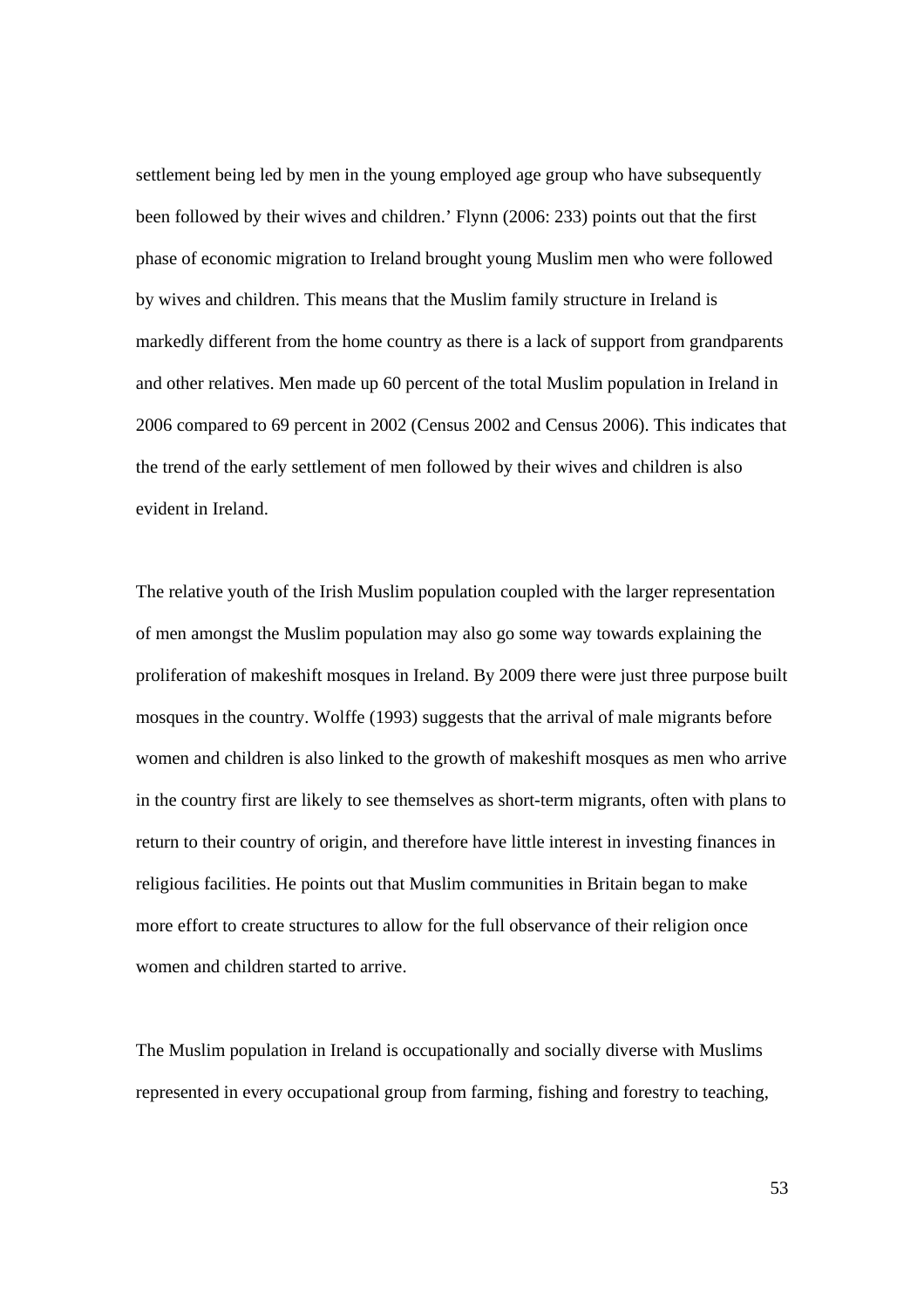computer software, construction, the Gardai and armed forces. Muslims are also represented in every socio-economic group from employers and managers to lower professional, unskilled and agricultural workers. Notably, according to the 2002 census, there was only one Muslim person recorded as employed in religious occupations - the smallest number in this category for any religious grouping in Ireland at that time. However, by 2006 this number had risen to 5 (Census 2002 and Census 2006).

According to the 2006 Census, the two occupational groupings with the largest number of Muslim persons working were 'health and related workers' and 'personal service and childcare workers' which between them accounted for 42 percent of working Muslims.<sup>1</sup> (Census 2006). A high proportion of Muslims in Ireland belong to the higher social classes.<sup>2</sup> 18 percent of all Muslims in Ireland in 2006 were categorised as 'professional workers' while only 7 percent of the total Irish population belonged to this category (Census 2006). This contrasts to Europe as a whole where, according to Armstrong (2000: 150), the Muslim community is predominantly working class.

According to the 2002 Census, 34 percent of all Muslims in Ireland belonged to the top two social class categories of 'professional workers' and 'managerial and technical'. This had changed by 2006 when 30 percent of Muslims belonged to these categories. However, it still shows significant differences from the situation in Britain where, in

 $1$  The Occupation classification used in the census is based on the UK Standard Occupational Classification with modifications to reflect the Irish labour market conditions. The code to which a person's occupation is classified is determined by the kind of work he or she performs in earning a living. (Census 2006, Volume 13, appendix 2: 137)

 $2^2$  The social class category in the Census ranks occupations by the level of skill required on a social class ranging from 1 (highest) to 7 (lowest) – (Census  $2006$ , Volume 13, appendix 2: 138)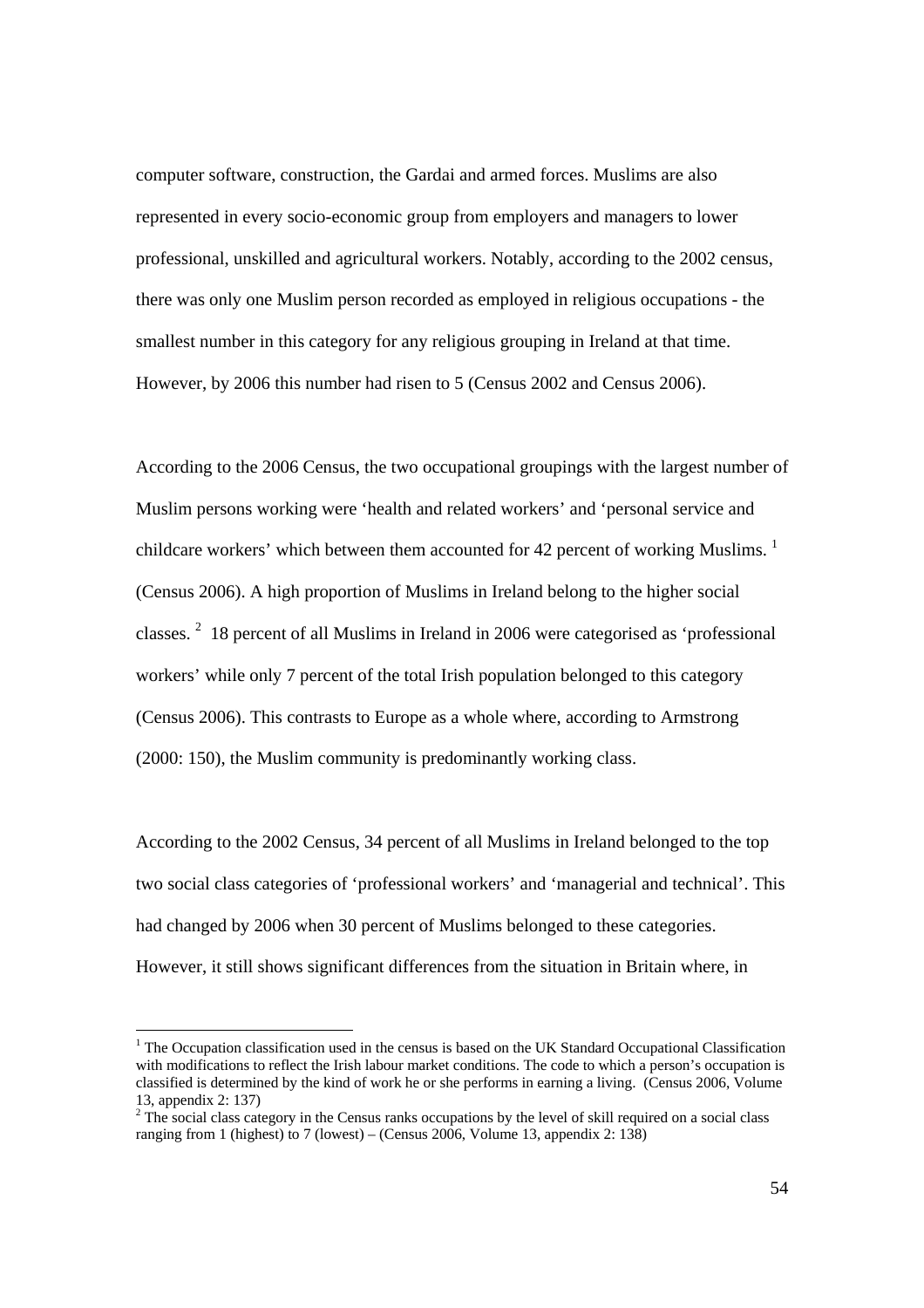1984, only about 10-15 percent of Bangladeshi and Pakistani Muslim households were categorized as professional or managerial (Badawi, Nielsen and Smith cited in Wolffe, 1993: 147). This indicates that whilst there are significant similarities between the experiences of Muslims in Britain and Muslims in Ireland, there are also major differences between the two groups. The economic and social status of Muslims in Ireland appears to be higher than that of Muslims in the United Kingdom (Peach, cited in Flynn, 2006: 235) and this points to a significant difference in experiences.

Interestingly the number of average hours worked by Muslims in the week before Census Day 2002 is higher than for any other religious grouping. The average hours worked by Muslims at 42.1 hours was 4.1 hours longer than the average worked by persons in the country during the week ending  $28<sup>th</sup>$  April 2002 (Census 2002). It would be speculation to ascertain the reasons for the higher working hours but it could be linked to the high proportion of Muslims working in the health services or working in their own businesses.

Few Muslim women have entered the workforce in Ireland with the majority of Irish Muslim women following what are often perceived to be the traditional female roles of childrearing and homekeeping (Flynn, 2006: 233-234). Eighty percent of Muslims working in Ireland in 2006 were male with just 20 percent of the Muslim working population female (Census 2006). This could point to significant cultural differences in relation to the way gender roles are defined within the Islamic religious tradition compared to within Ireland although it is important to bear in mind that there is a higher number of male than female Muslims in Ireland.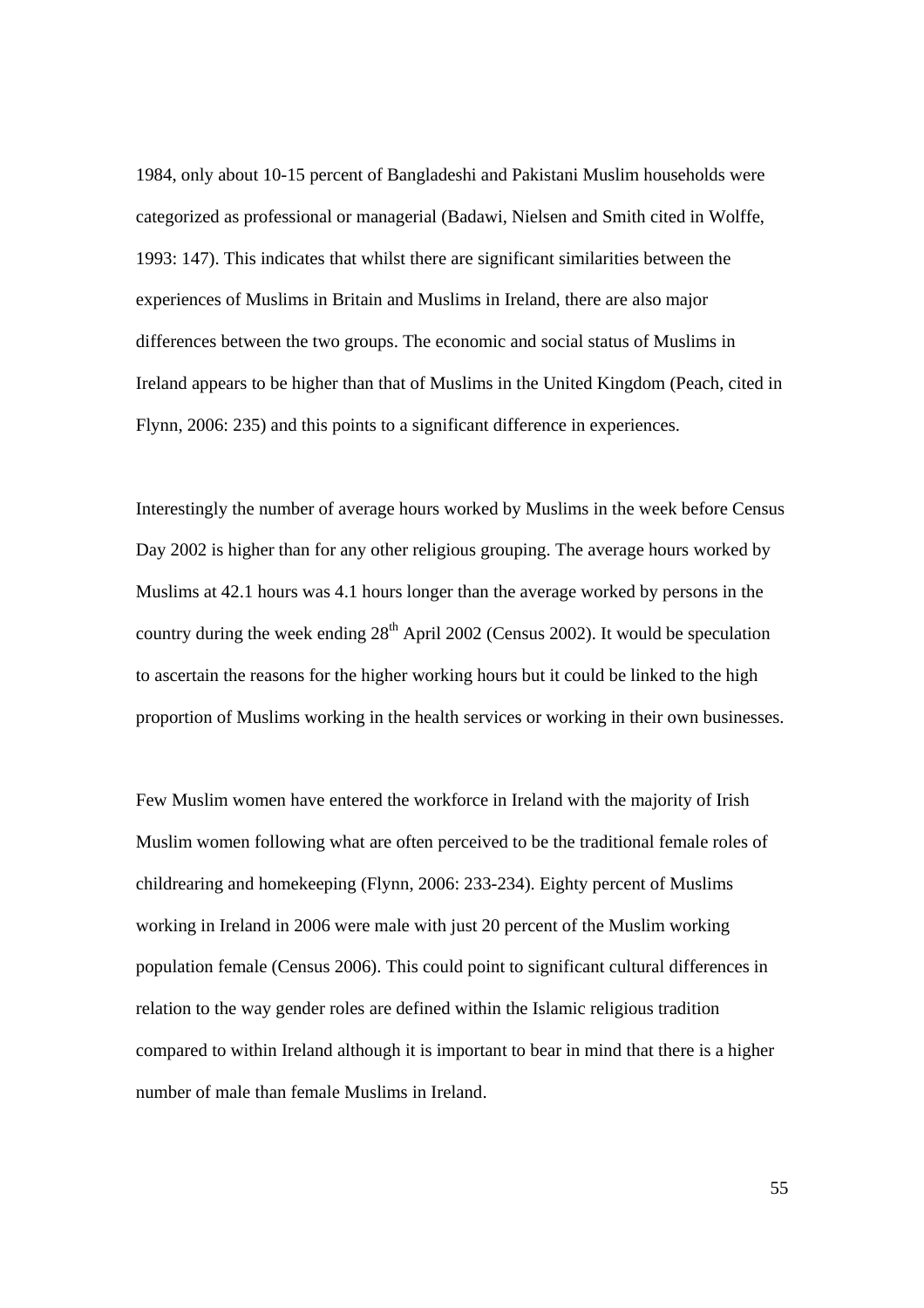It is estimated that there may be over 3,500 asylum seekers amongst the Muslim population in Ireland. These include Muslims from Bosnia, Somalia, Albania, Nigeria, Kenya, Algeria, Libya, Iraq and Egypt. According to Flynn, their arrival and assimilation has placed great strain on the resources of the existing Muslim community in Ireland (Flynn, 2006: 231).

It is important to note also that there are problems with using the census as a guide to the Muslim situation in Ireland. According to the 1991 census, the number of Muslims in Ireland was 3,873 but Flynn suggests that this number was an underestimate with a more realistic figure being 6,000 (Flynn, 2006: 223). Flynn doesn't, however, suggest reasons as to why this may be an underestimate. Also, prior to 1991 the religious category 'Muslim' was grouped in with 'other stated religions' so it is impossible to establish the exact rate of growth of the Muslim population in Ireland prior to the 1990s. Other problems are posed by the fact that the 1996 census did not include a question on religious affiliation and the fact that the census does not include a question on whether a person was born into the religion or has converted so it is impossible to establish the number of Irish converts to Islam. The fact that mosques in Ireland do not have exact figures of the numbers of people attending adds to the difficulties in trying to ascertain the total Muslim population present in Ireland.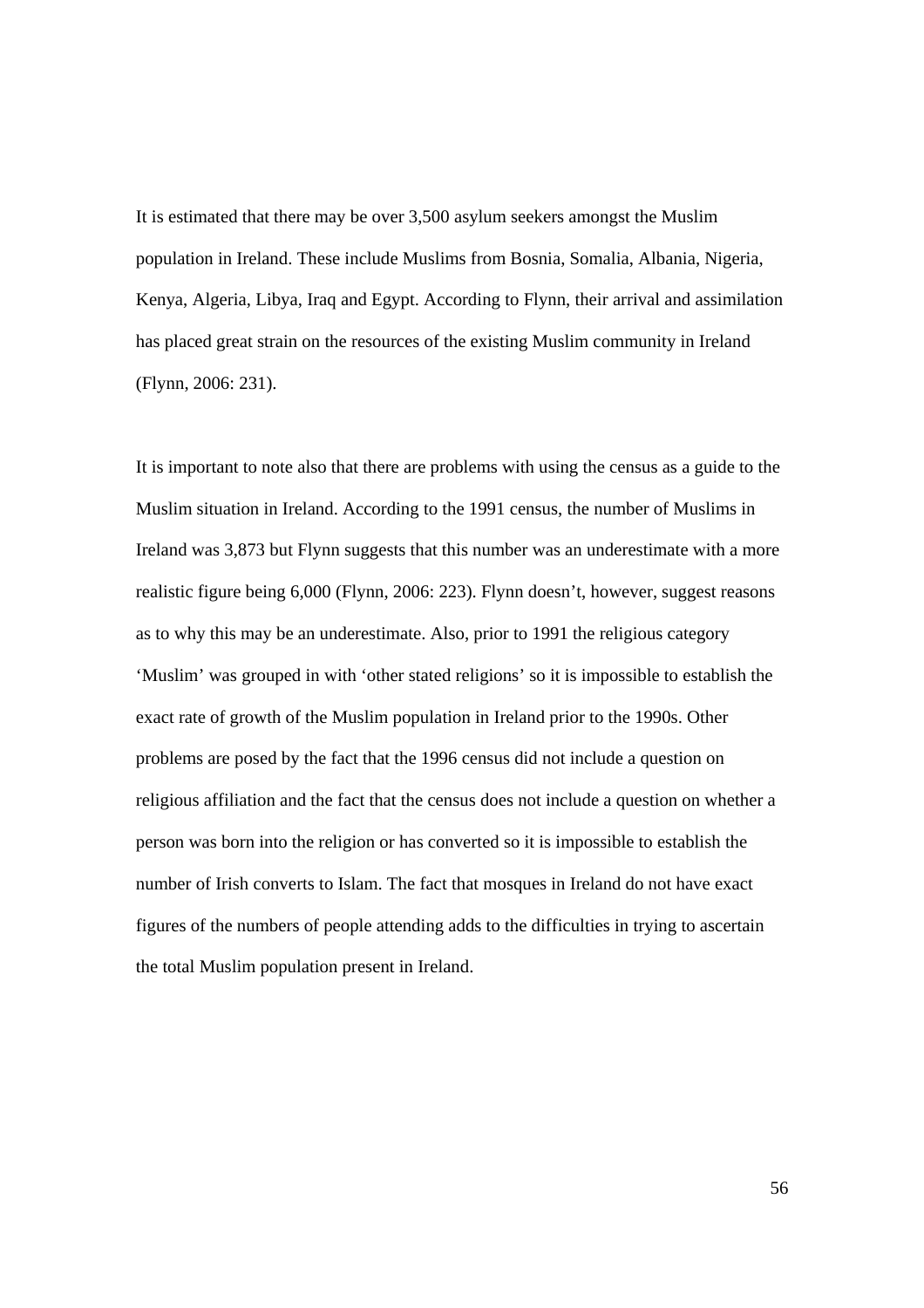### Conclusion

A study of the experiences of Muslims in Ireland must be situated within an historical framework that includes early religious developments and practices, diversity, social and cultural encounters between Islam and Europe, and the early encounters between Islam and Ireland. Early developments within Islam such as the creation of the *ummah* and sectarian divisions have continued to impact on Muslim populations throughout the world and inform Muslim experiences in Ireland whilst the early encounters between Islam and Europe which were fraught with conflict and animosity continue to inform perceptions of the other from both perspectives.

The early scattered instances of Muslims living in Ireland meant that, for centuries, Islam in Ireland was a foreign curiosity that evoked both fear and fascination. This, coupled with the wider historical context of Islam in Europe, has resulted in a knowledge base of Islam that has largely been built on grand narratives rather than raw experience. But what implications does this have for relationships between Ireland and Islam? And how do Muslims adapt to what has been for centuries a relatively religiously homogenous Irish non-Muslim society? The next chapter addresses these questions.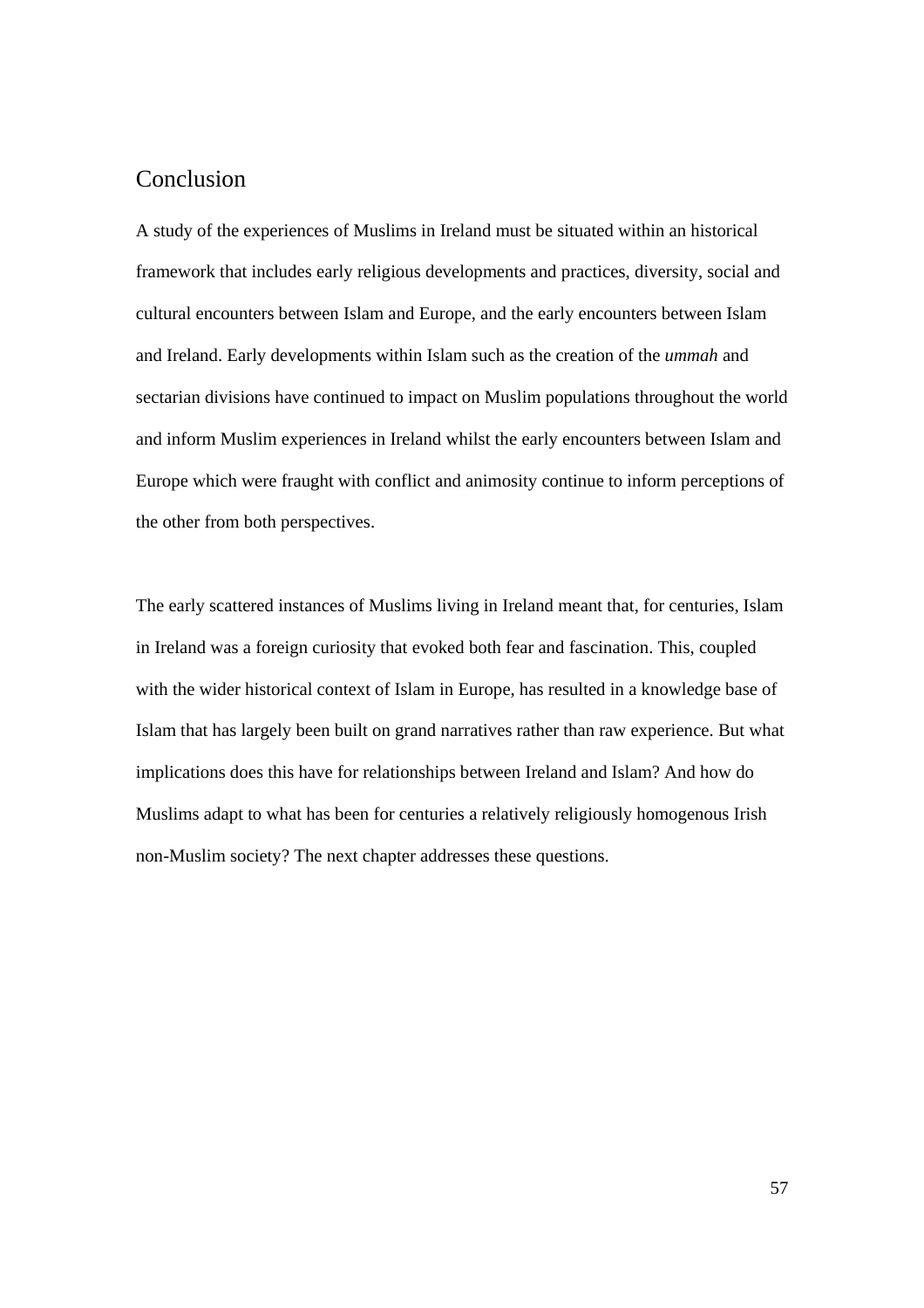## **Chapter 3: Issues**

In the Muslim world, ideological thought patterns represent the West as selfish, materialistic and dominating. In the West, the equivalent thought patterns perceive Islam as irrational, fanatical and expansionist. In the age of global communication and migration, these thought patterns, in the variety of their subtle and not-so-subtle expressions, foster antagonism.

(Mitri, 2007: 27)

### Introduction

This chapter begins by an examination of the traditional Islamic dichotomous view of the world as divided into *dar al-Islam* and *dar al-harb* (the abode of Islam and the abode of war). It then examines ways in which Muslims living in Europe deal with life under non-Muslim rule and points out the diversity of responses to what is considered to be a less than ideal situation. It explores the key concept of adaptation in relation to religious practices and the concept of integration in relation to the wider non-Muslim Irish society. It then focuses on the impact of a number of factors on integration including the national policy on integration, the dominance of the Catholic Church in primary educational institutions, meta-narratives on Islam, media representations of Islam and Muslims and Islamophobia. It suggests that the media play a powerful role in perpetuating the metanarrative of Islam as enemy. As Mitri (2007: 17) points out, history is mediated by contemporary education and community and hatred is often stirred up by the media.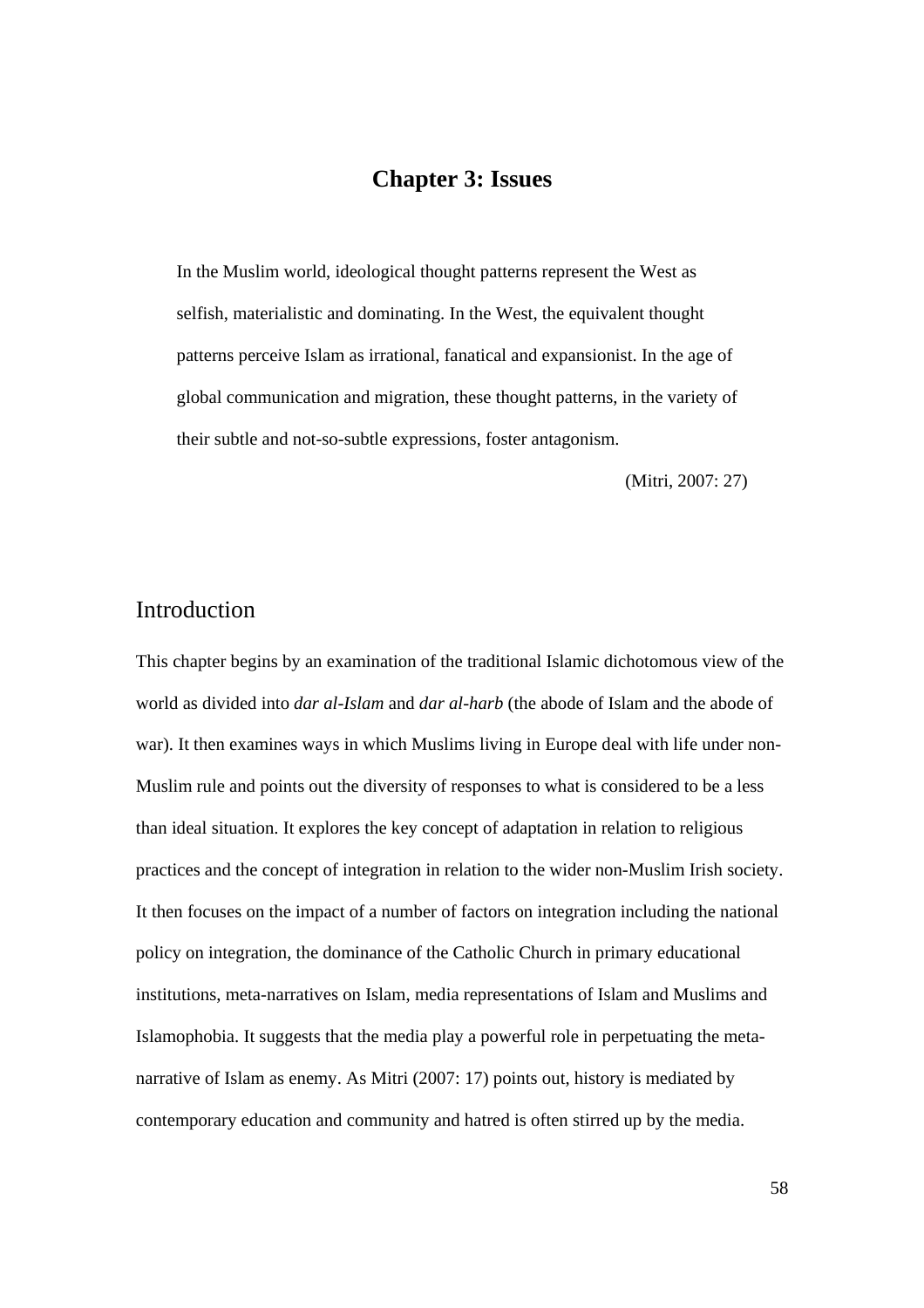Islamophobia therefore is linked to media representations and meta-narratives of Islam prevalent in contemporary societies.

#### Muslims in non-Muslim countries

Islamic thought has traditionally made the distinction between *dar al-Islam* (the abode of Islam or the abode of peace) which is made up of countries under Muslim rule and *dar al-harb* (the abode of war) made up of countries under non-Muslim rule. Muslims living under non-Muslim rule had two options sanctioned by the Quran in order to deal with this less than ideal situation – *jihad* or struggle and *hijrah* or emigration. However, in practice the majority of Muslims adopted a variety of measures to deal with their situation (Wolffe, 1993: 156-7).

Early generations of Muslims in Europe often viewed their stay as transitory and their plans to emigrate homewards were utilized as a way of dealing with their situation of living in *dar al-harb*. However, as their presence in Europe became more permanent they looked towards *jihad* as their way of dealing with the situation. This involved a struggle to practice their religion (Wolffe, 1993: 157). But what are the essentials of Islamic religious practice which have to be maintained in a non-Muslim country?

There is an expansive diversity of stances amongst Muslims in relation to what are the non-negotiable aspects of their faith and therefore the aspects which must be followed when living under non-Muslim rule. Different sects, law schools, cultures, nationalities, religious movements and leaders all contribute to this ongoing debate. There are also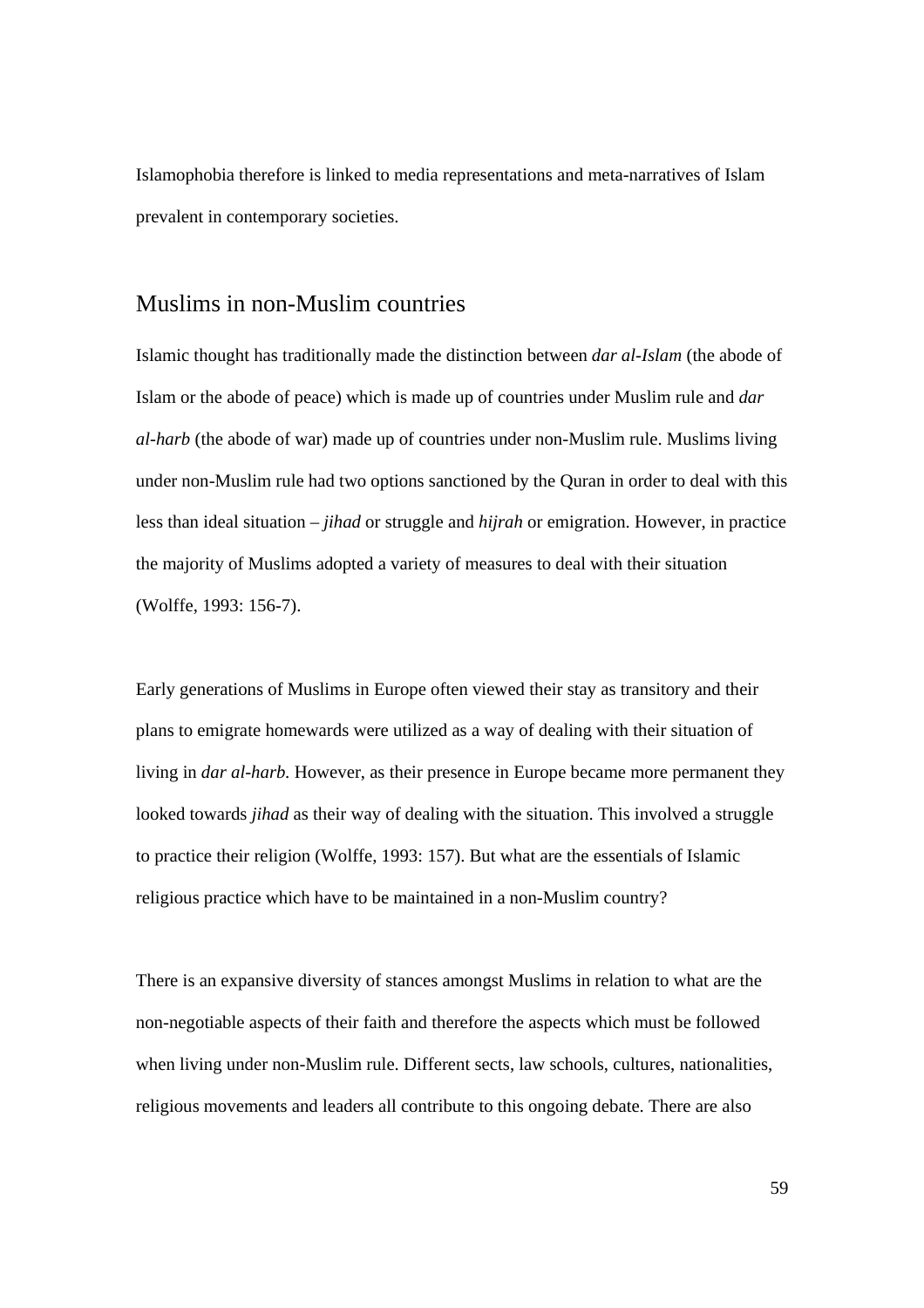numerous definitions of *dar al-harb.* For example, Malekites reject the idea that Muslims can live in *dar al-harb,* Hanbalis and Shiis tolerate it on the condition that Muslims can practice the pillars of their faith. Hanafis distinguish between what is permitted, required, recommended and forbidden and say that some laws including the prohibition on interest can be suspended if a Muslim is living in *dar al-harb* (Cesari, 2004: 160 and Ramadan, 2004: 65-66). Others completely reject the distinction between *dar al-harb* and *dar al-Islam* and suggest that the concepts are either no longer valid or should be replaced (Cesari, 2004: 161 and Ramadan, 2004: 72). For Ramadan (2004: 75 & 176), for example, the concepts could be considered anachronistic as globalization has made the whole world one house and 'geography is not and can no longer be the criterion for distinguishing between Islamic and non-Islamic areas'.

There are numerous categorizations that attempt to summarise and define the endless stances adopted by Muslims in relation to the practice of their religion in a non-Muslim country. Chryssides (1994: 58-9), for example, identifies three possible outcomes:

- Apostasy where the faith is completely abandoned.
- Adaptation/Accommodation where the adherents of a faith retain what are considered to be the essentials of the religion whilst discarding what are considered to be the peripheral elements and taking on board elements of the prevailing culture.
- Renewed vigour where practitioners retain the full identity of the religion and sometimes even exaggerate it.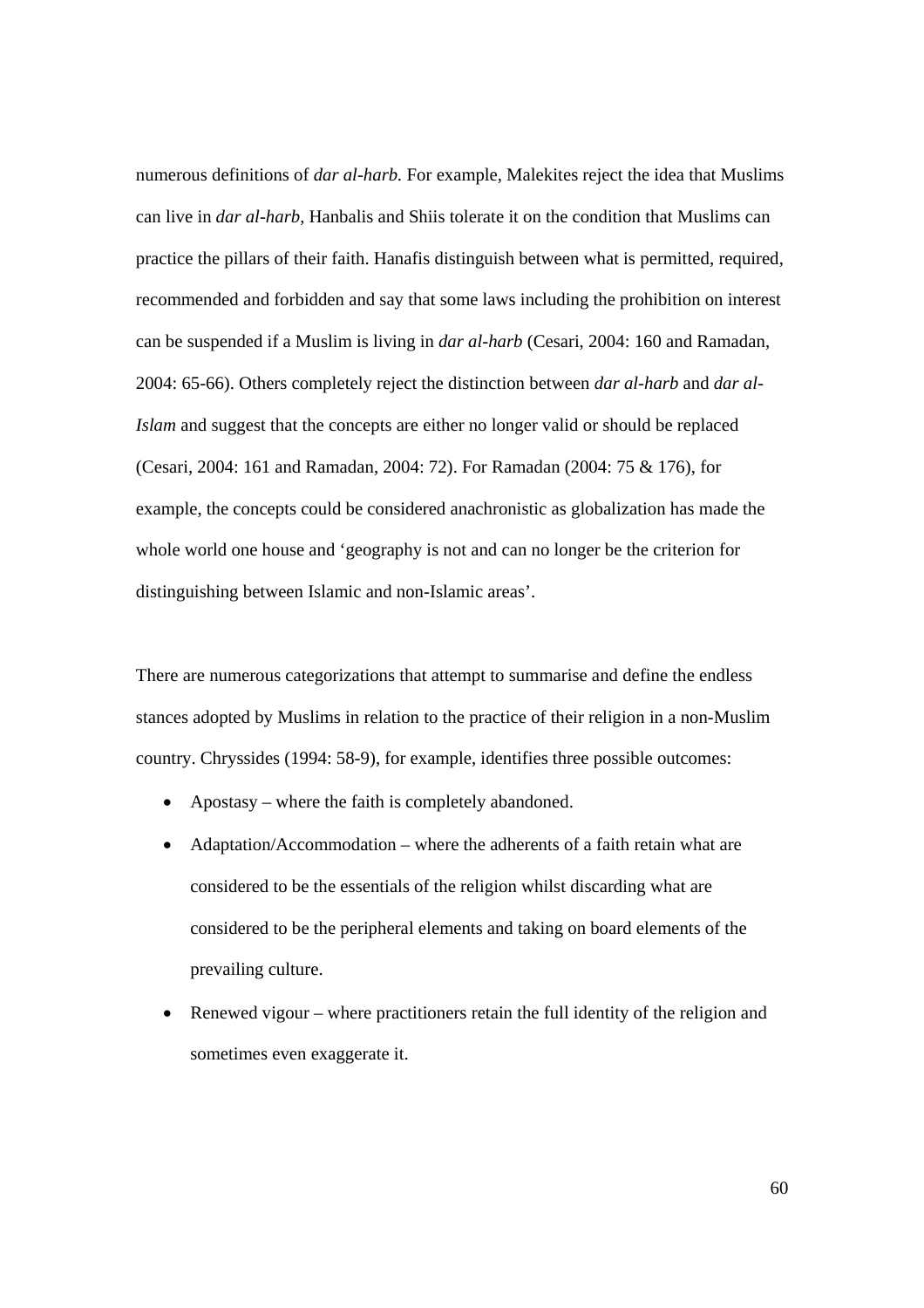Meanwhile, Wolffe (1993: 160-164) identifies four different kinds of relationship between Islam and British society:

- Assimilation the decline of Islamic practices and the growing similarity of behaviour to that of the majority community.
- Integration the adaptation of structures of the surrounding society to facilitate the practice of Islam.
- Redefinition reinterpreting the faith to asses the non-negotiable and peripheral aspects of the religion.
- Isolation the separation of adherents from their surrounding society.

In reality these categorizations are ideal types or concepts used to simplify and provide a framework for a complex reality that shifts through different shades of difference and constantly undergoes change. Clearly there are linkages between the different modes of categorization and it is important to acknowledge that Muslims in Ireland could be labeled according to each of the above defined categories. This research, however, rather than attempting to categorise different modes of interaction between Muslims and Irish society, focuses on Muslim perceptions of their experiences in Ireland. It focuses particularly on the adaptation of religious practices and on the integration of Muslims with non-Muslim Irish society.

#### Adaptation

Immigrant groups are forced to adapt to their new surroundings on a number of levels including social, economic, cultural and even meteorological or geographical. Chryssides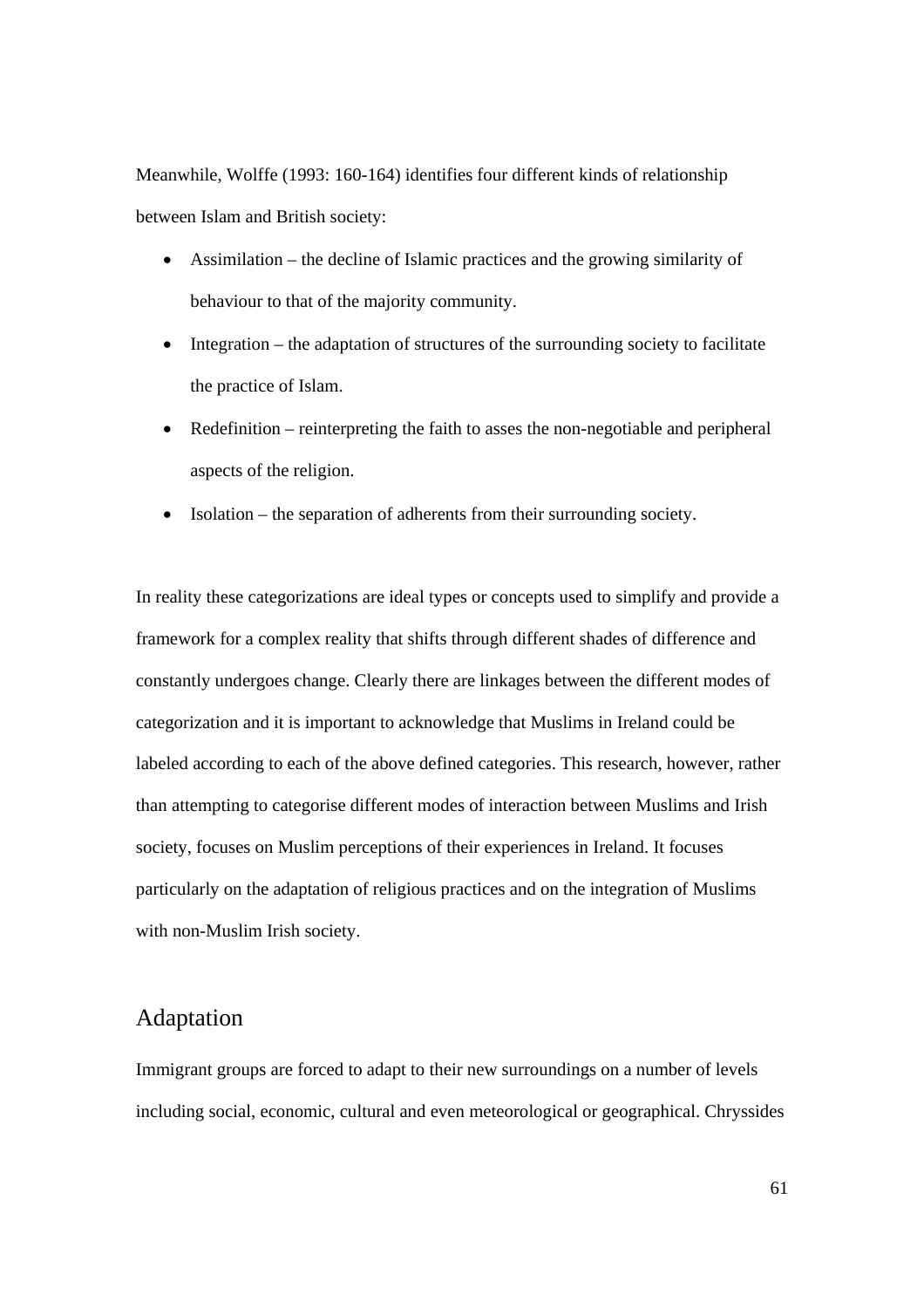(1994: 58) points out that this process often throws up a number of problems for immigrant religions. In an attempt to deal with their surroundings Muslims in Ireland are therefore often faced with a number of challenges.

Adaptation occurs out of necessity when, for example, immigrant religions have to depend on the indigenous population for social services and facilities such as medical treatment, education, the rental or buying of premises or the obtaining of planning permission. Muslim immigrants also have to adapt to new places of prayer, new ways of making time for prayer or religious festivals and the impact of geographical conditions on prayer and fasting times.

The use of the term 'adaptation' is not without its complications. The term, for example, has been linked with the categorization of different modes of interaction between Muslims and the societies in which they live. Further complications are thrown up by the fact that the term has also been linked and used synonymously with 'integration' which Wolffe (1993: 162) describes as 'the adaptation of British structures so as to facilitate the practice of Islam within them'.

Smith (2002: 8-9) points out that the desire of Muslims to practice their faith publicly in Western countries has involved a number of requests that Muslims make of the host societies in order to practice their faith. These include the building of mosques, cemeteries, the availability of Islamically acceptable food, employment, facilities for prayer in work and public institutions, the permission for or acceptance of what is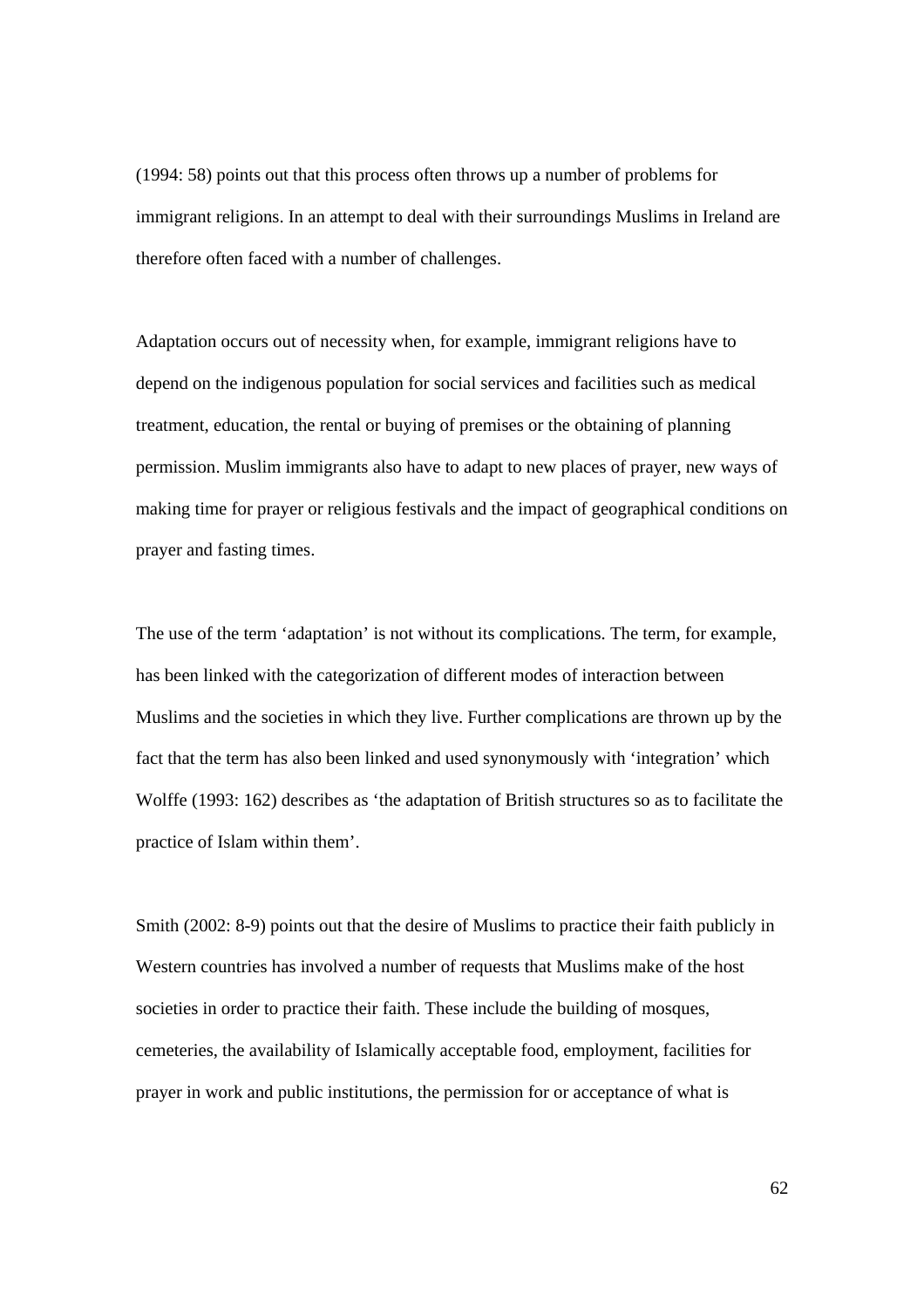considered appropriate dress including the headscarf or beards, Islamic banks and religious rights in public schools. It could be suggested that all of these requests and their fulfillment involves some degree of adaptation on the part of Muslims as they attempt to practice their faith in social, economic and cultural surroundings where Islam is not the majority religion.

This research acknowledges the complexities involved in the utilization of the term 'adaptation' in a discussion of Islam in Ireland. However, for the purposes of this research the term is being used to refer to the ways in which Muslims living in Ireland adapt to their surroundings in order to facilitate the practice of their religion. The research focuses particularly on the difficulties faced by Muslims in this regard.

## Integration

Integration is a multi-faceted concept with multiple interpretations. Usually however, it refers to immigrants and their relationship with their host community. Heckmann (2005: 15) identifies four dimensions of the process:

- Structural integration refers to the acquisition of rights and access to core institutions such as education, citizenship, housing.
- Cultural integration refers to cognitive, behavioural, cultural and attitudinal change and involves change in the receiving society in a mutual interaction.
- Social integration refers to private relationships and group memberships.
- Identificational integration refers to a subjective sense of belonging and identification particularly along ethnic or national lines.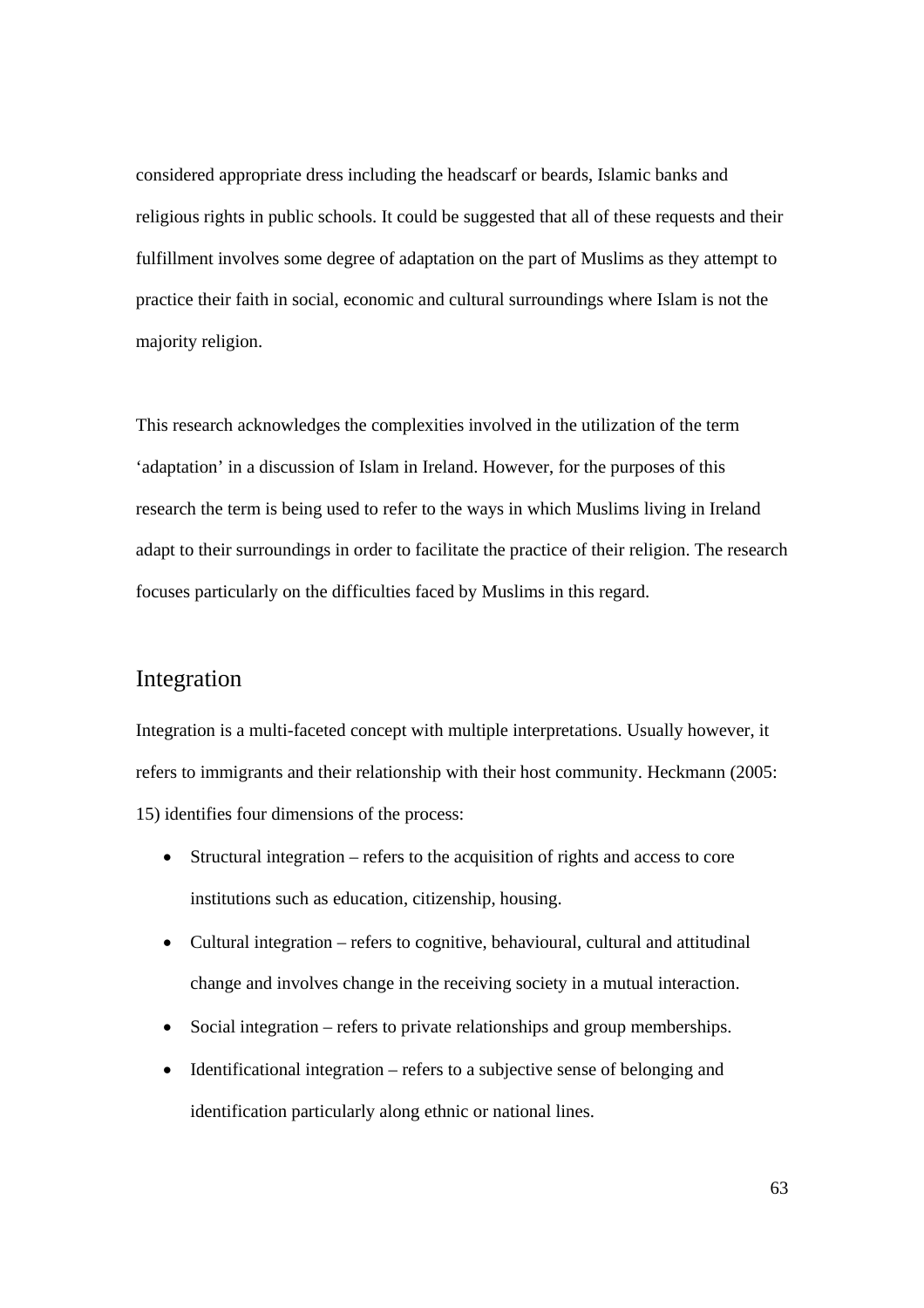Whilst acknowledging that aspects of all four modes of integration identified by Heckmann are operational amongst the Muslim population in Ireland, this study focuses specifically on social integration. This relates to friendship patterns as well as involvement with non-Muslim social groups or organizations.

In 2004 the European Union adopted twelve Common Basic Principles for integration. The first principle states that 'integration is a dynamic, two-way process of mutual accommodation by all immigrants and residents of Member States' (Commission of the European Communities, 2005). According to this definition, integration is a two-way street with an onus on both immigrants and the host society to facilitate integration. The principles outline responsibilities for both in order to facilitate integration, for example, the responsibility of the immigrant to learn the language of the host society and also the responsibility of the host society to enable immigrants to acquire this knowledge. Legrain (2007: 257) points out that integration therefore will not work if both sides are not committed to the process because if the host society is racist 'or even indifferent' immigrants will not be able to integrate even if they themselves are prepared to adapt to local ways.

As social integration is a two way process, Heckmann (2005: 19) points out that this means it can be blocked from either direction – the immigrants can potentially isolate themselves but also integration can be blocked by the receiving society through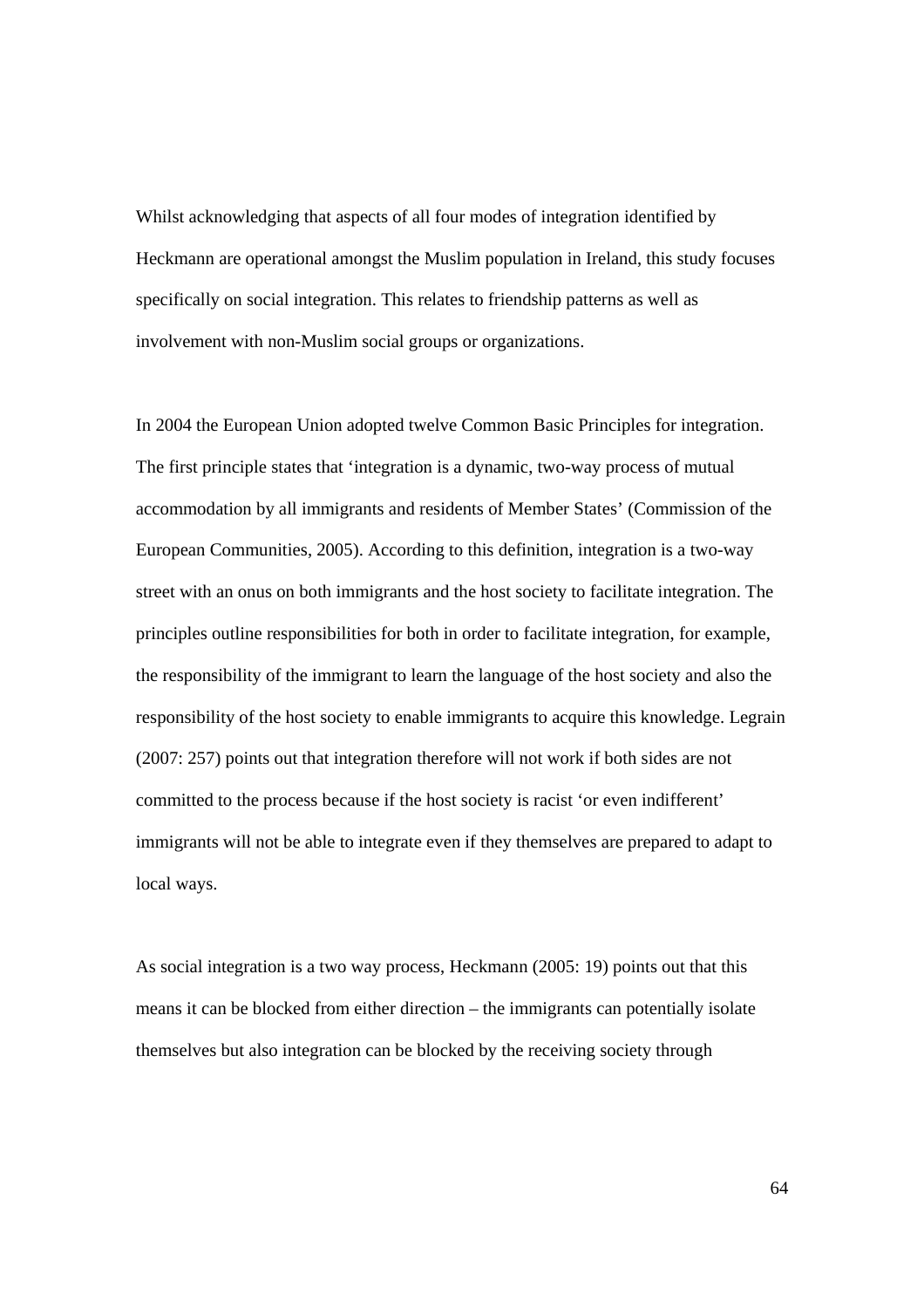discrimination and racism. The following sections examine ways in which social integration can be blocked.

# National policy on integration

In the past, Ireland has been criticized for the lack of a comprehensive national integration strategy (see Moran, 2005 and Boucher, 2008). However, in May 2008, 'Migration Nation', a statement on integration strategy was launched by the Minister for Integration. It was the first document of its kind from the Office of the Minister for Integration, which had been established in June 2007, and it set out the government strategy to deal with issues relating to integration. However, the statement is not, and does not claim to be, a final document outlining a national integration policy. Indeed the statement itself recognizes the need for, and expresses commitment to, the development of a national integration policy (Migration Nation, 2008: 65).

At the time of writing, Ireland as of yet, has no comprehensive integration policy despite plans for its development. However, the Ministerial Statement of Policy envisaged a number of key actions relating to integration in Ireland which indicate the direction a future comprehensive national policy would take. These include the granting of citizenship and long-term residency contingent on proficiency of language skills of the host community, a commitment to increasing the number of language support teachers in schools, providing access to English language classes for adults and providing information to the immigrant communities. Noteworthy for the Muslim population, the statement also sets out plans to hold discussions with faith groups and religious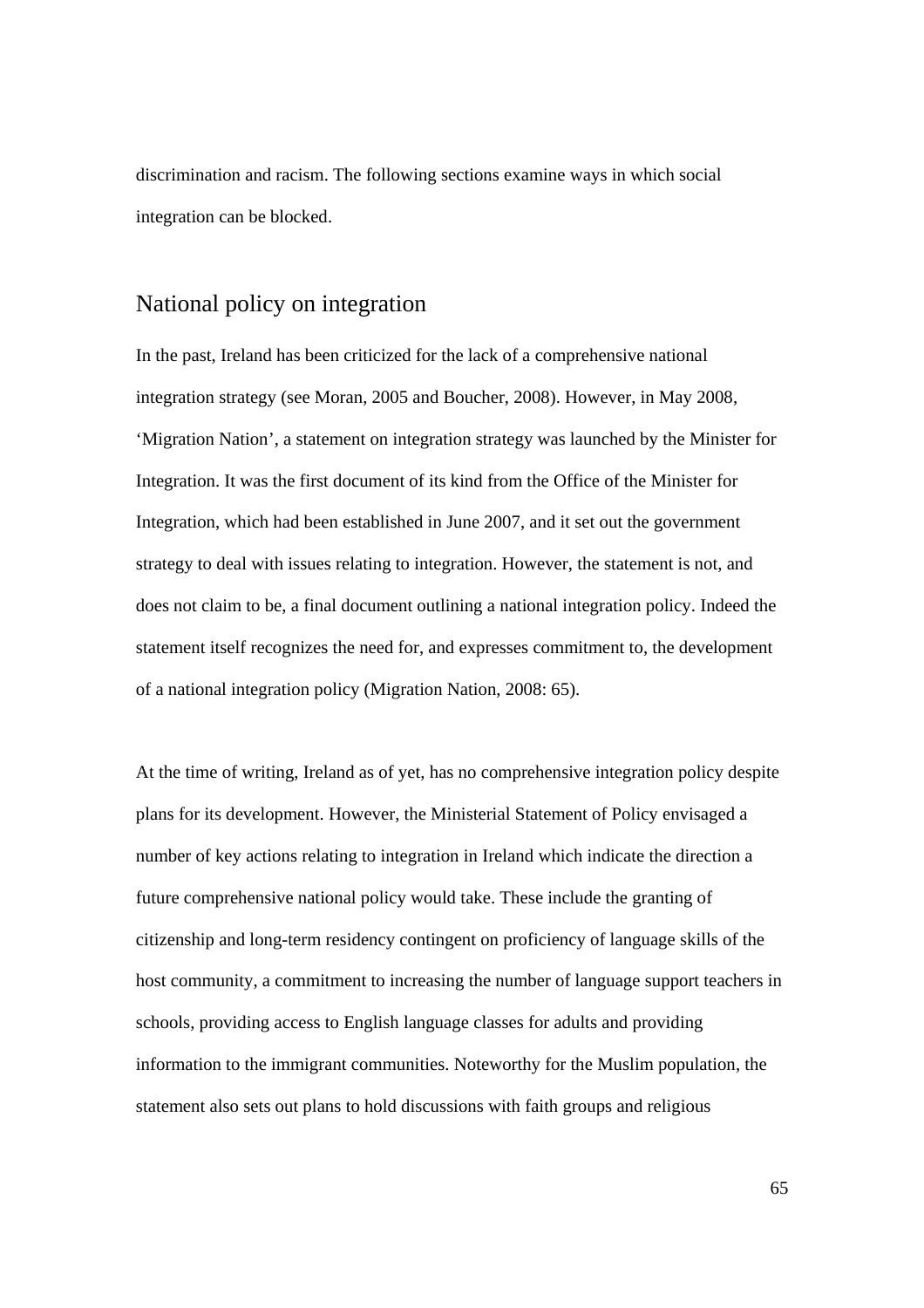authorities with a view to financially support activities that provide information and assistance on settling in Ireland. However, plans do not always translate into action as evidenced by the outlined plan to develop a website for the Office of the Minister for Integration 'over the coming months' (2008: 51). As of April 2009 this website was still in development (see http://www.ria.gov.ie/integration/). In addition, a spokesperson for the Islamic Cultural Centre in Dublin stated in April 2009 that as far as he was aware no discussions had yet been held with Muslim organisations in Ireland regarding financial assistance for information on living in Ireland (Selim, 2009).

The lack of an integration strategy has implications for Muslims arriving in Ireland, particularly for asylum seekers and refugees. In 2006 it was estimated that 3,500 of the Muslim population in Ireland were refugees (Flynn, 2006: 231). Refugees include asylum seekers who have been granted refugee status. Moran (2005: 263) points out that with the state concentrating on the growing numbers of asylum seekers 'it has placed less emphasis on the integration needs of those who have been given refugee status or the right to remain in the country or those invited as programme refugees'.

Moran (2005: 269) points out that the lack of a coherent integration policy exacerbates difficulties experienced by refugees trying to adjust to life in Ireland and can mean that refugees and those with leave to remain are groups which 'will remain at the margins of Irish society into the future'. Meanwhile, Boucher (2008) describes Irish policy on integration as a 'laissez-faire' approach that tends to reproduce existing hierarchies of wealth, power and status and therefore favours the better resourced immigrants who are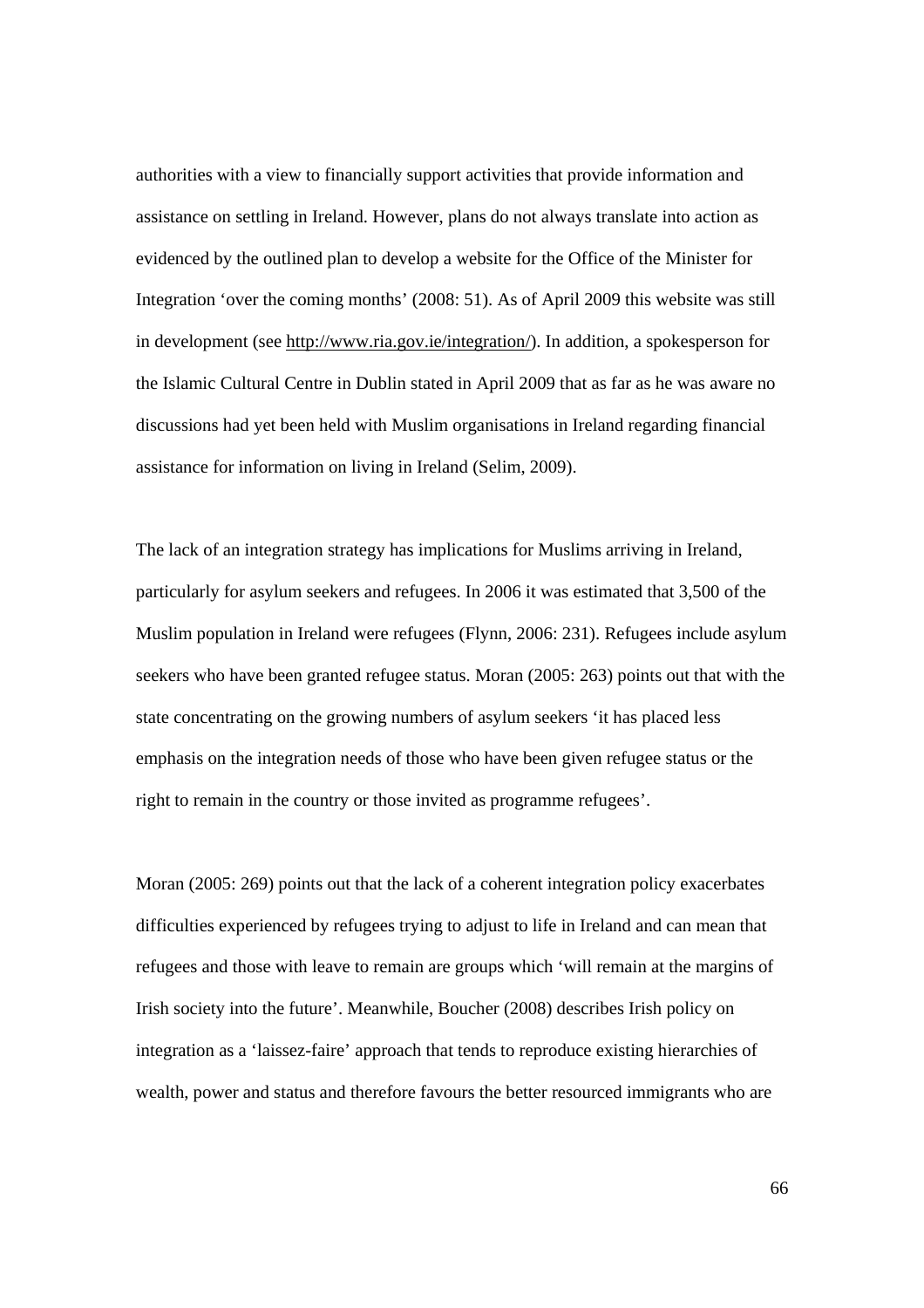more likely to successfully integrate into Irish society. Within the Muslim population of Ireland, this approach would therefore favour the more educated and those working in well-paid or high-status jobs whilst those who are less educated or unemployed are more likely to remain isolated and on the margins of Irish society. Boucher says the approach overall has the potential to lead to a 'socially exclusive future, not a socially cohesive one' (2008). McPhee (2005: 51) suggests that responsibility for lack of Muslim integration in Ireland must lie in part with the Government and their lack of an integration policy.

Whilst there is no clear national policy on integration, attempts have been made at the level of individual institutions to facilitate integration and to inform staff of the specific requirements of Muslims. The Irish Hospice Foundation for example, have published a booklet (Caring for a Muslim Patient) which provides information for people working in the health services about Islam and Islamic requirements.

However, it would be misleading to suggest that a clear policy on integration would solve all issues relating to integration. Countries with coherent national integration strategies have also experienced serious challenges. France, which has a clear assimilationist policy, was plagued by riots in 2005 and in England, which has a clear multiculturalist policy, the London bombings of July 2005 were carried out by British Muslims. In the Netherlands which also has a multiculturalist policy, the filmmaker Theo Van Gogh was stabbed to death in 2004 by a Dutch-born Muslim who believed one of Van Gogh's films was blasphemous towards Islam (Legrain, 2007, Fokas, 2007: 4).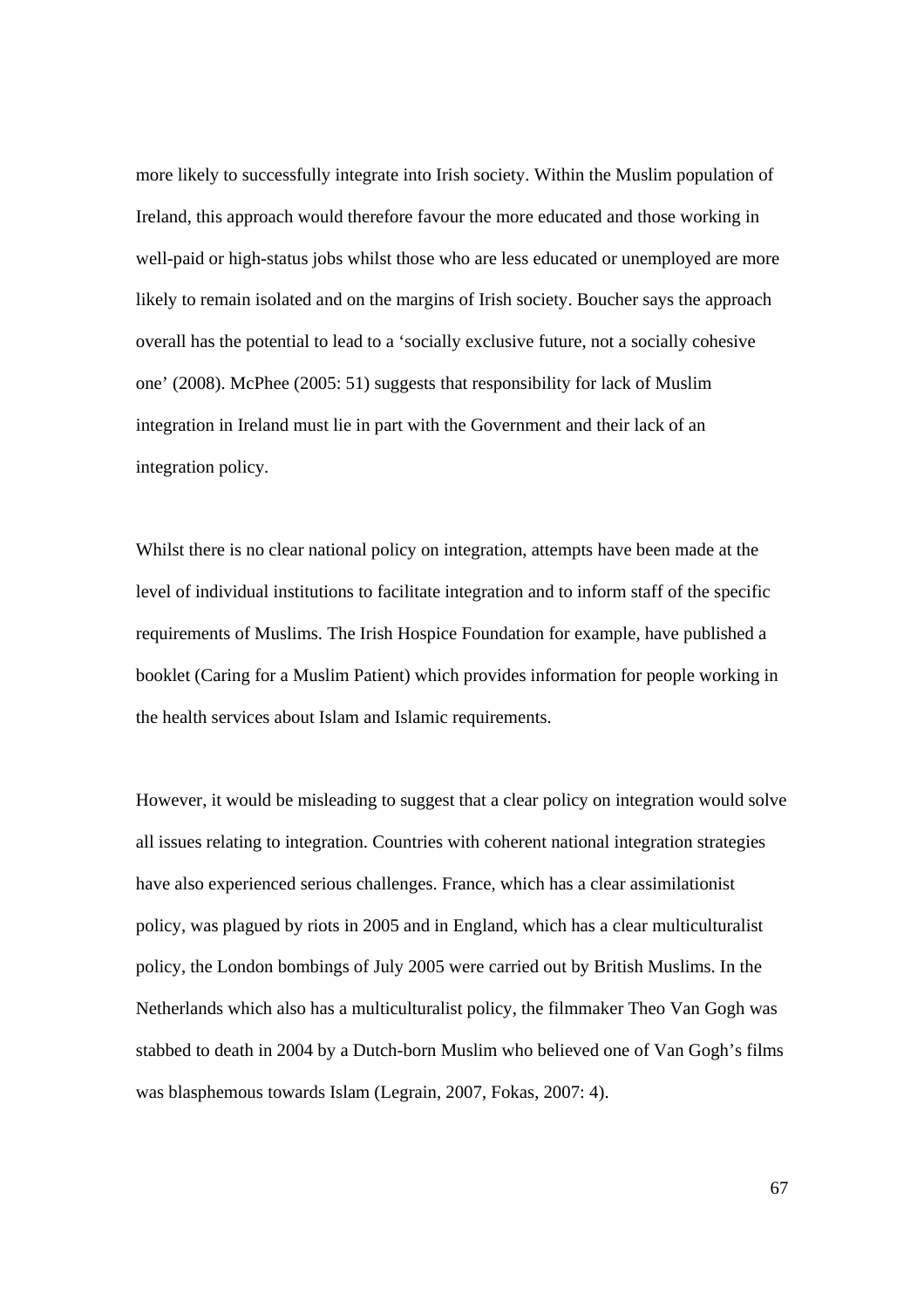Integration policies in Europe in general have been called into question by Ramadan (2004: 147) who suggests that integration policies coupled with other policies have had catastrophic results for Muslims and have spread negatives images of 'the Other' and given rise 'to vexatious, discriminatory, and unjust administrative measures'. It is very doubtful therefore that a comprehensive integration strategy would resolve all challenges relating to integration in Ireland. However, it is important to note the potential pitfalls and the impact of a current lack in policy.

# Religion in Ireland

Catholicism is the religion of the vast majority of people in the Republic of Ireland with the number of people who identify themselves as Roman Catholics at 87% of the population in 2006 (Census 2006). The recognition of the importance of Christianity in Ireland is evidenced by the preamble to the Irish constitution of Ireland which begins:

> In the Name of the Most Holy Trinity, from Whom is all authority and to Whom, as our final end, all actions both of men and States must be referred, We, the people of Eire,

Humbly acknowledging all our obligations to our Divine Lord, Jesus Christ, Who sustained our fathers through centuries of trial…

(The Irish Constitution)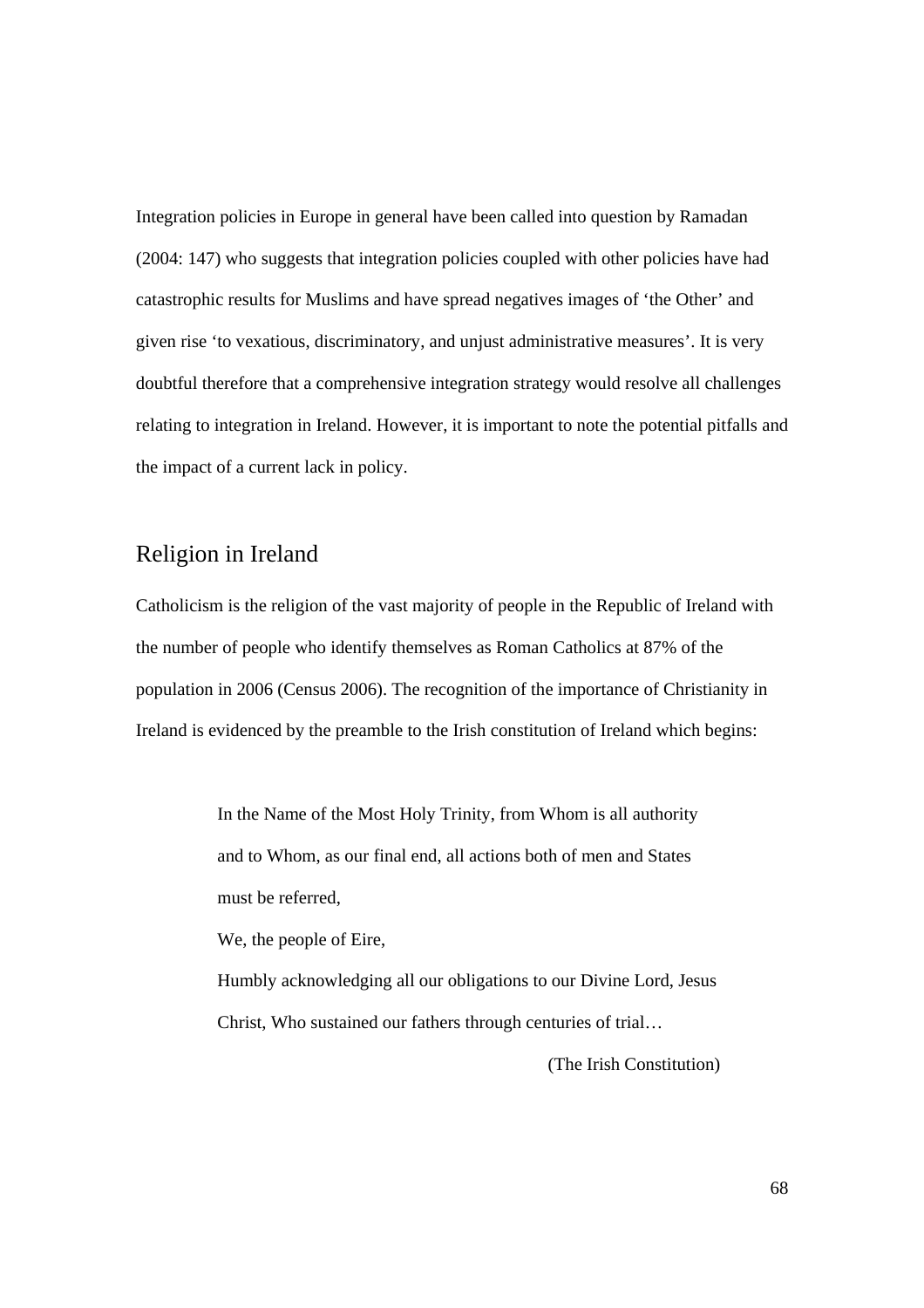Up until 1972, the Irish constitution included a controversial article relating to the privileged position of the Catholic Church in Ireland. The Fifth Amendment of the Constitution Act 1972 removed this reference which stated that 'the State recognises the special position of the Holy Catholic Apostolic and Roman Church as the guardian of the Faith professed by the great majority of the citizens' (Lalor, 2000).

It has been suggested that one reason for the dominance of Catholicism within Ireland and the relative lack of other faiths is because of the small numbers of inward migrants into Ireland (Tovey and Share, 2000: 315). However, the past twenty-five years has reversed the migratory trend with hundreds of thousands of immigrants now arriving in Ireland from countries all over the world. This is having a significant impact on the religious make-up of Ireland which has been relatively homogenous in terms of religion. Simonsen (2002) says, in his study of Muslims in Denmark, that one of the results of a homogenous society becoming multicultural, multilingual and multireligous, is a growing sense of 'us' and 'them'. Clearly, if this was to become the case in Ireland it would have implications for both Muslims and non-Muslim Irish society.

Whilst Ireland can still be described as a Catholic country in terms of its majority religious tradition, the religious pluralism of Ireland is now 'a fact of life' (Skuce, 2006: 8). The historical and continuing dominance of the Catholic Church is reflected in national Census figures which illustrate that the vast majority of Irish people still describe themselves as Catholic. However, although 87% of people living in Ireland described themselves as Catholic in 2006, this figure was down from 95% in 1961 (Census 2006).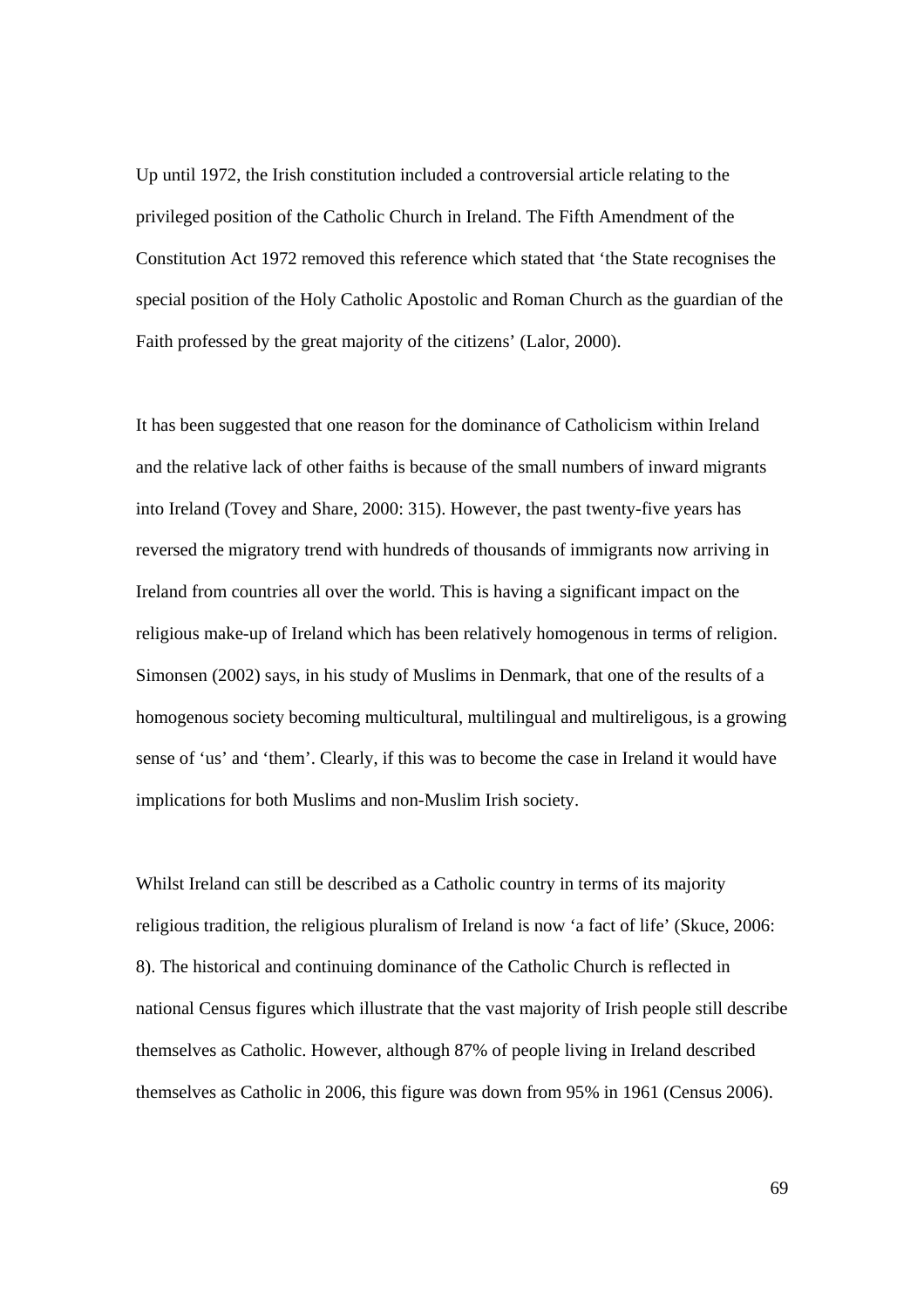The changing categories of the census itself can illustrate the changing nature of religious life in Ireland. Up until 1981 the question relating to religion in the Irish census was largely concerned with Christian denominations. The published Census of 1981 had eight religious categories (see Table 3). Four of these categories related to Christian denominations and the only other named religion was 'Jewish' (Census 1981). 1991 was the first year that the number of Muslims living in Ireland was enumerated with 3,875 Muslims recorded as living in Ireland in that year. Also in that year the number of religious categories increased up to 26. This breakdown of religious categories reflected the changing nature of Irish society. Categories in 1991 included Latter Day Saints, Pantheist, Greek Orthodox and Lapsed Roman Catholic as well as Muslim, Buddhist, Hindu and Baha'I. This 26-fold categorisation of religious affiliation was repeated in the 2002 and 2006 census.

| Year | Total     | Religion          |                                               |              |           |        |                               | No       | Not    |
|------|-----------|-------------------|-----------------------------------------------|--------------|-----------|--------|-------------------------------|----------|--------|
|      |           | Roman<br>Catholic | Church of<br>Ireland<br>(incl.<br>Protestant) | Presbyterian | Methodist | Jewish | Other<br>stated<br>religions* | religion | stated |
| 1881 | 3.870.020 | 3,465,332         | 317,576                                       | 56,498       | 17.660    | 394    | 12.560                        |          |        |
| 1991 | 3,525,719 | 3,228,327         | 89,187                                        | 13,199       | 5,037     | 1,581  | 38,743                        | 66.270   | 83,373 |

TABLE 3: extract from Census 2006 to show breakdown of religious classification 1881- 1991 (Census 2006, Volume 13: 9)

\* The 'other stated category' includes the categories 'No religion' and 'Not stated' for 1881

The increasing number of religious classifications included in the published national census indicates the growing number of religions present in Ireland as well as an increasing number of adherents in these religions. For example, the number of people describing themselves as Hindu living in Ireland jumped from 3,099 in 2002 to 6,082 in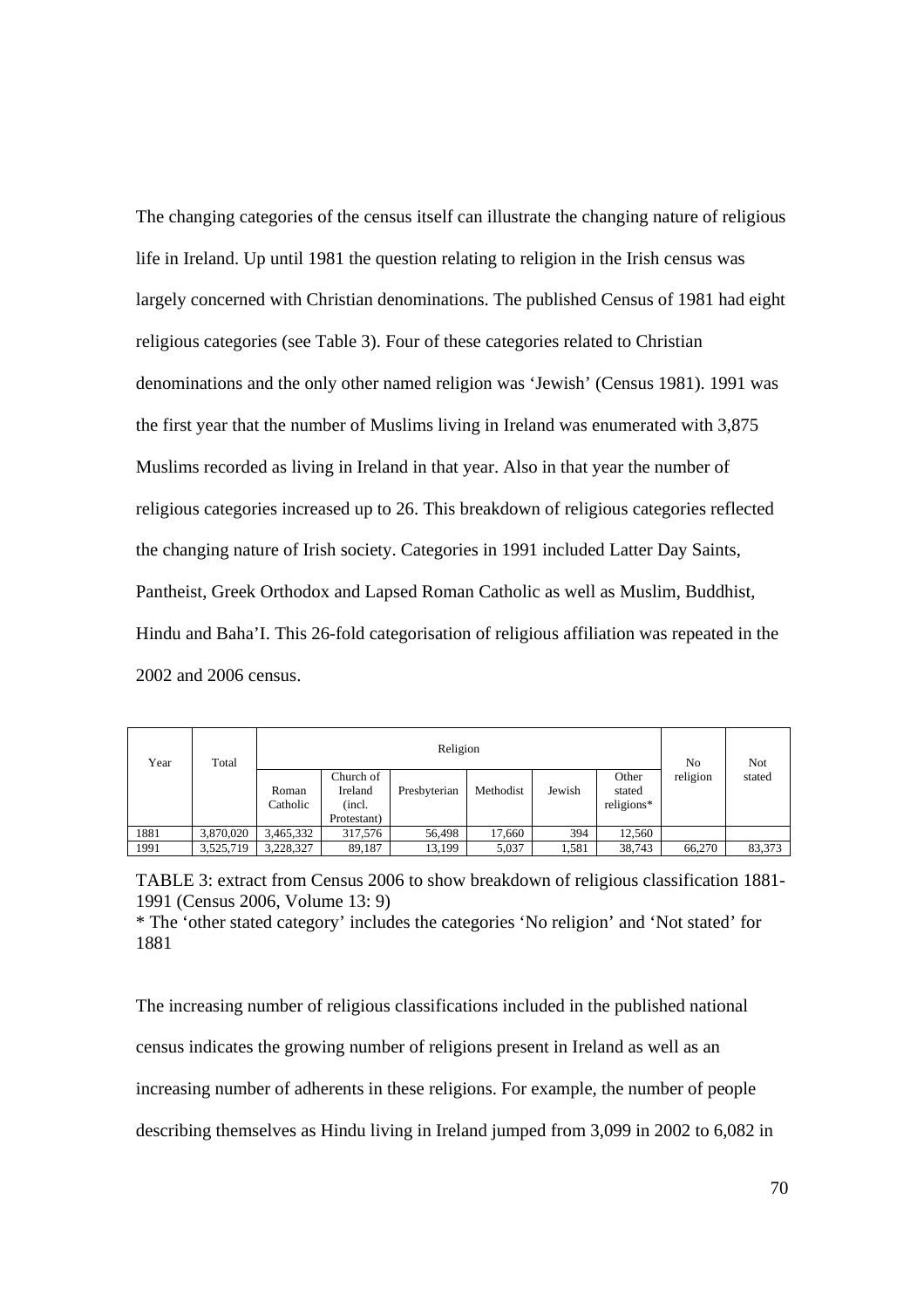2006 and the number of Muslims increased from 19,147 in 2002 to 32,539 in 2006. Other religions such as Orthodox, Latter Day Saints (Mormon), Jehovah's Witness and Baptist also saw significant increases in their numbers between these years (Census 2006).

Despite the growing number of religions present in Ireland, the continuing involvement of the Catholic Church in many aspects of Irish social life can pose significant challenges for people from other faiths newly arrived in this country including in the field of education. In 2007 in Ireland, over 3,000 of the State's 3,280 primary schools were controlled by the Catholic Church (The Irish Times,  $6<sup>th</sup>$  September, 2007) and most primary schools were under the patronage of the local Bishop who either managed the school or nominated a person to manage the school (Department of Education and Science, 2007a).

This in effect has had a number of consequences for other religious denominations, including Muslims. Although legislation in Ireland requires that schools do not discriminate across nine stated grounds, one of which is religion, a number of exemptions do apply in relation to the admission of students. This exemption states that discrimination does not exist in a situation where the objective of the school 'is to provide education in an environment which promotes certain religious values' and therefore admits students of a particular religious denomination in preference to others or refuses to admit a person of another denomination where it is proved that the refusal 'is essential to maintain the ethos of the school' (Equal Status Act, 2000).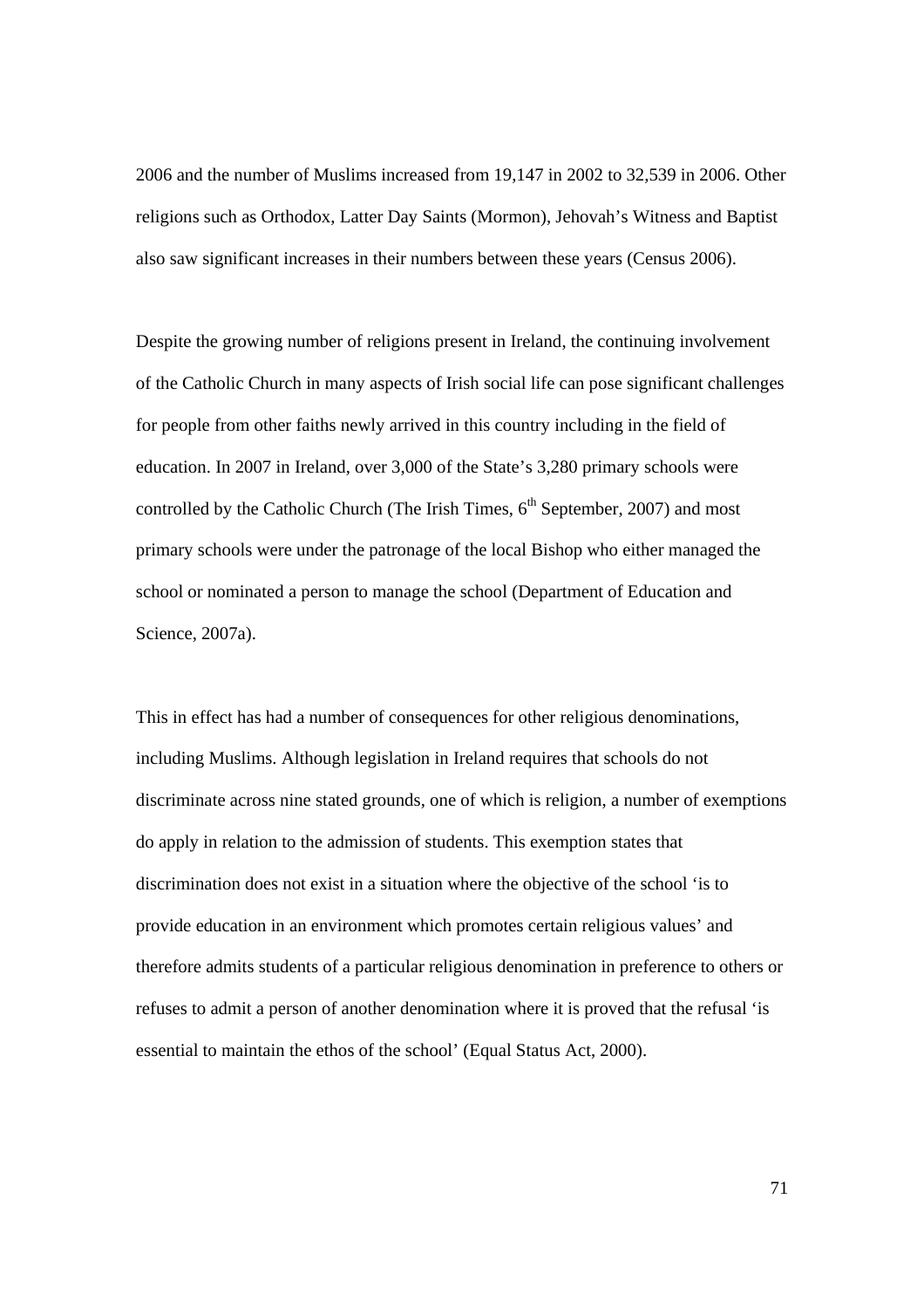Essentially the legislation permits schools to discriminate when awarding places on the basis of religion. However, because the vast majority of primary schools in Ireland are run by the Catholic Church, this means that non-Catholic children are most liable to be discriminated against in the area of education in Ireland. This has implications for wider social patterns although it is important to note that Catholic schools do take in non-Catholic pupils.

In October 2007, a government-funded study examining schooling in Dublin found that twenty-one of the twenty-five schools in the Dublin 15 area operate under the patronage of the Catholic Archbishop of Dublin, and therefore prioritise children with Catholic Birth certificates. The reports states that this could have significant consequences for the development of communities as admission policies in one school have a knock-on impact on other schools in the area. (McGorman and Sugrue, 2007: 139-140). The report states that legislative and policy responses are necessary 'if social fragmentation, and ghettoisation, exacerbated by 'white flight,' are not to become established and entrenched' (McGorman and Sugrue, 2007: pxiv).

Following publication of the report a number of newspapers published articles citing evidence of 'white flight' in areas around Dublin (The Irish Times, October 19, 2007; McInerney and Bracken, 4 November, 2007). 'White flight' relates to a phenomenon where Irish people move out of areas, or take their children out of schools, when immigrants move in. The segregation of communities along Catholic and non-Catholic lines could potentially result in communities consisting almost entirely of people from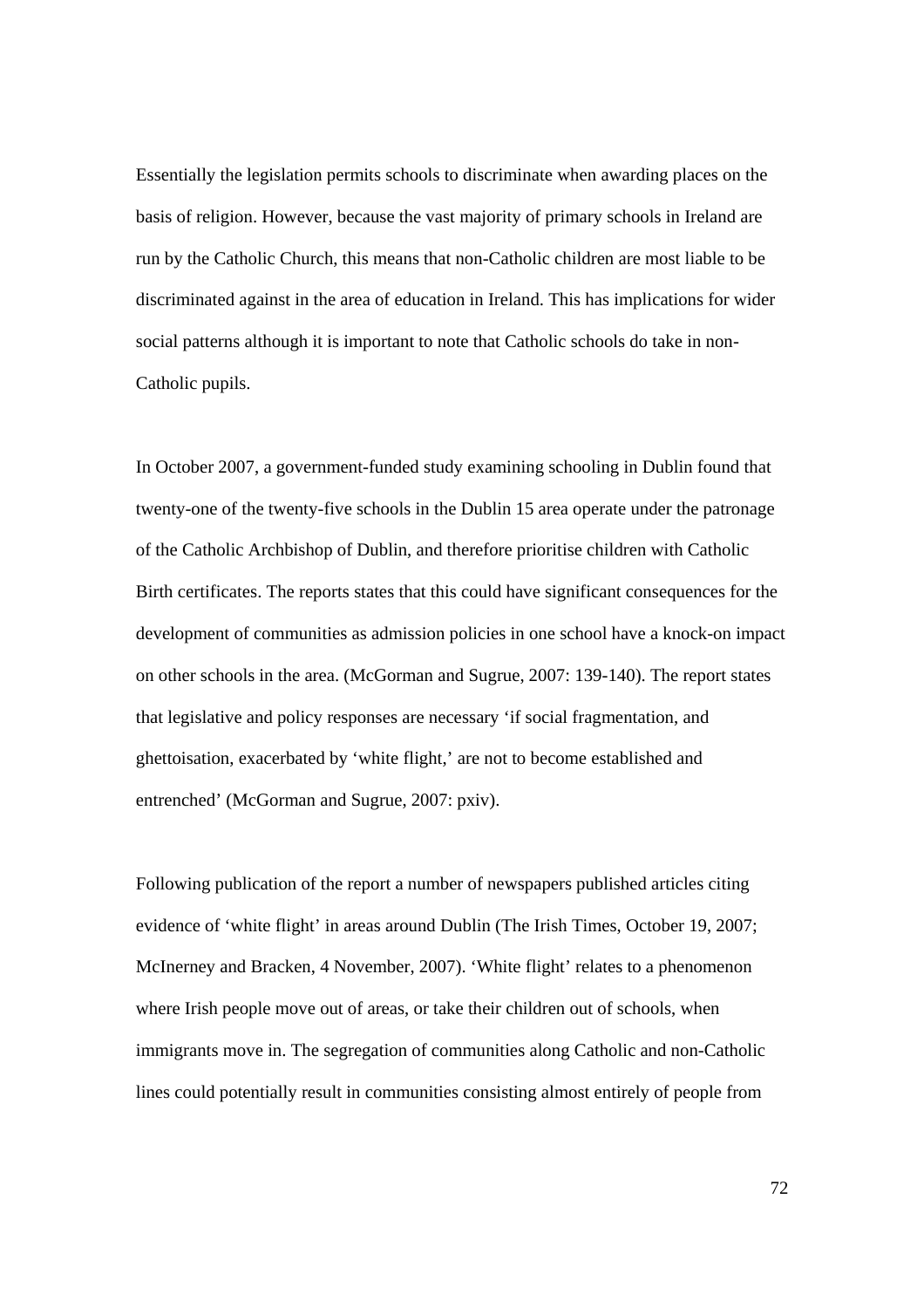one religious denomination. This has worrying implications for Muslims living in Ireland and for the potential for integration between Muslim and non-Muslim individuals and communities.

Clearly the religious make-up of Ireland is changing. This change is reflected in the changing categorisation of the national census and it also has a physical manifestation in the architectural landscape of the country as church spires are joined by occasional minarets and domes across the skyline. Moves are being made to address the changing religious make-up of Ireland, for example in 2007 the Department of Education announced a pilot scheme for a new model of primary school patronage which it was hoped would cater for the diversity of religious faiths now present in Ireland (Department of Education and Science, 2007b). However, the traditional dominance of the Catholic Church and its importance as enshrined in the constitution and legislation can and does impact on religious minority groups including Muslims and can have an effect on social integration and cohesion.

#### Secularisation of society

Secularisation is a term that is used to refer to a broad set of changes that affects the declining role and importance of religion in society. According to Cassidy (2002: 40) 'there is no doubting the evidence of a growth in the secularisation of Irish society'. Mitri (2007: 25) points out that until the late seventies, secularisation was seen as almost universally irreversible. Indeed the separation of church and state has characterised most European countries for the last fifty to one hundred years (Smith, 2002: 6-7). It was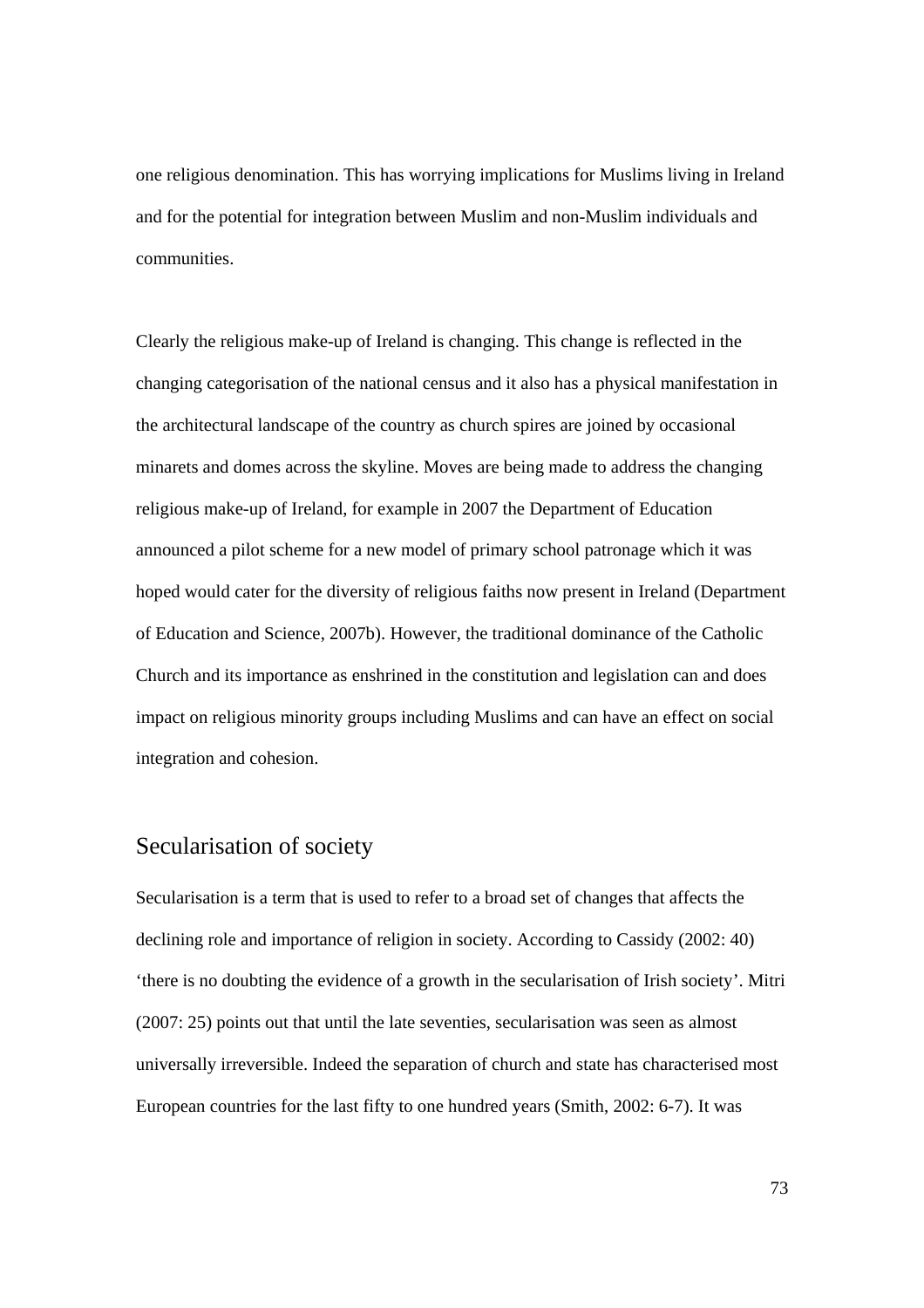widely assumed that this pattern of the privatisation of religion would continue through to the end of the twentieth century and into the next. Coupled with this expectation was the assumption that immigrant religions would also follow the same pattern and become more privatised affairs (Nielsen: 1992:vii).

However, religion has survived and 'it has now become clear that the predictions of technological and modernising pace expelling religion to the margins were wrong' with recent decades witnessing a return to or resurgence of religion (Mitri, 2007: 26). Whilst certain religious institutions have lost power, other beliefs and practices have gained (Mitri, 2007: 27) and Islam has emerged in the public sphere of many western countries.

As discussed in chapter one, Islam has been a religio-political system since 622 C.E. and the separation of religion and politics coupled with living under non-Muslim rule can cause challenges for Muslims. In a number of European countries it has led to Muslim demands to display religious symbols including the wearing of Islamic dress and other outward affirmations of Islamic identity. In Ireland, for example, Muslims have called for the right to wear the *hijab* in schools (McGarry, 2008) and in 2007 the Royal College of Surgeons in Dublin announced plans to build new toilets so that Muslims would not have to face Mecca whilst using the existing facilities (Horan, 2007).

The American sociologist Jose Casanova, has argued that secularisation as experienced in Western Europe is not representative of what's happening world-wide. Others have warned that the secularisation theory is Eurocentric and should not or cannot be applied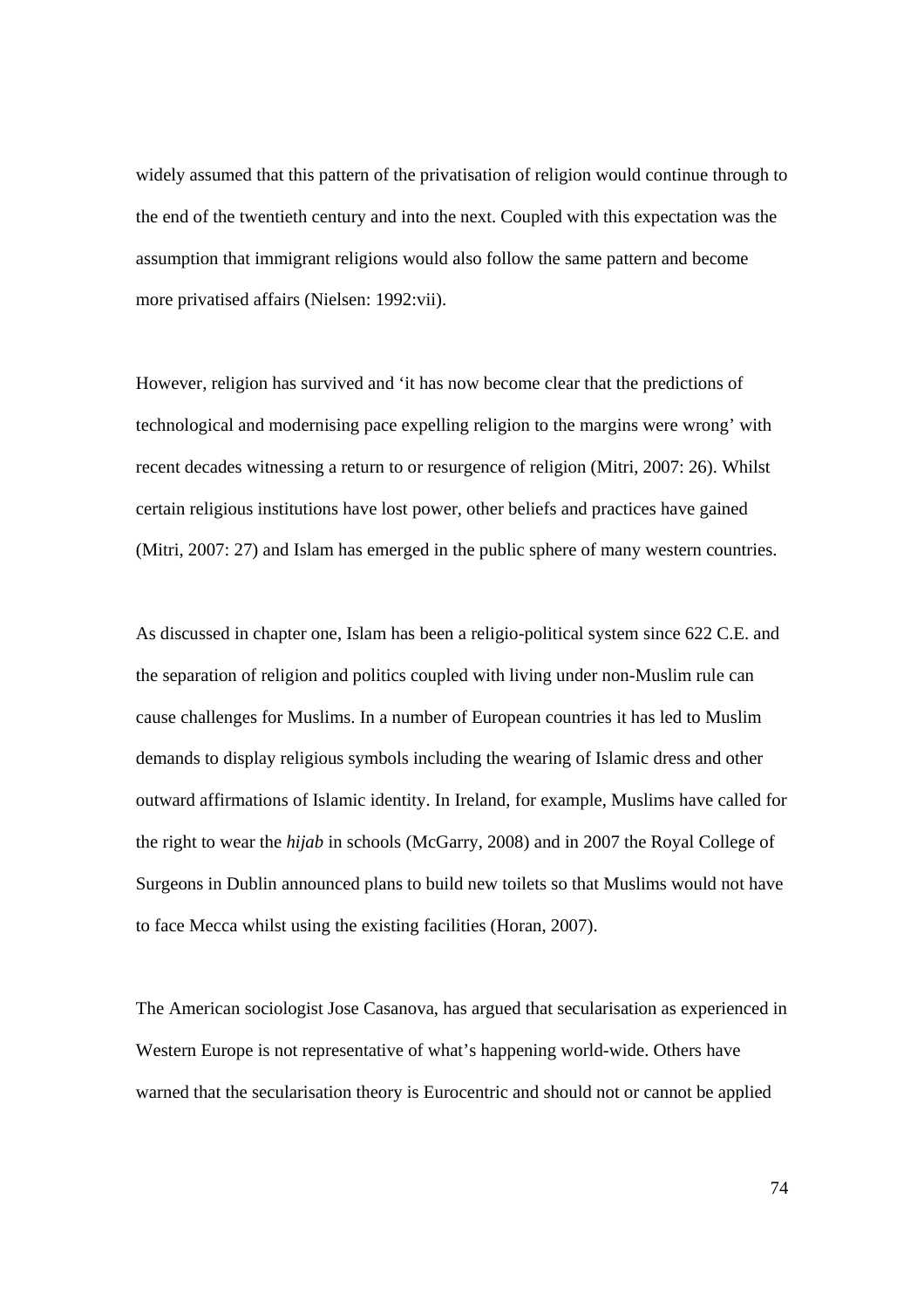universally especially when evidence points to the renewed role of religion in the public life of many non-European societies in recent years including for example, in Muslim majority countries such as Afghanistan and Iran (Bowman, Herbert, Mumm, 2001: 75). Many immigrants and immigrant communities in Ireland have come from these non-Western backgrounds and cultures where converse to the predicted trend, religion is playing an increasingly important role in the public life of the society. Therefore it is likely that the experience of the renewed relevance of religion in their country of origin is brought to Ireland where Islam is becoming increasingly visible in ways that challenge the secularisation theory.

### Islam in the media

In the past fifty years there have been a number of events linked to the Muslim world which have had global significance that has spanned and stretched as far as Ireland. These include the Arab oil embargo of the early 1970s, the Iranian revolution of 1978-9, the 9/11 attacks on America in 2001, the US led invasion of Iraq in 2003 and the Danish Cartoon controversy in 2005. These events generated economic, political and social seismic waves that stretched internationally across cultures and boundaries and have also resulted in global discourses about Islam and its perceived confrontation with the west. These events have a tangible economic effect on European countries but also, as Mitri (2007) points out, the effects of the discourse created largely by the media following these events affects local relations between Muslims and Christians.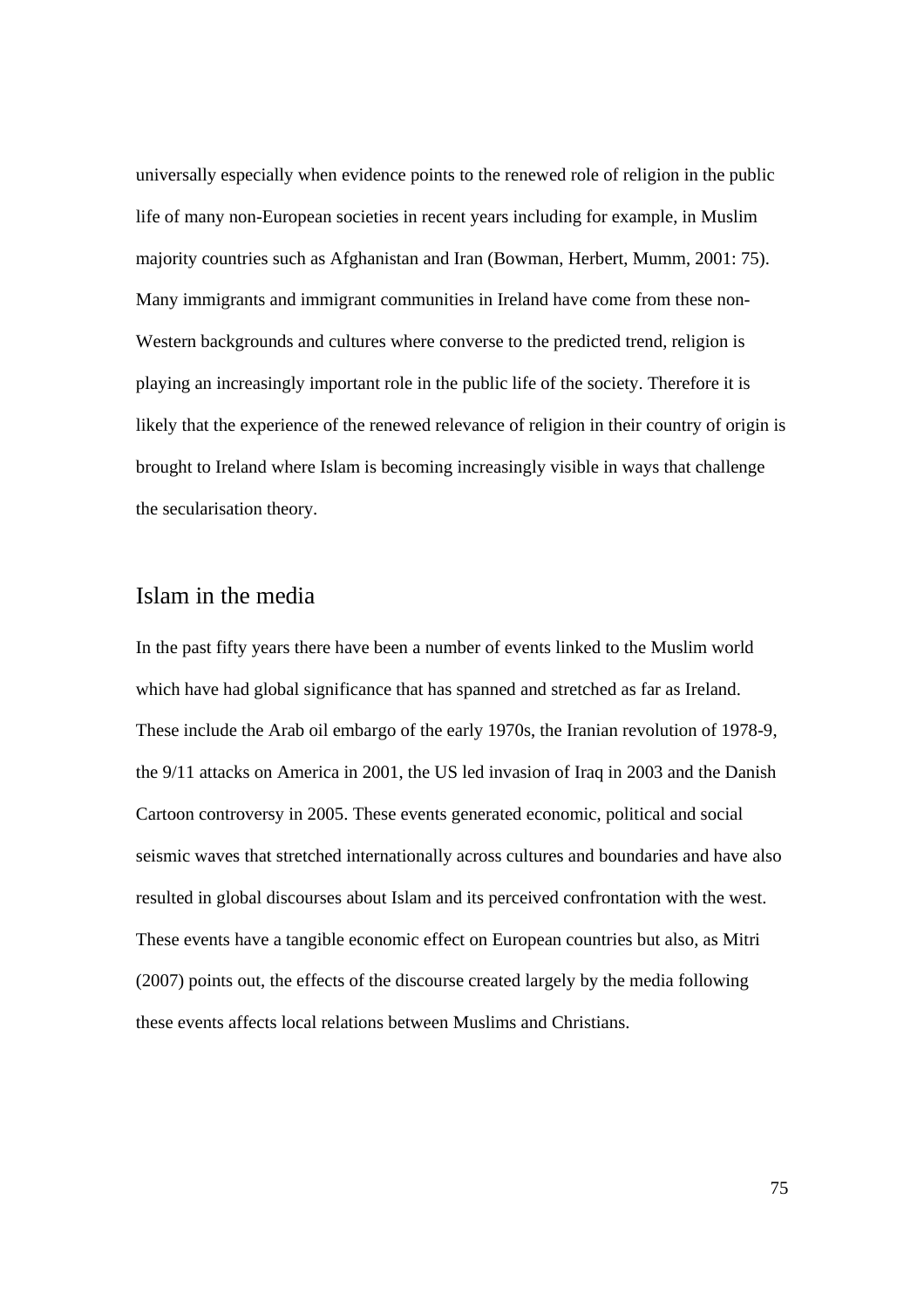The coverage of events related to the Muslim world in the media therefore plays a key role in informing Western and Irish perceptions of Islam and Muslims. The prevalence of Islam in the media is pointed out by Ruthven (2006: xx) who says that since the 9/11 2001 hardly a day goes by without stories about Islam appearing in the media. It is this coverage of events which has resulted in the familiarity of many people in the West, including Ireland, with the terms Muslim and Islam (Esposito, 2005: xiii).

However, coverage of Islam in the media often relates to events which provide images of the militant versions of Islam (Cesari, 2004: 3). It is coverage which Esposito (2005: xiii) says has too often 'simply been a knowledge of stereotypes and distortions, the picture of a monolithic reality dubbed Islamic fundamentalism, a term often signifying militant radicalism and violence'. This type of coverage therefore encourages 'connections between Islam, violence and fanaticism' (Cesari, 2004: 2).

Whilst Western perceptions of Islam as a violent religion are often rooted in historical events such as the crusades, these views are reinforced by contemporary media coverage about Muslim extremists and terrorist attacks (Smith, 2002: 5). This means that people in Ireland (and elsewhere) who are familiar with Islam through its representation in the media may have a distorted image of Islam and of Muslims.

The relatively recent arrival of large numbers of Muslims in Ireland coupled with the fact that Ireland was a colonised rather than a colonising country means that Irish awareness of Islam is dependent for a large part on the media. This is similar to the American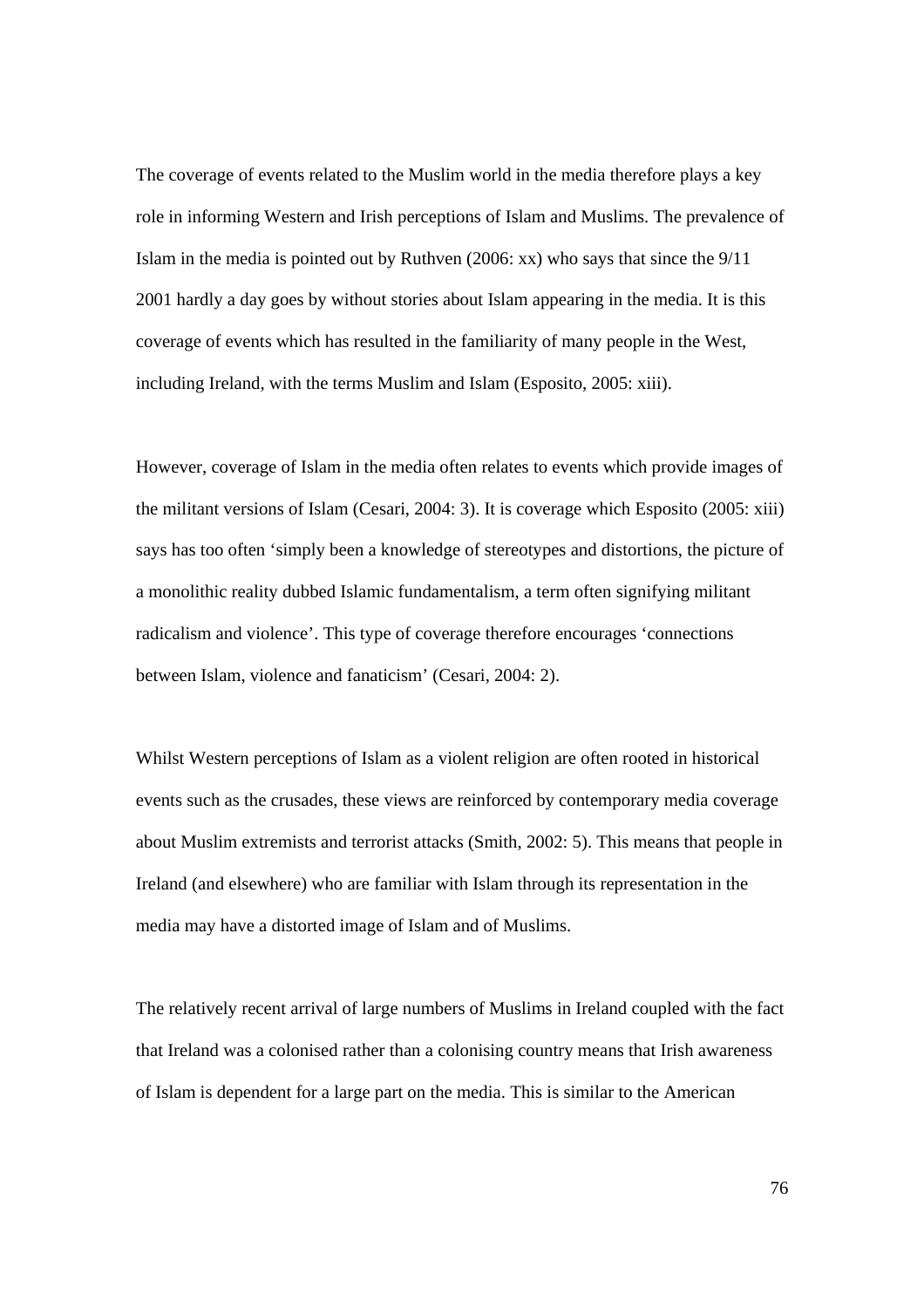situation. Said (1997: 16) points out that many European countries such as France, England, Holland and Italy have a long tradition of direct experience of the Islamic world through their colonies or empires whereas in America 'Islam has entered mainstream American consciousness, not through direct experience with Muslims, but through the media and through the news stories in which Islam is connected with issues like oil, Iran, Afghanistan, terrorism'. This means that, in countries like America and Ireland, media representations of Islam are instrumental in informing public and mainstream opinion.

In the past Ireland has been pinpointed as a country where there have been negative portrayals of Islam in the media. A report on Anti-Islamic Reactions in the EU after 9/11 found that media attitudes 'helped to reinforce hurtful stereotypes about Islam, particularly in the Netherlands, Greece, Ireland, and Italy' (European Monitoring Center on Racism and Xenophobia in Cesari, 2004: 6). Flynn (2006: 232) points out that coverage of Islam in the media, much of it negative, 'has raised the Irish public's awareness of Islam and of Islam in their midst'.

The difficulties of accurately representing Islam in the media are exacerbated by the huge diversity within Islam. Said (1997: 57-60) points out that whilst the media identify Islam as one unified unit the reality of Islam is a complex diversity involving a multitude of interpretations, law schools and geographical contexts. There is the additional complexity of trying to disentangle the cultural trappings and religious principles of Muslims because Islam is located in, but separate to, the cultures, traditions and dresses in which it exists (Said, 2004: 78). Media coverage of all religions faces this same difficulty.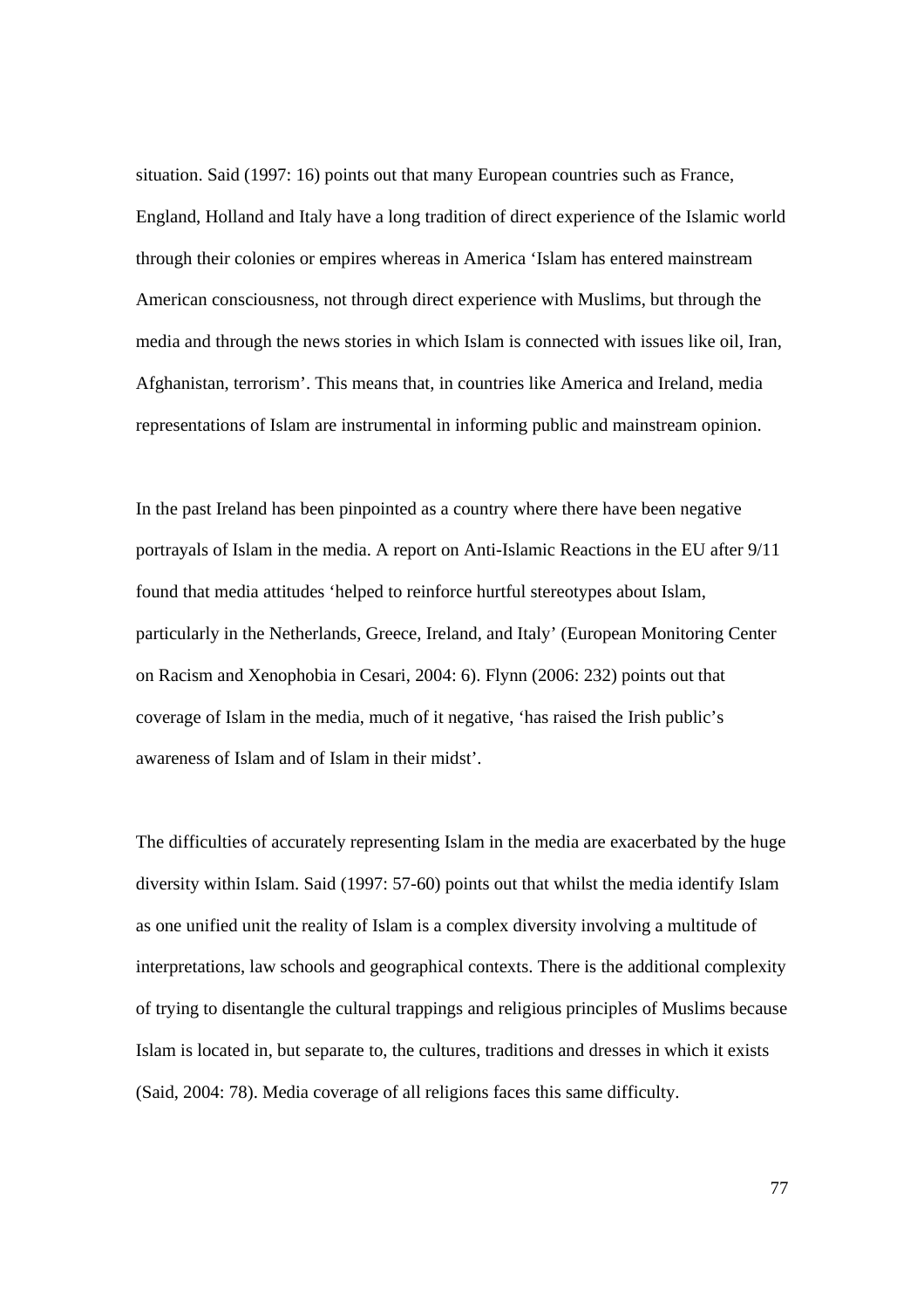The impact of media representations undeniably has consequences for Muslims and non-Muslims in contemporary societies including Ireland. Ramadan (2004: 71) points out that the media portrayal of events linked with the Muslim world can often cause problems for Muslims living in the West because it casts a negative light on Muslims and leads to prejudices and preconceived ideas about Islam and Muslims. He goes so far as to suggest that media representations of Islam are one of the main sources of difficulties for Muslims living in the West and often result in discrimination and suspicion. The negative portrayal of Islam can also result in 'a sort of psychological pressure that drives Muslims to adopt a defensive and often apologetic stance, which is not always objective' (Ramadan, 2004: 139).

Muslims living in Ireland have expressed their concerns about the impact of media representations of Islam. In March 2007, the Irish National Consultative Committee on Racism and Interculturalism hosted a Roundtable Discussion on Issues Facing Irish and British Muslims. It was attended by Muslims from a range of backgrounds including Muslim organisations and cultural groups, Muslim academics and writers as well as participants from the media and Human Rights Organisations. During the discussion participants expressed their concerns about terms being used to describe Muslims in the media and felt that terminologies such as 'fundamental', 'moderate' and 'Islamic terrorism' were being used and had little or no relevance to how Muslims identified themselves. 'It was considered by many of the Muslim participants that such terminologies are media and political constructs that are designed in such a way that can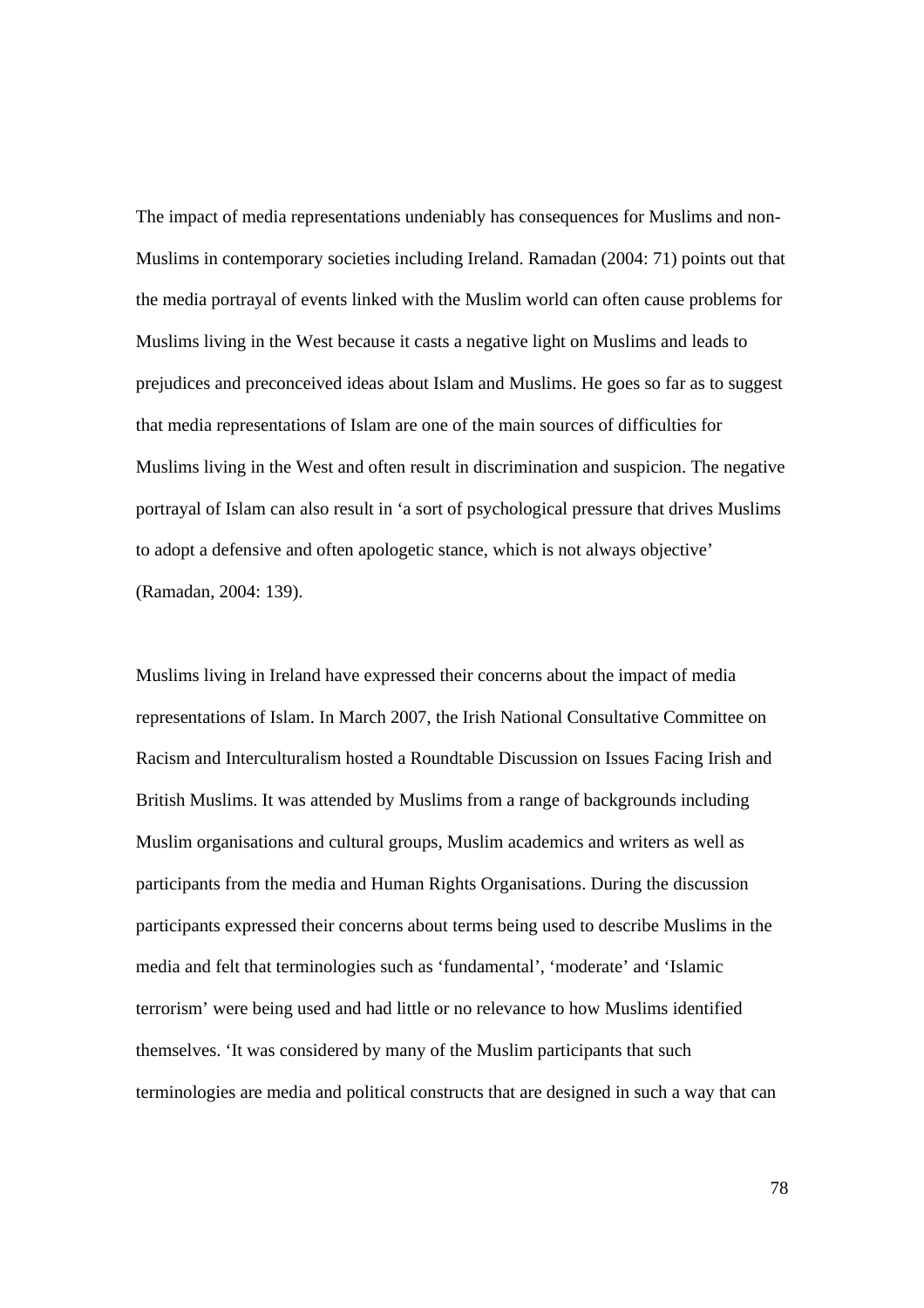create division between Muslims' (Wallace, 2007: 19). A booklet by the National Consultative Committee on Racism and Interculturalism (The Muslim Community in Ireland, 2007) stated that recent years have seen an increase in 'alarmist, selective and sensationalised journalism' related to Islam and Muslims in a number of Irish newspapers.

The media coverage of Islam and events linked to the Muslim world, therefore often result in misleading representations that can work to perpetuate hostility and ignorance (Said, 1997: xlviii) and can also work to cause divisions with Muslims. Crude media stereotypes damage perceptions of Islam and can sometimes be used to justify discriminatory behaviour. This in turn has the potential to set in motion a series of defensive reactions. Essentially however, media coverage of Islam feeds into the dominant meta-narratives and discourses on 'Islam as enemy' which ultimately result in Islamophobia and strained relations between Muslims and their host societies in the West. As Legrain (2007) points out, it is perceptions and prejudices rather than reality which is important in relation to immigrants or foreigners as they are strangers and therefore maybe largely unknown.

### Meta-narrative of Islam and Orientalism

This research adopts what is termed a radical view of society. This involves seeing society as in a state of constant conflict. The view is in opposition to the regulatory view where society is seen as unified and cohesive (Burrell and Morgan in Holden and Lynch, 2004: 398). However, postmodernism is the basis of the radical view of society and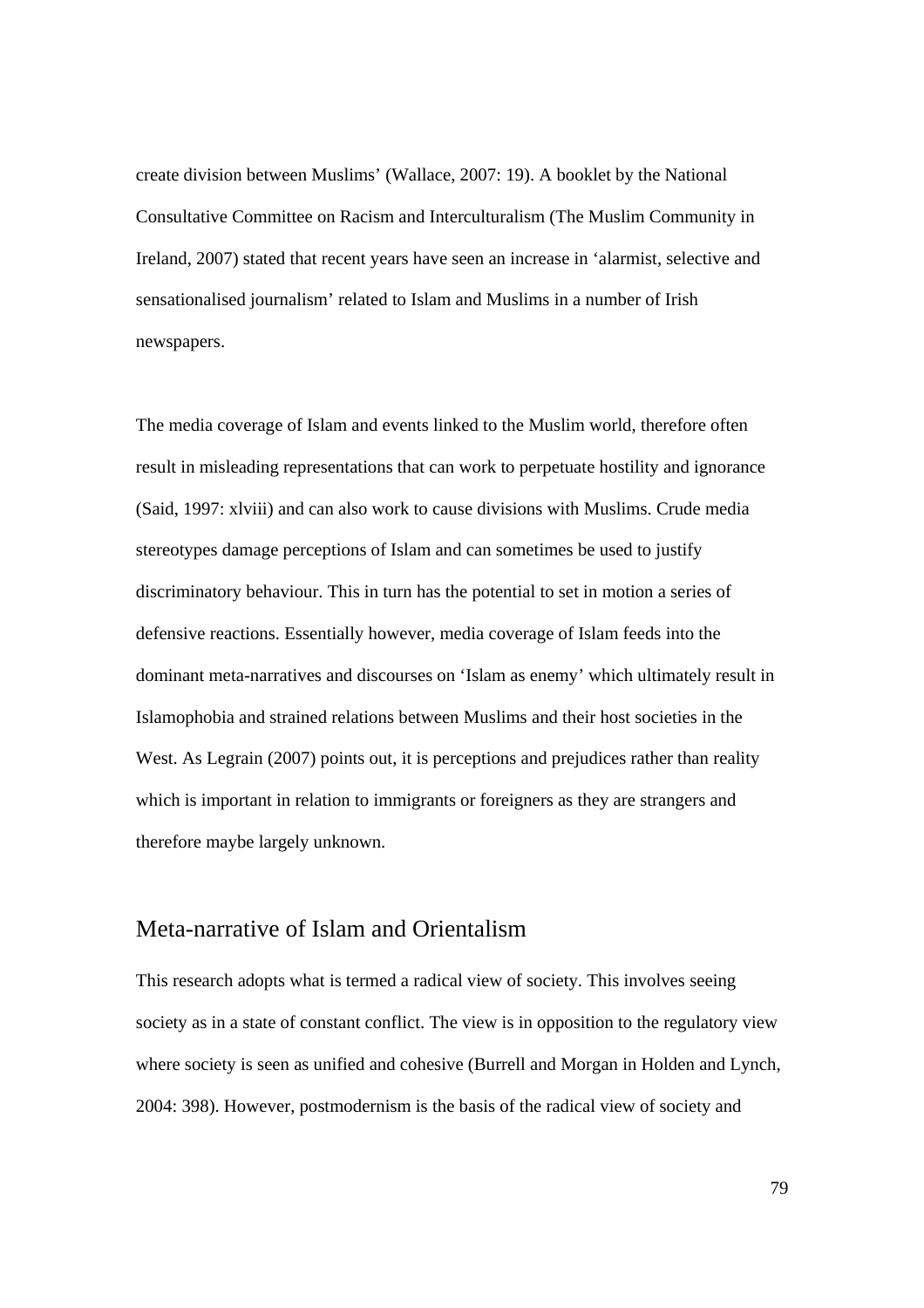postmodernism involves the recognition that grand narratives generalising about the world are redundant and unable to explain the workings of contemporary societies (Bowman, Herbert and Mumm, 2001: 72)*.* However, this research also acknowledges the role that grand narratives have played, and continue to play, in discursive formations relating to Islam. It suggests that these grand narratives, whilst acknowledging they are still in operation, are unable to accurately represent Islam as it exists in the world today and often result in misunderstandings and conflict.

An essentialist approach which portrays Islam as a risk factor and enemy to the West is one which is still prevalent in contemporary societies (Cesari, 2004: 22 & 175). This approach is evident in representations of Islam on television and radio as well as newspapers, news magazines and films. Said (1997: xxvii) points out that even popular mainstream films in the West such as the Indiana Jones saga portrays Muslims as 'evil, violent, and above all, eminently killable'.

This meta-narrative of Islam as enemy has roots in historical encounters between Europe and Islam but it has also been informed by centuries of what is termed 'Orientalist discourse' as well as academic research (Cesari, 2004: 22 & 175). This Orientalist discourse is rooted in nineteenth and twentieth century European colonialism which created a dichotomous world with the Orient pitted against the Occident or the East against the West. Therefore, it is a discourse that is rooted in the power structures of the West and this power confers authority to generate representations of Islam and the Orient.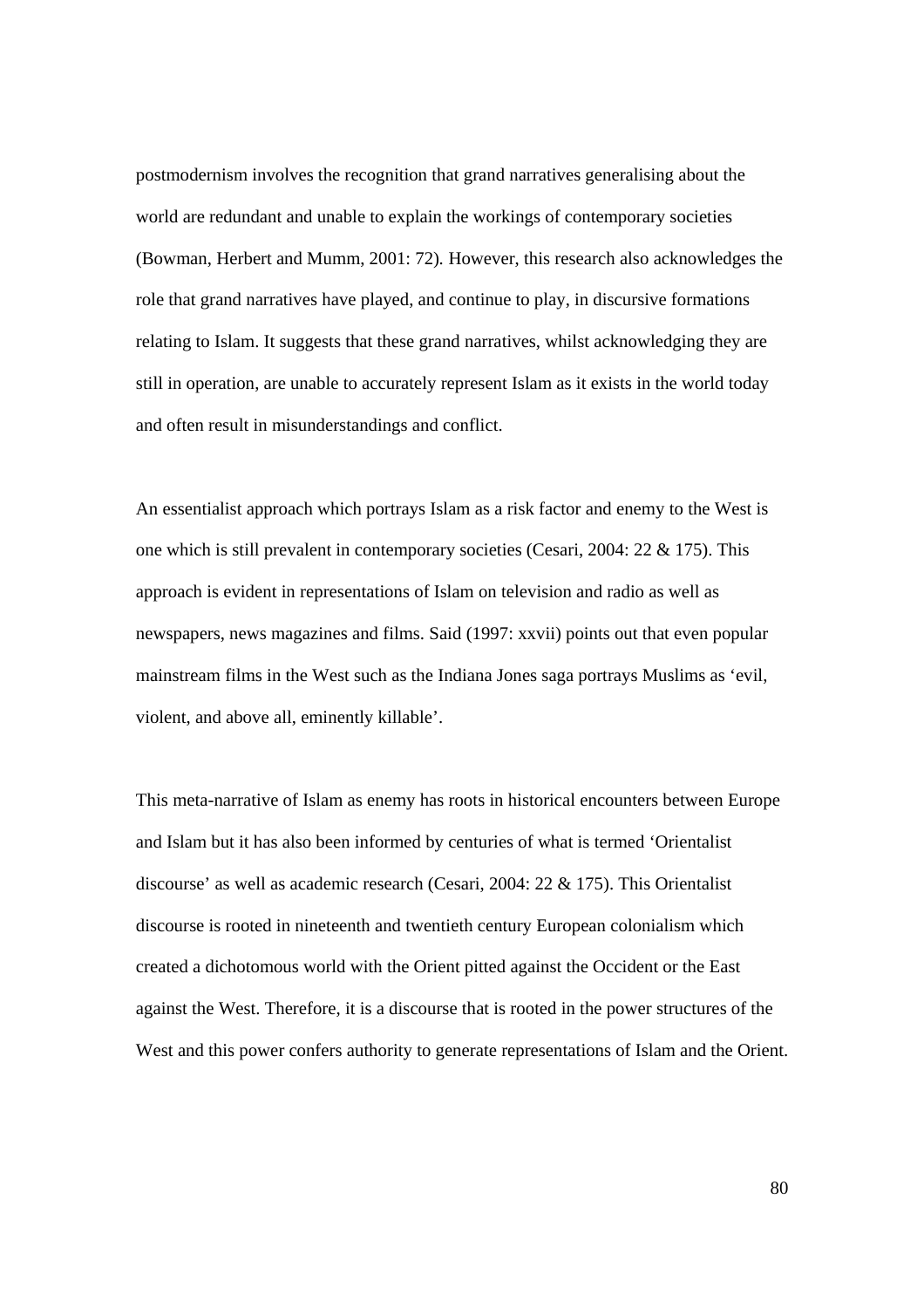Orientalism can be seen as an exercise in cultural strength and is 'the ineradicable distinction between Western superiority and Oriental inferiority' (Said, 2003: 40 & 42).

Orientalist discourse is the language used to refer to the Orient and this is pertinent to a study of Islam because the term 'Orient' 'was most rigourously understood as applying to the Islamic Orient' (Said, 2003: 75). Said (2003: 60) points out that Orientalist discourse neglected information about what Muslims actually believed or did and instead focused on generating representations of Muslims for a Western audience. The effect of Orientalist discourse was pervasive in Western societies and culture including in literature and the arts (Esposito, 2005, p58).

The generalisations, stereotypes and untruths that have been generated about Muslims in Orientalist discourse have impacted upon many aspects of Western society including the media where these generalisations are reproduced and regurgitated (Said, 2003: xv). As pointed out above, media coverage of events linked to Muslims often reinforces negative stereotypes and also contributes to a meta-narrative about Islam. This meta-narrative includes, for example, what has been termed the 'Bin Laden Effect' which consists of casting all Muslims within the United States and Europe in the role of The Enemy and transforming them into scapegoats for the entire society (Cesari, 2004: 35).

The meta-narrative of Islam as enemy has implications for public opinion and for Muslim identity formation. The totality of the discourse is 'imposed on Muslims' and 'results in Muslims having to examine their identity and question what does it mean to be a Muslim'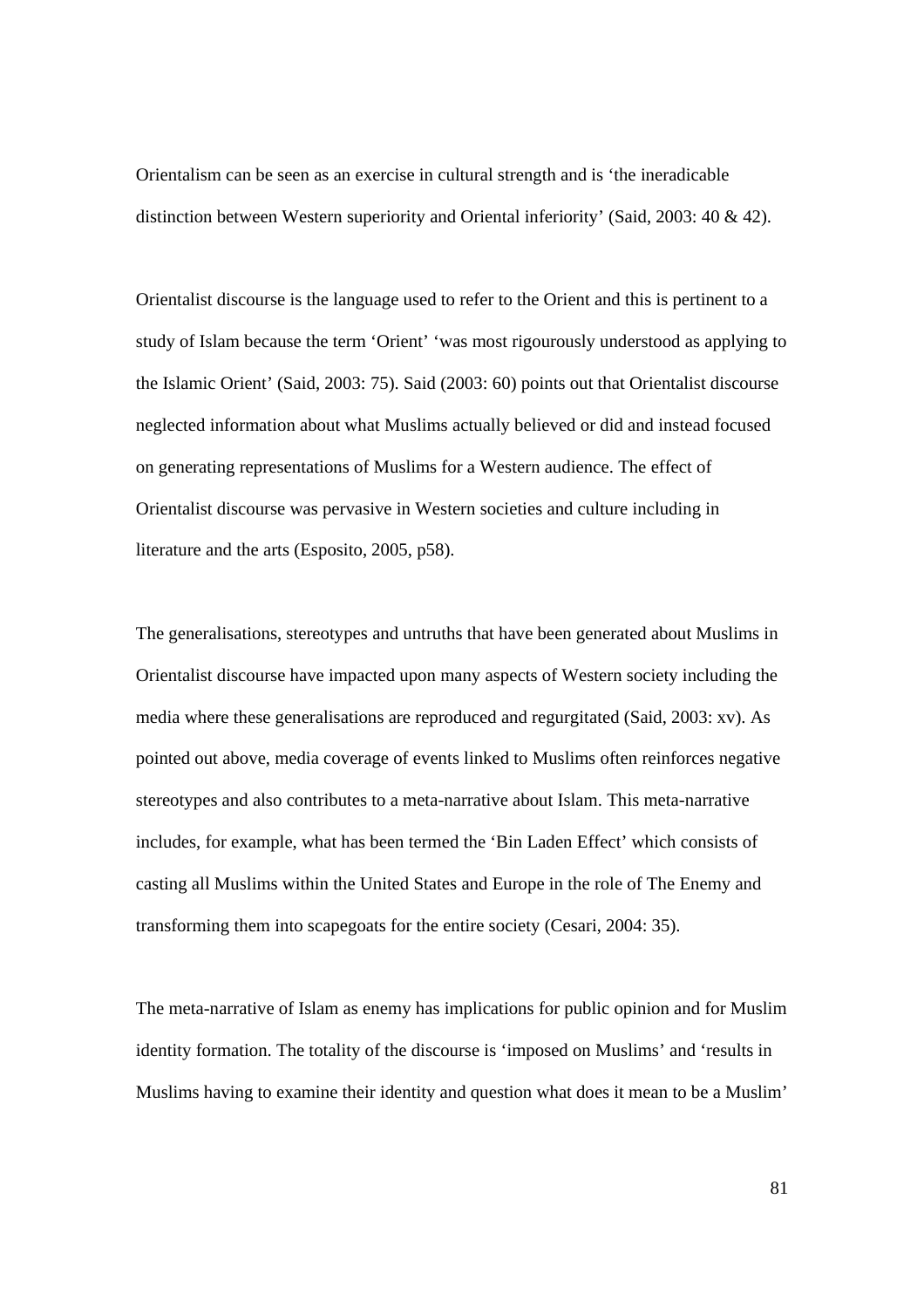(Cesari, 2004: 21). The meta-narrative also contributes to the argument for a 'clash of civilisations' between the West and Islam and can lead to justifications for Islamophobia in one of its many guises.

#### The clash of civilisations

The controversial thesis of 'the clash of civilisations' was first put forward by Samuel Huntington in 1993 and since then has become a persuasive and influential argument in political, academic and media circles. A brief examination of this argument is necessary in this present study, not because of the truth of 'the clash of civilisations' but because of how influential a discourse it has become and because of the impact of the argument upon perceptions of Islam by non-Muslims.

The basic premise of the 'clash of civilisations' argument is that future conflicts in the world will be between eight identified civilisations. Huntington (1997) suggests that the collapse of communism in the Soviet Union resulted in an ideological vacuum which saw religions and civilisations replacing ideologies as the major fulcrum upon which conflicts balance. His argument has particular relevance for global perceptions of Islam for a number of reasons. Firstly, because, according to Huntington religion is one of the key defining characteristics of civilisations. Secondly, because there has been a global resurgence of religion in the later decades of the twentieth century and more specifically there has been an 'Islamic Resurgence' which he suggests has affected Muslims in every country around the world. Thirdly, because one of the eight civilisations which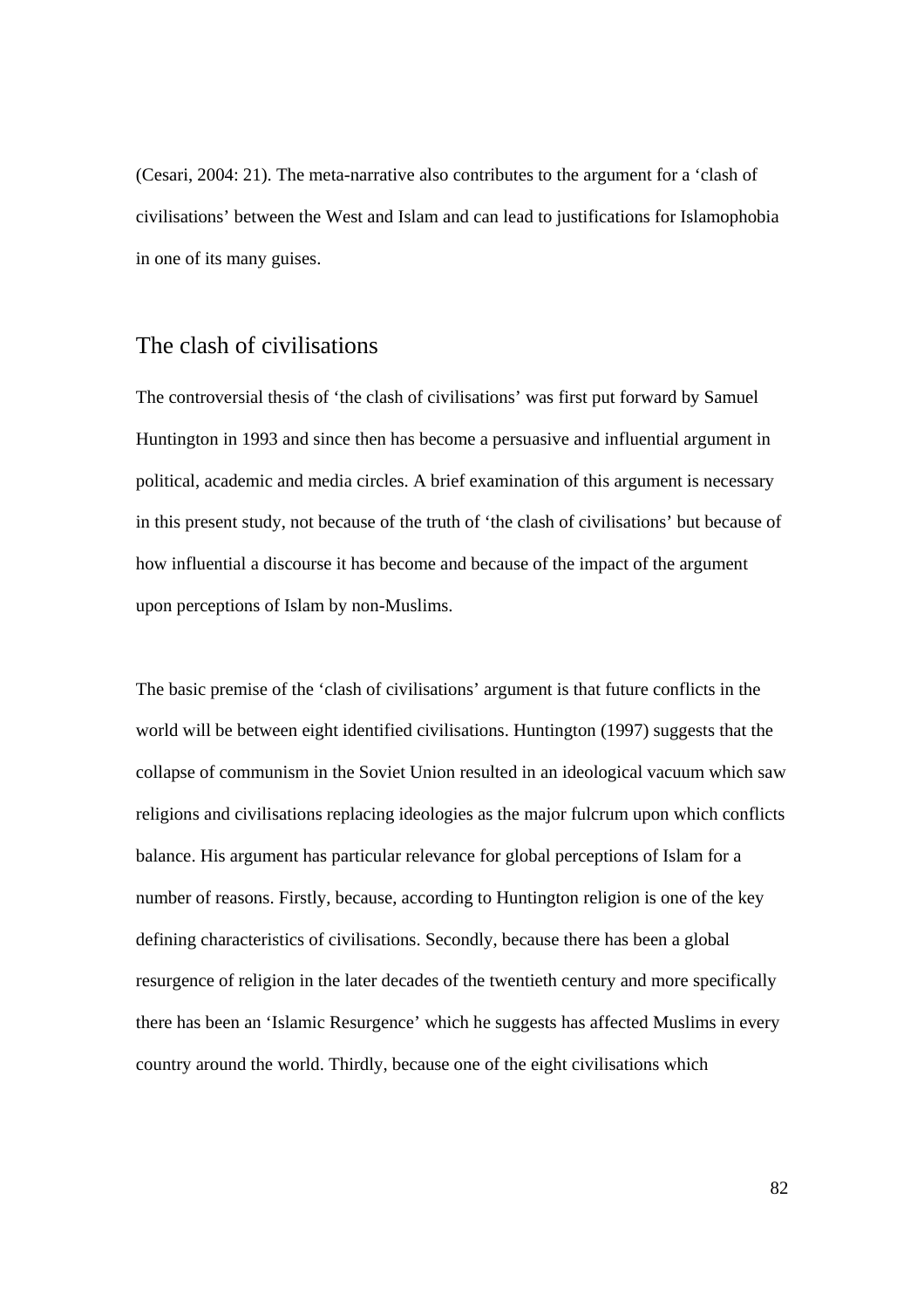Huntington identifies is the Islamic civilisation and, fourthly, because one of the dominant clashes which he predicts for the future is between the West and Islam.

Huntington's thesis includes a number of justifications for predicting a clash between Islam and the West. One is the idea that the overall trend in Islam has been in an anti-Western direction and that this is the consequence of an Islamic resurgence which is against the perceived 'Westoxification of Muslim societies' (1997: 213). This pits the world dichotomously into an 'us' and 'them' and according to Huntington this division persists despite Muslims and non-Muslims living peaceably side by side in many societies and countries around the world. He suggests that Western societies which have experienced inward migration of Muslims in recent years are likely to become 'countries divided into Christian and Muslim communities' (1997: 204).

Huntington (1997: 204-211) says one of the reasons for the internal division of countries is because 'European societies generally either do not want to assimilate immigrants or have great difficulty doing so'. He also suggests that conflict is generated between the monotheistic religions of Islam and Christianity because each of these religions 'sees the world in 'us-and-them' terms'. Regardless of the reasons for this perceived division, the argument has the potential to stir up fears and concerns about the presence of Islam in Western societies such as Ireland.

New evidence from surveys by Pew and Gallup suggest that the theory of the clash of civilisations is unfounded as they found 'wide areas of agreement between Muslims and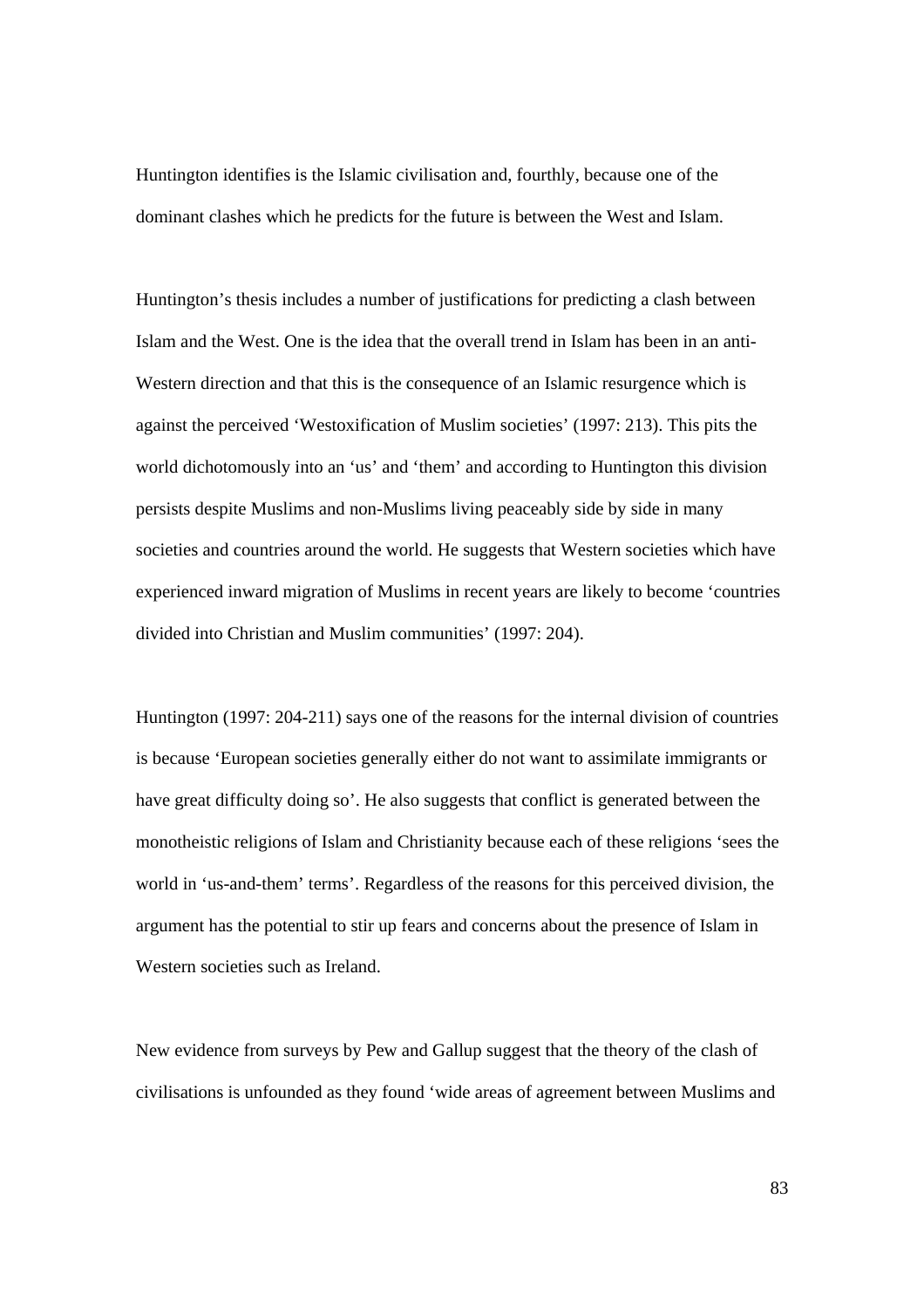non-Muslims in Europe' and found that the Muslim terrorist movement has very little support in European Muslim communities (in Klausen, 2007: x). There have also been critics of the theory including Edward Said (1997: 43) who suggests that the thesis, which includes references to Islam's 'bloody borders', engenders fear and less knowledge about Islam. He says that the thesis is used as a tool to quash Islamic opposition to the US role as the world superpower because books which focus on essentialised, simplistic pictures of Islam 'furnish an additional weapon in the contest to subordinate, beat down, compel, and defeat any Arab or Muslim resistance to United States-Israeli dominance (Said, 1997: xxxv).

The argument on the 'clash of civilisations' has been persuasive and pervasive since its first publication. There have been both supporters and critics of the thesis but regardless of the stance taken on the validity of the argument, there can little doubt that it has been instrumental in informing discourses on conflict between Islam and the West in contemporary societies and its influence on a global scale cannot be underestimated. If we are to take on board Huntington's argument as plausible then Islam and the West will be pitted against each other regardless of the fact that people from both civilisations live side by side in societies and countries all over the world. Ramadan (2004: 226) says that even if the clash of civilisations is not yet a reality that 'the ingredients that could lead to it are very present in current mentalities: on both sides, the lack of knowledge of the other (and of self), the acceptance of simplistic and absolute caricatures and final judgements, not to mention conflicting political and geostrategic interests, are objective features that could lead to the breakdown'.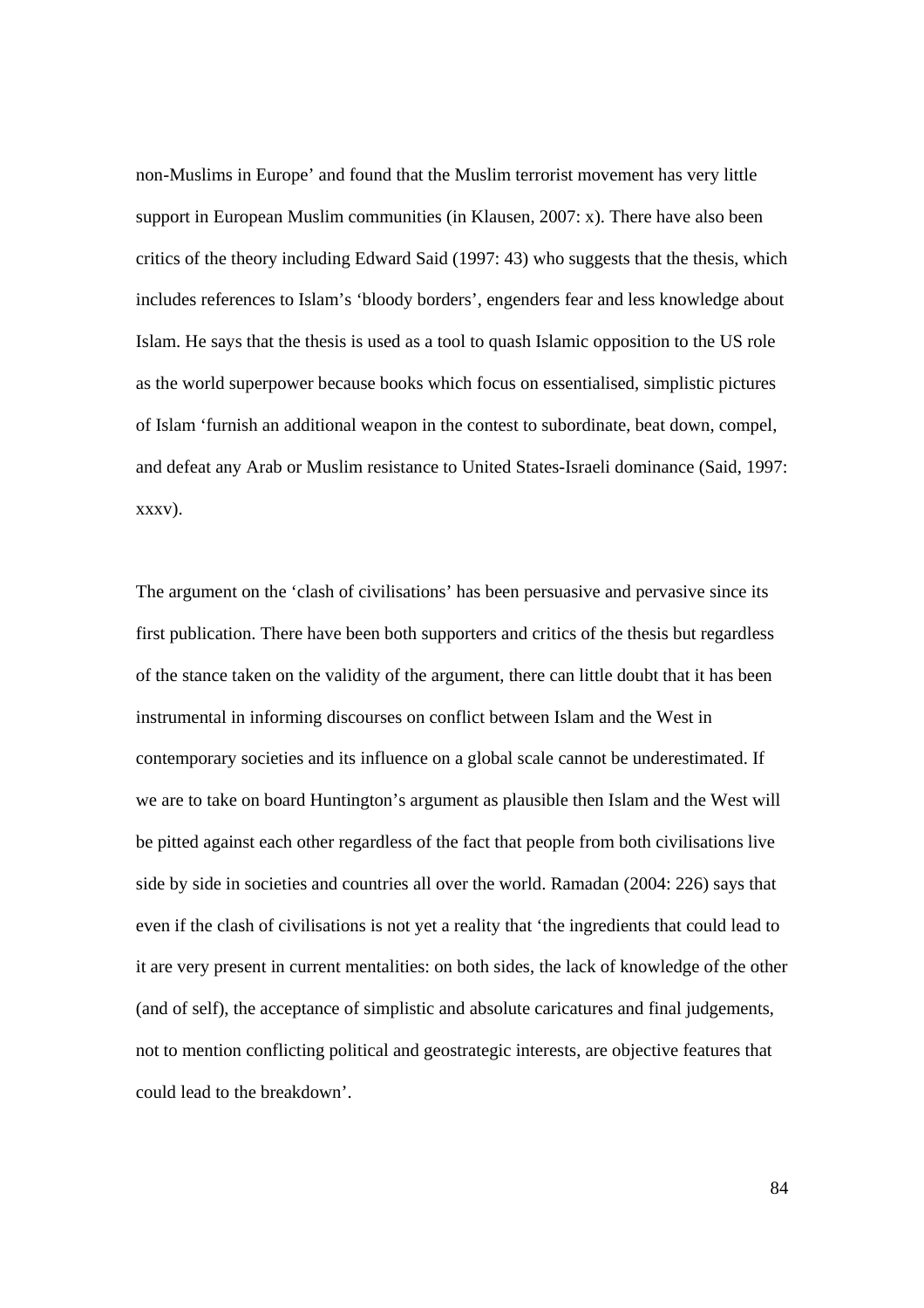Huntington and Ramadan both suggest that knowledge of the other is the key factor in avoiding future violent clashes between the West and Islam. Huntington (1997: 32) says members from all civilisations should focus on the 'commonalities rule': 'peoples in all civilisations should search for and attempt to expand the values, institutions, and practices they have in common with peoples of other civilisations'.

#### Islamophobia

The neologism 'Islamophobia' emerged as recently as the late 1990s when anti-Muslim discrimination was being discussed in Britain (Cesari, 2004: 3). The term itself refers to anti-Muslim prejudice and discrimination and to hostility towards Islam. One of the first uses of the term was in 1996 by the Runnymede Trust in Britain, an independent charity working on issues of race and ethnicity, when they established a Commission on British Muslims and Islamophobia. The following year the Commission published a report in which they justified the new term 'Islamophobia' on the basis of the dramatic growth in the instances of anti-Muslim prejudice which they said required a new term in order for it to be identified and tackled (cited in Vertovec, 2002: 24).

The prevalence and growth of Islamophobia in Europe and America has been outlined in numerous reports, articles and books over the past decade. Ramadan suggests that the general picture Westerners have of Muslims is negative and could be called Islamophobia  $(2004: 7)$  whilst Cesari  $(2004: 4 \& 35)$  suggests that Islamophobia in Europe is expressed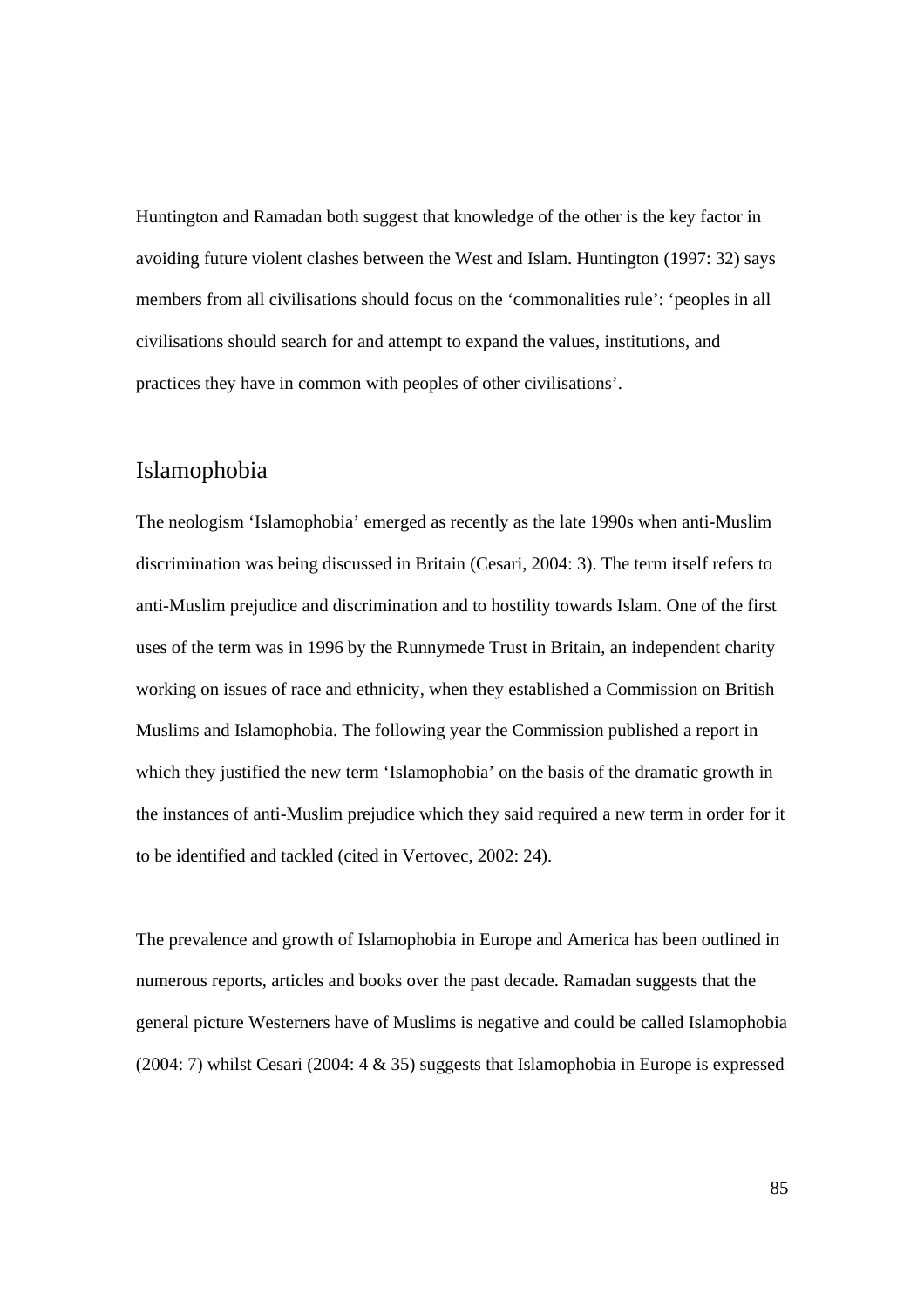in public with increasing frequency and that instances of discrimination against Muslims in public places in both Europe and the US have increased since 2001.

Despite the widespread recognition of the existence and prevalence of Islamophobia in Western countries, a 2006 report by the European Monitoring Centre on Racism and Xenophobia found that discrimination against Muslims and Islamophobic incidents in the EU are 'severely under-documented and under-reported'. The report also found that many European Muslims are facing discrimination in the areas of education, employment and housing and are also victims of Islamophobic acts including verbal abuse and physical violence (The European Monitoring Centre on Racism and Xenophobia (b), 2006: 1).

The report by European Monitoring Centre on Racism and Xenophobia documented numerous incidents of Islamophobia in the member countries of the European Union including Ireland. According to the report there were fourteen incidents of violence and assaults against Muslims reported to the Islamic Foundation of Ireland in 2004. These included a number of instances of women being verbally abused and sometimes having their headscarves forcibly removed. The report also documents an incident of a group of boys who severely beat up a twenty-three year old Irish born man and called him 'nigger' and 'Bin Laden'; a man who pointed at a teenage Muslim girl on public transport in Dublin city centre and shouted 'terrorist' at her; and a man who approached a Muslim woman who was walking with her children in a public park and called them 'Arab shit'. The report stated that the National Consultative Committee on Racism and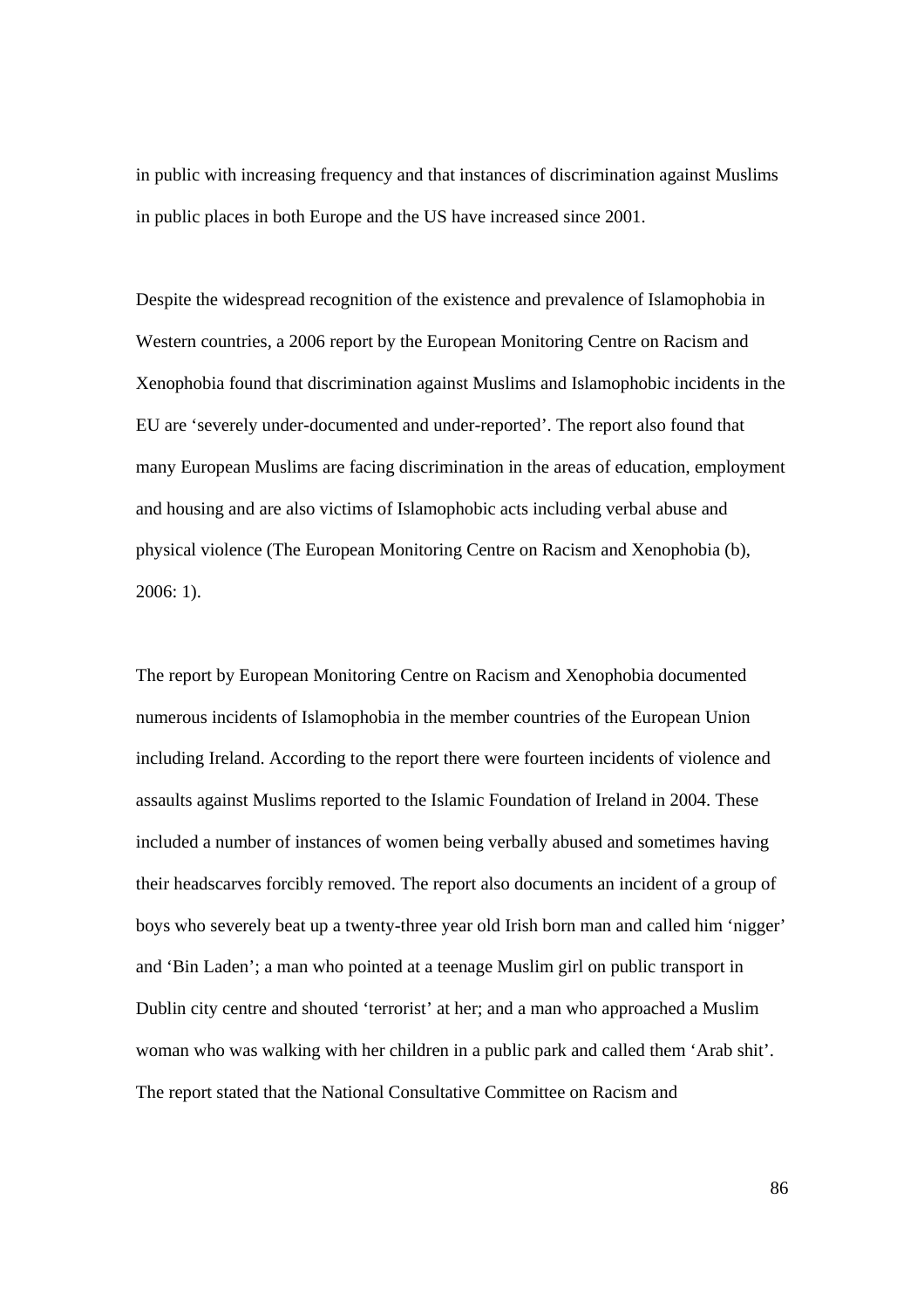Interculturalism in Ireland had also recorded a number of what could be termed Islamophobic incidents (The National Consultative Committee on Racism and Interculturalism (a), 2006: 76-77).

Concerns have also been expressed that a discourse of Islamophobia is becoming more prevalent in Ireland. The director of the National Consultative Committee on Racism and Interculturalism, Philip Watt, has suggested that a number of elements contribute to this discourse including views of Islam as monolithic, inferior to the West, violent, engaged in acts of terrorism and involved in a 'clash of civilisations' (Mac Cormaic, 2007). This discourse echoes language used in media portrayals of Islam and Muslim related events and the words are also familiar from Orientalist discourse and the 'clash of civilisations' argument. Indeed Orientalism has even been identified as the predecessor to Islamophobic discourse as the same homogenising tendencies are apparent which simplify the huge complexity, diversity and contradictions that exist within Islam (Saeed, 2007: 457).

Media representations as well as popular and academic discourses that provide stereotyped images of Islam are all woven into a complex web that fuels Islamophobia in Western societies and results in discrimination and prejudice against Muslims. The language used in these discourses is often used to justify discriminatory behaviour and laws towards Muslims in the West whose defenders say they are resisting 'fundamentalists' and 'Muslim fanatics' (Ramadan, 2004: 84).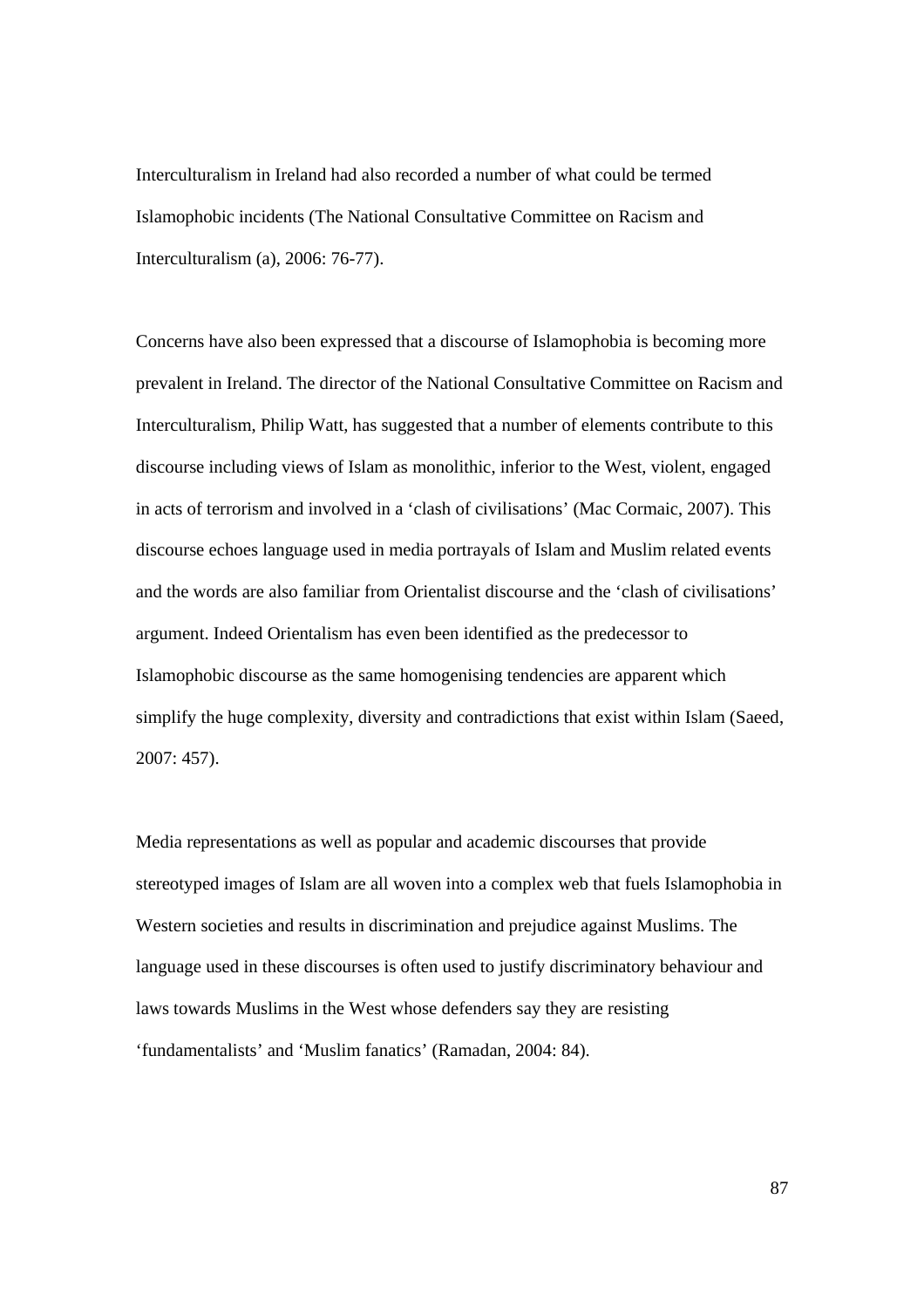The results of Islamophobia are manifold and affect Muslim and non-Muslim communities and their perceptions and experiences of each other. It can work to fuel fear and suspicion and can also result in isolationism, defensiveness, alienation and a reinforcement of identities based along civilisational or religious lines. Cesari (2004: 42) points out that 'hostility towards Islam often results in an intensification of one's personal attachment to Islam as the reference point of one's identity' and that this becomes even stronger when the individual has personally been the victim of discrimination.

The European Monitoring Centre on Racism and Xenophobia who carried out a qualitative study into 'Perceptions of discrimination and Islamophobia' found that Islamophobia and discrimination can result in disaffection and alienation. They found evidence that members of Muslim communities are often victims of discriminatory practices which 'could provoke them into alienation from the wider society in which they live' (European Monitoring Centre on Racism and Xenophobia (a), 2006: 9).

Ramadan (2004: 107) suggests that discriminatory behaviour towards Muslims in the West is a contributory factor to Muslim isolationism, which he points out is the result of a natural inclination to protect oneself from an environment considered dangerous. His views are echoed by Cesari (2004: 23) who points out that anti-Muslim racism sometimes results in 'a frightened isolationism, as well as the sometimes reactionary use of Islam' whilst Heckmann (2005: 15) points out that discrimination or even perceived discrimination can block or hinder integration.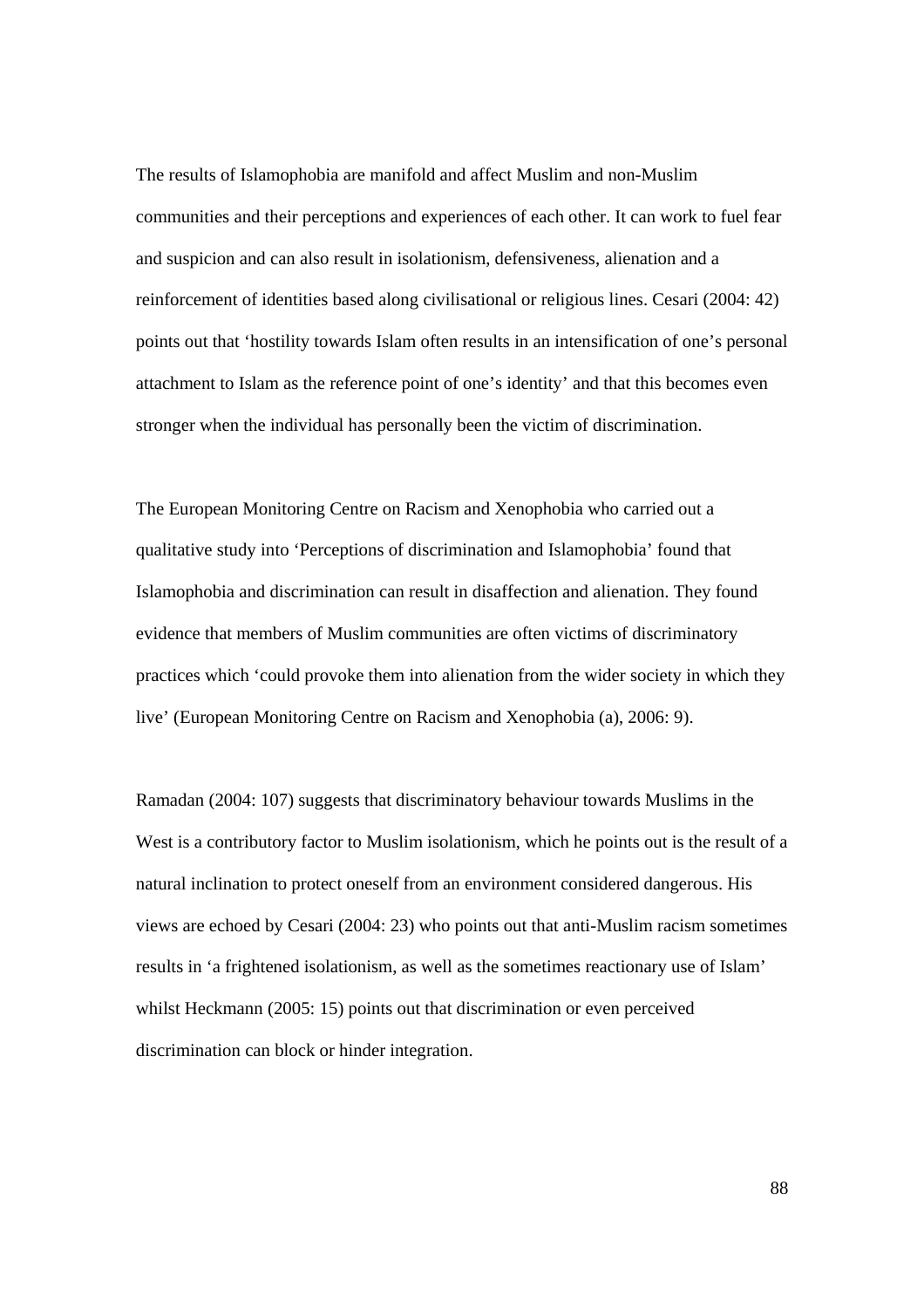Ultimately, the discourses that feed Islamophobic acts and behaviours are themselves fuelled in a cyclical motion by the isolation, alienation and identity formations that result from Islamophobia. It would seem that the processes interact together in a self-fulfilling cycle of prophecy, defense, action and reaction. As Cesari (2004: 181) points out, 'many European and even American Muslims are still trapped in the vicious cycle of reaction and defensiveness in the face of Western anti-Islamic sentiment – a cycle which shows no signs of weakening, but rather grows stronger with every terrorist act committed throughout the world 'in the name of Islam''.

The cycle that feeds and perpetuates Islamophobia can be broken down through knowledge and informed understanding of Islam and Muslims. As Ramadan (2004: 201) says, 'knowing the other is a process that is unavoidable if fear of difference is to be overcome and mutual respect is to be attained'. This study suggests that mutual exchanges of knowledge and information between Muslims in Ireland and the wider Irish society are necessary in order to tackle incidents of Islamophobia, increase tolerance and promote integration in Irish society.

#### Conclusion

Since its foundation, Islam has been a religiopolitical system where the secular and sacred are combined. However, in Ireland these spheres are becoming more divorced from each other and Islam is a minority religion. This means that living in Ireland which is ruled by non-Muslims can prove challenging for Muslims who have adopted a variety of responses to deal with this ranging from isolation to assimilation. At a basic level,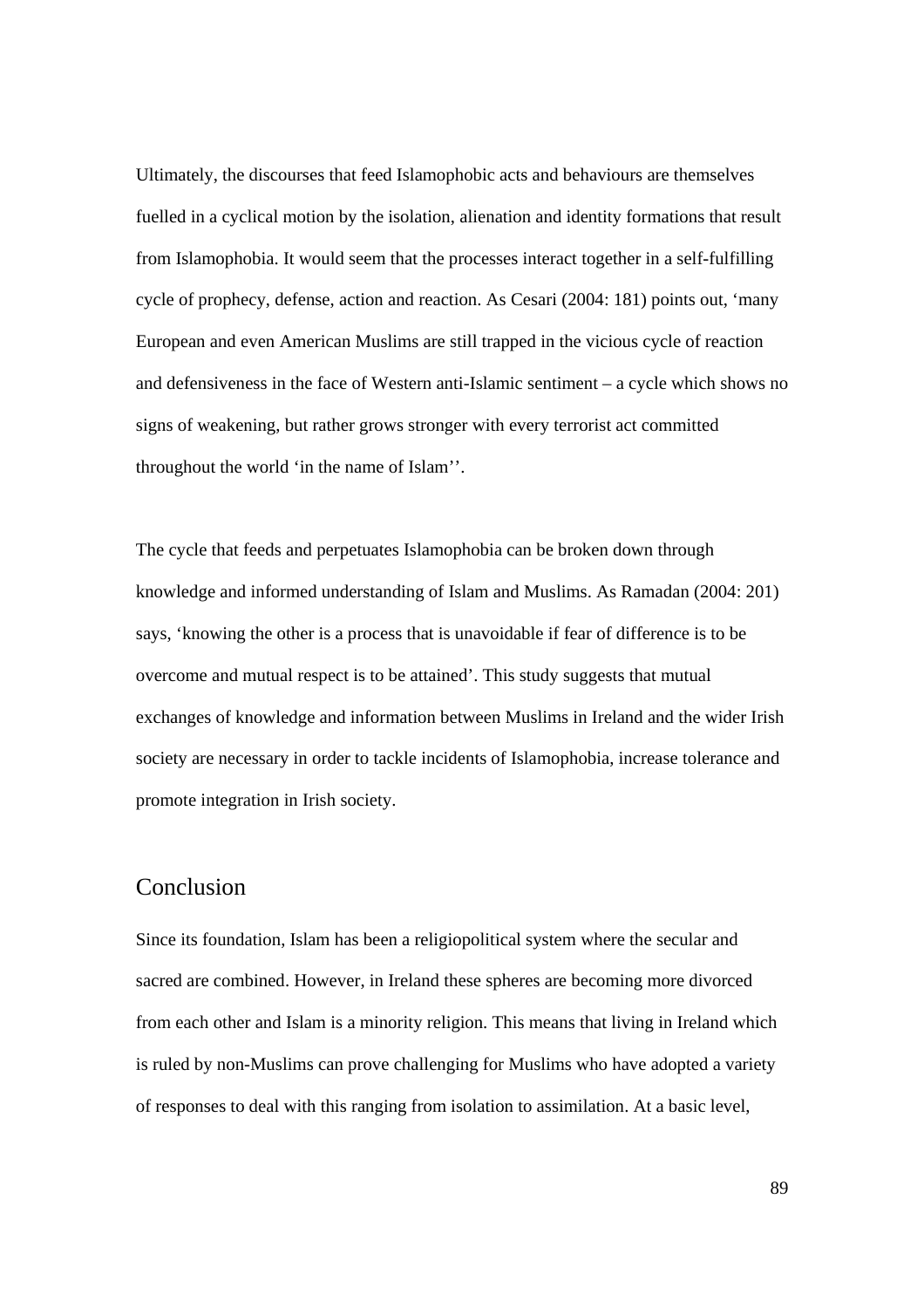living in a non-Muslim country involves an examination of the faith to ascertain the core elements and the peripheral elements that may be discarded. This entails an evaluation of religious practice and it is suggested here that it results in some form of adaptation to the surrounding culture and society as well as some form of integration. It is suggested that because integration is a two-way process, it can be blocked by either the majority society or the minority group. It is argued that some challenges faced by Muslims in Ireland in relation to integration are as a result of Irish social policy and the traditionally homogenous nature of Irish society which has resulted in a dominance of the Catholic church in some fields including, for example, education. This study also suggests that historical relations between Islam and Europe, the representation of Islam in the media, meta-narratives about Islam as enemy and an increasing level of Islamophobia are elements that have the potential to seriously inhibit integration in Ireland. But in what ways do Muslims themselves conceive of the challenges they face in relation to religious practice and how do they themselves perceive integration, challenges to integration and their social interaction in Ireland? In order to answer these questions, a methodological approach must first be outlined.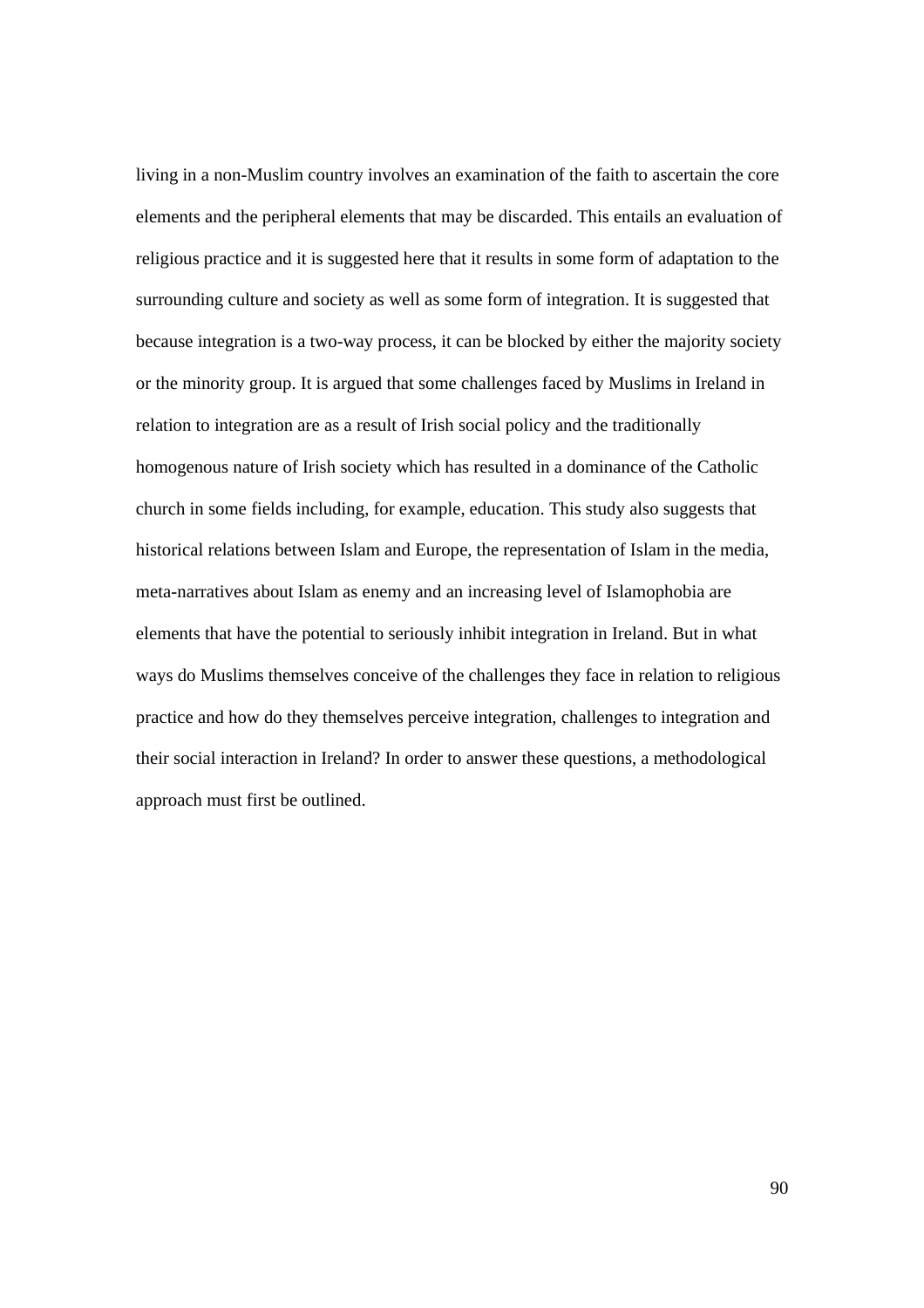### **Chapter 4: Methodology**

I want to understand the world from your point of view. I want to know what you know in the way you know it. I want to understand the meaning of your experience, to walk in your shoes, to feel things as you feel them, to explain things as you explain them. Will you become my teacher and help me understand?

(James Spradley cited in Kvale, 1996: 125)

# Introduction

This chapter begins with an examination of the preliminary considerations and philosophical positions relating to the nature of society, science, epistemology and ontology before briefly commenting upon the concept of 'ideal types' which will be utilised in the research. It will then discuss various approaches to the study of religion before examining in detail the phenomenological approach which is being used in this project. The research method and case study design will then be explored along with conceptual frameworks, research questions, sampling and methods of data collection before examining interview techniques in more detail. The chapter concludes with a look at the criteria for evaluating the research and an examination of ethical issues.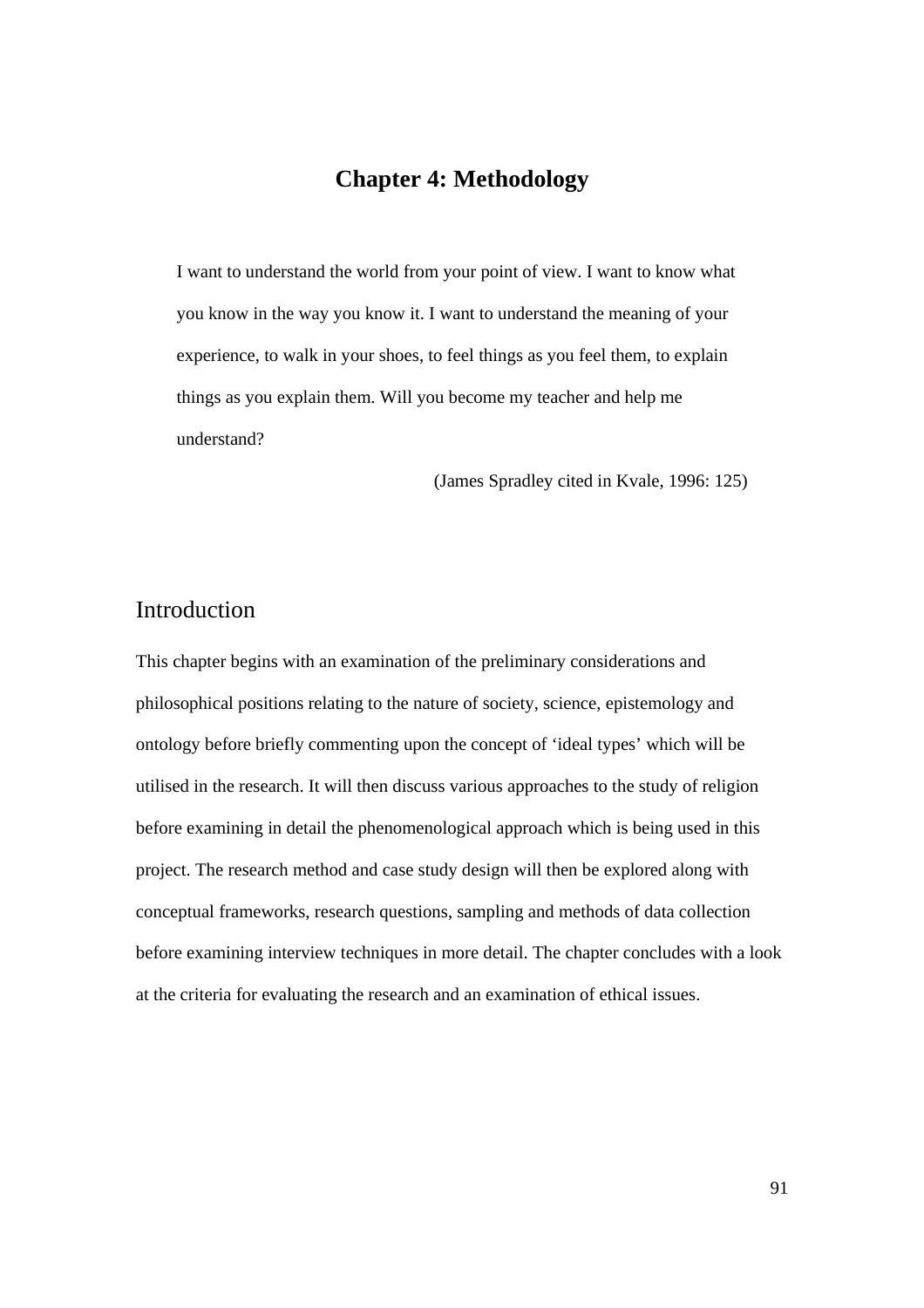### Preliminary considerations

According to Crotty (1998: 2) there are four basic elements of any research project: methods, methodology, theoretical perspective and epistemology (1998: 2). Each of these four elements, which are inter-related, involve choices on the part of the researcher which will inform and underpin the development of the research. However, adopting positions on these elements presupposes that the initial questions of 'why research', 'what to research' and 'how to research' have been addressed. Burrell and Morgan (in Holden and Lynch, 2004: 397) state that in order to answer these questions effectively, different philosophical questions must be explored and developed and this necessitates adopting a position on key debates relating to two things: the nature of society and the nature of science. Adopting a position on these will also inform choices to be made regarding the four elements identified by Crotty.

#### Research position on the nature of society

The two contrasting views of society outlined by Burrell and Morgan (in Holden and Lynch, 2004: 398) are: the regulatory view and the view of radical change. In the regulatory view, which has been identified as the basis of modernism, society is seen 'as unified and cohesive' whereas in the radical view, which is seen as the basis of postmodernism, society is viewed as 'in constant conflict'.

According to Bowman, Herbert and Mumm (2001: 92), postmodernism results in two key features: an eclectic mixing of styles and a fragmentation of grand narratives. The former relates to the way styles from different periods and cultures are mixed together in new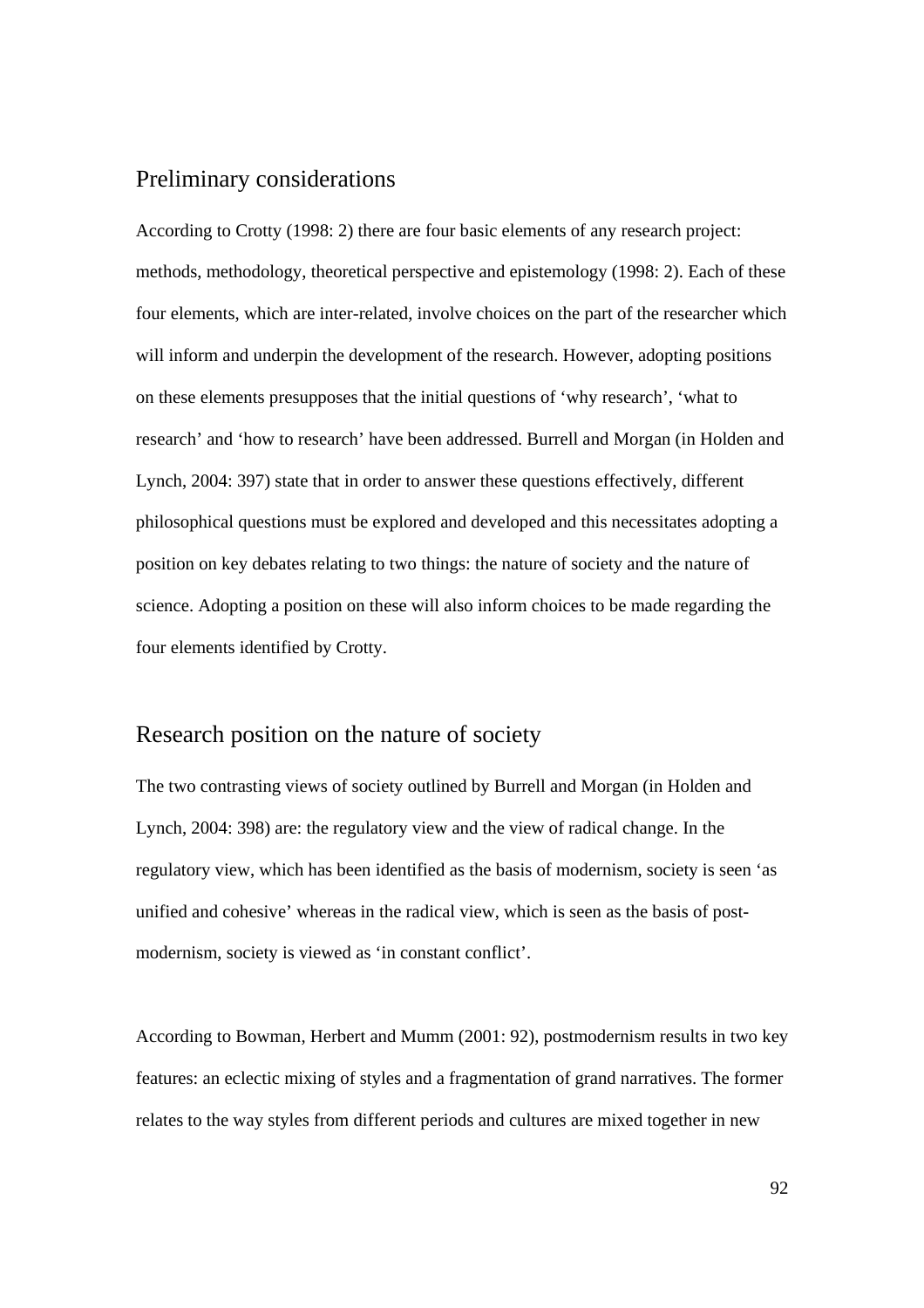and unexpected ways. This can be manifested in different media for example through fashion and architecture and even in religion where the term 'spiritual supermarket' has been used to describe the way that information about, and experience of, religious traditions from all over the world has become available to mass audiences. A fragmentation of grand narratives means that stories that generalise about the world and that see all parts of the world as moving towards the same outcome break up and are no longer meaningful, for example, the secularisation theory (Bowman, Herbert and Mumm, 2001: 72)*.* 

The radical view of society is the basis of postmodernism. The presence of people from many different nationalities, religions and social backgrounds means that Irish society today is a multifaceted, pluralistic society which is constantly evolving and changing and therefore does not fit into the regulatory view which sees society as unified and cohesive and so, the researcher is adopting a position which is closer to the 'radical view' of society. However, the researcher does acknowledge the ongoing relevance of grand narratives in contemporary societies particularly in relation to Islam. These metanarratives are linked to the 'regulatory view' of society. Therefore the position on society can be seen as an intermediate position although, as mentioned, it is closer to the 'radical view'.

### Research position on the nature of science

Assumptions relating to the nature of science involve the researcher adopting an objective or subjective approach and these approaches exist at opposite ends of a spectrum that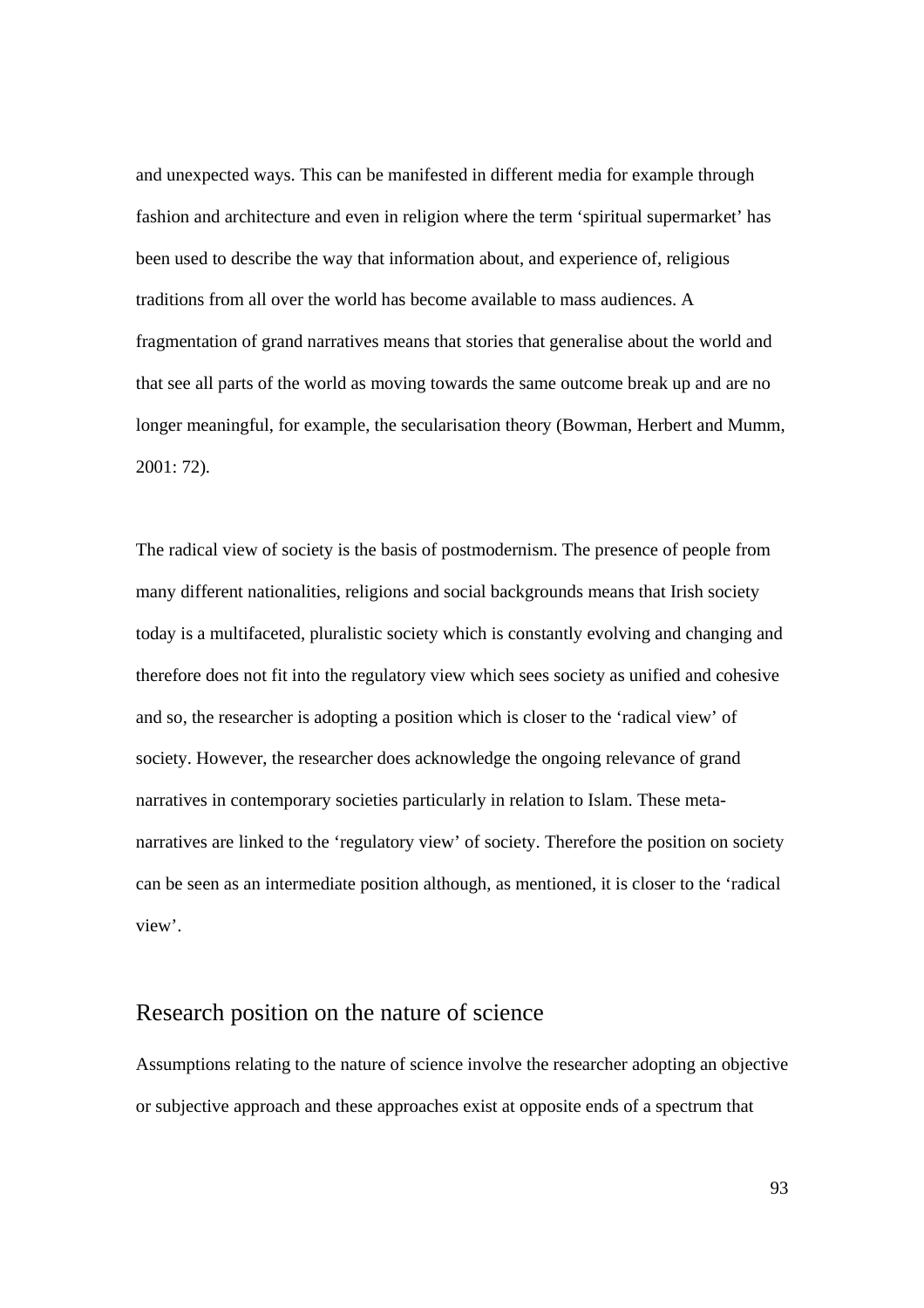span a variety of other approaches. Holden and Lynch (2004: 399) put forward the view that these approaches are often labelled differently in research literature, for example, they state that the objectivist approach has also been labelled 'quantitative', 'positivist', 'scientific', 'experimentalist', 'traditionalist' and 'functionalist' whilst the subjectivist approach has been labelled 'qualitative', 'phenomenological', 'humanistic' or 'interpretivist'.

Crotty (1998: 1) points out that the terminology of research literature 'is far from consistent' with the same terms often used in different and even contradictory ways. This indicates that it can be a philological minefield for a researcher setting out to try to explore and map the planned research route where competing views of society, science, reality and knowledge vie with each other for inclusion as justification for the research project. However, in order to provide a philosophical justification, this research adopts an intermediate approach regarding the nature of science. This is midway between the objective and subjective extremes. This is in line with the phenomenological approach which Smith (1998: 131) identifies as an approach which 'attempts to bridge the gap between subjective everyday experiences and objective explanations in social sciences'.

# Ontological position

Ontology relates to the nature of reality and concerns questions about what exists to be investigated (Walliman, 2006: 15). According to Holden and Lynch (2004: 399), the researcher's view of reality is the cornerstone that underpins other assumptions and therefore, underpins the research project. The two extremes of this position are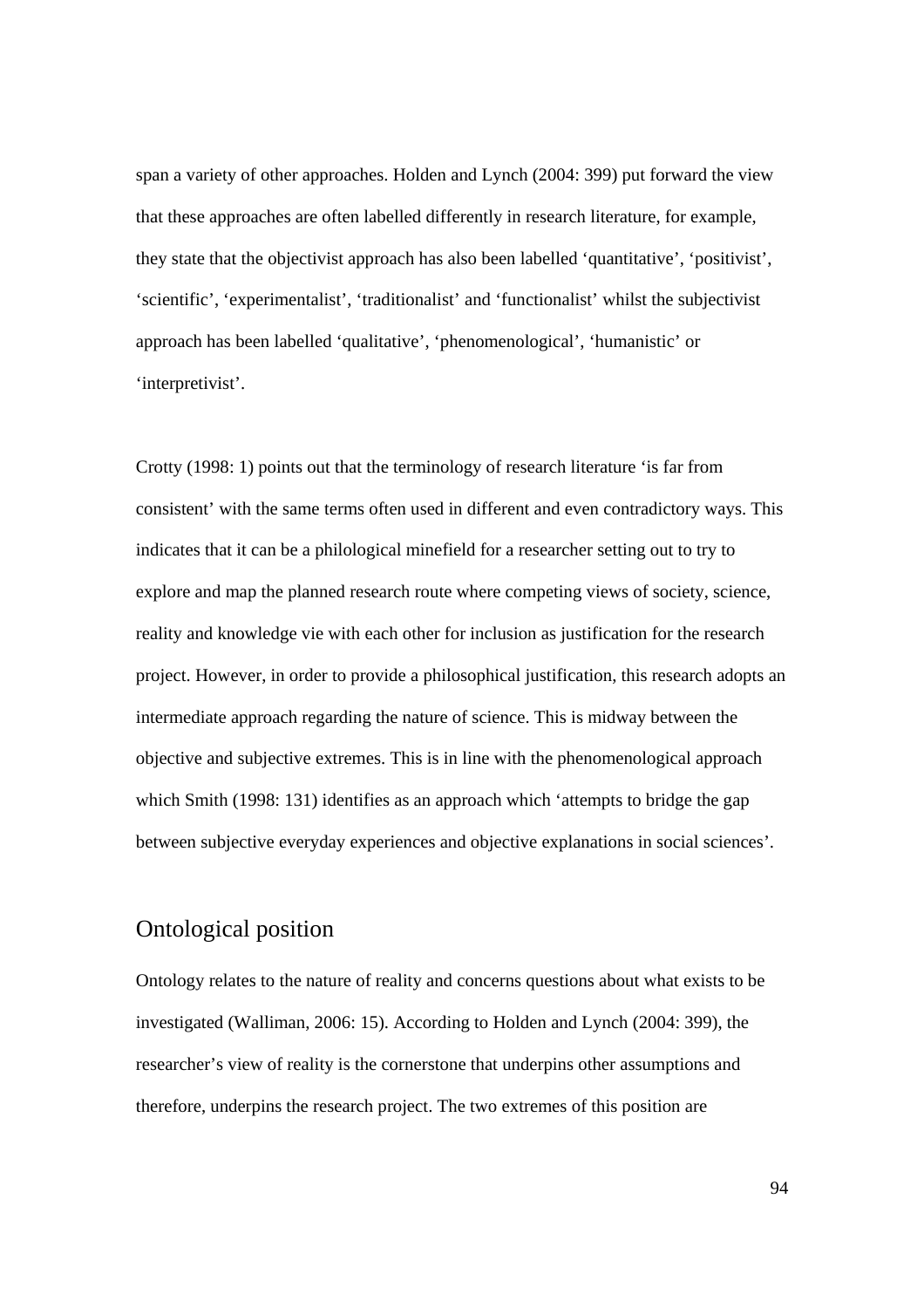objectivism and constructionism. Objectivism entails the view that reality is a concrete structure whilst constructionism holds the view that reality is a construct of the human imagination. The position of the researcher regarding ontology is that put forward by Holden and Lynch (2004: 406-7) of an intermediate philosophical approach which 'implies that reality is tangible yet humans have an input into forming its concreteness'.

# Epistemological position

Epistemology is the theory of knowledge and concerns the question of how knowledge can be acquired. This research project is adopting the intermediate ontological view of reality and the epistemological position is linked to this and is therefore also what could be regarded as an intermediate position.

Walliman (2006: 15) identifies two ways of acquiring knowledge within the social sciences: empiricism and rationalism. Empiricism is knowledge gained by sensory experience whilst rationalism is knowledge gained by reasoning. However, there is also a middle approach identified by Immanuel Kant (1724-1804) where observation and reason work together (Smith, 1998: 62) and it is this epistemological position which will be adopted in this research project. Broadly speaking, this comes under the umbrella label of 'idealism', which includes the phenomenological approach, and which recognises the importance of the use of ideas, interpretations, imagination, concepts and constructions to organise experience and social relations (Smith, 1998: 129-130).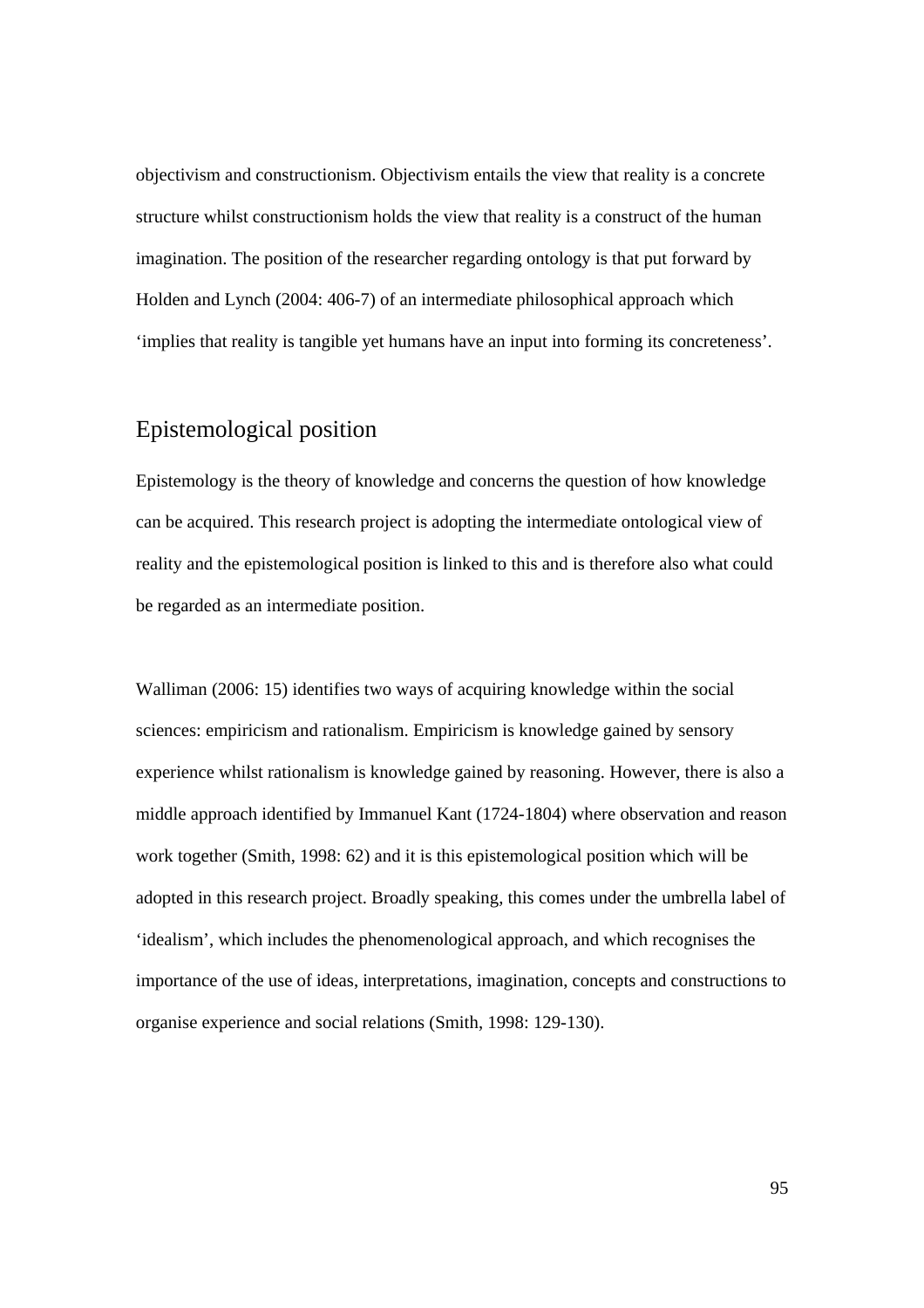In terms of the study of a religion in a particular geographical context this means an acknowledgement that knowledge about Islam in Ireland can be acquired through both observation and through an acceptance that experiences are meaningful only through the constructions of individual consciousness.

## Theoretical perspective

An examination of the theoretical perspective, or the philosophical stance underlying the chosen methodology, attempts to explain the assumptions brought to the research task by the individual researcher (Crotty, 1998: 7). The theoretical perspective is linked to the epistemological and ontological viewpoints and the justification for examining it is linked to the idea expressed by Crotty (1998: 66) that 'different ways of viewing the world shape different ways of researching the world'.

The two extreme theoretical perspectives identified by Crotty (1998: 66-7) are positivism (linked with the objective approach, empirical epistemology and quantitative methodologies) and interpretivism (linked with the subjective approach, rational epistemology and qualitative methodologies).

Positivism involves the application of the natural sciences to the study of the social world and a belief that the truth of reality can be uncovered through specific methods of investigation and is value-free and objective (Walliman, 2006: 15 and McNeill, 1990: 49 & 117). Interpretivism involves the recognition that subjective meanings play a role in social actions (Walliman, 2006: 15) and the interpretivist approach 'looks for culturally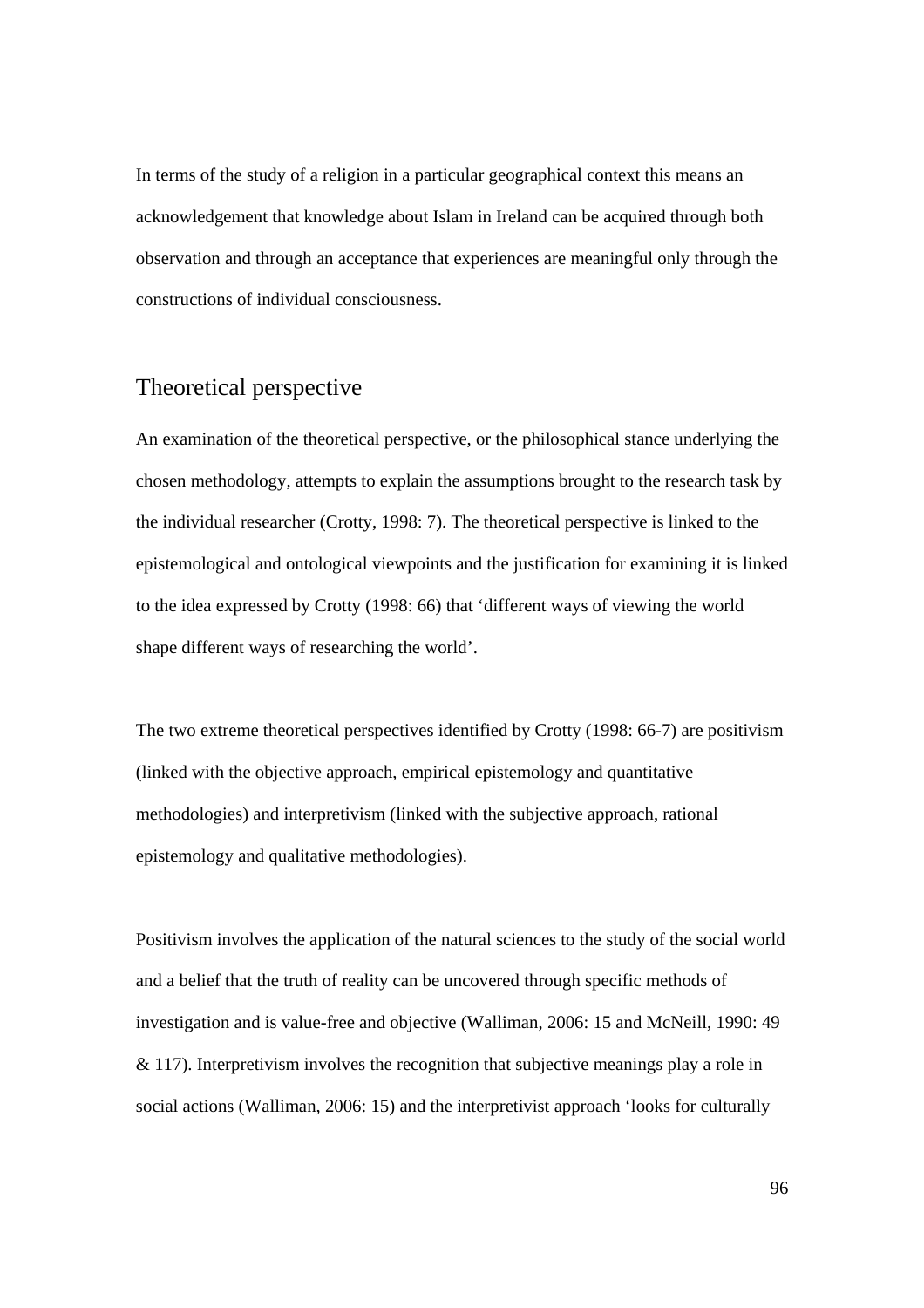derived and historically situated interpretations of the social life-world' (Crotty, 1998: 67).

The interpretivist approach recognises that the same observations can be interpreted in different ways. It also acknowledges the complexities involved when the object being studied is part of the social rather than the natural world and therefore the observer is part of what is being studied (Smith, 1998: 139). As Ninian Smart (1973: 3) points out – the study of rocks and electrons does not need to involve an examination of feelings whereas the human sciences need to take account of inner feelings 'because human beings cannot be understood unless their sentiments and attitudes are understood'.

Wilhelm Windelband (in Smith, 1998: 141) argues that this difference between studying the natural and social worlds resulted in two forms of scientific thought: nomothetic and ideographic. The nomothetic method refers to the development of general laws which are applicable over time and it is generally used in natural sciences while the ideographic method refers to unique experiences and is more often used in the social sciences (Hughes and Sharrock, 1990: 99).

The German sociologist Max Weber (1864-1920) tried to bridge the gap between positivism and interpretivism (Walliman, 2006: 24). He stressed the importance of verifying interpretative investigations by comparing the results with concrete reality (Walliman, 2006: 25). He argued that in order to describe social practices adequately, they must be understood from the perspective of the participants and this requires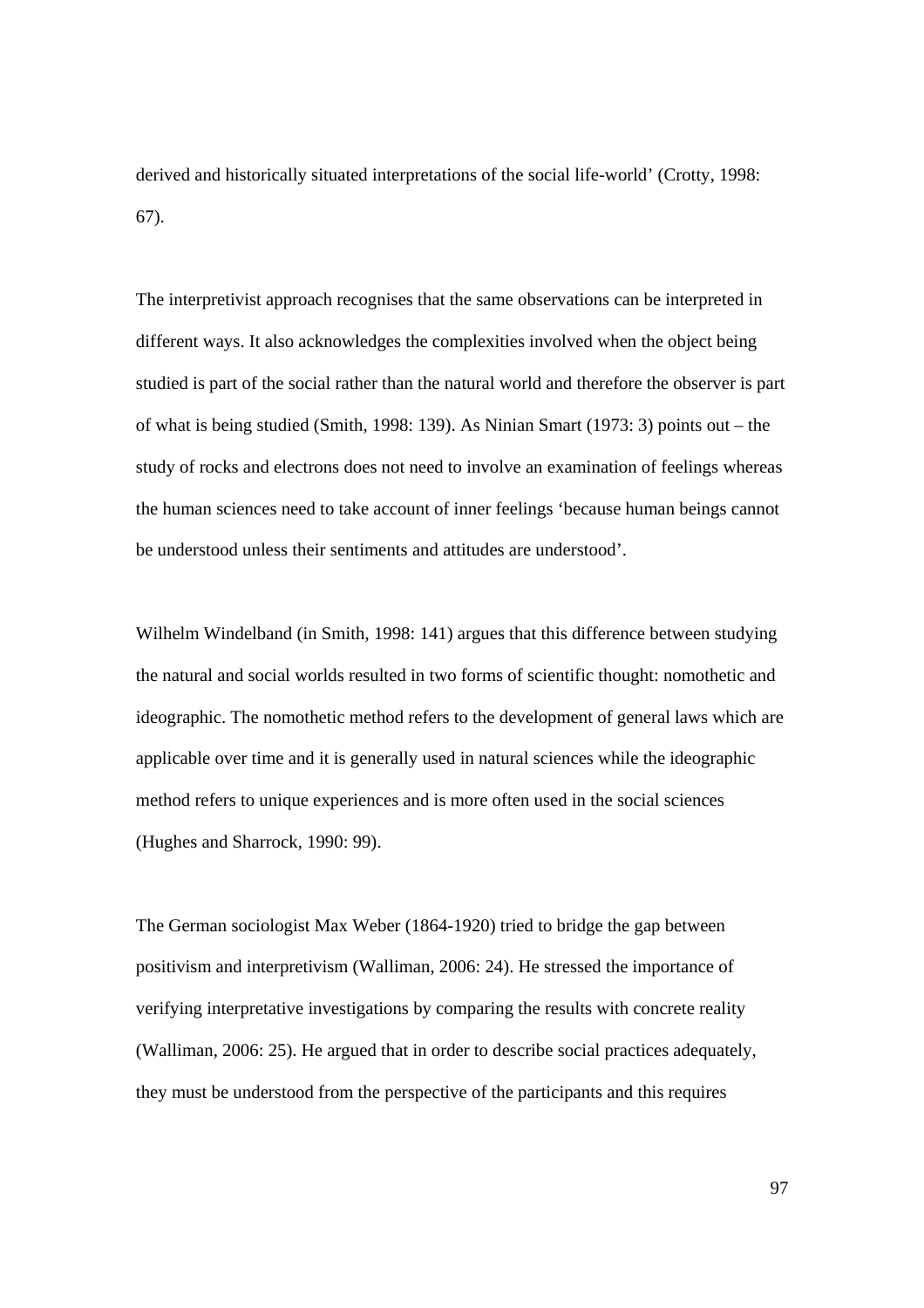understanding the values but without taking sides or making value judgements and this understanding, called *Verstehen,* is the subject matter of social science (Walliman, 2006: 25).

The theoretical perspective of this research project adopts the view of Weber which can be seen, once again, as an intermediate position. However, this research veers more towards the interpretivist rather than the positivist tradition as it is the subjective experiences and perceptions of the individuals that is being explored and whilst the importance of concrete material realities in the form of institutions, material resources etc. is acknowledged, it is the subjective meanings that these are given by participants and their experiences that is the key focus of this project. This research adopts the view that the interpretivist approach is particularly useful for understanding contemporary Irish society and its dramatic changes in recent decades which have resulted in an increasing uncertainty about what constitutes Irish identity. This view suggests that an interpretative approach is important 'to discover the diversity and commonality of Irish meanings and experiences, and what the lived life is like' (Eileen Kane cited in Tovey and Share, 2000: 38). This research is also concerned with the ideographic method as it is concerned with identifying the unique features of a case at a particular point in time.

### Ideal Types

This research will also utilise the theoretical device of ideal types which was popularised by Max Weber. Ideal types are simplified categories that allow for generalisations whilst at the same time acknowledging the complexities of the social relations being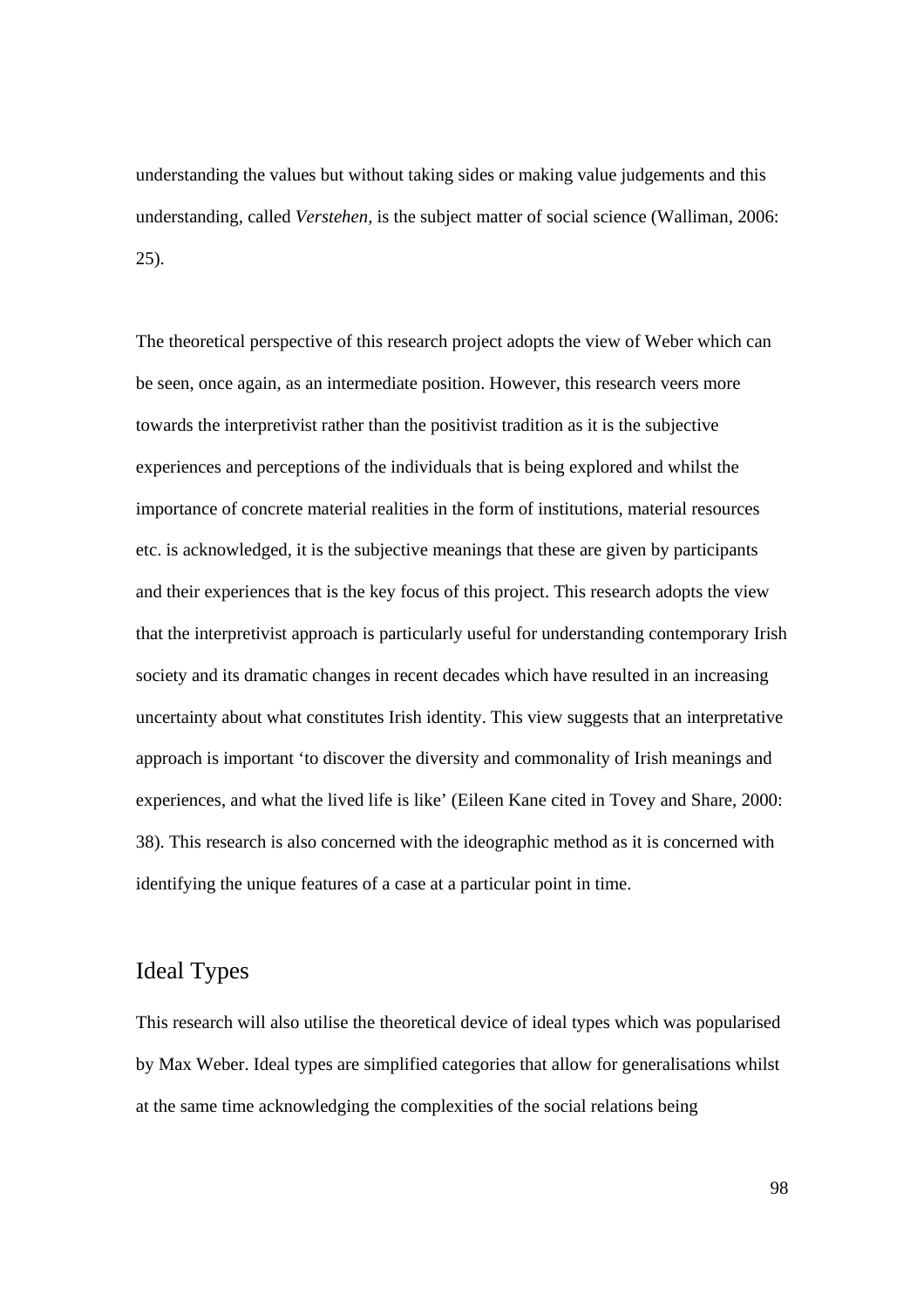investigated (Smith, 1998: 146). In this research the key concepts of adaptation and integration will provide the framework for a discussion of Muslims in Ireland. It is important to remember however, that this is a simplifying device used in order to identify patterns in a very complex social reality and that 'these devices offer no final answers but allow for the development of useful models of human activity' (Smith, 1998: 146). Durkheim, in his study of suicide, recognised that the concept of an 'ideal type' was a mental construct used to organise the empirical world (Smith, 1998: 150).

Hourani (in Said, 1997: 8) goes so far as to suggest that even the term 'Islam' and terms derived from 'Islam' are 'ideal types' and he says these should be used 'subtly, with infinite reservations and adjustments of meaning'. It is important therefore to bear in mind that even 'Islam' is a term that covers a multitude of complexities, diversities and that it means different things to different people.

# The subject-object problem

As an Irish person researching Islam in Ireland it is important to recognise that the researcher has a relationship with the object of investigation. This relationship between the subject and object has come to be known as the subject-object problem as the researcher cannot be entirely excluded from the object of investigation (Smith, 1998: 7). Smith (1998: 8) points out that all social researchers have experienced some level of socialisation and they bring this experience with them to the research including the labelling of objects of analysis and the language used to discuss the research. One particular aim during the research phase of this project is for the researcher to bracket off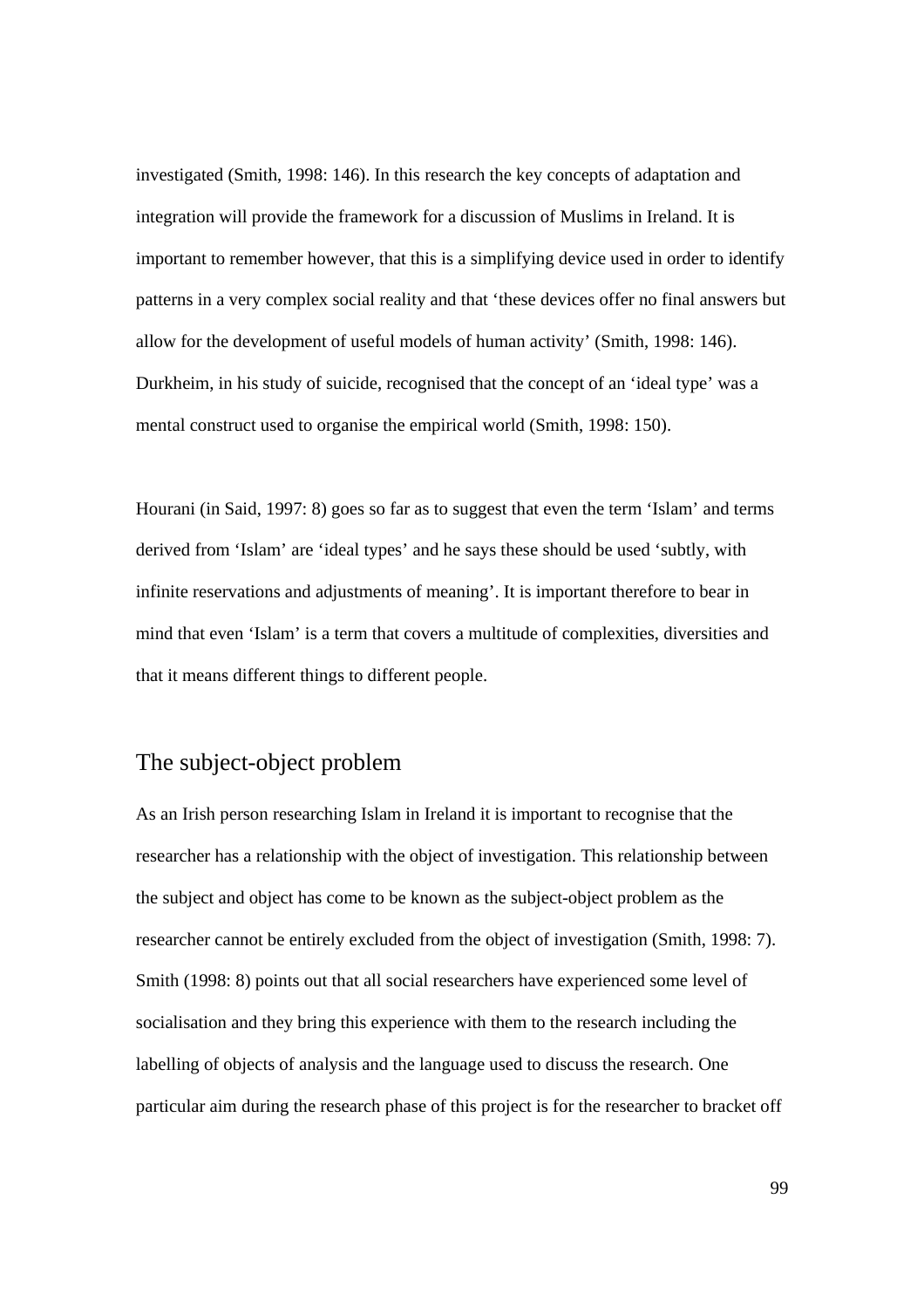preconceptions about the research topic. However, it is also important to recognise the researcher's background and relationship with the subject and to briefly outline the researcher's interaction with Muslim individuals and groups in Ireland.

Prior to this research, the researcher had both personal and professional relations with a number of Muslims in Ireland. On a personal level, the researcher was acquainted with a non-practicing Muslim on a social level and, as mentioned previously, on a professional level the researcher had produced a series of radio programmes for a local radio station in Ireland on the subject of Islam in Ireland. The making of this series brought the researcher into direct contact with practicing Muslims from a wide range of backgrounds. Although these contacts were made on a professional basis, friendly communication was kept up and maintained with a number of participants. Prior to the making of the series of radio programmes the researcher had very little knowledge of Islam or Muslims in Ireland.

Smith (1998: 10) points out that despite the attempt of social researchers to keep their distance from the objects being studied, this 'does not prevent cultural values and even moral judgements from entering the research process in fundamental ways'. Whilst acknowledging that the researcher's cultural, geographic and social situatedness and background may have influenced the researcher and the outcome of the research, the stress here is upon the fact that the researcher is attempting to bracket off any preconceptions whilst carrying out this research. This is in keeping with the phenomenological approach being adopted in this study.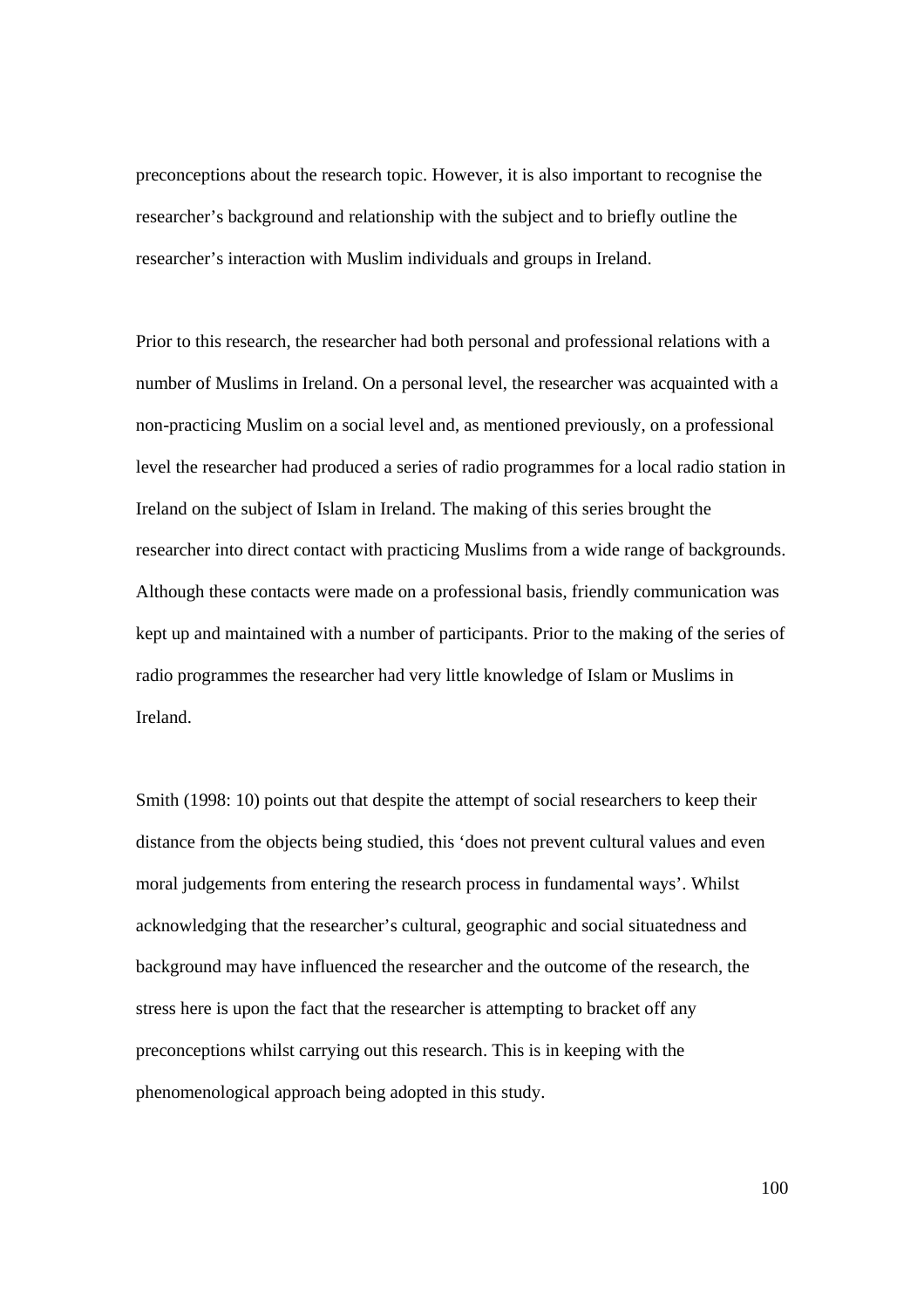#### Approaches to the study of religion

Bowman, Herbert and Mumm (2001: 38) identify theism, atheism and agnosticism as three of the most common individual perspectives on religion. They suggest that these three perspectives can be linked respectively with specific approaches to the study of religion: theology, reductionism and phenomenology.

The theological perspective 'starts by assuming that the divine, however defined, is real and that religion is a response or approach to spiritual realities' (Bowman, Herbert & Mumm, 2001: 39).

The reductionist perspective is concerned with the origins of religion and its function in society, for example Karl Marx (1818-83) famously described religion as 'the opium of the people' whilst the sociologist Emile Durkheim (1858-1917) viewed religion as having a social function of cementing societies and facilitating integration (Bowman, Herbert & Mumm, 2001: 40-41). The sociology of religion which emerged from the reductionist perspective tends to be associated with objectivity, empirical observation and quantitative data (Bowman, Herbert & Mumm, 2001: 41).

The phenomenological perspective is an approach that involves allowing the religious believer to express their beliefs and experiences in their own words and from their own perspective. It accepts that religion exists in the world but does not make a value judgement as to whether it is true or false. It has therefore been termed 'methodological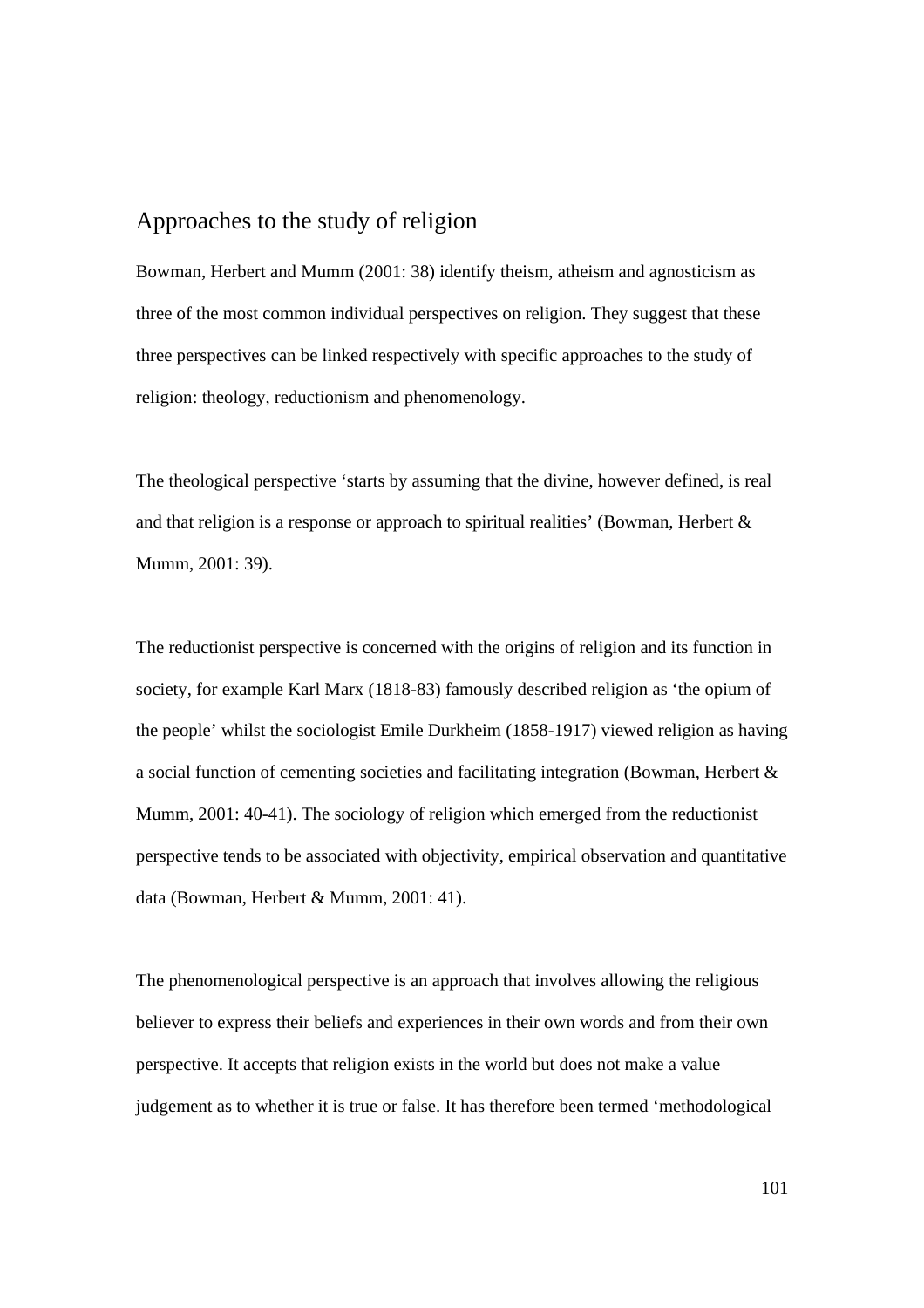agnosticism' (Bowman, Herbert & Mumm, 2001: 42). Ninian Smart, from the religious studies department at Lancaster University, says that this approach accepts that 'God is real for Christians whether or not he exists' (in Bowman, Herbert & Mumm, 2001: 42). The phenomenology of religion developed particularly in the 1960s and 70s and it is linked with qualitative methods such as interviews and participant observation.

Each of these approaches are identified as subsections within the broad field of 'religious studies' which is the general term used to identify modern scholarly approaches to the study of religion. However, religious studies also includes a wide range of other approaches including history, sociology, psychology, anthropology, linguistics and cognitive sciences (Allen, 2005: 185). Ninian Smart (1973: 9) points out that the study of religion is, or should be, polymethodic and includes methods from other disciplines such as history and sociology.

This research, which focuses on religious adherents rather than a religion, is adopting a phenomenological led approach. It also recognises that the phenomenology of religion is dependent on research data and information from other approaches (Allen, 2005: 197). Aspects of other approaches will therefore also be included in the research, specifically, approaches from the history of religion, sociology, cultural studies and cultural anthropology.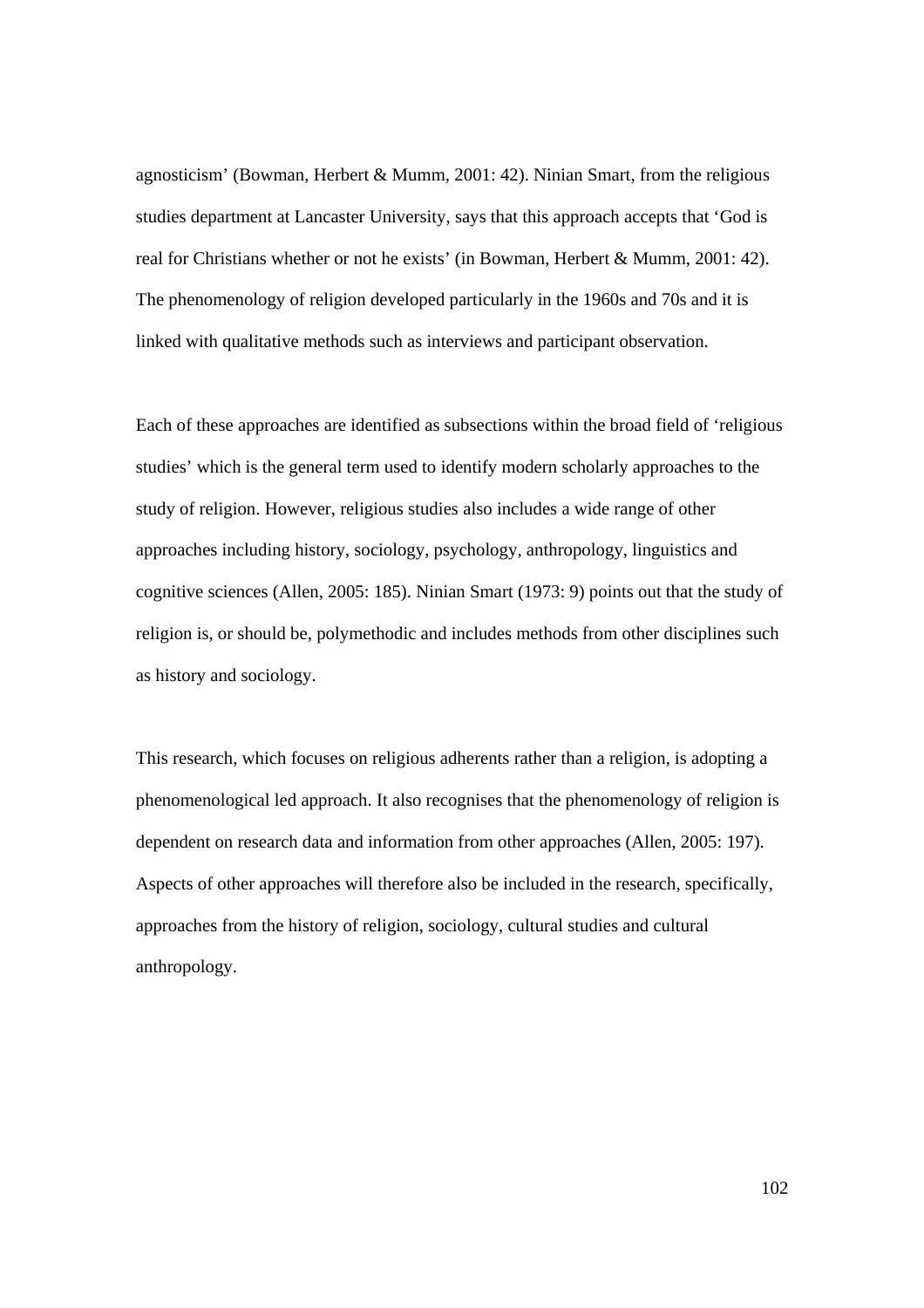### The phenomenology of religion

This research is utilising a phenomenological methodology in order to describe the experiences, practices and beliefs of Muslims in Ireland. The phenomenological approach is rooted in the interpretivist theoretical perspective which, as outlined above, distinguishes between the natural sciences and the social sciences. This perspective acknowledges the importance of understanding social actions from the viewpoint of the social actors. In order to see the world from the standpoint of the participants, specific research methods and qualitative methods of data collection are used which concentrate on words and descriptions (McNeill, 1990: 120).

The term 'phenomenology' has different meanings according to the context in which it is used (Bowman, Herbert & Mumm, 2001: 42). Phenomenology, as a philosophy, was founded by Edmund Husserl (1859-1938) in the early part of the twentieth century. He argued that human actors construct reality through their own perceptions and therefore it is the act of description which creates the object of analysis (Walliman, 2006: 24 and Smith, 1998: 164).

Husserl's position was developed further by the philosopher and sociologist Alfred Schutz (1899-1959) who argued that there is no such thing as 'hard facts' because everything is subject to interpretation and facts are constructed by intersubjectivity or the interaction of individual actors through communication (Smith, 1998: 164). Therefore, to understand social existence, Schutz suggested that it is necessary to account for the motives, plans, shared relationships and expectations of human actors.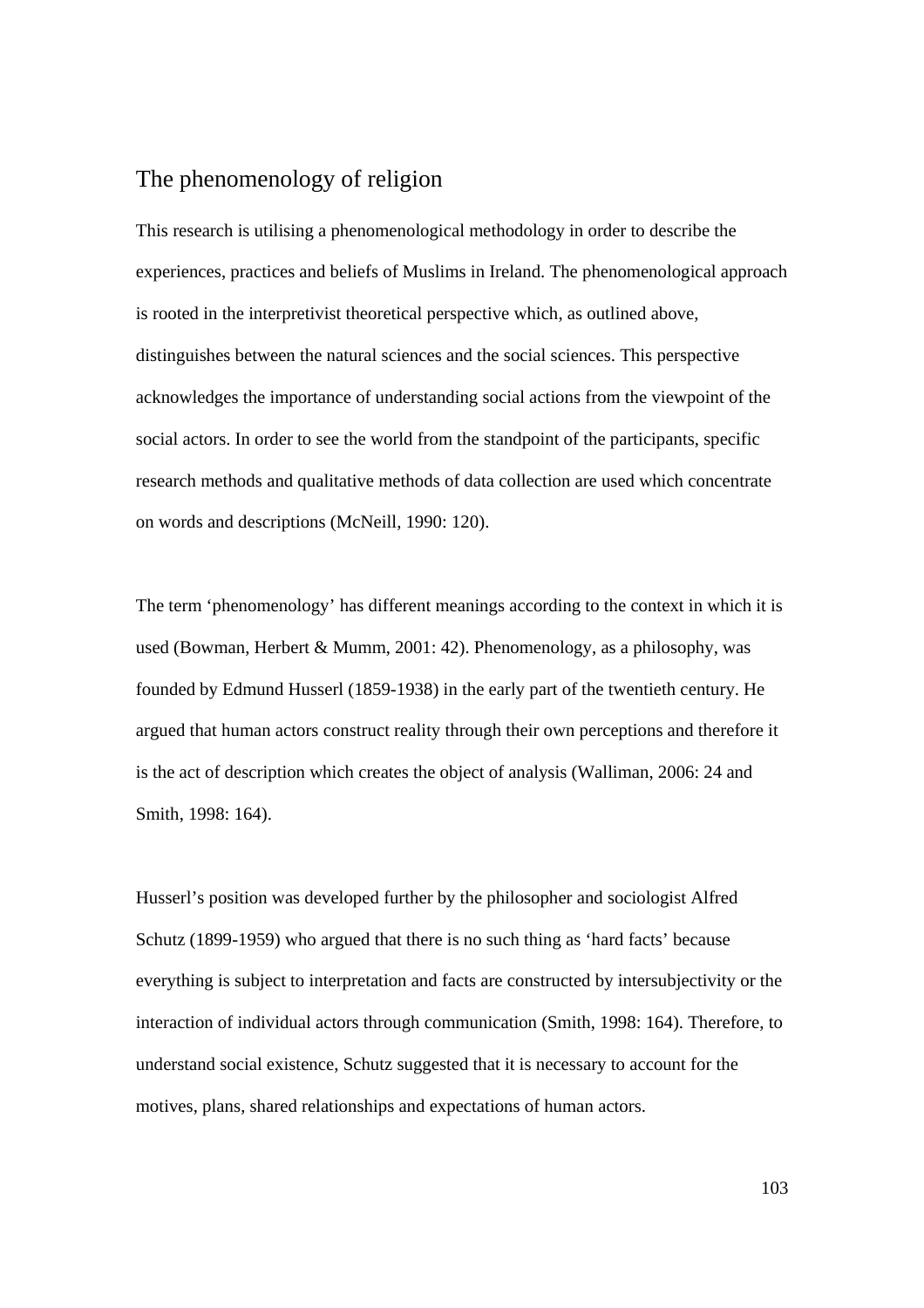Schutz advocated that researchers of the social sciences and cultures follow the 'postulate of adequacy' whereby scientific statements should account for everyday experience and be understandable to those who are being studied (Smith, 1998: 16). In order to do this, he suggested that researchers adopt the vantage point of the 'stranger' who can 'participate in everyday life yet still maintain a degree of detachment' as this would bridge the gap between social scientific accounts and everyday experiences (Smith, 1998: 17). Schutz says that this technique also allows for the research to be made available to a wider audience as it is not just written for the scientific community (Smith, 1998: 17). The vantage point of the stranger is being adopted in this research in order to balance the detachment and involvement of the researcher in the lives of those being studied and to facilitate communication to an audience wider than just the academic community.

In the twentieth century, philosophical phenomenology took many different forms but there are five particular characteristics of it that have relevance for the phenomenology of religion (Allen, 2005: 189-190):

- Phenomenology tends to be a descriptive approach
- It is against reductionism
- It assumes that all acts of consciousness are intentional
- Phenomenologists are expected to bracket off their own beliefs and judgements in a process known as 'phenomenological *epoche'*
- It aims to gain insight into the essential structures and meanings of phenomena in what is known as *eidetic vision*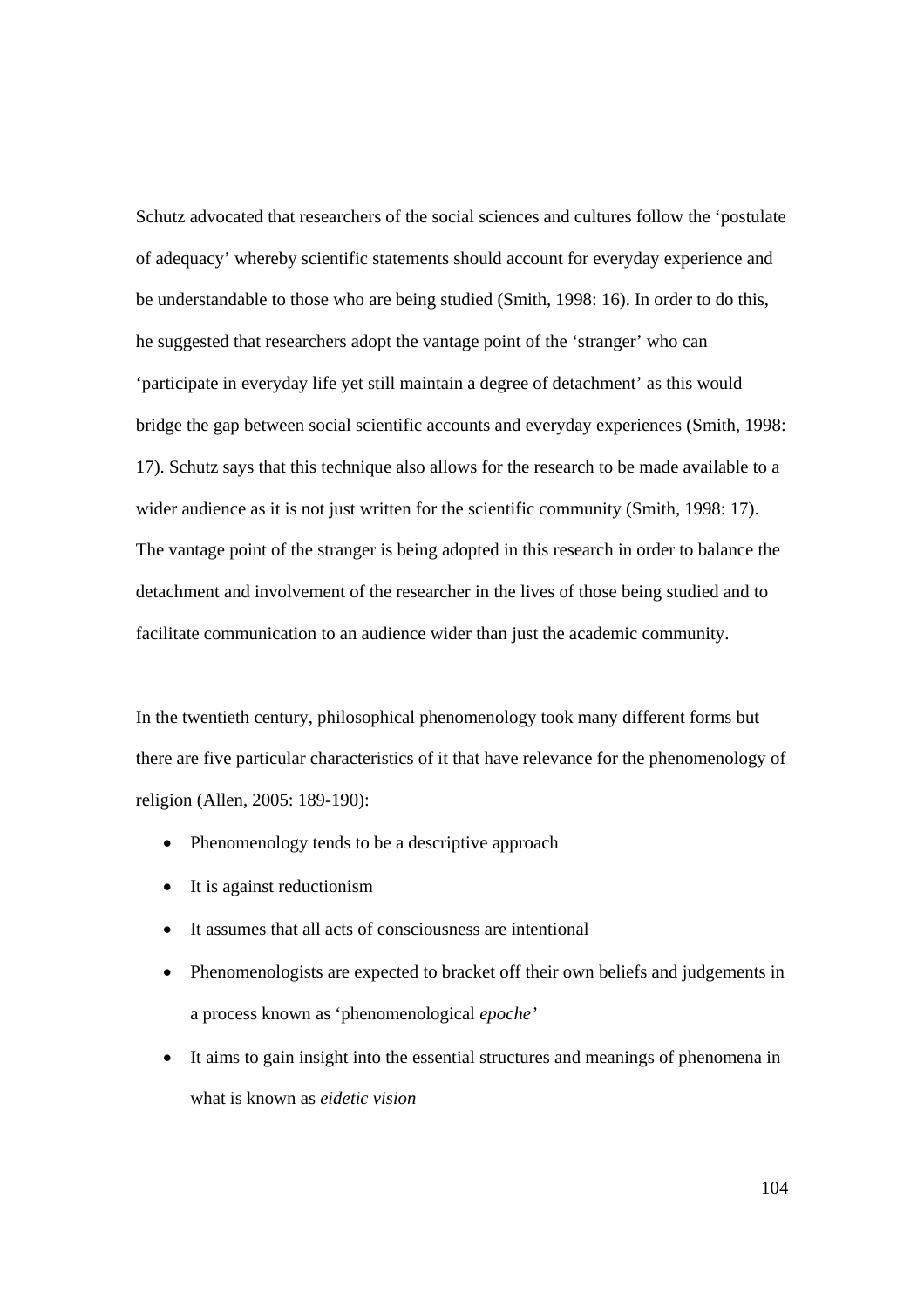The application of philosophical phenomenology to the study of religions can be identified as early as the eighteenth century with the work of Charles de Brosses in the 1760s and Friedrich Schleiermacher in 1799 who both suggested that students of religion should study the actions and beliefs of religious practitioners rather than what people are expected to do or the religious textbooks (Sharpe, 2005: 36). But it was P.D. Chantepie de la Saussaye (1848-1920) who is often considered to be the founder of phenomenology of religion because of his descriptive, comparative approach to the study of religious phenomena (Allen, 2005: 191).

By the 1950s there was a new readiness by scholars of religion, who were traditionally associated with theological approaches, to listen to people from other faiths explaining their beliefs and rationale for their beliefs (Sharpe, 2005: 39). Part of the reason for this was the demise of colonialism which 'created a new international, intercultural and interreligious community' where tolerance of others people's beliefs and religions was a priority (Sharpe, 2005: 40).

The phenomenology of religion is now recognised as one of the major twentieth century approaches to the study of religion (Allen, 2005: 183). Different scholars of religion have emphasised different elements of this approach but Douglas Allen (2005: 196) has identified a number of key characteristics of the phenomenology of religion: 'a comparative, systematic, empirical, historical, descriptive discipline and approach; antireductionist claims and its autonomous nature; adoption of philosophical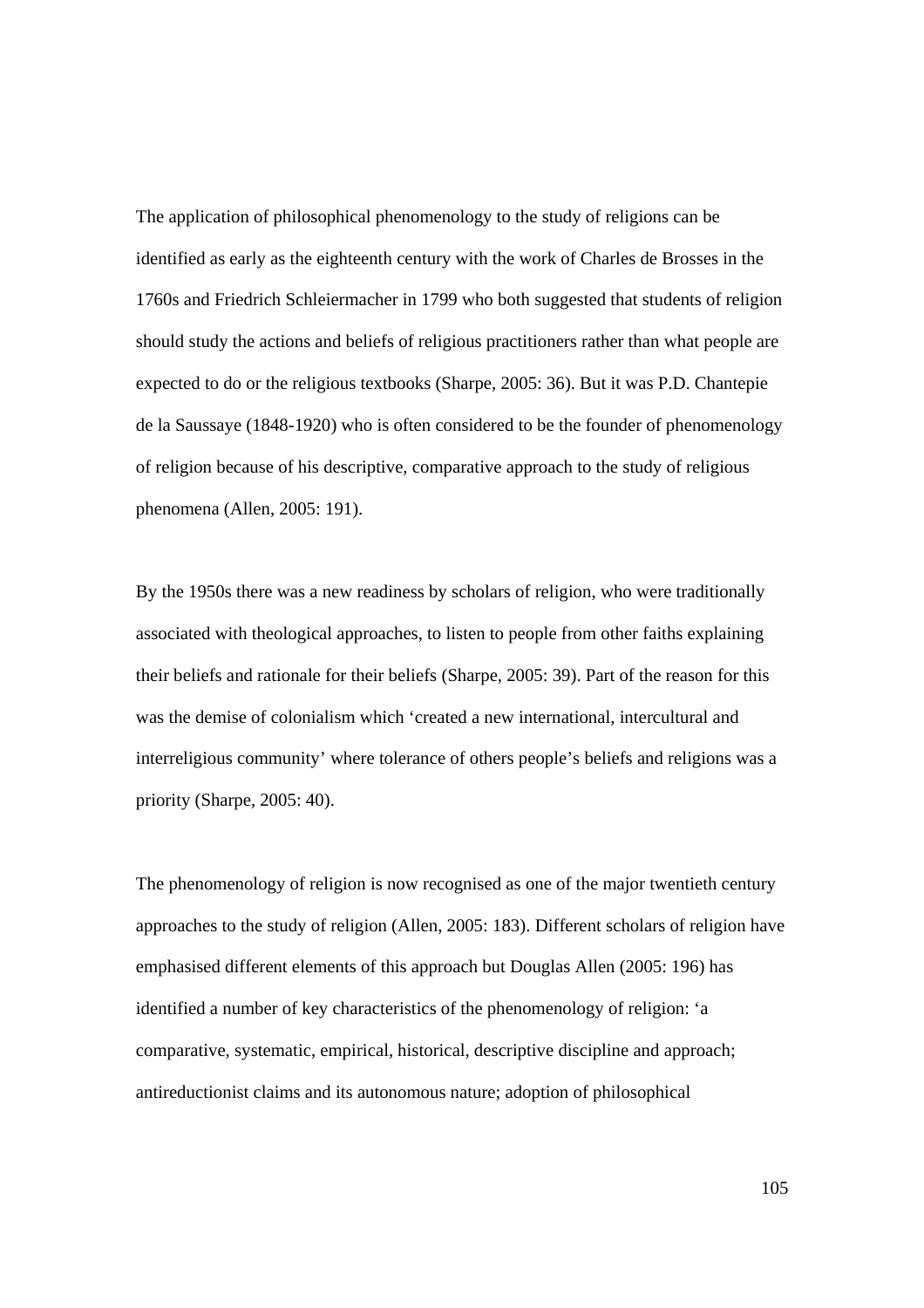phenomenological notions of intentionality and *epoche;* insistence on empathy, sympathetic understanding, and religious commitment; and claim to provide insight into essential structures and meanings'.

This research project, as outlined above, will be adopting a broad phenomenological approach whilst also drawing from other historical and sociological approaches. It will also be cognisant of and utilise ideas from recent developments in the phenomenology of religion which include a stress upon the recognition of the diversity of the religious voices of others being studied, more focus on what is concealed and revealed within religious experience and an increased sensitivity to the situatedness of the study (Allen, 2005: 205). Also, whilst this research concentrates upon Muslims in Ireland, the main focus of the research is the experiences and practices rather than the religious beliefs of Muslims living in Ireland, although these will also be covered briefly.

Critics of the phenomenological approach to the study of religion have argued that it is 'unscientific, highly subjective, and lacking scholarly rigor' (Allen, 2005: 203). Other arguments against this methodology would suggest that a religion cannot be understood by someone studying it from outside the tradition and that it is impossible to really suspend value judgements and beliefs (Bowman, Herbert & Mumm, 2001: 44). However, Robson points out that 'it is not obvious what is meant by science or the scientific method' (1993: 57) and Chalmers (in Robson, 1993: 58) points out that there is no such thing as fully provable scientific knowledge. In addition, the phenomenological approach enables Muslims living in Ireland to describe their experiences from their own point of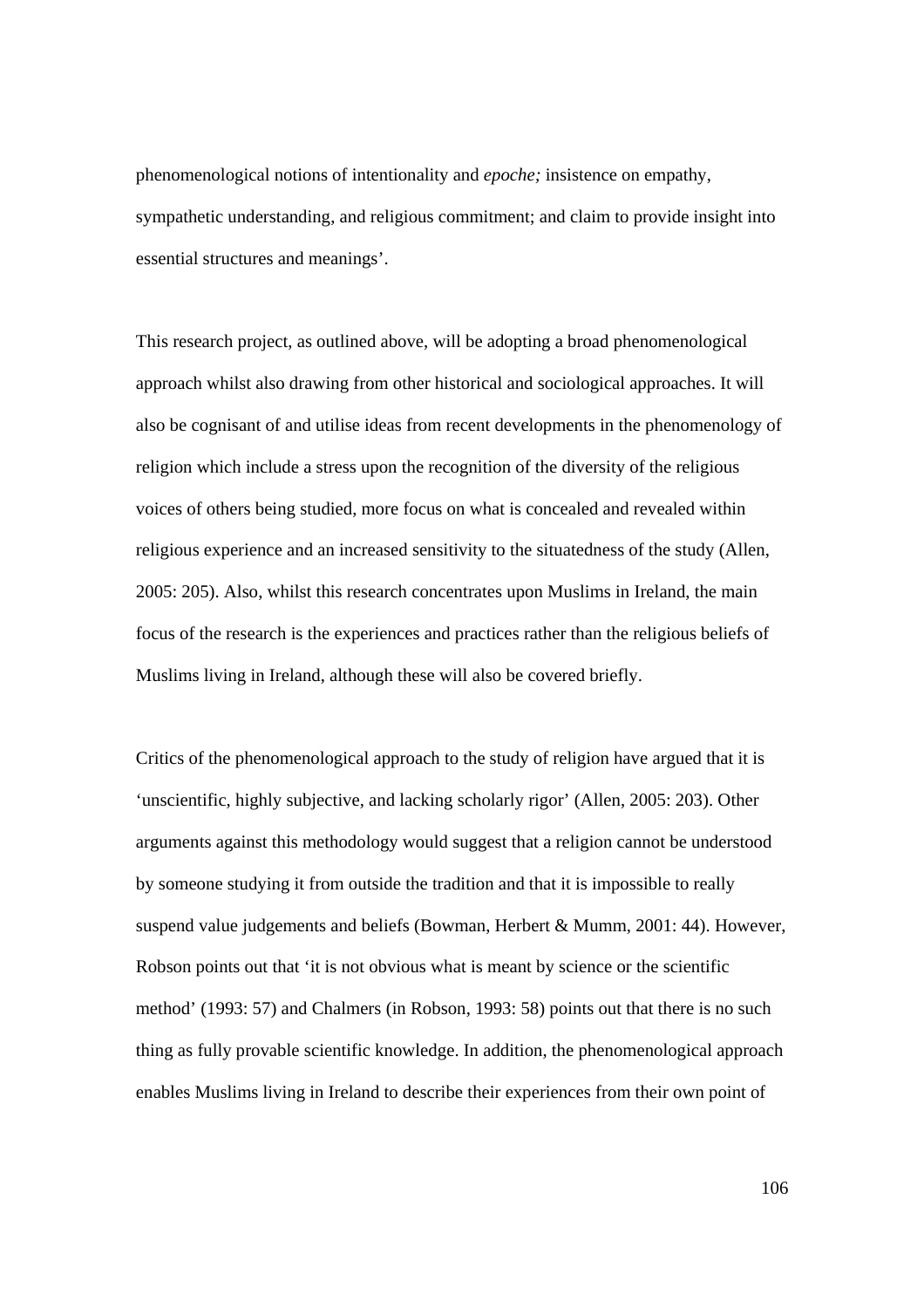view and in their own words which this research suggests is vital if their experiences are to be truly understood. It can be said that the approach 'is believer centred and fair' (Bowman, Herbert & Mumm, 2001: 44). Whilst the researcher will attempt to suspend any value judgements on whether these experiences, beliefs or perceptions are true or false, there will also be an acknowledgement of the background of the researcher and an awareness of the assumptions being brought to the study. As pointed out earlier, the intermediate ontological viewpoint adopted by this researcher is that reality does exist but what is important is the individual's interpretation of reality which is constructed in their own minds and therefore it is argued that the phenomenological approach is the method best suited to a study of Islam in Ireland.

### Methods

Ake Hultkrantz described methods 'as the crutches of science' (in Sharpe, 2005: 41) and Eric J. Sharpe (2005: 41) warns against students of religion spending too much time studying other people's methods and having little time left for the actual study of religion. This study aims to take heed of this advice with less discussion of the methods and more use of them.

The phenomenological approach which is linked with qualitative rather than quantitative methods of data collection is adopted in this study. Quantitative techniques are concerned with data that is measurable and numerically based whilst qualitative techniques involve data that relies on language and the interpretation of meaning*.* These in turn are linked to specific ontological and epistemological positions. Quantitative research is usually based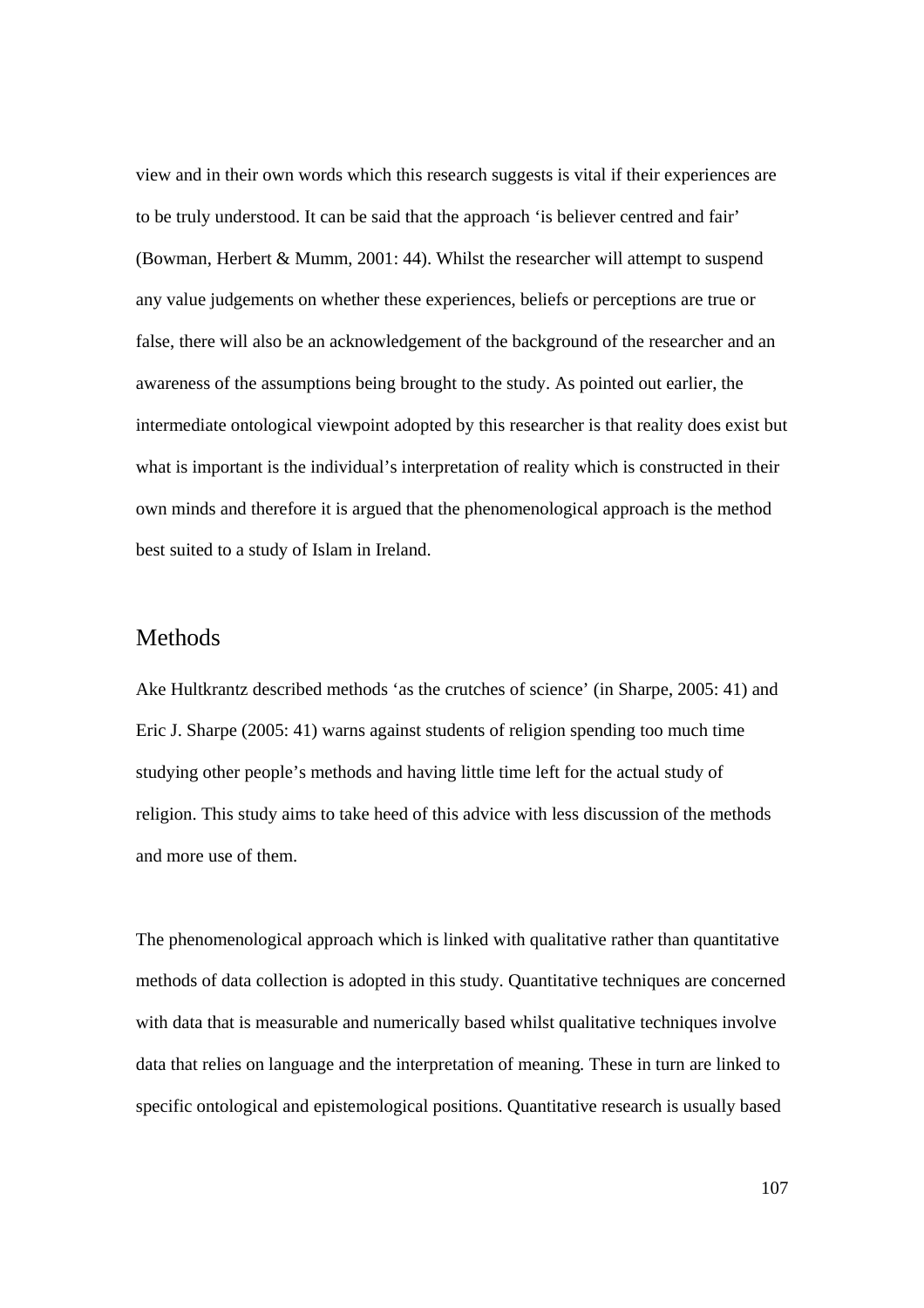on a positivist epistemology and an objectivist ontology in that reality is regarded as an objective fact whilst qualitative research is linked to a rejection of positivism and to a constructionist ontology where reality is believed to be constructed by consciousness (Walliman, 2006: 36-7).

Quantitative and qualitative strategies are often viewed as being mutually exclusive and at polar opposites of a spectrum. However, Bryman (in Walliman, 2006: 37) warns against such a clear cut division between the two strategies and the linked philosophical traditions. This particular study whilst focusing on qualitative methods of data collection will also include some quantitative data taken from official statistics and other secondary sources. However, it is suggested that qualitative methods are particularly suited to this study which concerns itself primarily with description, experiences and beliefs as these cannot be measured in any quantifiable way.

# Qualitative research

Qualitative research covers a wide range of approaches and methods. There is a general consensus however that it is an approach that is naturalistic and interpretative and is concerned with the way people understand and interpret their social reality (Ritchie and Lewis, 2003: 3). It allows for the exploration of the 'rich texture' of everyday social life and is concerned with meanings rather than measurement (Yates, 2004: 134). It is therefore most suited to a study of Islam in Ireland and the experiences of Muslims living in Ireland.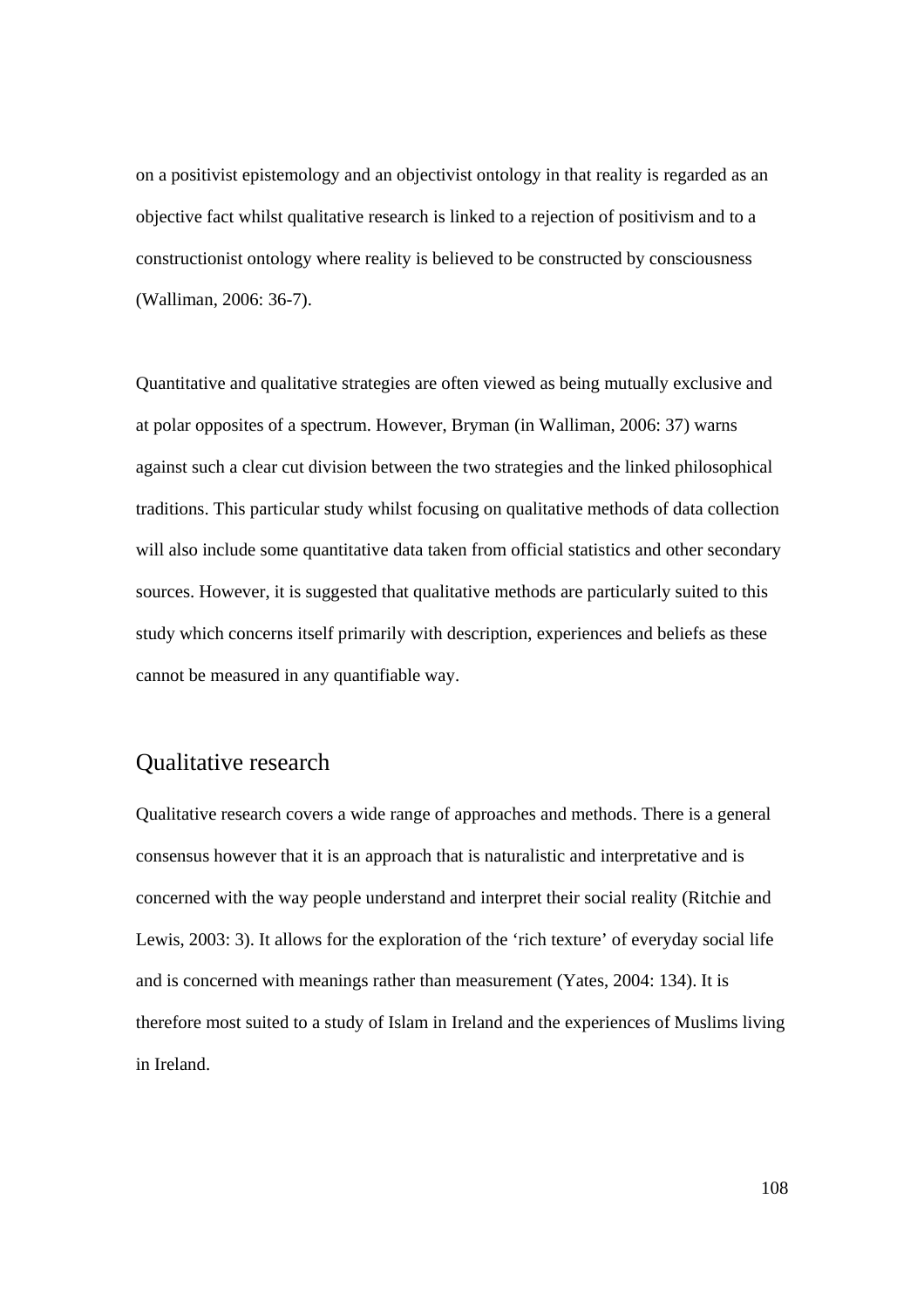The functions of qualitative research are also diverse. Ritchie and Lewis (2003: 27) identify four key functions: contextual, explanatory, evaluative and generative. This particular study falls primarily into the 'contextual' category in that it is concerned with exploring and describing participants understanding of phenomena as experienced by the respondents and expressed in their own words and in fine-tuned detail (Ritchie and Lewis, 2003: 27). However, aspects of the other functions are also covered albeit in lesser detail. This focus on the contextual function ties in with the phenomenological approach 'which is concerned first and foremost with human experience', with descriptive accounts and understanding participants experiences from their own perspectives (Denscombe, 2003: 97).

Ritchie and Lewis (2003: 34-35) differentiate between qualitative data that is naturally occurring and therefore allows investigation in natural settings and qualitative data that is generated through the intervention of research and reconstructed by the participants for the purposes of the research. Generated data gives insight into people's views, interpretations and descriptions about their experiences, beliefs and behaviours. It is therefore suitable for this study as it gives participants a chance to convey their own meanings and interpretations. This again is compatible with the phenomenological approach being taken in this study.

## Method of data collection – the in-depth interview

There are a number of methods for conducting phenomenological research, However, it has been suggested that the interview is 'the most powerful means for attaining an in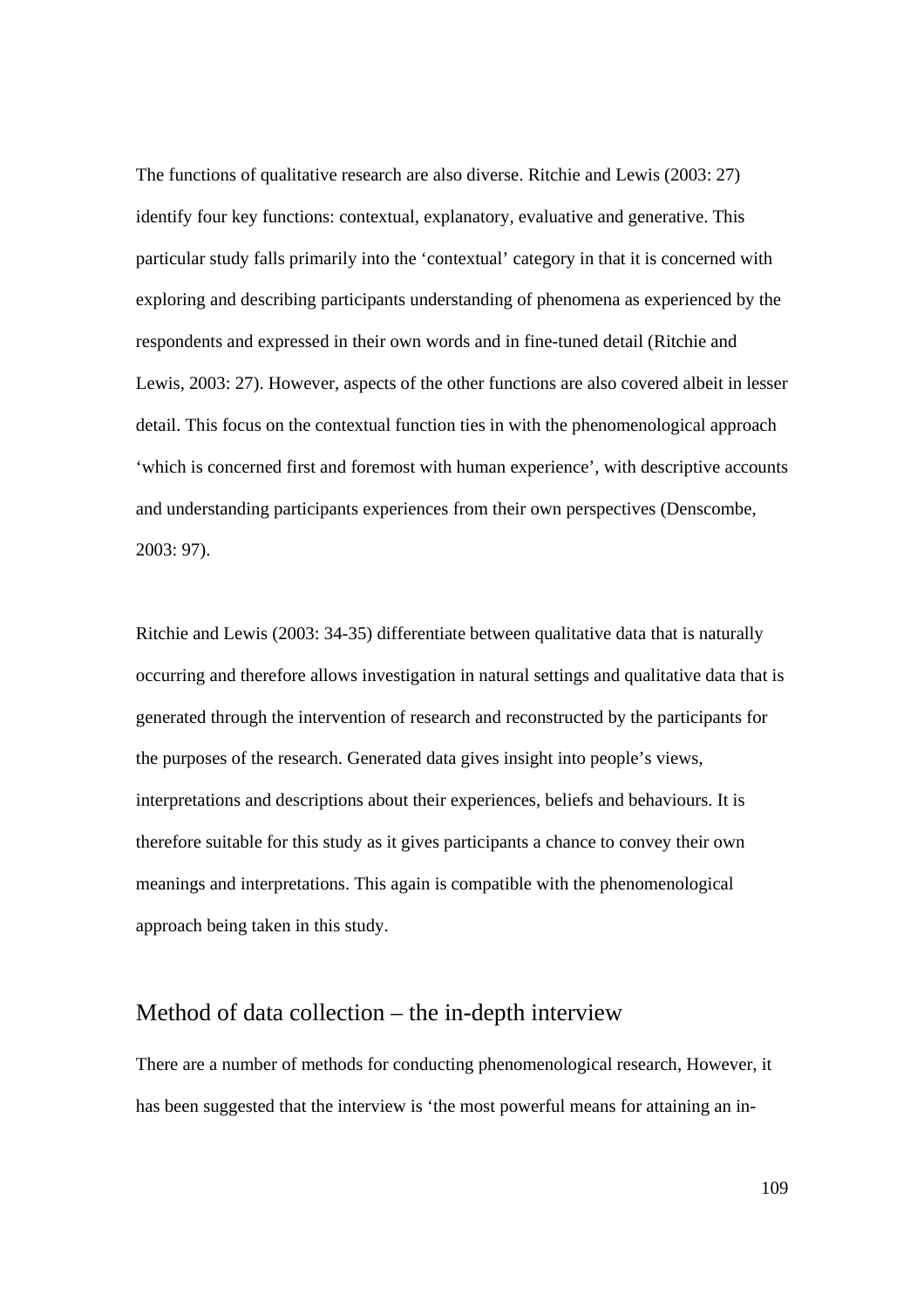depth understanding of another person's experiences' (Kvale in Thompson, Locander, Pollio: 138). Therefore, the type of generated data selected for use in this research is the in-depth interview and this has been chosen in preference to focus groups for a number of reasons: the type of data sought, the subject area, and the nature of the study group. These three factors are identified by Ritchie and Lewis (2003: 57) as instrumental for informing decisions on which of the two types of generated data is more suitable for the research project.

The nature of the data sought in this study focuses on the individual and their personal experiences and perspectives about being a Muslim in Ireland. In-depth interviews were chosen as the most suitable method of generating data for this study as it is 'the only way to collect data where it is important to set the perspectives heard within the context of personal history or experience; where delicate or complex issues need to be explored at a detailed level, or where it is important to relate different issues to individual personal circumstances' (Ritchie and Lewis, 2003: 58).

The subject matter of this study is religion which is often perceived as being a personal and sensitive topic and area of discussion. Although Ritchie and Lewis (2003: 58) suggest that sensitive areas can be explored in group settings they do include the proviso that if the topic is perceived to be confidential or an area predominated by social norms, then it would be better explored through interview situations. Group settings could inhibit respondents from expressing their deepest views and concerns about religion as these may not be socially acceptable or may be controversial, therefore it was decided that a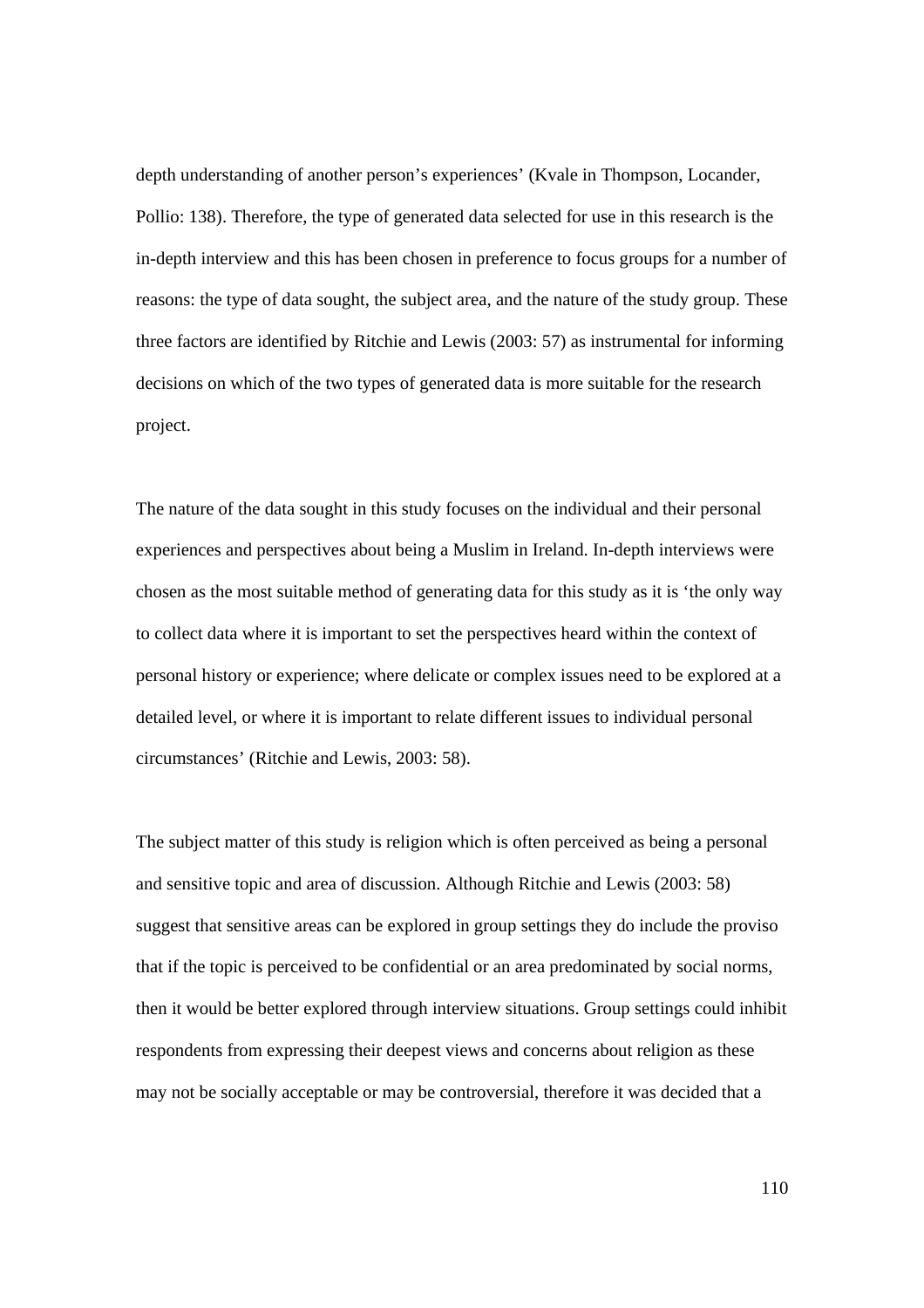proper exploration of the subject matter could be conducted more thoroughly through an in-depth interview situation.

The in-depth interview was also chosen because of factors relating to the research population and the location of the participants. Information is included from individuals who are located in different parts of Ireland, therefore it would have been difficult to identify and organise a location suitable for all participants if a focus group was being used. Also the research population is very diverse with individuals from different sects and countries and with different beliefs and practices. Although the group would all consider themselves to be Muslims, the diversity amongst the participants in a group situation could inhibit free and open discussions. Issues of power or status are also identified by Ritchie and Lewis (2003: 59) as factors which may inhibit the contribution of participants. This study includes the participation of religious leaders alongside lay people and the inclusion of both men and women from a religion where gender roles are clearly defined. These considerations were also instrumental in choosing the in-depth interview as the most suitable method of generating data for this project.

The quantitative and qualitative approaches are linked with either fixed or flexible design strategies respectively (Robson in Walliman, 2006: 42). Fixed designs are usually carefully mapped out in advance of the research being undertaken whilst flexible design strategies evolve during data collection (Walliman, 2006: 42). This study adopts a flexible design strategy as it was envisaged that initial findings would shape the progress of the research. It is also based around a case study design.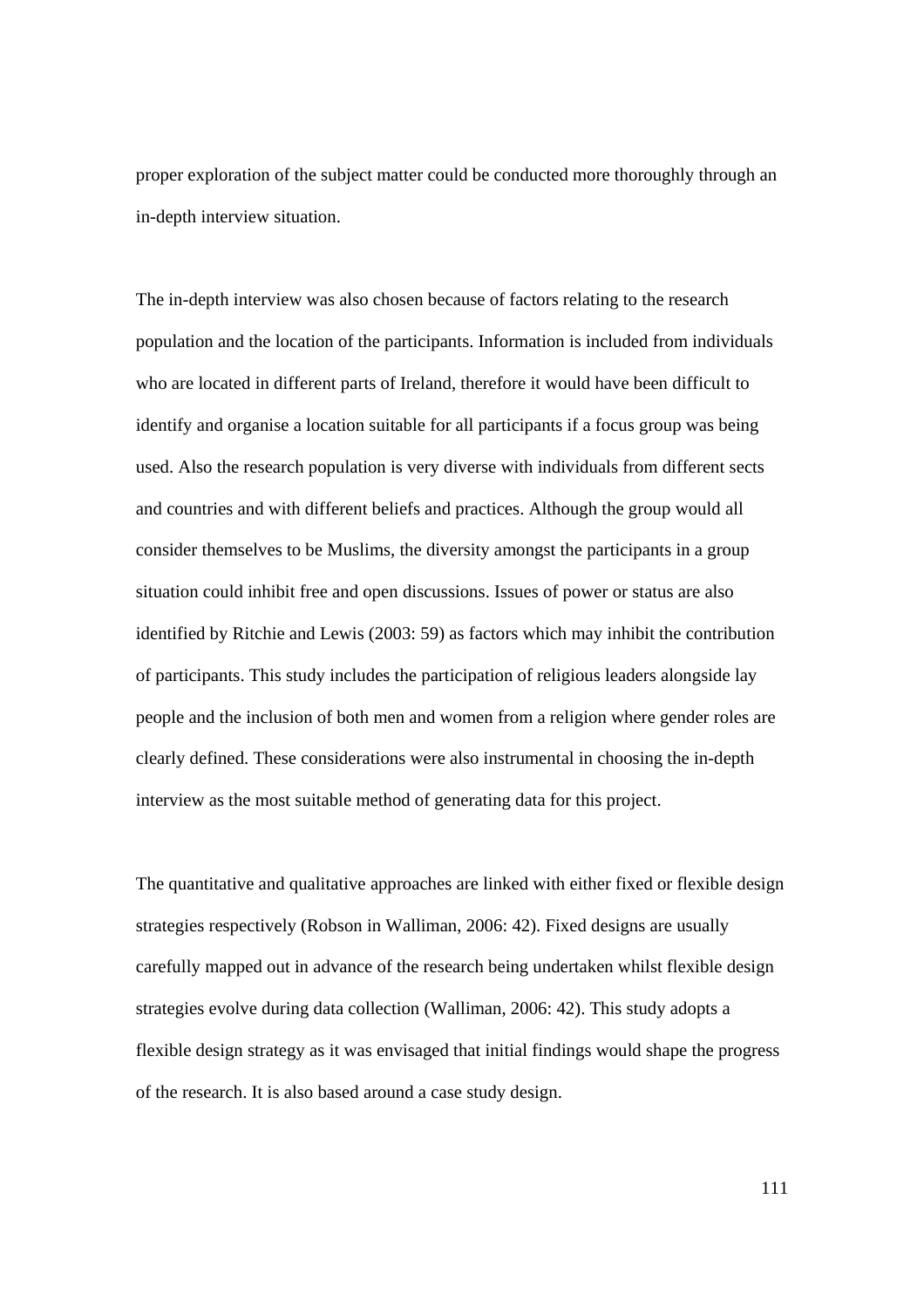## Case study design

The case study design involves the detailed and intensive analysis of a single case which can be a community, group or organisation and where the researcher is concerned to elucidate the unique features of the case (Bryman, 2004: 48-9). This particular research is concerned with the case study of Muslims in Ireland.

Robson (1993: 162-163) identifies a set of skills that are required by any researcher undertaking a case-study. These include the need for an inquisitive mind, good listening, adaptiveness and flexibility, a grasp of the issues involved, a lack of bias and an openness to contradictory evidence. These are all skills that the researcher is bringing to the research and which were further developed during the course of the research.

According to Robson (1993: 150), the design of a case study involves developing a conceptual framework, a set of research questions, a sampling strategy and a decision on methods and instruments for data collection. These four aspects will now be examined.

#### Conceptual framework

Robson (1993: 150) describes a conceptual framework as a framework that 'covers the main features (aspects, dimensions, factors, variables) of a case study and their presumed relationships'. These recommendations have been adopted in order to draw up two separate frameworks that, firstly, chronologically plan the research route (figure 4.1) and,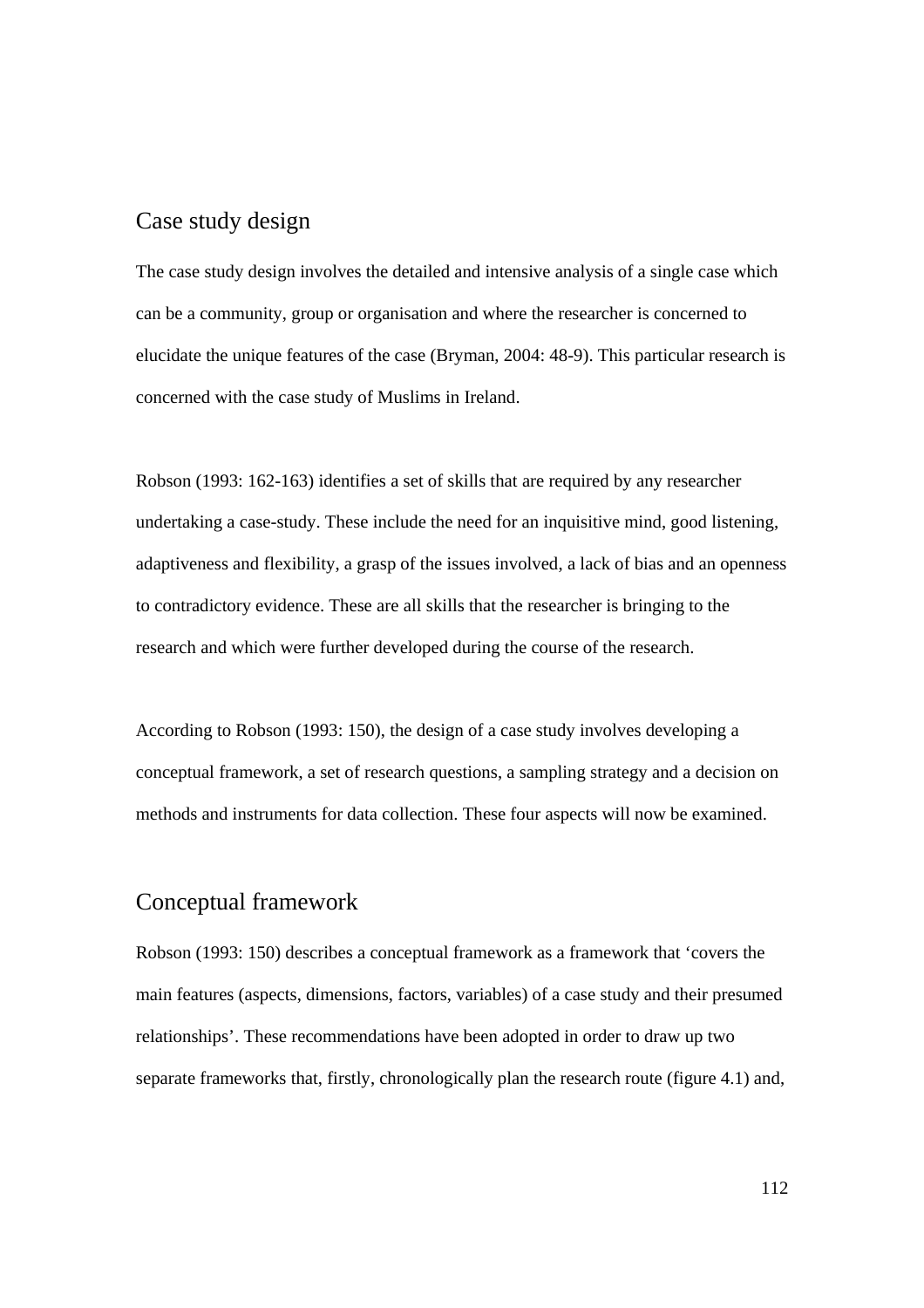secondly, outline the main areas and sub-topics that will be investigated through interviewing (see figure 4.2).



Figure 4.1: Planned route of research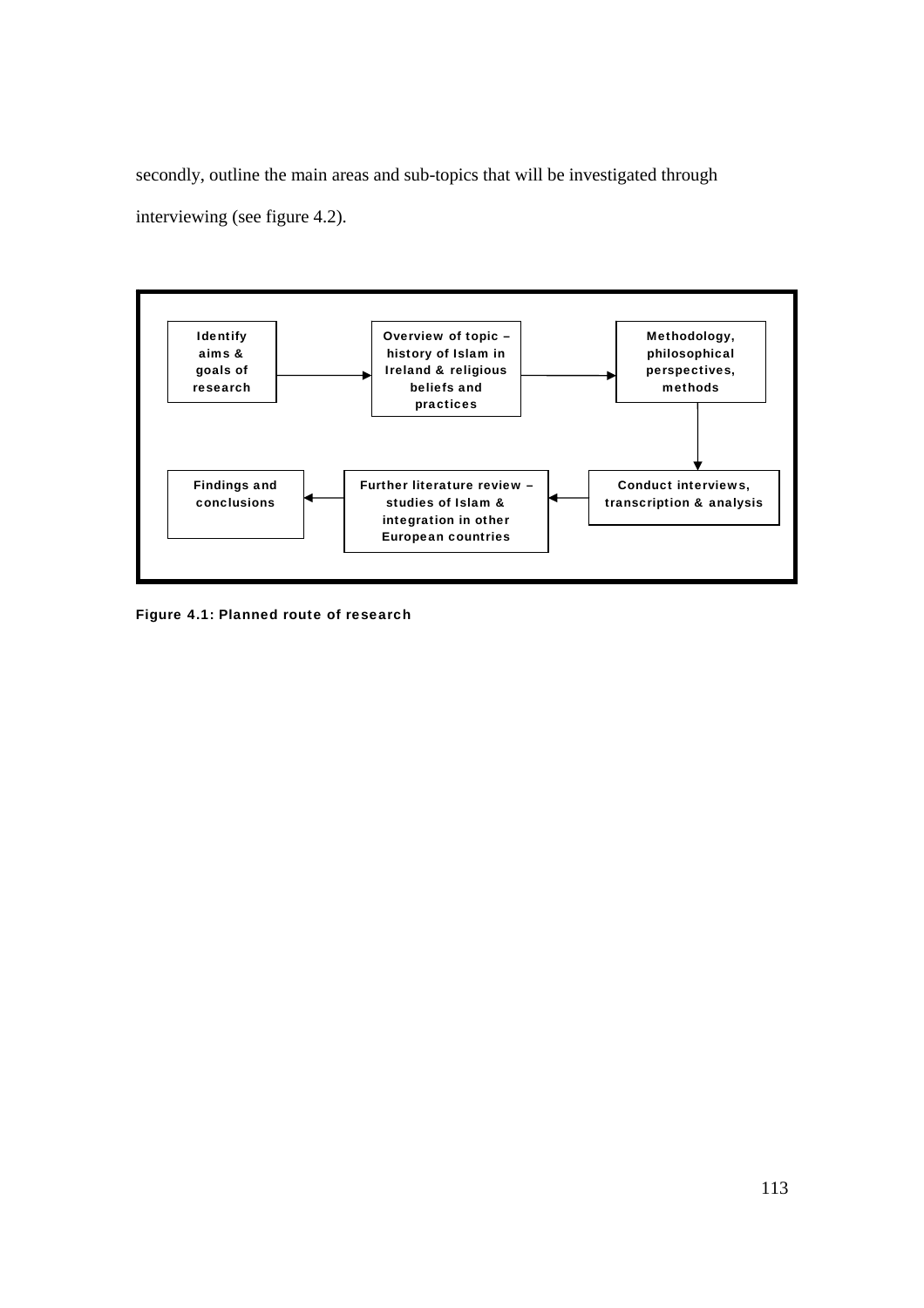

Figure 4.2: Conceptual framework of topic and sub-topics to be explored through interviews

## Research questions

The conceptual framework is linked with the research questions and as can be seen from Figure 4.2 there are questions relating to specific quantifiable variables (such as age, length of time in Ireland, membership of sects etc.) and qualitative questions focusing on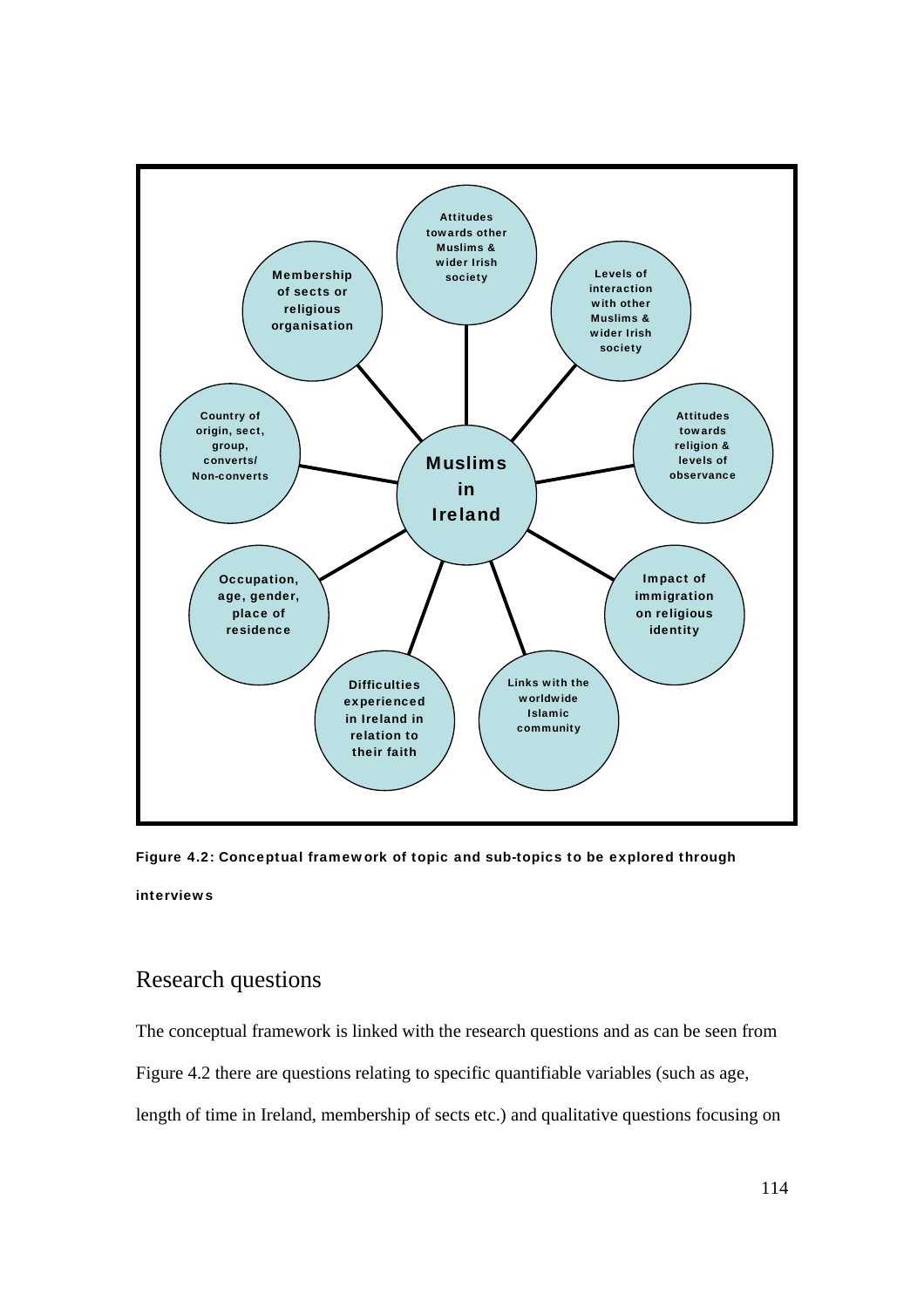experiences and attitudes. The quantifiable variables have been included as these provide important background information. However, it is important to note that the main focus of this study is qualitative and based around the experiences and attitudes of Muslims in Ireland towards a variety of factors.

There were four main research questions at the outset of this study:

- 1. What are the attitudes, behaviour and feelings of Muslims living in Ireland towards their religion and towards Irish society?
- 2. What difficulties have Muslims in Ireland experienced in the practice of their religion?
- 3. What is the link between Muslims in Ireland and the world-wide Islamic community?
- 4. How has Islamic identity changed for Muslims who have immigrated to Ireland?

However, these were supplemented by questions relating to the history, diversity, experiences and practices of Muslims in Ireland. As the research advanced these questions were fine-tuned and the focus of the research in the post-interview, post analysis stage shifted to one main question:

• What challenges do Muslims in Ireland face in relation to the practice of their religion and their integration with the wider Irish society?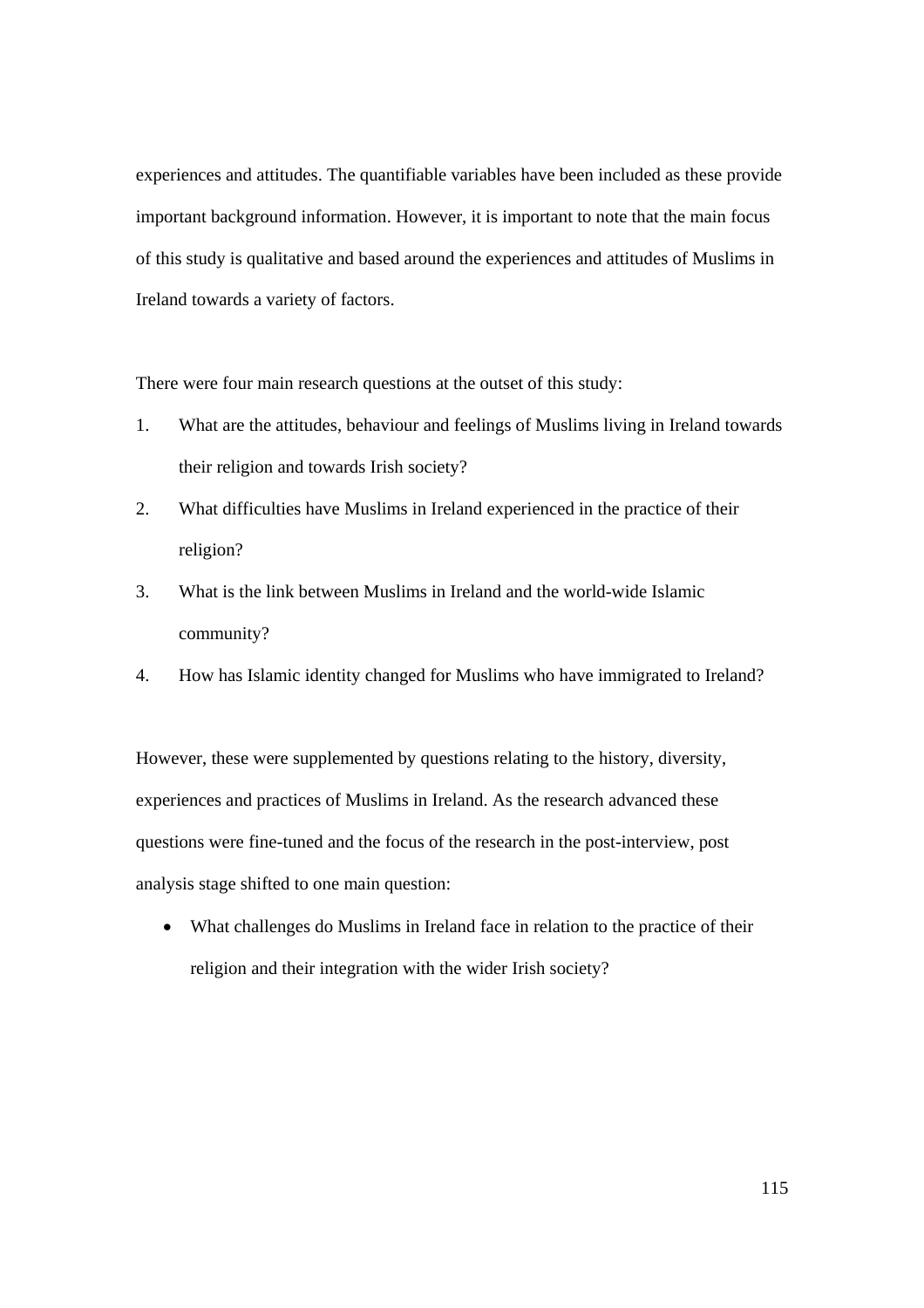## Sampling strategy

There are over thirty-two thousand Muslims living in Ireland so it would not be feasible or possible to collect data from every single member of the population under investigation. Therefore the research required a sample for studying. This involved choosing a sampling strategy. There is a key distinction between probability and nonprobability sampling strategies and although both have strengths, their suitability for any particular research depend upon on the research aim and methods. Non-probability sampling is used in this study but both sampling strategies are briefly examined here in order to show the considerations that informed the decision making process.

The aim of probability sampling is to reproduce a small-scale and representative model of the population being studied. It is so named because units in the population have a known and equal probability of being chosen. It is 'generally held to be the most rigorous approach to sampling for statistical research, but is largely inappropriate for qualitative research' (Ritchie, Lewis and Elam, 2003: 77).

A non-probability sampling strategy involves choosing samples because they have particular characteristics or features of interest to the research which allows for exploration of the main aims and objectives of the study (Ritchie, Lewis and Elam, 2003: 77). The key characteristic of non-probability sampling is that the selected sample will not be a random selection (Denscombe, 2003: 15) and, unlike in probability sampling, the sample is not meant to be statistically representative.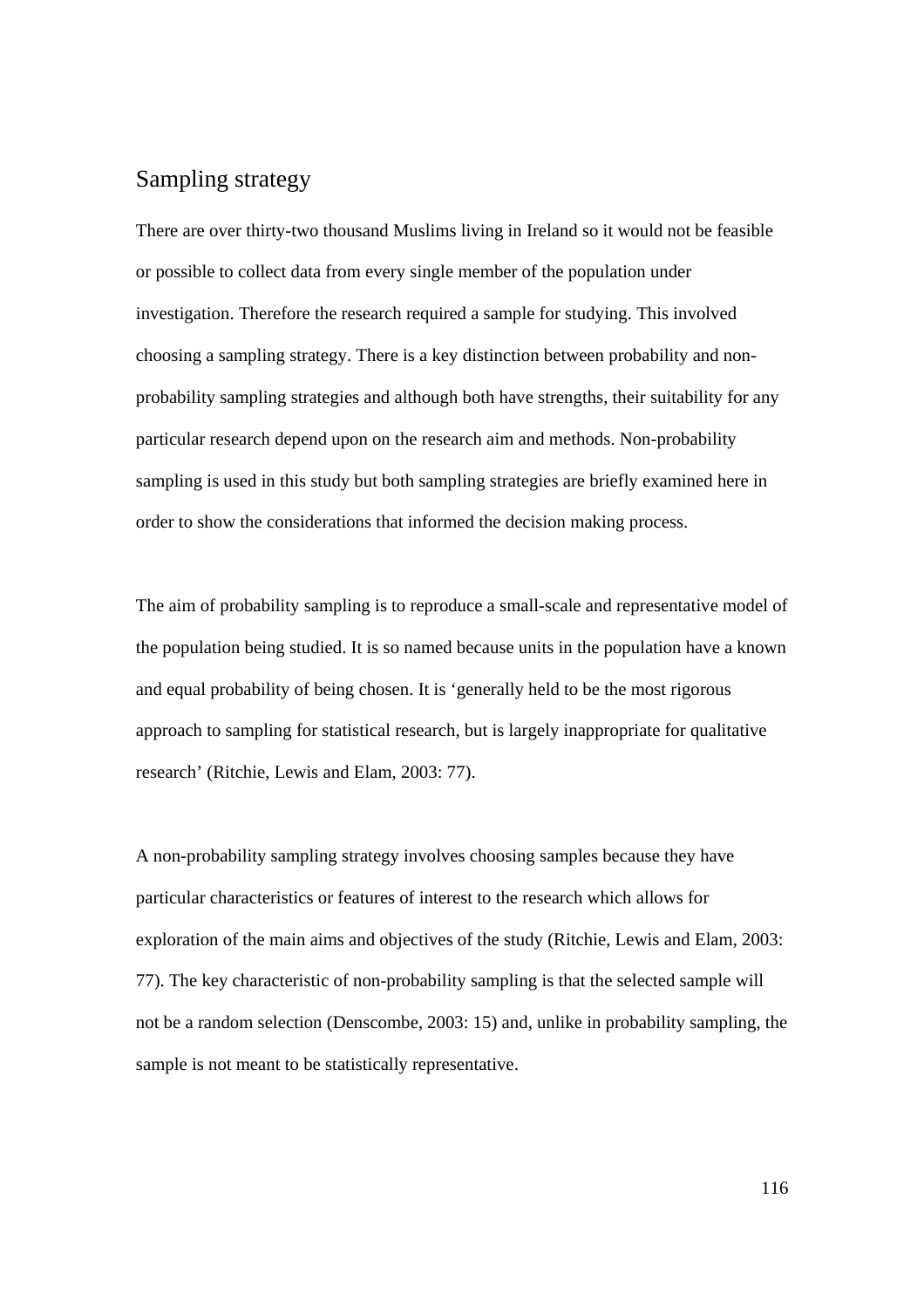This study used a non-probability sampling strategy which allowed the researcher to choose samples according to the specific characteristics or features of interest to the study. This allowed for what is sometimes called 'symbolic representation' as each unit 'is chosen to both 'represent' and 'symbolise' features of relevance to the investigation' (Ritchie, Lewis and Elam, 2003: 83). It also allowed the selection of diverse samples from across the population in order to capture the diversity inherent within the population and this enabled the identification of the full range of factors relevant to a study of Muslims in Ireland.

## Sampling frame

Regardless of whether probability or non-probability sampling is being utilised, once the study population has been identified the researcher needs to consider the sample frame from which the sample can be selected (Ritchie, Lewis and Elam, 2003: 88). 'A sampling frame is an objective list of 'the population' from which the researcher can make his or her selections' and it should contain a complete up-to-date list of everyone in the population (Denscombe, 2003: 17).

There is no existing sample frame of Muslims living in Ireland. This means that a sample frame needed to be specifically generated for this study. A number of methods were utilised in order to do this but the focus was on a snowballing technique. This involved seeking initial contact with Muslims through Islamic organisations or other institutions or groups or individuals. These Muslims then gave the names of more Muslims. This was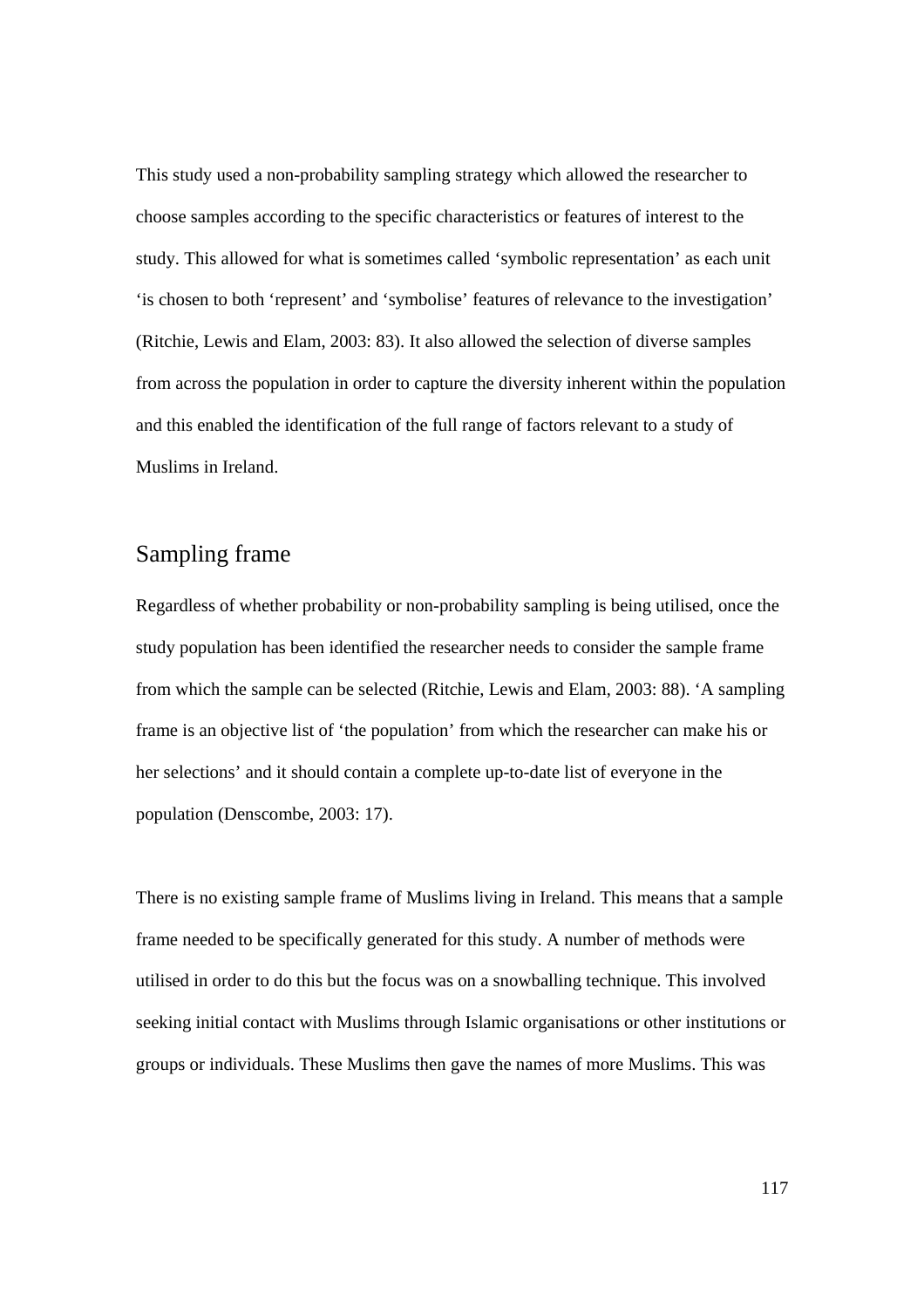combined with a convenience sample which draws upon contacts made through friends and family.

It is important to bear in mind that the use of snowball sampling techniques could mean that access to respondents through Islamic organisations and mosques has been controlled by 'gatekeepers'. This would mean a potential for bias as gatekeepers could purposely choose participants who are more likely to give a positive account of the organisation or their experiences (Ritchie, Lewis and Elam, 2003: 94). Denscombe (2003: 92) points out that the influence of gatekeepers continues even after the granting or denial of contact with research subjects. Access 'is renewable and renegotiable' and therefore the gatekeeper's influence can persist into the research. The snowballing technique was therefore complemented by convenience sampling which was used in order to contact non-practising Muslims who were not accessible through religious organisations.

## Sampling criteria

In a non-probability sample, 'units are deliberately selected to reflect particular features of groups within the sampled population' (Ritchie, Lewis and Elam, 2003: 78). Following on from a literature review and from initial contacts with Islamic organisations, groups and individuals, a purposive sampling approach was adopted. This involved selecting subjects who 'are chosen with a 'purpose' to represent a location or type in relation to a key criterion' (Ritchie, Lewis and Elam, 2003: 78-79). This ensured that key criteria were covered and that there was diversity within each of these key criteria.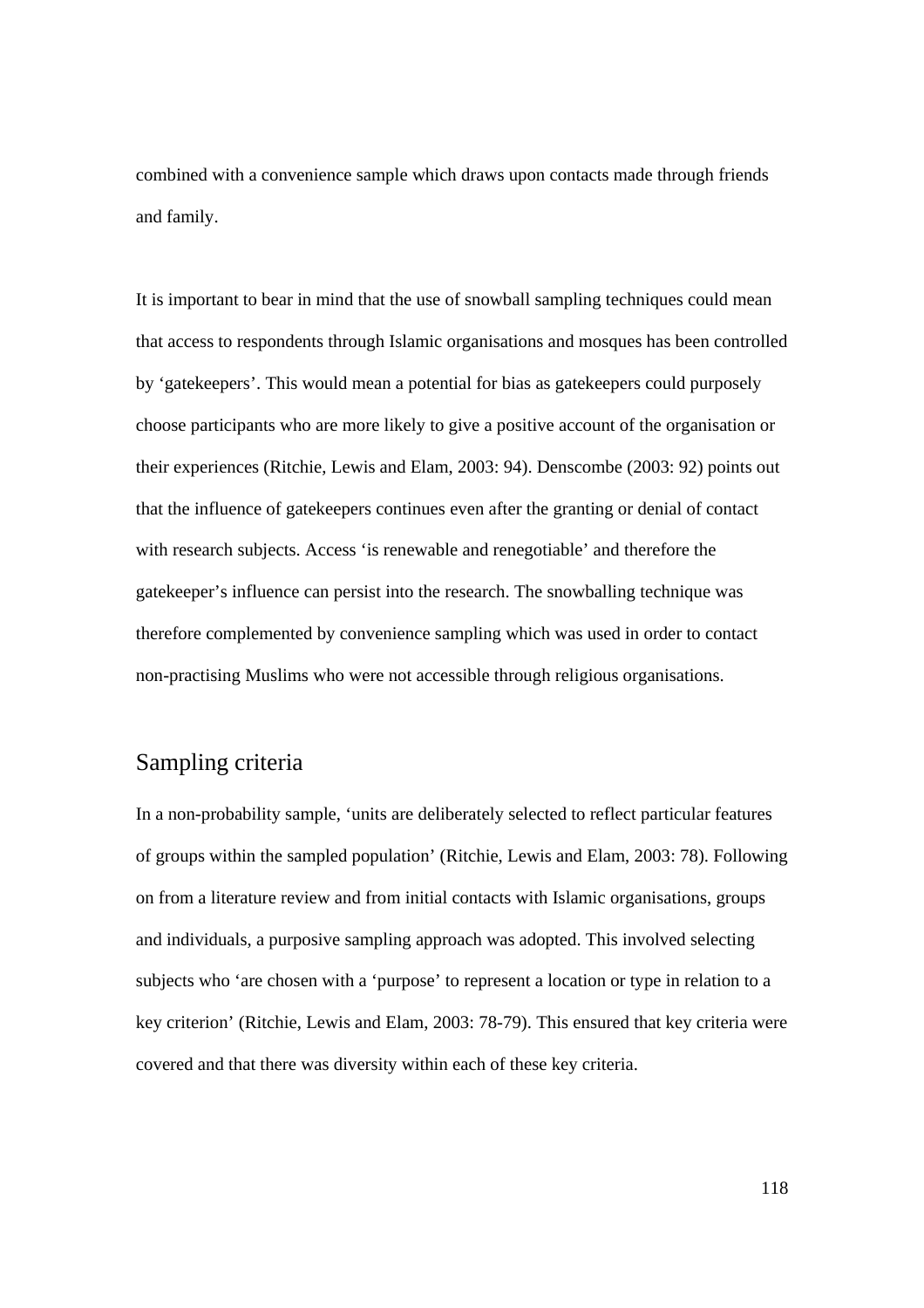The criteria that were originally considered for purposive selection in this study were:

- Levels of integration with Irish society
- Affiliation to a sect or mosque
- Country of origin
- Age
- Gender
- Length of stay in Ireland
- Regional location
- Employment activity

This study is primarily concerned with the experiences of Muslims living in Ireland and their interaction with the wider Irish society. However, the sample criteria relating to integration could only be determined through the process of research; therefore the criteria relating to levels of integration was eliminated at the outset and the other variables were prioritised according to what was deemed the most important. This was a complex decision making process that involved detailed consideration of the literature review and the aims and objectives of the study. Purposive samples 'are designed to be as diverse as possible, including all key groups and constituencies' (Ritchie, Lewis and Elam, 2003: 107) so a number of factors had to be taken into consideration. It was decided that the primary criteria would relate to 'affiliation to a mosque or sect' and 'country of origin' as this would allow for a cross section of Muslims from diverse cultural backgrounds. Gender, length of stay in Ireland and socio-economic background were chosen as secondary criteria. It was decided that between one and five Muslims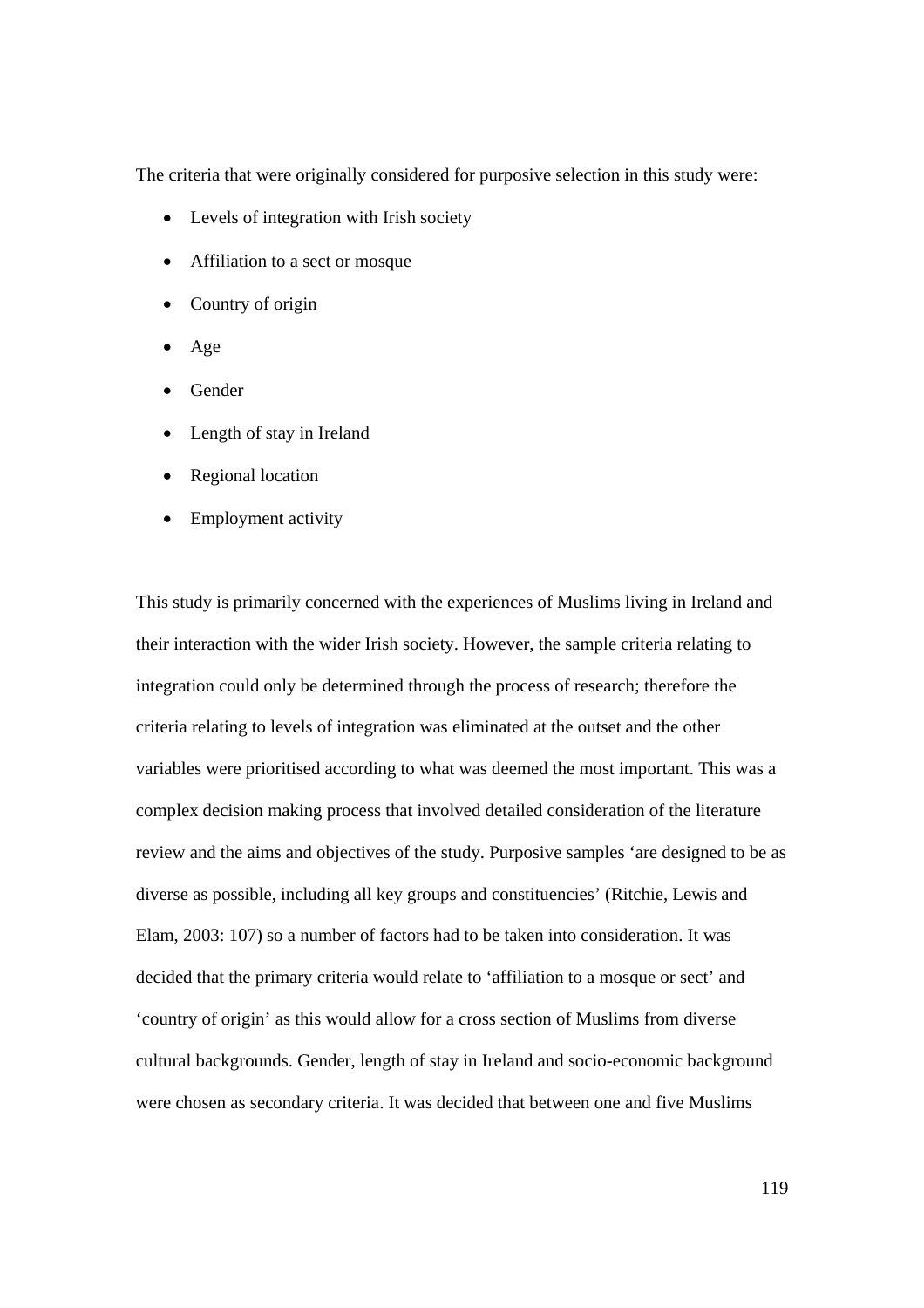spanning age groups, gender and their number of years in Ireland from each of the following groups would be interviewed:

- Waterford mosque on hospital grounds
- Waterford Nigerian mosque
- Dublin Shii mosque
- Dublin Sunni mosque linked with Arab Muslims
- Dublin mosque linked with South Asian Muslims
- Dublin mosque linked with Nigerians
- The Galway mosque
- The Ahmadiyya mosque in Galway
- Muslims not affiliated with any particular mosques

It is important to note that a number of participants had concerns about the inclusion of a member of the Ahmadiyya community in this research. These participants expressed the view that they did not consider Ahmadiyyas to be Muslims. However, it was decided to include a member of the Ahmadiyya community as Ahmadiyyas consider themselves to be Muslims. The inclusion also ties in with the phenomenological approach which attempts to steer clear of value judgements in relation to beliefs or experiences.

Robson (1993: 155) says that sampling also requires decisions relating to where people will be interviewed, when they will be interviewed and what questions are to be asked. The interviews were all face-to-face and were conducted in a place chosen or agreed upon by the interviewees – mainly in people's homes or religious institutions as this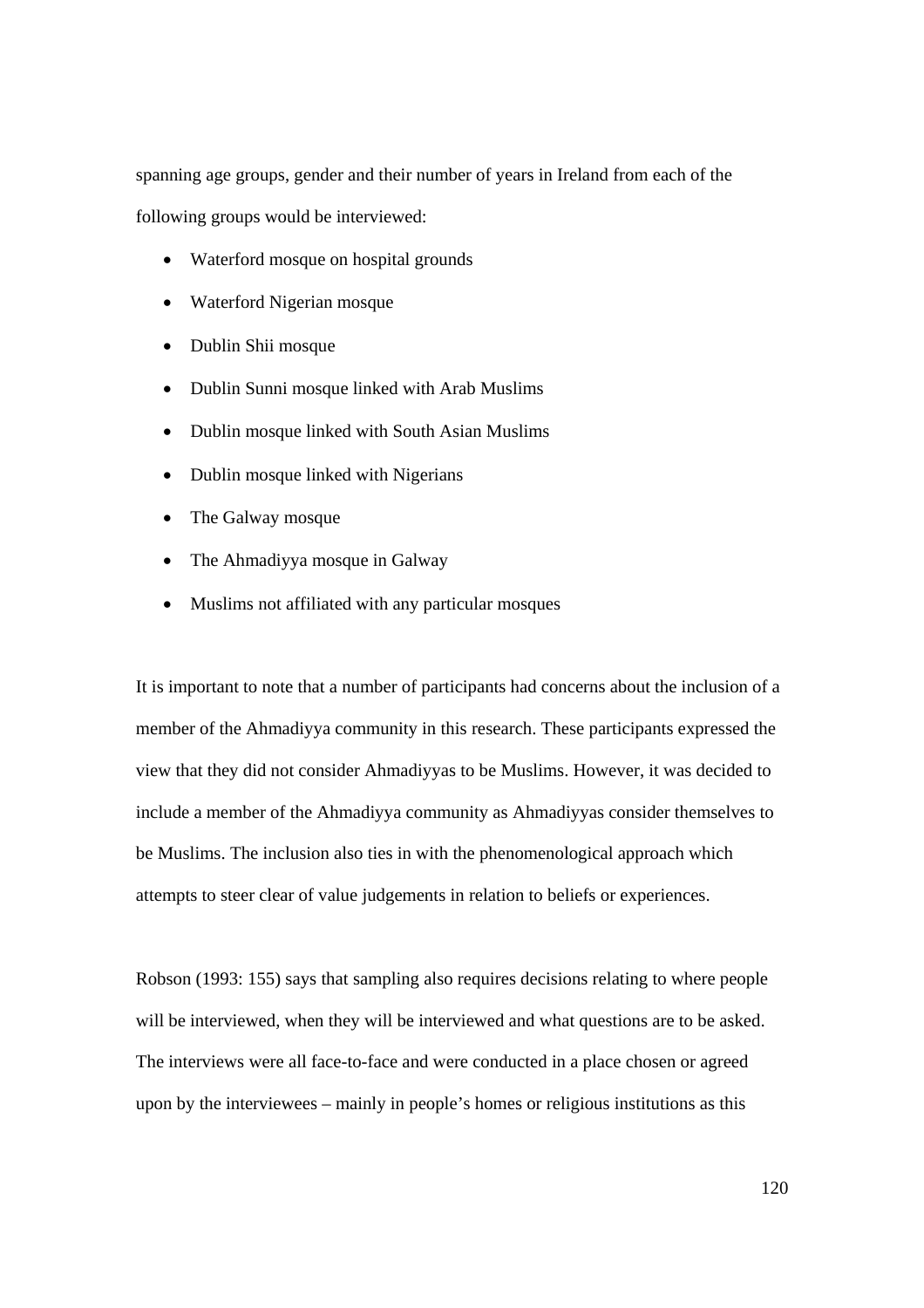provided a location that was familiar and comfortable for the interviewee. All of the interviews were conducted during the day with the time of interview based on what was convenient to the interviewee.

#### Data collection techniques

Robson (1993: 157) states that there is an expectation that case studies will involve a range of techniques of data collection. However, he stresses that there are 'no absolute answers' as to the ideal way to approach data collection*.* This research focused primarily on interviews but also used documentary research using data from newspapers, official statistics and television and radio broadcasts.

### Topic guide

Arthur and Nazroo (2003: 112) point out that it is important to consider the order that issues and topics will be discussed during the data collection stage. This involves drawing up a topic guide (sometimes called an interview schedule or interview guide) which outlines the key issues and topics to be explored. The topic guide 'should be seen as a mechanism for steering the discussion in an interview or focus group but *not* as an exact prescription of coverage' (Arthur and Nazroo, 2003: 115). It could therefore be described as a flexible framework for data collection which provides the interviewer with a structure but also allows for adaptability according to the circumstances and dynamic of each interview situation. The topic guide also provides a valuable documentation of the fieldwork process (Arthur and Nazroo, 2003: 115).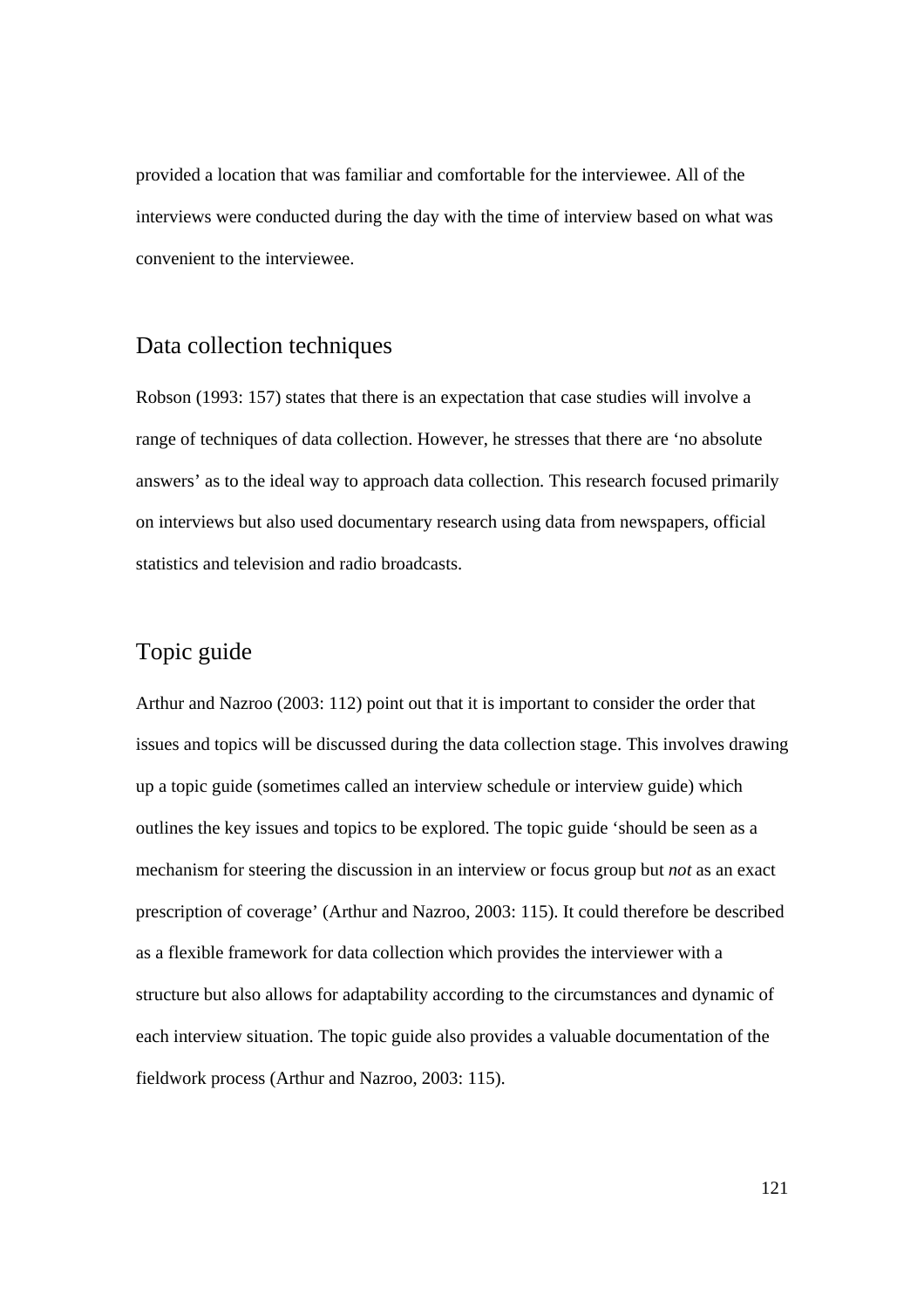Arthur and Nazroo (2003) suggest a number of general principles that can be taken into consideration in drawing up a topic guide. These include starting with straightforward questions to ease respondents into the interview situation, moving from general to more specific topics, moving from questions about experiences to questions about reasonings and attitudes, winding down the interview with a discussion about the future (see figure 4.3).

# STAGES OF DISCUSSION IN INTERVIEWS AND FOCUS GROUPS Introduction Easy, opening questions; more surface level Background and contextual information Definitional question Core part of interview or group discussion – questioning and discussion is more in-depth Move from circumstantial to attitudinal/evaluative/explanatory questions Move from general to more specific Follow chronological order Winding down

Question looking to the future, suggestions

Figure 4.3 - Stages of discussion in interviews and focus groups (from Arthur and Nazroo, 2003: 114)

The topic guide was therefore divided up into sections concerned with facts relating to experiences and life history, descriptions of events and behaviours, and beliefs and attitudes. Robson (1993: 228) states that information about facts and behaviour are relatively easy to access although there can be errors related to lapses in memory or response biases whilst beliefs and attitudes are 'relatively difficult to get at' and are often complex and multi-dimensional and easily affected by the wording of the question*.* The opening stages of the data collection process were therefore concerned with facts and behaviour whilst questions relating to attitudes and beliefs were left to a later stage.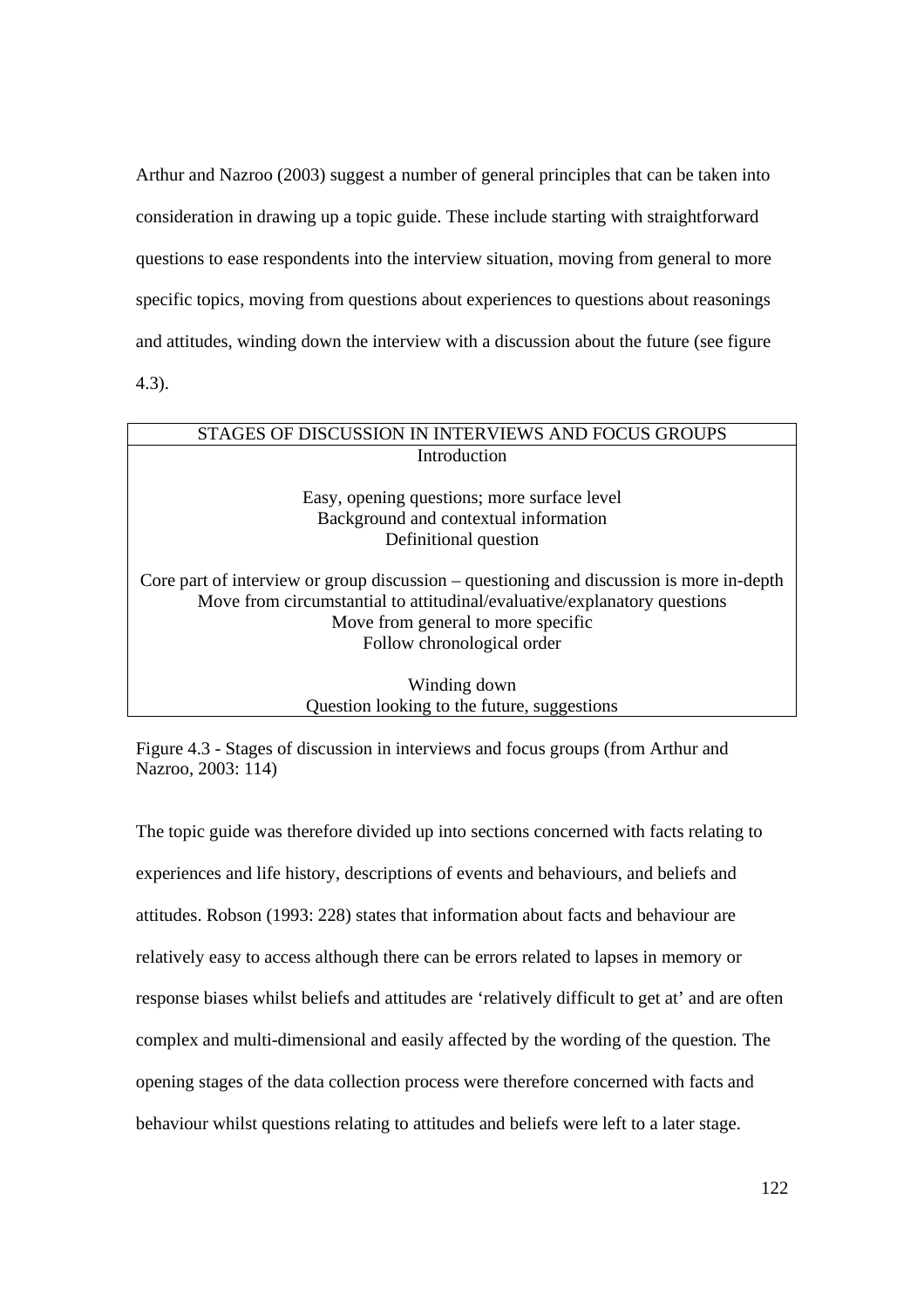#### Interviews

Interviews are described by Fulcher and Scott (1999: 89) as conversations with a purpose. This research used semi-structured interviews where there was a check-list of topics and questions but the order and way they were approached depended upon the flow of conversation which was unique in each situation. The interviewer aimed to maintain detachment from the interviewee in line with Schutz's idea of adopting the 'vantage point of the stranger' and also in keeping with the concept of phenomenological *epoche.* 

The interviews were recorded using a mini-disc recorder. Notes on any extraneous nonaudio details were recorded but after the interview in order to minimise distraction. Interviews were then transcribed. This was a lengthy process and Bryman (in Walliman, 2006: 93) estimates that for every hour of recorded speech it takes five to six hours of transcription. However, recording and transcription is a very reliable method of data collection as it is possible to check exactly what is said. Heritage (in Bryman, 2004: 330) suggests that the recording and transcription of interviews offers a number of other advantages including the fact that it allows for the material to be re-listened to any number of times and opens the data up to further scrutiny.

There are many complexities involved in using interviews as a method of data collection. Potential difficulties include the impossibility of entirely ruling out bias, the time consuming nature of interviews (in terms of planning, recording and transcribing) and also that the people who agree to participate and be interviewed may not necessarily be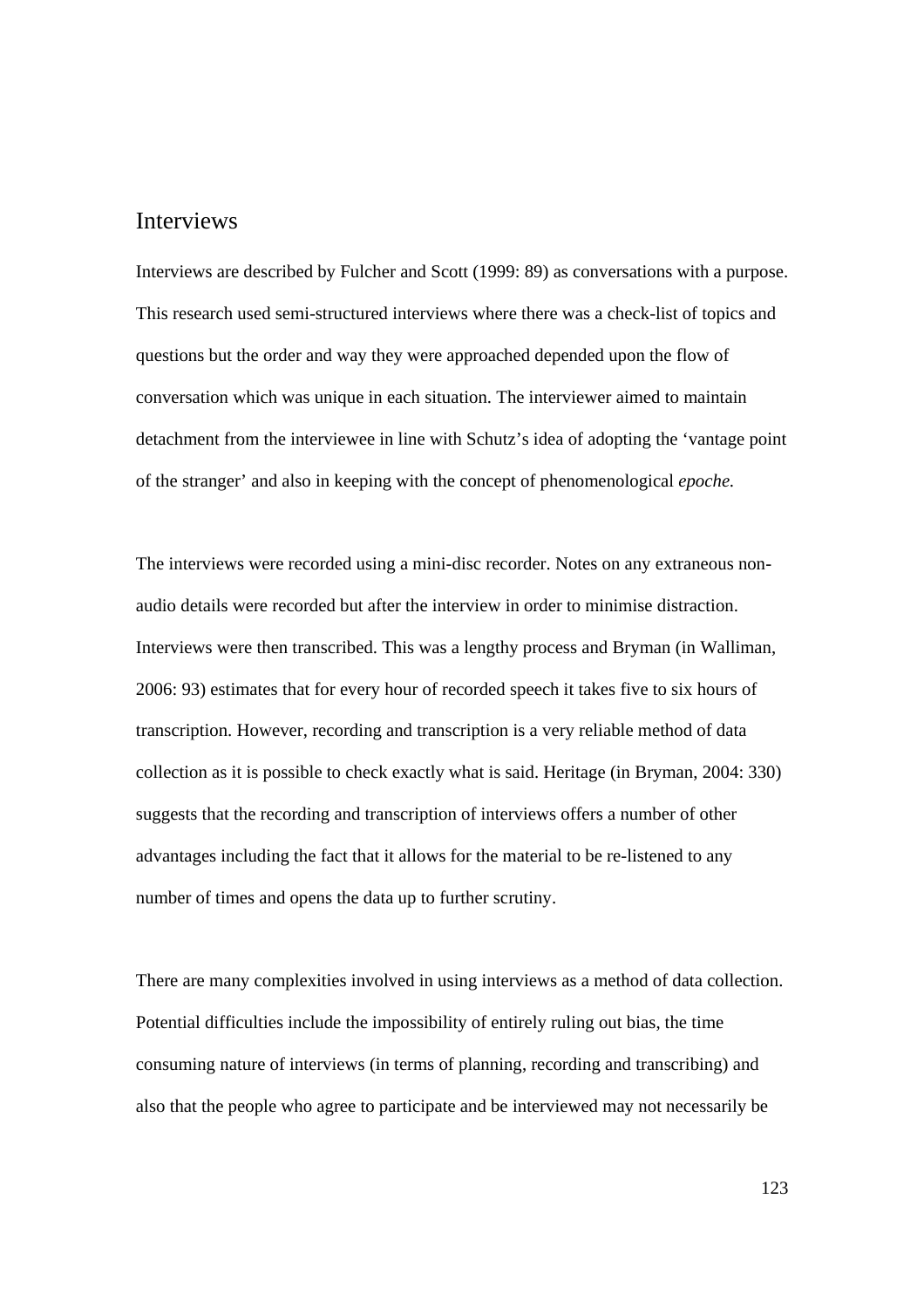representative of the case being studied. It is also possible that the interviewer will be influenced by the behaviour and attitude of the interviewee and that the interviewee will be affected by the interviewer and result in what is termed the 'interview effect'. Ritchie and Lewis (2003: 65) point out that there is an argument, put forward by some, that in order to reduce the interview effect the researcher and participant should be 'matched' on key socio-demographic criteria.

Matching characteristics such as gender, cultural background, ethnicity or age would no doubt yield very different results to a research project where these characteristics do not match. However, due to time and financial limitations, the interviews being carried out as part of this study were conducted by the same interviewer regardless of the diverse characteristics of the interviewees. Therefore it has to be acknowledged that there is a likelihood of an interview effect and the age, gender, dress and accent of the interviewer may have influenced the response of the participant.

One option to limit the interview effect would be to limit interviews to participants whose characteristics most closely match the interviewer. This however, would result in a significant sacrifice regarding the diversity of participants. Therefore, whilst this research acknowledges the possibility of an interview effect, no attempt has been made to match the characteristics of researcher and participant, a process which can also have negative consequences.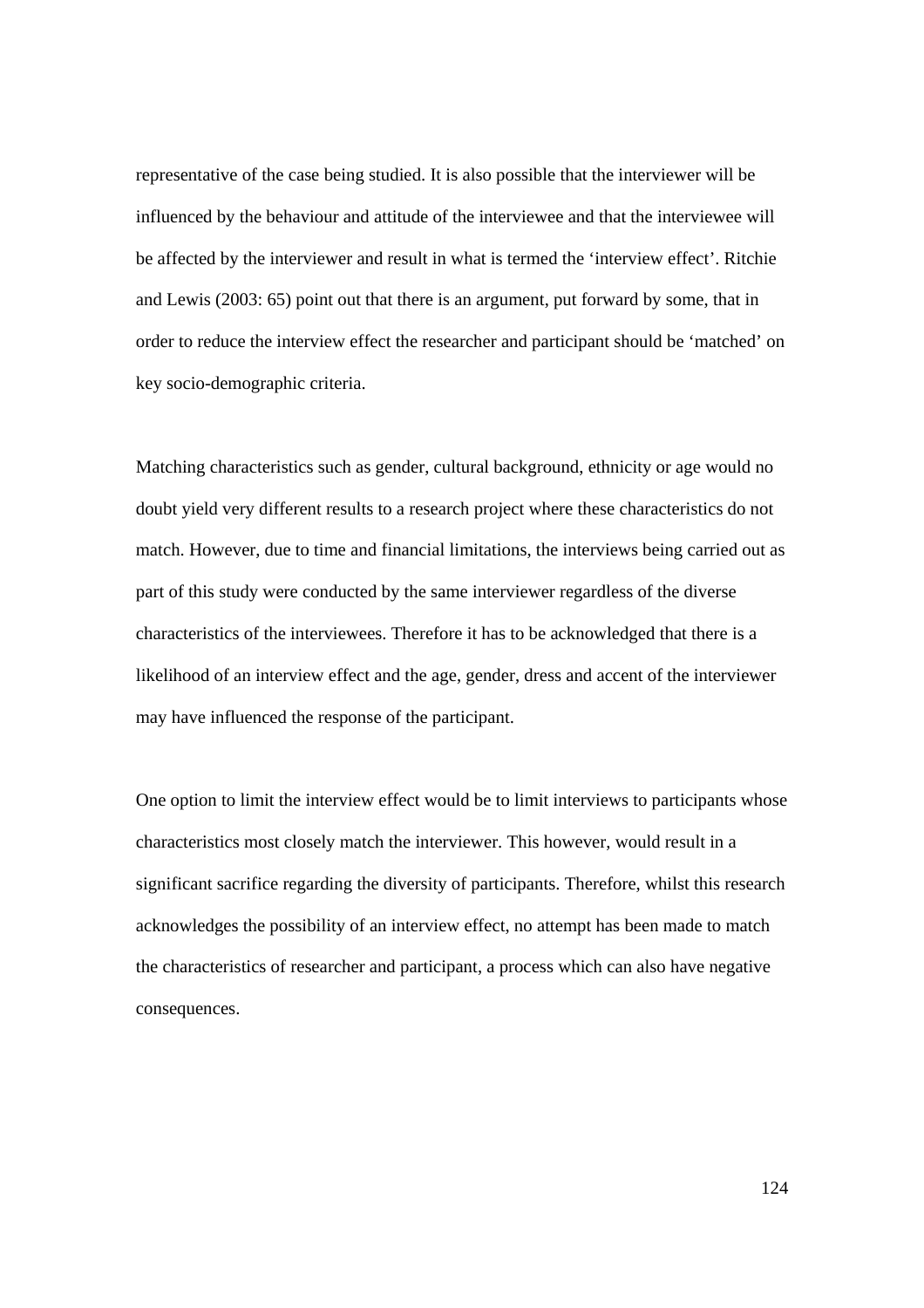Ritchie and Lewis (2003: 66) point out that matching characteristics also has its drawbacks and can lead to insufficient information being given due to assumptions based on shared experiences. They also suggest that the discussion of sensitive issues may work better when the interviewer is from outside the participant's community or group and they state that matching characteristics is no substitute for high quality fieldwork skills. Sensitive issues include topics relating to religion. Therefore, the fact that this research was conducted by someone outside the participant's community may indeed have yielded richer and more accurate information.

There were incidents where the gender and the fact that the interviewer was an outsider had an impact on the interview process. These included one interview with a female participant who said that knowing about sexual relationships makes her feel bad and she does not feel comfortable when people in Ireland talk about it in front of her or when she sees people kissing. However, she said that because the researcher was female she felt comfortable discussing the situation. Another incident was during an interview with a young male Muslim who left the door of the room open throughout the interview and explained afterwards that this was because in a room where a man and a woman are alone together, that he believes that Satan is also present. And in one other instance during an email communication, a man questioned the motives of the researcher and asked which intelligence agency she worked for.

Codes of good practice were applied throughout the interviewing process including those recommended by Robson (1993: 232): a researcher focus on listening rather than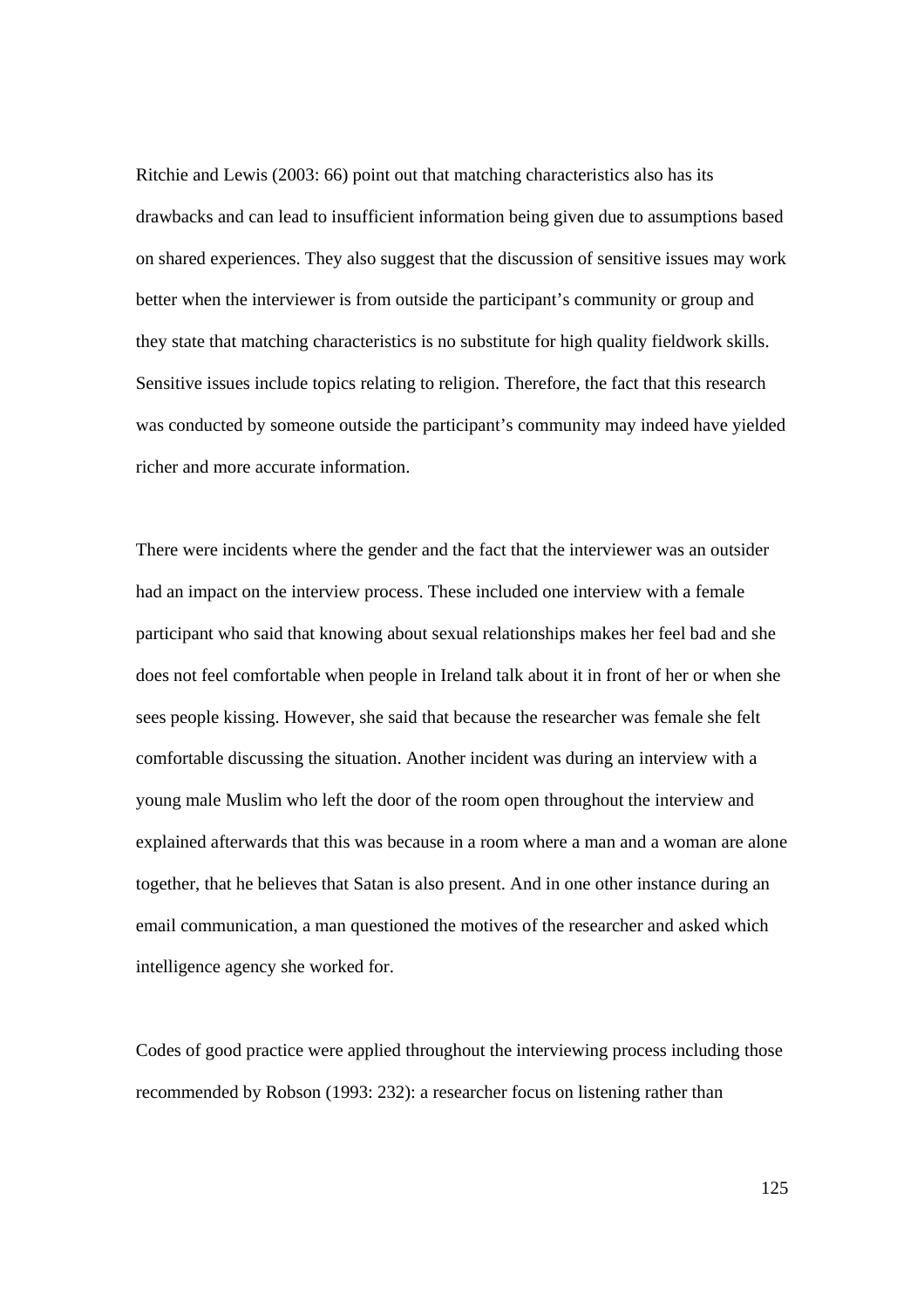speaking; putting questions in a clear, straightforward, non-threatening way; eliminating cues which may elicit a particular response; and enjoying (or in the words of Robson at least 'appearing to enjoy') the process. The interviewer adopted Robson's (1993: 232-3) advice regarding the types of questions to avoid in interviews: long; double-barrelled; those including jargon; leading; biased.

Thompson, Locander and Pollio (1989: 138) state that the aim of a phenomenological interview is to get 'a first-person description of some specified domain of experience' and that the only set questions regarding the topic should be the opening question. However, a topic guide was drawn up for the purposes of this research and although the interviews flowed differently according to each situation, there was a set of predetermined topics that was used to steer the direction of the interview and guide the exploration of the key themes.

The interviews were semi-structured and they utilised devices such as probes and prompts to encourage interviewees to expand on topics or give more information when required. Before beginning the interview, informed consent was obtained and the interview process began with an introduction by the researcher to the purpose of the research, an explanation of the way the interview would be conducted and recorded, and an assurance to the respondent of complete confidentiality. The interview was recorded from this point on and started with easy non-threatening questions, moved to the main body of the interview with any difficult questions left towards the end. Interviews finished up with a look towards the future and a final word of thanks.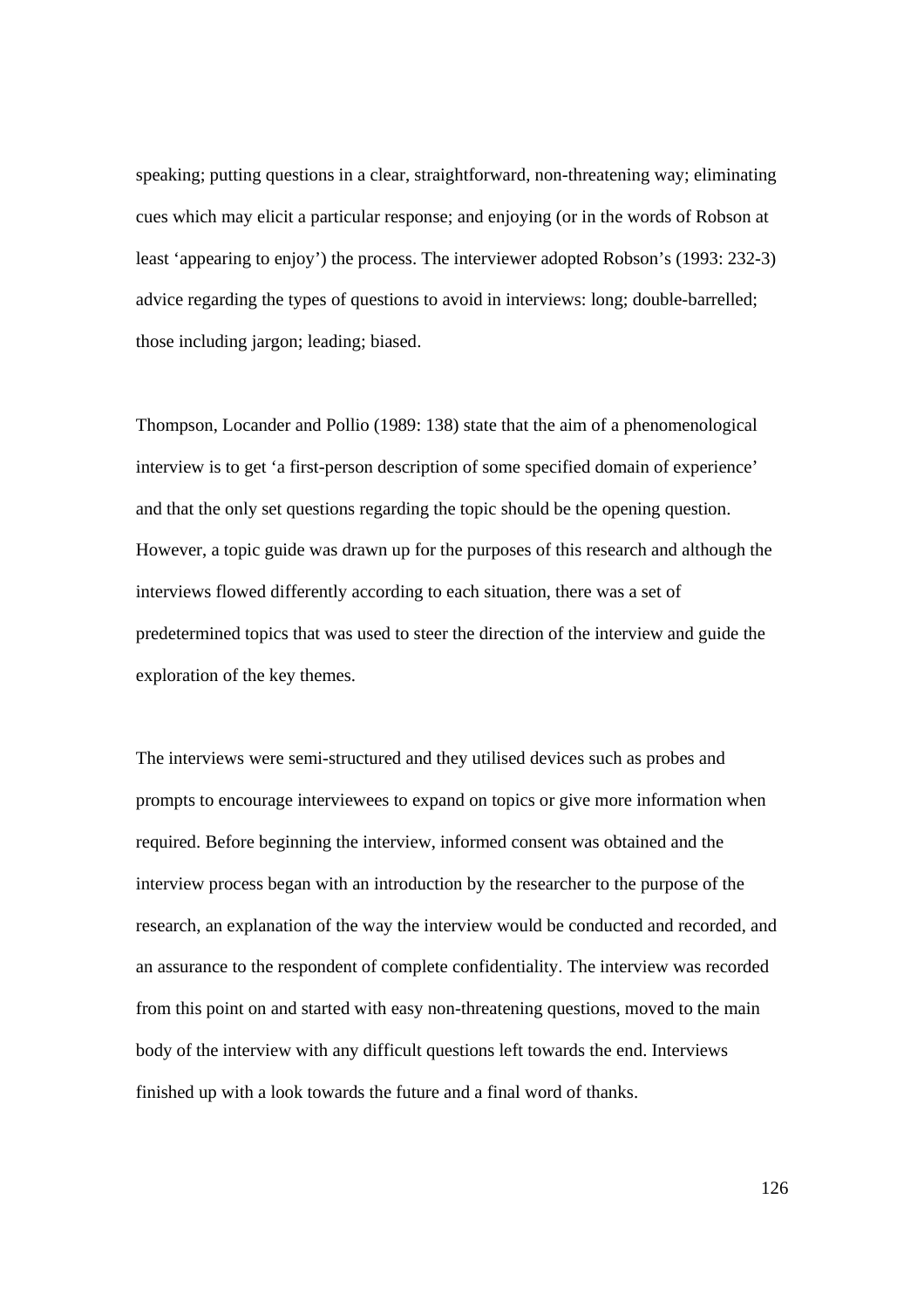The key focus of phenomenological interviews is to garner rich descriptive accounts of lived experiences which enables others to understand how phenomena are experienced. This research focuses on the lived experiences of Muslims living in Ireland. The interviews focused on the description of specific events, experiences and feelings of the interviewees and therefore descriptive questions were used rather than 'why' questions. According to Thompson, Locander and Pollio (1989: 138) 'why' questions are 'often ineffective for generating descriptions of lived experiences' and can also 'engender feelings of prejudgment and defensive responses' (Argyris in Thompson, Locander, Pollio: 138). Kvale (1996: 131) suggests that many 'why' questions can lead to intellectualized interviews that evoke memories of examinations. The focus of the interviews was therefore on descriptions of their lived experiences, in line with a phenomenological approach.

Twenty-one semi-structured interviews were carried out by one female interviewer. The interviewees were first asked to give some details about their current circumstances and their backgrounds. They were also asked to talk about religion in their lives, what it feels like to be a Muslim living in Ireland, whether they were born here or immigrated, their reasons for immigrating, their first impressions of the country, early memories of life in Ireland, their interaction with other Muslims and with Irish people, difficulties they encounter in Ireland specifically relating to the practicing of their religion, their friendships, family life, social life, how it feels to be part of a worldwide Islamic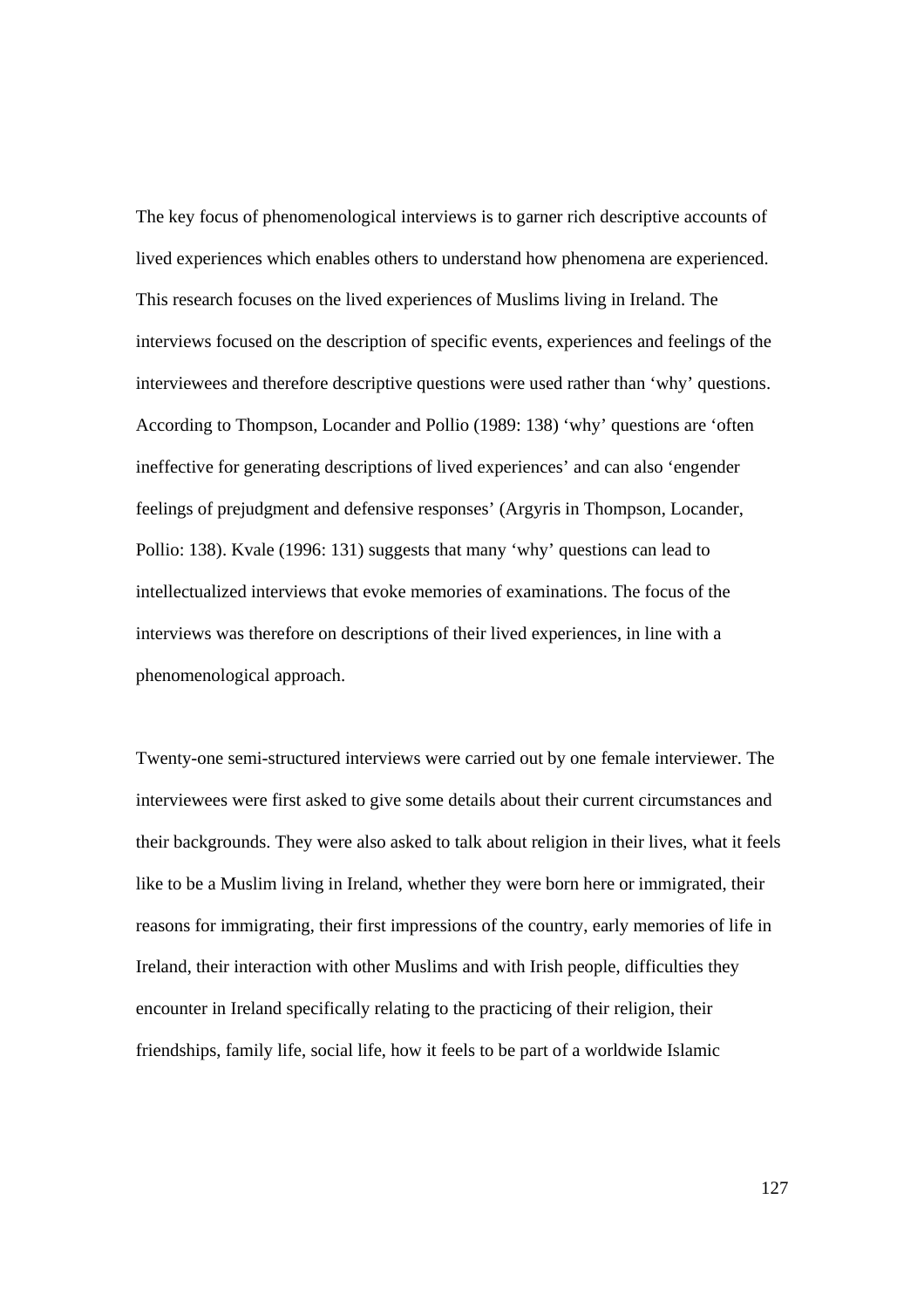community, their hopes for the future direction of Islam in Ireland. (The full topic guide is outlined in Appendix D).

#### Evaluation of research

Bryman (2004: 28) states that there are three prominent criteria for evaluating the results of any social research: reliability, replication and validity. These criteria refer to the fact that results should be repeatable, the study should be replicable and the conclusions should be valid. However, some writers suggest that different criteria should be used for the evaluation of qualitative research (Bryman, 2004: 30 & p273).

Lincoln and Guba (in Bryman, 2004: 274) say that the criteria for evaluating quantitative data presupposes that there is one correct view of social reality and that there are absolute truths which can be uncovered by social research. This would mean the evaluation criteria of reliability, replication and validity would contradict the ontological and epistemological positions adopted in this study. Lincoln and Guba (in Bryman, 2004: 273) suggest that there can be more than one version of social reality and they have suggested that qualitative research be evaluated according to the alternative criteria of trustworthiness and authenticity.

According to this criteria trustworthiness can be further broken down into four: credibility, transferability, dependability and confirmability. Guba and Lincoln (in Bryman, 2004: 274-275) say credibility involves good research practice, respondent validation (e.g. checking transcriptions with interviewees to confirm findings), and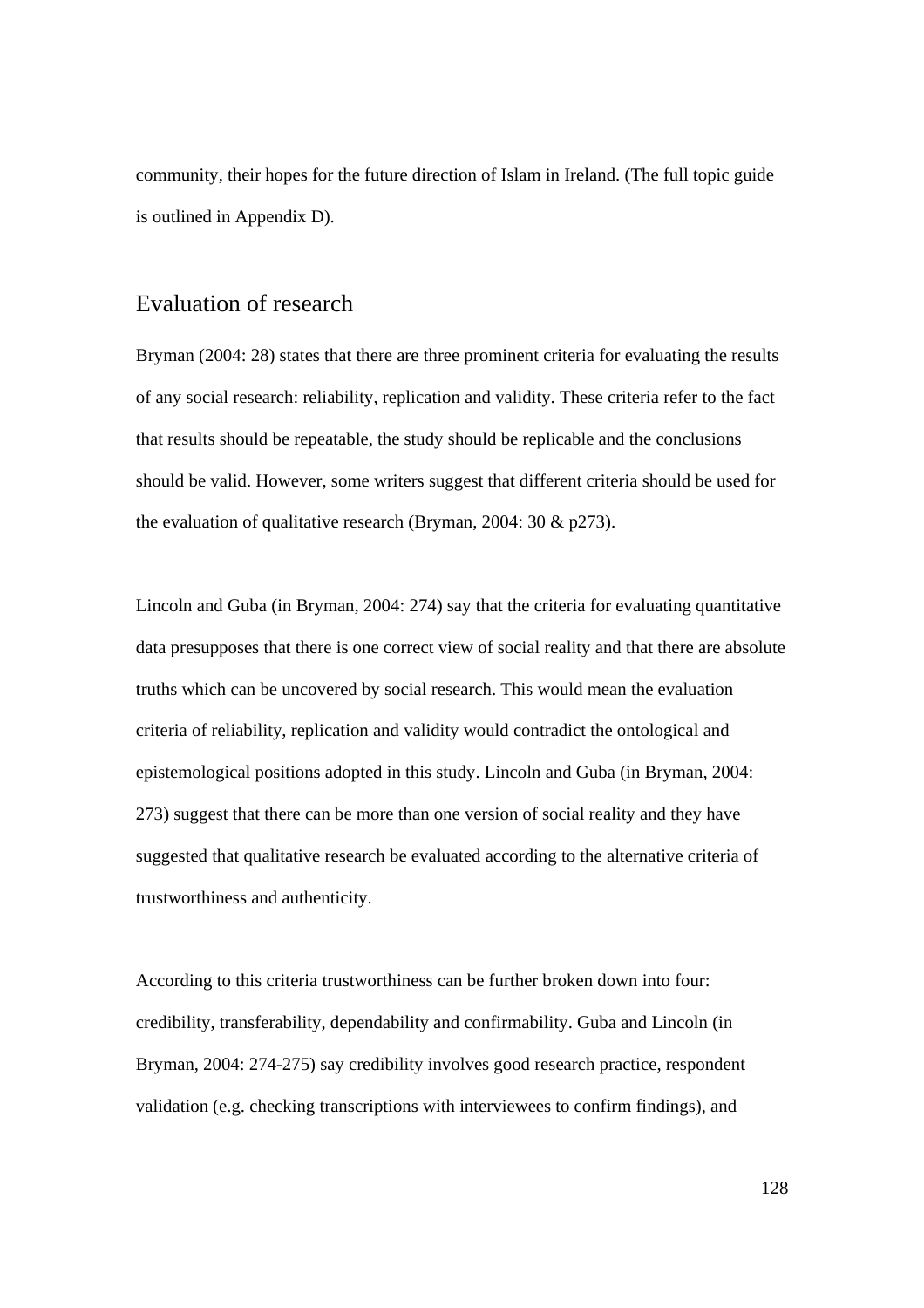triangulation (e.g. checking observations against the interview responses). Transferability involves providing rich descriptive accounts of the findings to allow others make judgements about transferability. Dependability involves the suggestion that researchers provide detailed accounts of all phases of the research including how the research participants were chosen and interviewed and confirmability refers to the fact that researchers should show that they acted in good faith and did not overtly use their own personal values and opinions to sway the findings. The other criteria of authenticity aims to judge the fairness and authenticity of the research and to question if the research aids understanding of the social world (Bryman, 2004: 275).

However, it is argued here that the evaluative criteria suggested by Guba and Lincoln are also problematic. Bryman (2004: 274) points out that respondent validation may result in interviewees altering their original statements and censoring the findings. Triangulation presupposes that strict observational accounts or other methods of data collection will be used along with interviews when much qualitative research (including this study) focuses particularly on one form of data collection and therefore triangulation is not possible or very limited, especially when there are considerable time constraints. Also, the criteria of transferability involves subjective judgements based on the descriptive accounts supplied by the researcher which could also prove problematic as there is no way to measure these accounts or to decide what exactly constitutes whether or not a study is transferable.

It is suggested that the most appropriate evaluative criteria for this particular research project is 'validity'. This methodological criteria is linked with the ideographic method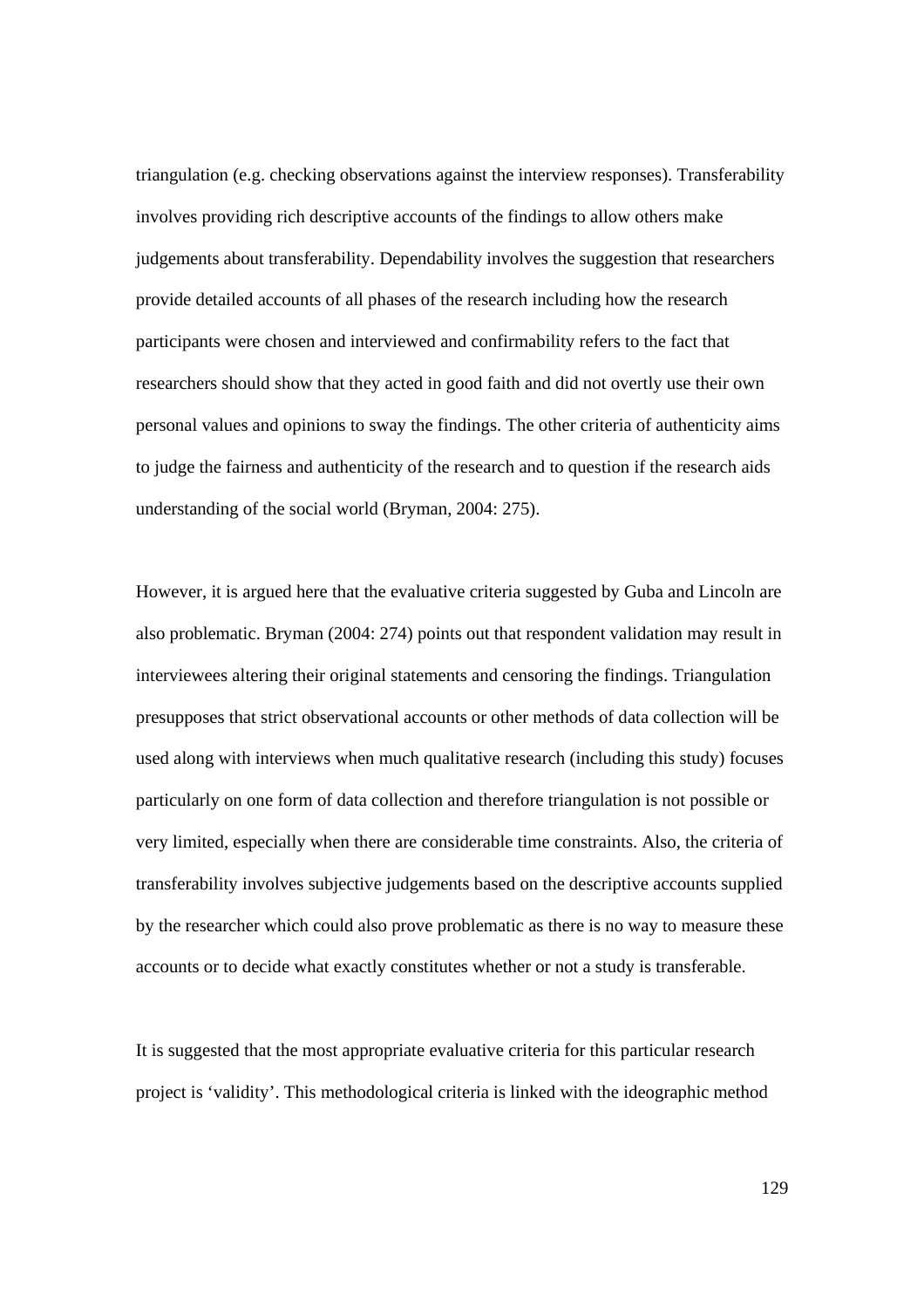being used in this study. The knowledge being generated from this project can be said to be valid, in the sense that it is 'true to life in a particular place and time' although it may be difficult to replicate (Smith, 1998: 145). This is in contrast to reliable knowledge which is linked with the nomothetic method and which involves evidence that is 'supported through repeated testing under the same condition' (Smith, 1998: 145*)*. However, the research was carried out according to the canons of good practice and the researcher adopted the 'auditing' approach suggested by Guba and Lincoln (in Bryman, 2004: 275) where detailed accounts of the research process were kept to show the dependability of the findings. It is also suggested that the findings are fair and will help others understand the experiences and beliefs of Muslims in Ireland. This would comply with the criteria of authenticity suggested by Guba and Lincoln for qualitative research (in Bryman, 2004: 275).

However, it is also necessary to be aware that the validity of the research may be compromised by factors which are beyond the control of the researcher. These include the Hawthorne effect which refers to the way people tend to respond differently when they are aware that they are the subject of a research project (Walliman, 2006: 107). The effect is named after research carried out by Roethlisberger and Dickson in 1939 at the Hawthorne electrical works in Chicago when the researchers found that the presence of an observer affected the productivity of workers who were wiring electrical components (Fulcher & Scott, 1999: 88). There is also a possibility of an interview effect where the characteristics of the interviewer affects the response of the interviewee. There is evidence that female interviewers achieve a better rapport with interviewees than their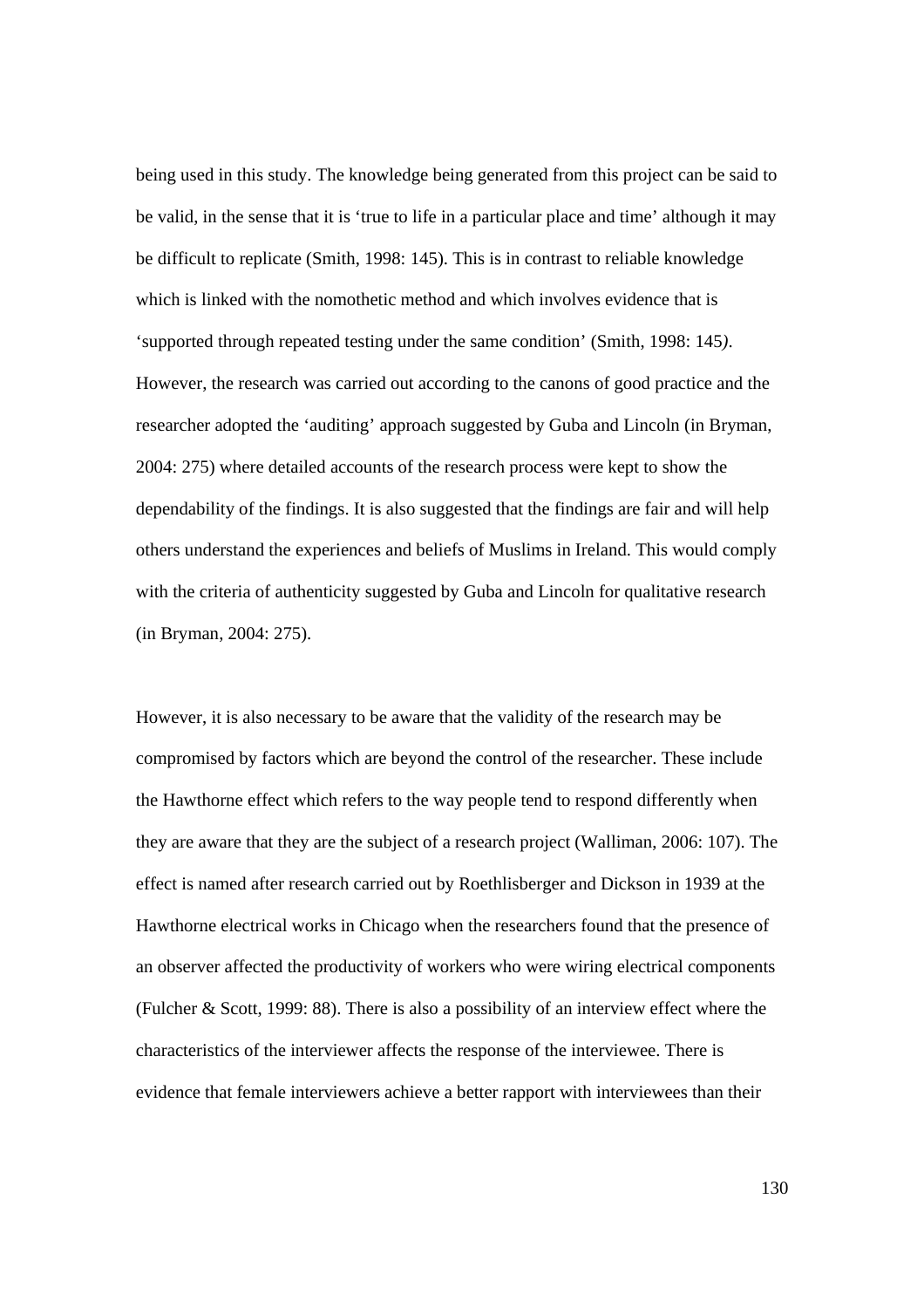male counterparts but also that at times the presence of a woman is believed to be more intrusive (Fulcher & Scott, 1999: 88). This could be particularly true in the study of Islam where gender roles are often clearly defined and a female interviewer could affect the way questions are answered by either male or female respondents depending on their view of gender roles. Another possible difficulty impacting upon the validity of the research is language and cultural differences between the interviewer and interviewees. For example, when a person's first language is not English, they may have difficulty communicating subtle shades of meaning or difference.

#### Content analysis

Once the interviews were conducted and transcribed, the next step was the analysis and synthesis of the information. O'Leary (2005: 163) identifies the goals of this phase of research in a phenomenological study as the exploration 'of commonalities and divergences in the experience of the same phenomenon' and to search out the range of experiences related to this phenomenon.

The transcription of interviews generated a large quantity of data which needed to be analysed. Lofland and Lofland (in Bryman, 2004: 332) suggest that the process of analysis should begin before all interviews are completed. Early analysis enables the researcher to identify emerging themes that may be followed up in subsequent interviews (Bryman, 2004: 332). This results in an iterative process as the researcher goes between data collection and data analysis with both phases informing the other.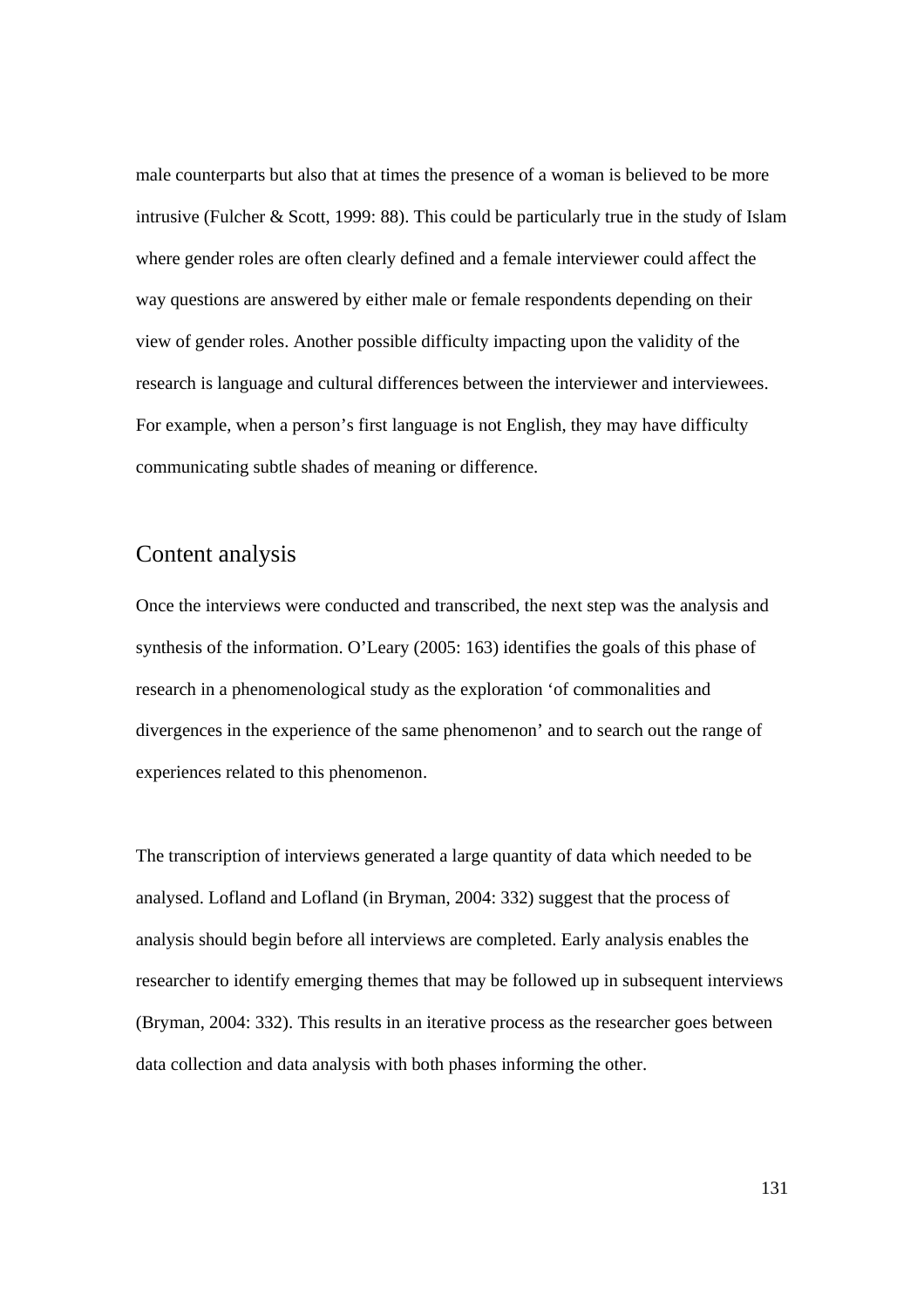Bryman (2004: 339) points out that there are only a few established and accepted rules in the analysis of qualitative data but that there are a number of broad guidelines which can be followed. These include the analysis of data at an early stage in the data collection process and the coding of the interview transcripts to identify key themes and the range of issues identified by the interviewees (Bryman, 2004: 399-409).

The phenomenological method adopted for this research results in a number of challenges in the analysis of the data, not least of which is the difficulty, pointed out by O'Leary (2005: 164-165) in finding good advice regarding the use of phenomenological methods. O'Leary suggests two possible approaches. The first is to start by delving into literature on the subject whilst the second is to do less reading and to focus on the practice of thinking phenomenologically and to search for themes in the collected data. This latter approach was adopted in this study with a focus on discovering themes and commonalities of experiences relating to what it is like to be a Muslim living in Ireland. The use of coding was used to aid this process.

The coding of the material generated in the data collection and transcription phase began after the first seven interviews were conducted and transcribed. A few basic considerations suggested by Bryman (2004: 408-409) were then followed. These included reading through the initial set of transcripts to get a sense of the material and then taking notes about what struck the researcher as most significant, then following this up by subsequent readings and inserting notes in the margin and identifying basic codes which were then reviewed. Interview material was then extracted according to themes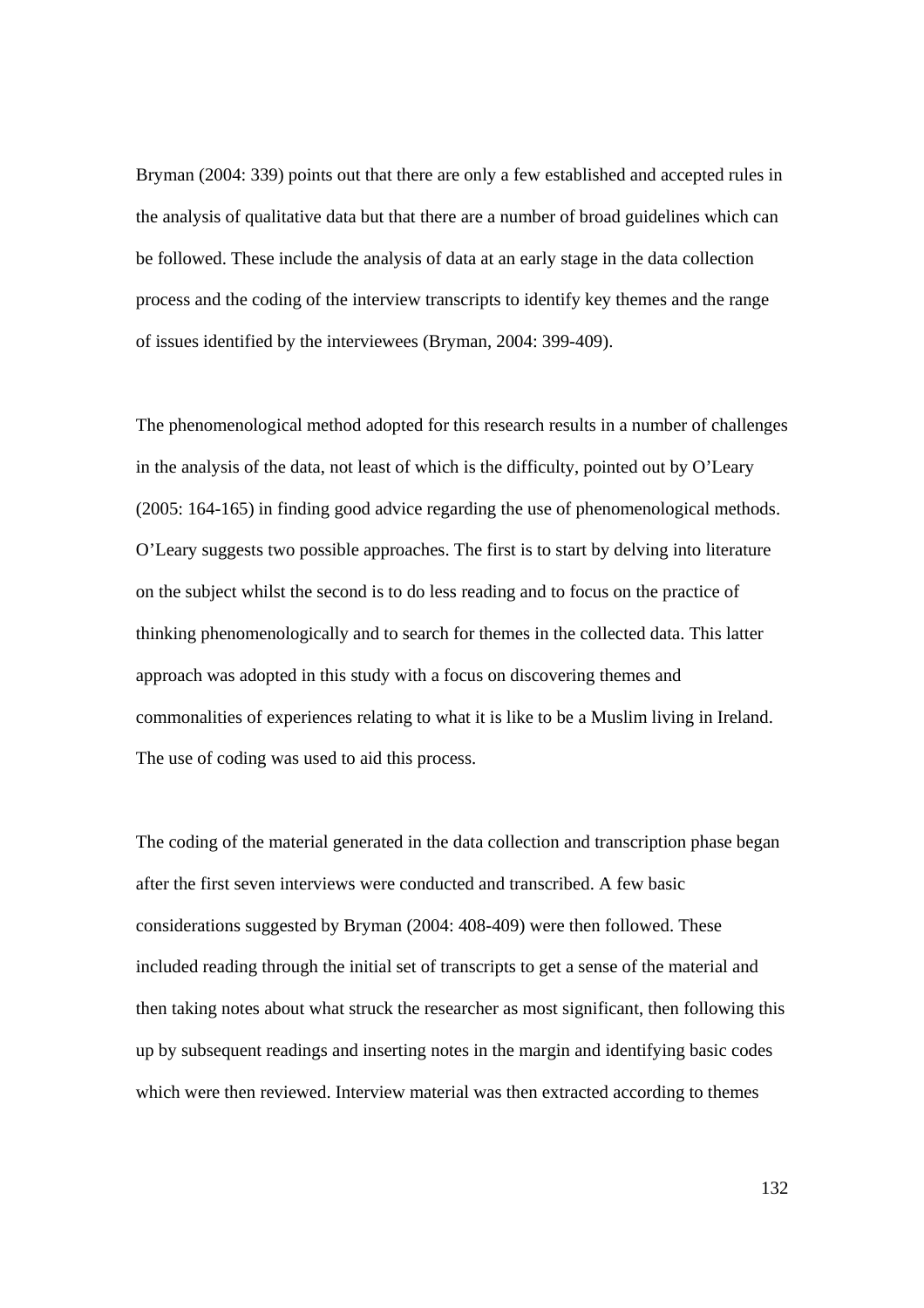and re-compiled in sections that were further analysed, broken down into smaller components and then re-stitched together under a broad heading with analysis and quotes. In some instances the researcher made alterations to sentence constructions (including the extraction of repetitive words) in order to make the meaning clear. Subsections were categorized and compiled under larger section headings and a clearer picture emerged of the key themes from which conclusions were then drawn up.

### Ethical issues

At the outset, the research was presented to the Research Ethics Committee at Waterford Institute of Technology who approved the project. The research also complies with the ethical guidelines set out by the Sociological Association of Ireland. According to the Data Protection Acts 1988 and 2003, the type of information that has been gathered and processed during this research is termed 'sensitive personal data' as it will refer to the religious beliefs of the subjects and may also refer to political opinions, philosophical beliefs and the sexual life of the subject.

All the data collation, storage and processing has complied with sections 2 and 2A of the Data Protection Act (as amended by the Act of 2003) and all data subjects gave consent to the processing. Interviewees are anonymous and no records have been kept of interviews with names on them unless a participant has specifically stated that their name can be included. Recorded material and interview transcripts have been kept in a locked filing cabinet and the only people with access to these were the researcher and research supervisor.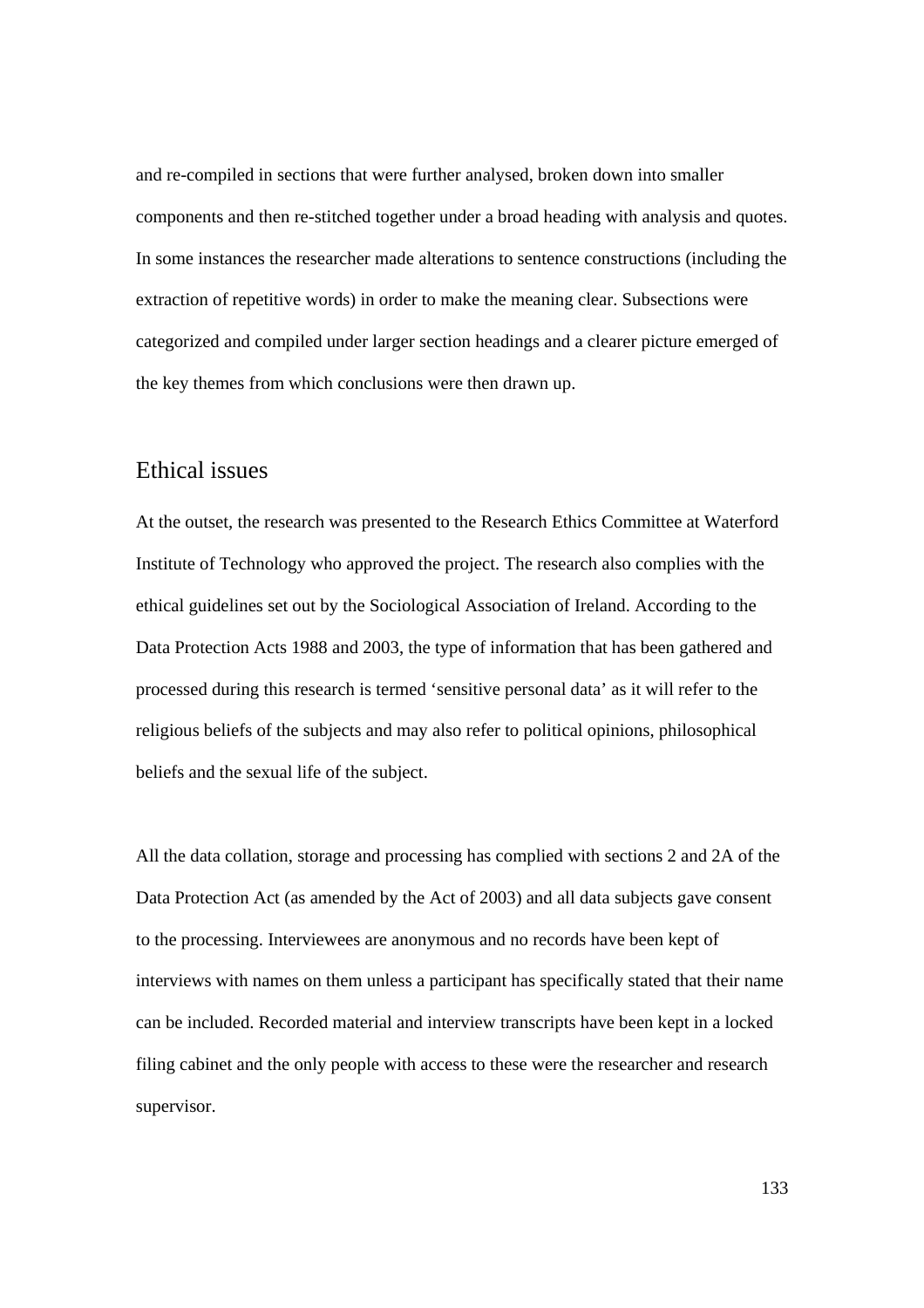## Conclusion

This chapter has explored the philosophy regarding the ontological, epistemological and theoretical stance of the researcher and has outlined why an intermediate approach has been adopted. This approach attempts to bridge the gap between the objective and subjective, between empiricism and rationalism and between positivism and interpretivism. This ties in with the phenomenological approach used in this study which involves a focus on the beliefs and experiences of the participants from their own perspective and in their own words whilst at the same time steering clear from value judgements. The chapter also explored the qualitative method of semi-structured in-depth interviews used for data collection and outlined the conceptual framework, research design and sampling strategy used as well as outlining the evaluation of the research, the method of content analysis and the ethical guidelines.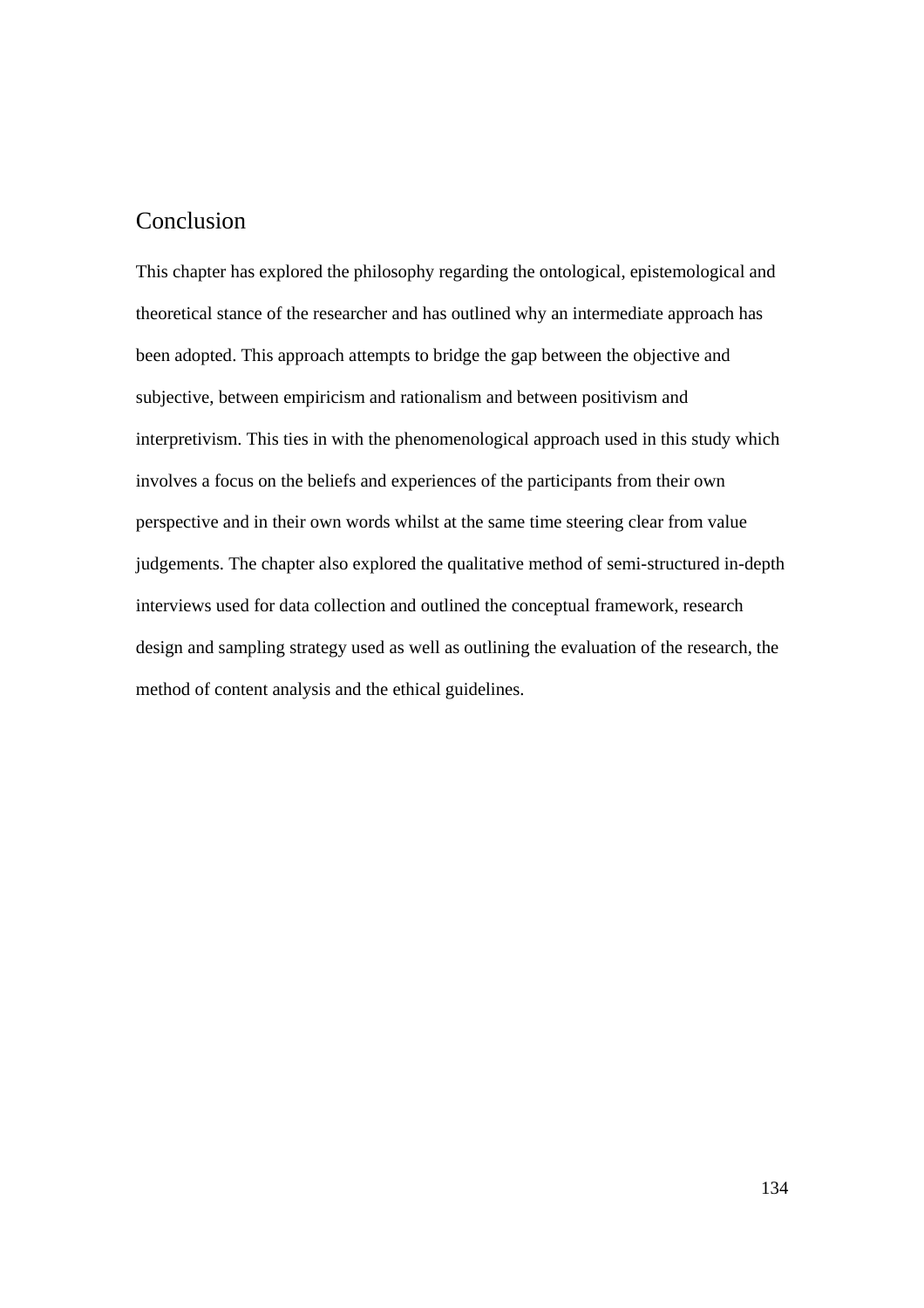## **Chapter 5: Unity and Diversity**

And it too was hopeless: what was a person to do when even *things* in England spoke a different language than the one they did back in Pakistan? In England the heart said *boom boom* instead of *dhak dhak*; a gun said *bang!*  instead of *that!;* things fell with a 'thud' not a *dharma;* small bells said 'jingle' instead of *chaan-chaan*; the trains said 'choo choo' instead of *chuk chuk…* 

(Aslam, 2004: p35-36)

### Introduction

This chapter gives a brief outline of the interviewees, the interview process and limitations of the research. It then goes on to outline significant diversities present within the Muslim population as well as participants' subjective views about diversity. The findings would suggest that a range of factors contribute to a growing diversity within the Muslim population of Ireland. As Fokas (2007: 2) suggests, dichotomous representations of Islam which tend to simplify differences are insufficient in a study of this nature. Factors that contribute to the diversity of the Muslim population in Ireland include whether Muslims are autochthonous or immigrant, their length of stay in Ireland, the origin of immigrants, gender differences, subjective conceptions of identity and integration as well as primary social spheres and levels of integration. Findings support those of McPhee (2005: 51) who suggests outsider and government views of the Muslim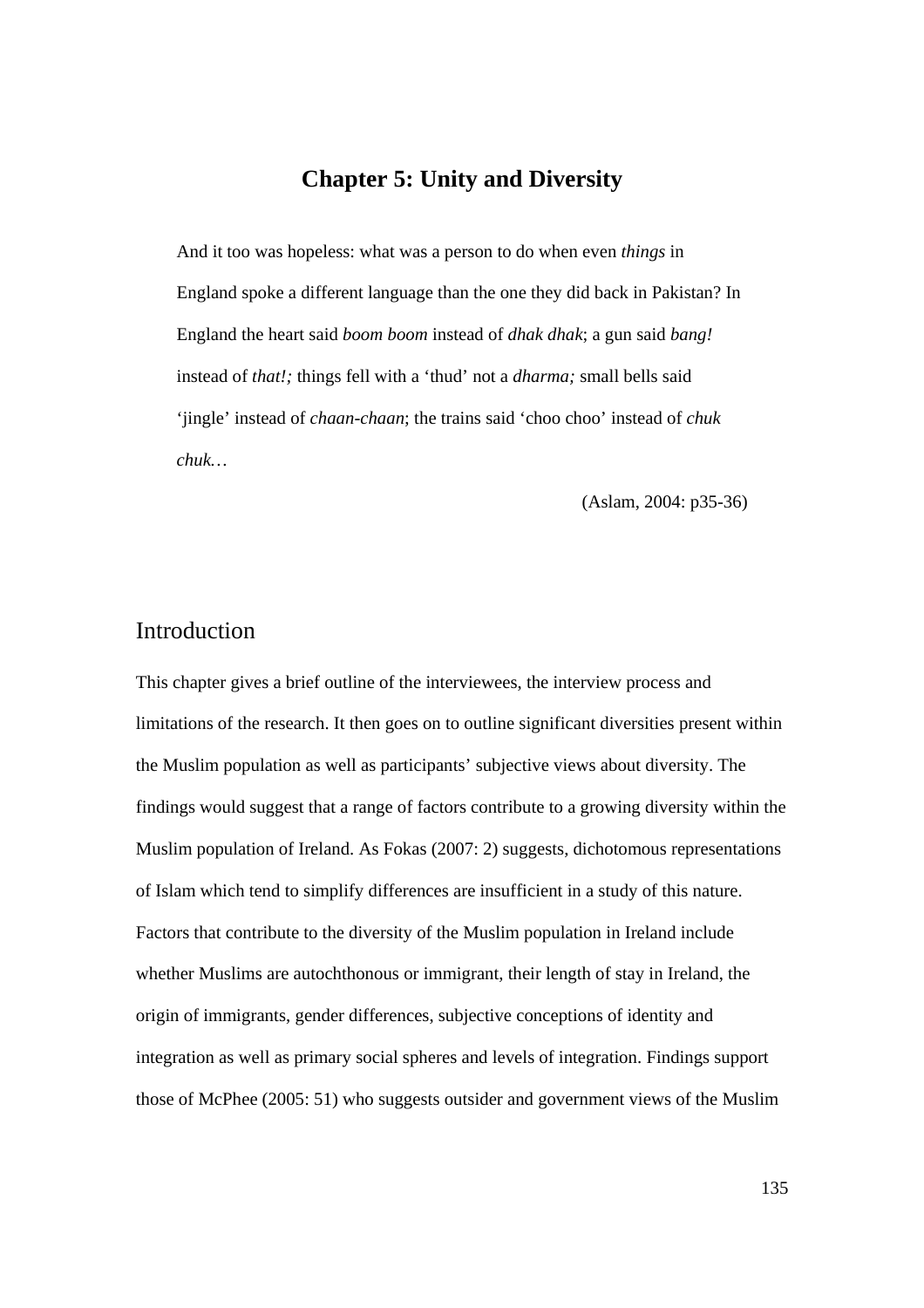population as a homogenous community are not correct and that the Muslim population is in fact diverse and heterogeneous with multiple layers of identity and affiliations.

#### Interviewees

A total of twenty-one Muslims living in Ireland were interviewed. The interviewees were chosen to represent a range of criteria which included nationality, age, gender, length of time in Ireland and their place of habitation in Ireland. (Table 5.1 outlines the criteria and their relation to each participant). A number of religious leaders, laypeople and nonpracticing Muslims were also interviewed. There are very few full-time religious leaders or Imams in Ireland so many of the Imams interviewed worked full-time in other professions.

As mentioned previously, in 2006 the researcher of this project had produced a series of radio programmes on the subject of Islam in Ireland. During the making of this series, contact was made with a number of Muslims living in Ireland and extensive interviews were recorded. However, due to the time and financial limitations of radio broadcasting, only tiny segments of these recordings were included in the final series of programmes. At the outset of this research, contact was made with many of the Muslims who had been interviewed for the radio series. The aims and purposes of the research were explained to them. All of those who were contacted agreed to be interviewed again specifically for this research and also gave permission for the researcher to use of any material that had previously been recorded. A number of other Muslims were identified using snowballing and convenience sampling techniques. All participants signed consent forms (see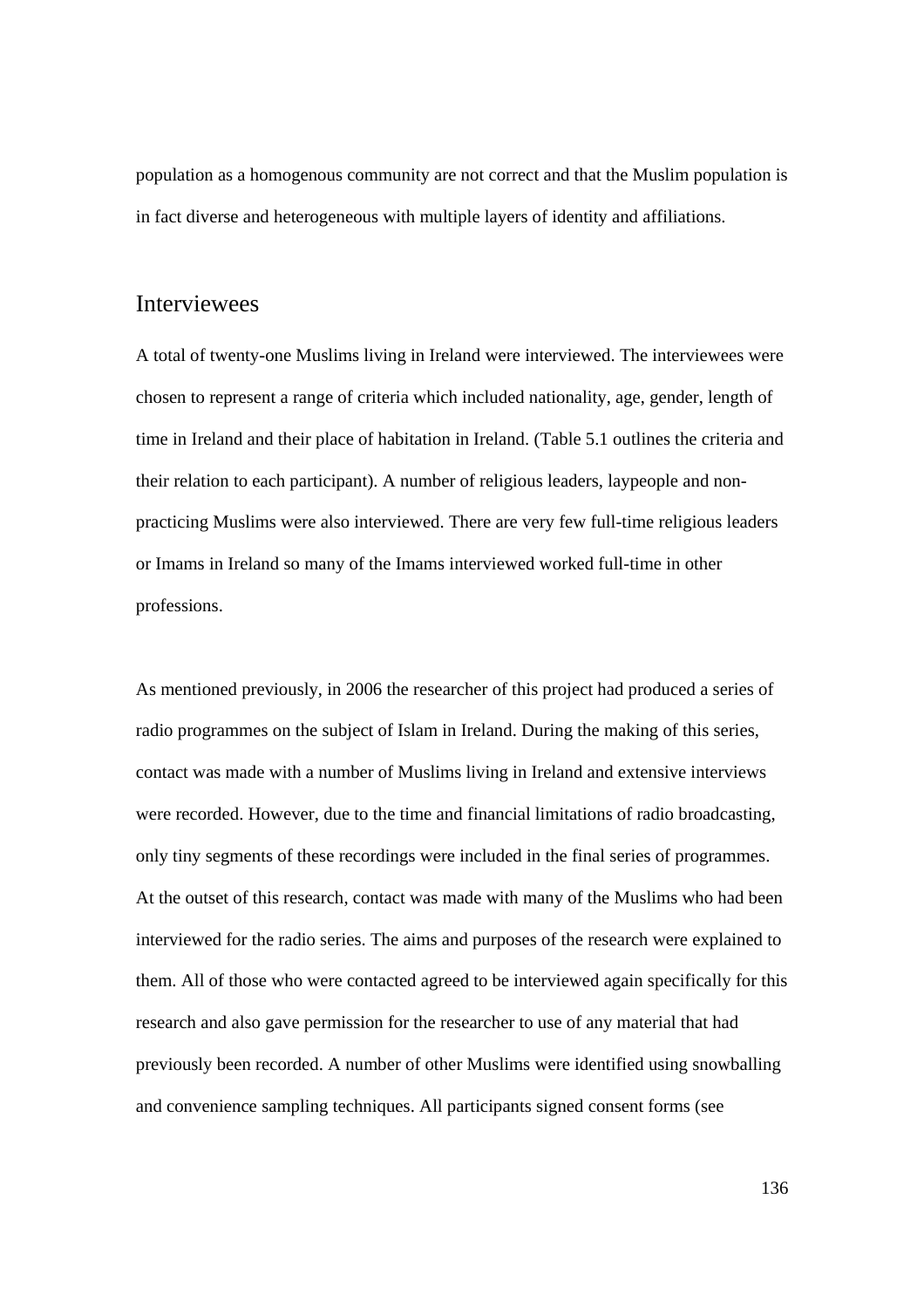Appendix B and Appendix C) agreeing to their participation in the research and all were informed that they could opt out of the research at any stage.

| <b>Name</b> | Gender          | Age | <b>Country of Origin</b>        |
|-------------|-----------------|-----|---------------------------------|
| Akifah      | F               | 20s | Pakistan                        |
| Imran       | $*M$            | 40s | Ireland (convert)               |
| Afsheen     | $*F$            | 30s | Syria                           |
| Wasim       | $*M$            | 30s | UK (family of Pakistani origin) |
| Alina       | F               | 20s | Pakistan                        |
| Aahil       | M               | 30s | Libya                           |
| Hanif       | M               | 20s | Democratic Republic of Congo    |
| Khurram     | $*M$            | 50s | Syria                           |
| Kamran      | $* M$           | 30s | Pakistan/The Netherlands        |
| Samir       | $\,^*$ M        | 30s | Pakistan                        |
| Wahab       | $\mathbf{M}$    | 60s | Pakistan/The UK                 |
| Mahnoor     | $\mathbf{F}$    | 60s | The UK                          |
| Aiman       | M               | 20s | Irish – father Egyptian         |
| Rafidah     | $*F$            | 50s | Irish convert                   |
| Nazeer      | M               | 30s | Pakistan                        |
| Muhib       | M               | 30s | Nigeria                         |
| Alim        | M               | 60s | South Africa                    |
| Dinar       | M               | 30s | Nigeria                         |
| Sayyid      | $^{\ast\ast}$ M | 40s | Iraq                            |
| Fakeeh      | $^\ast$ M       | 40s | Nigeria                         |
| Kaleem      | $** M$          | 30s | Egypt                           |

#### TABLE 5.1: RESEARCH INTERVIEWEES

\* Information taken from interviews conducted for radio programmes and an additional interview conducted for the research project

\*\* Interview material taken from interviews conducted for radio programmes

Some interviewees requested the presence of their partner or a friend during the interview which was agreed. However, this did sometimes impact upon the interview. In one instance a Muslim woman sat in for an interview with a male acquaintance who she had introduced to the researcher. The man spoke about things that had been stolen from his family's unoccupied house in the town. The woman intervened saying 'there's no need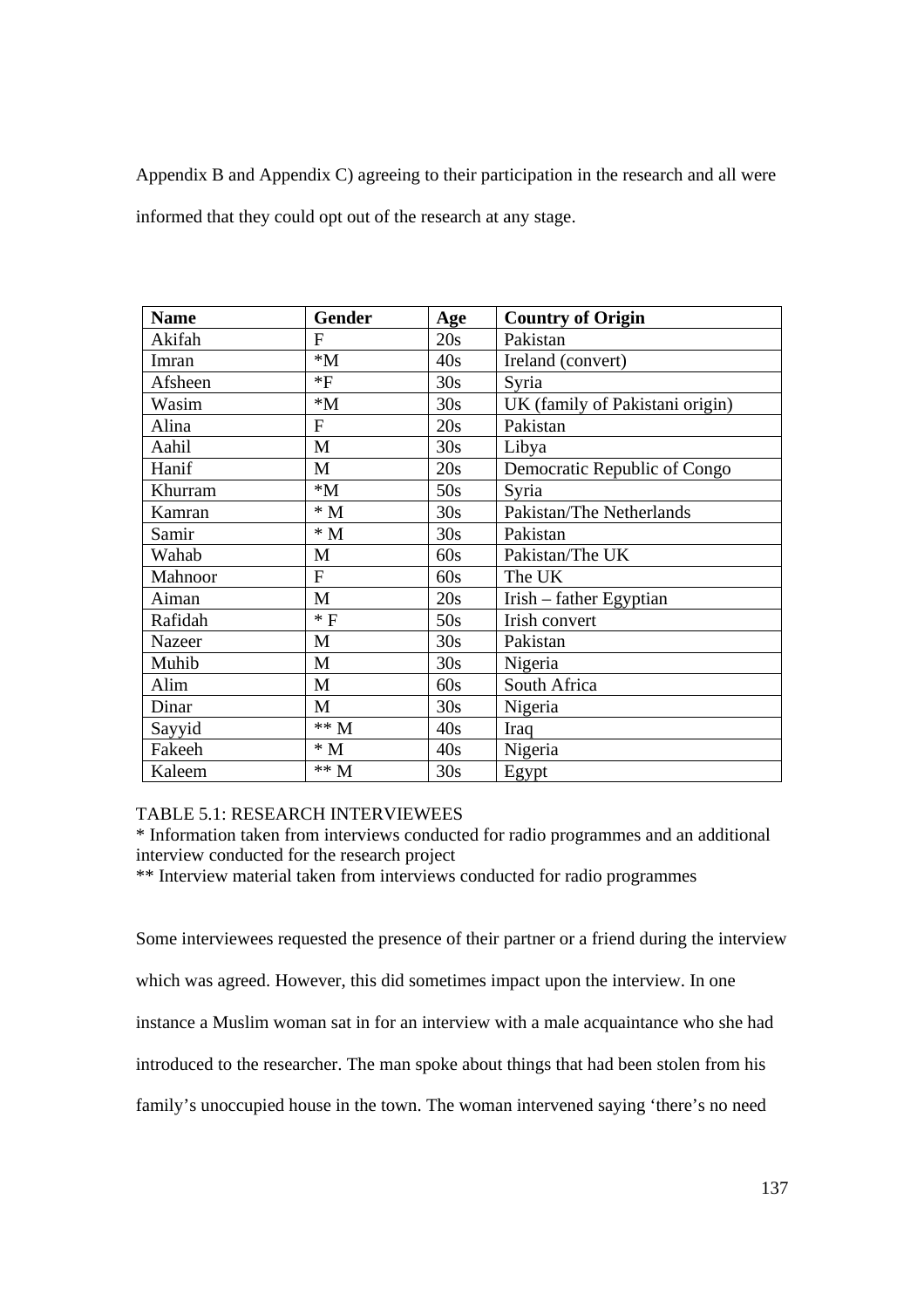actually to say these things. Somethings you have to keep private'. At another point during the same interview the man described some of the Pakistani women living in the town as 'insecure'. The woman again interrupted saying 'they're absolutely lovely, very friendly and very good mothers, and very, lovely wives'. The man then continued describing the women in the same type of positive terms and said 'and they're very socially aware as well and all the women mix as well'.

Another challenge in relation to the interviewing process was the reluctance on the part of some people to speak openly about their experiences. One man in particular felt he could not speak about some aspects of his life which may have been deemed unacceptable by the rest of the local Muslim community. In relation to drinking alcohol he said 'you see I can't really talk about this because I'm meant to be… I do a lot of work for everybody and people respect me here.' However, when he was reassured that anything he said would be completely anonymous he did speak openly about his drinking habits. Another man appeared reluctant to speak about the Ahmadiyya community. He was asked if he did not want to speak about it. He said 'no, I do not want to speak about that'.

The researcher also encountered suspicion about her motives for the research project. In one instance in 2008 a man who himself initiated contact after listening to the radio programmes online sent an email to the researcher asking who did she work for and for what intelligence agency did she want the information for. She explained the background and purpose to the research and assured him that the information was not being collected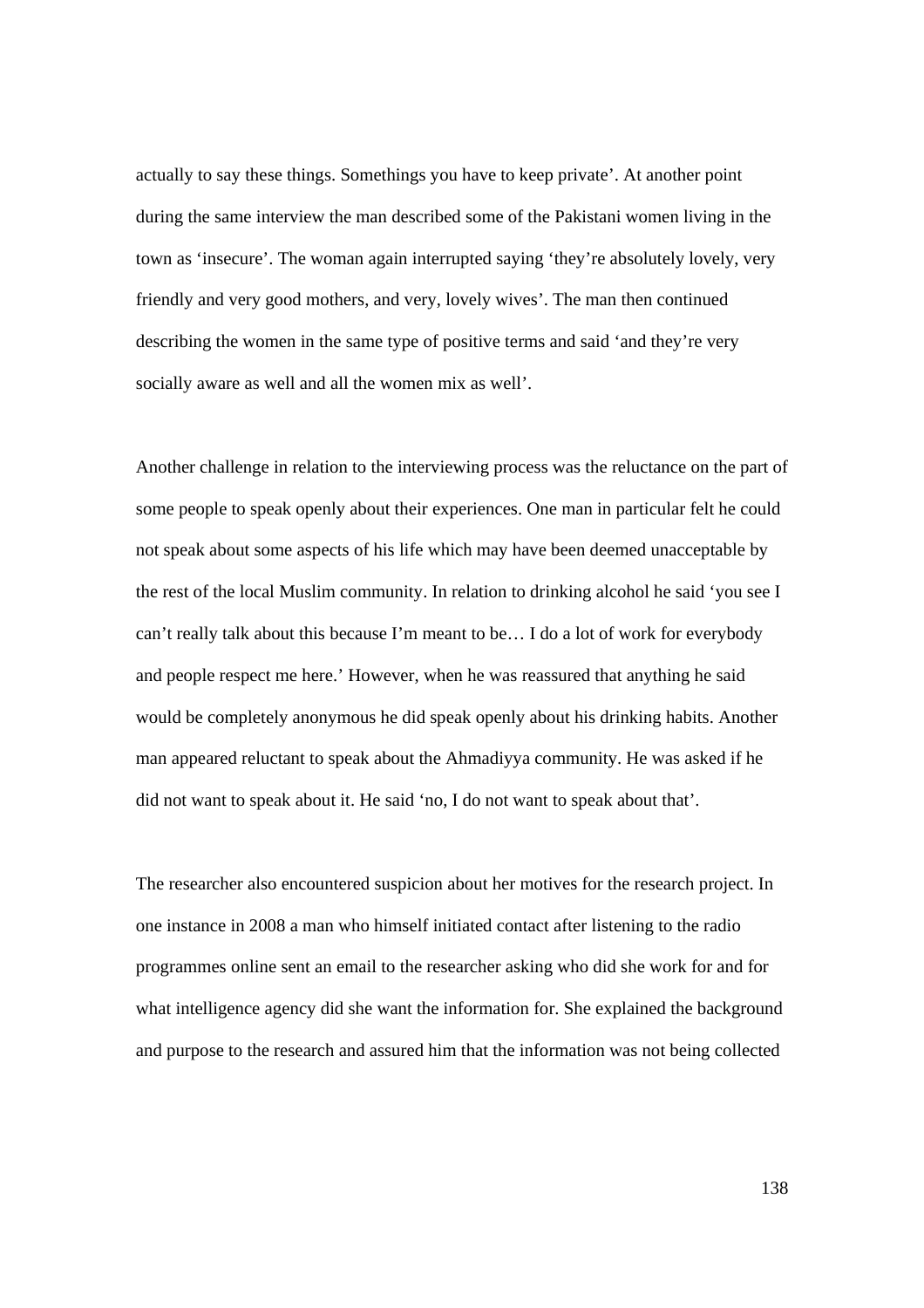for any intelligence agency or indeed for any organisation. The researcher subsequently asked another interviewee about the suspicion she had encountered:

The Muslims sometimes they feel vulnerable and because of that if someone comes to them and asks them these detailed questions they need to ask this question – 'what does she want?' They have seen a lot of bad experience. We have seen on the screen a lot of media people or people who pretended to be media people and then after that they turn out to be part of intelligence or planning to do a scandal for Muslims somewhere or things like that. That created a low level of trust when it comes to people asking for detailed questions.

None of the participants' real names have been used. The researcher has chosen Islamic names to represent the interviewees. Details of the interviewees including the names used and their meanings, their ages, gender are included in Table 5.1.

#### Limitations

Whilst this research aims to document the lived experiences of Muslims living in Ireland it is important to acknowledge the limitations of a study of this nature. Firstly, due to time and financial constraints only a small sample of Muslims were interviewed and because of the huge diversity of the Muslim population in Ireland not all groups, nationalities or schools of thought are represented in this sample. Secondly, as Heckmann (2005: 21) points out in his study of integration in France, Great Britain and Germany, the fact that participants took part in the research could indicate that these Muslims are already integrated to some level whilst those who are less integrated or more isolated in Irish society were more difficult to contact. Therefore, the results of the research may be skewed in that direction. Also, as a female, Irish, non-Muslim researcher, it is necessary to acknowledge that the gender, nationality and religious background of the researcher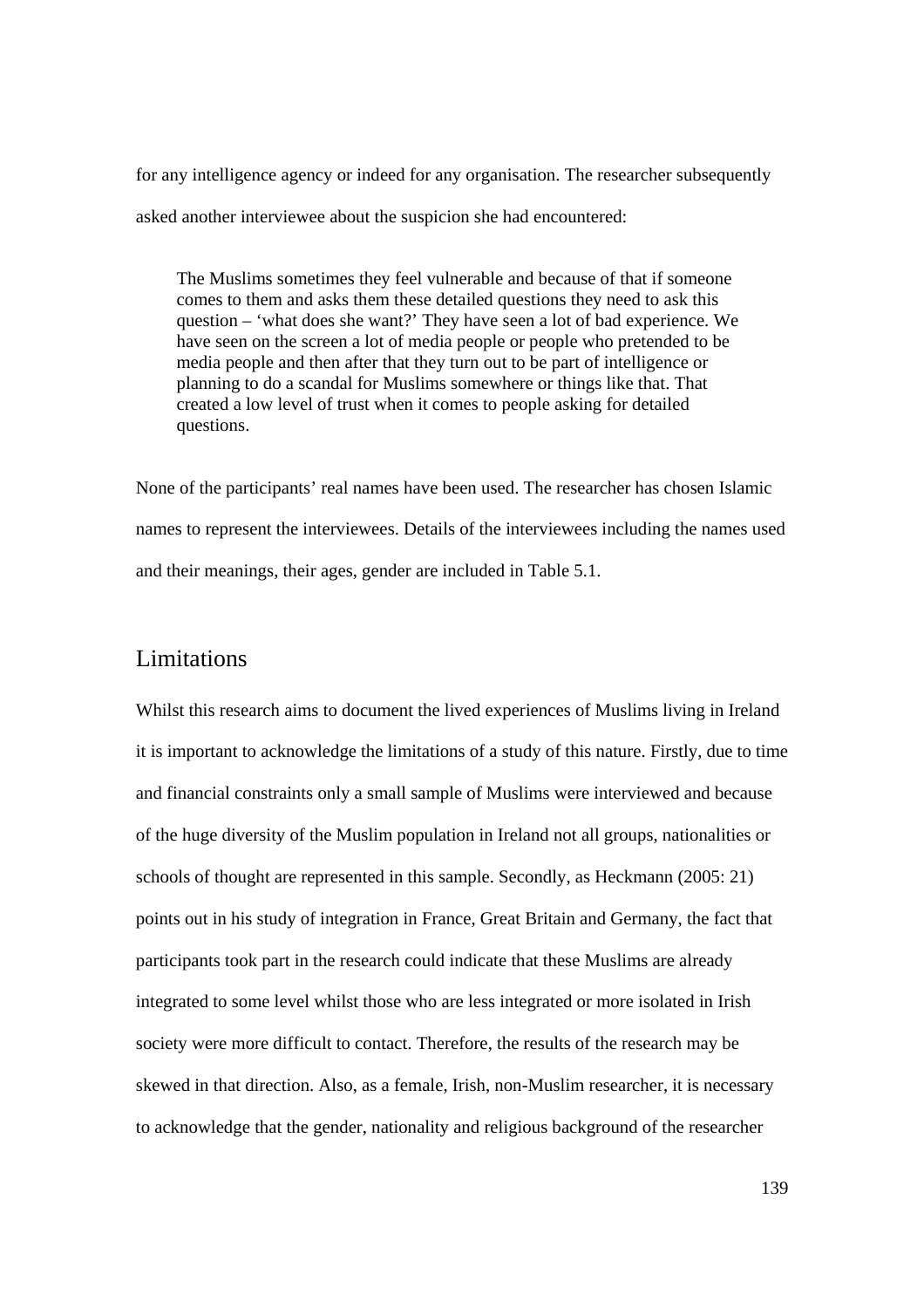may have influenced the responses of the interviewees. The research is also limited temporally as it relates to Muslims living in Ireland at a particular point in time. Because of the rapid growth and resulting changes of the Muslim community in Ireland, the findings will relate specifically to this stage in the community's development. Despite these limitations, however, the research has uncovered rich and detailed information relating to the lived experiences of Muslims living in Ireland. Whilst more research is needed in the area, this study goes some way towards elucidating some of the difficulties, challenges and experiences of Muslims living in Ireland and will contribute to a greater understanding of Muslims and Islam in Ireland's growing multi-cultural society. The findings can also be used to understand the experiences of other minority groups and immigrants and point to some of the potential difficulties they may encounter upon arriving in Ireland.

#### Unity in Islam

Although Islam is a religion that encompasses a perceptible diversity it is also a religion that exhibits a number of powerful unifying elements. The worldwide Islamic population is united in a number of key beliefs and practices but it is also united by virtue of belonging to the *ummah*, the worldwide Islamic community. This sense of unity acts as a balancing counter-effect to the divisive factors that have sprung up since Islam was founded. Many of those interviewed felt that the unity of Islam by far outweighed the internal divergences. Khurram put it like this:

Islam is one. The person who follows the Koran and the method which the prophet Mohammad (peace be upon him) has presented to us, is called a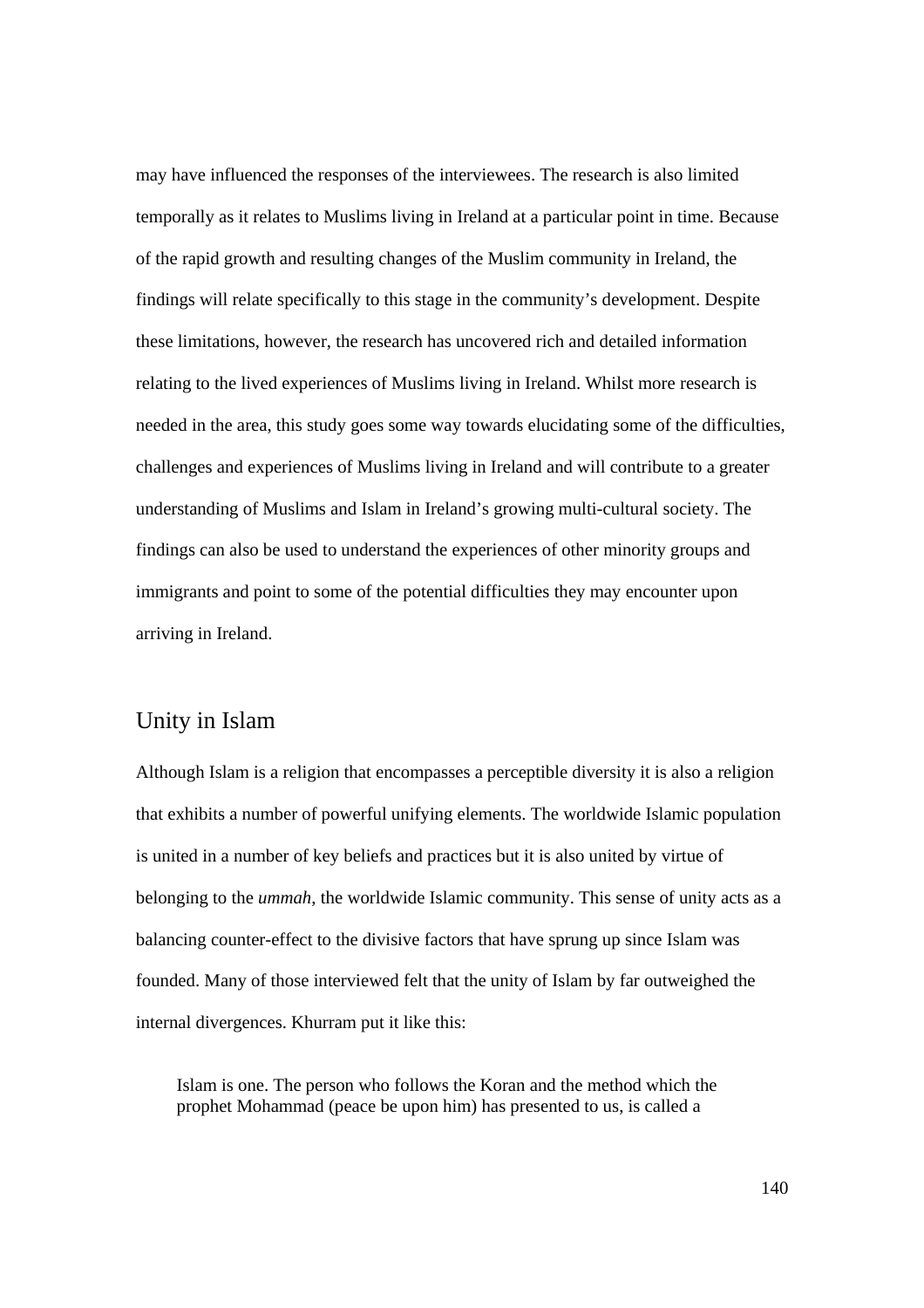Muslim. There is no fraction of that. There is no other Islam. There is just one single Islam. That is the basic idea.

The stress on unity and togetherness was also apparent in mosques where Imams stressed the fact that their mosques were open to all Muslims regardless of what sect or school of thought they belonged to. Many participants were reluctant to identify themselves as belonging to any one particular group or sect whilst a smaller number of interviewees were reluctant to acknowledge the existence of any divisions within Islam. Kaleem, for example, said there were no divisions in Islam and all the mosques in Ireland co-operate and work together. When asked about different schools of thought in Ireland he said that he was not aware of any:

You see by and large Islam is Islam. You are either Muslim or a non-Muslim, full stop. To look at Islam from a denominational point of view does not work. We do not have denominations in Islam. It's either Muslim or not a Muslim. I haven't seen any crucial theological differences among the Muslims here in Ireland.

The concept of the *ummah* or worldwide Islamic community which was established by Mohammad in the early years of Islam is a powerful unifying concept (see Chapter 1: 21). The *ummah* unites all believers into a single community regardless of background, culture or social status. Nazeer described it:

Like in a family if one brother is suffering the whole family is suffering. All the Muslims are like brothers to each other. If one brother is in pain all Muslims should feel it.

The sense of belonging to the *ummah* varied. The majority of participants were practicing Muslims who felt a strong sense of belonging to the *ummah*. However, Aiman who grew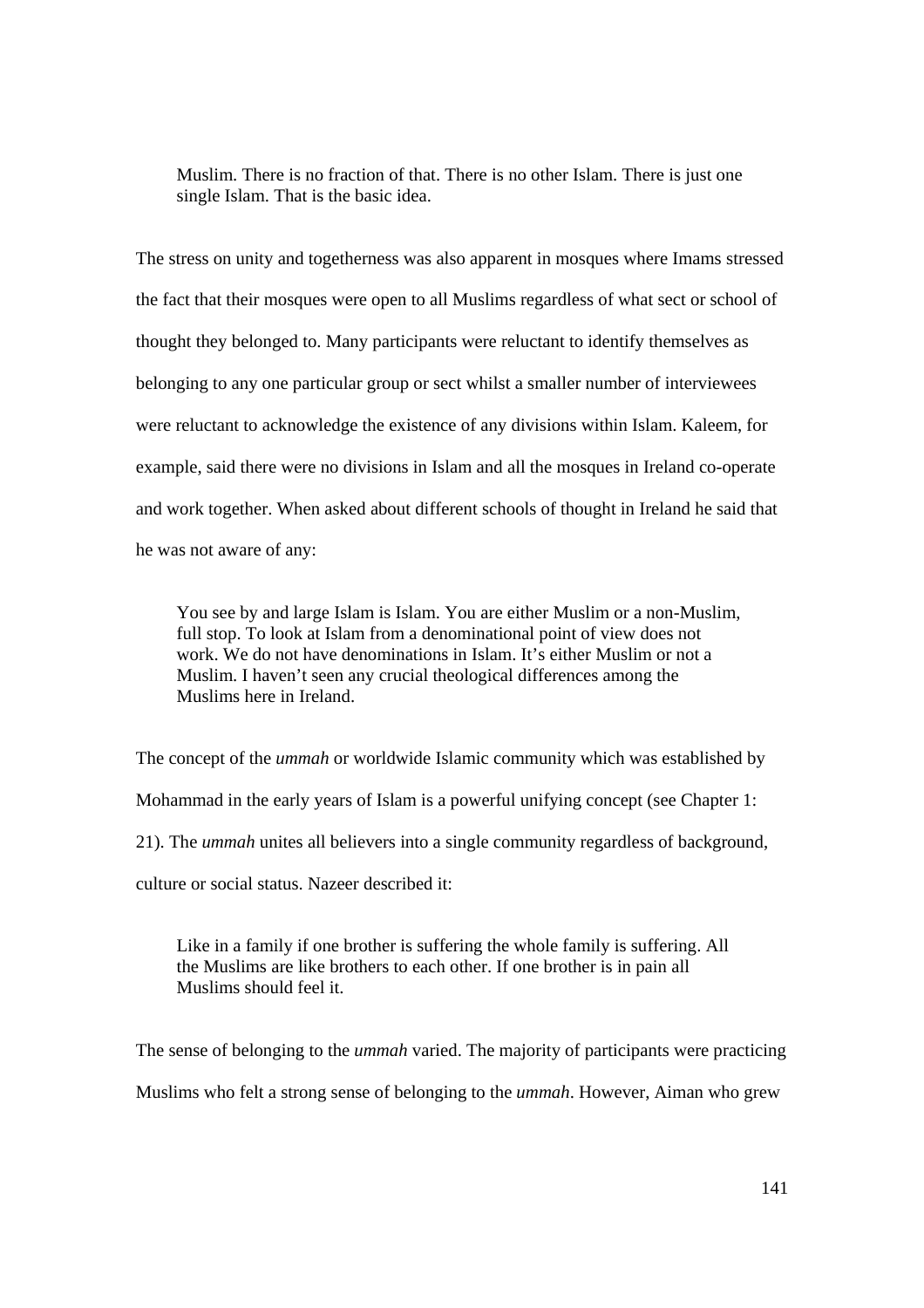up in Ireland and who describes himself as a non-practicing Muslim said that when he is in Ireland he does not have a sense of belonging to the *ummah* but that when he travels to his father's country of origin he does feel very much a part of the international Muslim community.

The sense of belonging to the *ummah* has practical implications which are manifested in a number of ways. At its most basic level, most Muslims interviewed showed an awareness of global events particularly in relation to Islamic countries. They also expressed a sense of solidarity with Muslims facing challenges or difficulties around the world and expressed concern about what was happening in other parts of the Muslim world. Kamran, for example, said that the war in Iraq makes him feel sad and makes Muslims all over the world feel sad. Muhib said that he feels bad when violence flares up in any part of the world but that he feels particularly bad when it is a country where Muslims live. Nazeer said it is very distressing for him when he hears of Muslims suffering in other countries:

My own brothers are being killed, my sisters are being raped, my children are dying. Sad is not a word I should use, it's very bad. I want to shout, you know, I want to stand somewhere on the high mountains and shout at the people 'for God's sake it is time for you to help your brothers'.

The emotional solidarity expressed by many Muslims in relation to their fellow Muslims across the world often went hand in hand with practical responses. For example, Samir explained that the concept of the *ummah* means that if an injustice is being done to some part of the international Muslim community that the rest of the Muslims should respond in order to alleviate this suffering or oppression by highlighting the issue and helping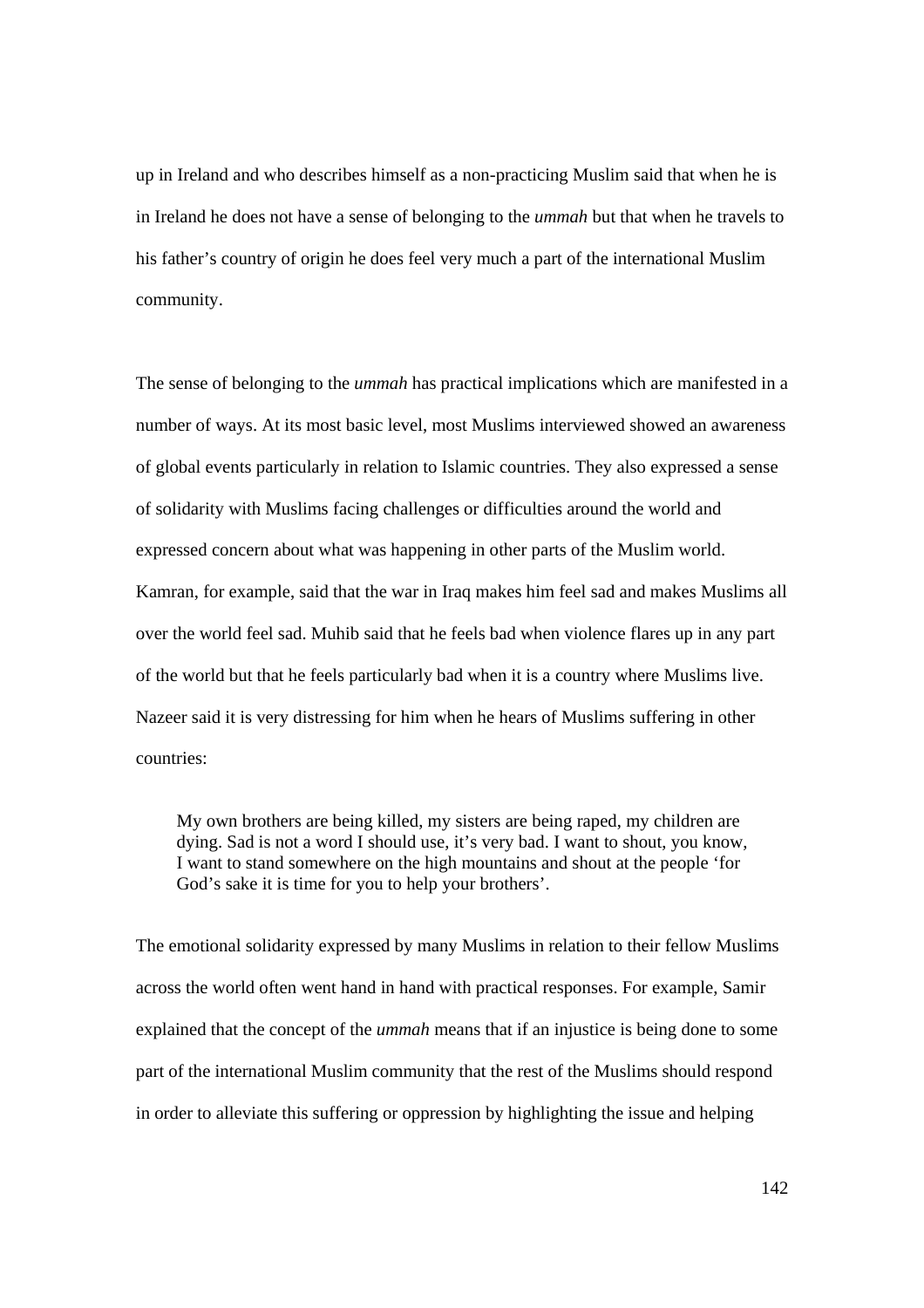them financially. Hanif said he believed that Muslims in Ireland have a responsibility to support Muslims living in the Middle East through prayers and finances and by sending money to the country. Another participant said that difficulties faced by Muslims in Islamic countries were sometimes used to agitate Muslims into anti-Western sentiments and opposition whilst previous research by Brocklesby (2006: 76) found that whilst Muslim students in Ireland were well integrated into their school communities, teachers said Muslim students identified with daily suffering and destruction in Muslim countries including Palestine and Iraq.

Despite the unifying factors outlined above, Islam is not a monolithic unchanging religion and there are perceptible diversities within the religion. This diversity stems from a number of factors including the fact that Islam has sometimes changed according to the geographical, social and cultural context in which it inhabits as well as diversity as a result of divergences of opinion relating to leadership, beliefs, practices and membership of religious organisations. Participants also felt that Muslim experiences in Europe were diverse and that the Muslim population in Ireland had developed differently from other countries. They said it was newer, smaller, more diverse yet more united, less extreme and more educated than Muslim communities in places like the UK, Holland, Germany and France.

## Perceptions of diversity

Participants in this research conceived of the diversity within the Muslim population in a variety of ways. For example, Samir stressed differences related to the length of time in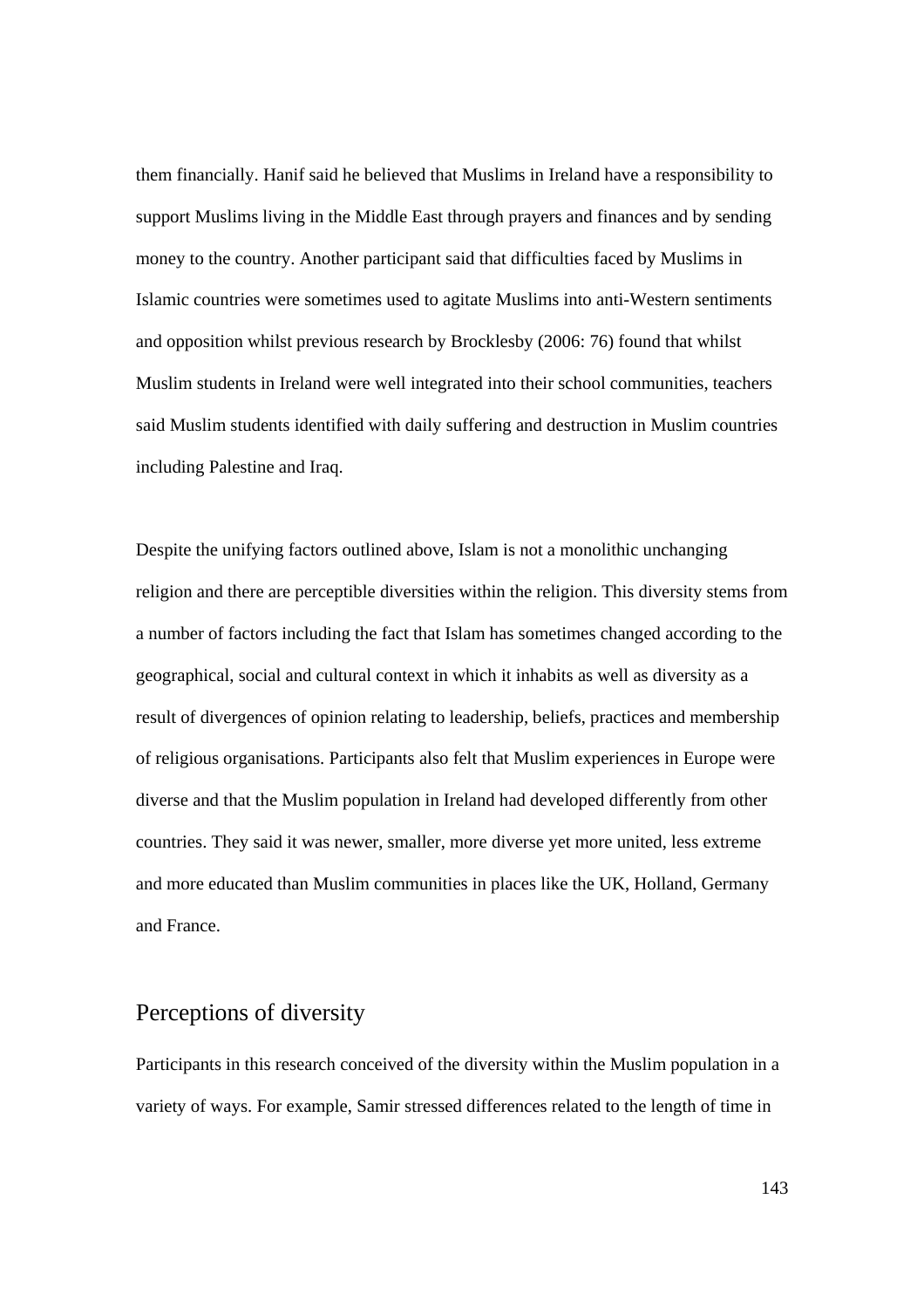Ireland identifying three distinct groups of Muslims in this country: the old Irish Muslim, the new Irish Muslim who are second and third generation Muslims, and recent Muslim immigrants. For Rafidah however, nationality was the key feature in explaining the diversity within the Muslim population. She explained that immigrant Muslims have aspects of their culture tied up with their religion in an inextricable web and this creates differences between different cultural groups.

Others stressed the diversity within the Muslim population in terms of education. Wassim, for example, said he believes that educated families try to maintain the ideals and cultural aspects of where they come from but will also absorb what is good around them and become assimilated into the local culture. He said that uneducated families will try to maintain their separateness from the surrounding culture and will have a very insular way of thinking. Wahab, a successful businessman who came to Ireland in the 1970s, also said that education was an important element of diversity. He explained that he often meets Pakistanis who are looking for assistance when they first arrive in Ireland. He said he always tells them that there are three important things for a happy life in Ireland: to be liberal, honest and to integrate:

If the people's background is educated it's very easy to convince them. If the family don't have an educated background or come from a very back part of the country with small villages and don't have good English, then it's very difficult to put these ideas in their heads. Also, if they don't speak much English, that's very difficult to communicate and if you don't have strong communication then a lot of things are misunderstood.

There are many different sects and schools of thought within Islam and these are also present in Ireland. However, most Muslims who were interviewed minimised the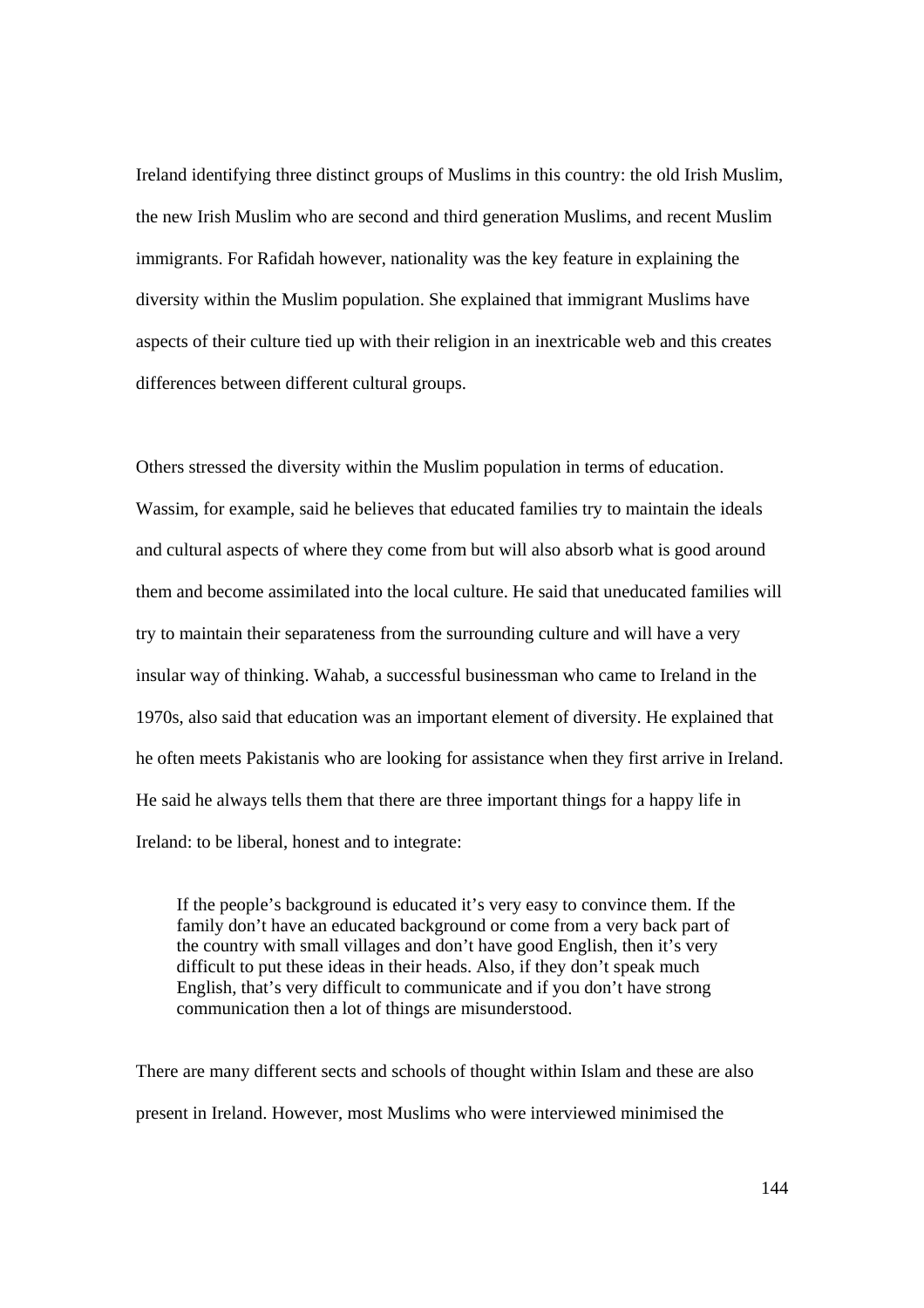differences between the different sects and groups and many were reluctant to identify themselves as belonging to any specific sect or group or religious organisation. Most did acknowledge the existence of different groups but at the same time stressed that the differences were minor and did not manifest themselves in a visible way.

One religious leader explained that whilst there are many different sects and schools of thought present in Ireland, they all worship side by side:

In Ireland you have Sunnis, you have Wahhabis, you have Naqshbandis, you have Barelwis, you have Deobandi and you have Shii. In Dublin you have the Shii mosque, you have the Clonskeagh mosque. The Clonskeagh mosque itself has mainly Wahhabi,<sup>3</sup> but they have Muslims who go there who are from Naqshbandi, Sufi sects who may be Hannafi, they may be Maliki, they may be Barelwi, Deobandi, they are all there, and there are differences and they are there.

Many of those interviewed acknowledged that the main division within Islam in terms of sects was between Sunni and Shii Islam. However, the differences between these two sects was minimised and participants stressed that members of both of these sects will often worship together in Ireland, particularly outside of Dublin which hosts the only Shii mosque in Ireland. One participant, during a casual unrecorded conversation said he believed the big division amongst the Muslim population in Ireland was between Shii and Sunni Sufis on one hand and Wahhabi or Salafi on the other. He expressed concerns about the growth in numbers of Wahhabis and Salafis and explained that they were recognisable by the fact that the women often wear the *burkha*. He said he was concerned

 $3$  A participant who attends the Clonskeagh mosque however said no-one at the mosque was associated with Wahhabism which he said was a political rather than theological approach. He also said he did not think Wahhabism has any existence in Ireland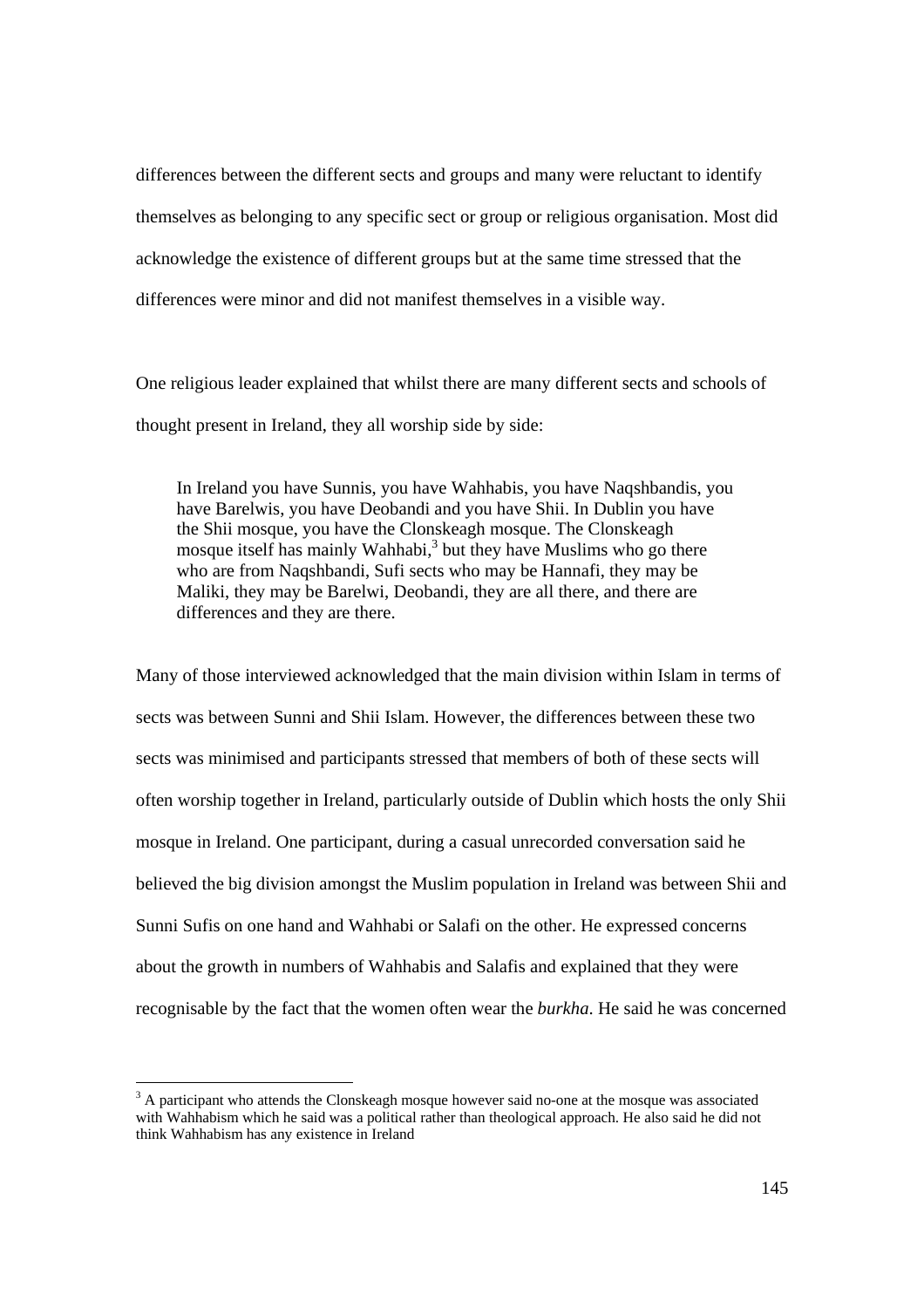about their presence and growth as they tended to remain isolated in society and had more extreme views and were often opposed to more moderate groups.

Nazeer initially said that he did not know much about sects in Islam. He explained that the two biggest sects are Shii and Sunni and that he is Sunni and that he followed every school of thought except Shiis. However, when the researcher asked if he could talk a bit about the different groups in Ireland such as 'Deobandi, Barelwi, Wahhabi' he replied smiling 'you know better than me' and then elaborated on the divisions and where he belonged:

I'm a little bit Deobandi, I'm a little bit Wahhabi, I'm not Barelwi, I'm not Shii. Most of my interactions are with Wahhabism and Deobandi… For living my life I would like to prefer Wahhabi. They're very straight, very strict. I want to stick to my religion. Straight means they follow whatever is written, whatever is said. Some of the other ones they find loop holes and maybe it's a little bit relaxed. I don't want that. If you are relaxed you will find another loop hole, but I don't want to find any loop hole.

It was notable in this instance that the participant only elaborated about which school of thought he belonged to once the interviewer exhibited knowledge of the different groups. After this exchange the participant addressed the researcher as 'sister'.

Others who acknowledged the existence of different groups in Ireland stressed that the divisions were not strict. A number of participants said, for example, that Deobandis and Barelwis would go to any mosques in Ireland as there is no separation between the mosques according to groups or religious organisations.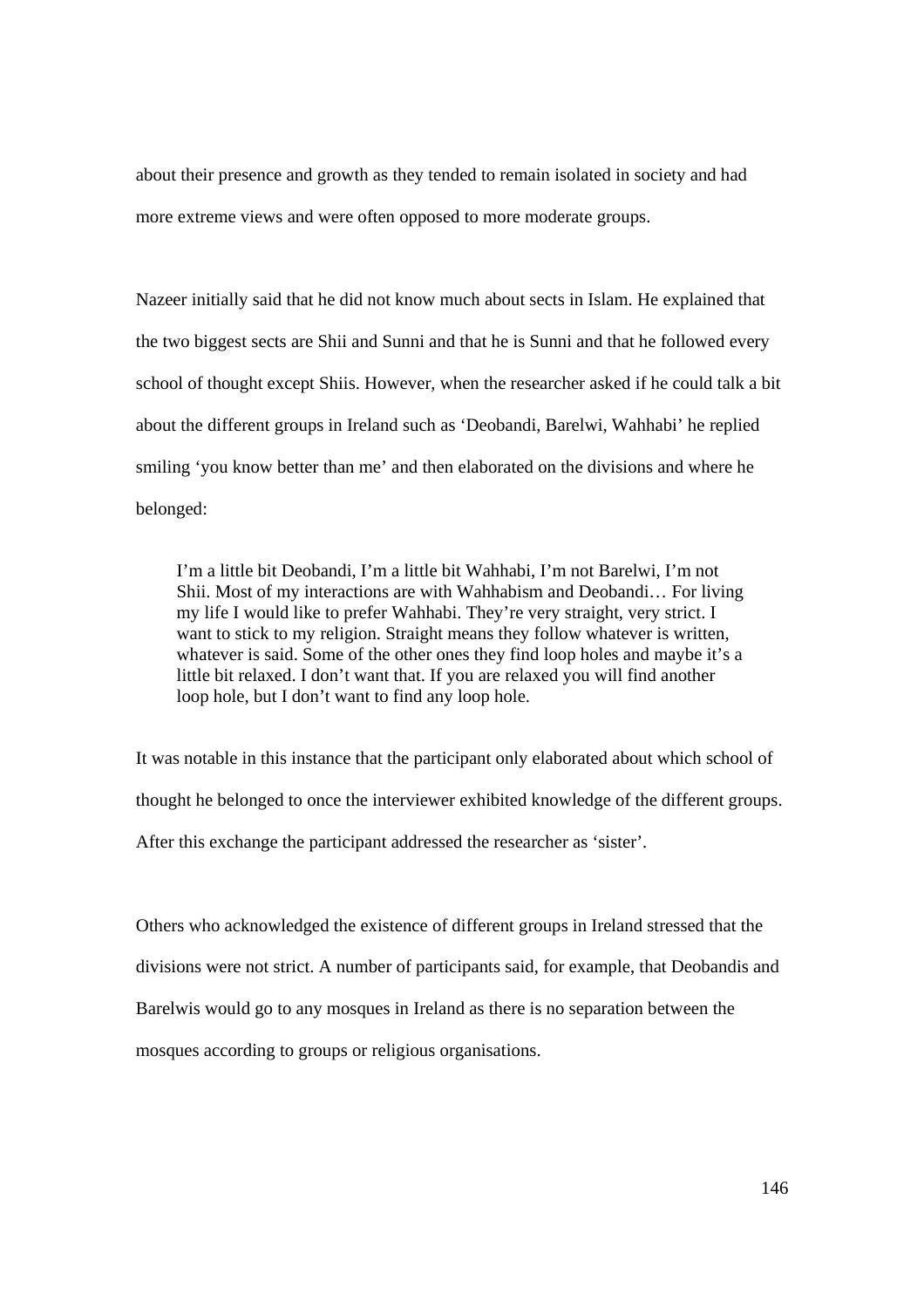As well as identifying the existence of certain groups within Islam, there were those who identified sects as not belonging to Islam. One Imam explained that he considers a number of groups who identify themselves as Muslim to be non-Muslim:

There is Ismaili which is non-Muslim, there is Druze and I also consider them to be non-Muslims. Ahmadiyya also - I don't consider them to be Muslims.

A number of interviewees talked negatively about the Ahmadiyya sect which numbers about one percent of the Irish Muslim population. One member of the Ahmadiyya community who is an Irish convert talked about the negative response he has got from some of the Imams around the country:

I said to one of them a few months ago 'you know, this is Ireland, this is not Pakistan, I am free to portray my faith'. And I said 'secondly because I'm Irish this is my country so I'm more free. I know I'm safe in my country'... I've had to go to some of the Imams and speak to them face to face and say 'look you are free to practice your faith in this country, no-one's going to stop you. So you have no right to tell me or our community here that we cannot practice our faith here'.

These were the only instances of sectarianism mentioned by any of the participants. In the main, relations between members of different Muslim sects in Ireland were reported to be positive. Clearly, however, the Muslim population in Ireland themselves perceive internal diversity in relation to a number of factors.

# Relationship to Islam

The relationship of a person to their religion involves a number of different facets including faith, practice and the adherence to religiously prescribed rules regarding daily living. It also includes ancestry. Ruthven points out that a person who describes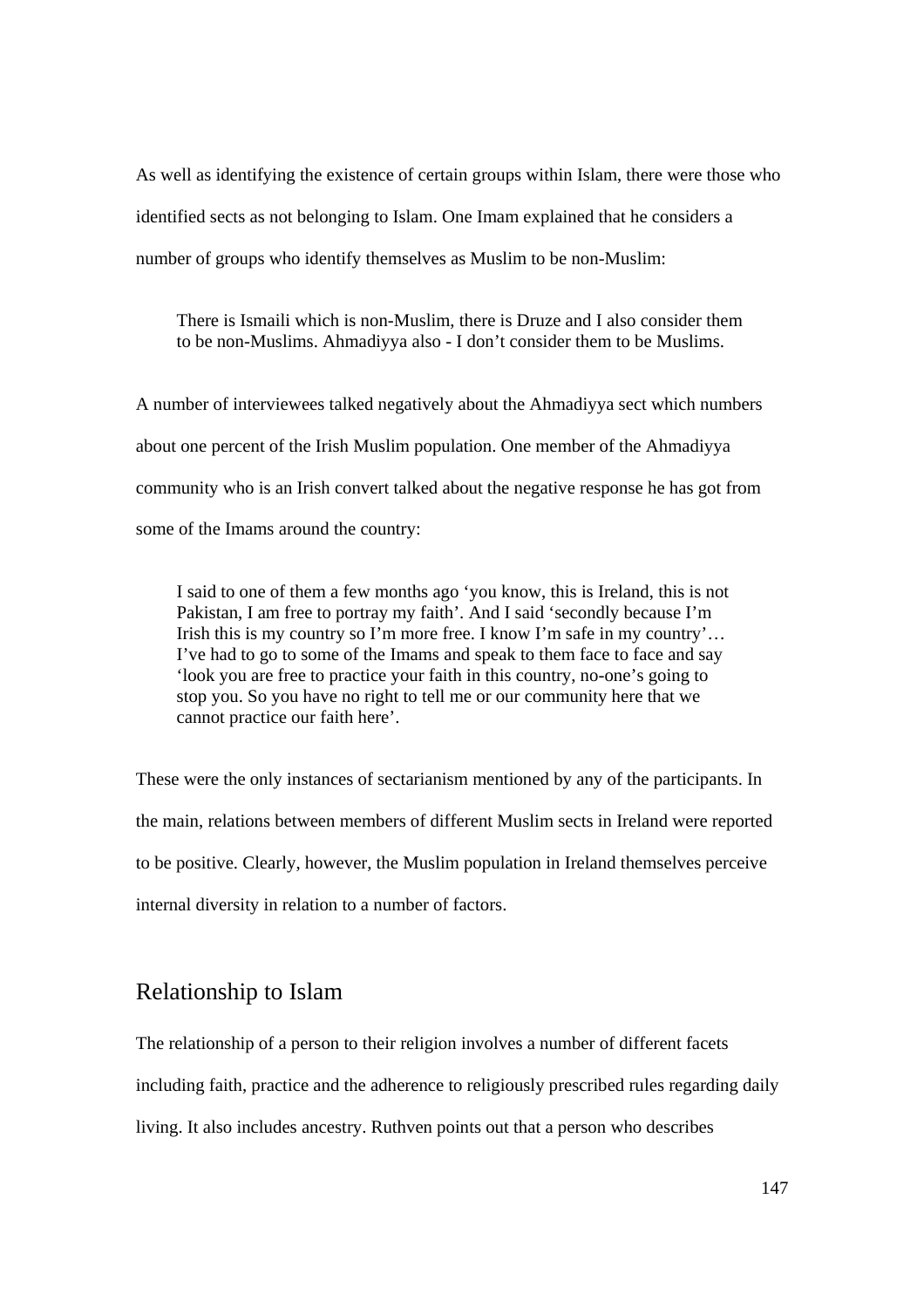themselves as Muslim is not necessarily religiously observant as a person can be culturally Muslim without subscribing to a particular set of religious beliefs (2006: xxii). With a Muslim population in Ireland of 33,000 people there is a spectrum of stances adopted in relation to Islam. These stances span from non-practicing Muslims to devout Muslims who strive to adhere to all the rules of their religion.

The majority of those who participated in this research were devout practicing Muslims. However, this cannot be taken to mean that this is representative of the Muslim population in Ireland. Most of the participants were contacted through religious groups and religious leaders and therefore were already known to be practicing their religion. Contacting non-practicing Muslims posed difficulties for the researcher as there are no obvious channels through which to make contact with them. In this instance the nonpracticing Muslims were contacted through convenience sampling.

For many Muslims, Islam is more than a religion, it is a way of life. This means that that it impacts upon all aspects of living including diet, dress, personal relationships and work. Hanif explained it by saying everything he did was shaped by religion:

Religion is everything because it's every single second of my life. It's where I belong, it's what I do. It's in my thoughts, in my talking to people, in mixing with people, eating, going to work, going to study, going shopping, whatever I want to do, it's part of that. I'm eating, I'm sleeping, I'm at home, it's every second of my life, it's everything in my life.

As well as practicing their religion and following all the rules of their religion, some Muslims in Ireland actively work to encourage lapsed Muslims back to their religion. A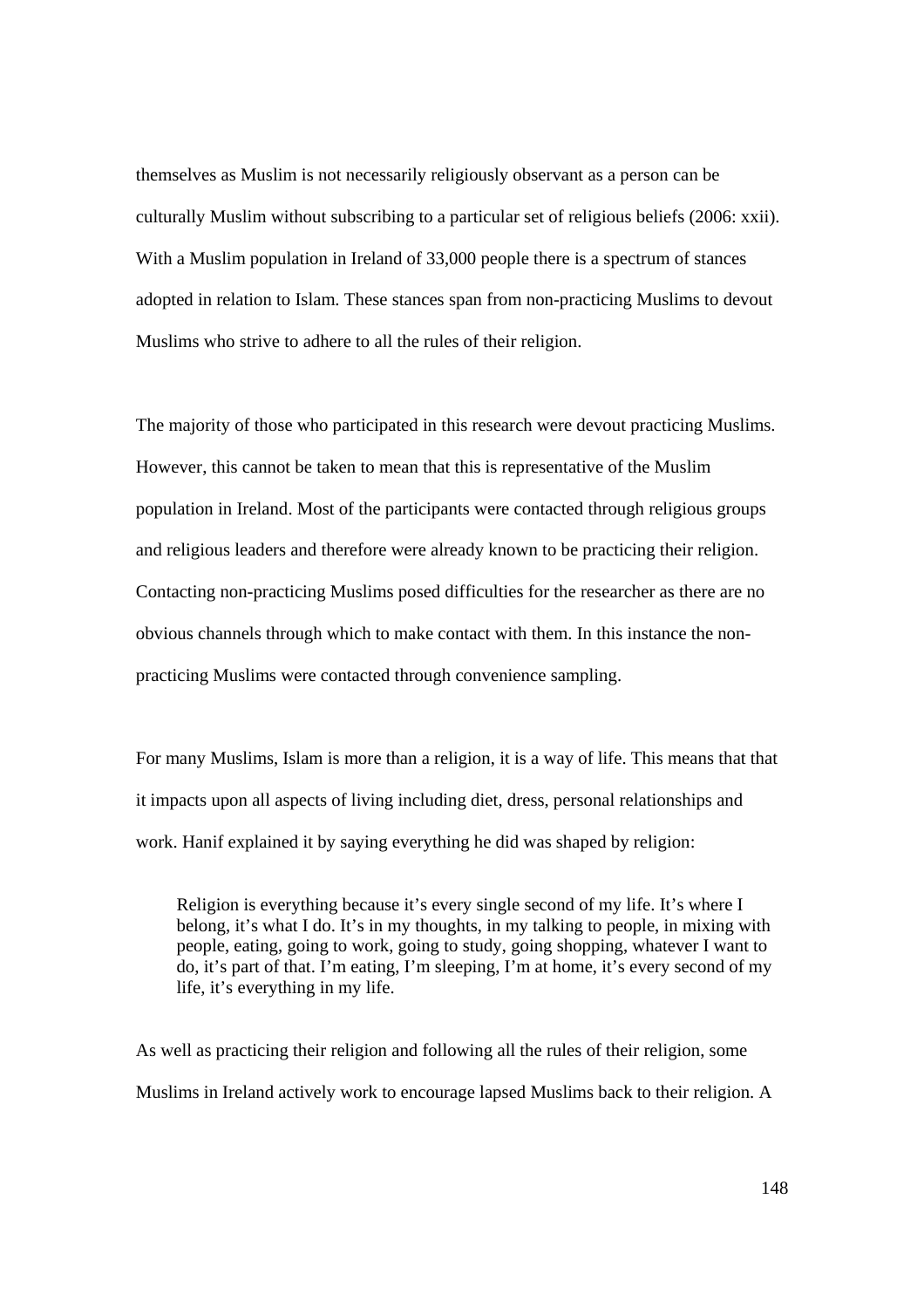number are also involved in teaching children Arabic and teaching the Quran to children. Nazeer, for example, is a member of Tablighi Jamaat and works actively to promote Islam in Ireland and to bring back non-practicing Muslims to the religion.

There are also Muslims who do not practice or follow any rules of their religion. Although no participants in this research were completely non-practicing, Aiman, in his early twenties, explained that he only occasionally attends the mosque and that he does drink alcohol and take drugs, both of which are strictly prohibited in Islam. However, he said that he would never eat pork and that whilst he considers himself to be a Muslim, he does not practice his religion very much but he does believe in God and the message of Islam.

Between the extremes of those who strictly follow all the rules of their religion and those who do not practice at all are Muslims who practice aspects of their religion. For example, Wasim explained that whilst he does drink alcohol, he also attends the mosque regularly and said that Islam is something that is very important to him. He said he has a strong belief in Allah although he does not believe the Quran to be the literal word of God:

Say for instance in some *surah's* it will talk about heaven and it will give the image of heaven - rivers of honey, rivers of milk - I mean, not for one second would I ever believe heaven has got rivers of honey, rivers of milk

However, Wasim's wife interjected at this point during the interview saying she took whatever was in the Quran as literal: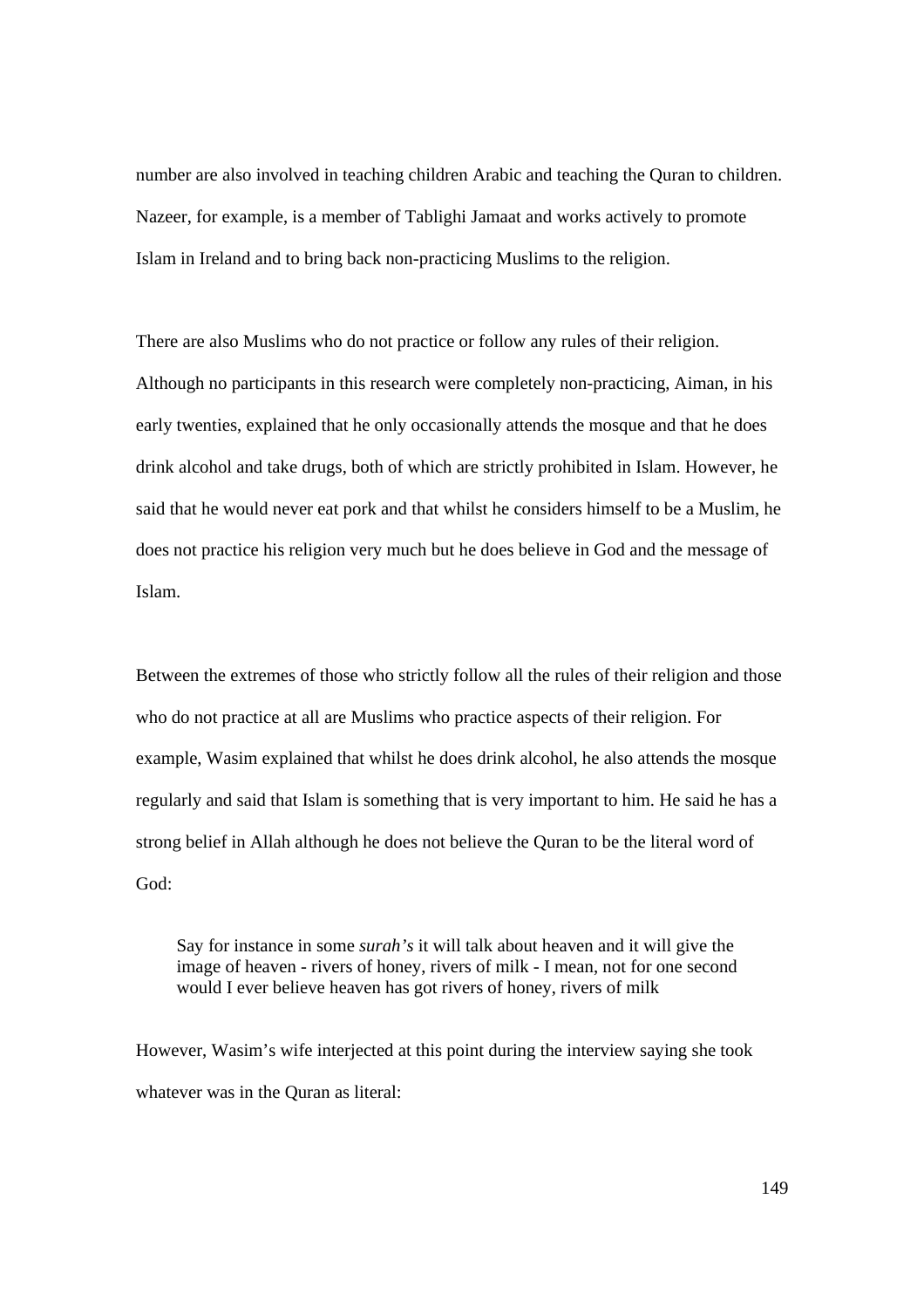If it says there are rivers of honey that means there are rivers of honey. I do believe that there is heaven and there is hell and whatever has been said in the Quran about heaven and hell, that's a hundred percent correct and there would be a place called hell with fire and all those miserable things in it and there will be a place called heaven where you will go depending on your deeds.

The diversity of relationships present in Ireland between Muslims and Islam is further complicated by the fact that the relationship between a person and their religion is constantly changing and evolving. Participants cited a wide range of factors that contributed to this including immigration, changing life circumstances, education, the death of a loved one, discrimination, financial issues, interactions with other Muslims, time constraints and health considerations.

Whilst some interviewees said they became more attached to their religion over time, others moved away from their religion as they got older. Aiman, for example, who grew up in Ireland said that as a child religion had been very important for him but that this changed over time:

I suppose it's much easier to be a part of the Muslim community when your friends are involved but… I went to secondary school and you meet new friends, you start hanging around different areas and I suppose that would pull you away from the mosque and going quite regularly.

Many Muslims living in Ireland are immigrants from Muslim countries. The move can result in a reaffirmation or a rejection of religious beliefs and practices. Some Muslim immigrants said the change in location, culture and social surroundings impacted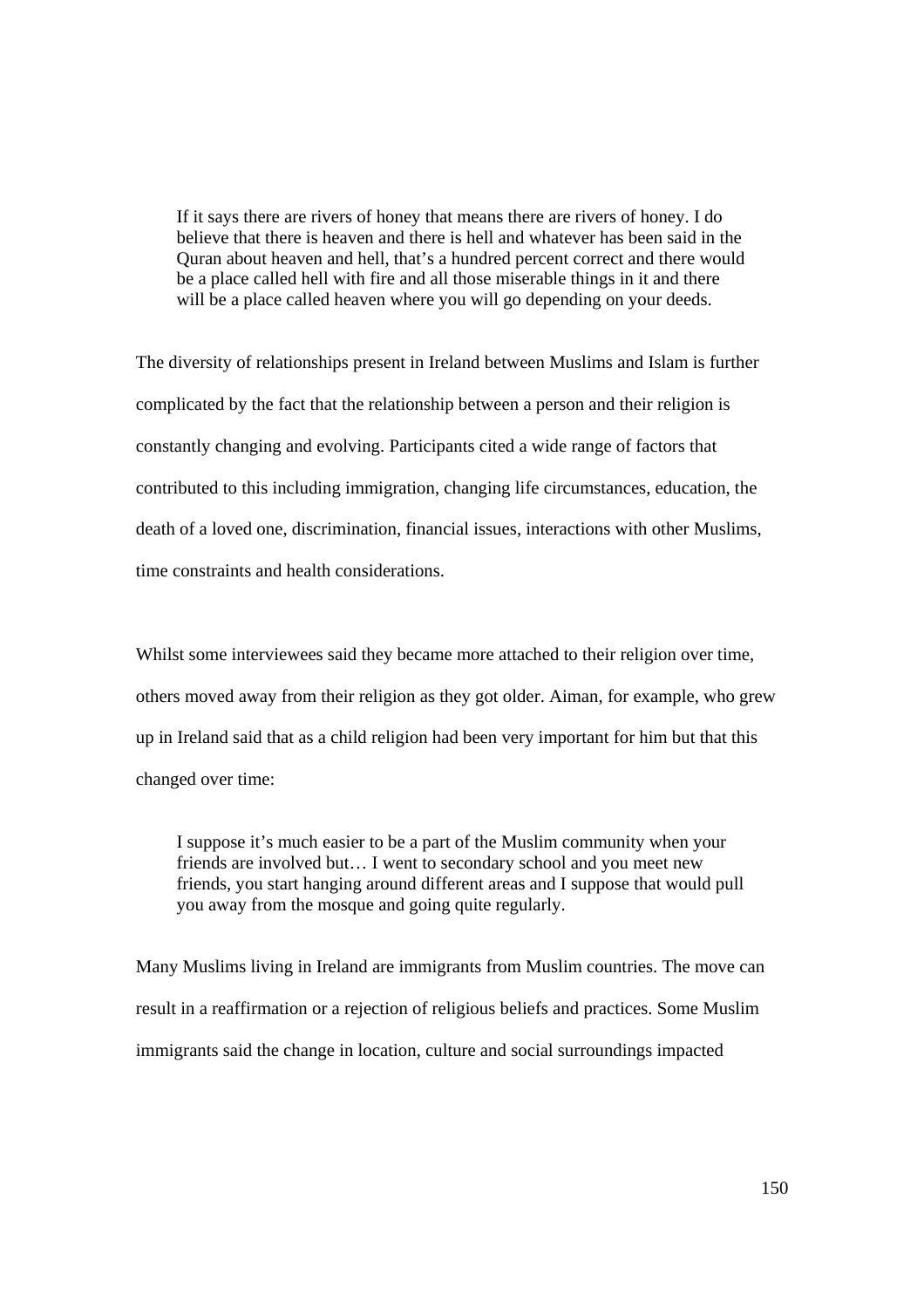immediately on the practice of their religion. Akifah, said that the move to Ireland initially resulted in her losing touch with her religion:

I feel that when I came to Ireland, I felt some days that I was losing my routine, my routine prayers, my routine Quran, and I was thinking 'what I am doing, what is the reason behind that, why I am going back from my Allah, from my religion'.

Akifah explained that this sense of losing her religious routine caused her distress but it was followed by a conscious effort on her part to get involved in religious practice in Ireland. She began by helping another woman teach the Quran to children every evening between 6.30 and 7.30 and she explained that this gave her some sense of satisfaction. She also got involved in organising a Friday meeting of Muslim women who gather to talk about their religion and how their week has been.

A number of interviewees talked about seeing Muslims arriving in Ireland turning away from their religion. The Imam of one mosque explained that this is a concern for the Muslim community so they do try to make contact with Muslims who arrive in the city and encourage them to come to the mosque in order to prevent this happening. Akifah said that she too had witnessed new arrivals turning away from their religion or becoming 'more moderate' and 'losing their values'.

One young Muslim woman divided Muslims in Ireland into two groups – those who practiced their religion and those who didn't. She said she felt that practicing Muslims and families are avoided by other Muslims and that this is because non-practicing Muslims do not want to be corrected about their behaviour or about the way they are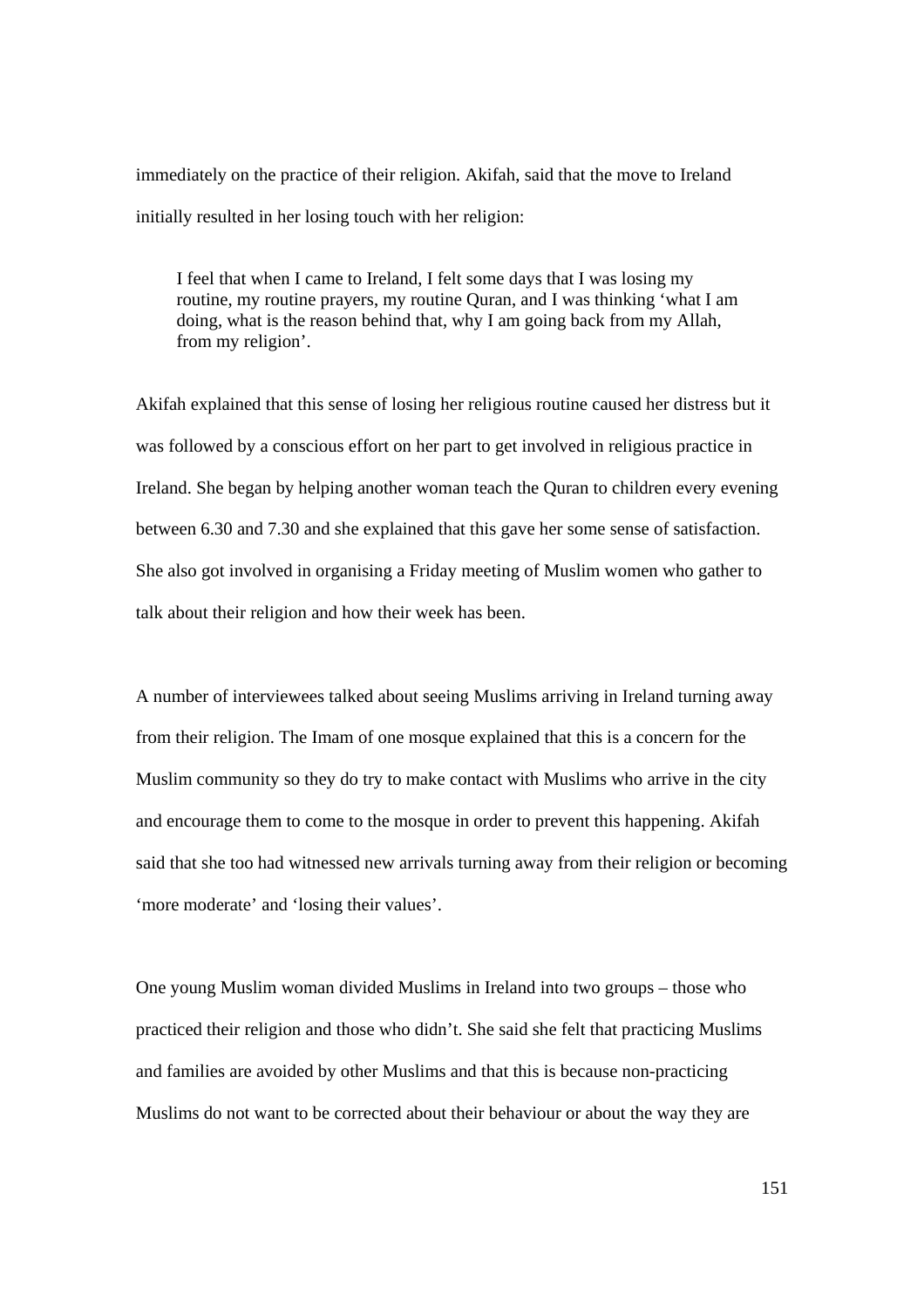bringing up their children. One male participant said the main division between Muslims in Ireland was between 'good' Muslims and Muslims who are not good and who therefore share the same category as non-Muslims both of which groups will go to hell:

Anybody who is a Muslim will know what a 'good Muslim' means. Muslims don't drink, Muslims don't sleep with any girl without marriage, Muslims don't gamble, they don't smoke hash, they don't miss their prayers, they don't miss their fastings. The good Muslims are helping other Muslims, they will not sleep with their belly filled while their other Muslim brother is hungry.

A number of participants felt a strengthening of religious belief and faith after arriving in Ireland. This resulted from a range of factors. For some it was a reaction to Irish society and a reassertion of their religious identity in the face of a new environment whilst for others it was simply a case of changing circumstances that afforded them the opportunity to learn more about their religion.

Muhib explained that coming to Ireland resulted in a strengthening of his religion because as an unemployed refugee he had the time and resources to learn about Islam. He said that in Nigeria he had lots of parties and places to go to and that these were distractions that are not present in his life in Ireland and that he uses his free time to learn about his religion and to practice it better even though he explains that it is sometimes difficult to get to a mosque as he has to travel miles to get to one. He said that he has increased his knowledge of Islam since arriving in Ireland:

Back home I hadn't the time to access the original sources, you don't have access to certain books unless you are a student of knowledge or you are a scholar of the religion. However coming to this place you can actually just walk to the mosque and find the books in the library... I can access them free of charge so I've taken benefit of these opportunities.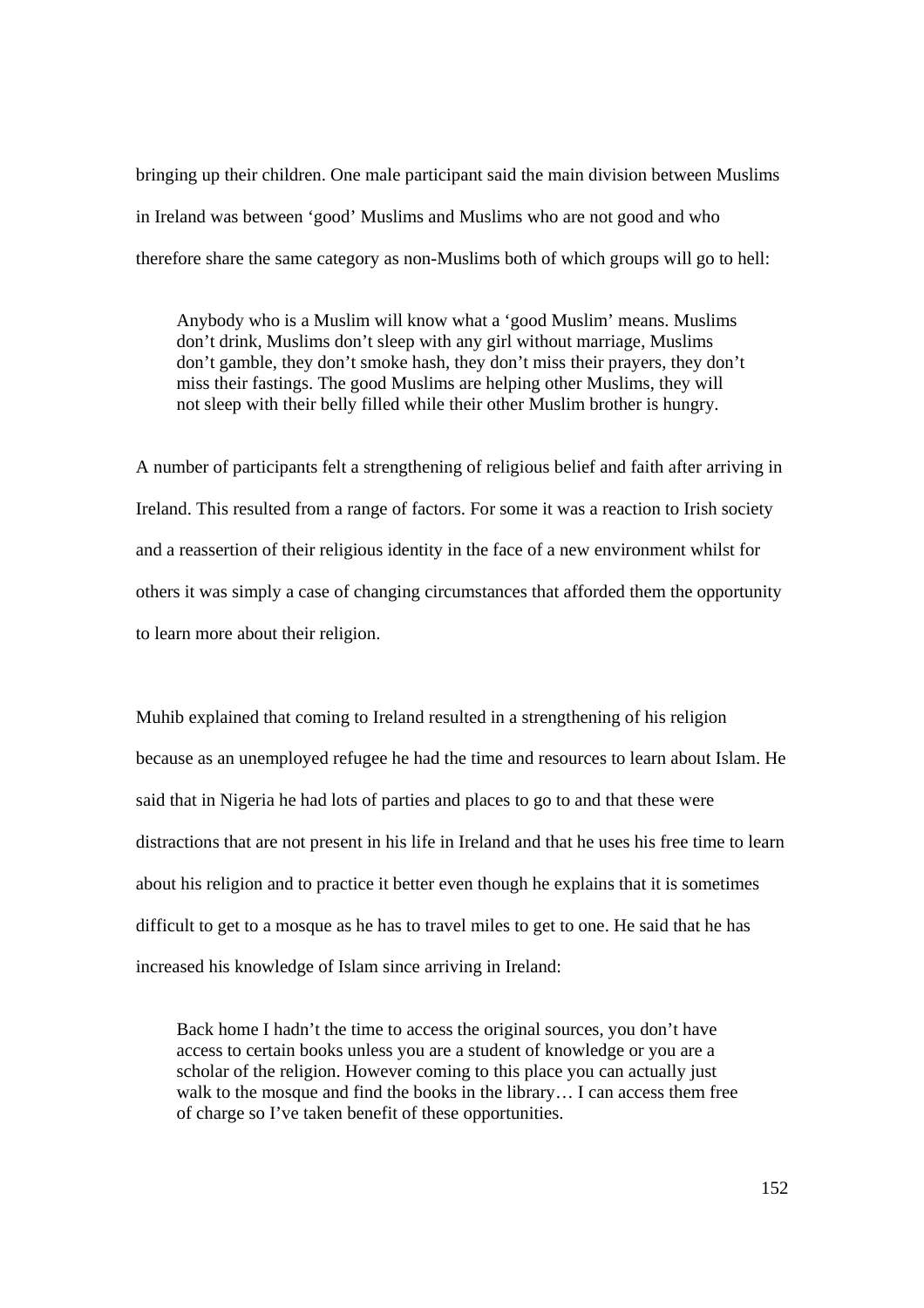Others said that their religion had become stronger for them as a result of negative experiences in Ireland. Nazeer said that coming to Ireland positively affected his relationship with his religion primarily because of the negative experiences he has had since coming here:

Ireland is blessed for me. I was not that much religious before. I came here and now I have a beard. I started following my religion properly only for the reason that I have been suffering.

Kamran said that living in a non-Islamic country you feel like you are representing your religion everywhere you go and making sure you are giving the right image of Islam and this means he is more attentive to his religion than in his own country and more practical.

Another more dramatic influence on the relationship between a person and religion is conversion. Four converts to Islam were interviewed about their lived experiences in Ireland. Table 5.2 outlines the backgrounds of these converts.

| <b>NAME</b> | Country        | Gender | Age | Age when  | Religious  | Marital status                 |
|-------------|----------------|--------|-----|-----------|------------|--------------------------------|
|             | of Origin      |        |     | converted | background |                                |
| Imran       | <b>Ireland</b> | M      | 40s | 20s       | Catholic   | Married to a woman from        |
|             |                |        |     |           |            | Pakistan (arranged marriage)   |
| Hanif       | Congo          | M      | 20s | Teens     | Christian  | Single                         |
| Rafidah     | Ireland        | F      | 40s | 20s       | Catholic   | Married to a man from Libya    |
| Mahnoor     | UK             | F      | 60s | 20s       | Christian  | Married to a man from Pakistan |

TABLE 5.2: Background of converts

All four converts had actively practiced Christianity before converting to Islam and all had converted to Islam when they were in their late teens or early twenties. Two became interested in Islam after hearing negative information about it. Three converted for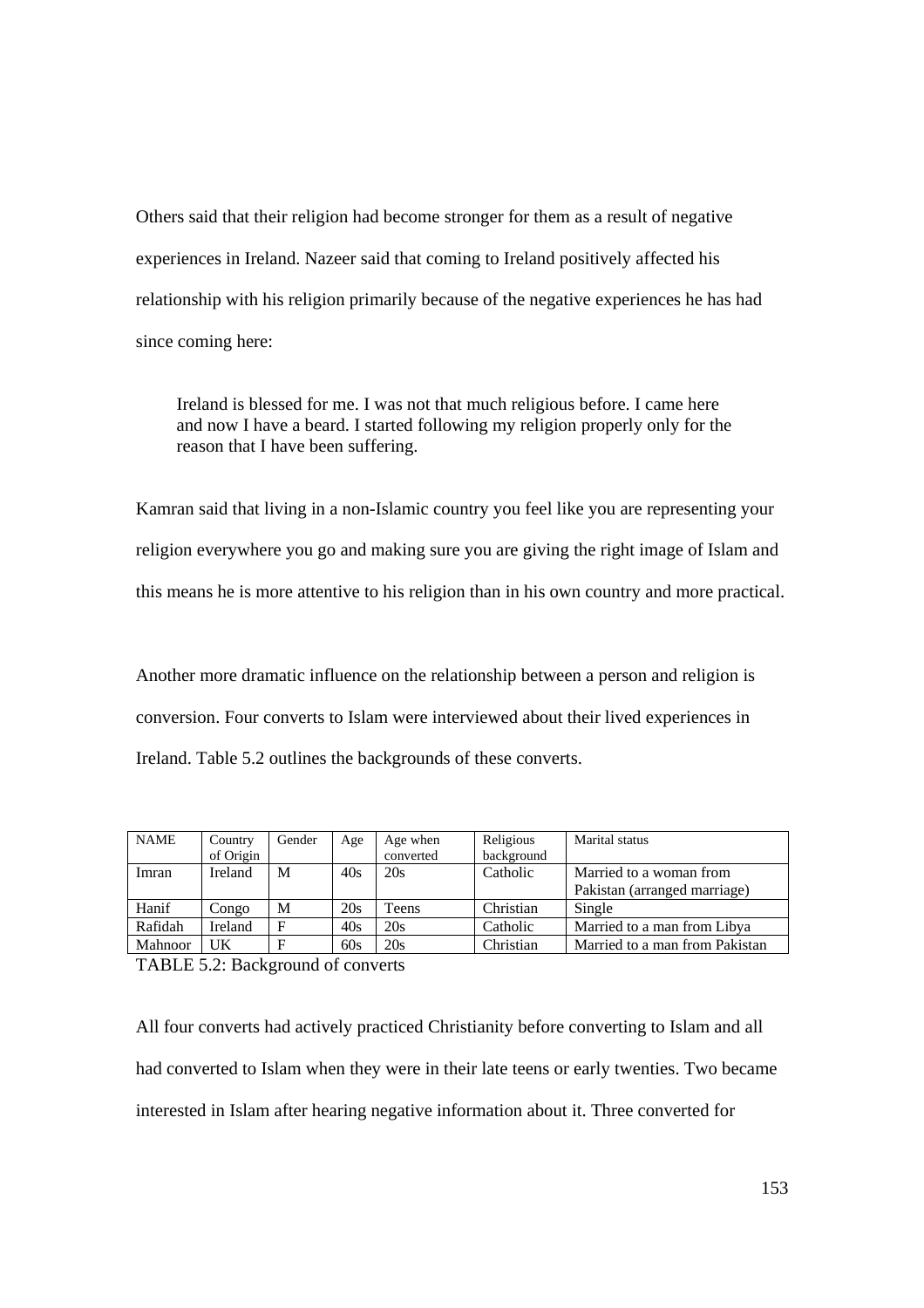religious reasons whilst one woman converted to Islam because both she and her husband did not want their children brought up to be half of one religion and half of another.

There is no exact figure for the number of converts living in Ireland. However, a spokesperson for the Islamic Cultural Centre in Dublin said they knew of 350 converts living in Ireland. Many of these converts are Irish and have changed their name to an Islamic name. Rafidah explained that she feels the experience as a convert is different from someone who was born into the religion:

I studied my faith with British and Irish Muslims in [an Islamic country]. Not with Arab Muslims. I said that because to be able to relate to those who had converted rather than born of the faith it's fundamentally different because there's no cultural baggage or attributes to what they are practicing… I think all people who convert are very much in line with what is the true teaching and it's pure.

The conversion process for all four converts involved a number of factors that pushed them away from their own religion and pull factors that attracted them to Islam. The push factors included disillusionment with aspects of contemporary Western living, a questioning of Christian or Catholic beliefs and a linking of Christianity to colonisation. The pull factors included a fascination with Islam arising from negative stories directed at the religion and an explanation of God that was more acceptable for them. Rafidah, for example, said one of the beliefs that attracted her was the concept of the unity of God because within Catholicism she had found it difficult to separate God from the Trinity. For Mahnoor, the pull factor was the belief that conversion to the same religion as her husband would make life easier for their children.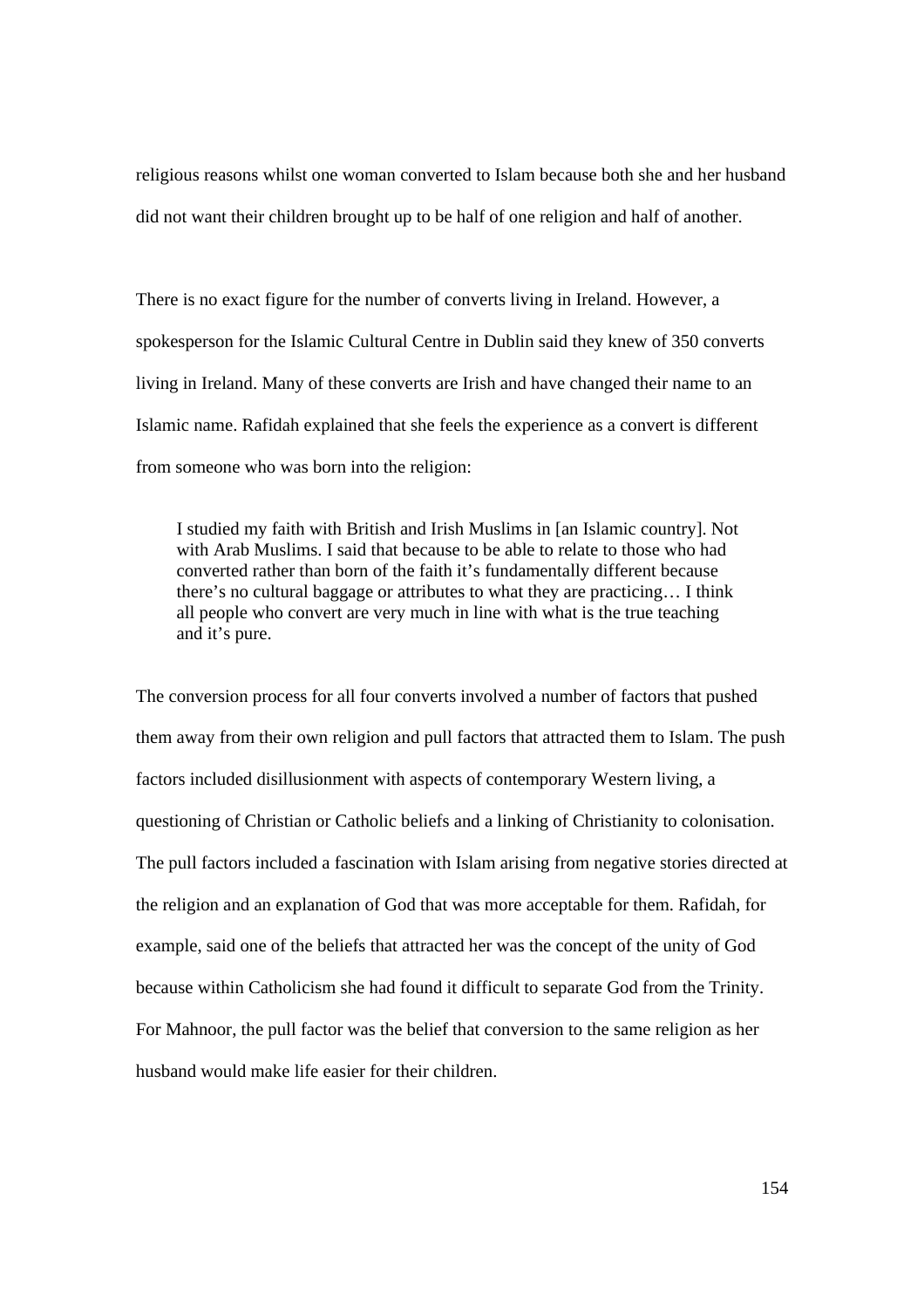### Reasons for immigration

The vast majority of Muslims living in Ireland are immigrants. In April 2006, of the almost 33,000 Muslims recorded as living in this country just 30.7% had Irish nationality. Almost 70% were immigrants and over 55% were either Asian or African nationals (Census 2006). This high percentage of immigrants is reflected in the research participants, most of whom were immigrants and some of whose parents were immigrants.

Interviewees put forward a range of reasons for the choice of Ireland as a place to live. The most common reason given was for education. Other reasons were employment and family reunions. Interviewees said that they had seen a growth in recent years in the number of Muslim refugees arriving in Ireland. The Imam at the Nigerian Islamic Centre in Dublin, for example, said that most of the congregation, which numbers up to three hundred on a Sunday, are refugees.

A number of interviewees who came to Ireland as asylum seekers explained that they chose Ireland as a destination because either friends or members of their family were already living here. Other people came here for business or family reasons. Kamran whose family are originally from Pakistan but who grew up in the Netherlands said he came to Ireland in order to live together with his Pakistani wife as he found it very difficult to get a visa for his wife for the Netherlands. Wasim whose family are from Pakistan said his father moved to Ireland in the 1970s for business reasons and many people in the town where he lives came from Pakistan to work in his father's business: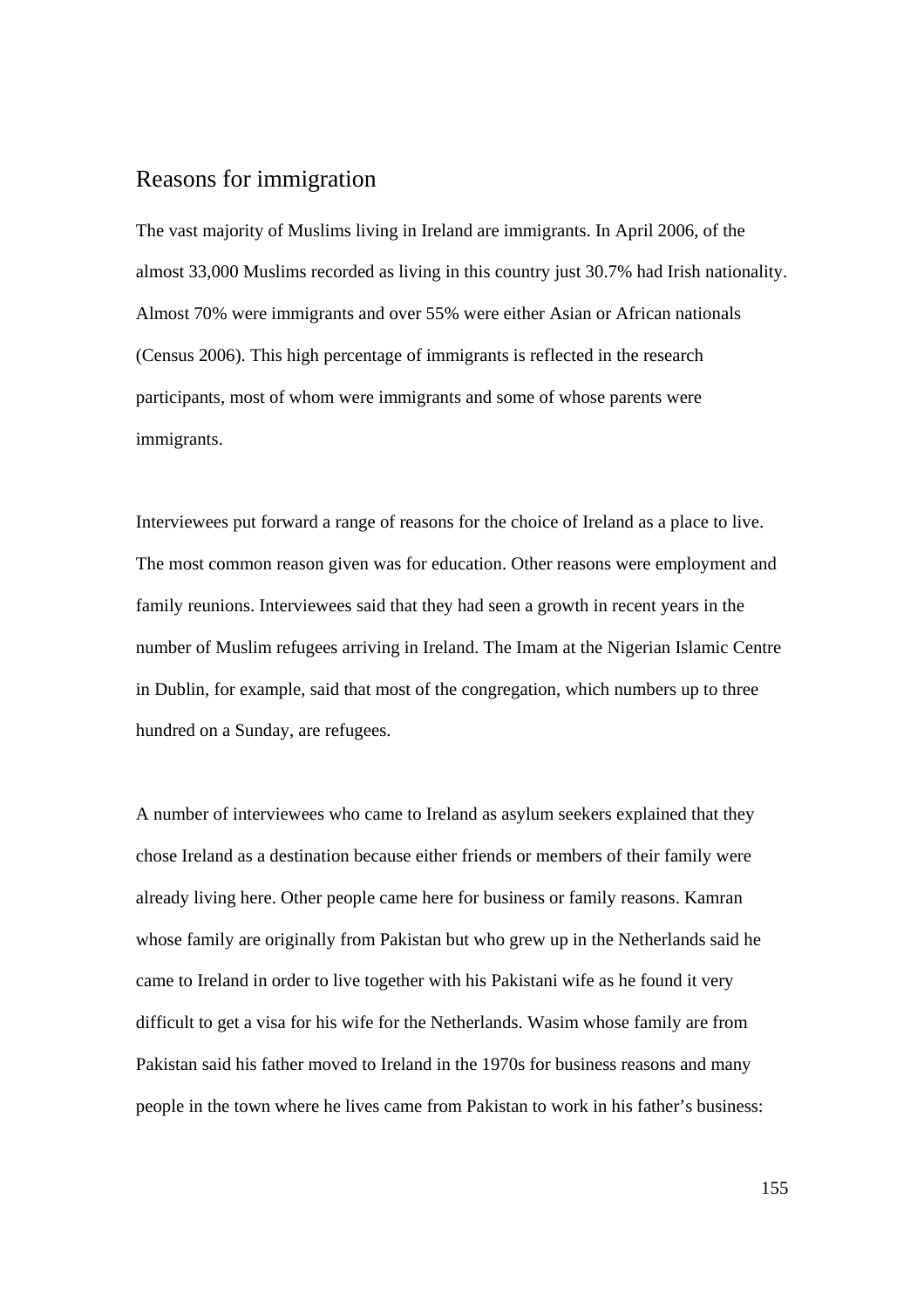They would then bring other family members and their extended family members across from their countries for a better life here - to get jobs and earn better money and have the opportunity to get European passports and all of that.

Whilst for many people the move to Ireland was something planned, for others they arrived here on a holiday and stayed. Wahab from Pakistan had been living in the UK for a number of years when came to Ireland for a holiday in the 1970s. He said he found Ireland such a beautiful country he decided not to go back.

### First impressions

Muslim immigrants arriving in Ireland for the first time have a range of reactions to their new environment as they are faced with an onslaught of sights, sounds and social behaviour that is often at odds with that of their country of origin, particularly when they are from Muslim countries where social and cultural behaviour is informed by Islamic practices and regulations. Whilst immigrants who have had previous experience or extensive knowledge of the West can find the transition relatively smooth, those who have never travelled and have little knowledge of the West can find the move to Ireland causes them shock and upheaval. Akifah said that she found even the journey to Ireland difficult:

When I was in Heathrow I was thinking 'oh my God where am I?' People were hugging and kissing – boys and girls. I thought I was in hell. I was thinking 'where should I look?' - when I bore my eyes down I saw mini-skirts and legs coming. Really that was a very different experience for me.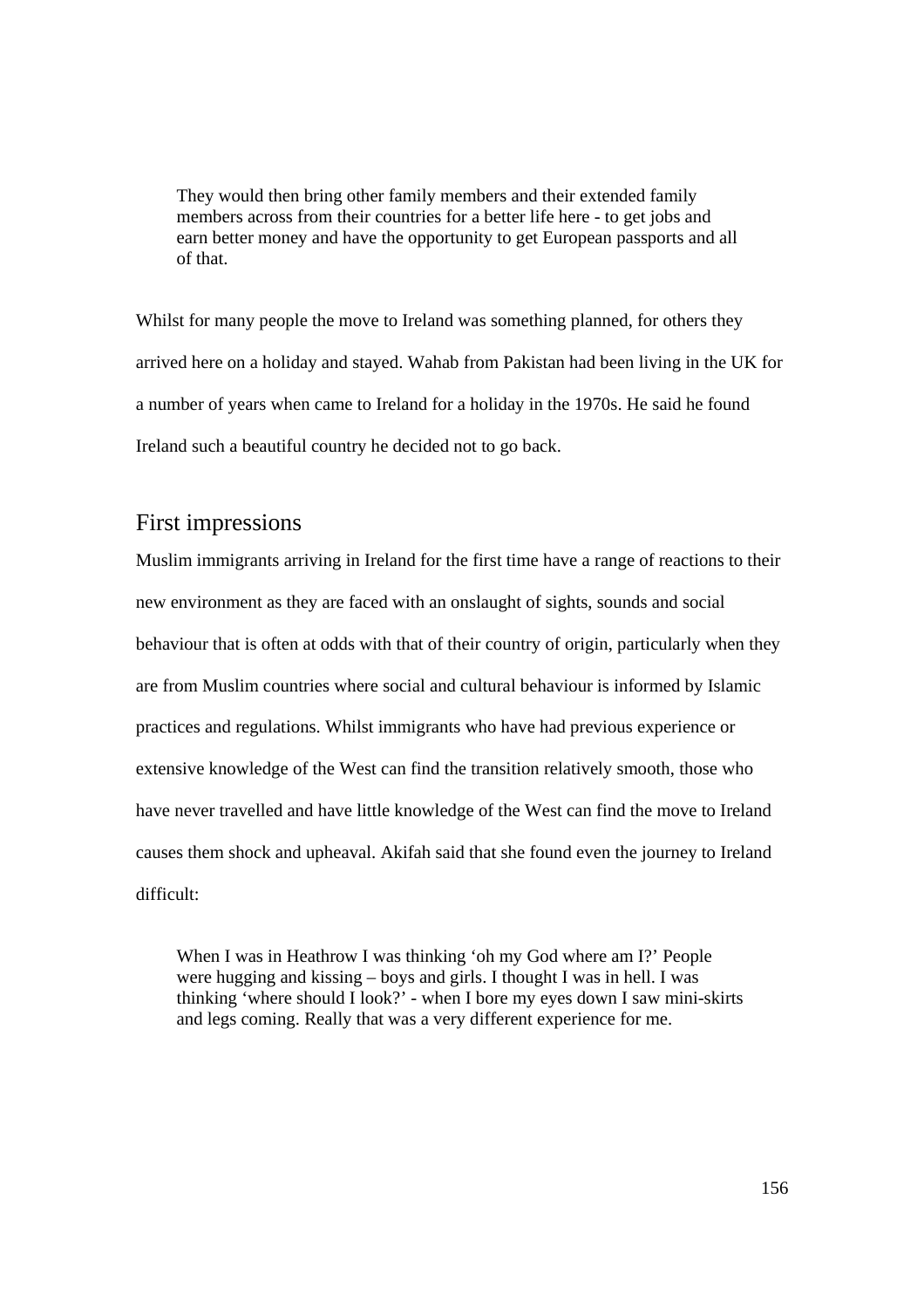Along with the cultural differences, immigrants are also faced with geographical and architectural differences as well as changes in climate, social life and religion. Most of these aspects informed the first impressions in a positive way as one man explained:

My first impression was this – 'beautiful, beautiful, beautiful and beautiful' because I had come from Lancashire where it was all smoke and factories. When I came off the boat I drove to Galway. When I passed Leixlip I was enjoying every single minute thinking 'my goodness, the fresh air, the natural beauty'.

Most of those interviewed said they were happy living in Ireland and minimised the difficulties they experienced in their day to day lives. Most had lots of friends, enjoyed the scenery, described Irish people as nice, friendly and generous and felt lucky and thankful to be here. A number of participants also said they found many similarities between the Irish and people from their countries of origin which made the transition to Ireland easier. These similarities included the importance placed on the family, the focus on non-materialistic values and the importance of religion. Khurram said he felt the only difference between Syrians and Irish people was that Irish people had more opportunities, learned more, read more and dressed differently. However, he stressed that the political climate is very different:

Apart from the rain everything is perfect really. I feel safe, I don't fear anybody - even the government. I don't fear the law because I'm not breaking the law. I don't fear anybody and it is peaceful. That is what I like. During one of my interviews they asked me 'if you go back to Syria and you want to live there what would you take with you?' I said 'freedom and opportunity'. These two things are very precious things.

However, there was also criticism directed at Irish people's way of life and Irish society including a perception that children had too much freedom and criticism of some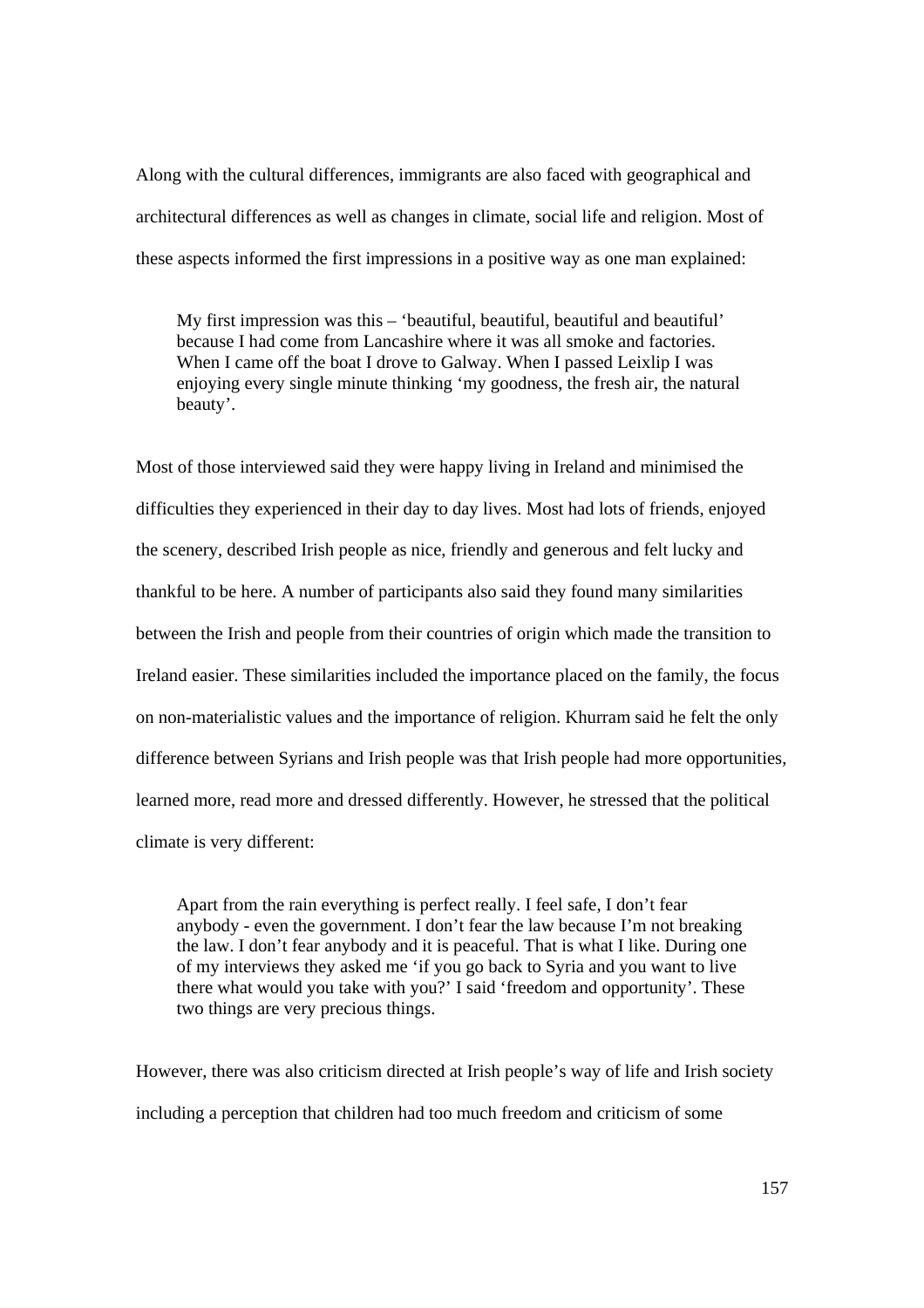legislation including the fact that one is not allowed hit someone who breaks into your home. One woman in her early twenties said she felt that she lost her innocence when she arrived in Ireland as she became aware of sexuality for the first time in her life and felt that this had affected her negatively. A number of participants said they felt that children in Ireland grow up too fast.

#### Militancy

According to the Islamic scholar Roggero (2002: 134), 'militancy' refers to a fusion of religion, society and politics and groups categorised as militant are sometimes referred to as 'fundamentalist' or 'neofundamentalist' and have revolutionary elements. In this research the term 'militancy' is used to refer to attitudes or behaviour that can be perceived as being military or violent in nature and that are informed or justified by a mixture of political and/or religious ideology.

Muslims living in Ireland have a diversity of views on militancy including suicide bombings. Many Muslims explained that acts of violence carried out by Muslims are political rather than religious acts and are therefore justifiable acts of defence. Others felt that it was never acceptable for any Muslim to carry out a suicide bombing as it was against their religion.

Participants who defended some instances of suicide bombing as acts of defence were nonetheless critical of Muslims who carried out suicide bombings in Western countries. However, one participant recalled an incident where he met with an Imam in Ireland who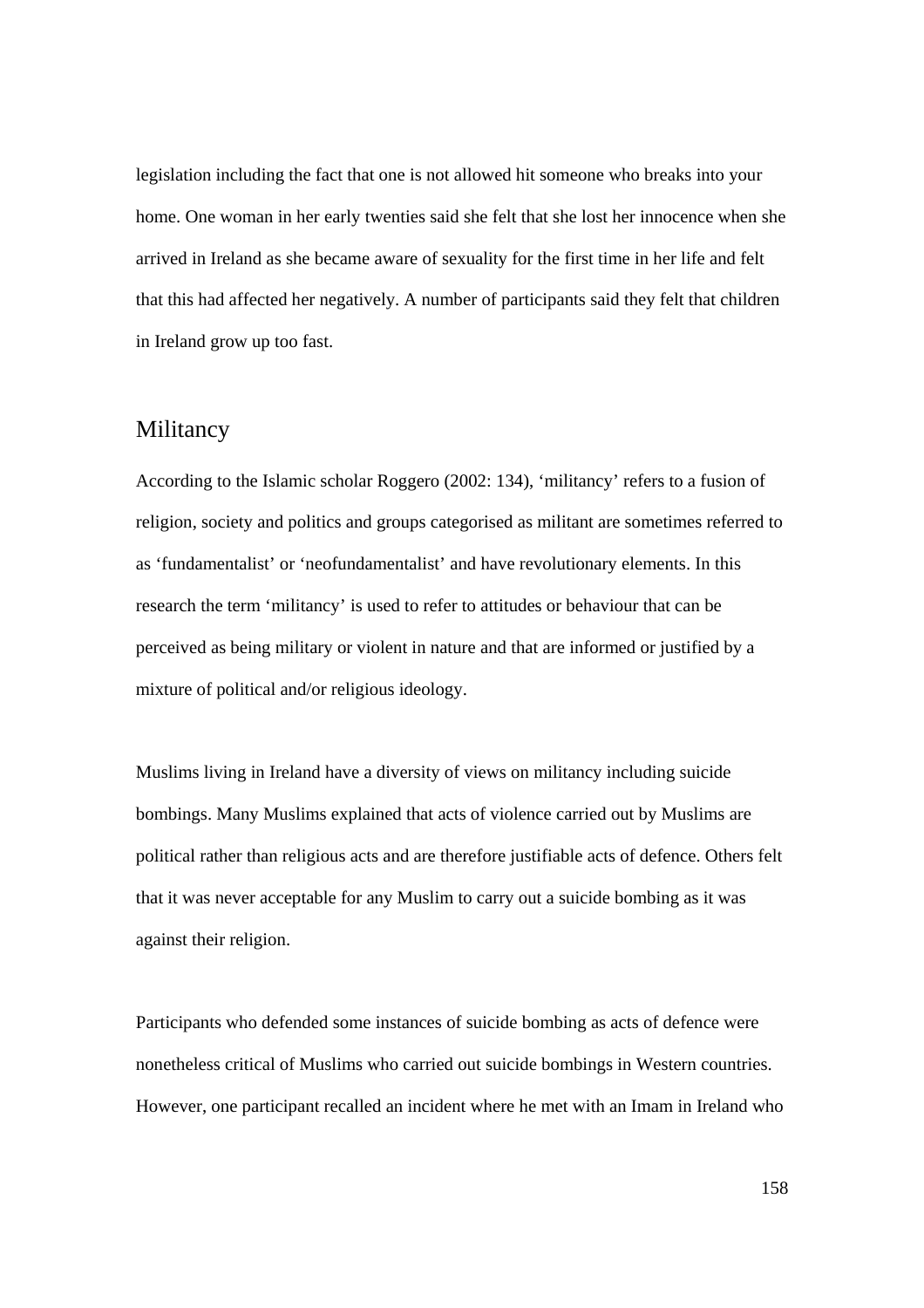supported Al Qaeda and said they were the product of America who created them by funding Muslim resistance against Russia in Afghanistan and then turning against Osama bin Laden and portraying him as a bad guy. A number of other interviewees said they were aware of the existence of militant views within a minority of the Muslim population of Ireland. However, most were only aware of this through word of mouth or through the media and only two participants had personal experience of hearing someone expressing militant or extremist views in public.

The leader of the Ahmadiyya community in Ireland felt that militant views existed amongst a minority of Muslims in Ireland and that militant groups have tried to gain influence amongst young Muslims in Ireland. However, he pointed out that there are only a small minority who adopt a militant view:

I've seen the leaflets. I've seen the people there. I've seen all those attitudes. But I have to say 90 percent even 98 percent of the Muslims are actually decent Muslims, they don't want anything to do with this at all. But there is that element which is trying to attract these young people - like the Al Mahajiroun movement, the Khilafat movement - they're all trying to come here.

Another participant said that whilst he was confident that there are no militant organisations in operation in Ireland, he was aware that a number of these organisations had been in Ireland on short visits. He expressed his frustration that these groups are sometimes invited to Ireland, something which he said encourages their growth:

I'm always very disappointed when we have groups like Al Mahajiroun coming over here and debating in our local universities and being invited to RTE. We know these are extremist groups from the UK. They come over here and I think they should be banned from here. By inviting them over here and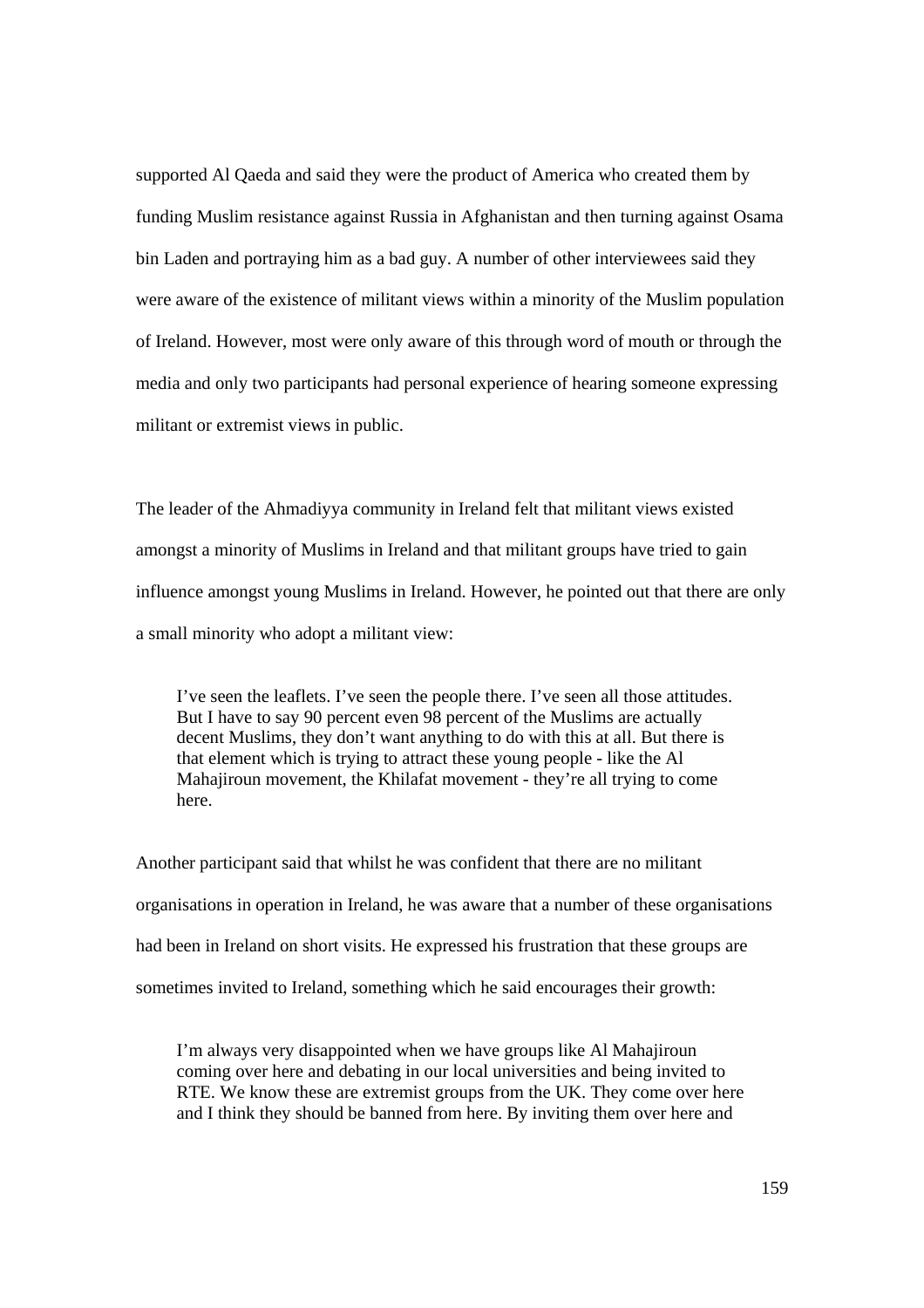giving them oxygen, naturally they will mix with local people. My point is if we know these outfits that praise what happened on 9/11 and so on, why do we give them oxygen? Why do we let them breathe? Why do we give them voice?

Diversity within the Muslim population in Ireland relates to a number of different factors ranging from levels of religious belief and nationality to perceptions of life in Ireland and attitudes towards militancy. The perceived unity of Islam operates in opposition to this diversity but both co-exist under the umbrella of Islam and membership of the worldwide Islamic community. Diversity however, also exists in relation to perceptions of integration, levels of integration, social interactions and concerns about isolation.

### Perceptions about integration

What is meant by the term 'integration' and is it a process that has positive or negative connotations for an immigrant minority? For some participants integration was a slippery term that they felt was often misunderstood and interpreted in diverse ways. Most interviewees felt integration was a positive process that involved a symbiotic relationship between the immigrant and host community involving giving and taking as well as a reciprocal understanding and appreciation of the others' cultures and values.

Many felt that the process of integration was sometimes perceived wrongly as a process which involved abandoning ones cultures and values and replacing them with those of the host society. Imran pointed out that most Muslims are in favour of integration in the form of mutual co-operation and understanding: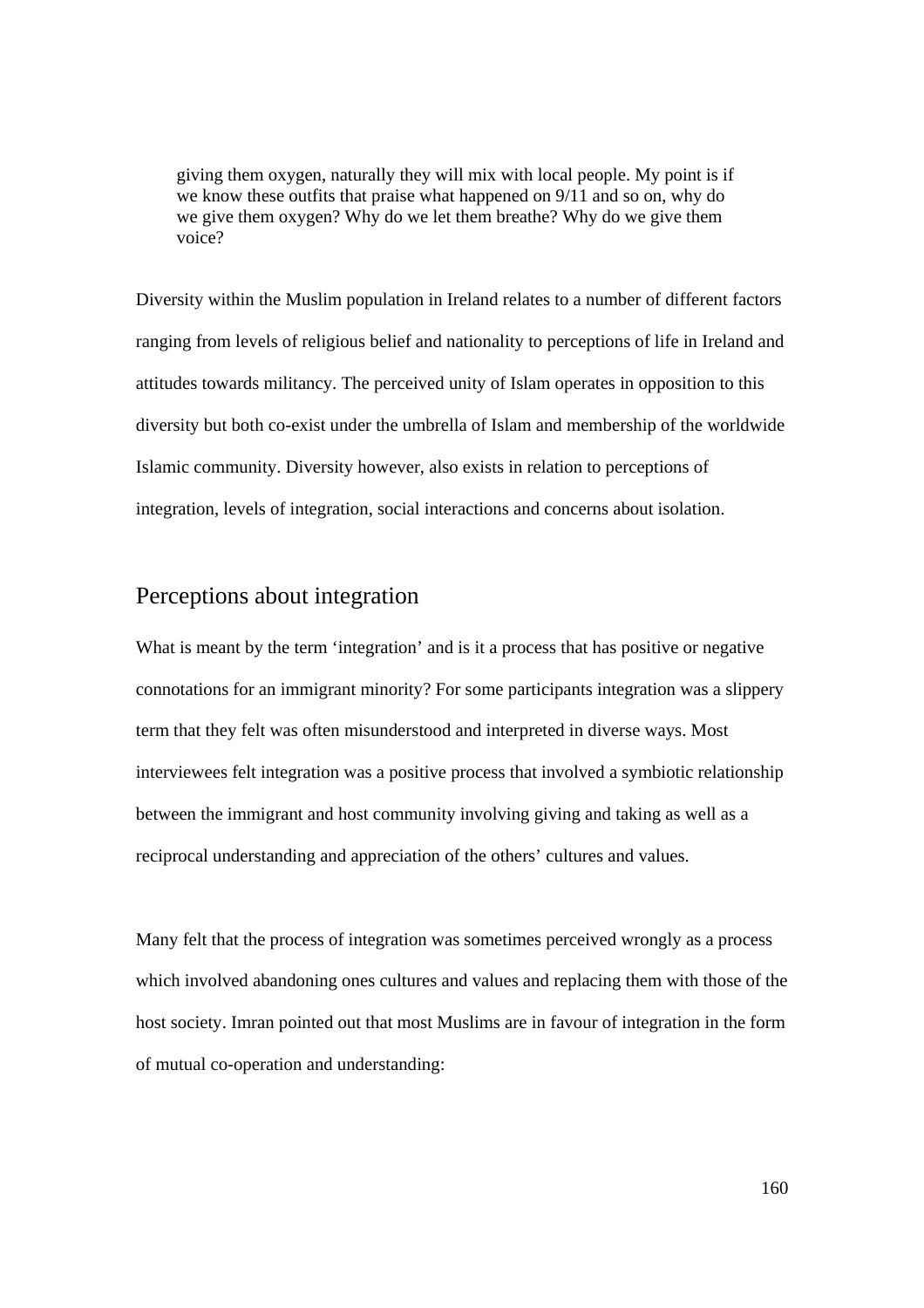Muslims say that 'yes we agree that we should integrate and we should adapt but if you're asking us to adapt drinking, but if you're asking us to adapt living immoral lives, if you're asking us to adapt telling lies, then these things we will not accept because we are religious community, we are a community of believing people, but if you're asking us that we should be more open, try to understand others, yes, this should be done'.

Muhib too felt there was widespread misunderstanding of the term 'integration' and illustrated what he meant by this by referring to a talk show which he had recently heard on Irish radio. He explained that during the show someone called in to complain about a newly published handbook about how to treat Muslim patients in Irish hospitals. Many listeners responded to the item by condemning the handbook and the hospital authorities for compiling it. The callers said Muslims should integrate. Muhib explained that he did not agree with this concept of integration:

I have worked amongst a huge expatriate community in Nigeria. We didn't place a demand on them to integrate into the Nigerian culture, to eat our food or to dress the way we dress. No, we allowed them to carry on their lives as normal for them - as long as it doesn't constitute a threat to other people - but a lot of pressure is being put on the Muslims in this country and in other European countries to integrate and the definition to give to integration is we have to eat pork and we have to go to the pub... I shouldn't be forced to go to the pub or to dress their way, or my wife shouldn't stop wearing the *hijab* but that is the only way they feel that she has integrated.

Muhib felt that Irish people's views about what constitutes integration means that Irish people misinterpret Muslims if they do not go to the pub and see this as an unwillingness to integrate. He said non-Muslims should understand that he does not want to go to the pub rather than interpreting this as a refusal to integrate.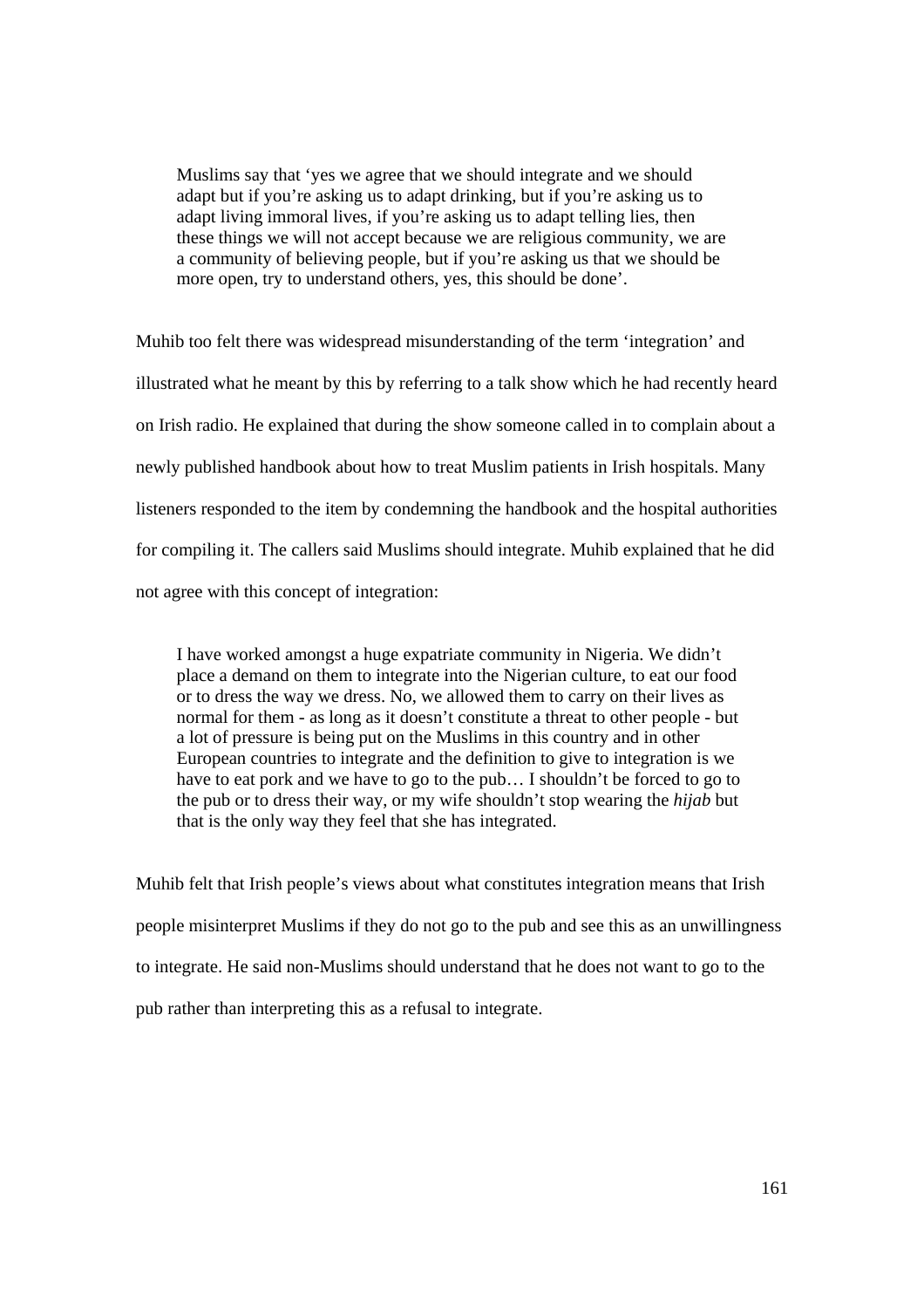Others understood integration as a more active process that went beyond simply accepting difference and involved conscious attempts to get to know others and to exchange information in a two way process. This is what Rafidah, an Irish convert, understood by the term:

Integration means getting active, out there in your schools with your children, being more active, going to those meetings and explaining. It involves interaction, volunteering, attending courses… you have to get out there and start mixing in, look for employment, continue your studies, interact with your neighbours, that's vitally important.

All interviewees who spoke about integration viewed it as an important aspect of Muslim life in Ireland. Some said it helped Irish people understand Islam whilst others felt that on a practical level it opened doors for them in terms of business dealings and opportunities and contributed to a greater sense of belonging in Ireland. Khurram from Syria who had lived in Ireland for over twenty years said that he felt integration provided positive benefits to both the immigrants and the wider Irish society:

If you isolate everyone, no-one helps each other. It's like I have two hands left and right - both of them helping each other. If both of them are right hands they won't work, if two of them are left hands they won't work, if I have one right and one left, they help each other. That is what I would like to see.

A number of interviewees felt that in order for integration to take place in Ireland on any level that there were a few necessary prerequisites for Muslims. These involved firstly learning the language of the country and secondly, expressing views openly rather than hiding away and becoming isolated. Many expressed the view that an inability to speak English was a major factor that prohibited integration.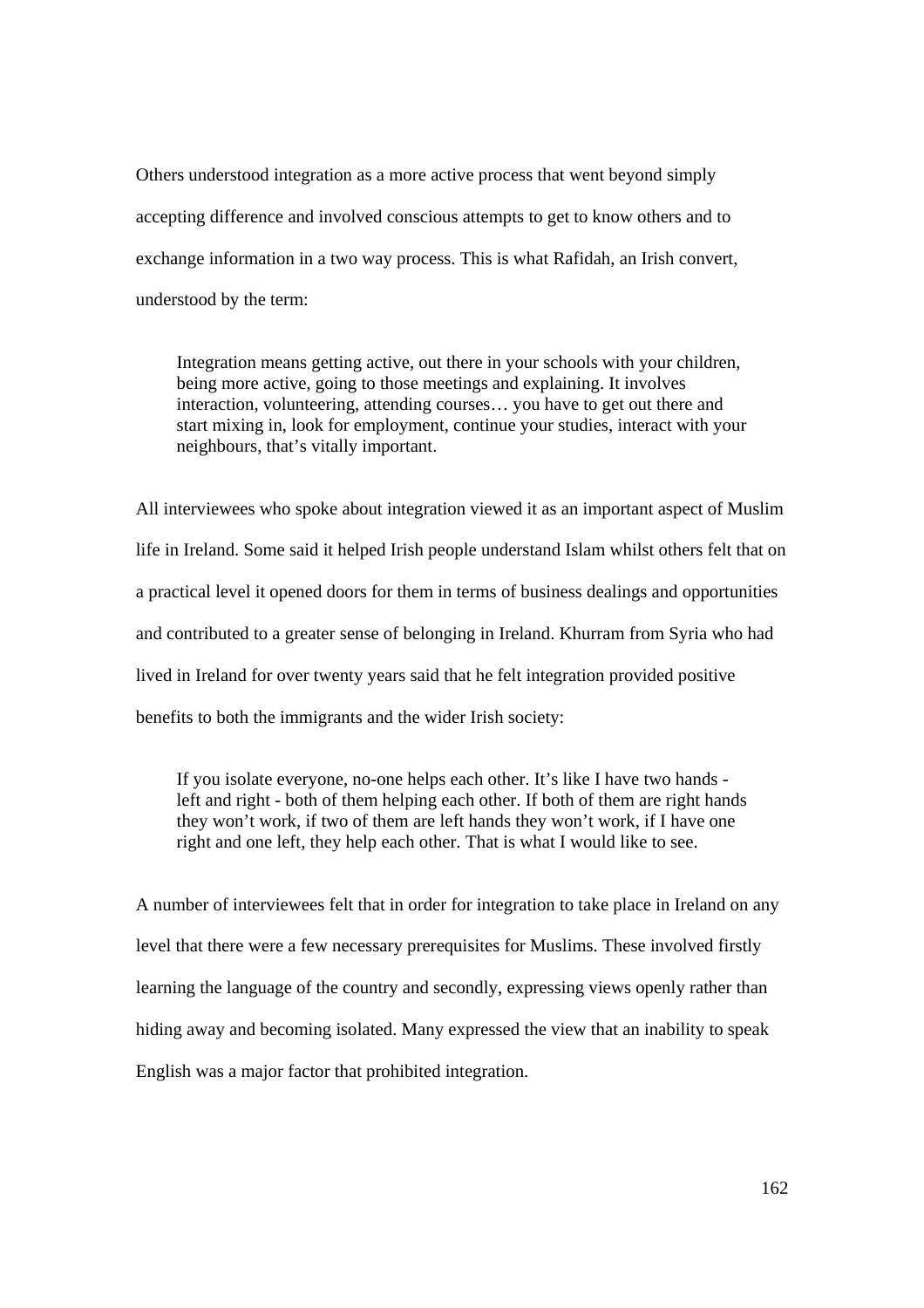## Levels of integration

Muslims in Ireland had different perceptions of how integrated they were individually and as a community. A number of interviewees expressed concerns that integration was not taking place. Others felt that some sections of the Muslim population were integrating whilst others remained isolated and on the fringes of Irish society. Notably, the participants who had spent the longest time in Ireland had more non-Muslim Irish friends than newcomers and were also more likely to be involved in groups and organisations beyond the Muslim community.

Wasim said he feels that some of the Muslims living in his town have integrated very well but that this is not uniform for all the Muslims in the town. He said that older more established families, particularly the Arab communities, have integrated very well and have managed to mix their own cultural values whilst at the same time adopting cultural values from Ireland. However, he said he feels that Pakistani families in particular have a tendency to stick to themselves. He felt this is partly because many of them come from very rural parts of Pakistan and are not used to interacting beyond their small communities and therefore they are not so open to integrating with Irish society as they feel insecure about living in Ireland and they feel lost in their new surroundings. They therefore end up becoming isolated and mix only amongst themselves.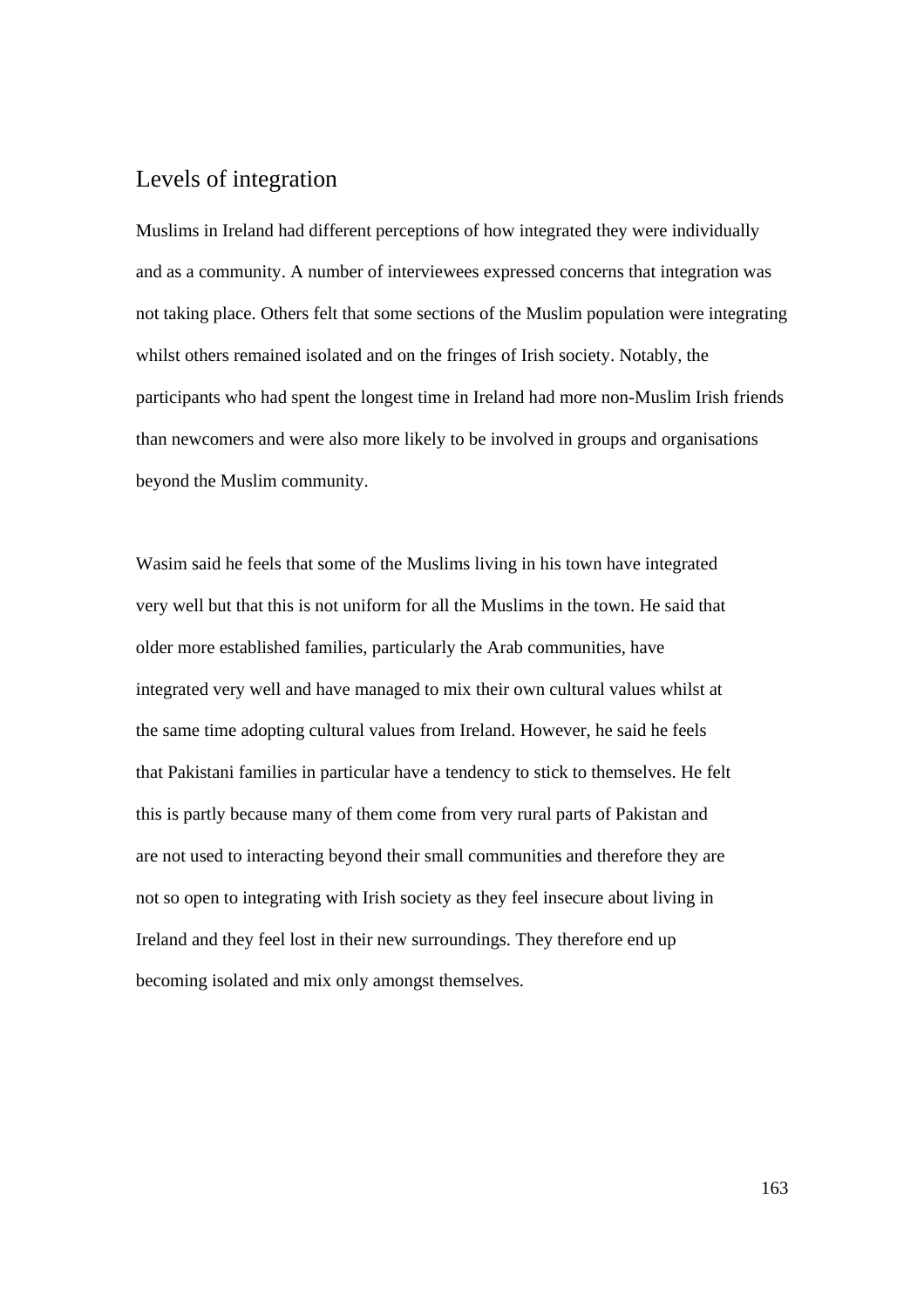Wasim also felt that men were more likely to integrate than women. This feeling was echoed by a number of interviewees who felt that because many immigrant women were stay-at-home mothers they were less likely to integrate because of their circumstances.

Rafidah who is involved in a group that works with Muslim women in Ireland said she felt that integration is sometimes more difficult for women. She said she felt this was particularly the case for immigrant Muslim women from countries where there was an oppressive political regime in power as these women arrive in Ireland fearing the government and the police and they feel they are different and do not know how they are going to be accepted. This is coupled with the fact that the men go out and work whilst often the women stay at home.

Others did feel that there was large scale integration and spoke about their personal experiences of integration in Ireland. Perhaps one indication of this was in the names chosen for children by a Syrian woman who arrived in Ireland in the 1980s. Her first three children had traditional Islamic names. However, her youngest child was named Conor. All children had been born in Ireland and were on the local sports teams and played gaelic games.

Another interviewee who described himself as well integrated was Wahab who said he and his wife had put a lot of effort into integrating their children as they felt it was of key importance to their life in Ireland. He said that he himself knows his neighbours very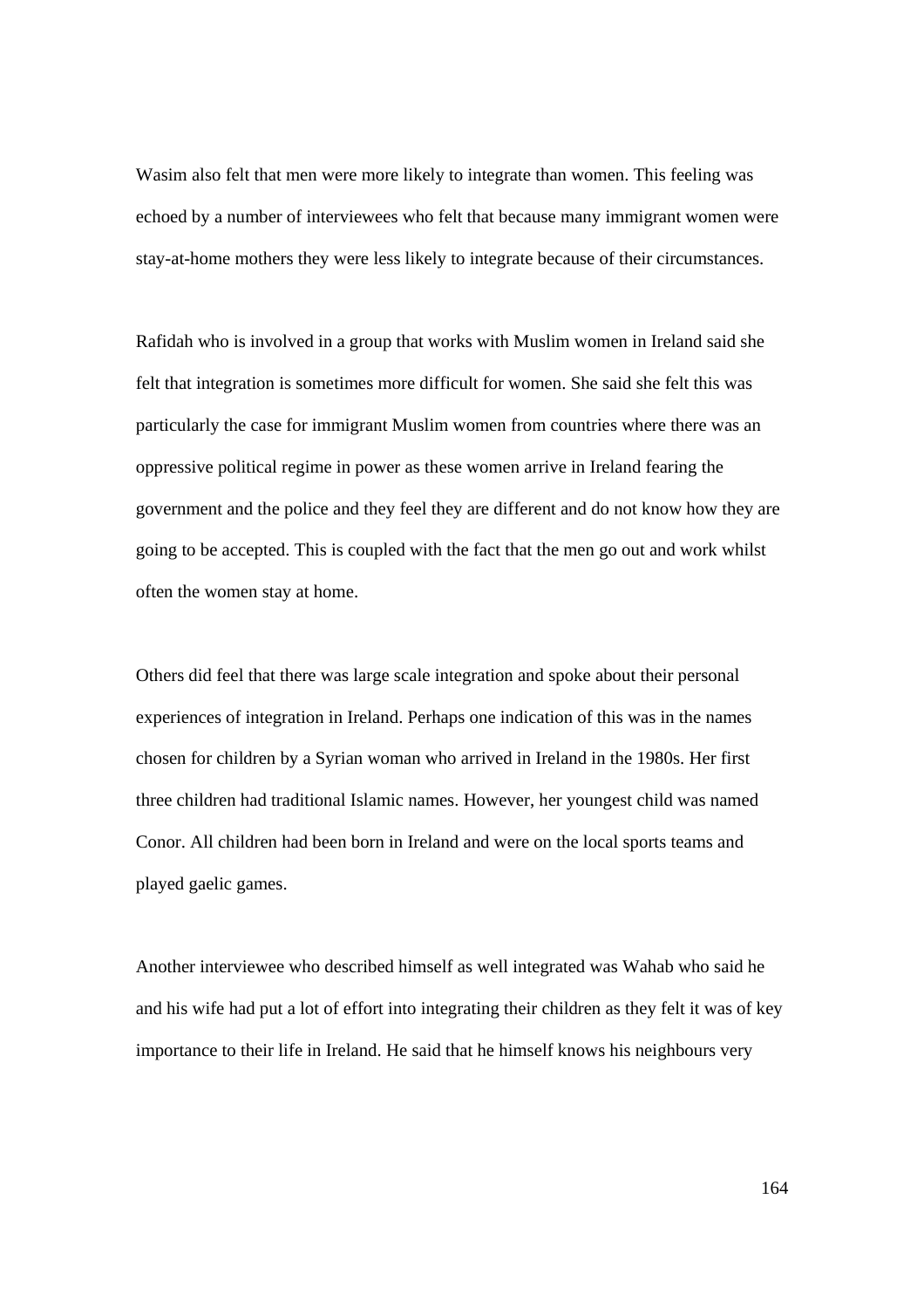well, that they exchange visits between homes and that they are all Irish and this for him is what is meant by integration.

### Social interactions

According to many of the participants, the primary social network for practicing Muslims living in Ireland is made up of other Muslims. This is for a variety of reasons including what are perceived to be a number of barriers to socialising with non-Muslim Irish people and because of a feeling of shared religious and cultural backgrounds with fellow Muslims. The primacy of the social network with other Muslims is despite the existence of a perceptible diversity within the Muslim population of Ireland which is transcended by a sense of unity and a network of interactions that cross divisional, social and national boundaries. This supports the findings by McPhee (2005: 53) that Muslims spend the majority of their free time with 'like-minded people and in particular with Muslims who attend the same mosque as they do'.

Practicing Muslims discussed the importance of their friendships with other Muslims and, for some, these friendships were the most important social interactions in their lives. Muhib from Nigeria explained that his highest category of friendship was with a fellow Muslim. He said he did have many Irish friends but explained that these were in a different category of friendship to his Muslim and African friends with whom he shared a lot of common denominators and common challenges. Muhib said that fellow Muslims were more important to him than his own closest blood relatives, if non-Muslim. He said that if he had a brother who had converted to Christianity, he would put an Irish convert

165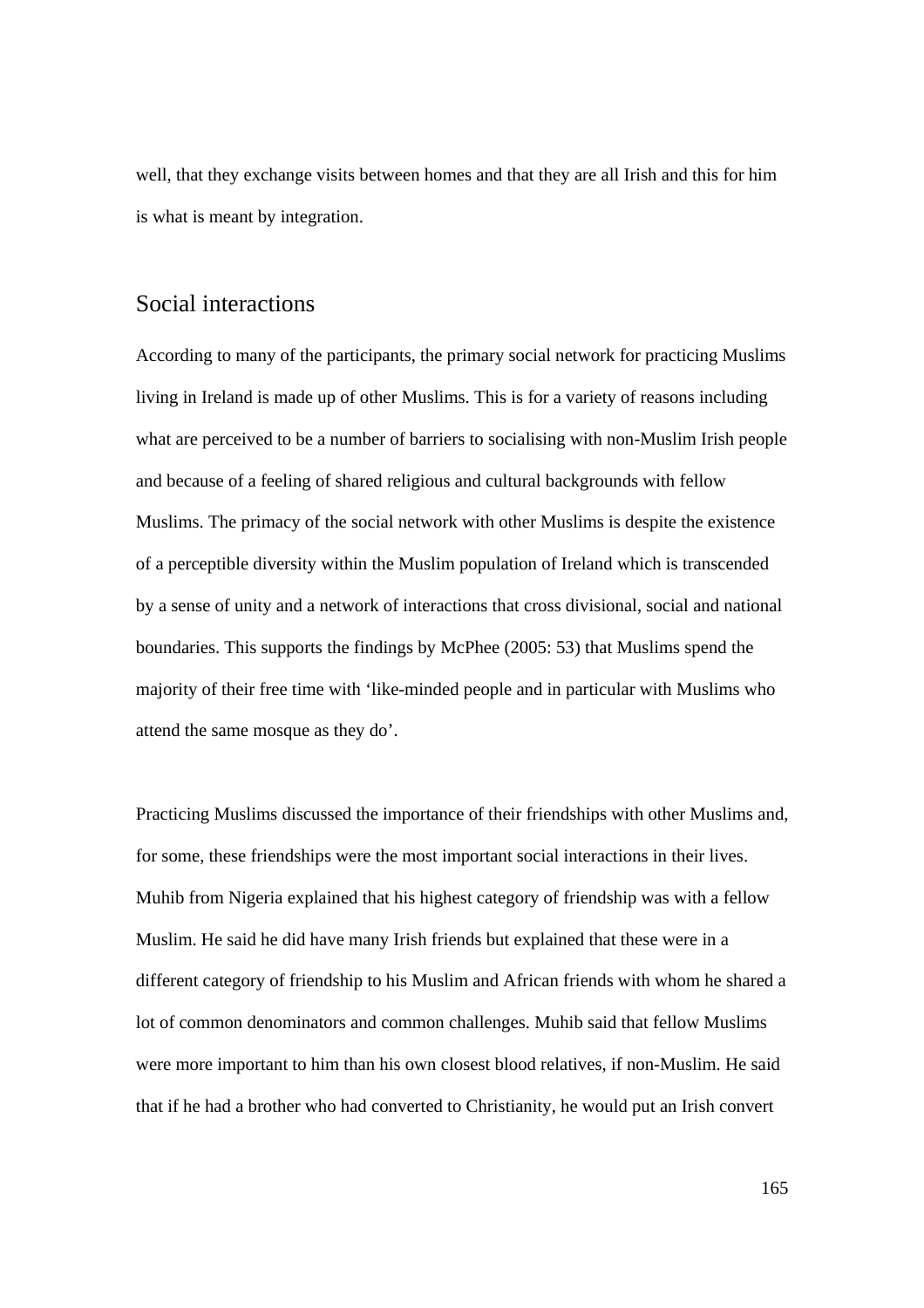to Islam ahead of this blood brother. He also categorised his African friends into Muslim and Christian:

With my Christian friends the relationship, however deep, is a relationship that ends in this world. I die, or he dies, that is the end of it. But with my Muslim friends it is a relationship that exists beyond this world because they are not just my friends, they are also my brothers in faith. My non-Muslim friends are my brothers and sisters in humanity.

A member of the Ahmadiyya community said that their social life is small as they tend to socialise amongst themselves. He said that whilst they had a lot of interactions with their neighbours on the street, their interaction beyond this was limited:

If you go outside this circle there is a problem. If you go out to the individual members of the community they tend to stay with each other rather than mixing with other Irish people and this is purely down to cultural differences, food differences, social differences also.

Whilst most of the participants said that most of their interactions were with fellow Muslims, there were also a small number of participants whose main social interactions were with non-Muslims. Two of these described themselves as non-practicing Muslims whilst another said he was a practicing Muslim but did not take the Quran literally.

Not all participants viewed the Muslim social network in positive terms. One man spoke about his negative attitude towards other Muslims. He had grown up in a town in the west of Ireland in the 1970s and his family were the only non-Irish family in the town at that time. As a young child all of his friends were Irish and non-Muslim. However, when he was around ten about eight Muslim families from Pakistan moved into the area and he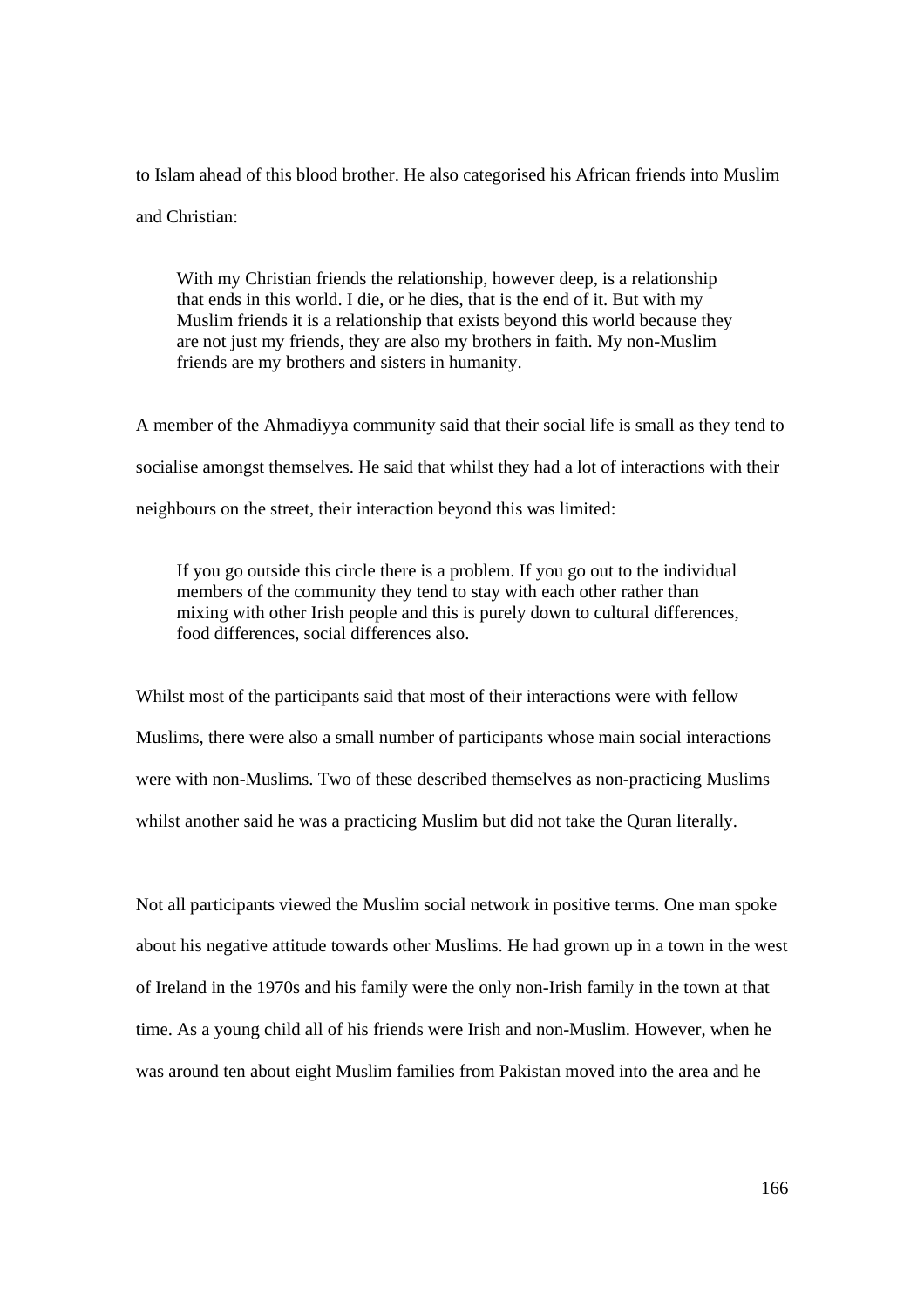said that this resulted in a complete change in atmosphere in the town and changed his family's social life which shifted to include mainly Muslim people:

I felt anger towards these women who came here. Even now. Oh I used to despise them, quite literally, and I would be ashamed and I actually grew up with a feeling of shame. I'm being very honest here. It's not a great thing you know. I don't feel ashamed anymore but yeah, that's how I felt towards them, ashamed to be associated.

Many interviewees also explained that they often converge in groups and communities of shared nationalities and cultural backgrounds and that their main social network was with Muslims from the same country of origin. Some participants explained that this was a way of remembering the country they had left. For others, it was a natural evolution resulting from social networks that had transported semi-intact from the country of origin. Afsheen, for example, explained that she mainly socialised with Syrians and they had an informal group who met a few times a month. She said that the different nationalities living in the town all have their own groups who meet separately. Afsheen said she is involved in helping Muslim families in the town but that mostly she helps Syrians - with things like applying for stamps, child benefit, housing or social welfare. Wahab from Pakistan said that whilst he helps a lot of people in business matters, 90 percent of the people he helps are Pakistani. Practicing Muslims, regardless of their length in time in Ireland often said that their main social focus was with Muslims who shared their cultural and social backgrounds.

The diverse mix of nationalities amongst the Muslim community in Ireland coupled with the relative smallness of the Muslim population means that differences between cultures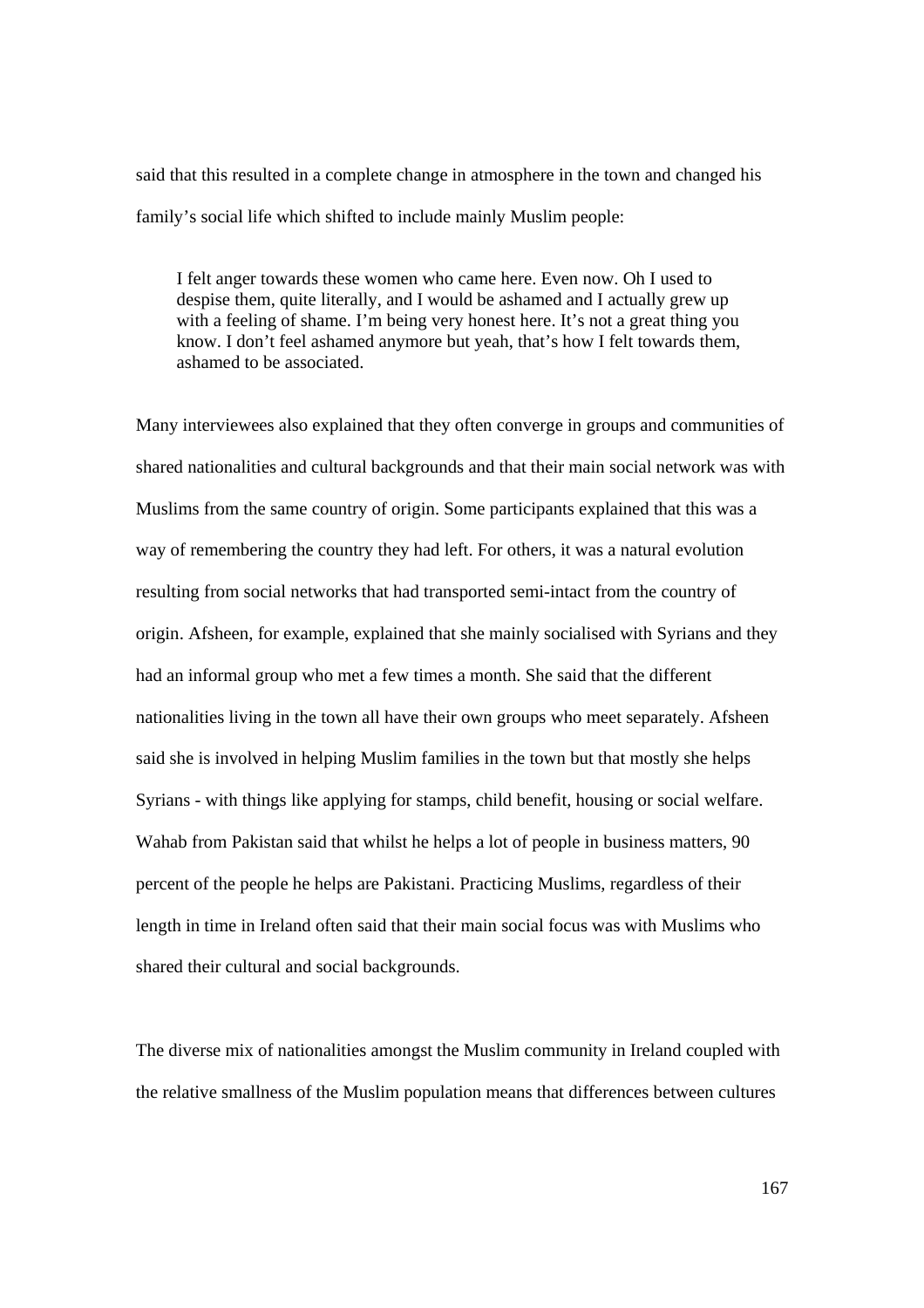and backgrounds are often transcended as different communities and cultures use shared resources, particularly for religious purposes. However, the fact that Muslims worship together does not necessarily mean that they socialise together. Wasim, for example, said that beyond the boundaries of the mosque there is a very clear division between Muslims from different countries:

On Fridays it's great, you say hello to everybody and there's all different languages and different ethnic groups. But there's one thing for sure. This is in the prayer time. But when people go home the Arabs stick with the Arabs, the Pakistanis stick with the Pakistanis and the Punjabis stick with the Punjabis and the Afghanis stick with the Afghanis and the Africans sticks with the Africans. Oh of course they all greet each other but are they actually friends? I've never seen it.

There are both unifying and divisive factors within the Muslim population of Ireland and although their faith is a shared commonality there are often more differences than similarities within the population. This diversity can create challenges amongst the Muslim population. One of the challenges mentioned by participants in relation to interaction amongst the Muslim community is language barriers. Another challenge was racism.

Even in the early Muslim communities, society was divided into social classes with Arab Muslims as the elite (Esposito, 2005: 39). This hierarchical division has in some instances persisted amongst Muslim communities. One interviewee from Nigeria said that he had experienced incidents of racism from within the Muslim community. Previous research by McPhee (2005: 52) also uncovered views that racism exists within the Muslim population of Ireland. The diverse attitudes that exist within the Muslim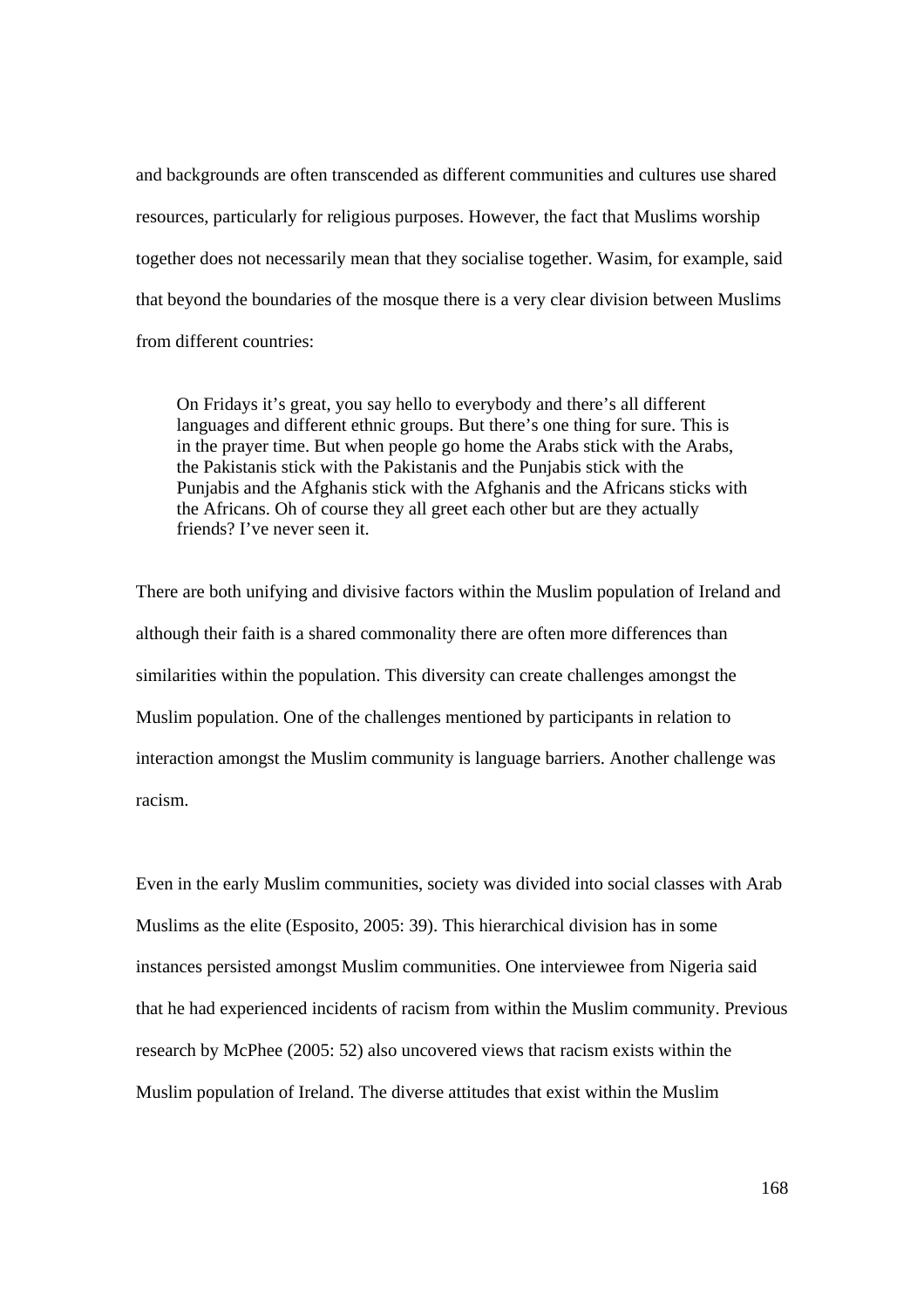population of Ireland towards militancy can also cause challenges. One elderly man, expressed concerns about the existence of militant attitudes within the Muslim population in Ireland. He said he tries to tackle these attitudes by keeping his pulse on the Pakistani community across Ireland and tackling people who express militant views and saying they are not wanted in Ireland. He explained that the reason he is concerned by extremist attitudes is because they will make things difficult for his grandchildren when they grow up in Ireland as Muslims and will be linked with terrorism and extremism.

#### Interactions with non-Muslims

Social integration refers to interactions, friendships and involvement with the wider Irish society. Participants had diverse levels of interaction in this regard. Whilst most interviewees spent most of their time with other Muslims, all had some level of interaction with Irish non-Muslims. This ranged from acquaintances and friendships through work or neighbours, involvement in community groups and organisations and interaction through children's friends.

Only one participant said he had no Irish friends. Hanif had been in Ireland for five years. He arrived as an asylum seeker, was granted refugee status and was a student at a third level institution where he said he had many friends. However, he explained that the majority of his friends were Muslim and most were from Asia and Africa although he said he also had friends from some European countries. He said that whilst he did not have any Irish friends he did say he had many Irish acquaintances.

169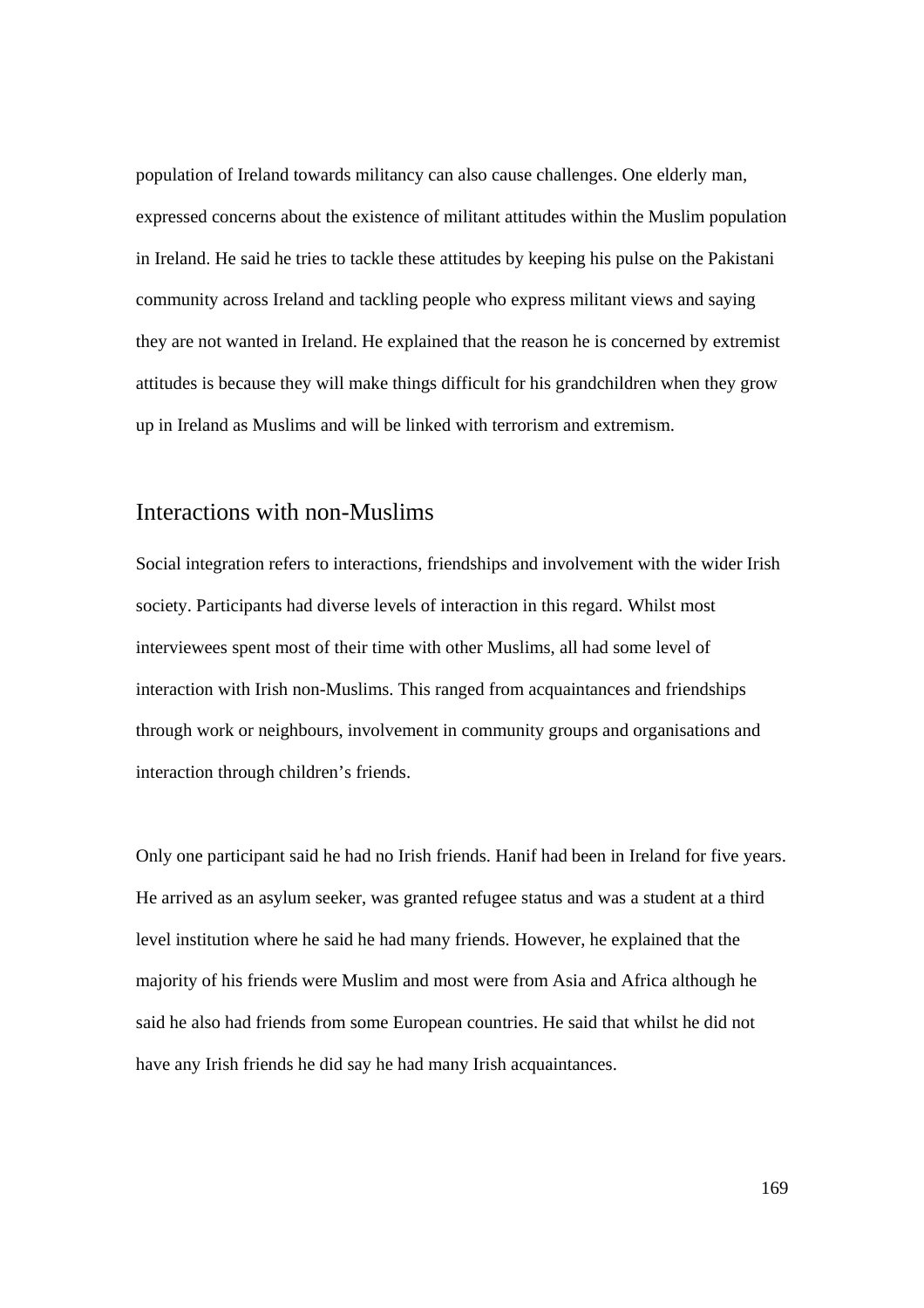Another participant, Wasim, who grew up in a small town in the West of Ireland but whose family were originally from Pakistan said that he had lots of Irish friends when he was growing up. However, he said he knew many Muslim families who were completely isolated from Irish society and did not interact with Irish people at all:

You have kids that are born here that leave school and come home and their first language is Urdu or Punjabi. Their mothers have been here for 25 years and they still don't speak English. Their fathers still don't speak English. They still go home and they do exactly what they would do as if they were in Pakistan or if they were wherever they come from.

Alina who had been living in Ireland for just one year said she had spoken to some Muslim children from Pakistan who live in the same town. She said they told her that most of their friends are Pakistanis and that they do not interact with the Irish children because there are so many confusions about language, culture, clothes, religious observance. The children told her that they avoid their Irish classmates and mix with their own community and Muslim children. She explained that she tried to encourage them to be friends with Irish children but they seemed to be afraid of being friends with Irish although she did not understand why. She said that when she talks to most of the Muslim children in the community and asks them 'who are their friends?', that they say 'all the Muslims' or their cousins and Pakistanis, not Irish children. Another man from the same town said that if you go to the local school you see all the Pakistani boys in little groups, the Muslim girls together in little groups and the African girls in little groups together.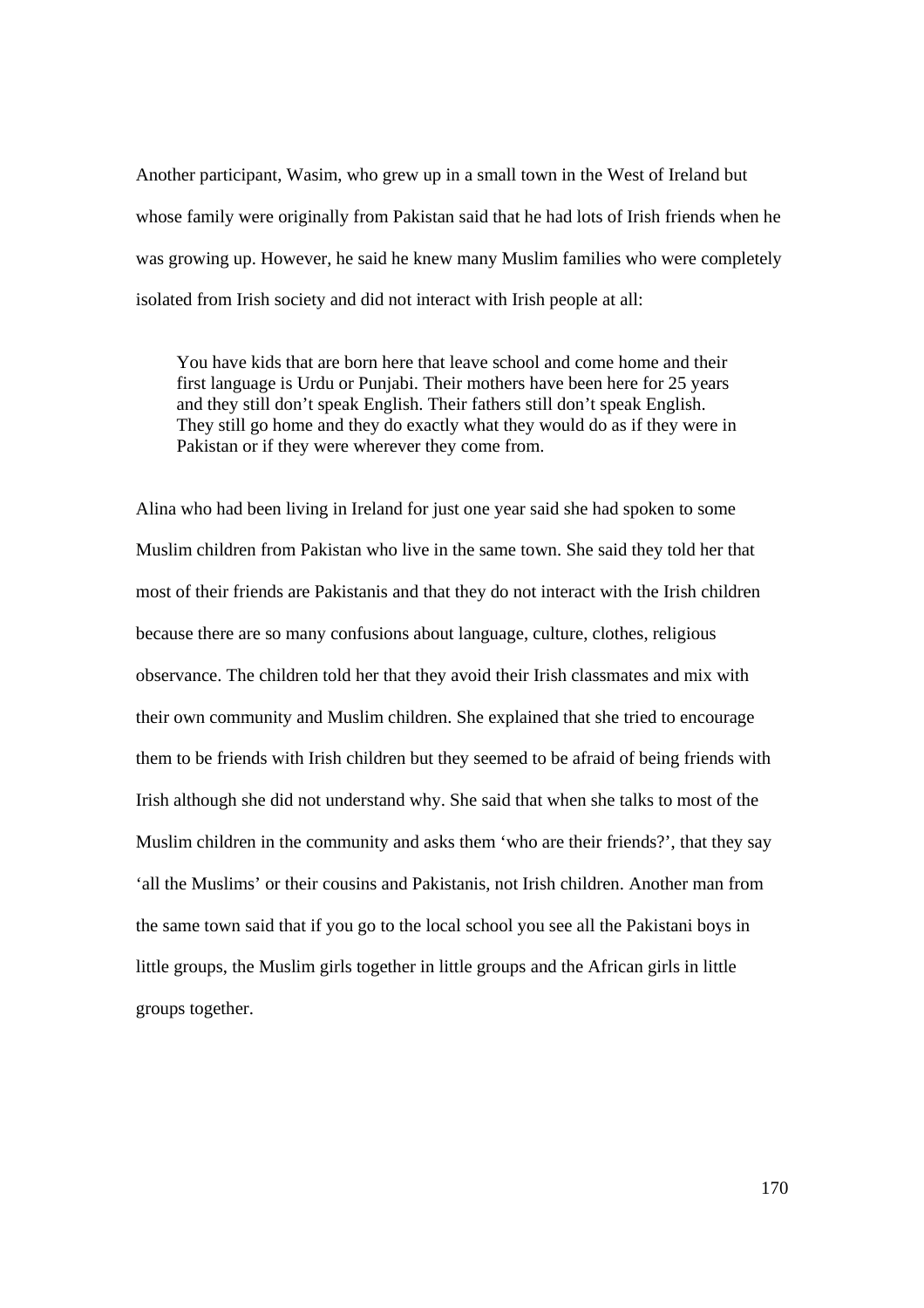One other interviewee talked about the fact that she does not have many Irish friends. Akifah from Pakistan had only been living in Ireland for two years. She explained that although she does know some Irish people through college and also knows some Irish people through her relations who have Irish non-Muslim friends that most of her interactions are with other Muslims.

All of the participants who had been living in Ireland for over twenty years had many interactions with Irish non-Muslims both through friendships and through work. This could indicate that the longer one stays in a country, the more likely one is to integrate but it is not a clear correlation because it also important to note that the Muslim population in Ireland was very small up until the 1990s so perhaps their high levels of interaction with the wider Irish society was out of necessity and because the number of people from their same country or background was so limited. Khurram from Syria for example was living in Ireland for over twenty years. He said he had many Irish friends who he visited in their homes and with whom he often had social occasions. However, he said he sometimes sees newcomers arriving in Ireland who are afraid to integrate. He said he hates when he sees new arrivals isolating themselves from the local community and spoke about a friend who recently brought his family to Ireland and whose teenage daughter did not want to attend school because she was shy. He spoke to his friend:

I said 'push her to be inside the society, she has to learn, she has to live here, she has to interact, your wife she has to learn English also. You have to live here. You can't isolate yourself from this society'. I don't want them to lose their identity - their identity should be preserved but they should be dealing with the people in Ireland - buying, selling, moving, interacting, enjoying it, and helping each other. There is no trouble at all, it shouldn't be any problem.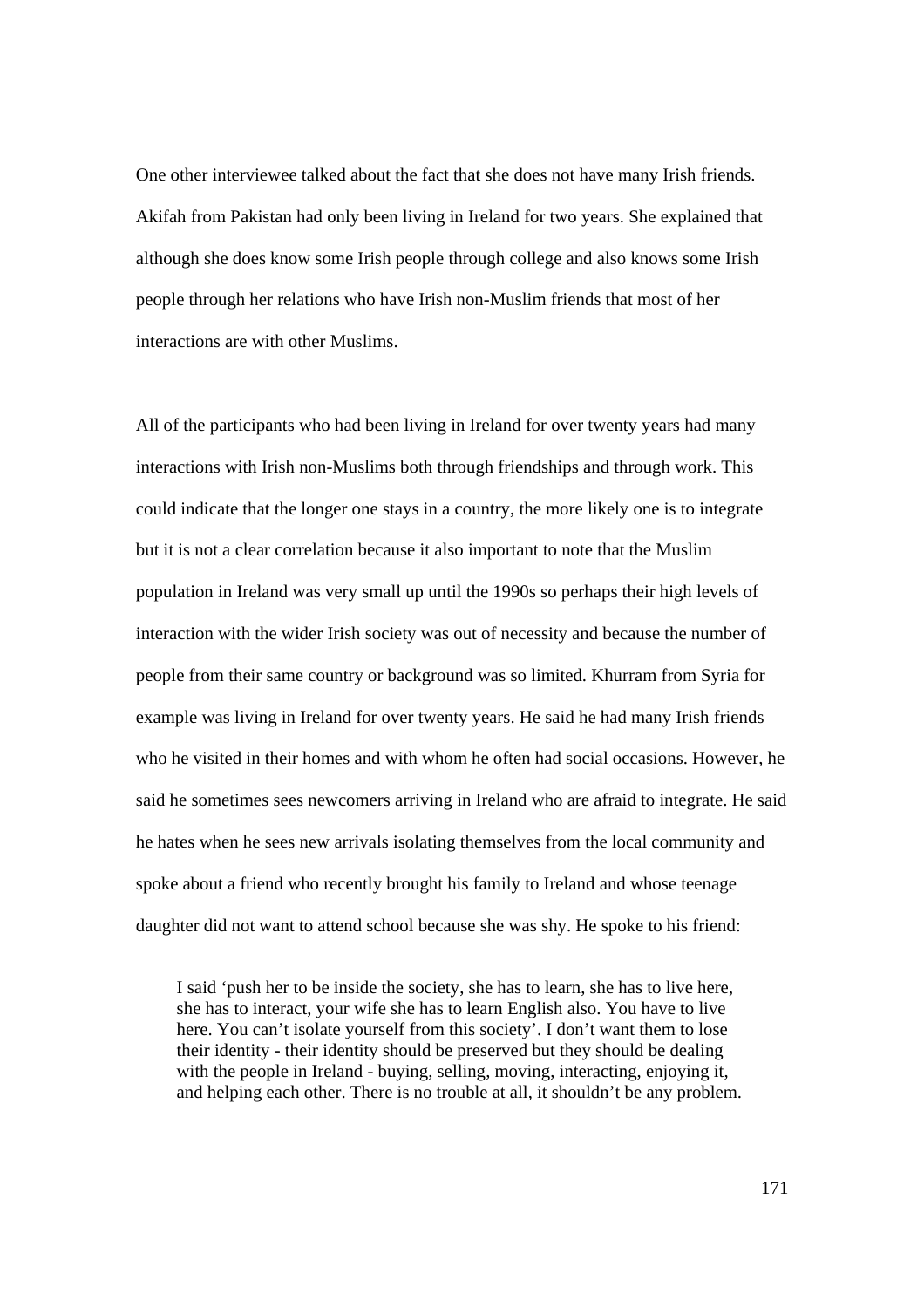Some Muslims are fearful, some Muslim aren't fearful but I encourage every Muslim to interact and to not be afraid of any Irish person.

The two participants who described themselves as non-practicing Muslims appeared to have the most interactions and friendships with Irish non-Muslims. However, the vast majority of interviewees did have lots of interactions and some friendships with Irish people. Even Nazeer who experienced many instances of discrimination, including verbal abuse and damage to his property, said he has made many friends in Ireland, particularly through his work.

The level of interaction between individual Muslims and the wider Irish society changes over time. For example, Wasim who grew up in a small town in the West of Ireland said that when his family arrived in the town in the 1970s they were the only non-whites in the area. He said it was a lovely atmosphere to grow up in and said they were never made to feel that they were any different. During the interview he showed me photographs of family birthday parties where the house was full of Irish non-Muslim children and of swimming pools and other play areas where he and his sister are the only non-white children. He describes it as 'a great atmosphere' and said 'the townsfolk really absorbed my family'. However, he said that when other Pakistani Muslims came to the town things changed dramatically:

Around about the age of ten the guys that were working here started bringing their families over and there was a complete change in atmosphere. Before this, the mothers of the Irish kids would be having tea with my mother and it was just walk in walk out type situation and everybody's door was open. But as soon as these women came with their children - we just saw these people materialise out of nowhere - but anyway, what resulted from that was a closing of doors. People started coming around less, simply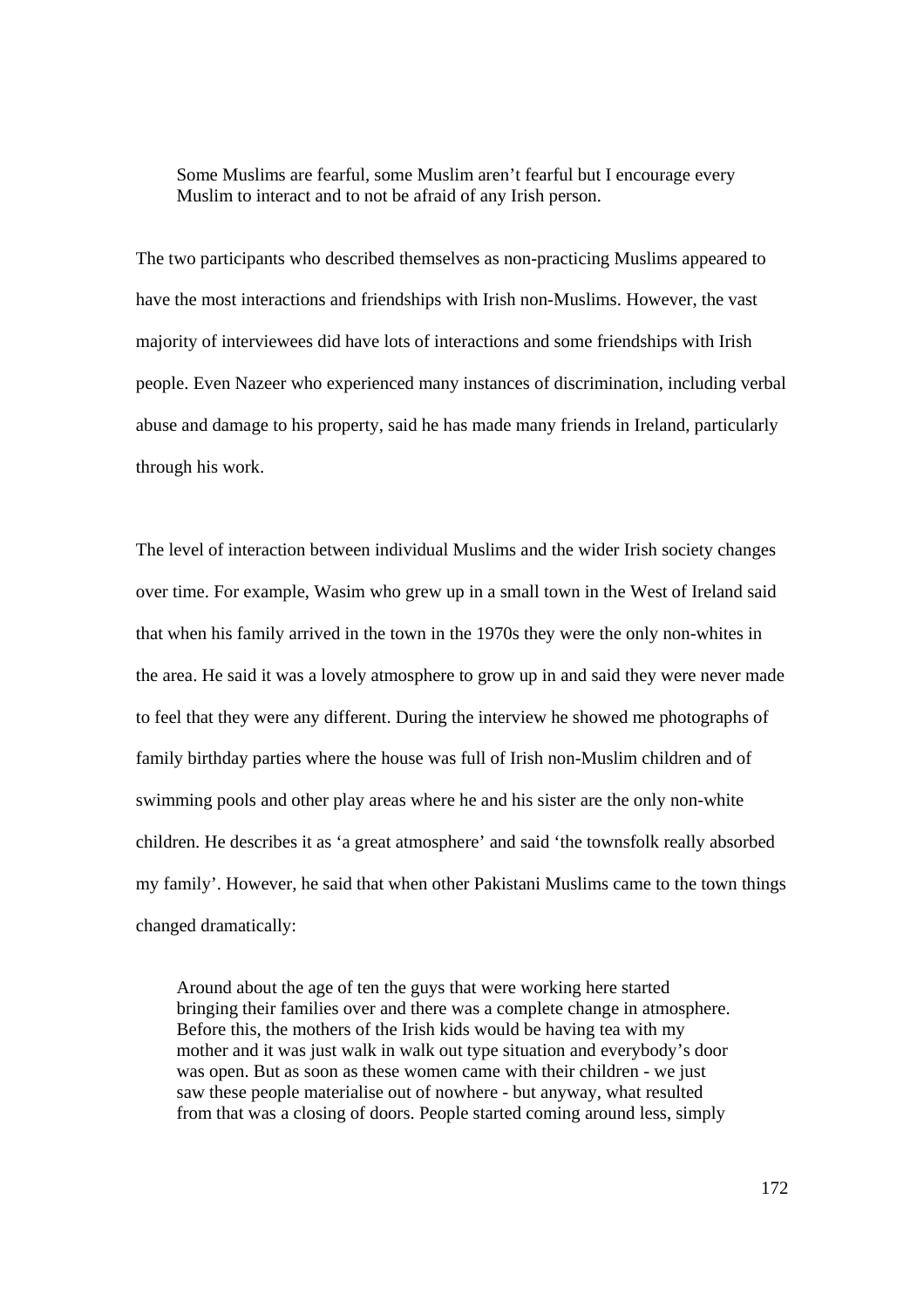because they felt they weren't welcome… The environment changed but it was a very slow process but it happened and within a year you could actually feel marked differences, you could actually see some of the guys going to school, guys like Mohammad, they would not speak to any of the other kids.

Muslims also have interactions with the wider Irish society through involvement in local community groups and organisations. Interviewees who were involved in such groups felt it was a very enriching aspect of their lives. Afsheen said she made many friends through her involvement in local committees and associations. She said that when she came to Ireland first, twenty years previously she was busy because she had four young children but when they started school she was bored being in the house all day so she decided to get involved. She first joined the parents association in the school:

Actually when I got involved I was very worried, very nervous because it was new for me but everybody made me feel welcome. If I don't understand anything they explain to me and I have to say I did learn a lot and then people started to learn about me so they asked me to be involved with the family resource centre so I get involved and I did a course and then this year I'm getting involved with the national forum and I'm so happy and I have to say I have learned a lot and my English has improved a lot.

There are also those who have interactions with Irish society for religious reasons. One member of the Ahmadiyya community said he preaches in towns and villages around Ireland and through this he interacts regularly with the wider Irish society. He explains that his plan is to preach on streets, in schools in libraries and to give people an opportunity to ask questions about Islam and thereby to remove misconceptions about Islam.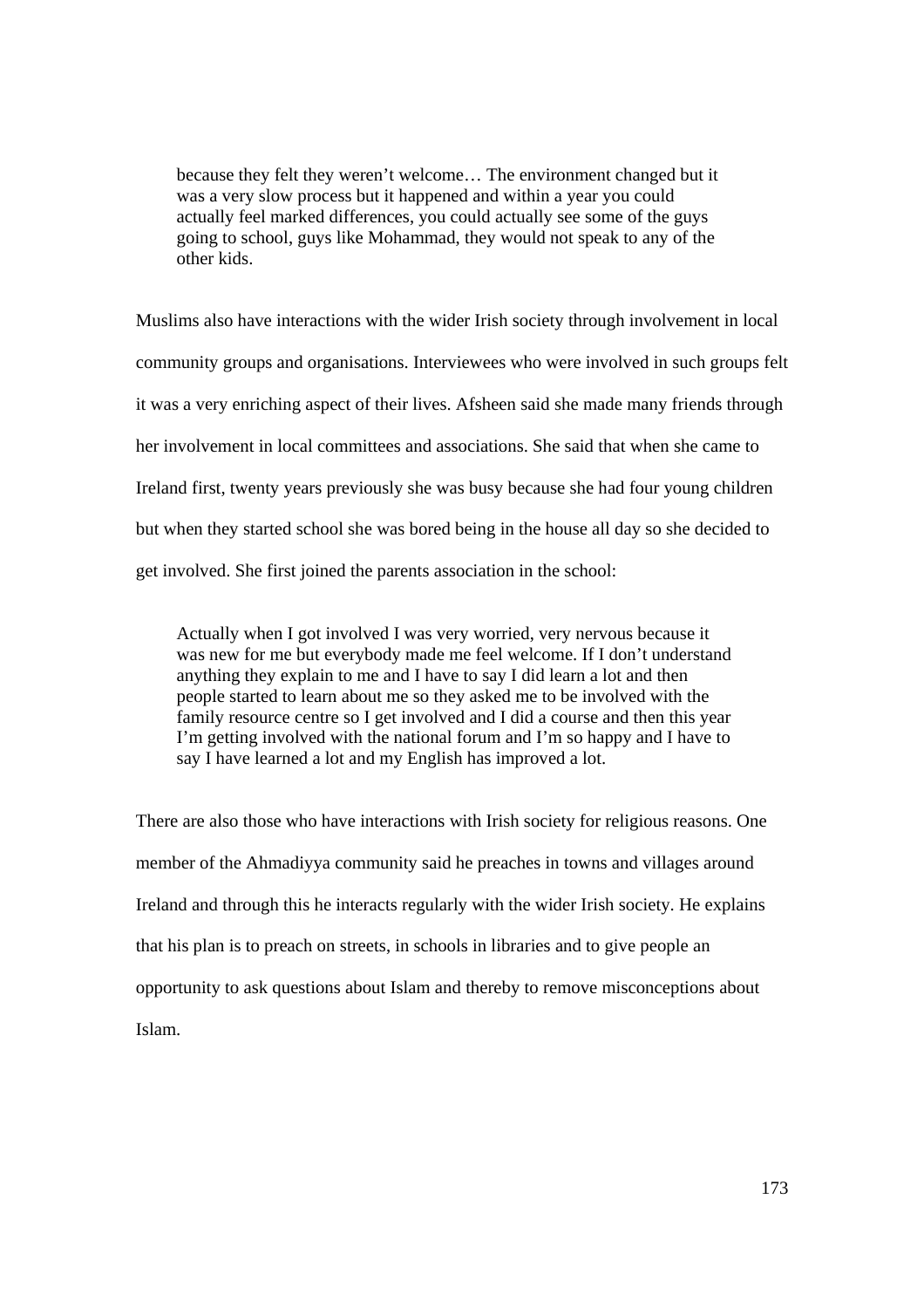As well as Muslims actively going out into towns and public places to inform Irish people about Islam, interviewees also talked about the fact that Irish people sometimes come to them seeking information. Wasim said he is constantly surprised at the numbers of Irish people who are actively looking for information about Islam. He himself has been contacted numerous times by primary schools wanting more information about Islam and he also felt that Irish people reached out to give generously to the Irish Muslim community when they were in need. He felt that Irish generosity in the wake of the earthquake in Pakistan in 2005 is an indication of Irish feeling towards Muslims and said his local community donated  $\epsilon$ 28,000 to relief efforts which he felt was an indication of 'how much love the Irish community has for Muslims'.

# Other religions and sports

Interactions take place between Muslims and Christians on a daily basis but often the religion of the other is unknown because there are often no identifiable traits or dress associated with particular religions. Muhib explained that he found it difficult to distinguish between Muslims and Christians in Ireland compared to Nigeria where this identification was possible based on dress, conversation and response to public religious events such as the call to prayer for Muslims:

Even if there is a man and he has a beard which is usually identified as a distinctive feature of the Muslim, in the West it's not - because you might find Hindu people having beards, you might find Jewish people having beards and you might have even secular people having beards - so it is difficult for you to pick out someone in a crowd and say he's a Muslim.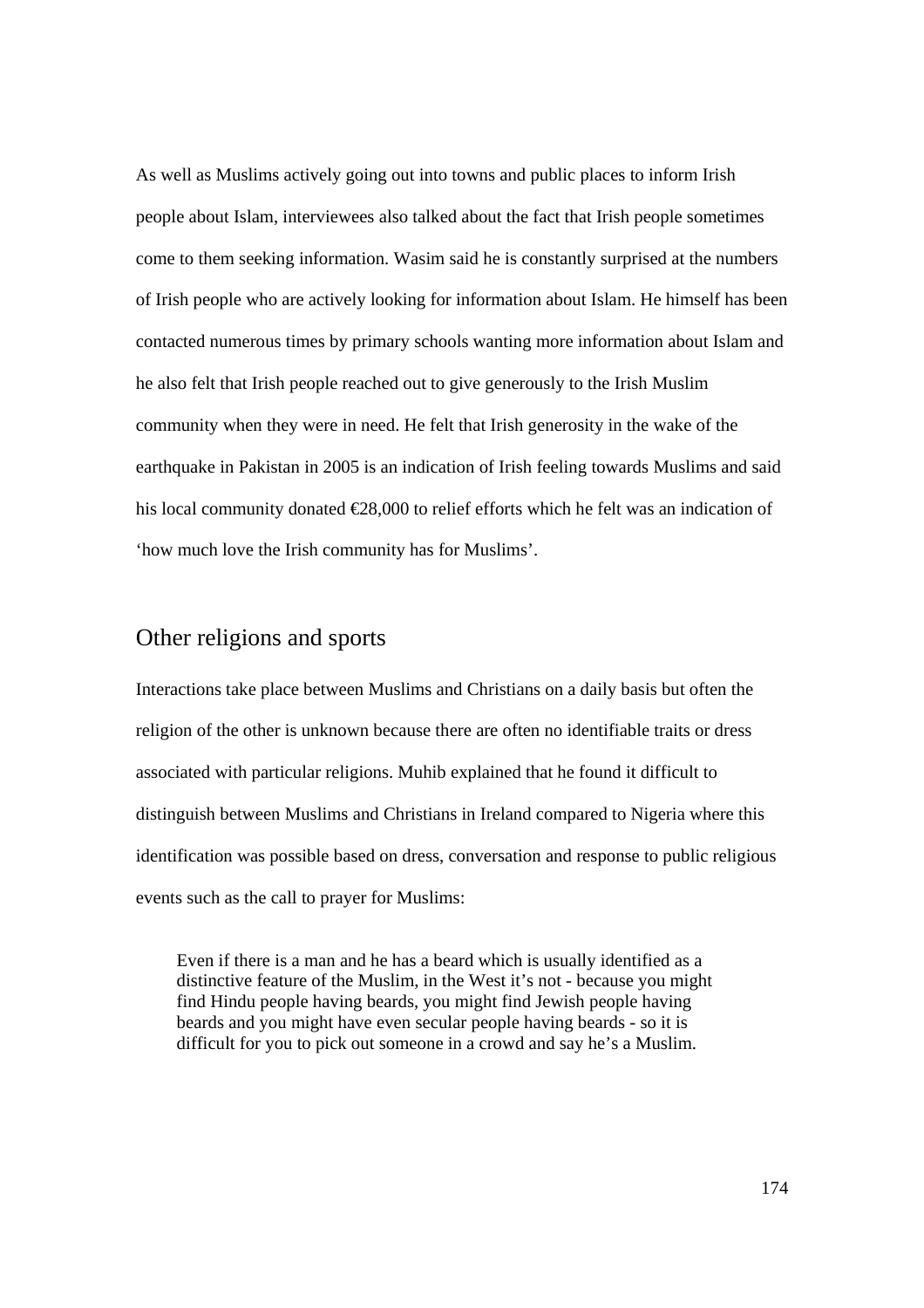The two participants who spoke most about their experiences with Christianity both lived in a small town in the West of Ireland and both had lived in Ireland for over twenty years. Afsheen introduced the researcher to the local parish priest who knew her on a first name basis. She also brought the researcher to Knock and showed her around the Catholic site where thirteen people are said to have seen the Virgin Mary in the 19<sup>th</sup> century. She said that she had previously visited Knock with her Irish friend Margaret and she really enjoyed it. Afsheen also helps out in the local church when there are first communions or confirmations taking place and shows people to their seats.

Wasim, who grew up in Ireland and went to Catholic schools said the only thing he did not do at the school was eat pork. He said he learnt the catechism and did his first holy communion and his confirmation. He explained that whilst he did not actually eat the communion, he did put it in his mouth and he remembers the prayers for the first confession:

Bless me father for I have sinned this is my first confession. And then I did my confirmation. You know I think it was a purple velvet suit… I just followed the guys you know.

Other interviewees who had less involvement with Christianity also talked about their positive experiences when they did have interactions with Christians in relation to religion. Khurram said he regularly goes to Christian celebrations and funerals and has a lot of interaction with Christians:

Of course they know I don't drink and they respect me. During Ramadan sometimes they tease me with the food [laughing] in a funny way - they know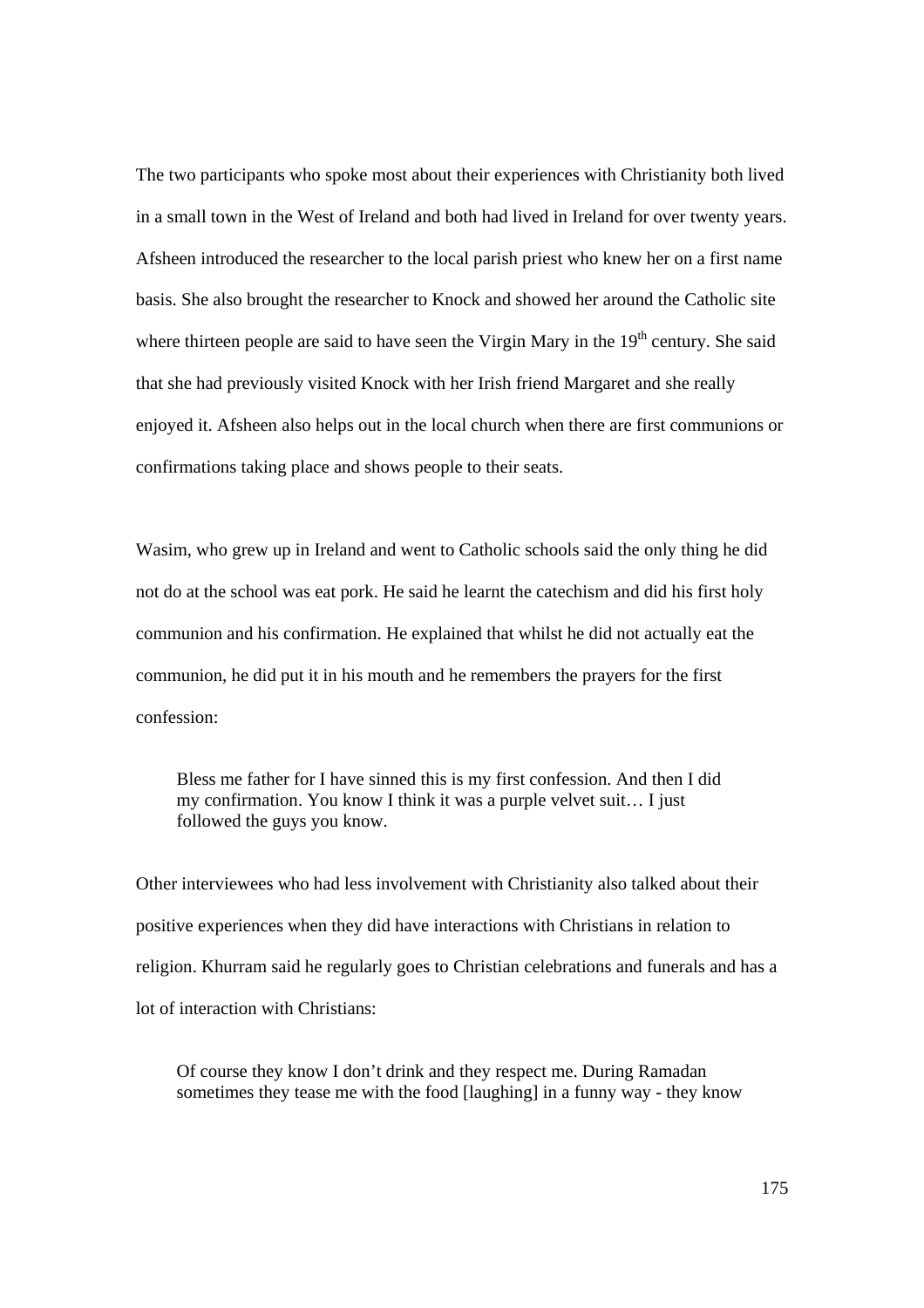I'm fasting and they love it… I mean those are the things we try to enjoy. I respect them and they respect me in a very mutual way.

Another participant spoke about his first ever visit to a church. He explained that he was attending an anti-war rally in a rural setting and a number of people from his Muslim community were invited to attend. It was around 2003. Before he went to the event, the organiser asked would it be okay if they went into a church if it rained. Aahil said he wouldn't mind. At the rally he met the local priest and bishop and when it rained they went inside the church and even prayed in it. There were around fifteen Muslims there in total. The local priest gave him a bible as a gift and he gave the priest a Quran as a gift and he addressed the crowd inside the church and led the Muslim prayers after the Catholics there had prayed:

It was my first time to go inside a church. Before this I only knew the church from the cinema or the TV but not in reality… I remember our people who attended, all of them they were very very happy and they believed that it was very good experience and a very good feeling for both.

One interviewee said he was very involved in improving relations between Islam and other religions in Ireland as he wanted to remove misunderstandings between the different religions. However, he pointed out that many Muslims would not attempt communication or understanding with some religions, especially Judaism. He said he had also organised a religious founders day and invited Hindu, Jewish, Christian and Muslim speakers to talk at it. He is also involved in an interfaith movement and said he meets regularly with the leaders of different faiths. He said he is also trying to bring together the different sects within Islam.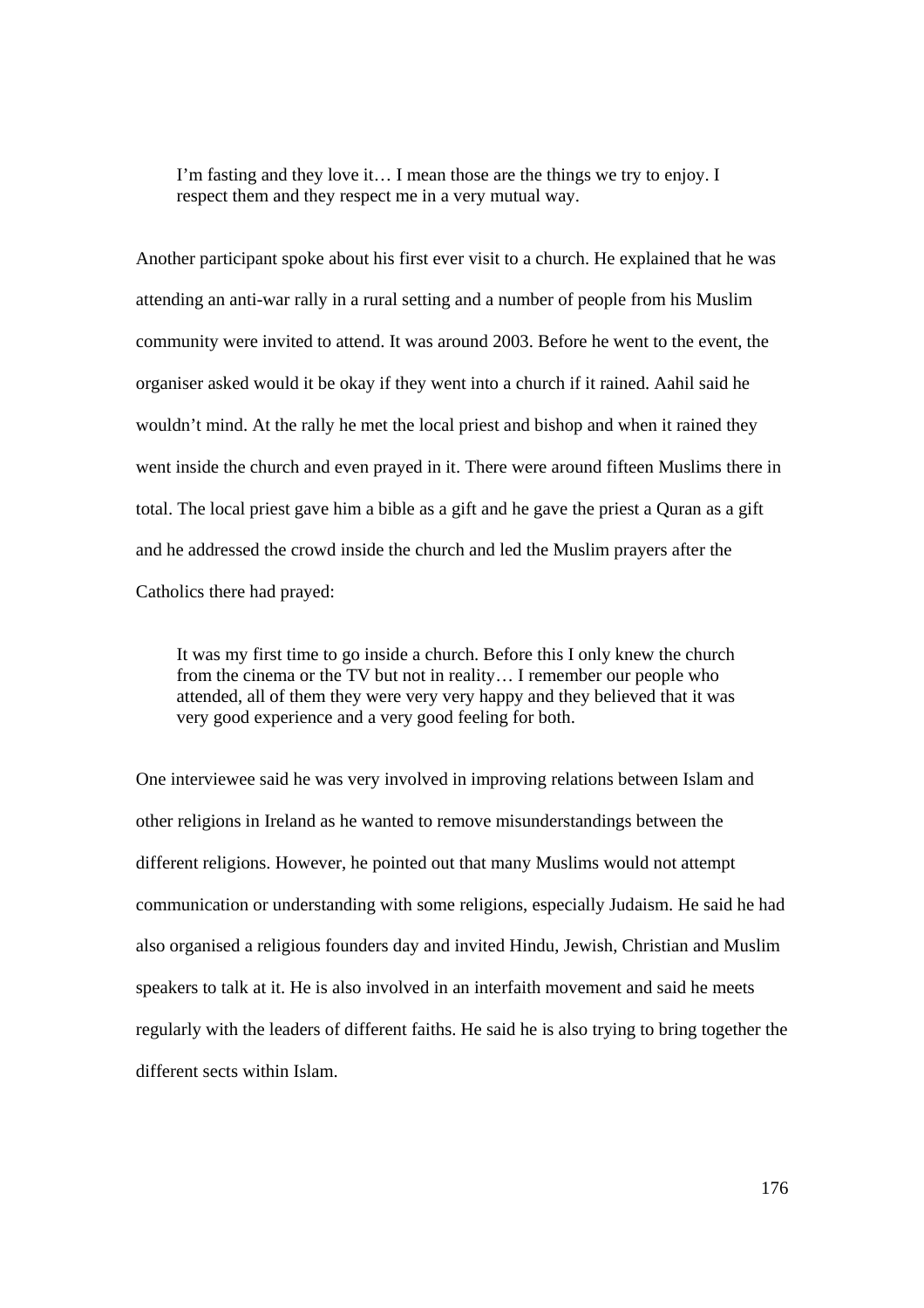The majority of Muslim interviewees had positive experiences of Christianity and of Christians. However, one participant said he believed all Christians would go to hell and therefore it was his duty to inform everyone in Ireland about Islam:

The Quran said only the Muslims will go to heaven - only the good Muslims not all Muslims. Heaven is a purified place. Adam and Eve did a small sin and they were kicked out, so the heaven is not for sinful people whether he is Muslim or he is non-Muslim. Muslims will be sent into the hell to wash their sins and then they will be brought back to heaven. But the non-Muslims, they will live there for ever and that life will never finish.

Many of those interviewed took part in sports and saw this as a positive experience and an integral part of integration. Afsheen who has four children talked about how they are involved in playing gaelic games and soccer and are on their local teams whilst Aahil said that some of his best memories in Ireland come from his involvement in soccer clubs in Dublin and in the West of Ireland. He said he enjoyed the fun and interaction that playing games with Irish people entails and he still plays soccer on a weekly basis with local people from the area.

Imran said he encourages people in his community to get involved in local health clubs and sports activities. However, he pointed out that swimming on beaches is one sport that can cause challenges for Muslims, particularly women. He explains that this is because girls and women sometimes wear very little on beaches in Ireland and this can be intimidating for Muslim women who cover themselves and wear head-scarves. He explained that Muslim women in his community won't swim in front of other people and that Islamically they should not try to swim in front of men. He said that this goes for men too but that he swims himself and wears very long shorts and a t-shirt. He explained

177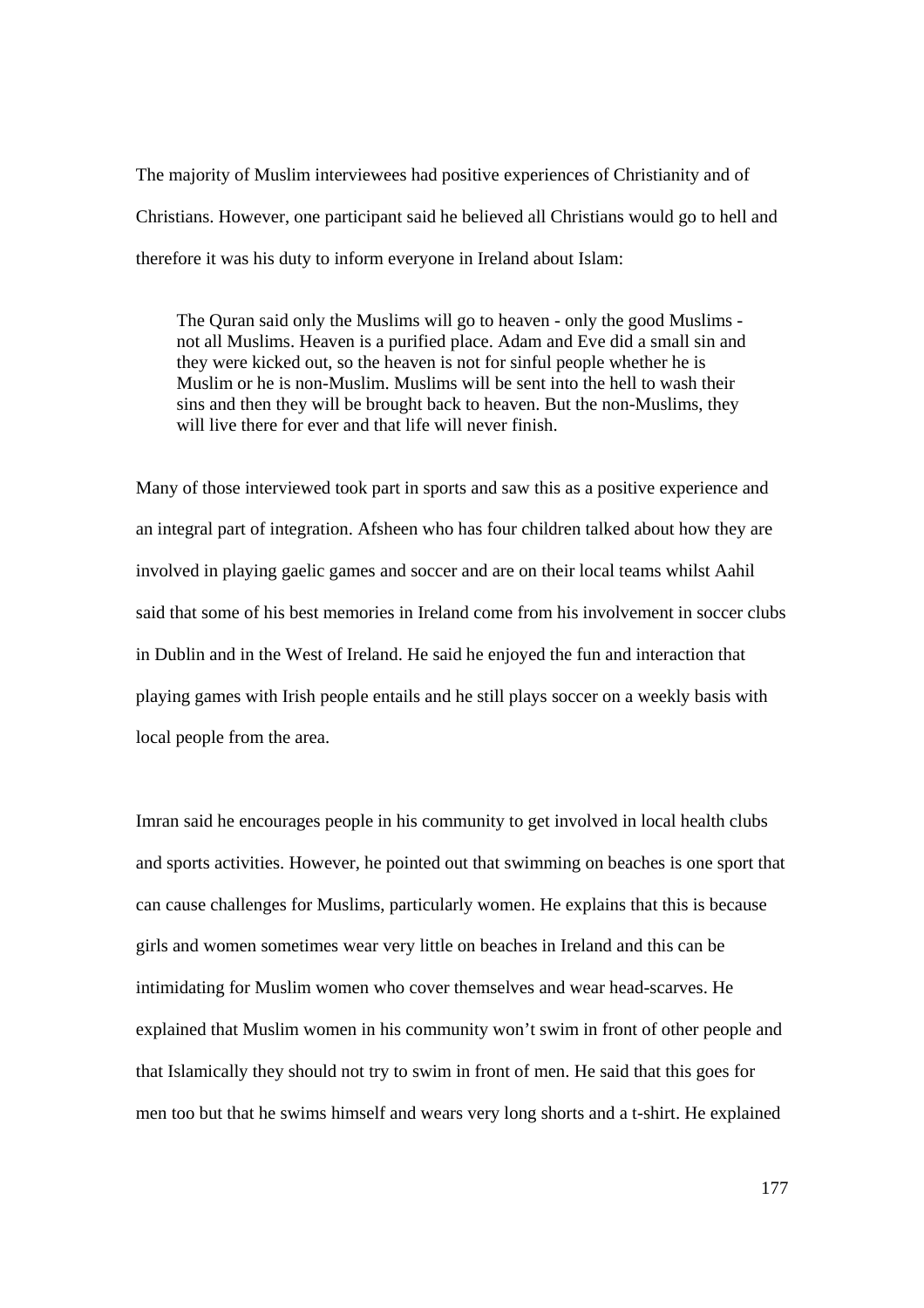that he swims because it is something he has done all his life and he himself thinks there is no harm in swimming.

Wahab, a successful businessman who is originally from Pakistan, also stressed the importance of sports. He said he encourages his family to get involved in local sports and said that he himself used to play hockey and that it helped him get to know people in the area. He said he strongly encourages his children and grandchildren to get involved in sports and that his grandchild plays soccer, rugby, hurling and swimming. He said that whilst he does not want his children to forget Islam, at the same time he thinks they should play sports and mix and play together to get to know each other better:

Sports are best thing to help Muslims integrate with the society. You start with children when they're young and when they have friends from four or five years of age bring them to playgrounds, let them go camping, on holidays, on summer camps, rugby camps. Parents play a positive part in this.

Not every participant was involved in sports but clearly those who were saw it as a very positive step towards understanding, integration and mutually beneficial exchange. However, in one small town visited by the researcher there was an area outside the mosque where a group of children gathered to play. She was told that this was a regular play area for kids in the locality. However, it was notable that all of the kids were Pakistani. An interviewee in the area explained that only Muslim kids played in the space and that they did not mix with the local Irish children.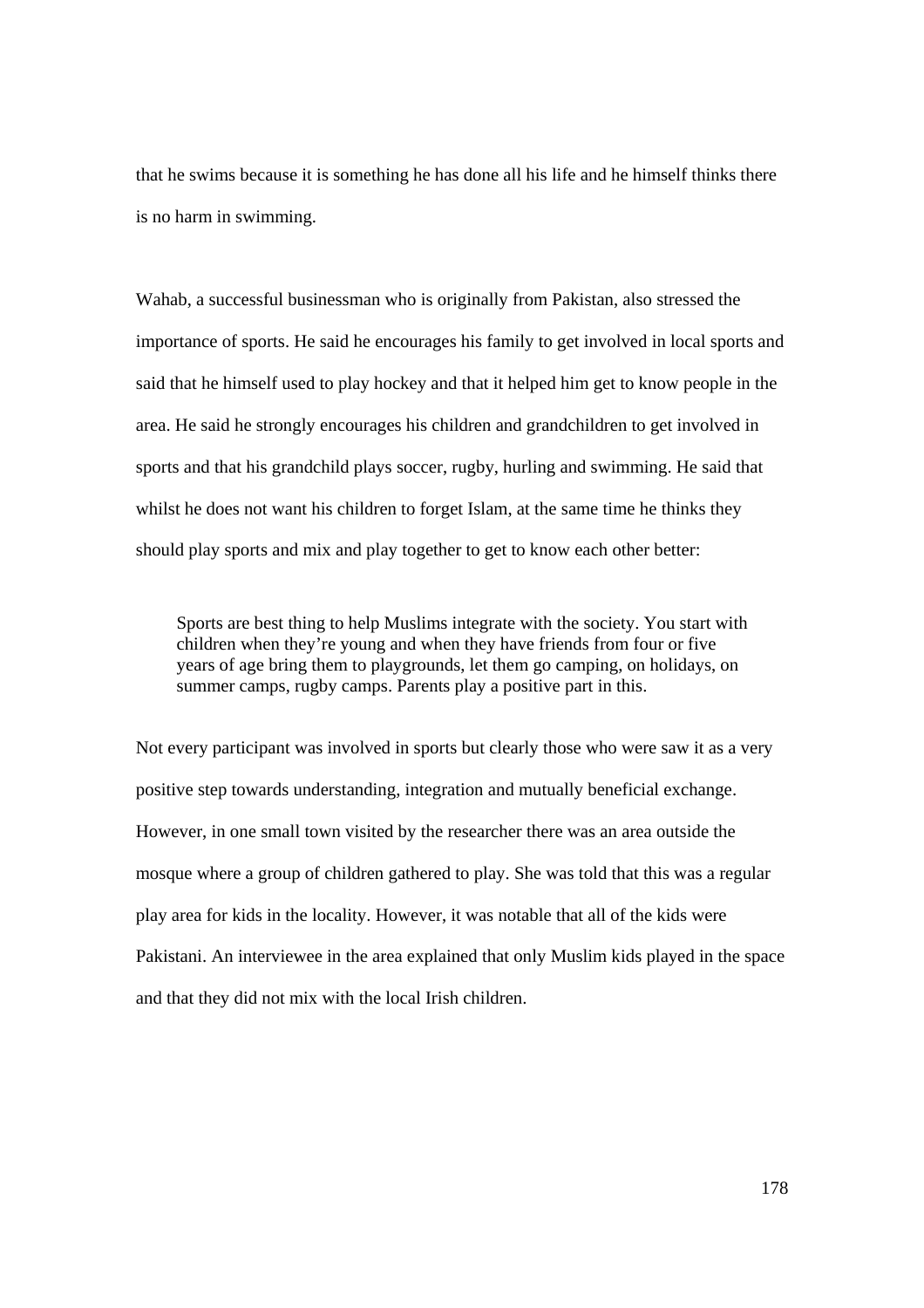## Concerns regarding lack of integration

A number of participants felt the consequences of isolation are particularly evident amongst Muslim women who are often stay-at-home mothers and who therefore do not have as many opportunities to integrate with Irish society as those who are out in the workforce. Rafidah said she felt that failure to integrate was having negative consequences for these women, particularly in their relationships with their children:

At times it can be confrontational because the woman, not venturing to understand society around her, doesn't understand what her children are bringing home - be it information, be it practical, be it useless even. So it happened that the children started saying 'we'll share it amongst ourselves, Mam wouldn't understand it'.

Others felt that a lack of integration could lead to a breakdown of relationships beyond the family unit. Sayyid, for example, said he believed there was a danger that if Muslims became isolated from the rest of Irish society it would lead to more militant attitudes. He felt that isolation sometimes occurs because immigrants do not know the language of the wider society so they stick to people with whom they can converse and then that small group of people grows to such an extent that they do not need to interact with people beyond that group.

Wasim felt that isolation leads people to sometimes feel they are victimised when that is not the case. He said Muslim children growing up in Ireland often socialise with other Muslim children rather than mixing with Irish kids and this ends up leaving them feeling scared and disillusioned and discriminated against. He said these kids are confident when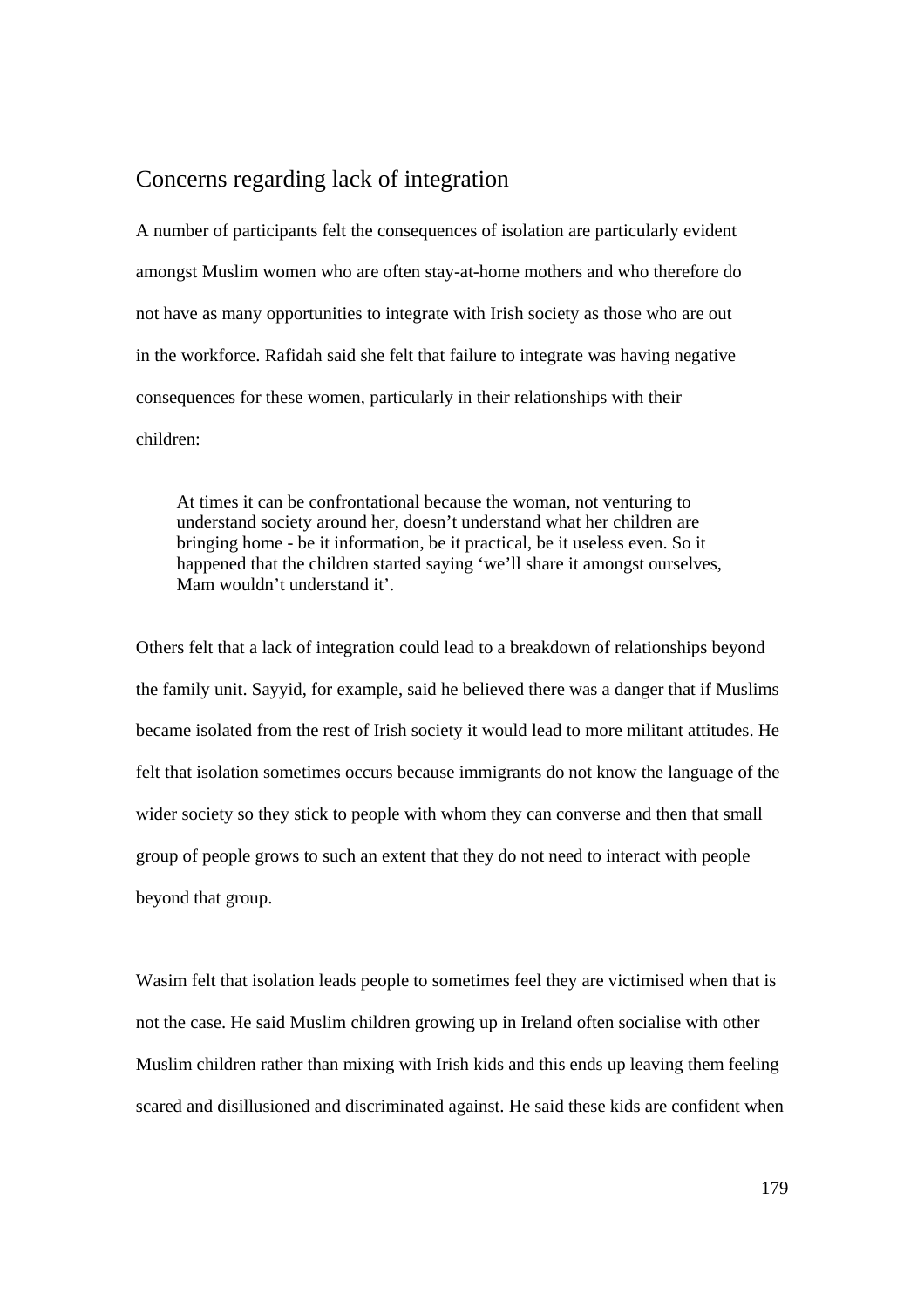they are playing with other children from the same background but that when they go to school they are meek and insecure. Their parents who have been in Ireland for twentyfive years 'still refuse to assimilate' and their children are suffering as a result of this because the children are Irish passport holders but are more comfortable being in Pakistan than in Ireland. The children end up living in Ireland not living to their full potential and feeling as though they are locked in:

That closed minded-ness creates a thinking where you think you are right and it's almost like a paranoia. People might just look at you because you're brown, I mean people do that right? Or people look at you because you're wearing chupples – slippers - right? But how a person would interpret that would be 'that man's looking at me because I'm black or I'm this or I'm that'.

Imran, an Irish convert, felt that if integration did not take place that it would cause problems in Ireland in the years to come. He said that a failure to integrate would result in misunderstandings and distrust and would be a breeding ground for radical groups. He also felt that when Muslims do not integrate they can often feel that they are being picked on and targeted when that is not the case. He felt that integration was the key to avoiding a situation where young Muslims would grow up into 'militant fanatics'. He also felt that a lack of integration would result in an identity crisis for Muslims in twenty years time:

An identity crisis means are we Irish? Are we Muslim? Are we this? What are we? And our role as parents is to integrate our children into Irish society. I integrate them, I make them understand who they are, what they are and then also tell them 'not only are you Muslim, but you're Irish so Irish means you must respect the laws of the land, you must learn the language of the land, if you can, Gaelic, you must also integrate'. When I use integrate I mean the traditions of Ireland. Now traditions don't mean drinking, going to nightclubs, things like that but you must be as close as you can be and be proud to be Irish as well as being a Muslim.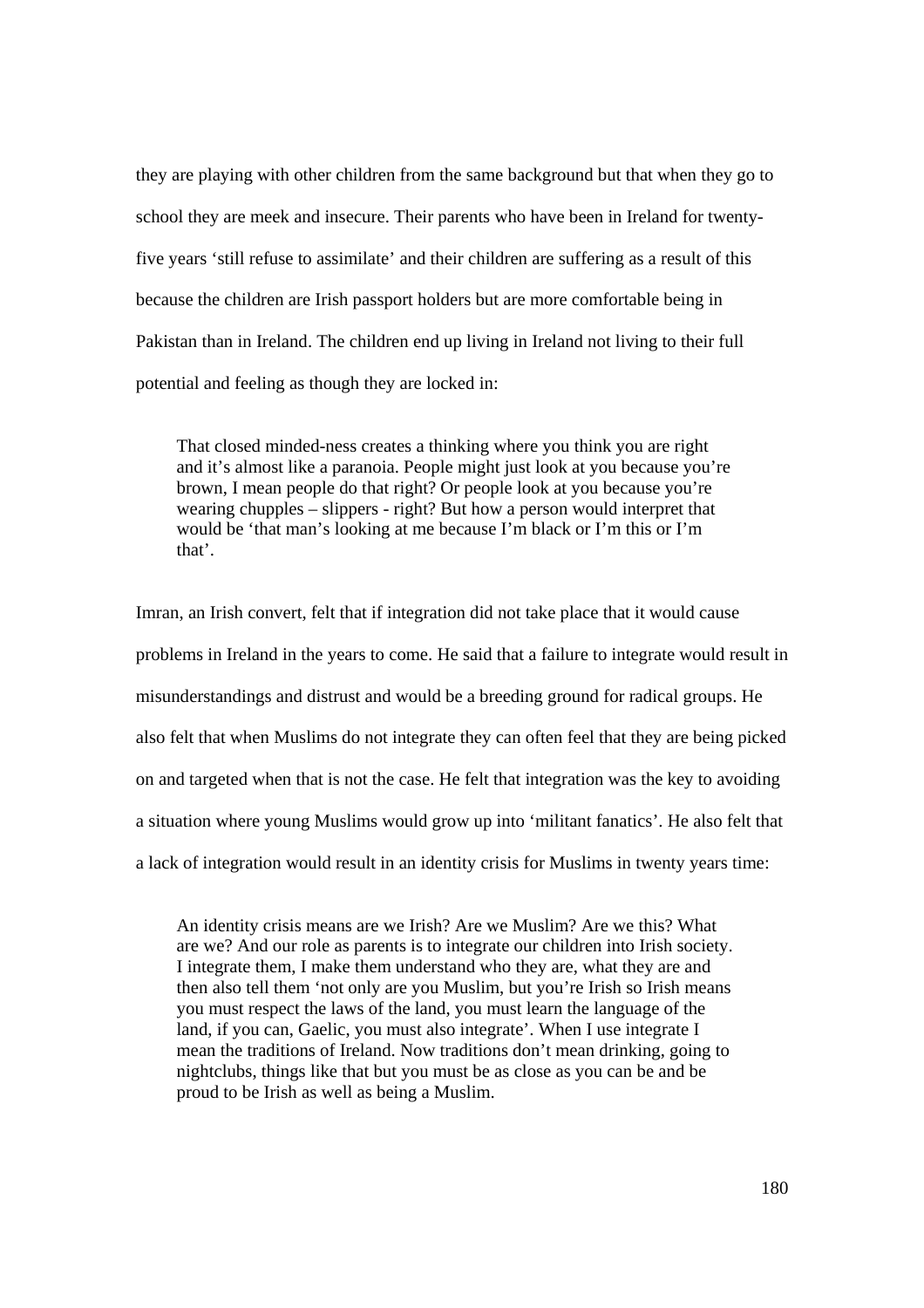The importance many Muslims attach to integration is evident from their concerns about a lack of integration and their fears to what this could lead to. On a family level, participants felt that it could lead to a break-down in relationships between parents and children because bridges of communication and understanding would not be built. On a societal level participants felt it could lead to isolation and potentially create a breeding ground for distrust, misunderstandings and ultimately militant behaviours.

#### Conclusion

This chapter began with a general outline of the Muslim population in Ireland in relation to both its unity and diversity. The diversity present within the population springs from a range of factors including levels of religiosity, reasons for immigration, nationality, level of education, membership of religious groups or sects and levels of social interaction both with other Muslims, with the worldwide Islamic community and with the wider Irish non-Muslim society. There was also diversity within the Muslim population relating to their views on integration, what it means and what the implications would be for a lack of integration. There was a sense that a failure to integrate would have serious ramifications for Irish society and for Muslims living in Ireland and could result in isolation and extremism. Participants felt that communication between different religious groups and involvement in sporting activities provided areas where positive exchange and a greater understanding of differences could be fostered.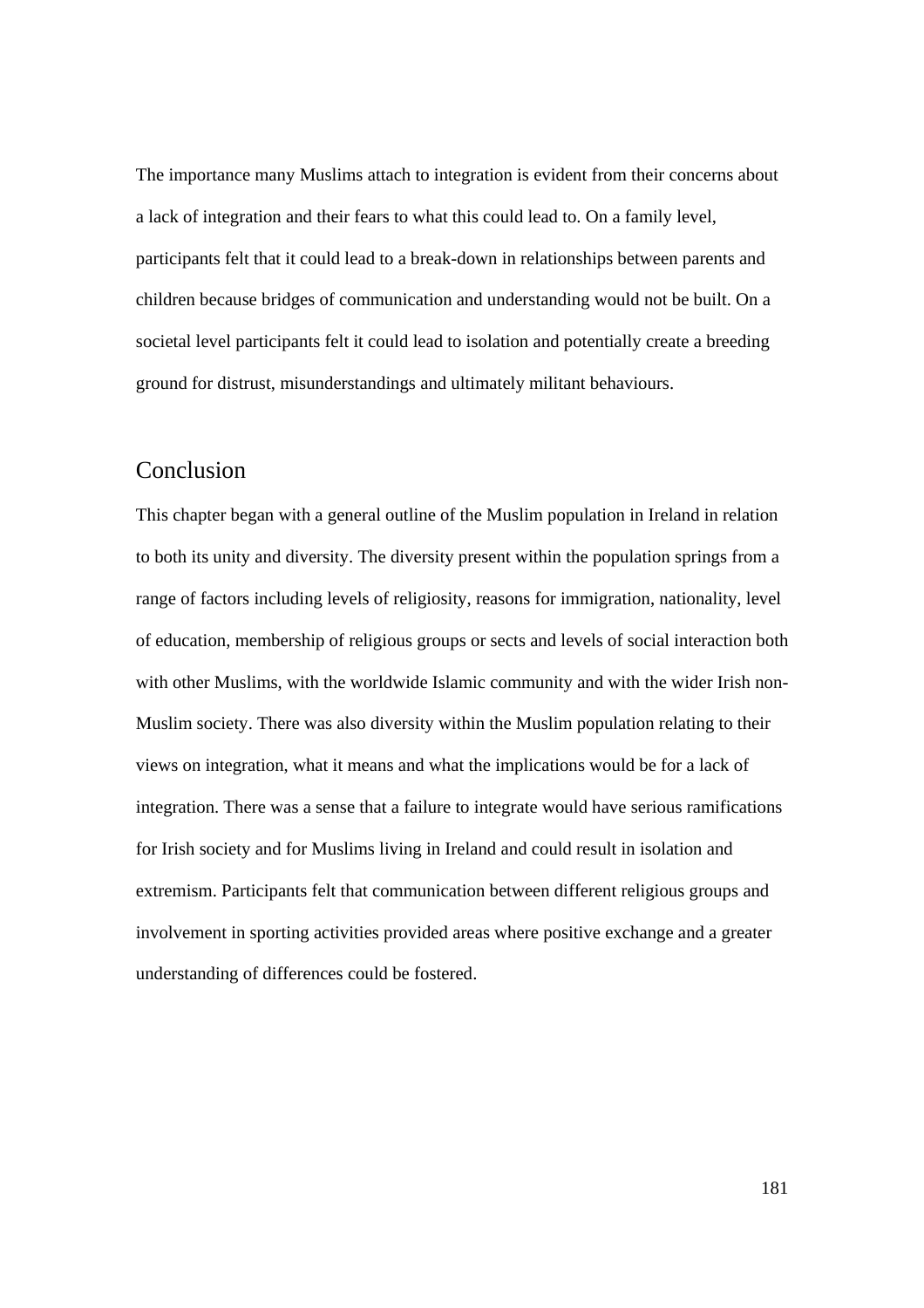## **Chapter 6: Findings - Muslims and religion**

All Muslims, Arab and non-Arab, rich and poor, black and white, caliph and craftsman, male and female, are bound by Islamic law as members of a single, transnational community or brotherhood of believers.

(Esposito, 2005: 88)

#### Introduction

Islam is often described as a way of life rather than as a religion. From its earliest years the sacred and secular were combined in a complex system of rules that govern all aspects of life from diet and dress to social obligations and interactions with non-Muslims. This, coupled with the fact that the Islamic ideal is for Muslims to live in countries under Muslim rule, means that Muslims living in non-Muslim countries such as Ireland face particular challenges in relation to the practice of their religion and they must find ways to adapt to their non-Muslim surroundings. Gilliat-Ray (2002: 187) points out that Muslims in the West are faced with trying to achieve what is a delicate balance between asserting membership of the *ummah* and of seeking recognition of Islamic identity and needs in local settings. This chapter looks at the challenges faced by Muslims in Ireland in the practice of their religion in this country.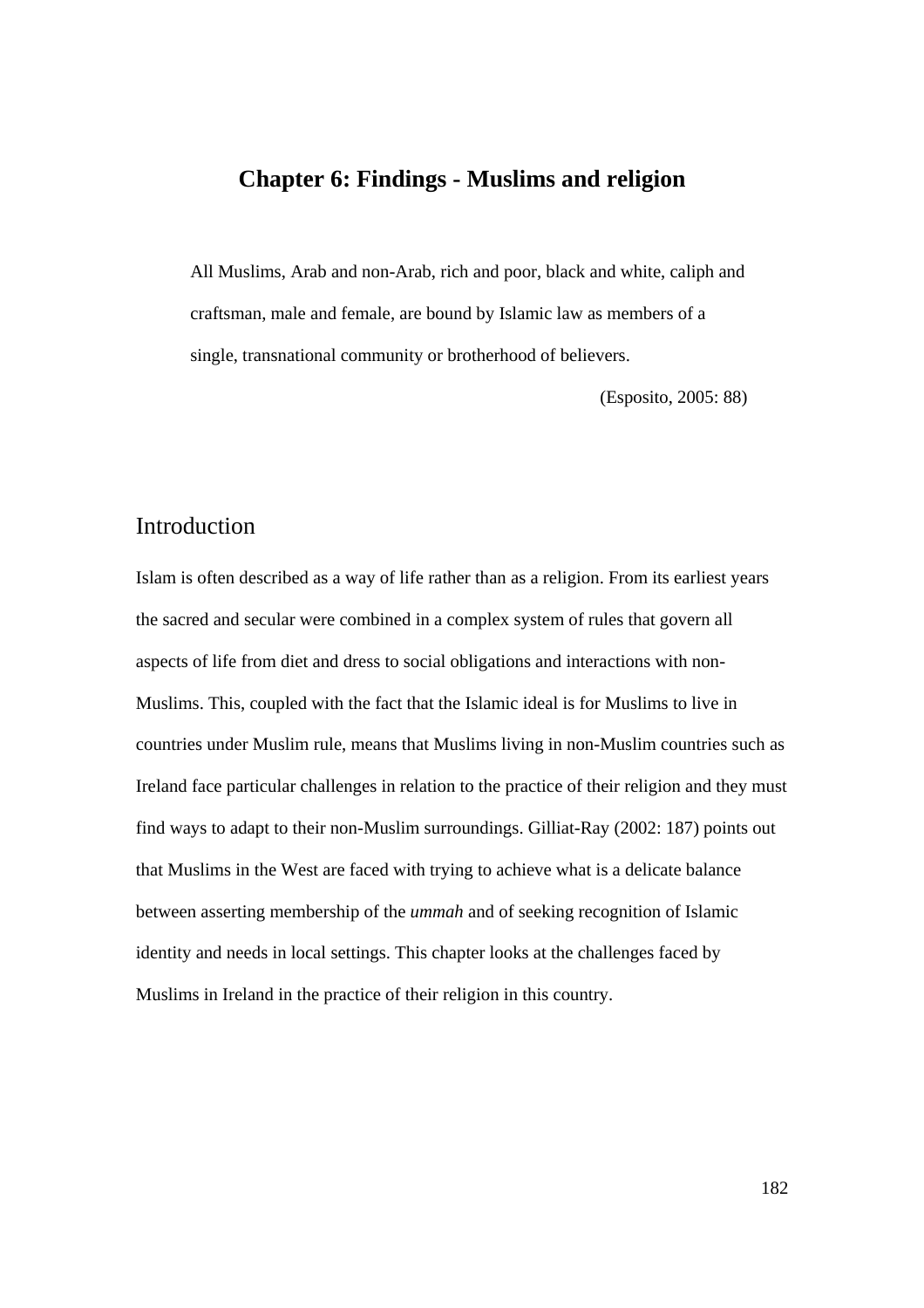### Places of prayer

The mosque has been the centre of public worship in Islam since the foundation of the religion. During the early expansion of Islam, Muslims established towns near the major conquered cities and these towns were centred around the mosque which 'served as the religious and public focal point of the towns' (Esposito, 2005: 39). The centrality of the mosque for Muslim communities has continued through the centuries as it is used for both worship and social gatherings. Wolffe (1993: 149) points out that the mosque 'is the basic unit of Muslim organization'. However, one of the first difficulties faced by Muslim immigrants in a new country is finding suitable premises for use as a mosque. This is the source of ongoing difficulties for Muslim communities across Ireland. The limitations imposed on Muslim communities due to the lack of religious facilities means they must often find ways to adapt to the environment, for example, by praying in existing buildings rather than purpose built mosques.

Every city and major town in Ireland now has a Muslim population, yet there are only three purpose built mosques in the country – two in Dublin and one in Ballyhaunis in County Mayo. This means that most of the mosques used by Muslims in Ireland are makeshift premises in existing buildings. In the main these are residential premises in suburban estates that are either bought or rented by the local Muslim community. A number of industrial warehouses and community halls are also used by Muslim communities for daily prayers or for Friday prayers and major celebrations.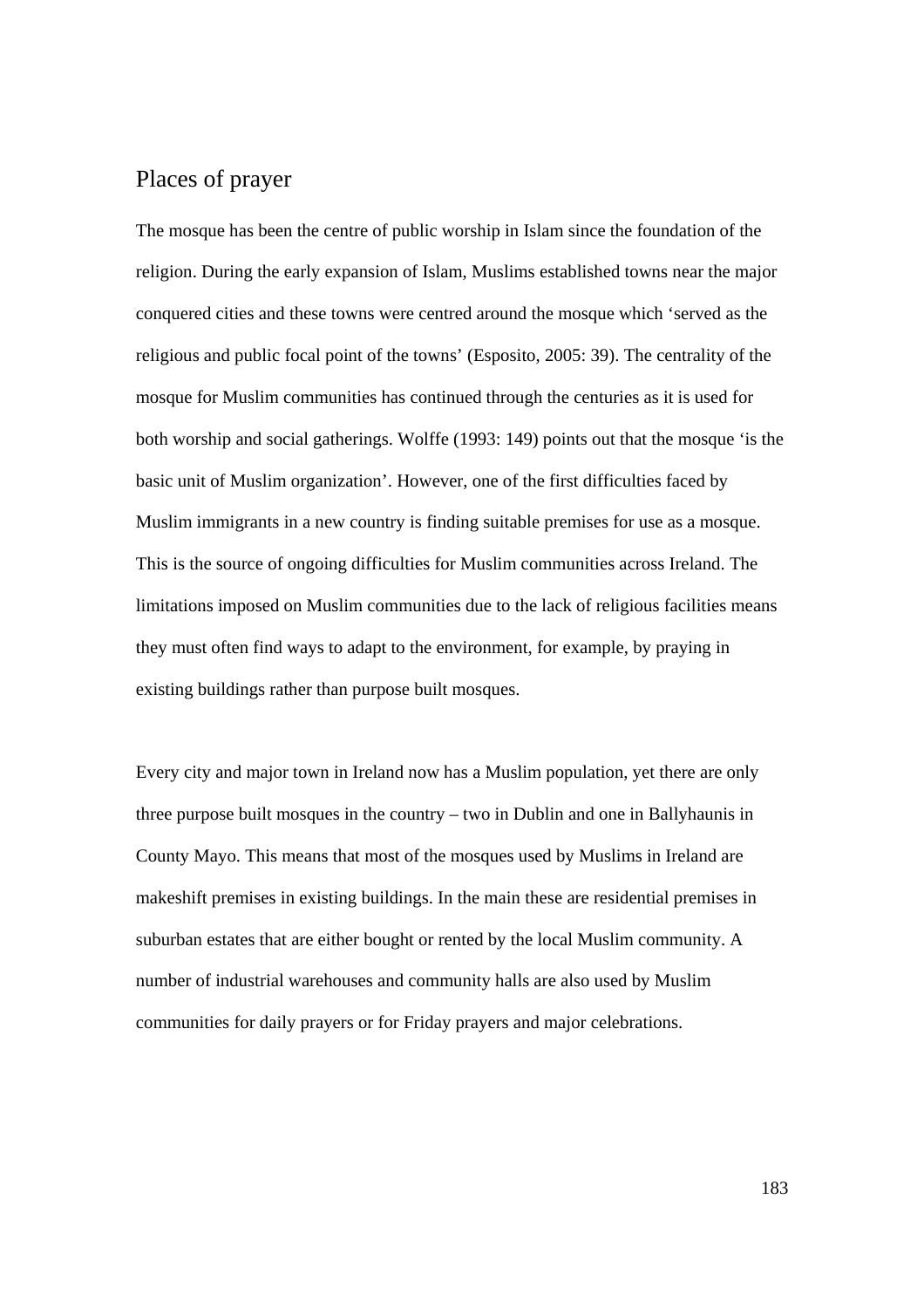The difficulties relating to places of prayer entail a number of different factors including renting premises, obtaining planning permission, purchasing land, problems with parking spaces, the distance from Muslims to their nearest mosques, getting time off work for prayer and finding a place in the workplace to conduct the daily prayer. A number of participants said that the lack of mosques was the main problem faced by Muslims in Ireland as this translated into a lack of space to worship and to educate their children about Arabic and the Quran as this normally takes place in the context of the mosque.

The types of places used by Muslims in Ireland for public prayer are widely varied. In Waterford for example, Friday prayers are conducted in a hospital building in the grounds of Waterford Regional Hospital. The building is normally the Resident Medical Student building. However, the hospital has granted permission for the building to be used for Friday prayer in order to cater for the growing number of Muslim doctors working in the hospital. Another residential house in the suburbs of Waterford is used for daily prayer. The majority of Muslims attending these buildings are from the Middle East, Arab countries and Asia. Also in Waterford, up until 2006 a group of Nigerian Muslims held their public prayer meetings in a small room over a shop in the centre of the city. The room doubled up as a hairdressing salon by day and a family's living quarters by night. When the researcher visited it one Sunday during prayer time there were about thirty people in the small room. Most of them were sitting on the floor against walls and piled onto the bottom section of a bunkbed. The group subsequently relocated the mosque to an industrial warehouse on the outskirts of the city in 2006 after searching for a number of years for a suitable place for prayer.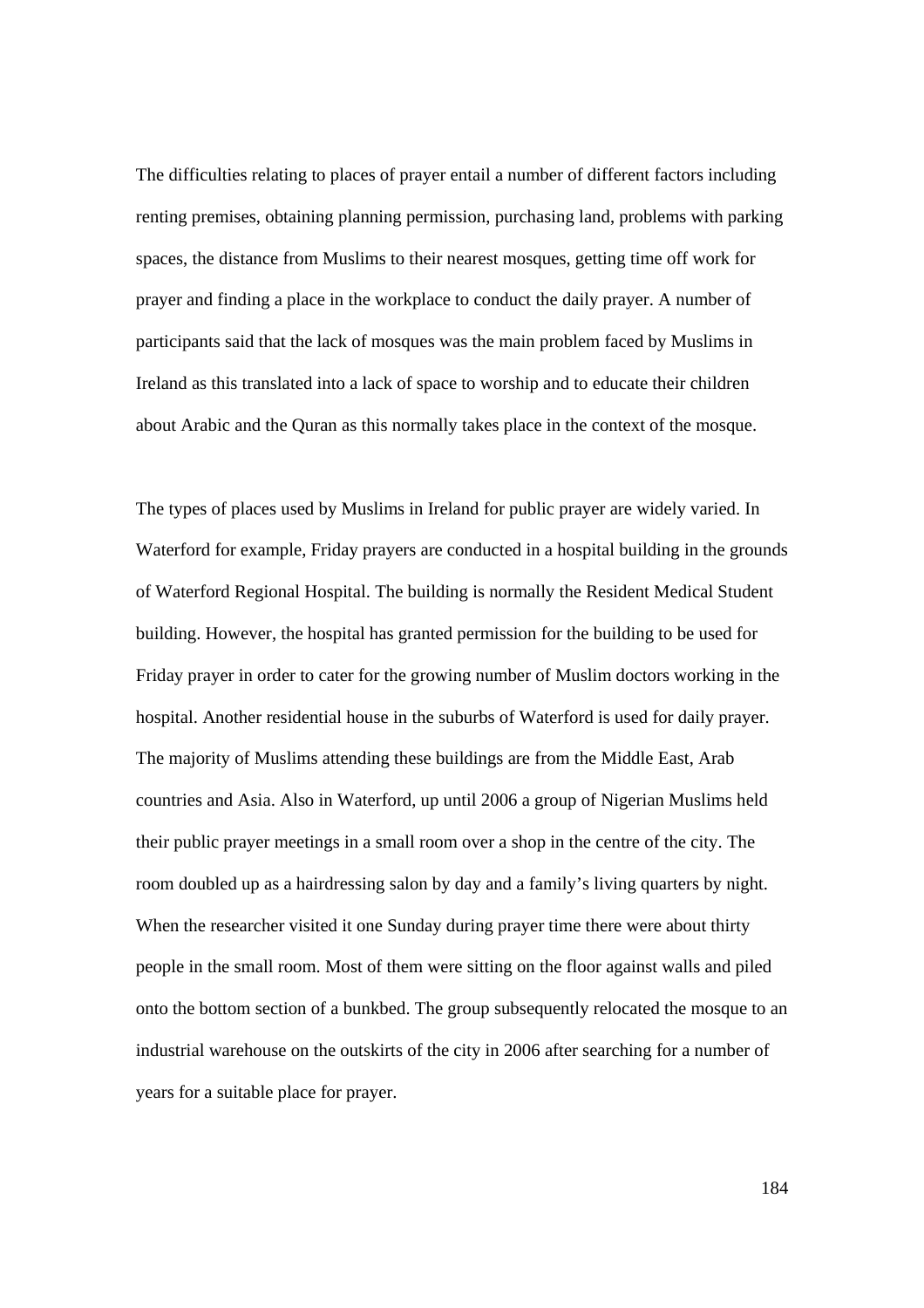### Space

There are often immediate challenges for a Muslim community once premises for public prayer has been found and established. The first of these is limitations on space. Sometimes this means there is no room for women to attend congregational prayer and sometimes it puts a strain on the local neighbourhood because of the lack of parking thus forcing the community to find alternative places of prayer.

Up to fifty Muslims attend the weekly Friday prayer in the Resident Medical Student building in Waterford. The building cannot cope with larger numbers. One person at the mosque explained that it is only men who attend Friday prayer as there is no room for women. One woman who lives in the area explained that when she realised there was no space for women at the mosque she got involved in setting up a weekly Friday meeting of women in her home. This is attended by around seven women every week.

In Galway a residential house in the suburbs is used as a mosque for daily prayers and as a small school for Arabic and lessons on Islam. However, the house cannot accommodate all the Muslims who wish to attend Friday prayer or the major festivals so they are held in community centres in the town. One of the centres belongs to the City Council whilst the other is a community centre. One participant at the mosque explained that up to one thousand people attend the festivals and up to seven hundred attend Friday prayers. The Friday prayers are held regularly at the same centres but the venue for festival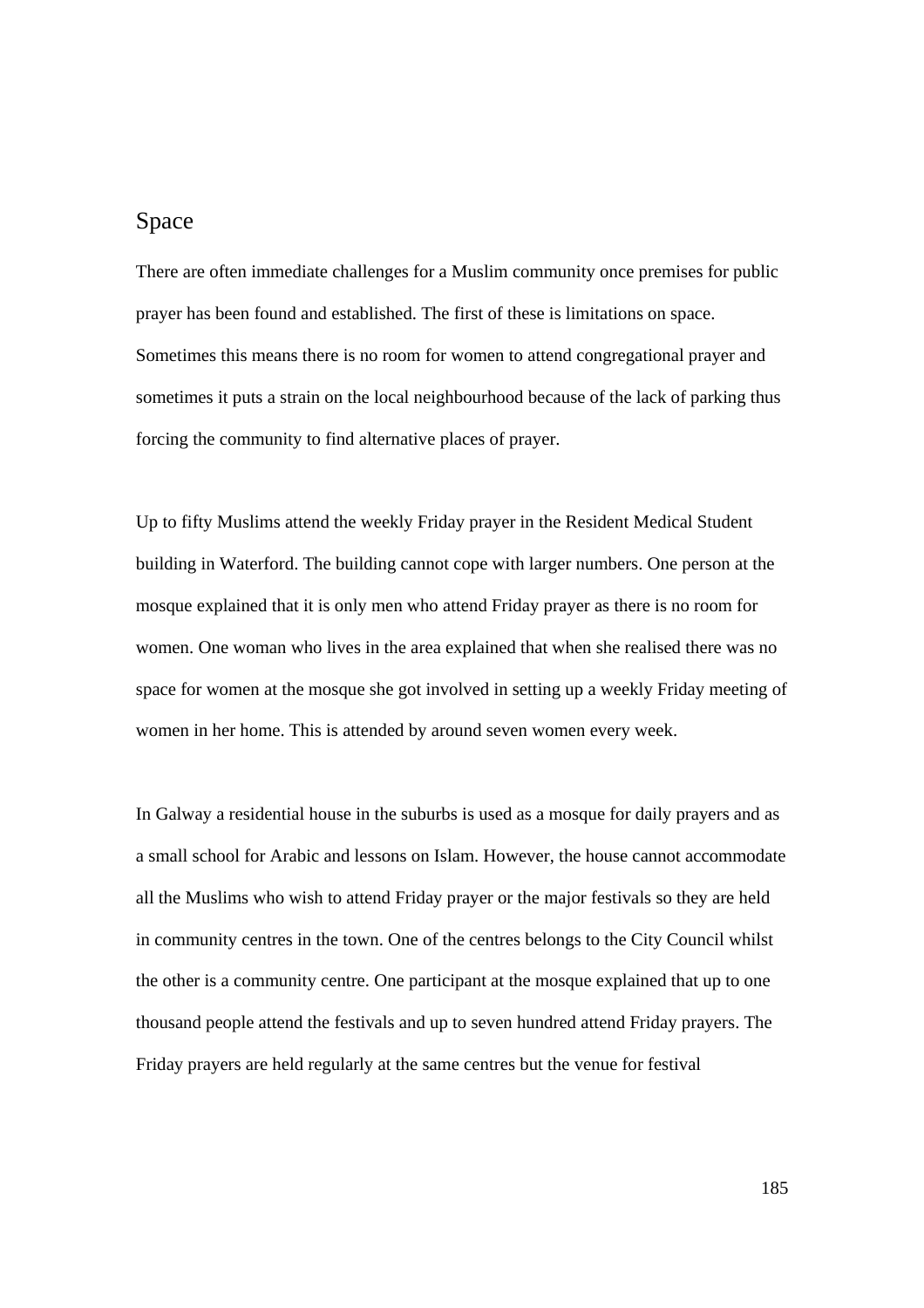celebrations has to be booked well in advance and use of a centre is determined by availability on the day.

Residential houses are often used for small Muslim communities living in small towns or suburbs. However, as the number attending the mosque will often increase rapidly, this results in a lack of parking spaces. The shortage of parking spaces at the Galway mosque was one of the reasons that they had to move Friday prayers.

Another example of the impact of the lack of car parking spaces is the Clonee Islamic Centre, also known as the North Dublin Islamic Centre, located in a residential housing estate in the Western suburbs of Dublin. In 2006 the house was home to the Imam and his family and was also used as a mosque and as a classroom for learning the Quran and Arabic for around fifty children in the area five evenings a week for one hour. Problems began when the numbers attending Friday prayer swelled between 2006 and 2007 from seventy to about one hundred and thirty. The Imam explained that this resulted in parking problems and neighbours complained to the local councillor.

The mosque received a letter from the local authority, Fingal County Council, requesting that they immediately stop their activities as it was not permitted to use the house for public worship. The letter stated that if they did not stop they would be fined twenty thousand euro. The Imam said that they organised a petition which had around one hundred and fifty signatures pleading with the local council to do something for them as they had no alternative for a prayer room. The Council responded by saying they had to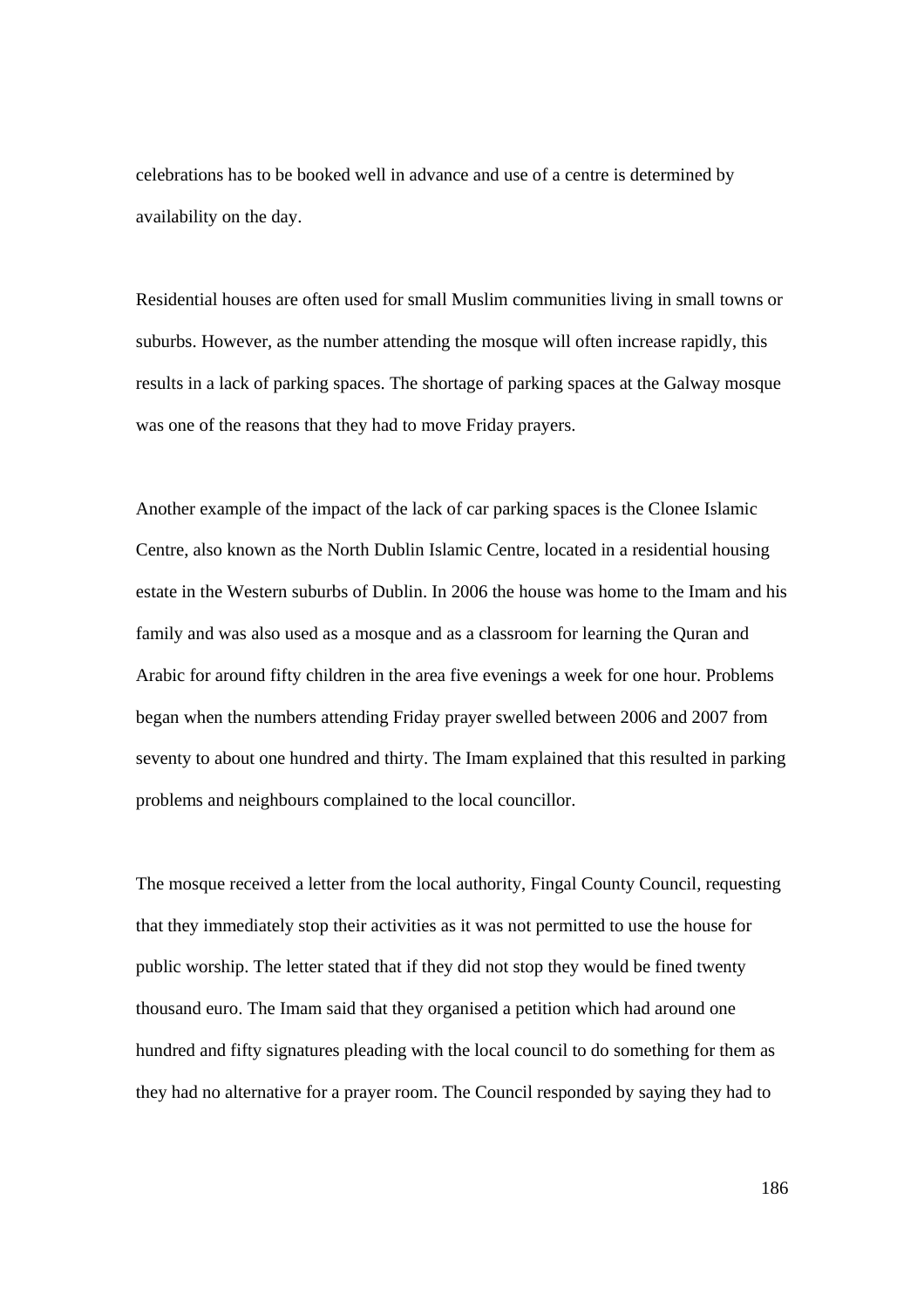stop Friday prayers at the premises but added that they would grant planning permission for another premises once all the needs and requirements were met.

From February to July 2007 the Friday prayers were relocated to the local community centre. However, numbers attending Friday prayers dropped down to about ninety and there were not sufficient washing facilities at the centre. The Imam explained that this was not an ideal arrangement:

This is temporary so we are having our prayers there and to be honest … nobody is happy in the Muslim community because everyone wants their own place of worshipping. We want to have our own mosque, we want to have our own place, which is accessible anytime, whenever we want to worship.

These experiences can often be demoralising for the Muslim community who are forced to relocate and to find an alternative premises. However, this move can also be viewed by the community as a positive step. The Imam at the Clonee Islamic Centre said that initially it felt devastating but that he also took it as inspiration to move to a bigger space. They eventually secured another premises and the Imam explained that he felt positive about the changes because he felt that anything that happened was because there was a better future that Allah wants. The new premises was officially opened on March  $21<sup>st</sup>$ 2009 with Minister for Finance, Brian Lenihan, as special guest of honour.

# Finding premises

Whilst the above examples highlights difficulties that Muslim communities face in existing premises, there are also challenges in trying to find premises for public prayer. The difficulties include requirements of space and parking, landlord requests for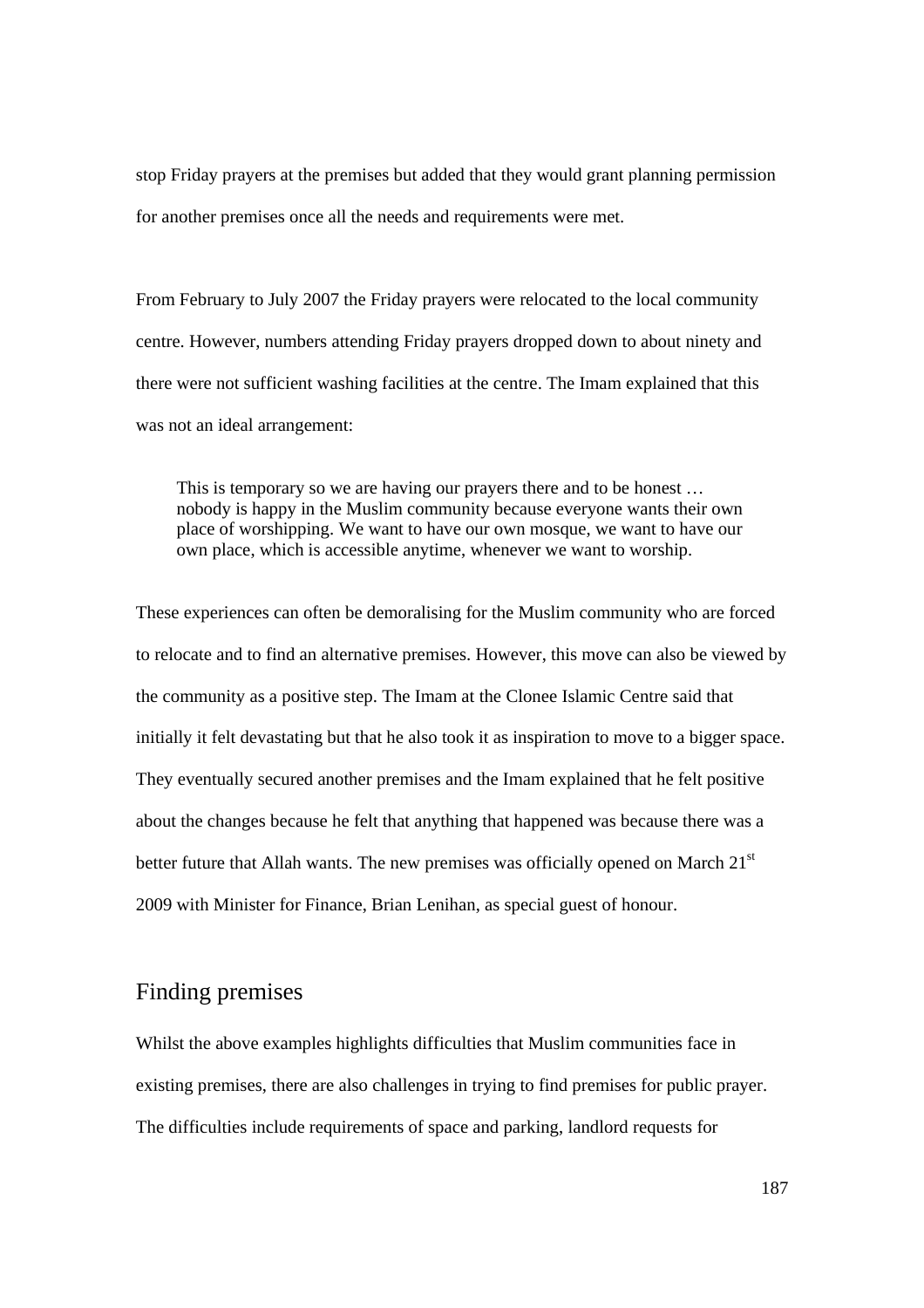references, the requirement of washing facilities and the financial implications of renting suitable premises.

The Imam of the Clonee Islamic Centre explained that whilst they used the local community centre as a temporary place for Friday prayers, they struggled for around four months to find new premises. When they eventually found premises which could accommodate around two hundred people they spoke to the letting agent who requested 'many references'. This all took about three months. They then had to sign a three year lease. The Imam described the rent as 'very very high, very expensive' and said it was about three and a half thousand euro per month. He said they would have to arrange funding and collections from Muslims living all over Dublin to fund the premises.

Another difficulty is the requirement for a place to wash before prayer. In the new premises rented by the Clonee Islamic Centre, the community had to install new basins and a toilet. Community Centres sometimes do not have proper washing facilities and this causes problems for Muslims using these venues.

One Imam said he experienced difficulties in his discussions with the local council as they did not have an understanding of Islam or of the need for a mosque for the growing Muslim community:

Most of the people working in the council are Irish so they're not used to being asked can we buy land to build a mosque because the first thing that comes in their head is 'hang on this is a Roman Catholic country'. And so you actually feel a little bit of prejudice… I mean the person I spoke to, he was genuinely shocked… they just didn't know what to do with me.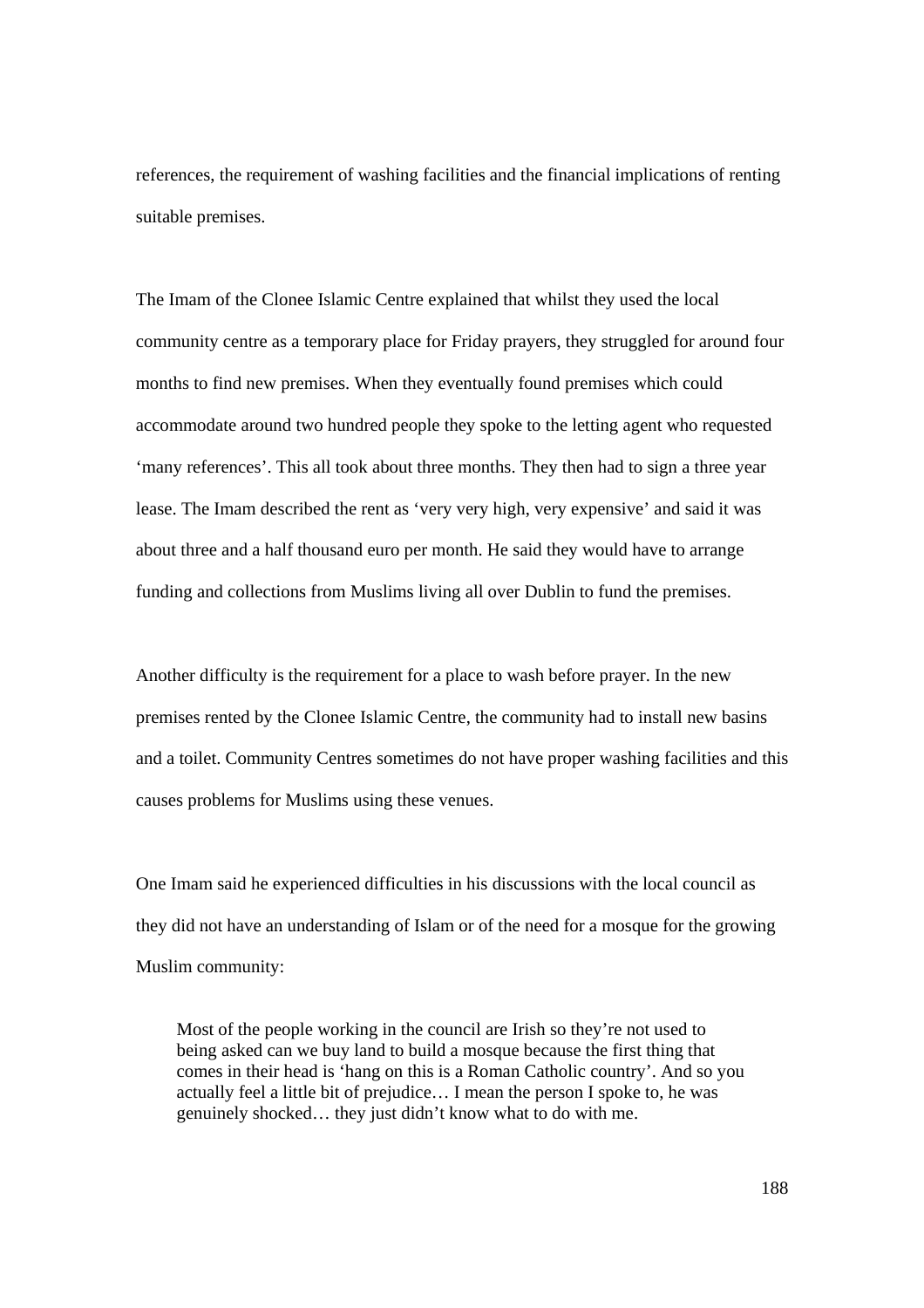Another problem that Muslim communities face is the reluctance of landlords to rent out premises for religious reasons. In Waterford, a group of Nigerian Muslims rent out a large warehouse in an industrial estate which they use for public prayer on Fridays and Sundays. They explained that securing this premises took over two and a half years. One man explained that when they responded to adverts trying to rent new premises and explained it was for religious purposes they were immediately told that it had been taken.

People will often converge with people of the same nationality as they share an important element of their identity. This manifests itself in the Muslim population in different ways, most noticeably when members of one nationality worship together. In Waterford this was particularly evident as there were two mosques in the city, one of which was based in Waterford Regional Hospital and which was attended by people of all nationalities and, one of which was based in an industrial estate on the outskirts of the city and was particularly for Nigerian Muslims living in the South East region. It is important to note however that at no stage did any of the people attending either of these mosques say that another nationality was not welcome to attend, again emblematic of the underlying sense of unity felt by Muslims in Ireland.

#### Distance

There is a perception amongst the Muslims who participated in this research that there is a shortage of mosques in Ireland. This shortage often results in Muslims having to travel relatively long distances in order to attend congregational prayer. Distance is a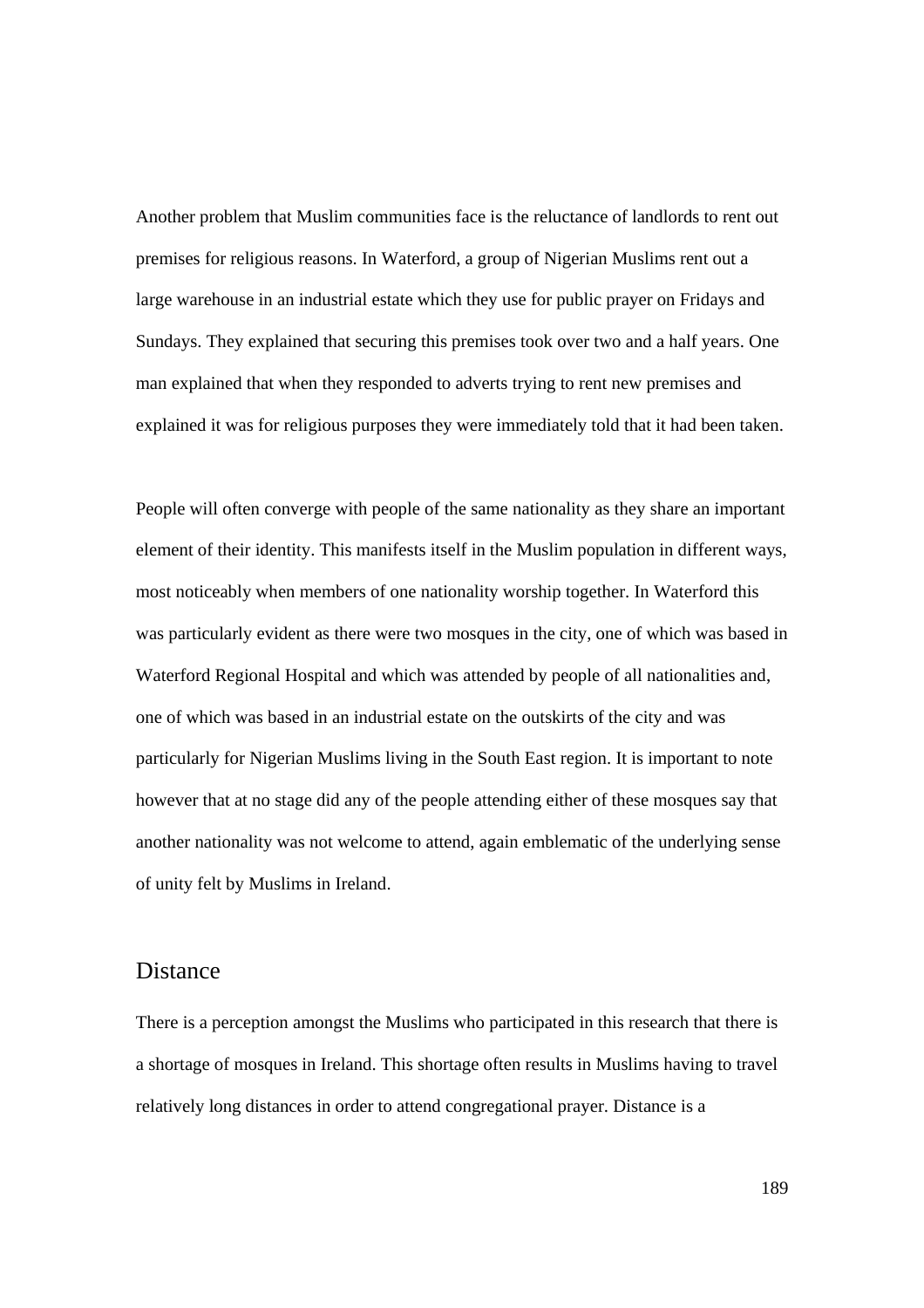prohibitive factor regarding public prayer. Muhib explained that, although he does attend a mosque in a nearby suburb every Friday, it is impossible for him to go to the mosque everyday because it is so far away.

The number of mosques in Ireland is growing in line with the increasing Muslim population. For many, this means that the difficulties relating to distance are more easily overcome than twenty years ago. Samir who grew up in Ireland said things have changed since the 1980s when he lived in a town where there was no mosque so they travelled to Dublin on Sundays to the mosque. When he was in school he never went to the mosque on Fridays except during the summer holidays because he was in school but now living in Dublin he can attend the mosque every Friday.

Islamic leaders come up with ways to overcome the difficulty of distance. For example, the leader of the Ahmadiyya community explained that they deal with the problem of distance by encouraging families to set up their own prayer centres or meetings in homes to pray in congregation. He said that this is the norm amongst Muslim communities. He also explained that they organise regular social occasions that people living further away can attend:

Every month for example in the West of Ireland we would call all the Ahmadiyyas once a month to Galway and we would hold a full day's event of lectures, talks, speeches, children's classes, and enjoyment as well, socialising, that's what we do.

The Imams of mosques located in residential buildings and warehouses all expressed their hope that they would soon acquire land to build a mosque. In some cases, a suitable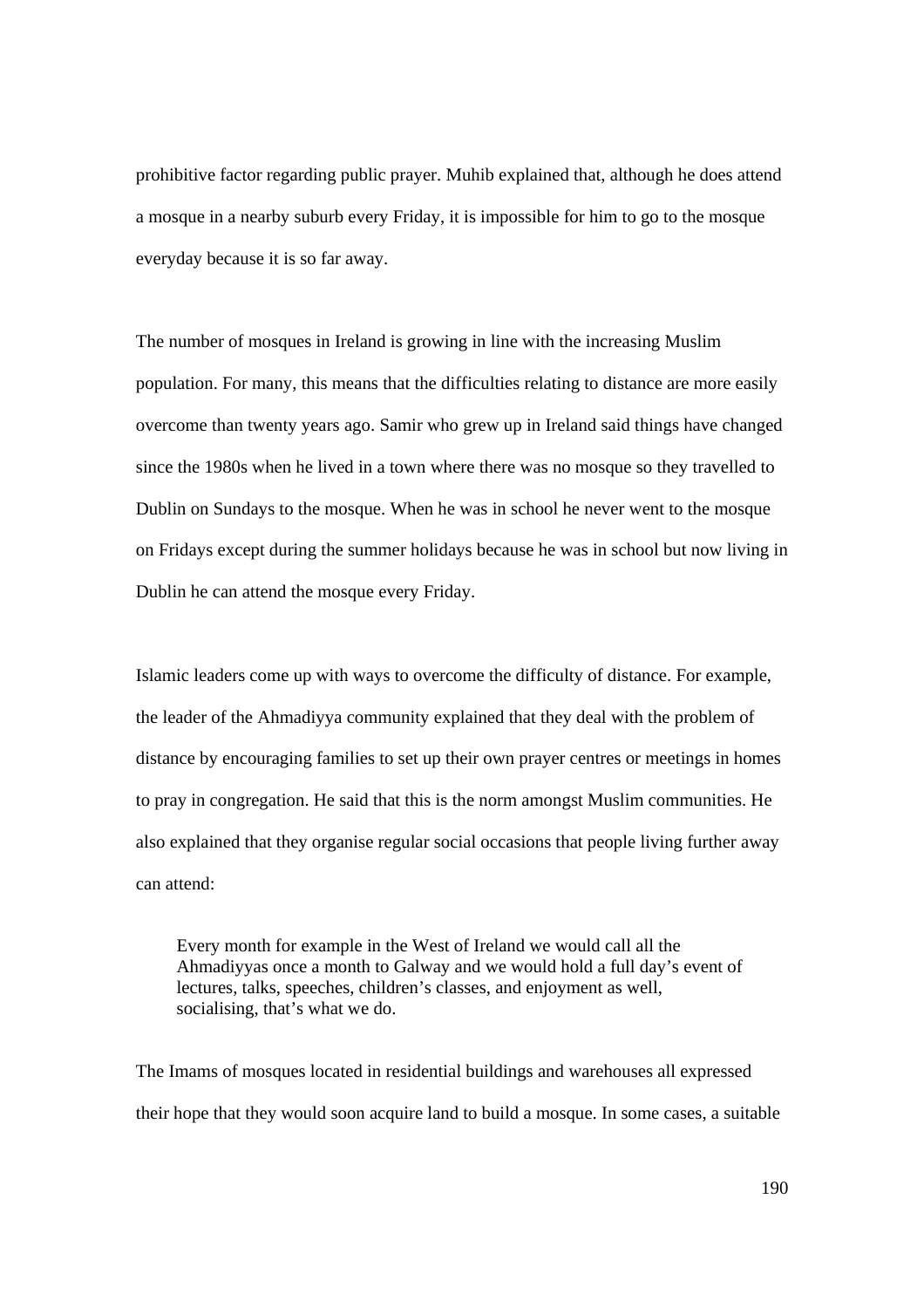site had been already obtained and they were in the process of trying to obtain planning permission.

#### Mosques and language

The diversity of nationalities present within the Muslim population of Ireland can result in linguistic complications during worship. Wolffe (1993: 153) points out that the ethnic diversity of the British Muslim population has caused considerable problems for Imams. A similar challenge has arisen within mosques in Ireland.

The fact that Muslims living in Ireland come from so many different nationalities means that communication can be difficult as so many languages are represented. Many Muslims interviewed explained that English is the language they use to communicate with each other. English is also often used within the context of the mosque particularly when the mosque is frequented by Muslims of many different nationalities. For example, one participant who attends the mosque in Waterford explained that the prayers are said in Arabic but that because of the diversity of nationalities present the Friday sermon is delivered in English. Sermons in many other mosques are also often delivered in English.

The different nationalities of Muslims in Ireland often worship together but a number of participants did link certain mosques around Ireland with certain nationalities. One interviewee described one mosque as Kuwaiti, however, another person said the same mosque was mainly Arab but other people worshipped there too. The Imam of one mosque in a Dublin suburb explained that most of the Muslims attending the mosque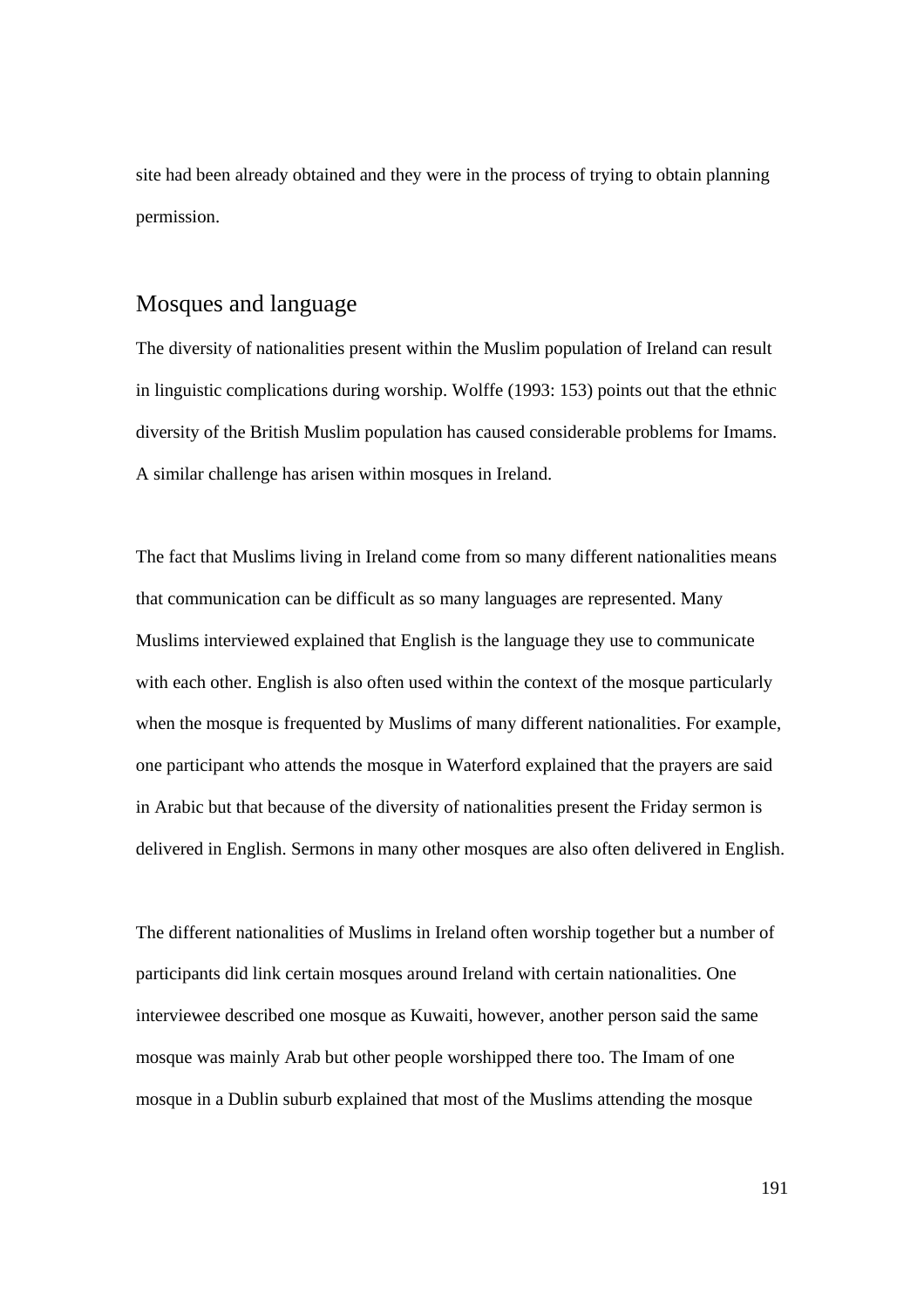were from Pakistan but there were also Arab, Nigerian and Indian Muslims attending. He said that whilst he believed that cultural factors from each country does influence the interpretation of Islam and Islamic law that it does not affect the practice of prayer or worship which remains the same.

In both Waterford and Dublin there are mosques specifically designed to cater for the Nigerian Muslim populations. However, not all Nigerian Muslims living in these cities attend these mosques. Muhib from Nigeria explained that he does not attend the Nigerian mosque in Dublin because there are doctrinal differences so he attends another mosque for Friday prayer. However, he said that on Sundays he and his family do meet with other African Muslims to worship together:

Back home you have different mosques aligning themselves to different doctrinal schools. So that might explain the reason why I don't go to the Nigerian mosque for Muslims. The Imam there is my friend and outside the mosque we meet and we socialise and do a lot of things together but when it comes to practising the faith we have certain differences.

Muhib says that the majority of Nigerians in Dublin attend the Nigerian mosque. However, he explained that it is not just because of their nationality, it is also because the lectures are given in indigenous Nigerian language so this makes it easier for people to understand what is being said.

Differences between Muslims of different nationalities in Ireland are often transcended within the confines of the mosque. Mosques in other Western European countries are often more clearly affiliated with certain sects or countries. However, the relative unity of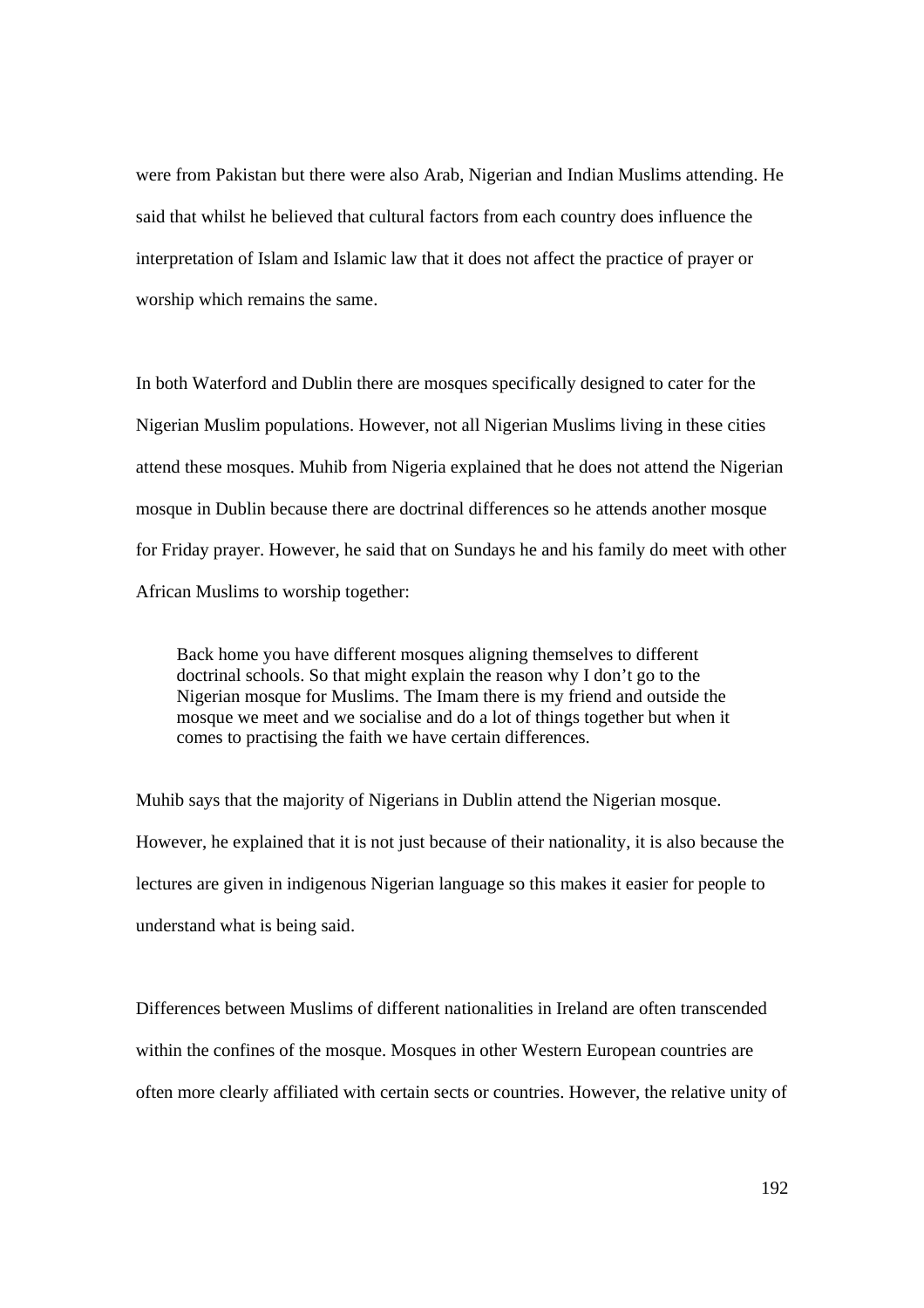the Irish Muslim population in the context of worshipping can possibly be attributed to the size of the population and its relatively recent growth. Although a number of participants identified certain mosques as being linked with specific nationalities, this division is not clear cut or explicitly specified in the mosques and the use of English and Arabic within the mosques is used as a unifying factor.

#### Building links between communities

Another factor affecting relationships amongst Muslims in Ireland is related to the geographical distance between communities and the lack of links between these communities. Up until 2006 there was no overarching structure linking the diverse Muslim communities across the country. However, in September of that year the Irish Council of Imams was set up with fifteen Imams from all over Ireland represented on it.

The Imam of the Clonee mosque said that interaction between Muslims living in different areas of Ireland has much improved in the past three years. However, he said that there is a perceptible space for improvement:

Basically three years ago we wouldn't even know each other. Now at least we know each other, we have contacts with each other and we sometimes contact each other and especially since the Council of Irish Imams has started, it has given the Irish Imams and scholars an opportunity, the leaders of the Muslim population an opportunity to come and get together on one platform so it has helped.

The Irish Council of Imams has representatives from mosques in Cork, Meath, Dublin, Galway, Waterford and Meath. It brings together Imams from the different communities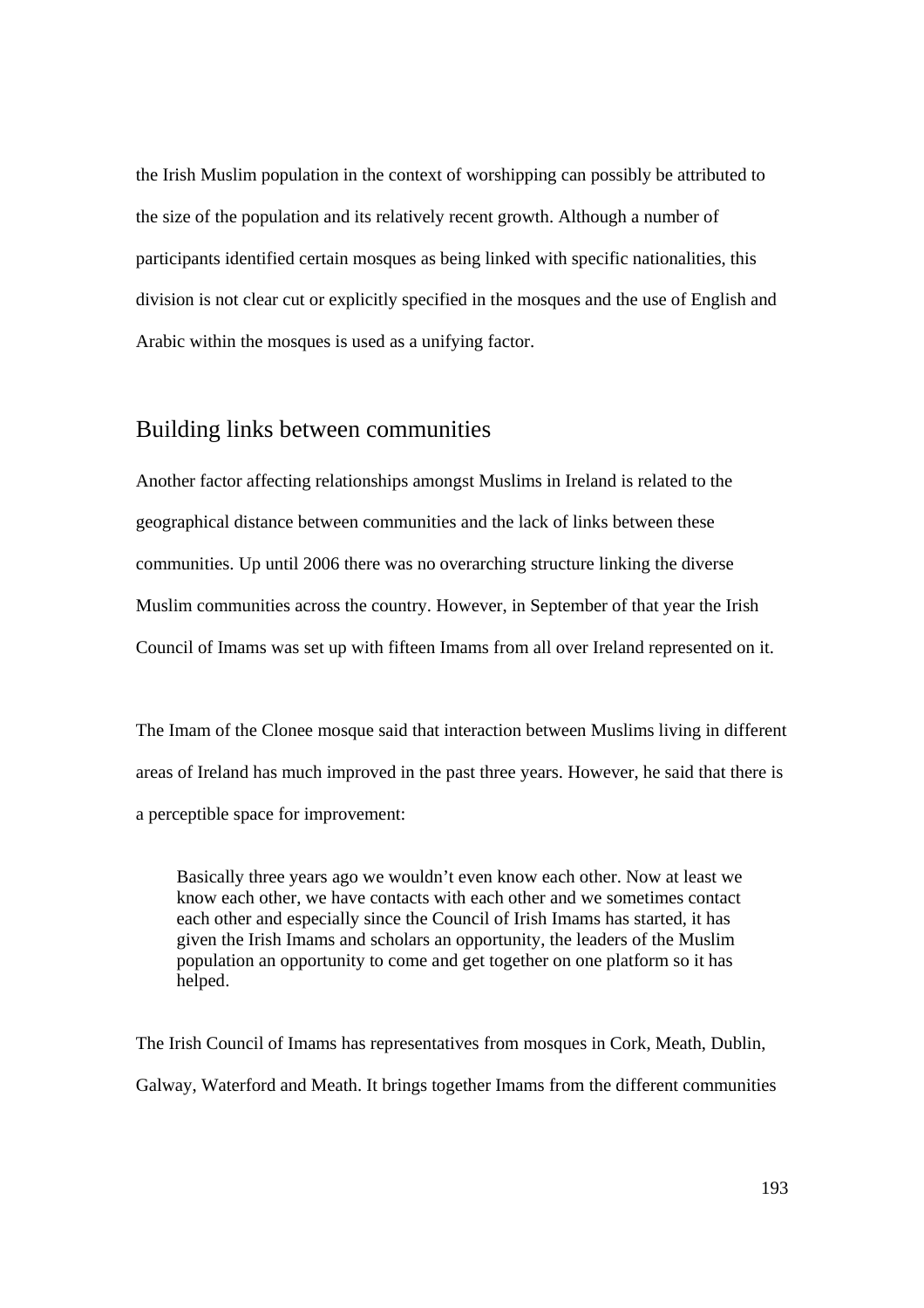and there are hopes that its establishment will add more unity to the Irish Muslim population and improve internal social and cultural interactions.

# Places of private prayer

Finding a place to pray is not limited to finding suitable premises or lands for mosques, it also occurs in schools, colleges and workplaces. However, participants said that finding private places to pray did not cause many difficulties as once they have a clean place to pray it does not matter where it is conducted. Some chose quiet places where they would not be interrupted, some prayed on roads or outside supermarkets and some used empty classrooms. Many said they carried prayer mats to work with them and used these for prayer once a suitable place was found. Nazeer explained that if he is engrossed in the act of prayer he is unaware of people around him:

Sometimes if it is time for prayer, I used to pull over my car on the road, then I can pray on the road. I have no problem. If I am in a shopping centre somewhere and there is a time for the prayer, I can go outside the shopping centre, you know there is grass so I can pray on the grass, so it's not a problem… I always keep my mat with me.

Hanif said that he has never experienced any difficulty finding a place to pray as he finds small clean closed spaces where no-one can see him and he carries his prayer mat in his bag to conduct his prayers. He said that whilst there are no designated areas for Muslims to pray in his college or workplace he feels it is his responsibility to find a place to pray and that it is not the responsibility of the college or the employer.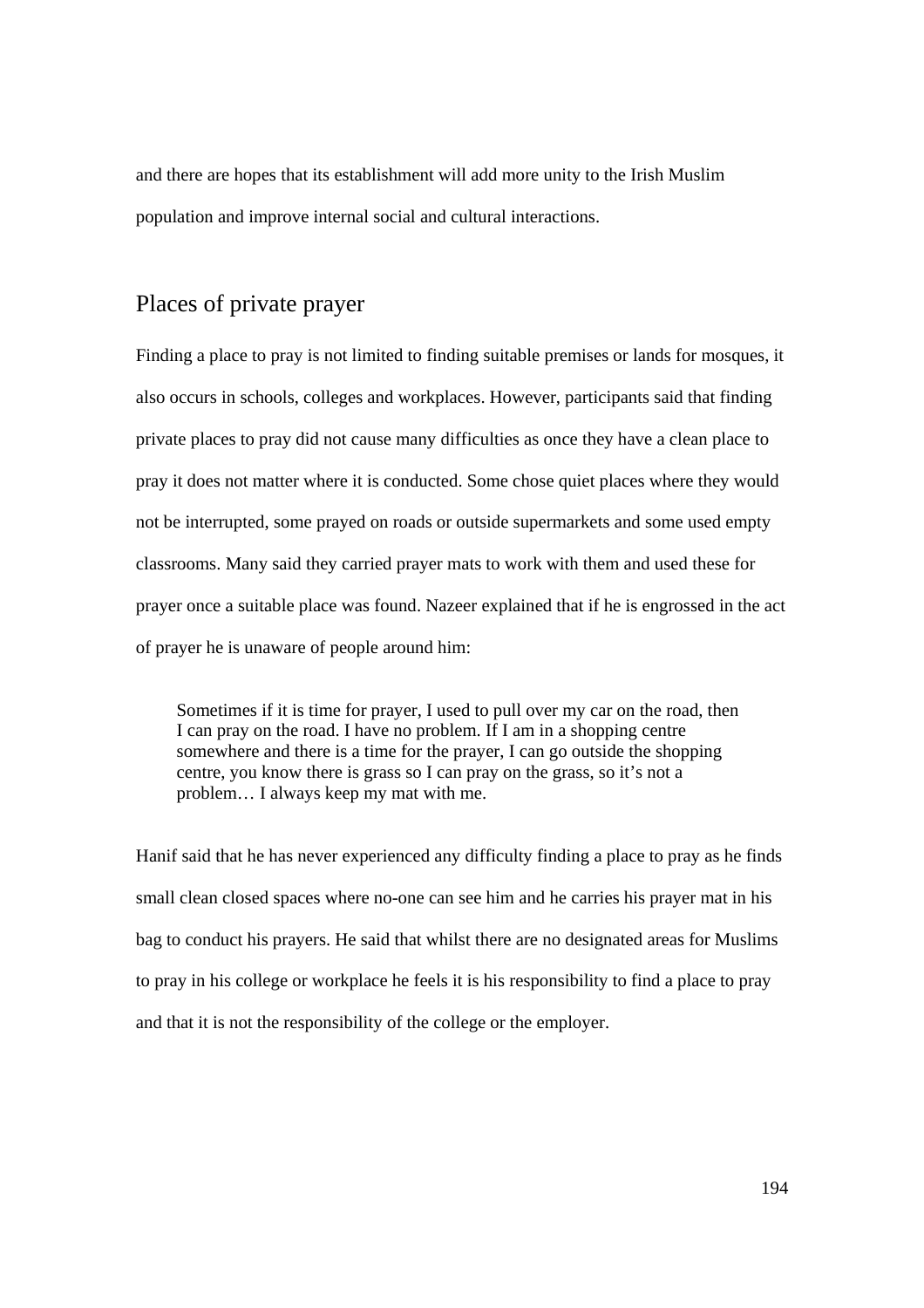In Islam there are five daily prayers which are spread throughout the day from sunrise to after sunset. This means that at least one of these prayers falls between the normal working hours of nine to five. This can pose challenges. One man explained that he normally performs the noon and afternoon prayer at work. He said that in winter he would sometimes perform the sunset prayer in work. He explained that whilst there is a prayer room for Christians in the educational institution where he works, there is no specific place for Muslims to pray so he has to try to find an empty room or a corner in a classroom or a lab or a space in the library to perform the prayer. He said this normally does not pose any major problems but it is sometimes difficult to find a quiet place:

I try to get the time when I know that the place is empty... Once I was praying and a friend of mine came in with his two students and he saw me sitting down to conclude my prayer. He came to my shoulder and he tapped me and I didn't listen to him. Then he realised I was praying and he apologised 'oh I'm sorry'. I said 'it's alright I know you don't know'.

As well as schools and colleges, there are also many workplaces in Ireland where there is no space available for Muslim employees to conduct their daily prayers. One Imam said that he is aware of many Muslims who are too shy to request space to conduct their daily prayers.

In Islam it is obligatory for men to conduct the Friday noon prayer in congregation. As Friday is a normal working day in Ireland this can also pose minor challenges. Most Muslims who took part in this research said their bosses were understanding and allowed them to take time off for congregational prayer. However, some did say that they knew of colleagues or friends who would not ask for time off for work.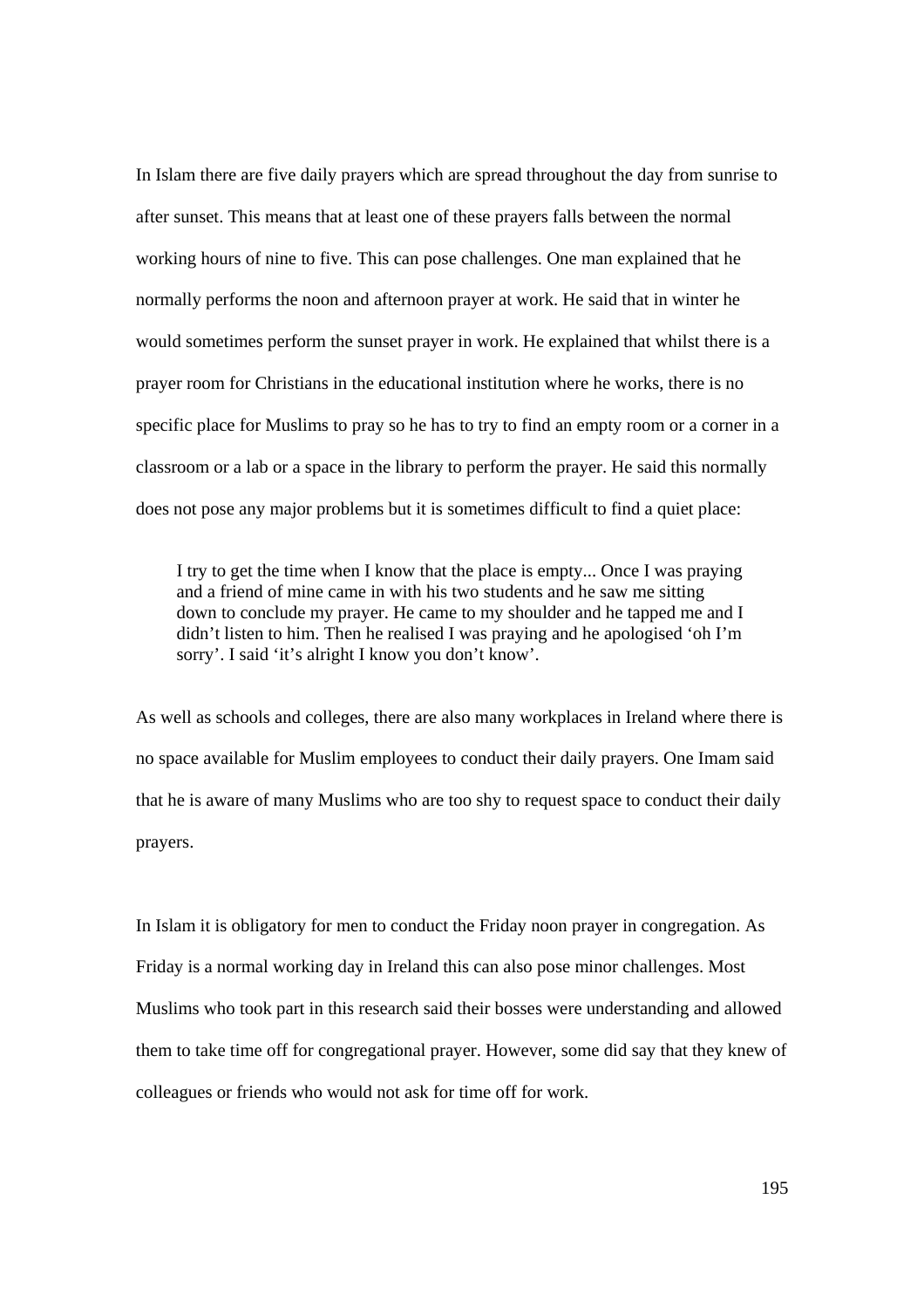#### Prayer times, celebrations, fasting

The geographical location of Ireland can impact upon the practice of Islam. This is because the five daily prayers and the monthly calendar are determined by the positions of the sun and moon respectively. The first of the five daily prayers takes place at sunrise and in a northern latitude such as Ireland, the time of the first prayer changes substantially through the seasons. During the height of the summer, in June, to take part in the first prayer means rising as early as 3.15 a.m.

Islam operates according to a lunar calendar and this means that Ramadan, the month of fasting, changes every year and shifts through the seasons. During Ramadan, practicing Muslims fast from dawn until sunset. In Ireland, the hours of fasting can change dramatically depending upon the season in which Ramadan falls. Khurram explained that during the winter, Ramadan in Ireland is very easy but during the summer it can be difficult:

During the summer when I came here over 21 years ago Ramadan was in July and I had to fast around twenty hours. And it is hard. It is hard in a sense you feel hungry but is not hard in the sense you don't feel thirsty.

Another challenge that Muslims living in Ireland face is getting time off work to pray or to celebrate the major religious festivals. The end of Ramadan is celebrated with *Eid el Fitr*, which is normally a three day celebration. One Imam explained that because a three day celebration is not possible in Ireland Muslims will normally only come to the mosque on the first day of the celebration for congregational prayer. However, he said that some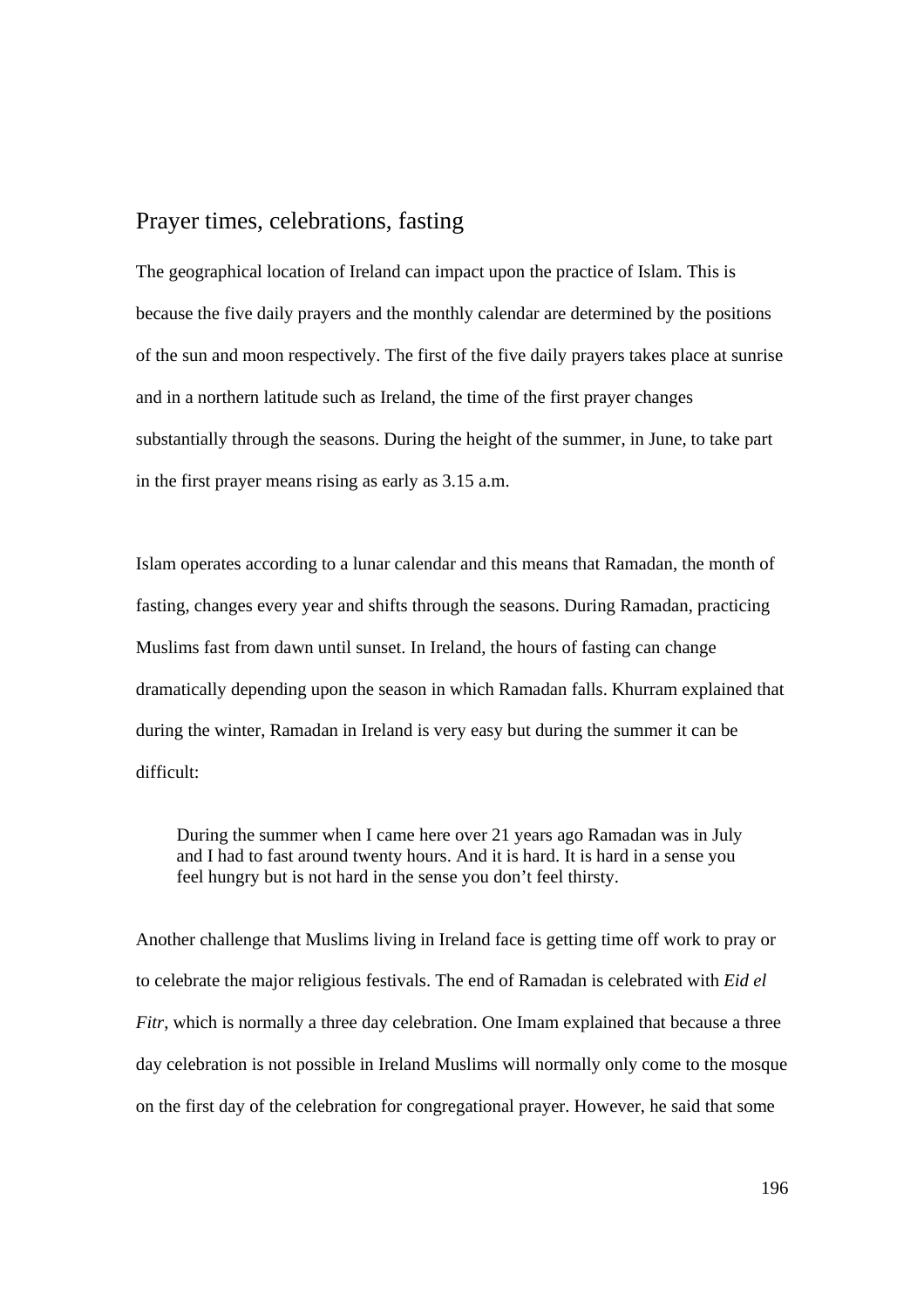years it coincides with an Irish or Christian festival and this means that Muslims can celebrate for three days:

In Muslim countries no-one works and there is a holiday for everybody. But here it might not fall on Saturday or Sunday or on a holiday. It might fall on a working day so people will celebrate very early in the morning and then go to their work. So we wait until the weekend and then take the kids to celebrate.

In Ireland, unlike in Islamic countries where there is a public address system calling Muslims to prayer, Muslims have to have their own way of knowing the prayer times. One participant, Kamran had a radio alarm which broadcast the call to prayer. He showed how he could type in the city where he lives and the clock automatically calculated the prayer times. Each call lasts two minutes. Another interviewee, Kaleem, explained that they are not allowed to broadcast the *adhan* publicly outside the building and in order to overcome this small booklets have been published which give details of the times of prayer and there is a transmitter system which can be used in houses. He said, therefore, that the fact that they cannot broadcast the *adhan* outdoors does not cause problems because there are alternatives and they have adapted to this well.

#### Sharia law

Islam has its own system of law called Sharia law. In many Islamic countries this system is implemented at governmental level. Sharia law covers religious practice but it also covers rules relating to non-religious events and to daily living including rules on dress codes, food and conduct in relationships. In Ireland, there is a civil system of law in place to which Muslims living in this country are required to adhere.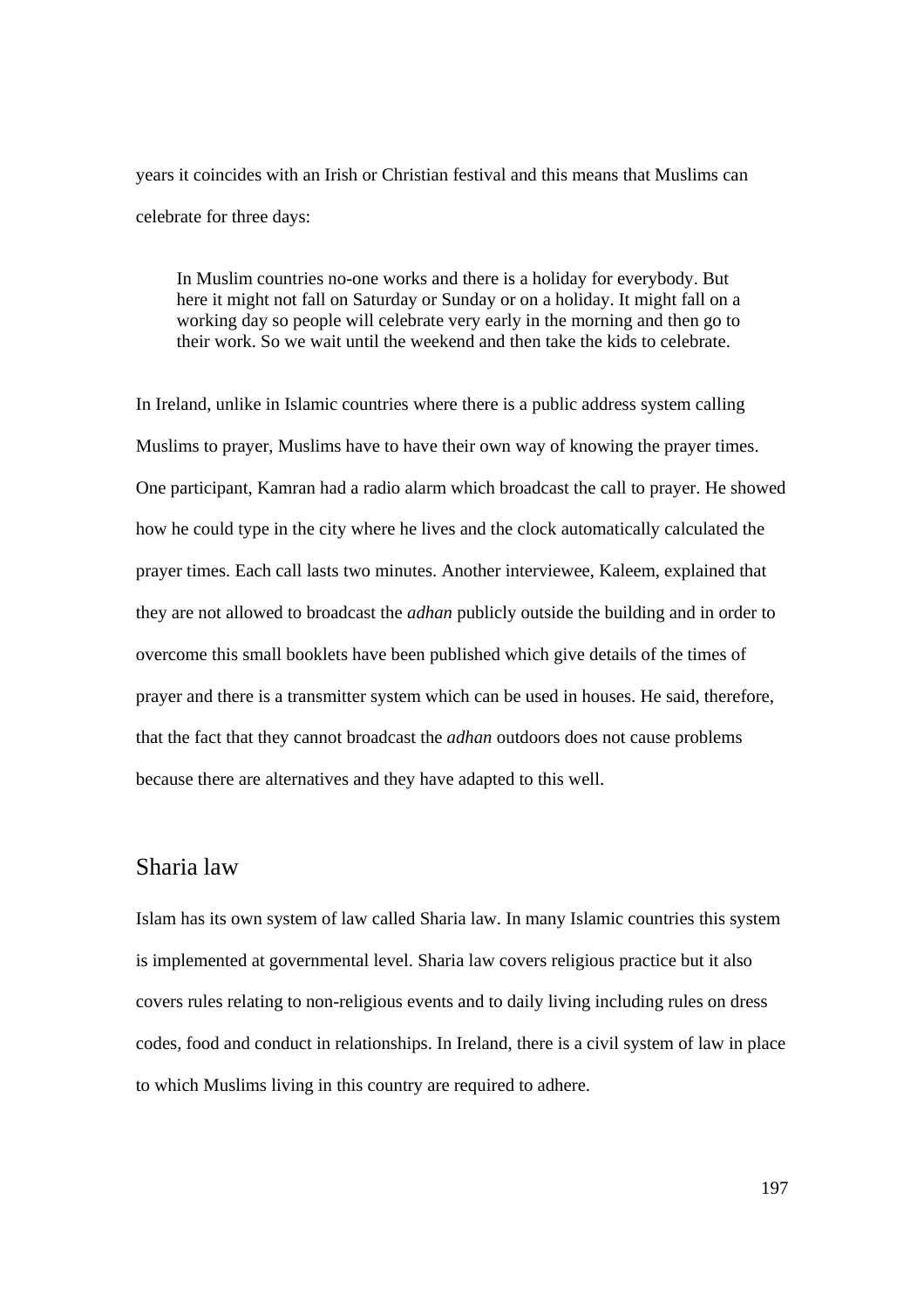Whilst it is not compulsory for Muslims to implement Sharia law in Ireland, it is often implemented within Muslim communities. Kamran explained that there is a rule in Islam stating that if a Muslims goes to live in a non-Islamic country then it is compulsory to obey the law and order of that country and to protect the country in which the Muslim person is living. He said that if a law in that country clashes with Sharia law, then scholars must be consulted. However, he said there is no law in Ireland that clashes with Islamic law and that although alcohol is prohibited in Islam, if a Muslim drinks alcohol in Ireland, he will not be punished.

Although Sharia law is not enforced at government level in Ireland, sometimes if the Muslim community is large enough they will try to implement Sharia law within their community: for example, if a married couple who wish to divorce are unable to resolve their difficulties, Sharia law is sometimes used to try to amicably resolve any problems that occur in relation to property disputes. One man in the Ahmadiyya community said that resolving these cases is often successful and therefore the couple do not need to go to civil courts.

Aahil who is a full-time Imam in a large urban area points out that the implementation of Sharia law in Ireland depends upon the size of the Muslim community and said that he felt confident that Sharia law can work hand in hand with civil law in Ireland.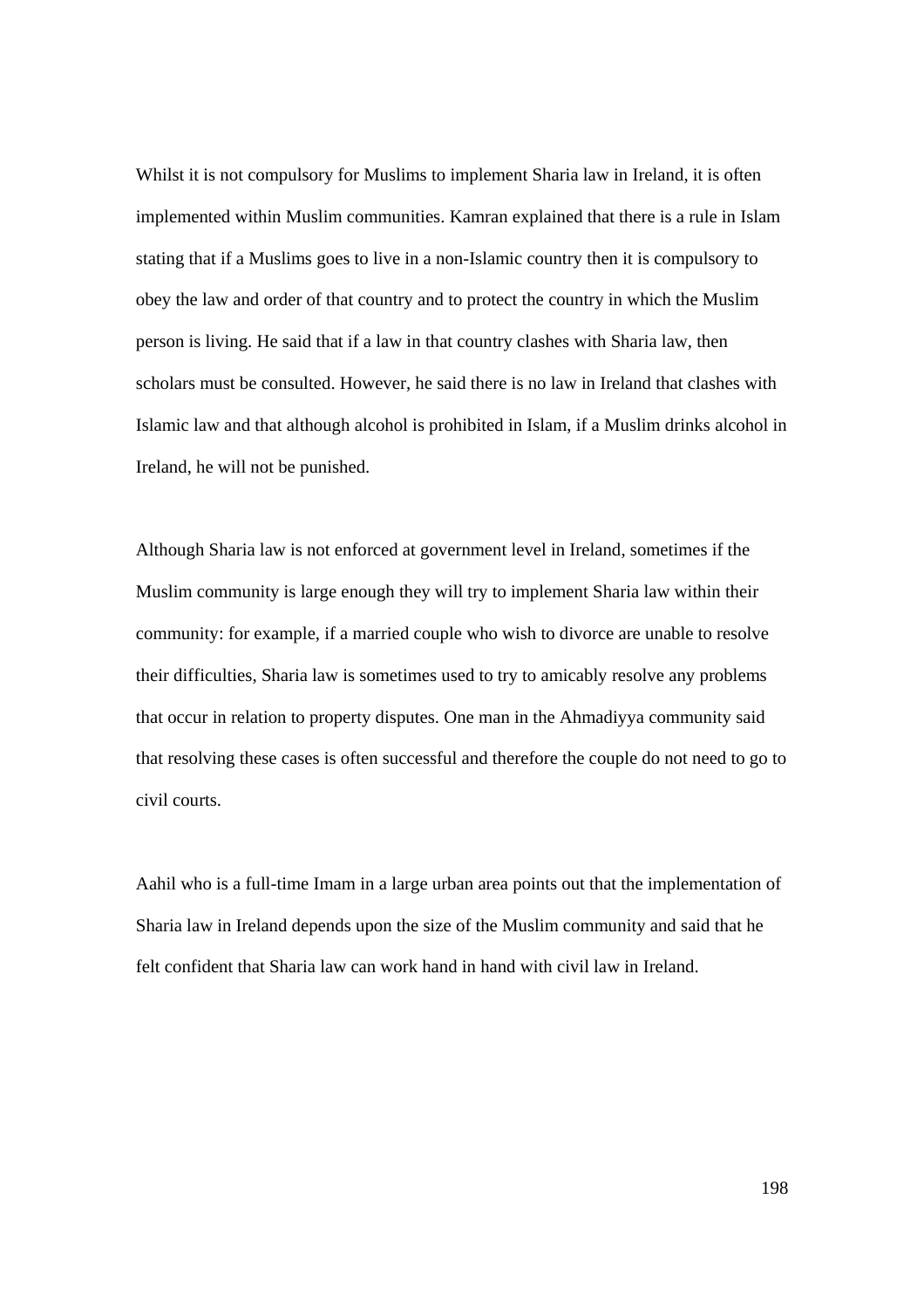### *Halal* food and drink

There are regulations in Islam governing the ingestion of food and drink. Animals must be slaughtered in a prescribed manner and some foods and drinks such as pork and alcohol are forbidden. This prohibition can cause challenges for Muslims living in Ireland including the lack of availability of *halal* food and the difficulties posed for Muslims who work in industries where alcoholic products are used, particularly in grocery outlets and restaurants.

The rules relating to food and drink are interpreted differently by different Muslims. One Imam in a large urban area said that whilst it was preferable for Muslims to eat *halal*  chicken or lamb (slaughtered in a specific way), it was not compulsory. Another man said he would not eat in a non-Muslim household because he did not want to eat food that was not *halal* whilst another man said he would both eat pork and drink alcohol but not in the company of Muslims who would be offended by his actions.

There are many shops around Ireland providing *halal* food and many cities have a number of *halal* outlets. However, up until the 1990s *halal* shops were very scarce. Samir said his father had to drive a long distance to Dublin to buy *halal* food and products in the 1980s. He said that whilst it was a practical difficulty it was a necessity but that as time has gone on and the community has grown there are now a greater number of *halal*  outlets. Some Muslims living in more remote areas still have to drive long distances in order to buy *halal* food.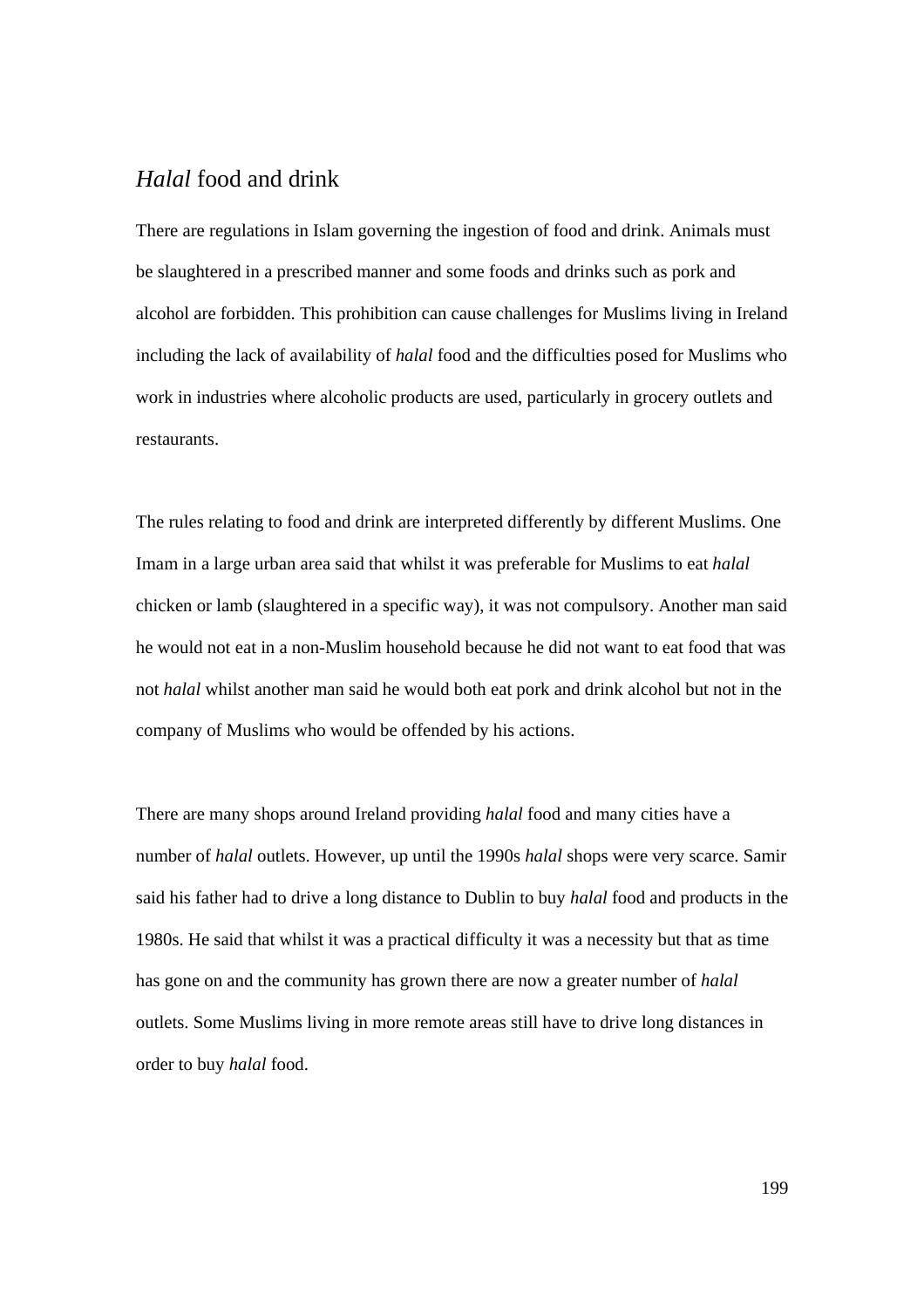The rules relating to food and drink also cause difficulties for Muslims who wish to eat in cafes or restaurants in Ireland. Wasim who lives in a small town in the west of Ireland said there are no local restaurants serving *halal* food so if Muslims in the town do want to eat out they have to travel long distances. The number of restaurants in Ireland offering *halal* food is growing. Many educational institutions, hospitals, factories and workplaces also include *halal* options on their menus. Samir said that whilst he used to have to eat fish in restaurants instead of chicken or meat, he now knows of some restaurants in Dublin where you call a few days beforehand and specifically request *halal* steak. He said there are also restaurants providing *halal* food which are owned by Muslims.

Another difficulty relates to knowing whether food is *halal* or not. The researcher conducted one interview with a female Muslim participant in a café in a small town. Before ordering food, the interviewee asked the waitress if any of the cakes contained alcohol. Another young man told of how he ordered a chicken enchilada in a coffee shop and the waitress put bacon in it so he could not eat it. He said he is always conscious about pork when he is eating in Ireland:

… it's great when you're over in Egypt and you know everything is *halal* and you know you're not going to get pork or pig or any type of it so you can just eat whatever's out there whereas here you're kind of watching like, I always find myself watching whether you're in delis or anything.

The prohibition on alcohol results in some Muslims not being able to take jobs or carry out certain types of work or to open restaurants in Ireland. One Imam said that he is sometimes approached by people inquiring about Islamic rulings on certain issues related to living in Ireland. One of these is when they work in restaurants, hotels or supermarkets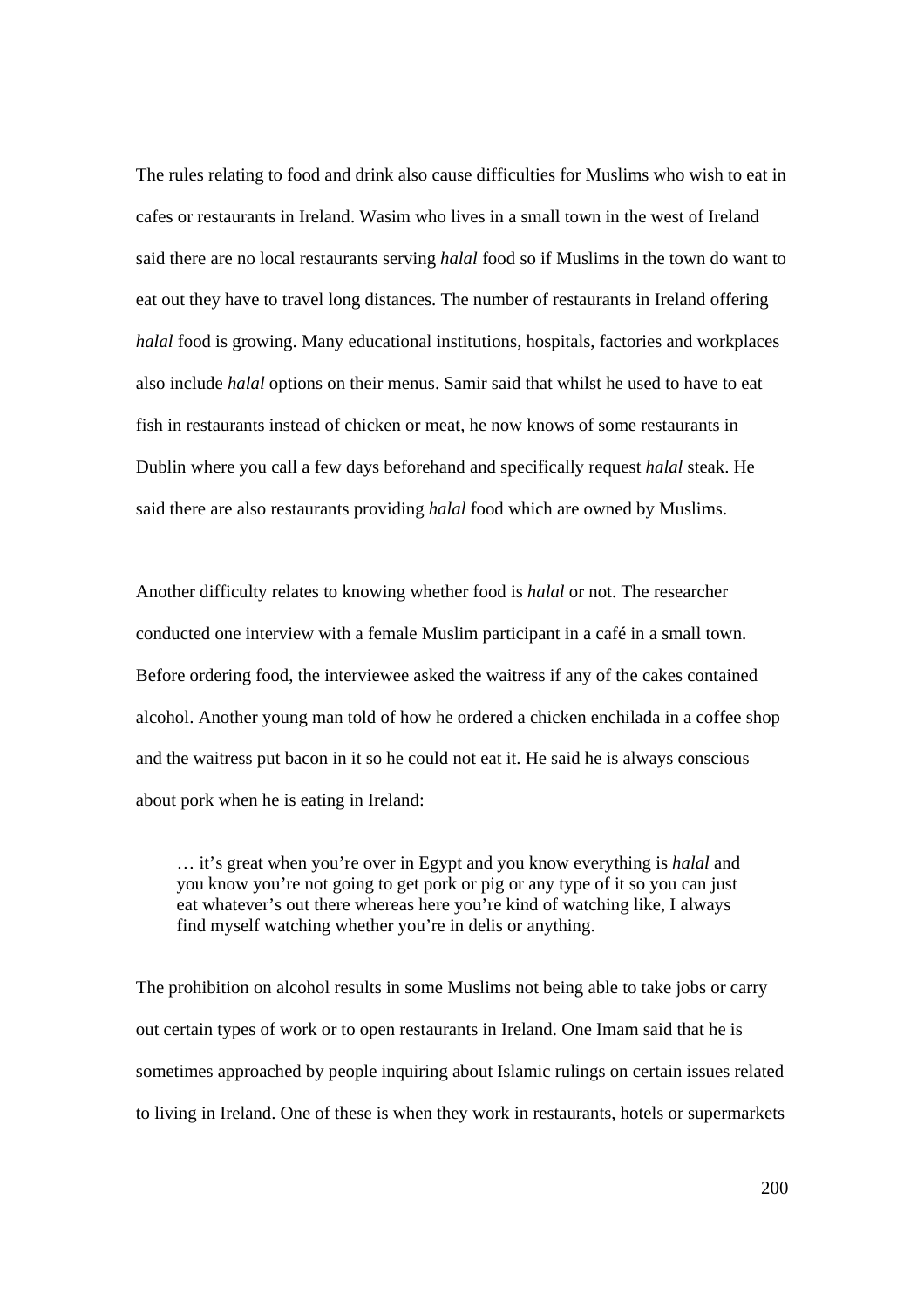and have to deal with alcohol – either carrying, cooking or serving it. He said that if they are working in a supermarket and have to stock material on the shelves and some of the material is alcohol that Muslims should not touch it at all. If they ask him for the ruling relating to this he explains to them that they should not touch alcohol. This also causes problems for people wishing to open restaurants in Ireland:

The restaurant won't work if alcohol isn't sold and that is one major difficulty they face. They ask me about such a question and ask me what is the ruling but unfortunately the ruling is that it is not allowed.

Muslims living in Ireland have found ways to adapt to the scarcity of *halal* food and the prohibition on alcohol. As the population grows there is more availability of *halal*  products in towns and cities and at a basic level in order to avoid *haram* products Muslims will adapt a variety of positions.

#### Islam and dress codes

There are regulations within Islam that cover everything in life from prayer, fasting and funeral rites to food, drink and dress. Whilst regulations are often interpreted differently they can also cause challenges. In Ireland many Muslim women wear the headscarf which they see is an essential part of their identity. They also often wear long loose clothes that hide the shape of their bodies. Muslim men living in Ireland will often wear a beard or a hat or will wear clothes that come from their country of origin thus often identifiable as distinctively Muslim. The form of dress worn by women in Ireland varies. Some women wear a loose scarf that covers the hair, some wear clothes that cover their hair, face and hands and wear a long flowing gown that goes to the ground. Others wear a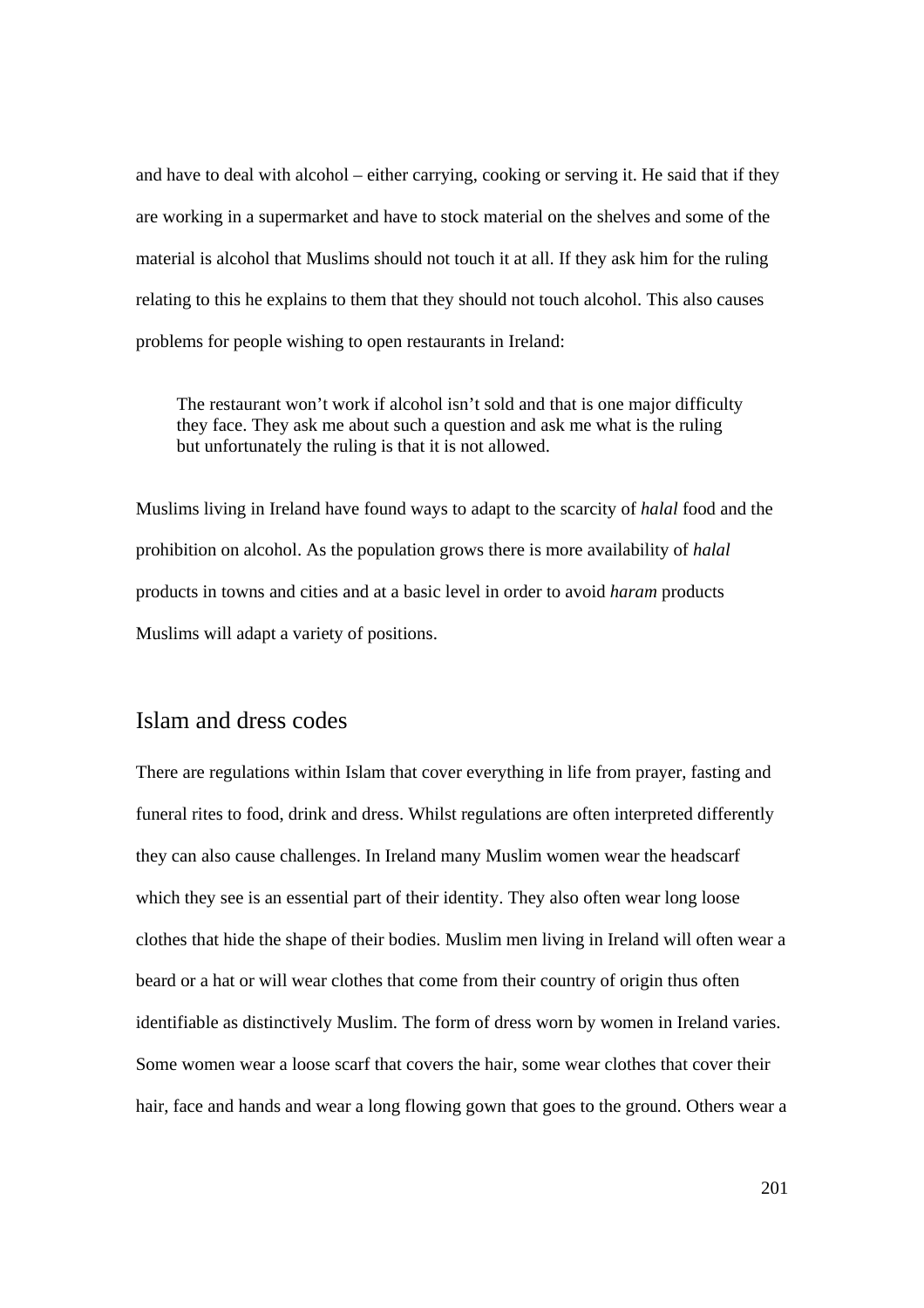scarf that simply drapes over the shoulder and there are also Muslim women who do not wear scarves and wear Western style dress.

Whilst many debates have sprung up in recent years in a number of European countries regarding the wearing of the headscarf, perhaps most notably in the UK and France, the first time the headscarf debate entered mainstream media in Ireland was relatively recently, in 2008 when a principal of a school in Gorey, County Wexford contacted the Department of Education following a parent's request to allow their daughter wear the headscarf in the school. The school later permitted the girl to wear the *hijab* (McGarry, 2008). Brocklesby (2006), in a study of Muslims in post-primary education in Ireland, has found that the issue of wearing the veil seems to have been satisfactorily resolved in all schools.

The importance of covering up varies amongst Muslim women. For many Muslim women it is a key aspect of practicing their religion. Afsheen from Syria explained she will not go outside her front door without covering her hair, wearing long sleeves and either long trousers or a long skirt. Rafidah, an Irish convert said that for her, wearing the *hijab* is a very important aspect of her religion. She said that the reason she wears it is because she believes God has asked her to wear it. She said that she sometimes gets negative reactions for wearing the *hijab*, especially from other women but that she cannot understand why it is perceived by some people in negative terms:

Those who feel anyway negative towards the *hijab*, we don't understand why. Some women maybe feel that they want to free us from oppression - I don't know what it is but we can't understand why they are intimidated or why they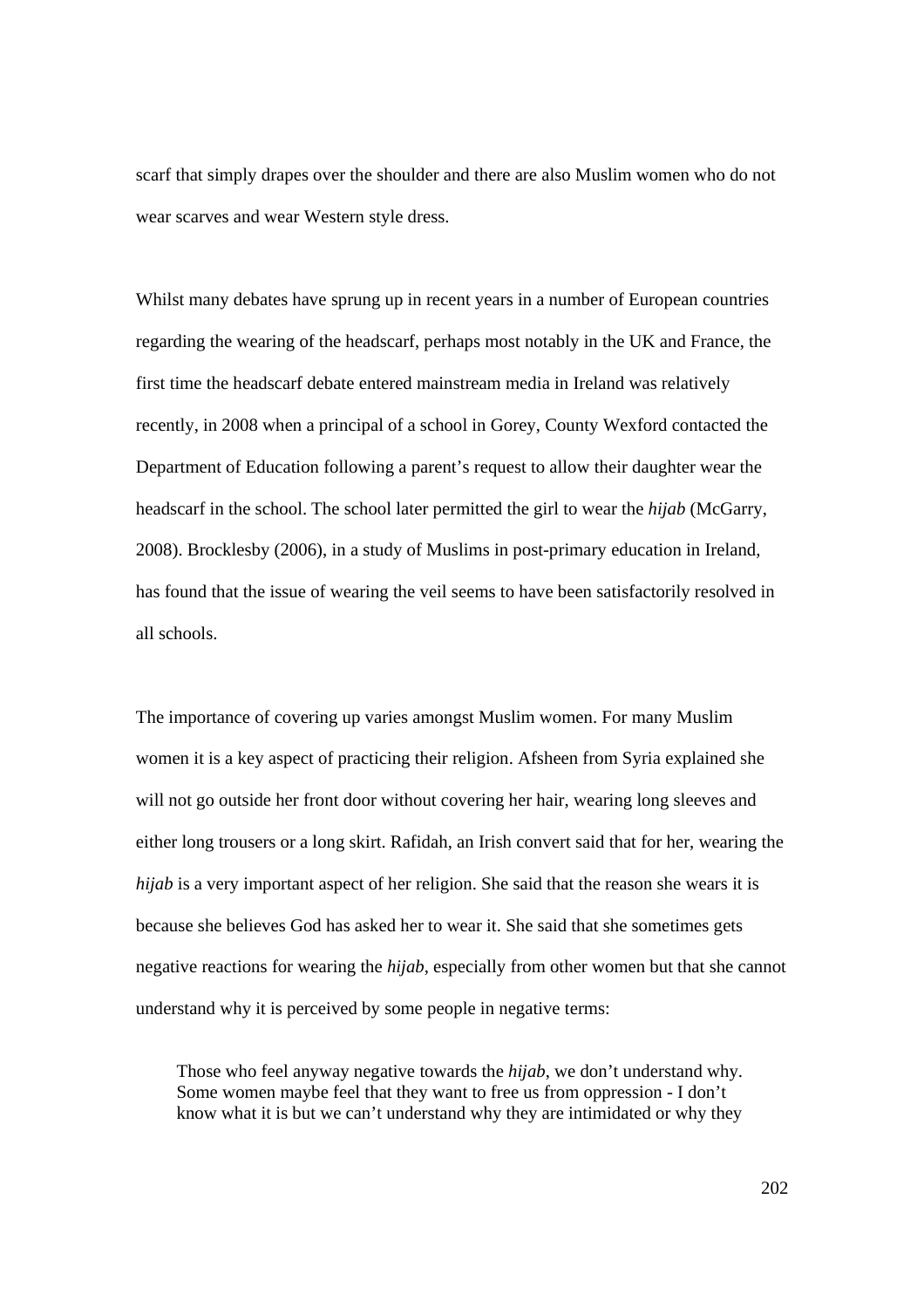feel this way because we're actually very very strong. To be able to stand up in Western society and walk around in a *hijab* needs a strong woman.

Islamic dress, in particular the headscarf, beard and long flowing clothes often means that Muslims are easily identifiable as such. This sometimes leads to Muslims being singled out and discriminated either in public places or in terms of seeking employment. This issue will be discussed in the next chapter.

One minor difficulty Muslims living in Ireland face in relation to their dress is the lack of shops that sell Islamic clothing including scarves and robes. However, interviewees said this was not a major problem because there were always people travelling to Islamic countries or to the UK where the clothes were readily available. One woman said that there is one shop in Dublin that she knew of that sold Islamic clothing but the shop did not have a great choice so people mostly depend on Muslims travelling to countries where these shops are plentiful.

#### Burial

When a Muslim dies in Ireland their loved ones usually wish that they are buried in an Islamic style and ceremony and in accordance with Islamic rules. However, finding a place of burial has caused difficulties for Muslims living in this country. Part of the reason for this is that there are only a very small number of burial grounds specifically designated for Muslim burials.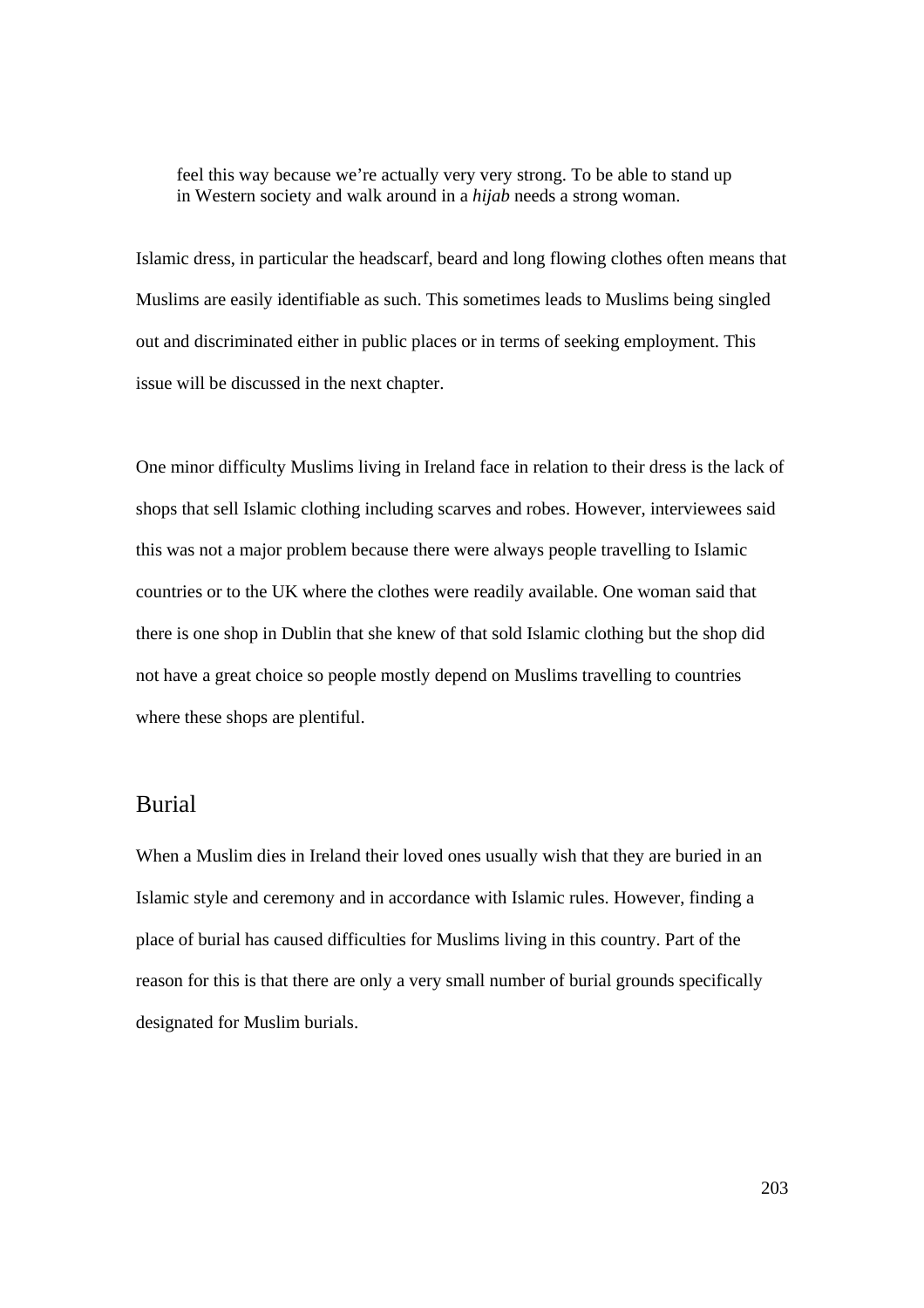The Imam in Waterford explained that there is no cemetery for Muslims in Waterford so Muslims have to travel to Dublin where there is a plot in a cemetery for Muslims. He said having to travel as far as Dublin causes difficulties for those who wish to visit the graves of their loved ones. He explained that one friend lost his son who was buried in Dublin and that they go to visit the grave every few weeks which is a long journey for them.

Even in instances where there are spaces specifically for Muslim burials, these spaces are limited. One man pointed out that the Muslim cemetery in Newcastle in Dublin is not large enough to accommodate the whole Muslim population of Ireland. He said a lot of Muslims living in Ireland choose to send the bodies of their dead relatives or friends to their own countries but if every Muslim in Ireland chose to bury their loved ones in Newcastle the cemetery would be full tomorrow and would be forced to close. He said that he had been approached by Muslims from a number of areas around Ireland who are looking for help in trying to get spaces in their own towns and cities for burials. He pointed out that when a loved one dies people do not like to have to travel so far to visit the grave:

For instance, there are 10,000 Muslims in Cork – why don't they have a Muslim cemetery there? In Galway there is also a big number, but why don't they have a Muslim cemetery over there?

However, unlike in England where the practice of burying bodies in a shroud has been banned, this has not become a problem in Ireland. One man explained that when a Muslim person dies in Ireland, the practice is for the body to be taken to the mortuary, washed according to the Islamic way, shrouded and put in a coffin then taken to the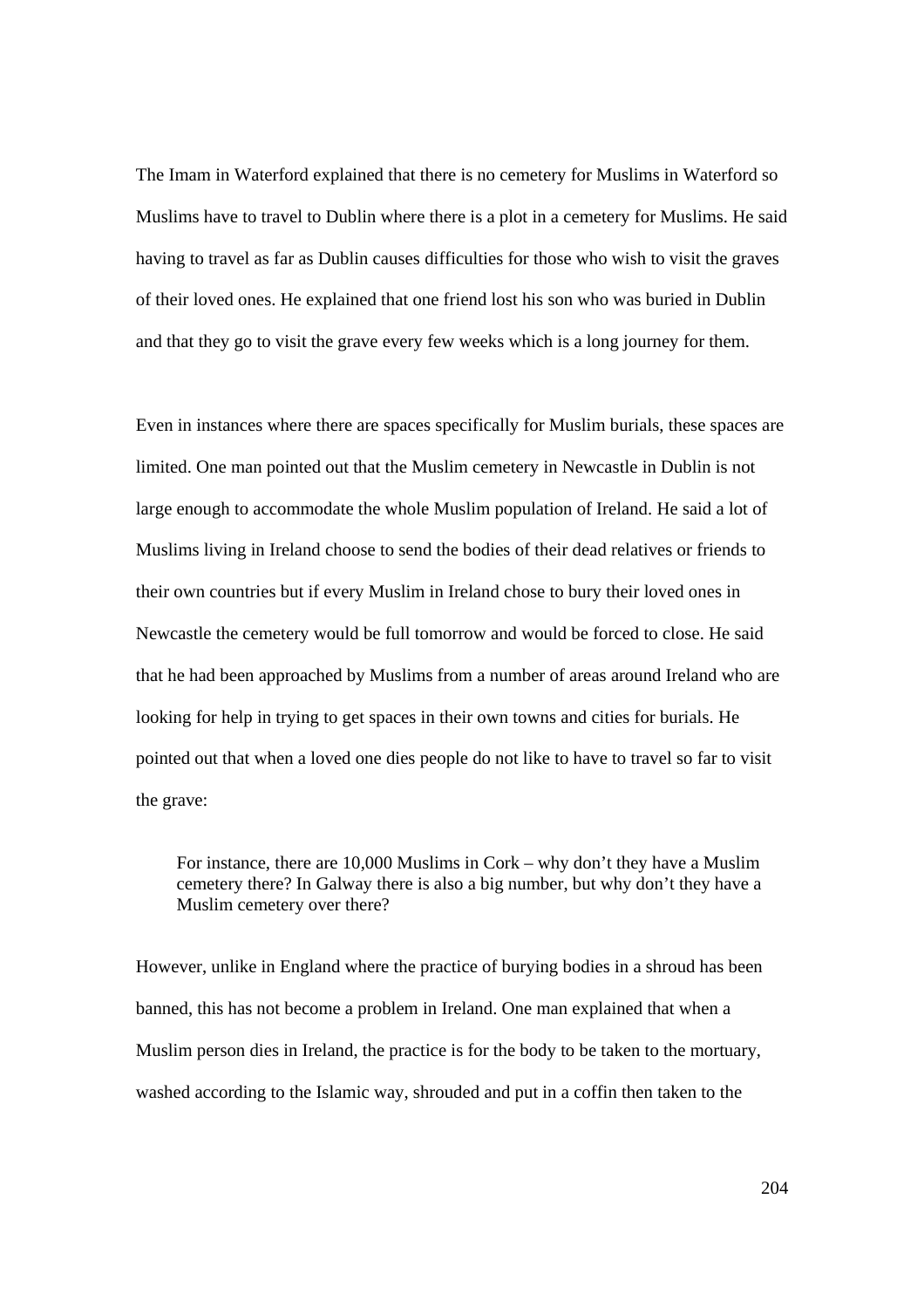mosque where prayers are offered. The body is put in a coffin and taken to the cemetery but once at the cemetery the body is taken out of the coffin and buried. The body is usually placed a little bit on its right hand side facing Mecca. He said none of these practices have caused any problems in Ireland.

The Imam of the Ahmadiyya community in Galway explained that another problem is that Irish institutions often view Muslims as one unified unit when in fact there is lots of diversity and different Muslim communities sometimes like to have their own burial grounds. He said that in Pakistan if the Ahmadiyya community bury their members in a Sunni or orthodox Muslim community graveyard that the body can be taken and thrown out. He said whilst there is a space in a graveyard in Galway for Muslim burials, that he was concerned that if he buried an Ahmadiyya member in this space the gravestone may be damaged if it mentions that it is an Ahmadiyya grave.

# Marriage

None of the participants expressed any difficulties in relation to Muslim marriages in Ireland. One participant explained that this is because there is a lot of flexibility when it comes to family affairs in Ireland. He explained that there are four mosques in Ireland that have the right of issuing recognised marriage certificates –the Islamic Cultural Centre in Dublin, the Islamic Foundation of Ireland in Dublin, the Galway mosque and the Cork mosque. He said that each place has been declared solemnisers of marriages so that if someone wishes to marry they go to the registrars and make a notification of an intention of marriage and then they are given an appointment at one of these mosques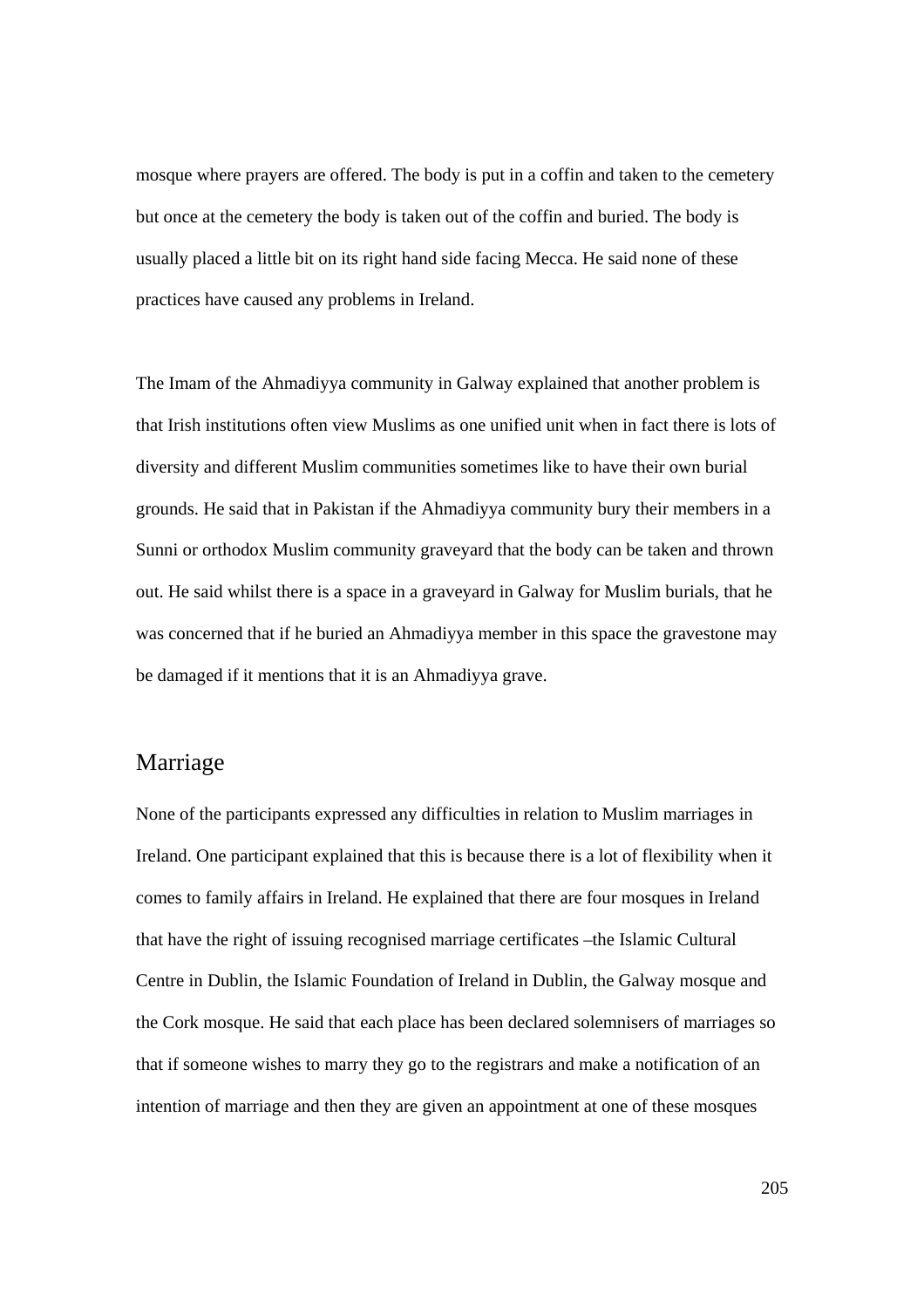where they are married and given an Islamic document and certificate which is then brought to the registry office to be registered on the basis of the ceremony in the mosque. He explained that in the past the couple would have to go through two marriage ceremonies – one at the mosque and one at the registrars but now there is just one ceremony and that is then registered at the registrar's.

The Imam of the Ahmadiyya community explained that they do go through the two marriage ceremonies:

The reason for this is because unfortunately we have seen, not in our community necessarily but in other communities, that if someone marries under Islamic law and then they come to live in Ireland or live in England and they're not married by civil law and suddenly the marriage finishes, because they're not living in an Islamic country, that girl will have absolutely no rights because you can't enforce Islamic law in that country so if she went to a solicitor he would say 'you're not married' so we would insist on civil marriage. The main reason we do this is to protect both parties.

However, he said that the rule within their community to have a civil marriage does not cause problems for them.

# Financial issues – interest

Another issue that Muslims living in Ireland have to deal with is the financial system which involves interest, something which is prohibited in Islam. Again, Muslims interpret this provision differently with some saying it is permitted to deal with interest when living in non-Islamic countries, others saying it is permitted in order to prevent homelessness or destitution and others say it is never permitted. Hanif said it is something that Muslims have to consider when living in a non-Islamic country: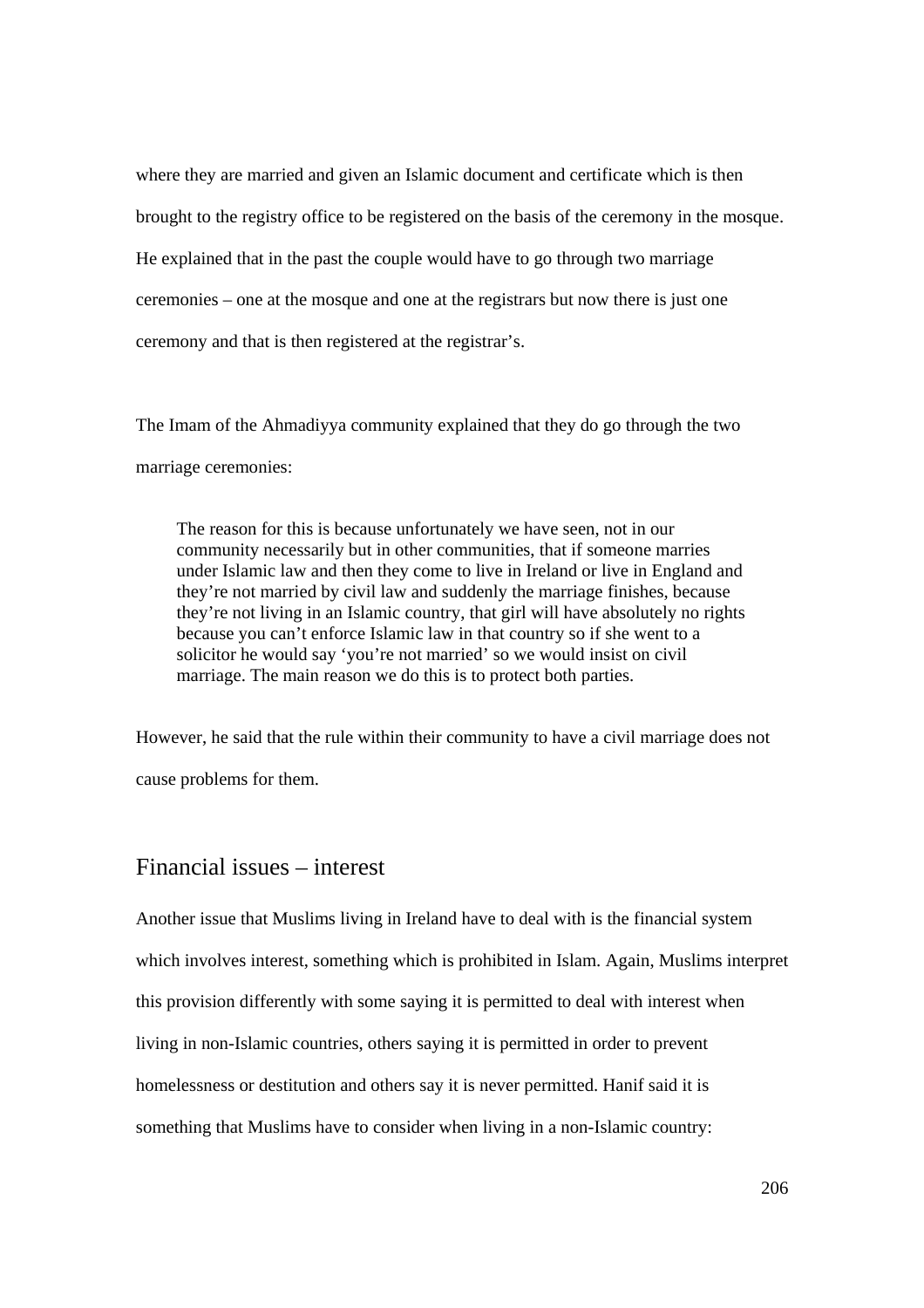Interest is not good, I don't do interest, I'm not allowed to do interest, I follow the guidance that's in the verse in the Quran, because Allah has said 'don't do interest' and that's it, I don't do that.

Hanif explained that he does not need interest and that if he needs to buy anything he will simply save for it. He said he puts his money in the bank but it is not a bank account that generates interest. His wages are lodged automatically into this account and he withdraws it as he requires.

The Imam of the mosque in Waterford said that whilst interest is forbidden in Islam, sometimes Muslims living in Ireland are forced to take loans out from Irish banks and to pay interest. He explained that if a family has five or six kids they often find it difficult to find a suitable rental property. He said Islamic scholars have decided that the couple is allowed under these circumstances to take a mortgage as otherwise they would end up living on the street. He said that people also come to him asking what they should do with the interest they have earned on their savings. He said that usually they give this money to poor people or give it to charity.

Wahab is a successful businessman who is originally from Pakistan. He arrived in Ireland in the 1970s and is very involved in the Pakistani community. He said he often helps newcomers arriving in Ireland with financial and business problems they encounter. However, he said he sometimes finds it difficult as some new arrivals will not deal with banks because of the religious prohibition on interest. He related one story of a young man who came to Ireland and wanted to set up a business but did not want to deal with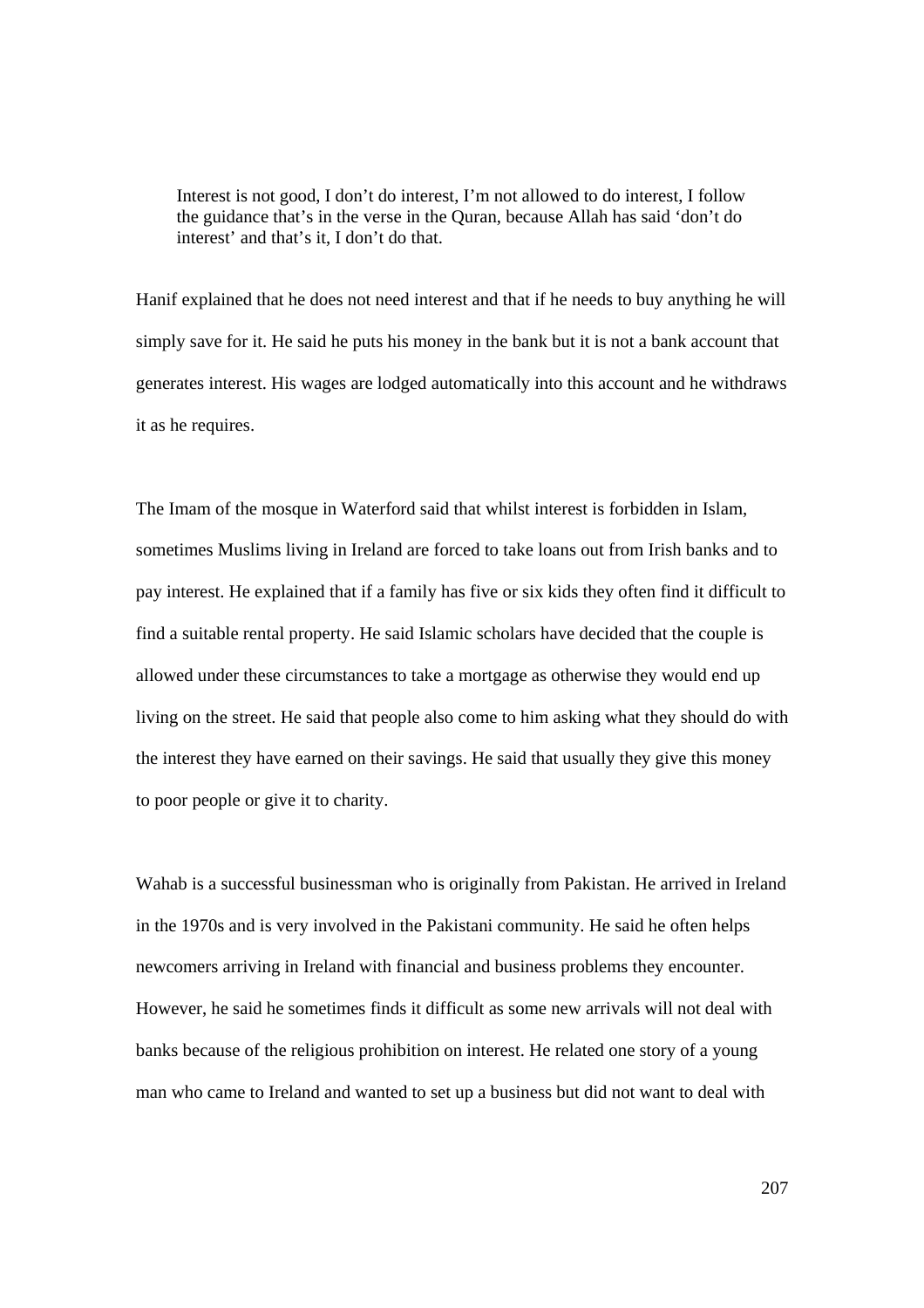the bank because of the prohibition on interest. Wahab told the man that if he had enough money he would not have to deal with the bank but the man did not have a large amount of money so Wahab encouraged him to go to the bank. Wahab explained to him that because he was not living in a Muslim country that he could deal in interest. Wahab said the man eventually agreed to go to the bank but only after three or four days discussion. Wahab related another story of a man who had four children and wanted to buy a house because he could not rent a house suitable for four children. The man would not take out a mortgage because of the prohibition on Islam. Again Wahab explained that because he was not living in an Islamic country interest was not prohibited.

# Muslim children and religion

Many of those interviewed who have children spoke about their desire to educate their children about the Islamic religion. However, this often poses challenges as there are only two Muslim national schools in the country, both in Dublin, so Muslim children often go to Catholic-run schools. This means that Islamic education generally takes place in the home or in local mosques where classes on the Quran and Arabic are often taught on a daily basis.

Most of the parents interviewed had children who attended Catholic schools. In general this posed no problems although parents dealt with the issue of religious education in different ways. One man said that he requested his children be withdrawn from class during religious lessons, another man said that he was fine about the children learning about Catholicism but he did ask that the teacher inform him and his wife of what was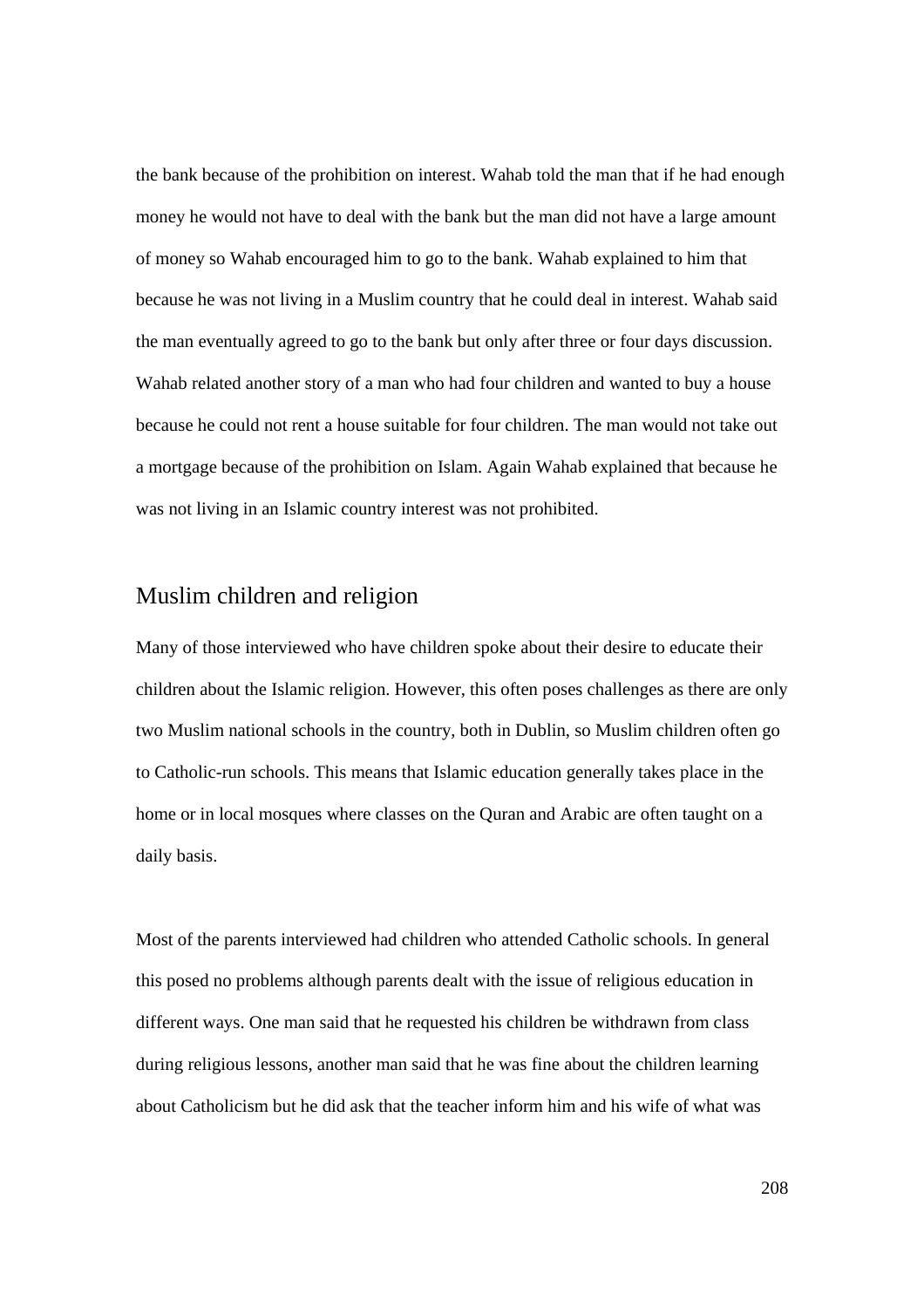being taught during religious lessons so they could decide on whether they should stay in class or be taken out.

Parents also sometimes consciously chose to send their children to Catholic schools. Wahab said they sent both of their children to a Catholic school because they believed it was the best education on offer in Ireland. He said his children were the only Muslims attending the school but that the school was extremely supportive particularly during Ramadan. He told of one instance where the principal addressed the school about Ramadan and explained what it was about and requested that students in the school assist his children during the month of fasting.

Adult participants who had themselves attended Catholic schools spoke in positive terms about their experiences. Wasim grew up in Ireland but his family are Pakistani. He was sent to a Catholic boarding school and said he felt that his education gave him a great foundation for life in Ireland. However, he said he feels it is very difficult for Muslim children living in the western world because they can get caught between two worlds – that of their parents and that of Ireland:

Their parents are still very ethnic, still very culturally attached to their own country, they would still speak their own language, whereas their children when they leave the home they go to school they speak English, when they come back they speak their own language from whichever country they're from and that breeds disillusionment and its not a very, it's not an easy thing.

The dearth of Islamic schools can also impact upon the practice of religion as Muslim children find themselves immersed in a social world that has little or nothing to do with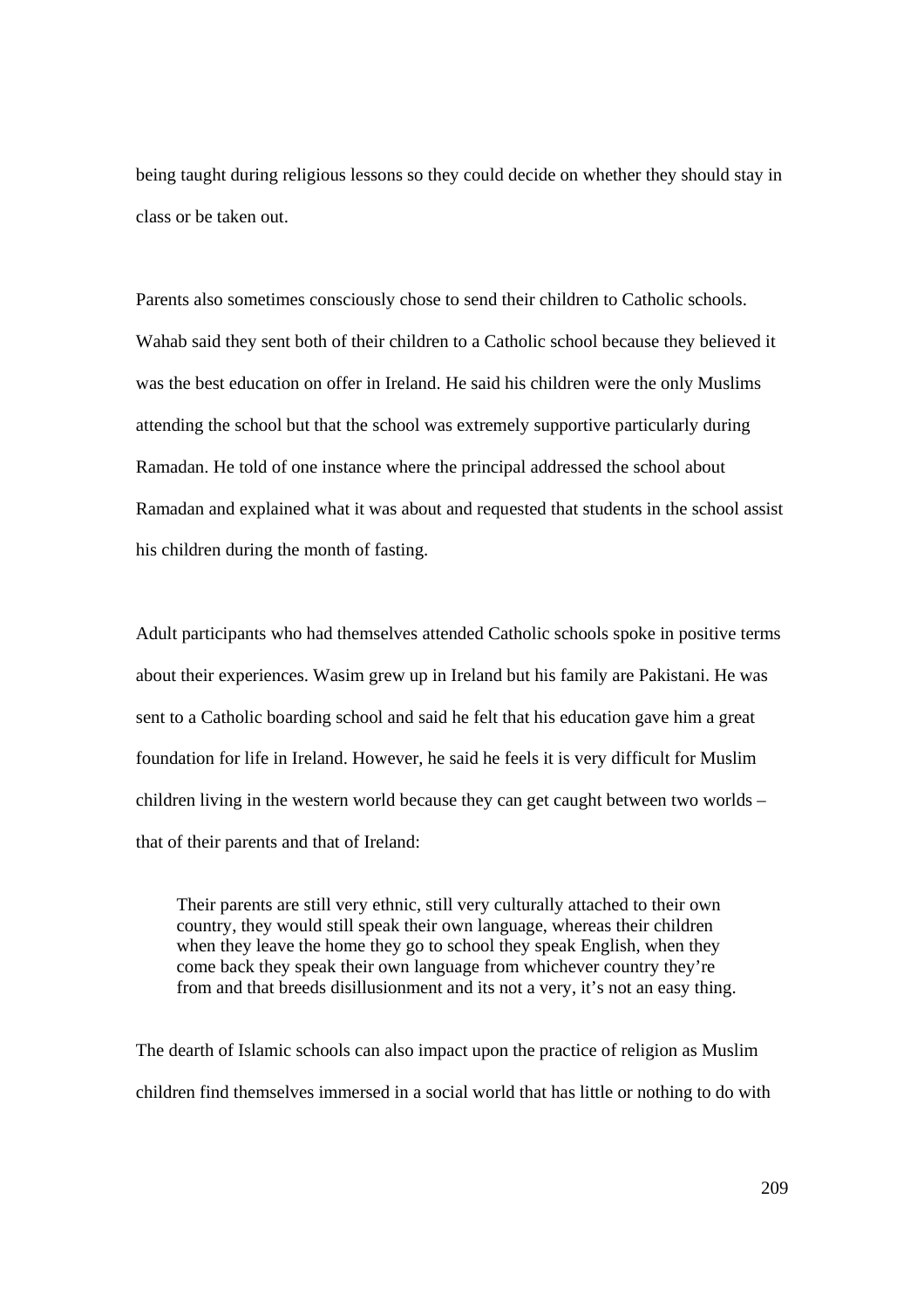their religion. Aiman said that as a child he played with other Muslim children and practiced his religion but that when he went to secondary school he grew away from religion and stopped going to the mosque and although there may have been one or two Muslims in his school it was not something he looked out for or spoke about.

### Conclusion

Ireland has traditionally been a religiously homogenous society. This means that Muslims in Ireland have to adapt to their wider surroundings in order to facilitate the practice of their religion. As the majority of Muslims in Ireland are immigrants with a lesser number of second and third generation immigrants as well as converts, the first point of challenge is often to find a suitable place of worship. Muslims in Ireland will often use existing houses or warehouses on industrial premises for the purposes of a mosque and this involves adapting existing facilities for religious purposes. Challenges to religious practice also exist in terms of finding suitable places for prayer in work places and educational establishments, getting time off work for prayer or for the celebration of religious festivals and fasting during the long daylight hours of an Irish summer. Muslims adapt to existing legislation in Ireland by adhering to Irish civil law but by also adhering to Sharia law where a community is large enough to facilitate this. They also adapt in a variety of ways to Irish society and culture in order to continue abiding by Islamic prohibitions. These include having to find ways to avoid *haram* or prohibited foods or drinks, to ensure burial and wedding ceremonies are conducted according to Islamic rules, to avoid or limit dealing with financial matters that involve interest and to ensure their children receive an acceptable level of Islamic education. Each of these areas pose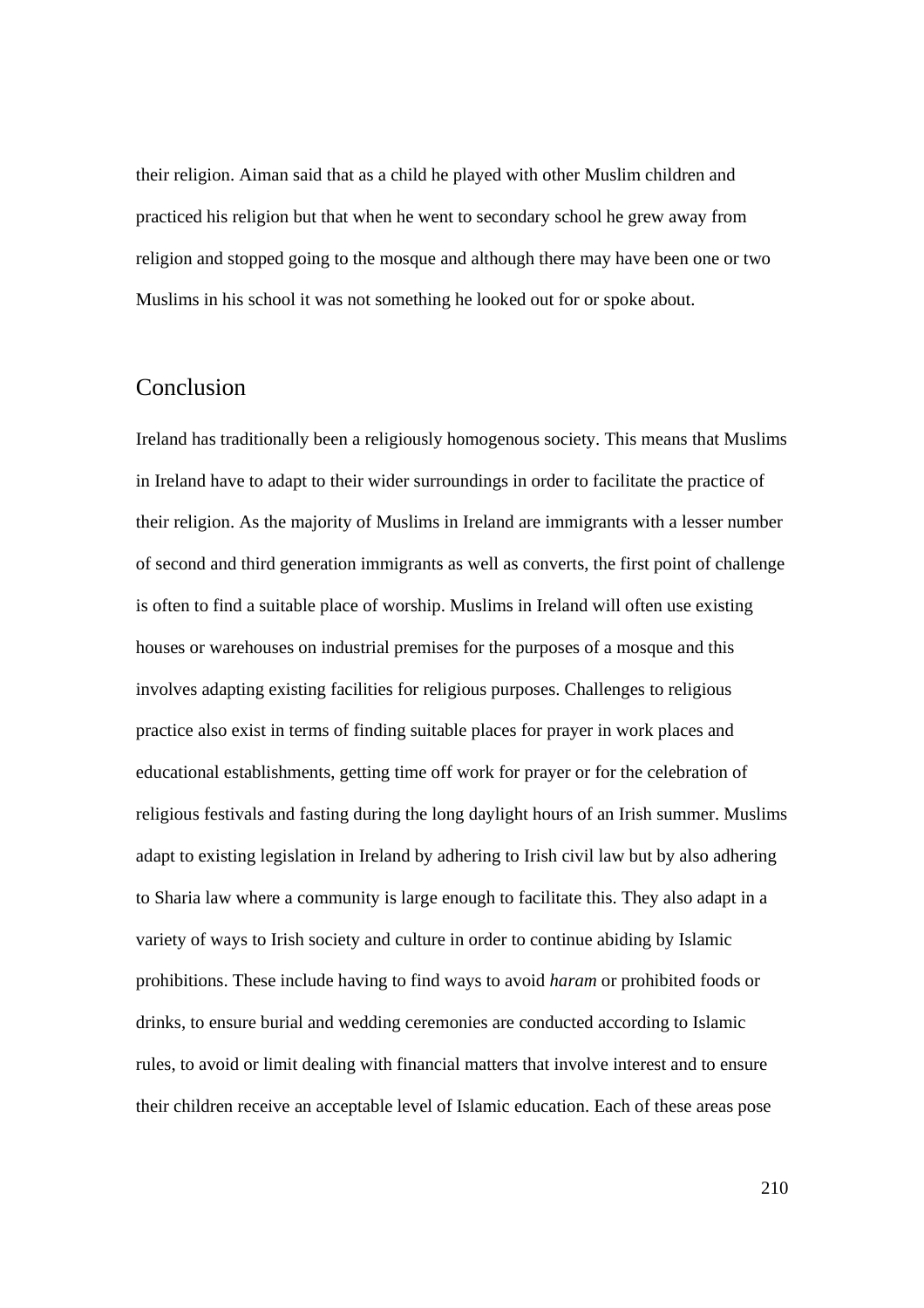certain challenges for the Muslim population in Ireland, however, these challenges have been and continue to be overcome and none, to date, have been insurmountable.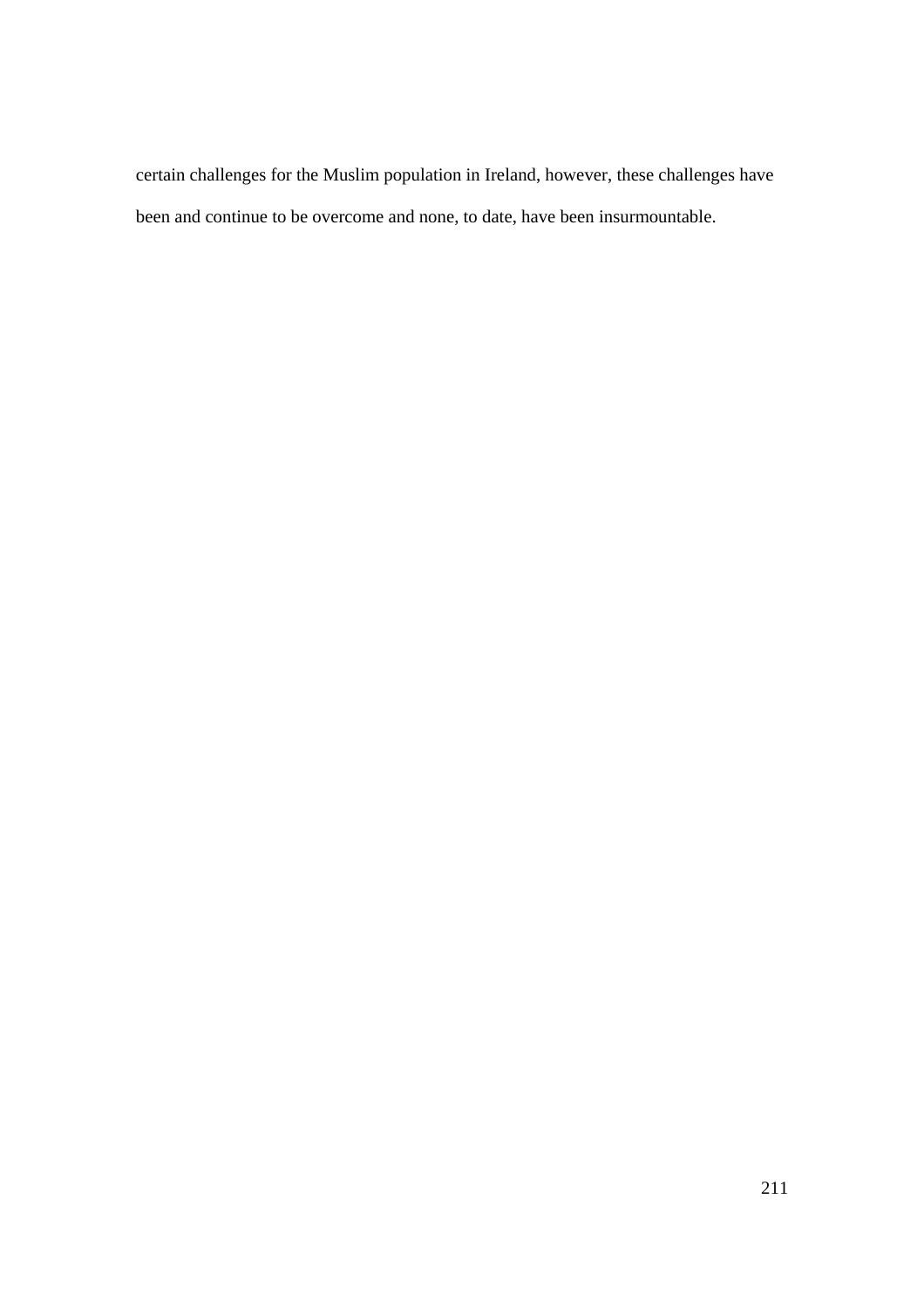### **Chapter 7: Interactions with non-Muslim Irish society**

It is remarkable, given its physical insignificance – it is only a hairstyle, after all – the impact a beard worn by a man of my complexion has on your fellow countrymen. More than once, travelling on the subway – where I had always had the feeling of seamlessly blending in  $-1$  was subjected to verbal abuse by complete strangers.

(Mohsin, 2007: 148)

### Introduction

This chapter takes a look at the challenges faced by Muslims in relation to their interaction and integration with the wider Irish society. The section starts by looking at incidents of discrimination experienced by Muslims living in Ireland. Participants felt that the reason these incidents occur is primarily because of a lack of knowledge and understanding about Islam in Ireland which is fuelled by misrepresentations in the media. There was an acknowledgement that the media often cover stories relating to the minority of Muslims who engage in acts of violence so the next section takes a look at how militant activities by Muslims in other parts of the world can impact upon Muslims living in Ireland. The chapter also explores other challenges faced by Muslims in relation to their interaction with the wider Irish society. These include dress, employment, dealings with the opposite sex, prohibitions on food and drink, language and cultural differences, apathy of the Irish population and peer pressure from within the Muslim community.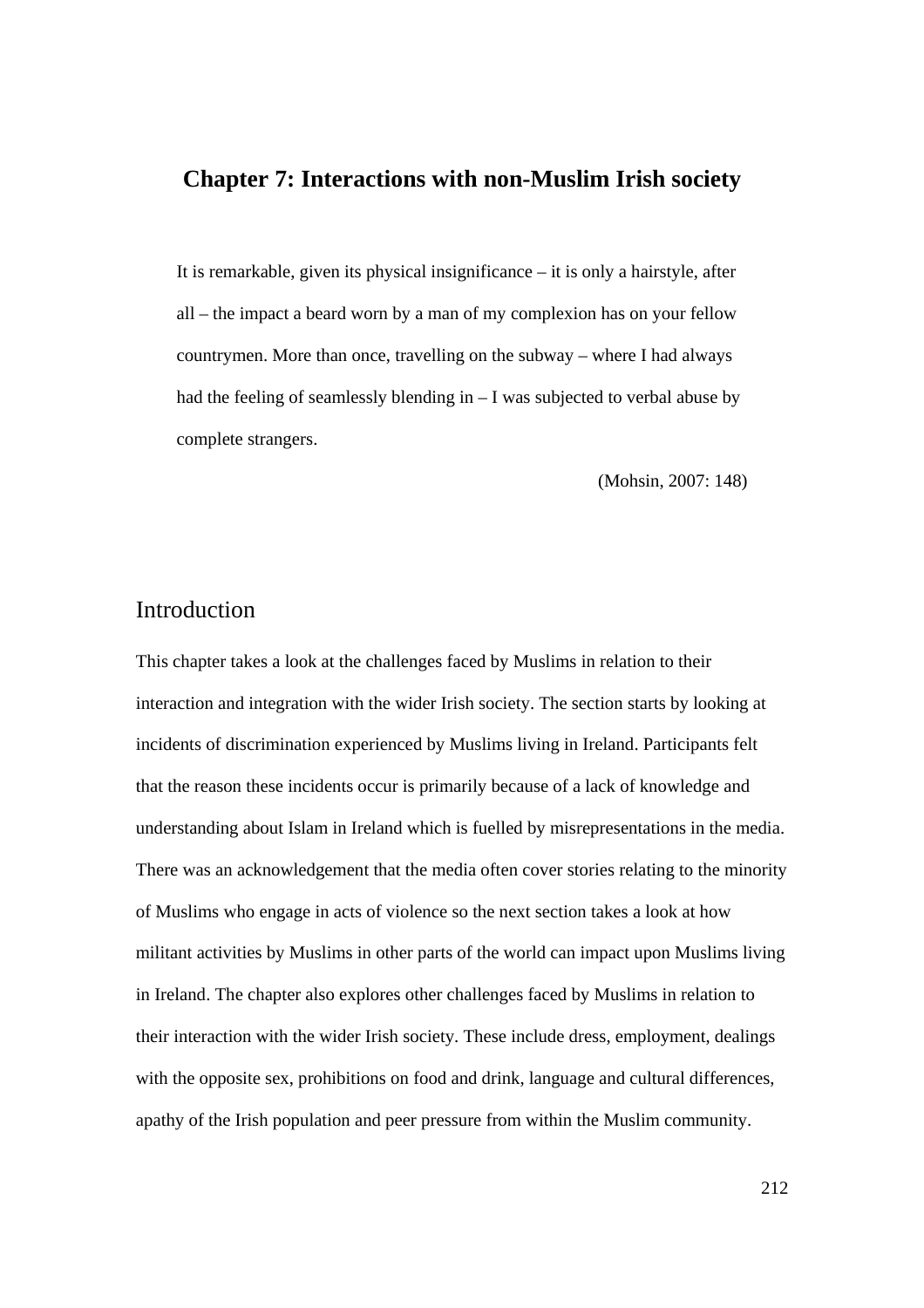# Experiences of discrimination

Almost every participant who took part in this research had direct experience of discrimination whilst living in Ireland. Others were aware of or had heard of incidents of discrimination directed against Muslims. These instances ranged from a sense of being singled out or stared at to material damage of property and in one instance to physical abuse.

One of the most common difficulties that interviewees talked about was the sense of being stared at or singled out. One young woman explained that people often look at her in a strange way when she is wearing her traditional dress, gown and scarf. Another woman said she sometimes feels shy walking down the streets in the town because of the way people look at her - particularly in the summer when local women are wearing summery clothes and she is covered and wearing the *hijab*.

Male and female interviewees felt that women were more often the victims of discrimination than men. They felt the reason for this is because women are often more easily identifiable as Muslim due to their clothing which often includes a head covering or a long gown. Muhib from Nigeria explained that he faces challenges because of his ethnicity but women from his ethnic background face greater challenges because of their faith identified by their wearing of the *hijab*. He said women are often stared at, receive dirty looks or even verbal abuse. Imran recounted one incident when his wife's family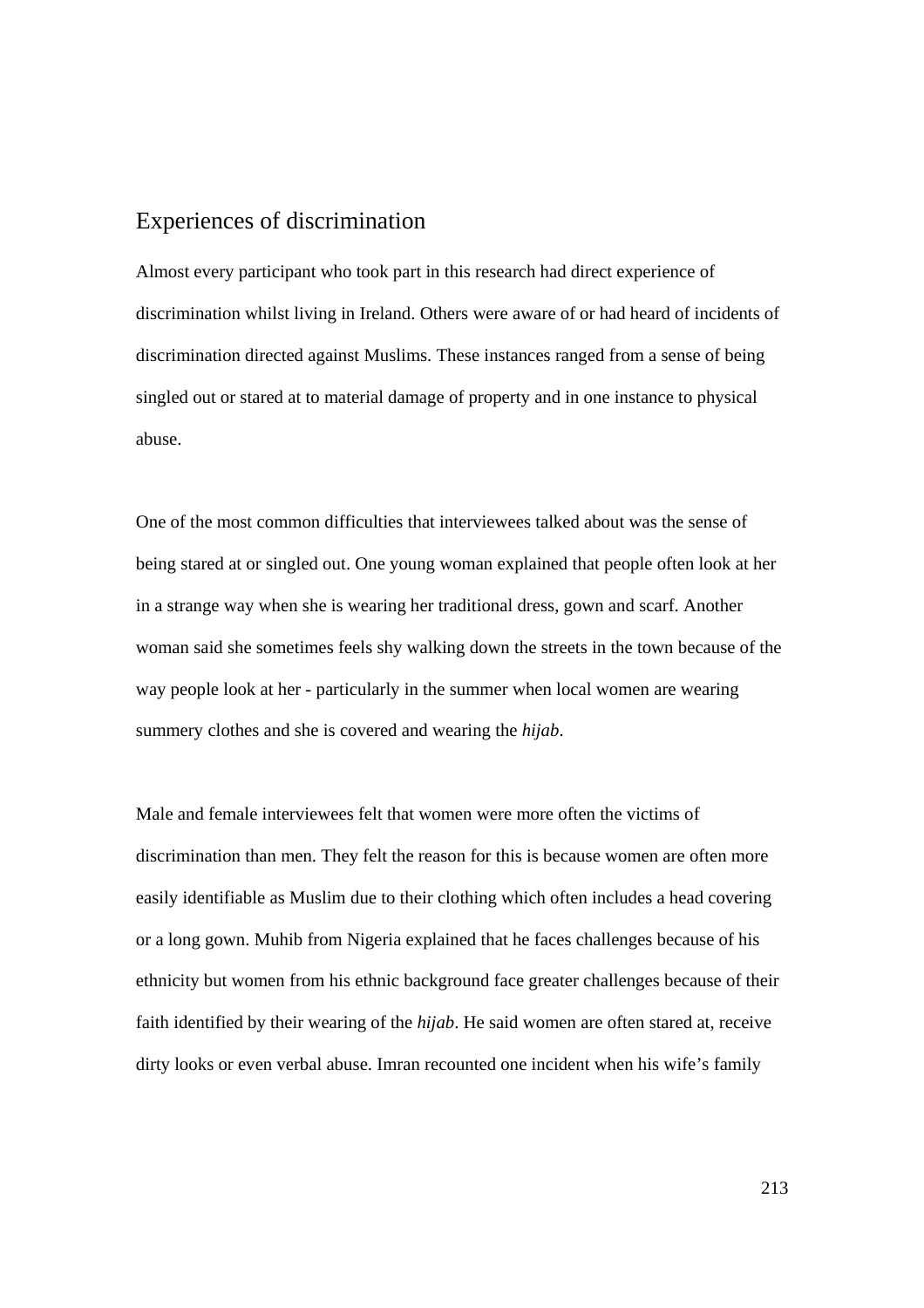from Pakistan were in Ireland for a holiday so he brought them to a nearby park for a picnic. All of the women were wearing the *hijab*:

Now the park was full of people - absolutely chocker-block. There were barbeques and families playing all around. And I will never forget that as soon as we walked into that place there was a sudden stop – without any exaggeration – a complete stop and then staring. I saw in the older generation some anger, you know 'how dare you come to our country' this type of thing. This is what I felt.

A number of Muslim men said that when they wear traditional dress or clothing identifiable as Islamic then they too have been singled out. Imran said that when he wears traditional Pakistani clothes people stare at him so he normally wears jeans or trousers. He recalled one instance when he had to collect his son from school and had no time to change. He was wearing traditional Pakistani clothes as well as a hat:

I went to the school and I picked my son up but on the way back I had to pop into the shop to get some milk and bread. The media at that time was all about Al Qaida and they were discussing about home grown terrorists, home grown Al Qaida, home grown suicide bombers and even Ireland came into this in the newspapers during that week. I remember walking into that shop that day and I go to that shop every day and they know me. When I went to the shop in this attire, the whole shop stopped and stared and the first thing that was on their faces was 'oh my God they're here also' and in my mind I was saying 'no no, I am not like those people'. I just smiled because that's all I could do.

Muhib said that he has attracted unwanted attentions by virtue of his appearance particularly when he is with his wife and children and that he noticed it recently in Sligo airport when he was getting a flight back to Dublin. People were staring at him although he was not doing anything strange and he said he felt the security guys were paying particular attention to him: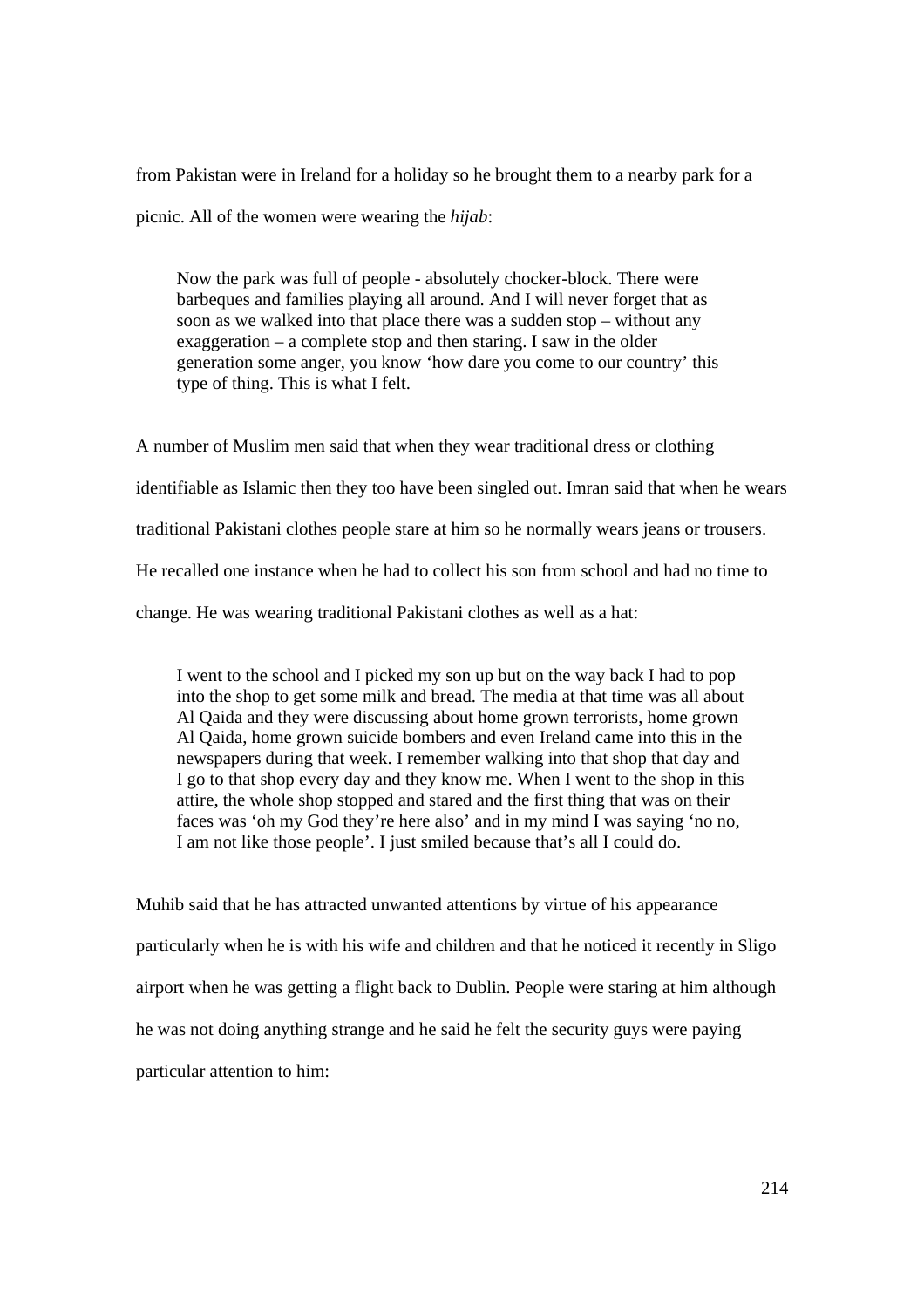The type of attention we attract to ourselves at the airport for instance - it's different. Nobody wants to speak with you, nobody wanted to sit beside me, everyone is watching you.

Imran has also experienced people singling him out in a crowd and he feels that this comes down to a lack of what he terms 'acceptance':

I'll tell you what I mean by acceptance. If I can express it, because you can only feel it. If I walk down Galway in trousers and a shirt and I don't wear any symbol of Islam then people may just consider me another Irishman walking down the road so nothing will be said to me. If I walk down wearing a topi, a hat, which is a clear symbol of Islam you would see a reaction, you would see faces twisting, people staring, even some comments. If I walk with my wife and she wears the *hijab* there is definitely a reaction, people are staring and looking.

In addition to the feeling of being singled out and stared at, many participants said they had experienced name-calling and taunts. Nazeer from Pakistan said he had experienced many instances of name-calling. He felt that these instances were related to the fact that he was identifiable as a Muslim by virtue of him wearing a long beard. He explained that when he arrived in Ireland first he was clean shaven and experienced no discrimination. However, when he grew a beard he said that everything changed and people have often called him names. He said he stopped getting the bus to work because no-one would sit beside him even when the bus was packed. He recalled one incident where a man in his thirties got on the bus and said 'hey, look who is in the bus, Osama'. Another man – Kamran – said he also experienced being called 'Osama bin Laden'.

Many participants experienced or were aware of other Muslims being called names or being identified wrongly. Some were incorrectly called Romanian or Arab or Paki and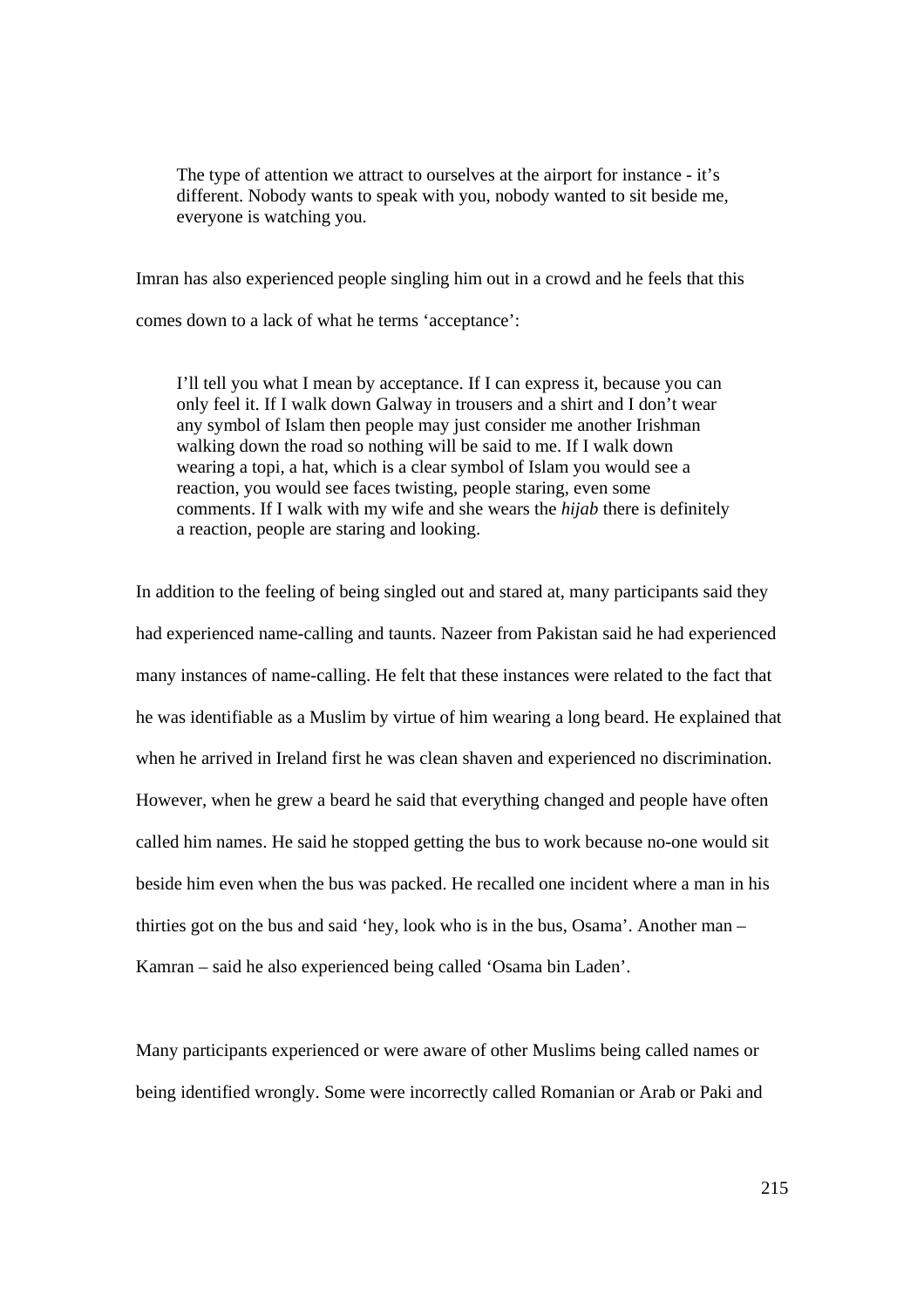interviewees felt that this showed the lack of knowledge amongst people in Ireland about Islam and about different cultures.

Imran who travels around Ireland giving talks about Islam recalled one incident which occurred when he was in a village with a group of Muslims and they were standing outside a fish and chip shop when a group of Irish youths started shouting at them 'you Muslims go home'. He said that in another village around sixteen people attended his lecture but some of them were upset and questioning him, asking 'why are you here, why are you doing this?' They also told him that the local priest was not keen that the lecture was taking place.

Imran said he also often puts a stall up in a city street where he provides information to people about Islam and displays books and has a banner. He said he gets abuse from some people but a lot of people also come looking for information. He explained that the reaction has varied:

Some people have been very very positive. Some people have been very aggressive. There's one particular man, every time he sees me he abuses me - shouts at me - and I just smile back at him. This is natural and you expect this. I do it purely to try and remove misconceptions. After 7-7 for example I went straight on the street the next day. I deliberately went on the high street - not to preach – but to let people come and say something to me and they did and with great anger and one man said to me 'you are very brave man to be out here today' and I said 'if I am not here, who else is going to tell you the truth about Islam?'

Rafidah, an Irish woman who converted to Islam almost thirty years ago said that she has experienced racist attitudes and behaviour but only in the past two years. She said she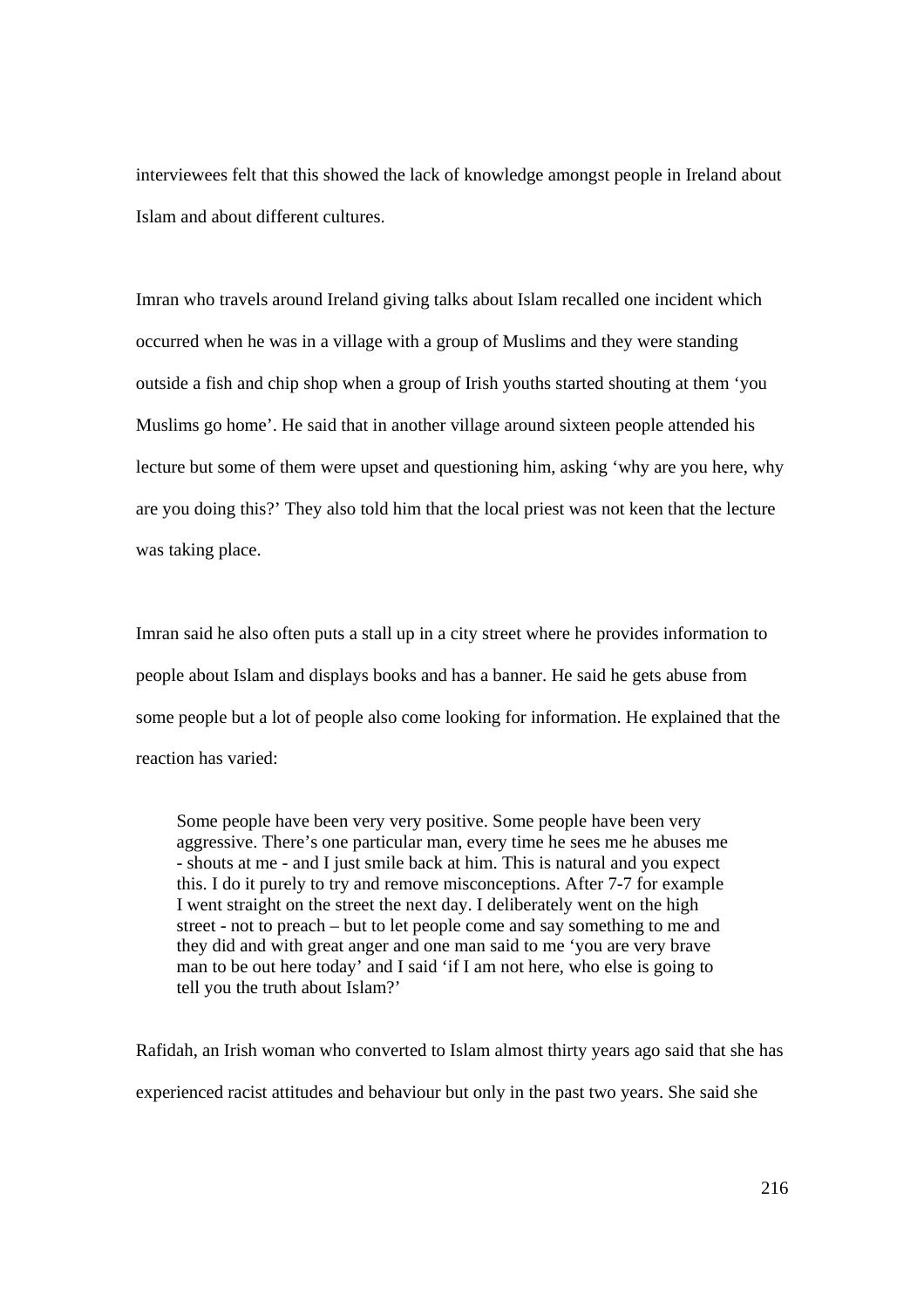often feels that people stare at her when she is driving and she understands why people do, particularly if it is a hot day as they might be wondering 'how is she bearing her *hijab*?' However, she recalled one recent incident when she was driving home on the M50 and was stuck in traffic with her window open. A car with three 'lads' in it pulled up beside her and one of them shouted 'what are you trying to prove going around in that gear driving a car?' and they used 'foul' words to her. She said she responded by turning up the radio volume and she left her window open to show it was not affecting her. She recalled another incident when a woman told her to go back to her own country.

These types of incidents however are not necessarily limited to the past few years. Khurram recalls that in the 1980s he was walking down O'Connell Street in Dublin and someone shouted 'Salman Rushdie' at him. He said he thinks this was because the women in his family were wearing scarves. However, he does point out that nothing had happened since then until very recently when a neighbour's kids threw eggs at their house.

Children too are sometimes targeted because of their religion. Kamran, who lives in a Dublin suburb, said that sometimes children attending religious classes at his house have experienced difficulties in school because of their religion. One student who was fasting told how children were making fun of him at school. Once the student talked to his teacher the problem stopped. He also said Muslim children are sometimes called terrorists in school but added that it does not happen often.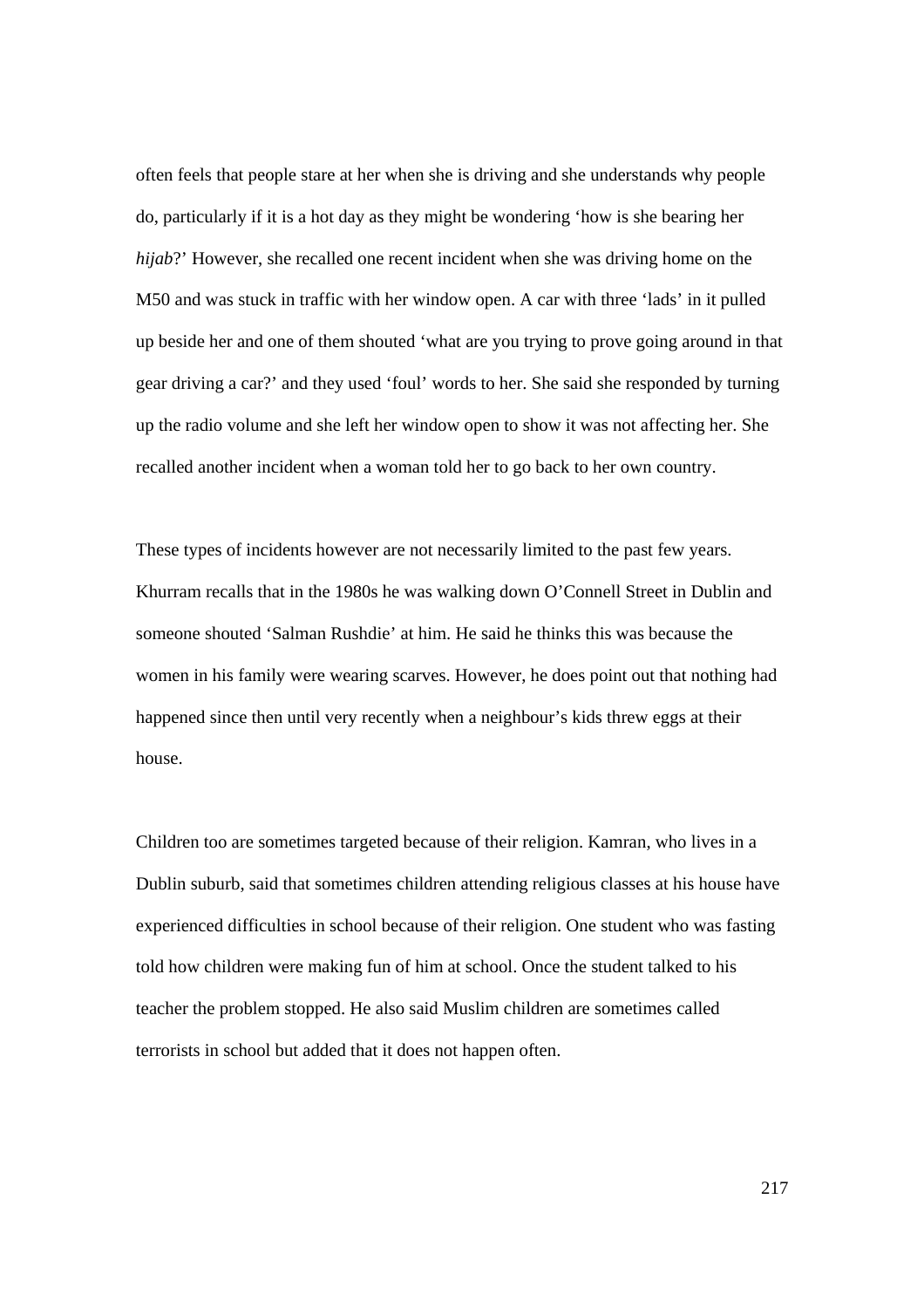Often the instances of being stared at or verbally abused were overt and public. However, there are also more subtle versions of discrimination. Aiman said he has a laugh with his friends who tease him light-heartedly about Islam but that he had a negative experience with his girlfriend's parents who were against him purely because he was Muslim. However, he explained that when they met him and realised he had a big thick Dublin accent they were fine but he found it worrying that they did not like him before they knew him.

A number of participants also experienced incidents where there was material damage to property including graffiti as well as physical violence. Kamran who spoke in very positive terms about his experiences in Ireland said he had experienced name calling and another more sinister incident during which his house was targeted with graffiti. He pointed out however that those who wrote the graffiti were young. It is interesting to note that three of the interviewees who had experienced negative incidents involving youths or teenagers felt that these incidents did not warrant a lot of attention because of the age of those involved. Akifah, for example said that they were teenagers and therefore they were children and they were innocent whilst Kamran said 'I wouldn't even describe them as Irish, they were youngsters':

They had paint and they just wrote some offensive words against the wall of the mosque. They used the word 'Paki' and they wrote 'Pakis out, out of Ireland' and 'get out' and things like that. It definitely was not a pleasant experience.

Fakeeh from Nigeria is a cheerful man who is very positive about his life in Ireland. He is an Imam at a Nigerian mosque in a city. However, he said they had to leave the premises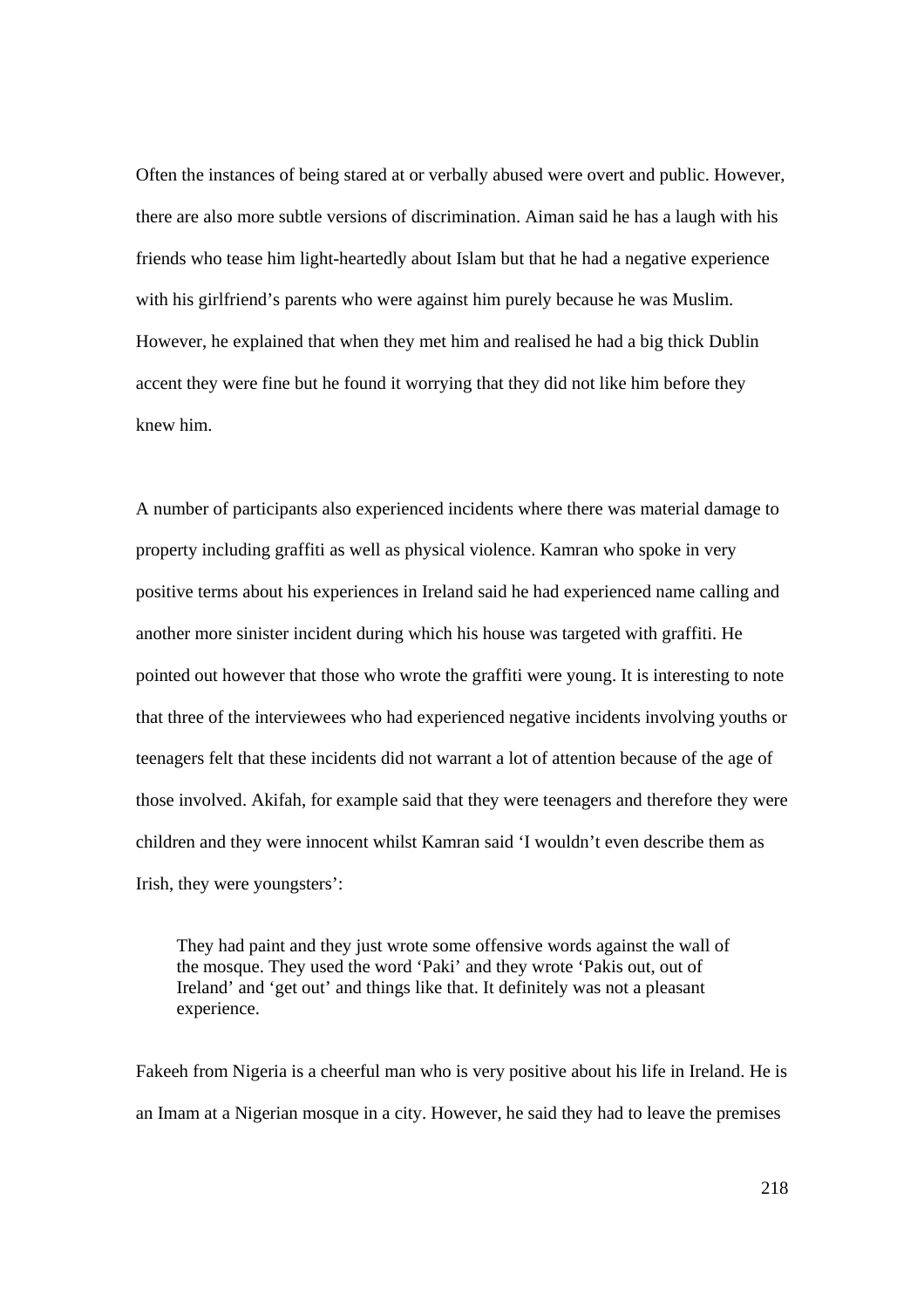they were originally using as a mosque because they had a very tough time with the locals who threw eggs and stones at them and at the building. He said one boy of nine was hit with a stone on his forehead. He recalled another incident when he was returning home from an event organised by the International Federation for Peace Organisation where he had been presented with an Ambassador of Peace Award. He stopped at a garage to fill his car. He was wearing a turban and his native clothes when a man came up and hit him. This was the only incident of physical violence recalled by any of the participants.

Whilst many of the participants had negative experiences, there were also those who had only positive experiences of their time in Ireland. Rafidah said that the majority of people in Ireland react well to Muslims:

Ninety percent of the wider society, the Irish community at large, are very positive about Muslims. Naturally at times of crisis Islam hits the headlines as sensationalism and then negativity is everywhere. So you will get the racial problem at times and the racist remarks but, as I say, ninety percent of the time it's very good here.

However, there was also an element of wariness directed at the Irish non-Muslim population as a result of negative experiences. Despite the fact that the participants acknowledged that these incidents were rare occurrences and were carried out by a minority of the population, it did lead to feelings of disappointment, anger and hurt by those who experienced them. All of those who experienced incidents of racism or discrimination explained it by saying that Irish people did not have a clear or proper understanding of Islam and that more information was needed. They felt that part of the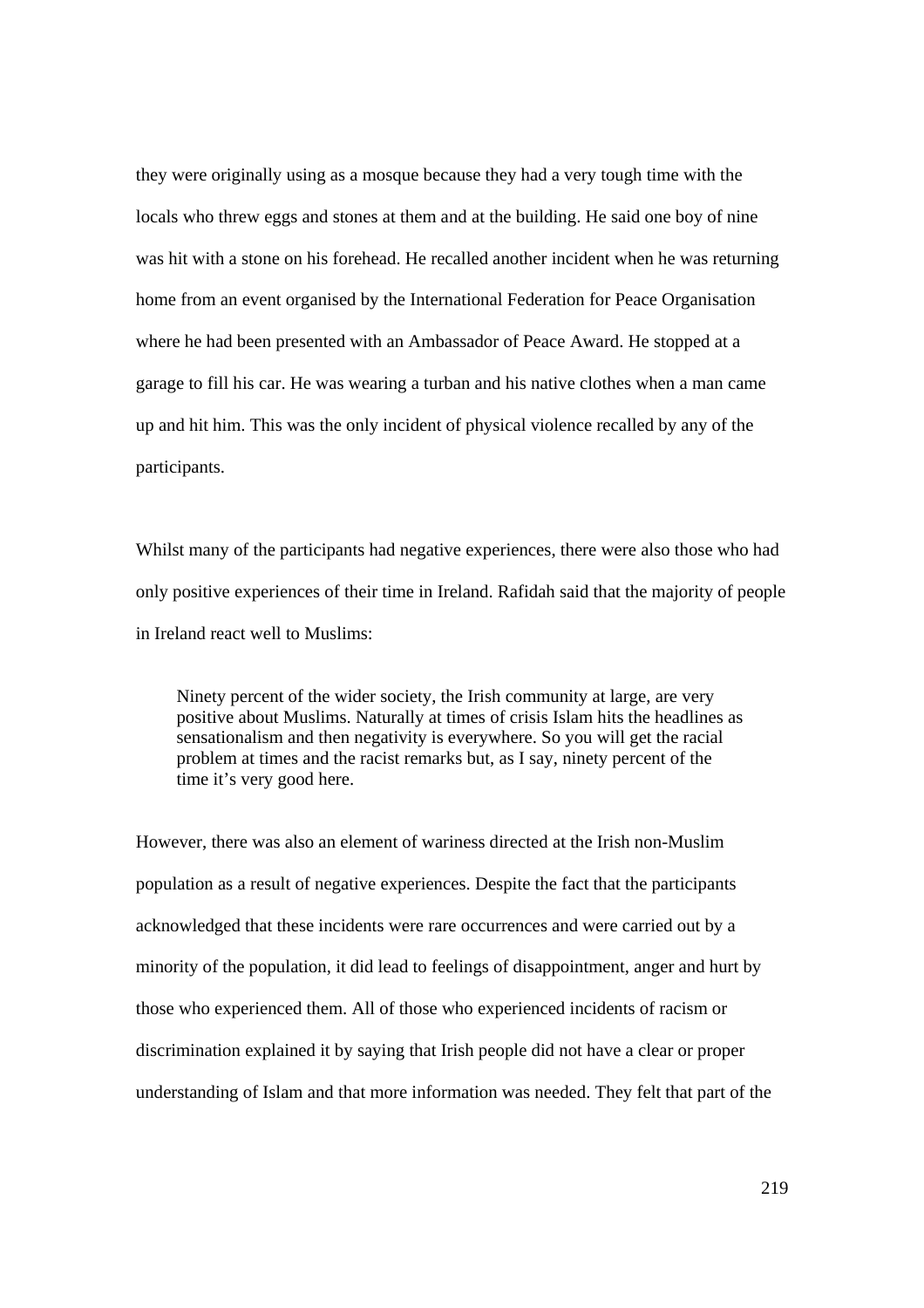reason for this lack of knowledge was misconceptions about Islam amongst the public and that this often stemmed from the portrayal of Islam in the media.

### Misconceptions and fears

Many participants felt that misconceptions about Islam and Muslims are prevalent in Irish society. These misconceptions relate to many different aspects of Islam but can also relate to immigrant cultures and countries of origin. Participants expressed the view that the misconception which causes most challenges and is most common is related to the view of Islam as a violent religion. Participants felt that this often results in fear and alienation and can ultimately lead to episodes of discrimination. Dinar explained that Islam is a religion of tolerance and forgiveness but that in Ireland, and in the Western World in general, a lot of people see Islam in a way that is at odds with the heart of the religion:

They believe when you are a Muslim you are Bin Laden or you are bombers or you are this, you are that.

A number of reasons were put forward for the prevalence of misperceptions. The main reason put forward was that people in Ireland learned about Islam and Muslims through the media rather than through direct interaction with Muslims. However, there were also stories of misinformation being given in schools. For example, Khurram said his son was told by his teacher that Muhammad whispered God's commands into the ear of a camel. He said he went himself to the teacher to address the problem and explain the truth.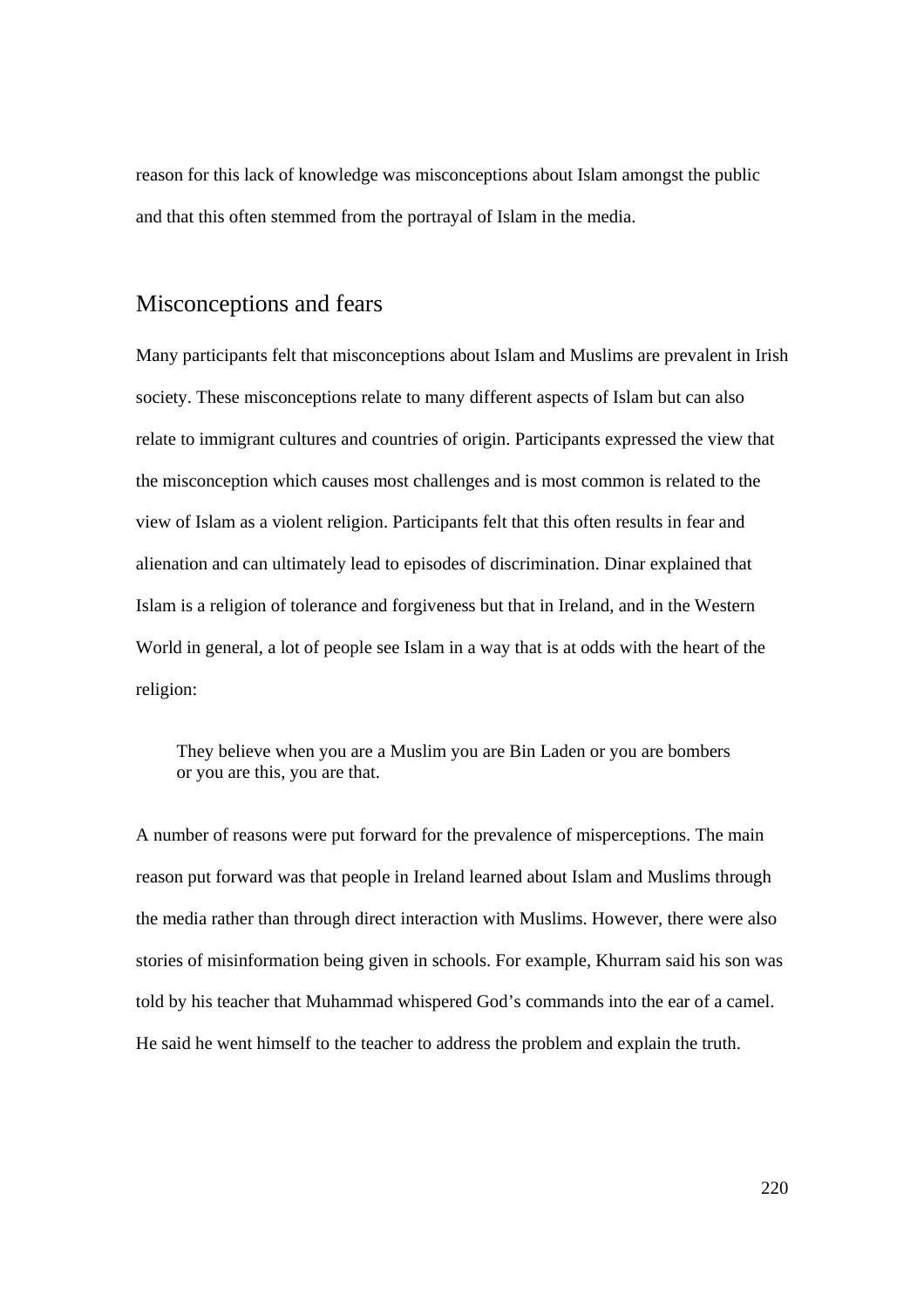Imran decided that he would try to address the issue of misunderstandings about Islam by presenting a series of lectures about Islam in towns, villages and schools around the country. He explained that he decided to develop the series called 'Understanding Islam' following his experiences of fear directed towards him and the perceptions that many people have of Muslims as dangerous people. He felt there was an ugly image of Islam evident on the streets in Ireland and that he had to address this. He explained that his aim is to introduce Islam, to remove misconceptions, and to reassure people that Islam is not a radical, militant, terrorist organisation type of religion. He said that the main questions he has been asked on these lectures are about *jihad*, the oppression of women, terrorist activities and suicide bombings.

Participants put forward a number of reasons for the fact that Irish people have misconceptions about Islam. The most common reason put forward was related to the portrayal of Islam in the media. Another was because people based their views on what other people have said rather than direct experience or going to the original sources of the religion. One person said that he felt people sometimes equate Islam with acts carried out by Muslims rather than distinguishing between the religion and the people. Others put it down to a general lack of communication, knowledge, information and understanding.

#### Media portrayals

A recurring theme throughout the interviews was related to media portrayals of Islam. The topic often arose without a question specifically directed at it. Many felt that part of the reason for prevalent misunderstandings of their religion was because of the way Islam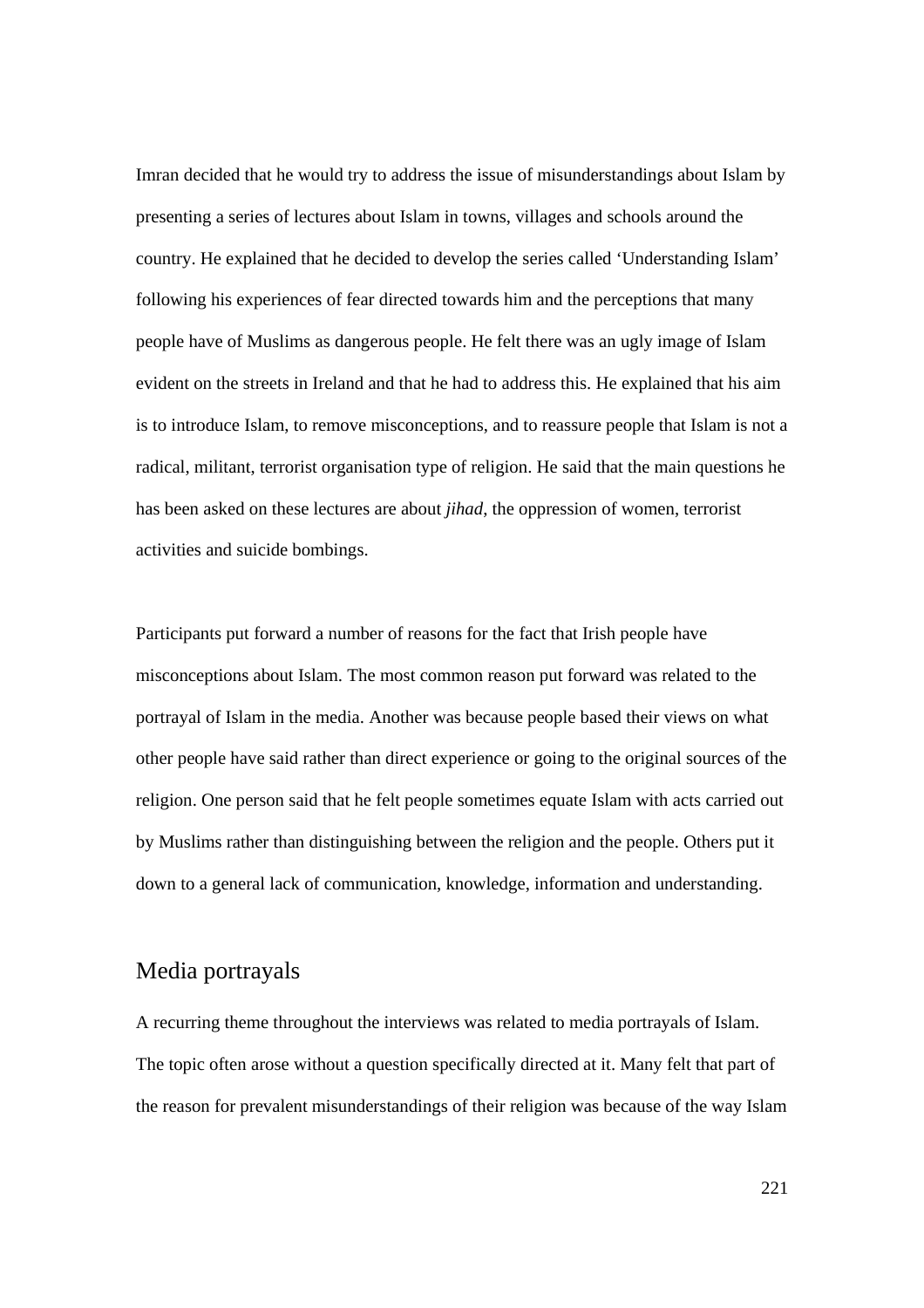is portrayed in the media. They felt that media representations fuel misunderstandings which in turn leads to incidents of discrimination. There was a widespread view expressed that the media, both in Ireland and internationally, regularly portrays Islam in a negative light thus sowing seeds for misunderstandings and prejudice. McPhee (2005: 65) also found in her study of Muslims in Ireland that the media was viewed by many of her interviewees as a negative institution and that the media has the potential to play a major role in the integration of Muslim communities.

Another concern was that the public's view of Islam is often largely informed by what they read, hear and see in the media rather than through direct experience and that therefore the media should have a responsibility to portray Islam and Muslims in a true light. Participants felt that the media twist stories and give the wrong impression of Islam which leads to fear, misunderstanding and discrimination as well as a reluctance on the part of the public to get to know individual Muslims. Kamran felt that fear of Islam comes from this lack of communication between Muslims and Irish people in general:

A normal common man in the west understands Islam through the picture which has been taught to him through the media. And he doesn't focus on communication with Muslims and then a gap is created between the people and the Muslims living in the west.

A number of interviewees expressed the opinion that individuals who have negative views of Islam are not responsible for their views but that instead, the media are to blame. Kamran, for example, explained that when his neighbours complained about the use of his house as a mosque he blamed negative media reports about Muslims and Islam: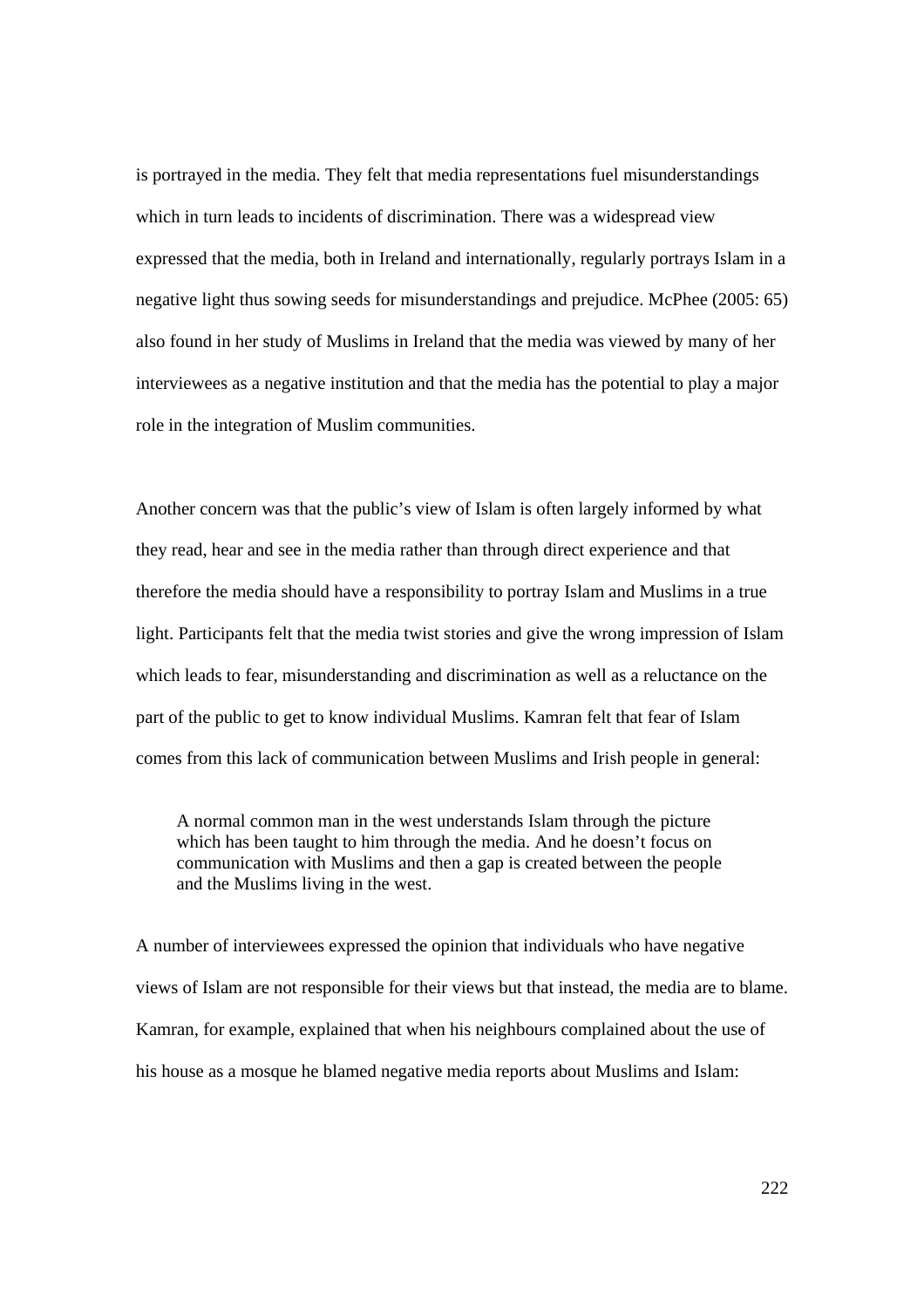If I wasn't a Muslim I think that I would also feel prejudices against Muslims - because of what's going on in the media and the news against Muslims and the negative image of Muslims that is portrayed through the media. And I don't blame my neighbours. They have been seeing Muslims with beards and Arabic clothes and from lots of different nationalities coming into the housing estate every Friday and of course they just got worried.

Rafidah said she felt the media were also responsible for a misconception in the West about women's role in Islam. She said she was annoyed by the portrayal of Islam in the media and the way it is represented as a religion that oppresses women. Again she said she does not blame individual Irish people who have these misconceptions as she said they are fed the incorrect images by the media who highlight the oppression of women as an Islamic issue rather than as a cultural practice by some Muslims.

Participants expressed the view that Irish responses to them changed according to what was being said in the media at that time. Aahil said that if there is a negative story about Islam or Muslims in the media that this is reflected by the way people respond to him in public around that time:

They don't really say it but you can feel it from their look and how they look at you, how they talk, how they react.

Interviewees felt that the media generalise about Islam and Muslims following terrorist acts rather than emphasising the individuals who carried out the attacks. Aiman said that Muslims all over the world suffer as a result of all Muslims being portrayed as terrorists. He felt the media turn terrorist acts such as 9/11 into religious wars: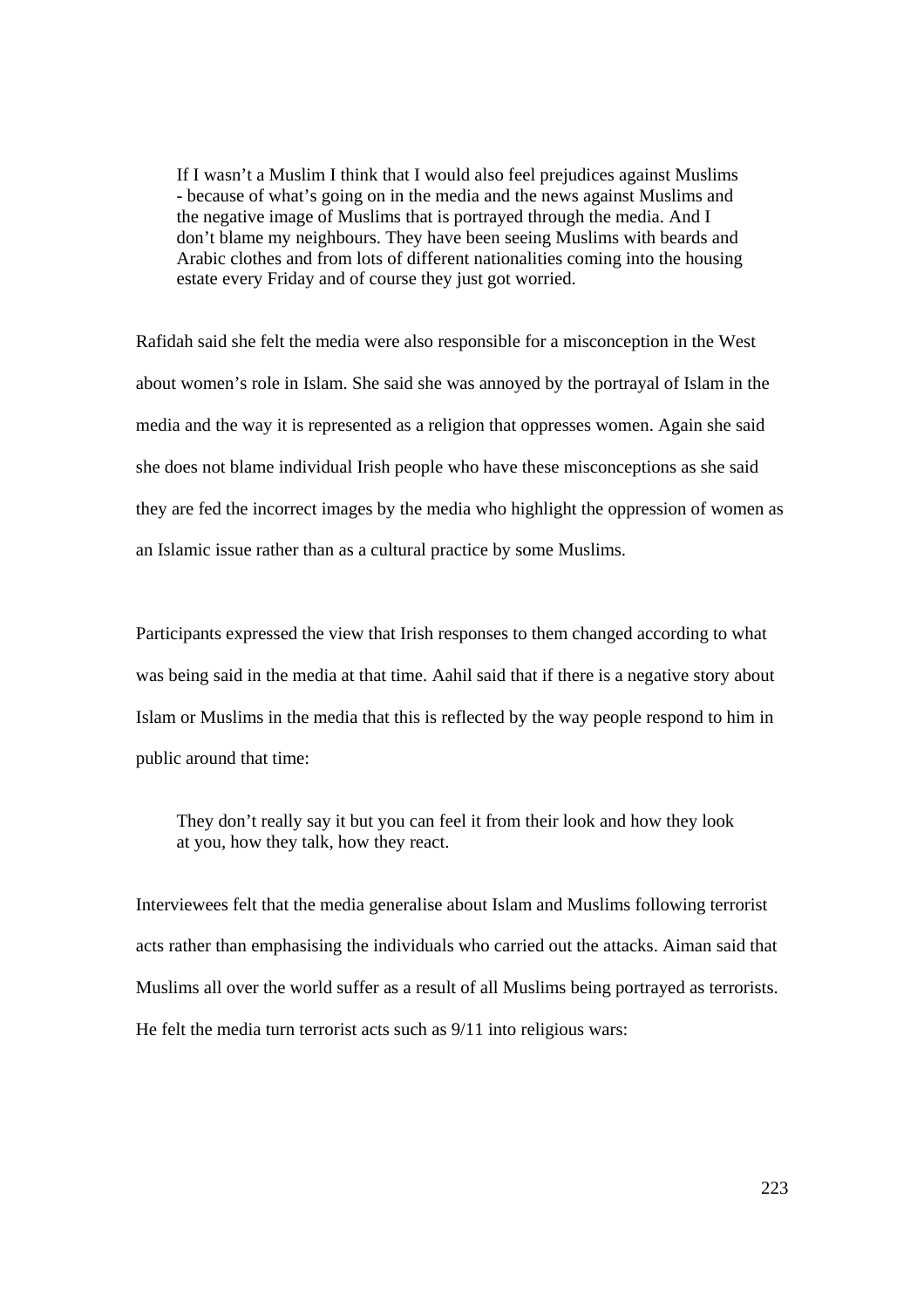If that fellow was Jewish and he was living in the Bahamas they'd just go in, get the fellow in the Bahamas, they wouldn't wage a religious war on the country.

Participants pinpointed a number of areas where they felt the media were being unfair in their treatment of Islam. These included one-sided reports, sensationalism and incorrect facts. A number of participants expressed the view that the media often gives space and coverage to extremists who people then think are representative of the majority of Muslims. They felt these Muslims claim to represent other Muslims but that no one has the right to claim to represent all Muslims. One man said that the media is not balanced because they always seem to concentrate on the five percent of the Muslim world who perpetrate violent acts and they do not concentrate on the majority of the Muslim world.

Kamran illustrated this by the media coverage of an event in Dublin a few months previously. He explained that there was a public debate in Trinity College. Around four people from an extremist organisation in the UK were on one panel. They expressed their support for the 9/11 attacks. The other panel was made up of a group, including Kamran, who spoke out against the 9/11 attacks. Kamran explained that the audience were in support of this latter group and he felt confident that the media attending the event would therefore present their point of view. However, the next day there was a large article in a national newspaper quoting the extremist group. Kamran expressed the view that if people read this article they would understandably think that Islam is extreme and therefore would not understand the religion. He felt that this was an example of the media failing to live up to their responsibility of presenting the truth.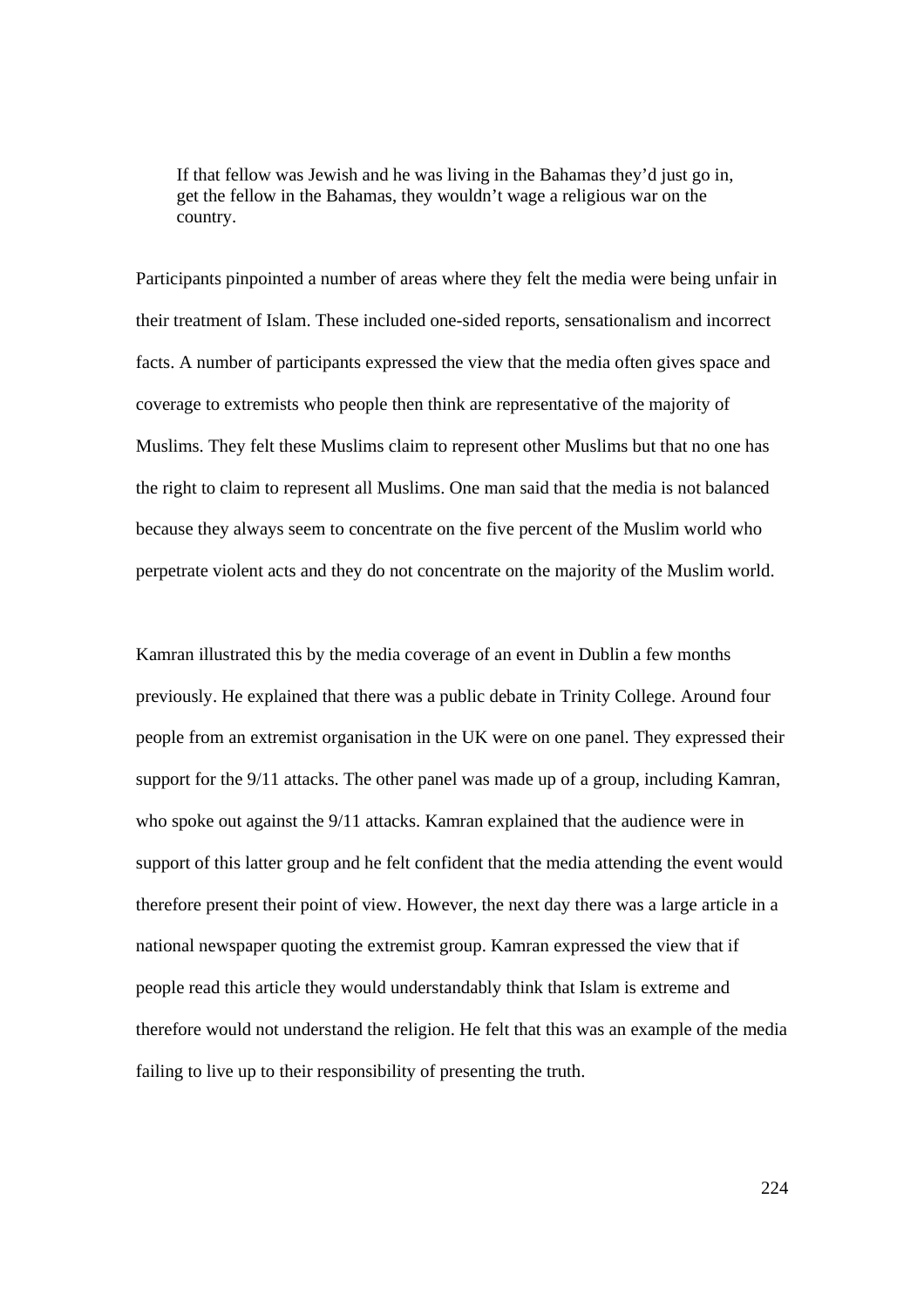The coverage given to extremist voices in the media was a source of frustration for a number of participants. Samir said he felt the vast majority of Muslims are left with no voice in the media whilst the minority are given lots of coverage:

It's irresponsible reporting. If you're going to give them voice, give the same time to the other opinion as well. Have some balance. Al Mahjiroun have been here several times and they will probably come again but I'm disappointed they are allowed to come over here and then they're given voice and space on radio and TV. It sells papers and media time but I don't think it helps the cause… I think the media has to make money and their business is not to educate people.

Others felt that the unwanted attention directed at Muslims wearing traditional style dress is because of the media portrayal of Muslims as extremists. Aiman, for example, said the public in Ireland have it in their heads that any guy who wears robes or scarves is an extremist Muslim when in reality it is just a traditional way of dressing.

A number of participants also felt that the western media's coverage of events in Islamic countries such as Iraq or Pakistan was often one-sided. Hanif, for example, said that if one American is killed you might see a headline reading 'suicide bomb by extremists' and at the same time he said that tonnes of bombs have been dropped by the U.S. and millions of people killed in Iraq and this is not given as much coverage.

Perhaps ironically, the sense that Muslims and Islam have been misrepresented in the media has led to the reluctance on the part of some Muslims to speak to the media and therefore portray their own version of events. One Imam, for example, said he was warned by a friend not to deal with the media as his statements would be twisted and it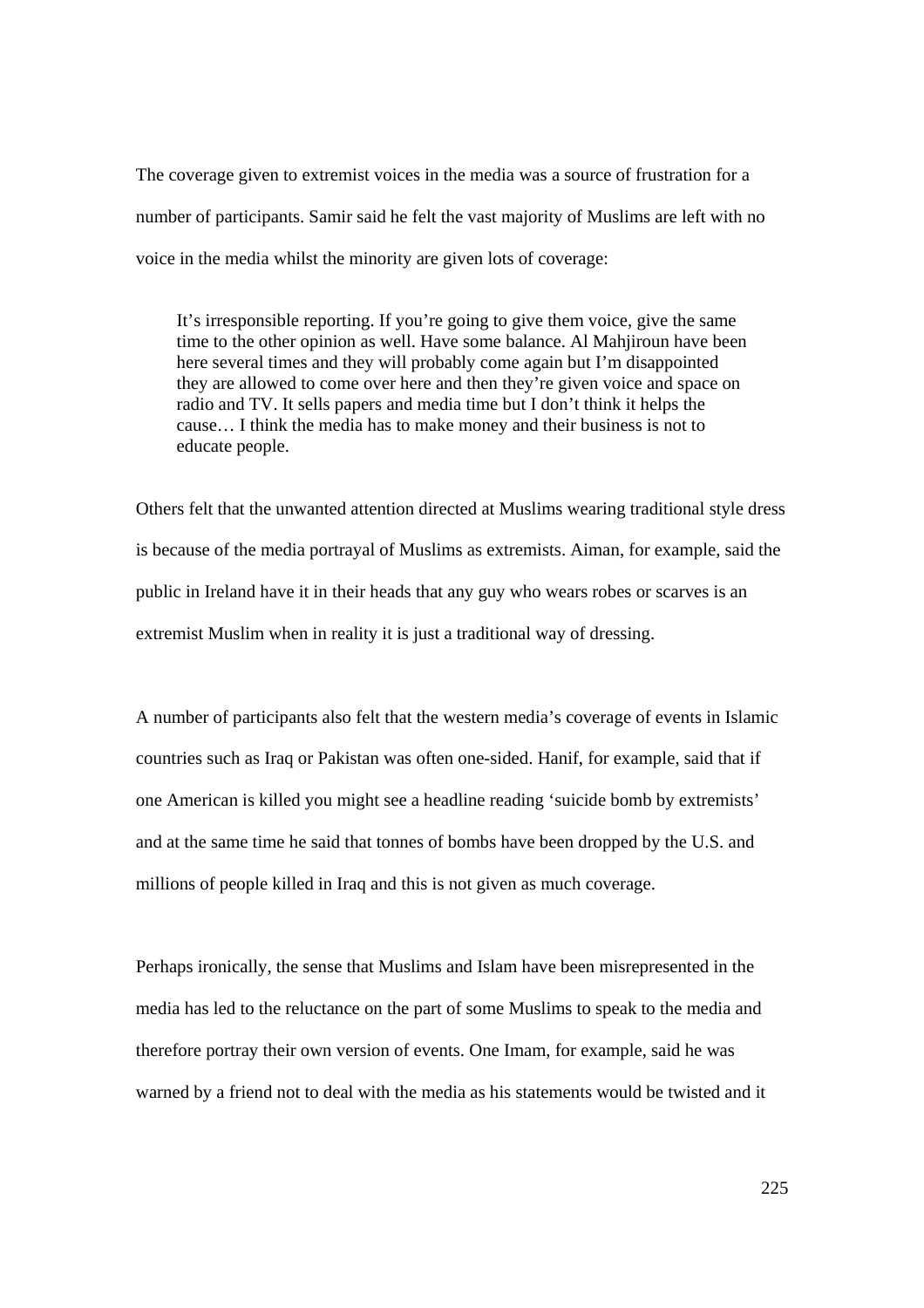would cause trouble and therefore he is reluctant to respond to requests for comments. However, for some participants, including Samir, this lack of a properly co-ordinated way of dealing with the media, is contributing to the problem and needs to be addressed:

I think we need to have a more professional way of presenting who we are and what we do and what we stand for because the media doesn't do that for us at all. In fact I would say on the whole in general the media does a disservice to what Islam is, or to issues within Islam, it doesn't really give a proper detailed in-depth analysis.

Another interviewee said he felt that part of the problem was that there was a lack of representation amongst the Muslim community and that often someone claiming to represent Muslims speaks to the media on behalf of all Muslims in Ireland when in reality there are divergent voices and opinions.

### Impact of militancy

As pointed out previously, the views of the Muslim population in Ireland relating to militancy within their religion are diverse. However there was an acknowledgement that the militant actions by Muslims in one part of the world can and does have an impact on the daily lives of Muslims in far flung areas. Whilst many of the participants felt that the media were to blame for the instances of discrimination and prejudice, a number felt that ultimately it was the minority of Muslims who carried out suicide attacks and terrorist activities that were responsible as they influence the media and therefore public perceptions. At its most basic level, participants said they were emotionally affected when they heard of Muslim militant activities. Some said they were saddened and angered when Muslims were involved in terrorist acts in the international world. They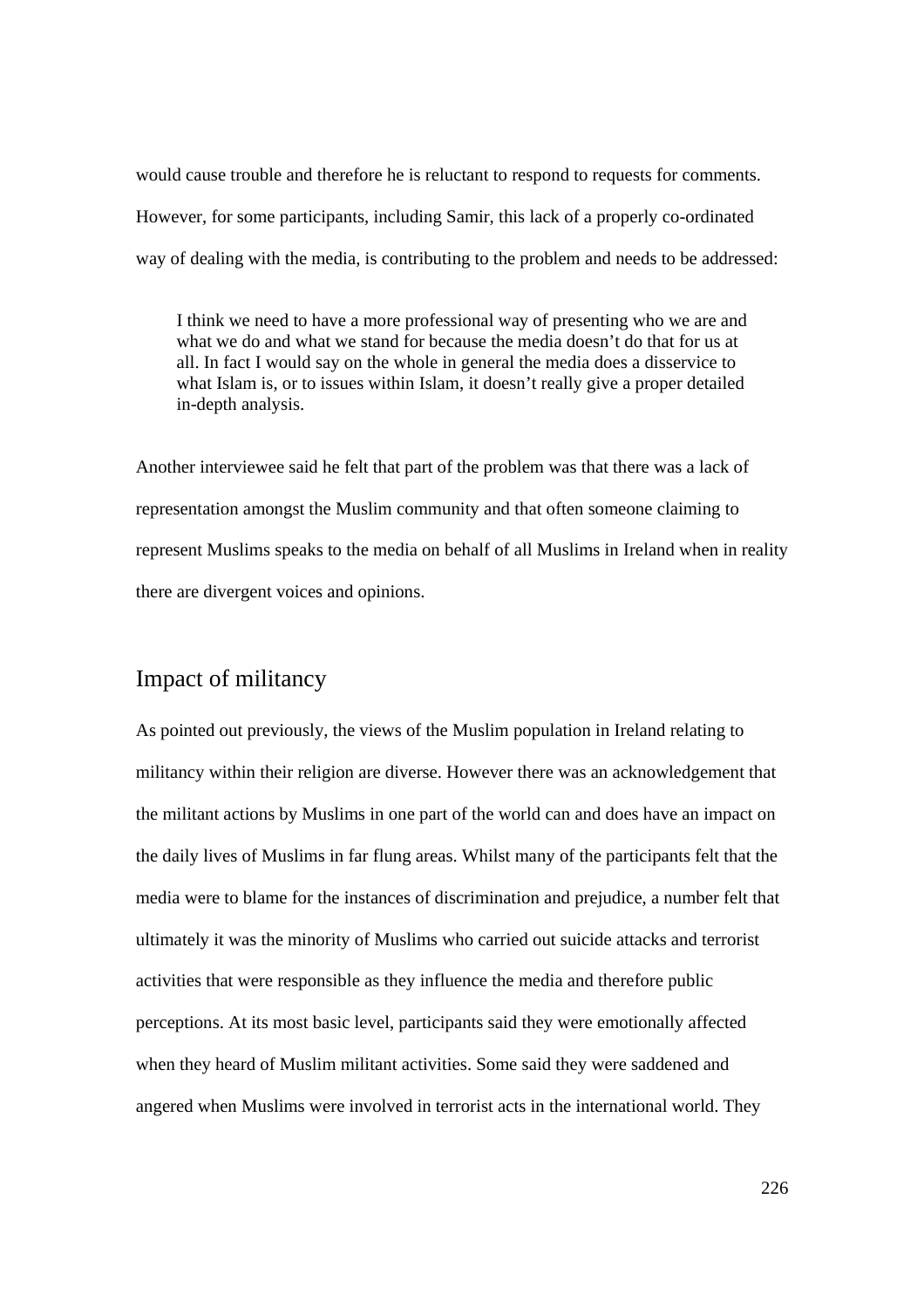felt that it was Muslims themselves who were involved in misrepresenting their religion which for them was a religion of peace. Sayyid said Islam suffered as a result of their actions:

For us as a religious people, the atrocity is not only the killing of innocent people. What is maybe more ugly is that they are killing people in the name of Islam. They have hijacked Islam before they have hijacked the airplanes.

Alim who has lived in Ireland for over forty years echoed this sense of disbelief as well as sadness that Islam is used as a pretext for carrying out acts of violence. Kamran, on the other hand, felt angry towards those who carried out the terrorist activities because he felt they were going against Islam and harming Islam whilst at the same time claiming to carry the acts out in the name of Islam. He said it also made him sad because it results in widespread prejudices against Islam and Muslims. Muhib, said that these activities impact upon his daily life:

People are dying physically in those events but I die everyday because I suffer the effect of those acts of Muslims who go out and kill people. I get killed everyday when I come to a shopping centre, when I go to the airport. I get killed on that day because those events really influenced the way I am perceived. I wasn't seen as a human being, I was seen as a Muslim and I was seen as a threat… so this is wrong.

There was a sense that militant acts carried out by Muslims in other parts of the world have a direct impact on Muslims living in Ireland and affects the way they are perceived. Interviewees felt that militant acts led to a backlash against Muslims living in Western countries like Ireland, particularly against those who are clearly visible as being Muslim. Imran, for example, said that wearing a beard is important for him as it is a symbol of being a Muslim and as a convert he wants to be recognised as Muslim. However, he said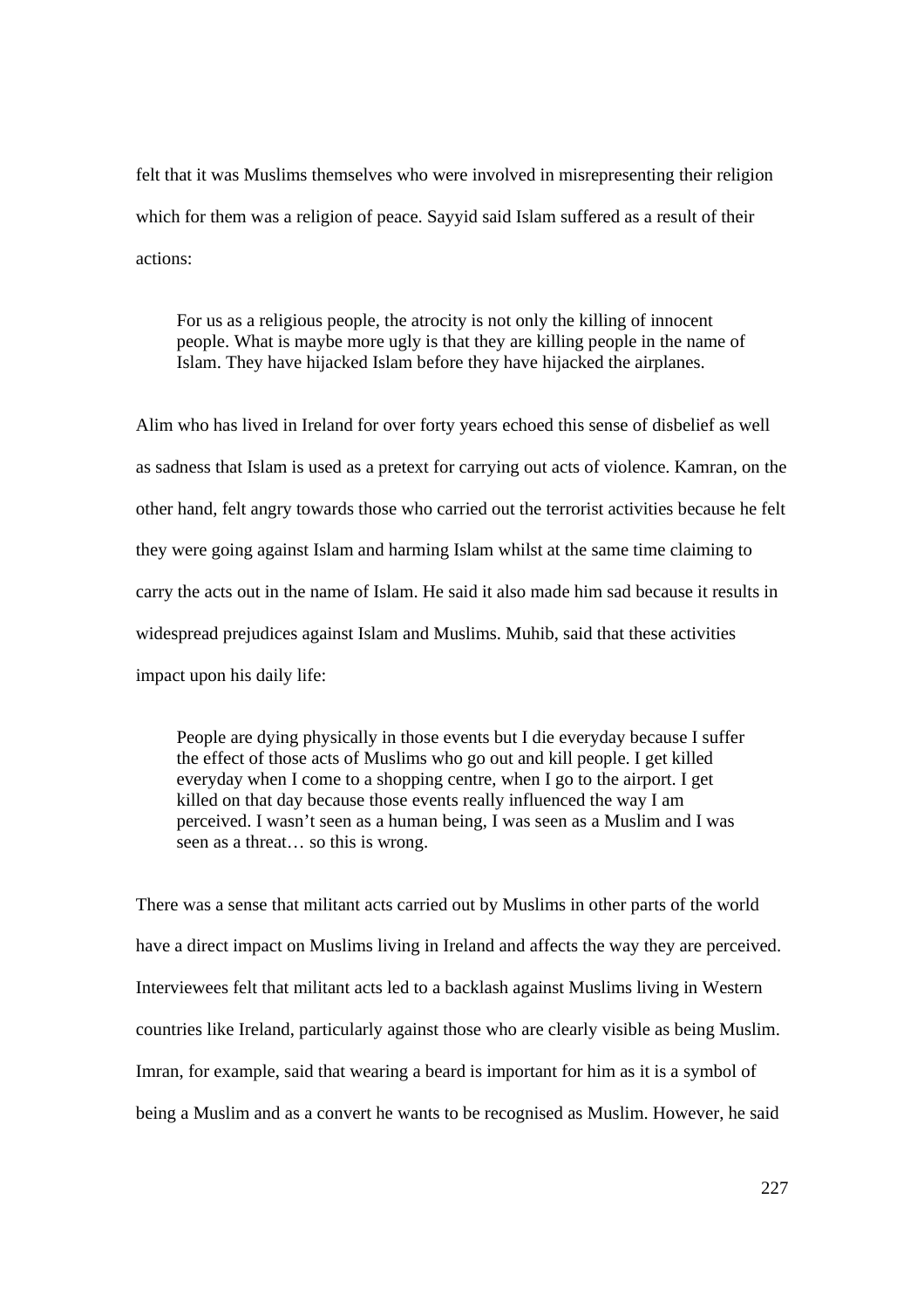that following terrorist acts carried out by Muslims, people started to see him as a militant rather than a Muslim and he was taunted and teased so he cut his beard much shorter and completely changed his dress sense.

Militant acts carried out by Muslims, sometimes in the name of Islam, can and do impact upon the relationships between Muslims living in Ireland and the wider Irish society. Muslims living in Ireland feel that public perceptions of Islam are informed by these acts and by their coverage in the media and that they influence the way Muslims are treated in public. It also affects the way Muslims present themselves and can result in them altering their preferred mode of dress in order to escape discriminatory behaviour.

### Language/cultural differences

The majority of Muslims living in Ireland are immigrants. Many come from countries where their first language is something other than English. This means that language can often operate as a barrier to integration. There was a consensus amongst the interviewees that Muslims who are unable to speak English lose out on a huge aspect of the social and cultural life of Ireland. A few interviewees said that many men who have come from Pakistan can speak English but their wives who follow them often cannot speak the language and this makes life very difficult for them as they are unable to communicate with the wider Irish society. One man pointed out that this lack of communication fosters a spirit of isolation rather than integration. Another man said that many people in his community cannot speak English and therefore they find interaction with Irish people very difficult so they tend to stick with each other rather than mixing.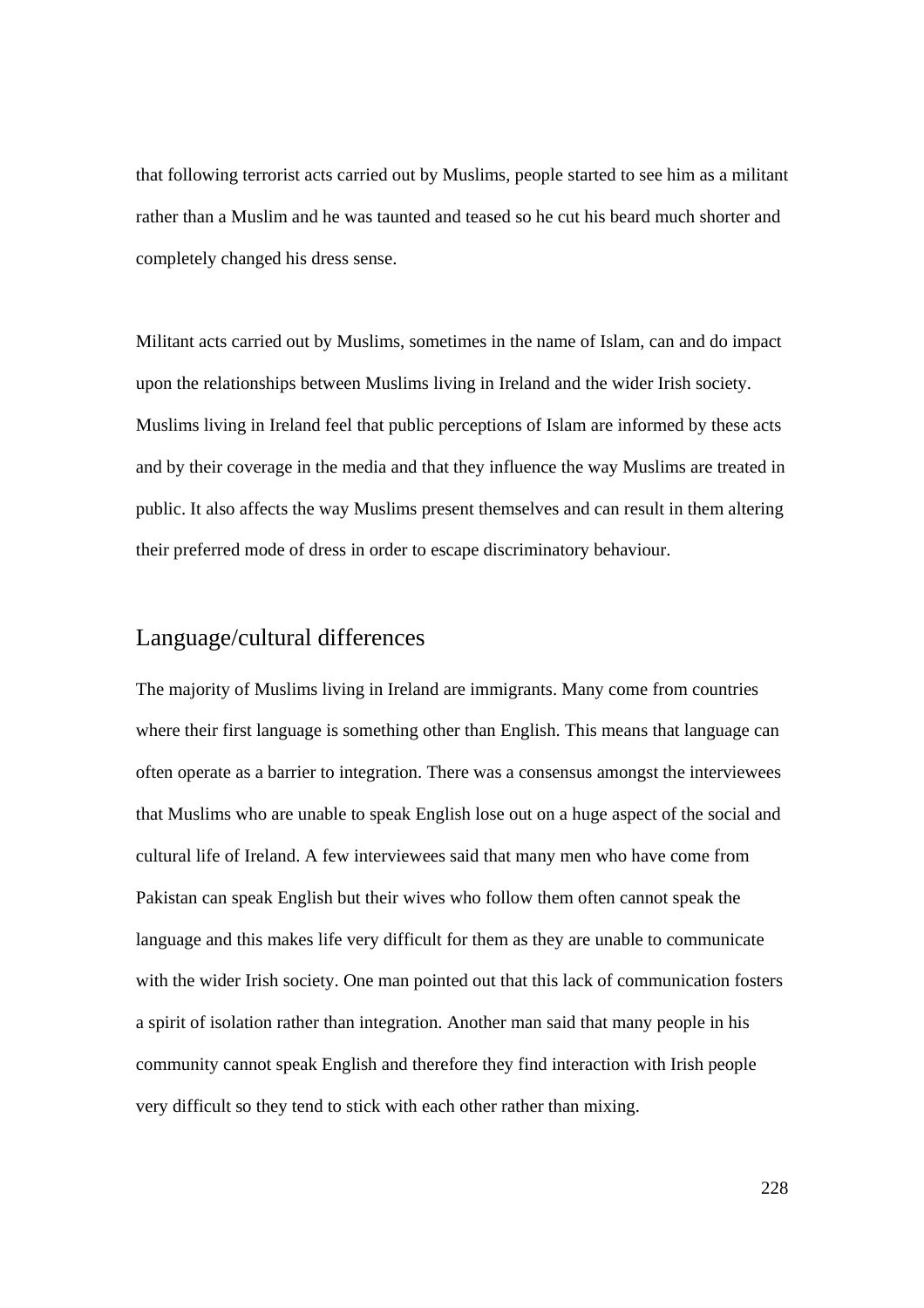A woman who lives in a town in the west of Ireland said that many of her female friends cannot speak English and this causes huge problems for them in their daily lives. It means they are not able to carry out basic tasks such as exchanging items in a shop, filling out forms or dealing with the schools where their children are attending. She helps her friends with these things but said the inability to speak English has a huge impact on their lives as it results in people feeling shy and prevents them from going out in public as they are afraid they will not be understood:

Some are very shy and I have a nieces and cousins they have no English and if they meet any man on the street and if he spoke to them they'd be mixed up and shaking and nervous.

Another area where the inability to speak English can impact upon an individual is in the health services. Kaleem said he accompanied his wife to hospital on her first check-up when she was pregnant. He said that whilst his wife does speak English she would not know medical terms so he offered to go with her to see the doctor but he was refused so his wife was faced with a medical examination where she would not understand what the doctor was saying.

Despite the fact that there was a widespread recognition of the importance of speaking English in Ireland, a number of interviewees also said they felt it was also important for Muslims to continue speaking the language of their country of origin or of their parent's country of origin. Wasim said these languages were part of their identity and should be encouraged but it should not come in the way of learning English. One Imam said he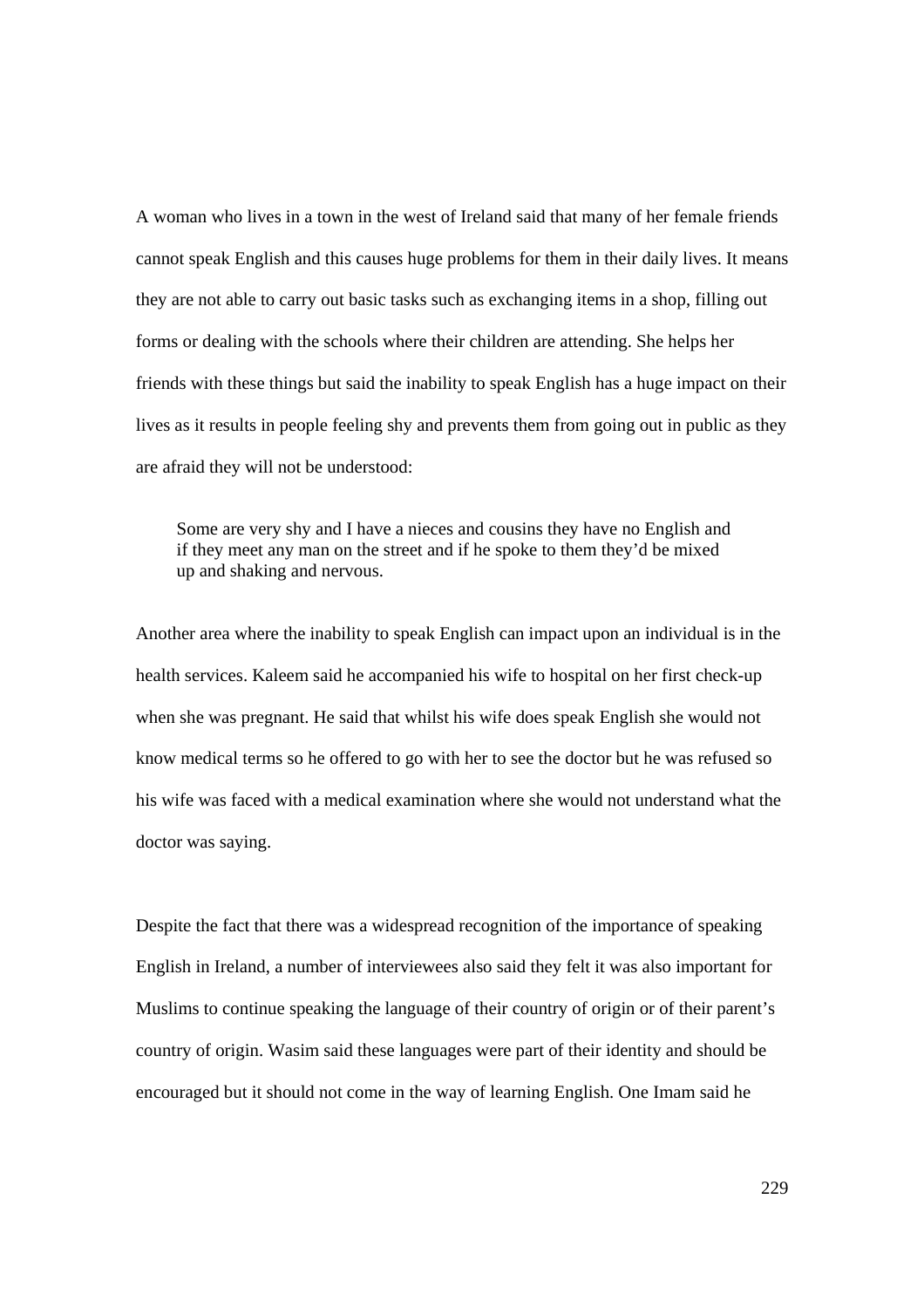encouraged people in his community to teach their children their own language as well as Arabic. He felt that learning their own language would help sustain relationships with other members of their family in their country of origin whilst Arabic was important for understanding their religion and this would save them from bad habits.

However, one man felt that the stress in the home on speaking the language of the country of origin resulted in further isolation. He said that kids born in the area where he lives can speak English but that their first language is Urdu or Punjabi because even though their parents have been in Ireland for twenty-five years or longer they still do not speak English.

Most interviewees placed a greater stress on the importance of learning English rather than continuing to speak the language of the country they came from and some felt that learning English should be the first priority of immigrants arriving in Ireland. One man said that it was important to learn English as he felt it was right to try to accommodate the society in which he lives rather than forcing people within that society to change to accommodate him. However, others felt that Ireland and Irish society also had a part to play in accommodating immigrants including providing language classes.

A number of participants felt that more information on Ireland should be provided in Arabic to cater for the growing Muslim population. Kaleem, for example, explained that whilst many Muslims can speak English, they may not be fluent and it is more difficult to read English than it is to speak it. Therefore he felt that information from service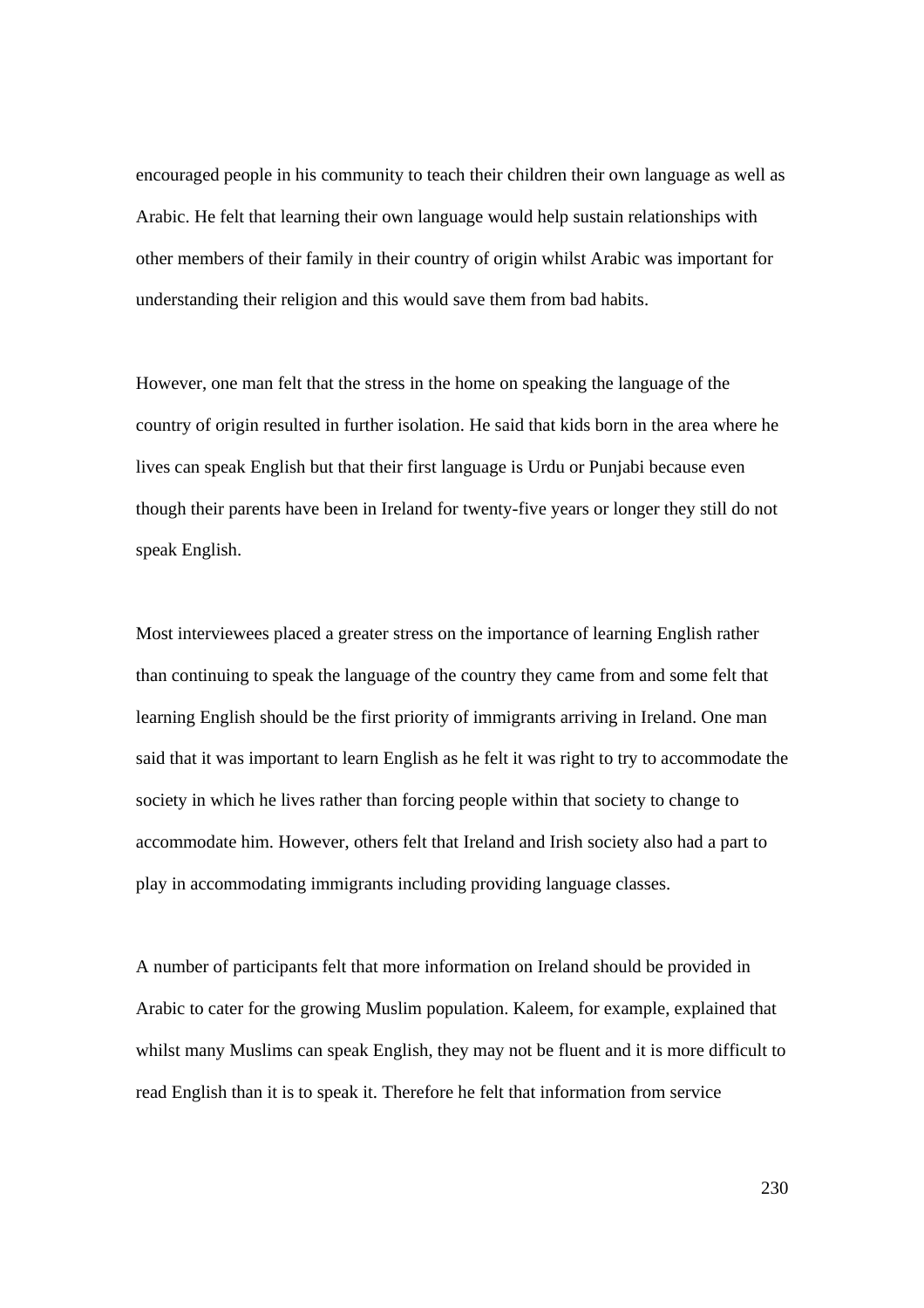providers should be available in Arabic. He said the Health Service Executive provide information on their website in a number of languages but not in Arabic and this is despite the fact there is a large Muslim population in Ireland who speak Arabic.

The recognition of the importance of learning English was also evident from the fact that a number of participants had personally gotten involved in setting up English classes or teaching it themselves. Afsheen, in a small town in the West of Ireland, said that she tried to set up English classes but could not get support in the area. The English born wife of one man in Dublin said she visited the homes of Pakistani women in order to help them learn English and they were very enthusiastic. She explained that these women 'wanted to learn but they did not know where to go to get the teaching'. English classes were also set up in recent years in the Islamic Cultural Centre in Clonskeagh. One participant explained that the classes were set up in an attempt to break down barriers of communication caused by the inability to speak English as well as to help integration. One man said he felt that not enough was being done by the local authority in his area or by the government to encourage integration through the provision of language courses.

### *Haram* food and drink

Participants expressed the view that the social hub for people in Ireland is often the pub and this causes difficulties for Muslims because of the prohibition on alcohol. McPhee (2005: 55) found that alcohol and the Irish pub scene were major barriers in terms of integration of the Muslim population in Ireland. However, this research has found that Muslims have found ways to deal with this challenge. The majority of interviewees did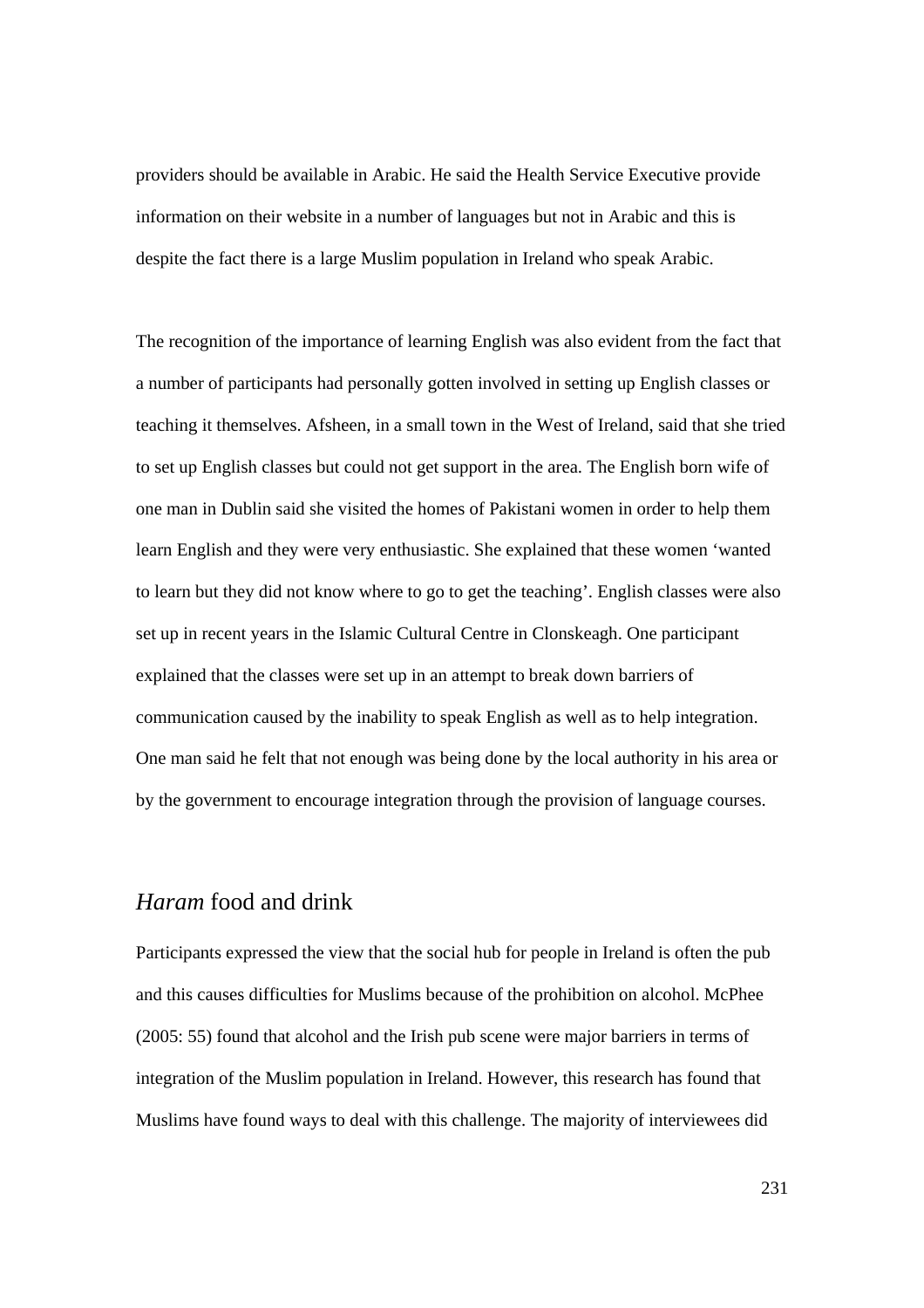not drink alcohol or go into pubs. However, a number of participants said they do go into pubs but will only drink minerals. One man in the Ahmadiyya community said that frequenting a pub is not encouraged amongst his community but it is acceptable for university students to occasionally go into a pub and have a lemonade as this is better than the Muslim student becoming isolated from their social circle. However, he said that in general the social life of his community is small and they do tend to socialise amongst themselves partly because of the ruling forbidding alcohol.

However, there are Muslims living in Ireland who do drink alcohol. Aiman said he frequents pubs and drinks alcohol regularly whilst another older man said that although he does drink alcohol he will not do so in the company of practicing Muslims out of respect for their religious views.

The very public nature of drinking in pubs can act as a powerful deterrent for Muslims. If a Muslim is seen drinking alcohol publicly it can impact on family relationships and result in a stigma within their community. One elderly Pakistani man said there was a strong community network amongst the Pakistani population in Ireland and this meant that if a Pakistani person drinks alcohol in public, their family generally finds out because 'everybody watches everybody'. He said that part of the reason for this is because of the consensus that alcohol and drugs have the potential to ruin a family.

The potential stigma attached to drinking alcohol can also mean that drinking alcohol can become a very private affair. One man was reluctant to discuss the issue as he was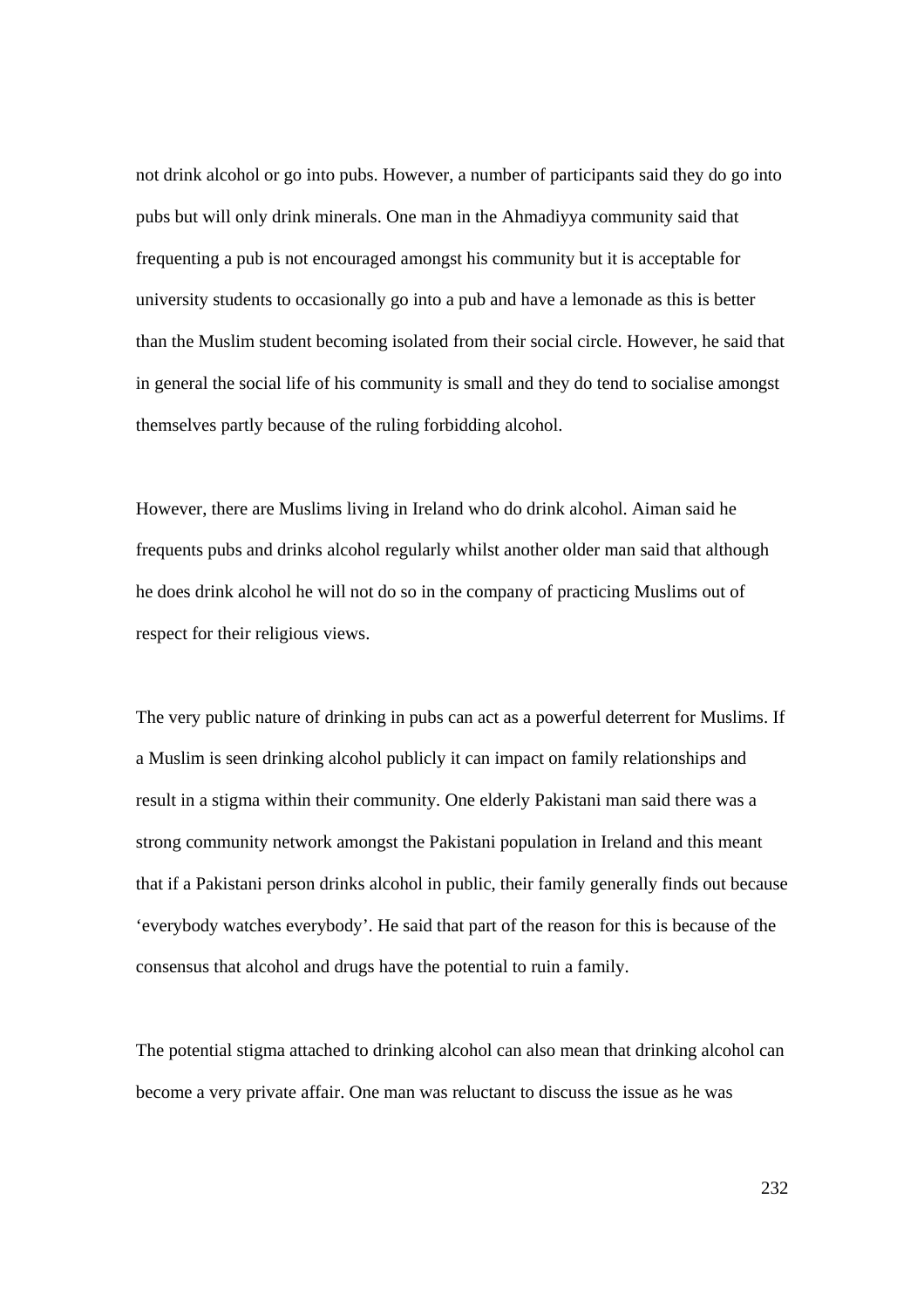concerned that talking about it could impact on the way he was treated in his community and that people would lose respect for him. However, following reassurance of anonymity he said he himself drinks alcohol but also knows many Muslim men who also drink. However, he said he feels it is a very unhealthy drinking because 'it's not open, it's all hidden, you know kind of behind walls and that sort of thing'. He said that if people in the Muslim community become aware that someone in their midst is drinking alcohol that it would result in a lot of talking and bad feeling towards that person.

Many of those interviewed said they felt the centrality of the pub for socialising in Ireland was a barrier to interaction with the wider society. Wasim, for example, said the social life in the town where he lives is centred around the pub. This means that if Muslims do not go to the pubs they lose out on a major chunk of social activity. However, he said he does not think Muslims in Ireland feel totally comfortable in a pub even if they drink lemonade because there is a taboo associated with the pub and there is a fear that people will stare at them and will be watching them to see if they drink alcohol.

Others felt that the centrality of the pub is a barrier to developing relationships with Irish people. One young Muslim third-level student said he did not have any Irish friends. He felt that part of the reason for this was that friendships in Ireland revolved around drink:

To make friends in Ireland you have to go to pubs or nightclubs and as a Muslim I can't do this and that, that is the barrier for me.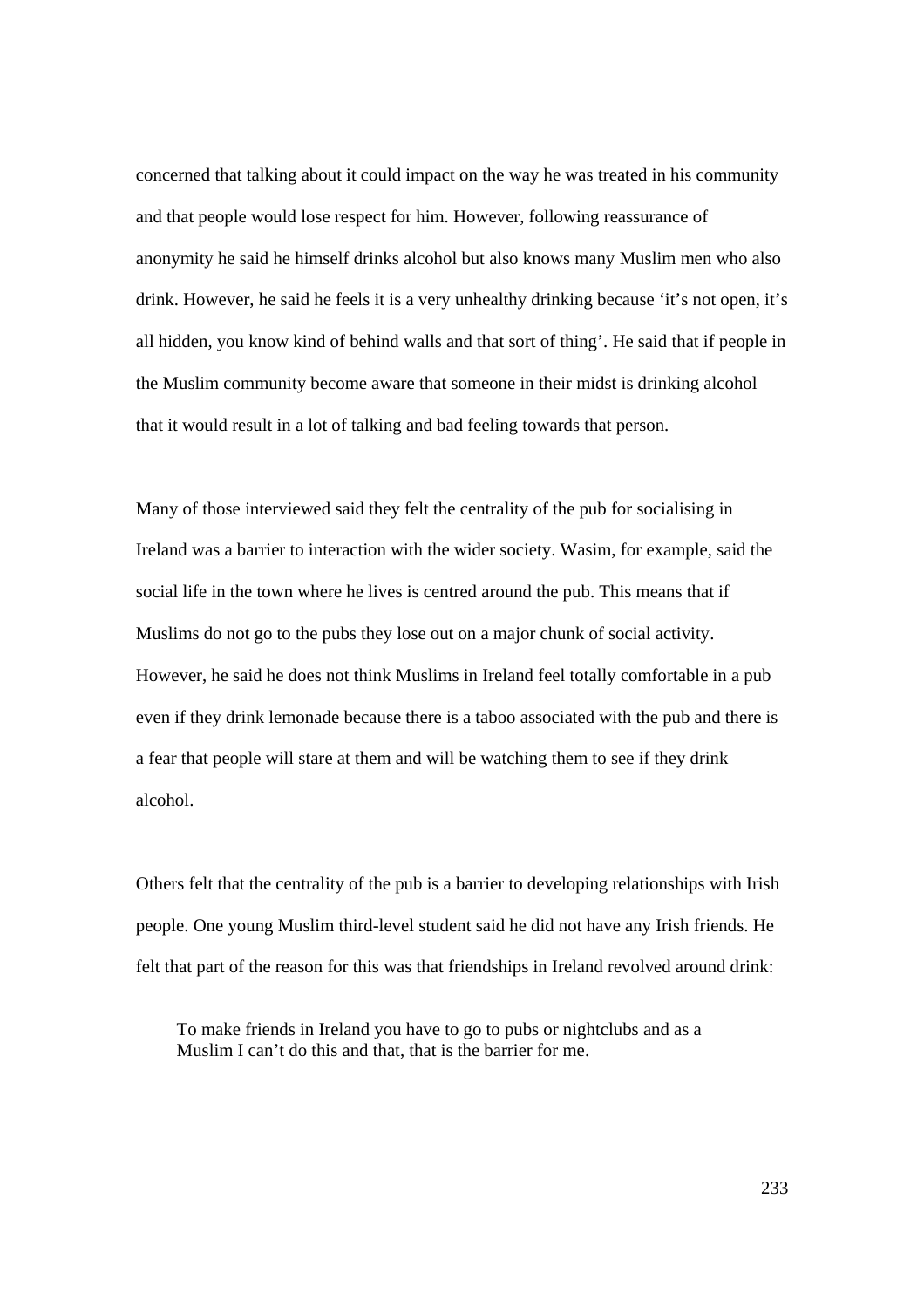The prohibition on pork and on meat not slaughtered in a certain way can also throw up difficulties for Muslims in Ireland. Participants felt that the lack of the availability of *halal* food during public social occasions and the lack of knowledge amongst Irish people about *halal* food can inhibit relationships. One man said that attending social functions in Ireland can cause problems for Muslims because *halal* food may not be available. However, he also pointed out that most factories, companies and colleges in Ireland do now provide *halal* food and the situation is improving. Another man from Nigeria said that whilst he has many Christian friends in Ireland, he will not go to their house for dinner purely because he knows there will not be *halal* food on offer.

One woman, felt that Islamic restrictions and prohibitions relating to food, drink and clothing had a deep impact on relationships between Muslims and Irish people. She explained that in the town where she lives she became aware of the fact that Muslim children do not play with Irish children. She said that she has tried to talk to the Muslim kids and encourage them to play with the Irish children but she thinks that Islamic rules and restrictions such as having to wear a *hijab*, not being allowed to go to pubs and discos, not permitted to drink alcohol or eat pork cause barriers between them:

These differences make them uncomfortable with the Irish and the Irish uncomfortable with Muslims. Muslims feel these things are *haram* and if you do them you'll go straight to hell so these things create a gap.

A number of participants felt that increased availability of knowledge about Islam would alleviate the challenges caused by the centrality of the pub in Irish life as it would bring about mutual understanding. However, there was a sense too that the gap caused by the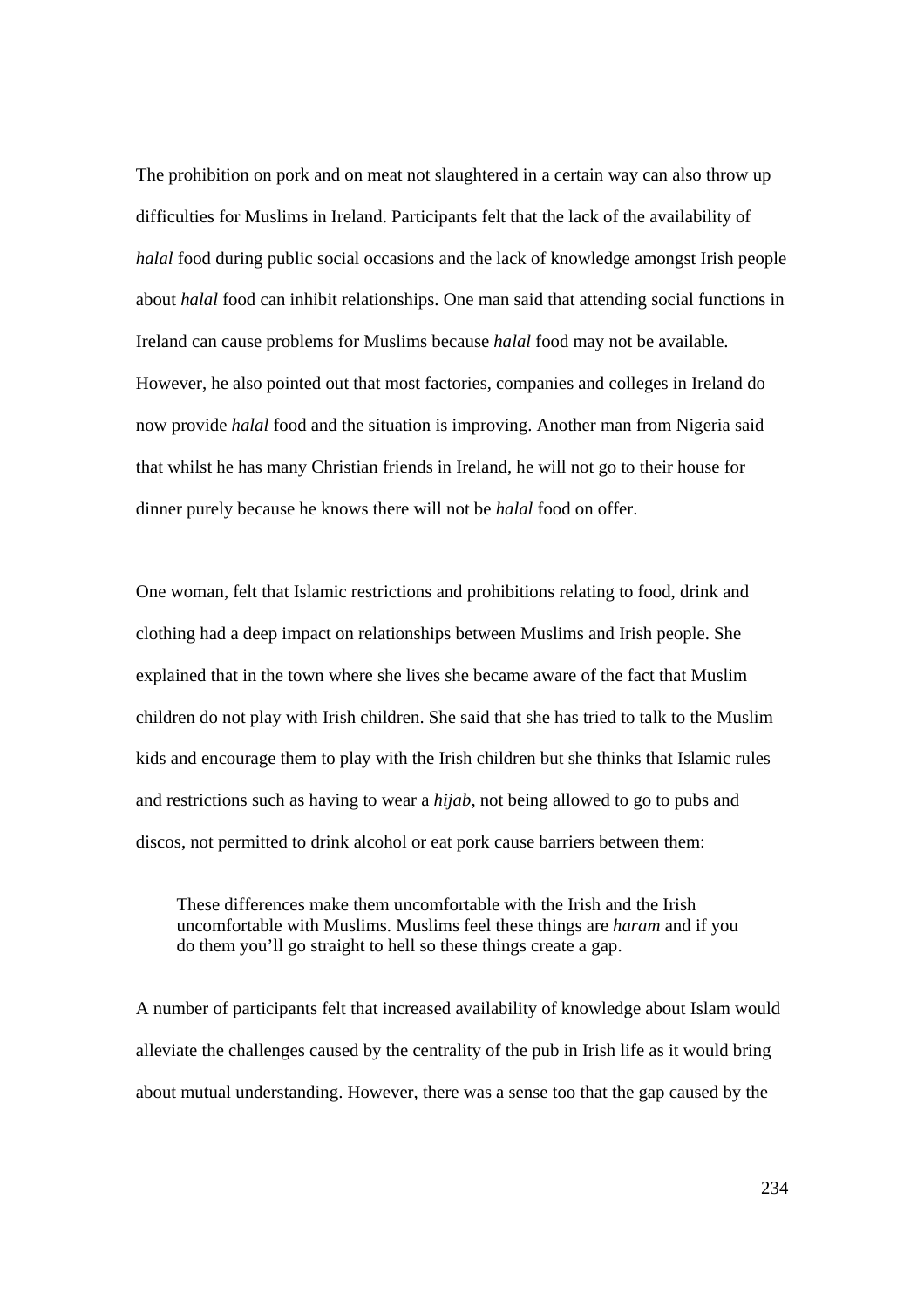different attitudes towards alcohol would never completely disappear. One man said he felt the gap was partly caused by a suspicion and fear of Muslims towards Western societies and by the idea that dancing and drinking are evil. He felt that this generates fear and explained that they then feel their children must be protected and this sometimes result in isolation from Irish society. (See Chapter 6: 200 for additional discussion on rules relating to food and drink).

#### Dress as a barrier?

As discussed previously, for many Muslim women, wearing a head scarf is an essential part of following their faith (see Chapter 6: 202). Muslim women will sometimes wear the *hijab* which covers the hair and sometimes a full *burkha* which covers the face except for the eyes. They will also often wear long loose clothing to hide the contours of their body. This means that they are often easily identifiable as Muslim.

Rafidah wears the *hijab* as do her daughters. She said she feels it is an important aspect of her religion. However, she expressed reservations about the wearing of the full *burkha* as she felt it can act as a barrier to interaction and communication. She said that whilst she admires the woman for covering as she feels it takes a strong woman to wear the *hijab* in Western society, she does not like the practice of covering up completely as she feels that in order to be approachable, people have to see your face in order to interact and that a smile breaks down a hundred and one barriers so if your face is covered you cannot do this. She said that the full covering is a barrier to interaction between Muslim and non-Muslim, amongst Muslim women, the full-covering does not pose any obstacles: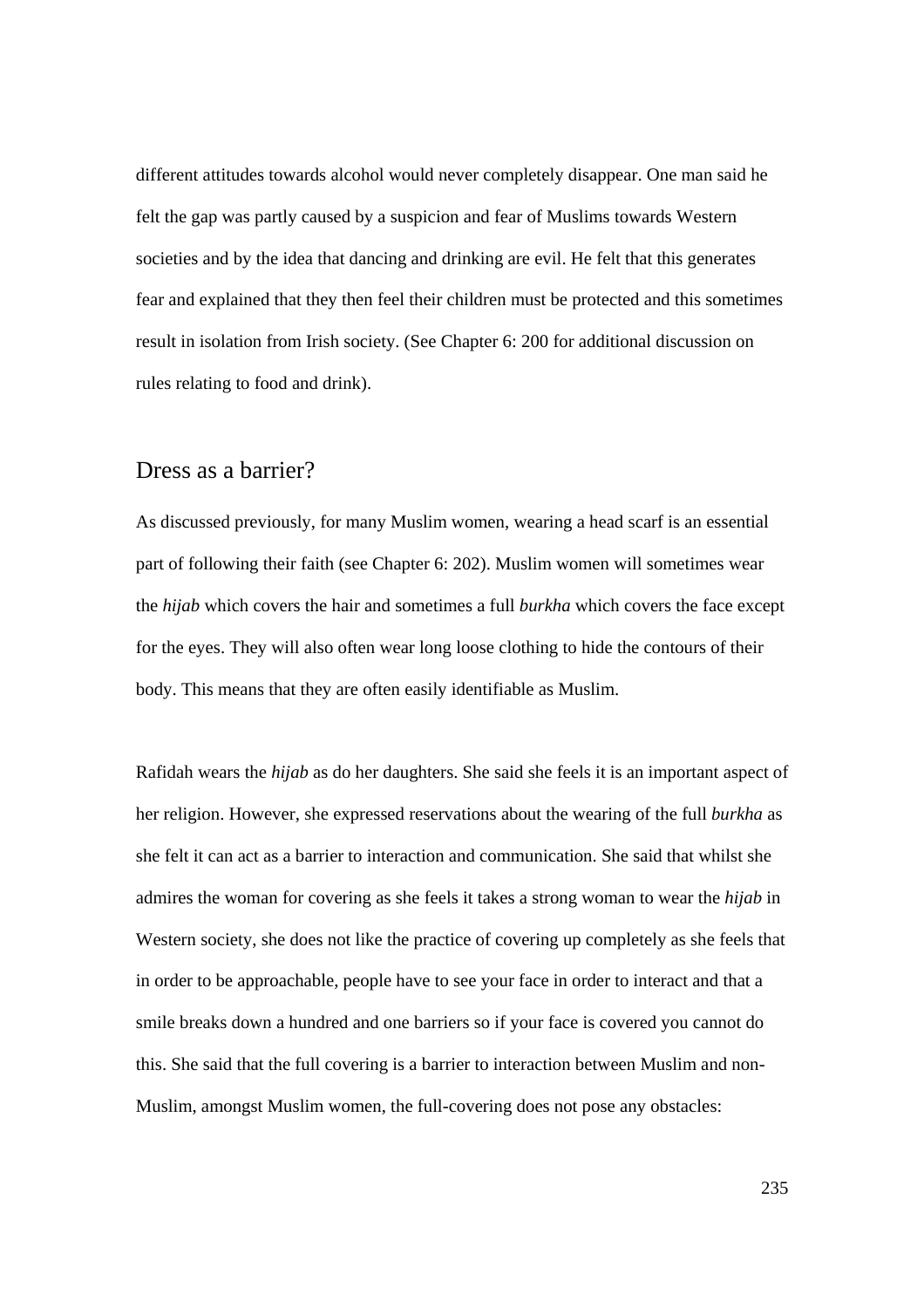I'll walk along the street with a sister who is wearing a *nikab* and I wouldn't even see that *nikab* because I know her and I'll be chatting with her and I have seen her without her *nikab* so that's who I'm talking to. At times I'm blissfully walking along not realising why people are looking, and then I'd say 'they're looking at you in your *nikab* more than me in my *hijab*' and say 'you baffle me' but I won't insult her because I do admire the woman underneath.

As discussed above, those who wear the *hijab*, *burkha* or other clothing associated with Islam often feel targeted by looks, verbal abuse and suspicion as they are immediately identifiable as Muslims. However, there is also a perception amongst some Muslims that the *burkha*, in which the eyes are the only visible part of the body, can prevent constructive and positive relationships between these women and the wider Irish society.

#### Employment

A place of employment is often a place where social relationships are built up and developed. It can provide a social network for the employee and an environment in which immigrant groups can learn about the new society and culture of which they have become a part. Therefore, when there are difficulties relating to employment these can have ramifications for the individual that go beyond the economic. Participants said they had experienced, or were aware of, a number of problems with regard to employment. These include employers not hiring women who wear the *hijab* and difficulties finding jobs that are Sharia compliant.

A number of participants felt that Muslim women often faced more difficulties than men in trying to find a job. Part of the reason put forward for this was that Muslim women who wear the *hijab* were immediately identifiable as Muslim and were discriminated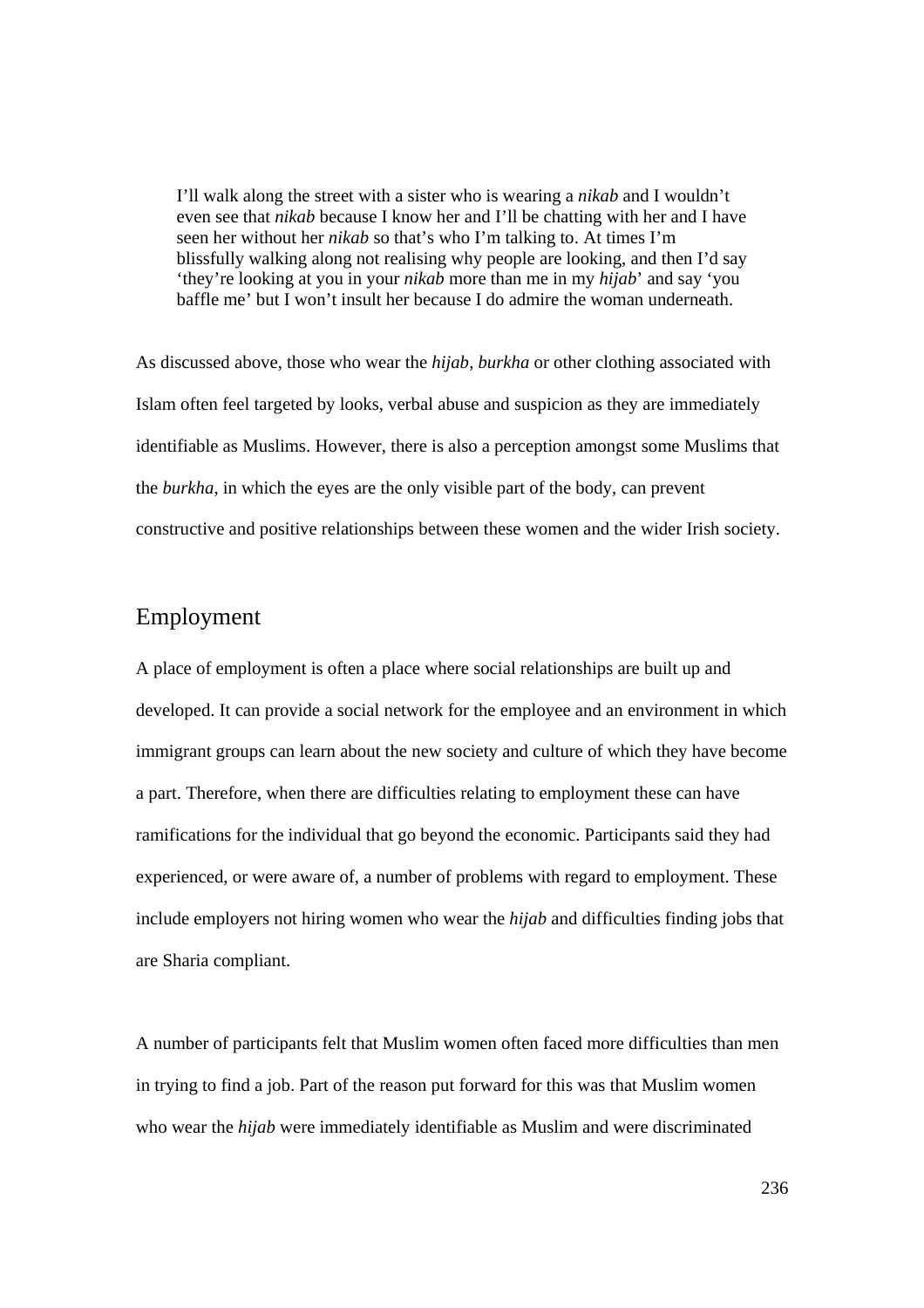against on this basis. Muhib, for example, said his wife who has a degree in economics has been unable to get a job since arriving in Ireland from Nigeria in 2000. This is despite being called for numerous interviews. He said that she has arrived for interviews where people have been shocked because she wears the *hijab*. He said he was aware of many other Nigerian women who wear the *hijab* and who have experienced difficulties trying to gain employment. He said that at certain interviews, particularly in the caring service, women have been told that if they want the position they cannot wear the *hijab*. When they asked why not, they were told it was because the people they will be caring for do not want to be attended to by people in *hijab*. Rafidah said she also feels that the *hijab*  can result in discrimination when it comes to employment. However, she said the situation, whilst not at an ideal level yet, is improving in Ireland.

Clearly Muslims living in Ireland feel that discrimination exists in relation to the employment of Muslim women who wear the *hijab*. However, Muhib explained that he does not feel this discrimination is across all sectors:

What I've found is that many of these people that take objection to hiring Muslims that are wearing *hijab*, they're not objecting if these Muslims are going to give services that are considered to be in shortage in this country like the healthcare people, the doctors, the nurses - they don't discriminate against Muslims there, that's what I've found. So why is it that when they go for jobs of different categories, if you have to compete with Irish people to get into those jobs, then they start to discriminate against you?

Another problem participants said they experienced in relation to employment is finding jobs which are Sharia compliant. Jobs which are not Sharia compliant include those in financial institutions as interest is prohibited in Islam, caring jobs where people of the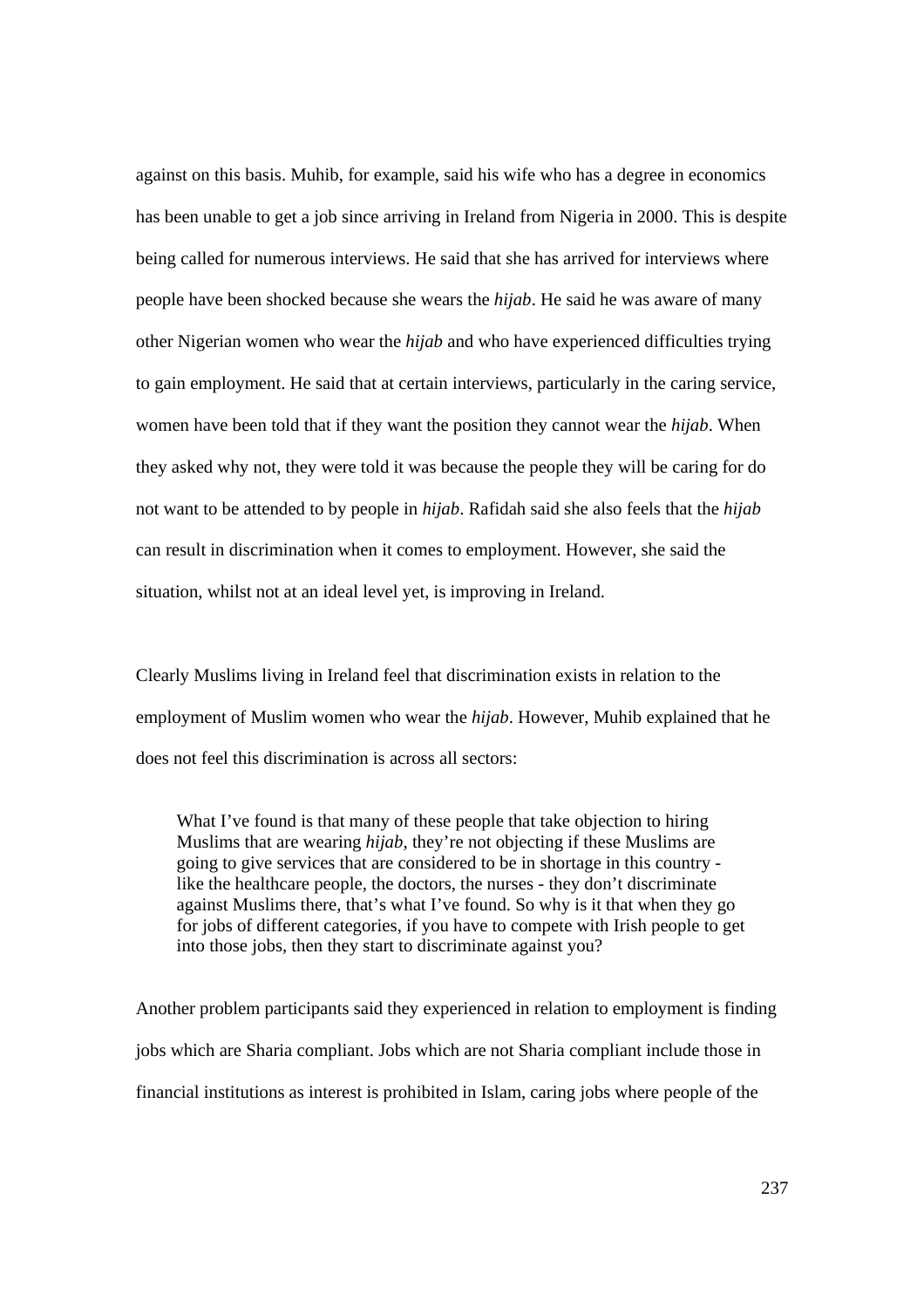opposite sex look after each other and jobs in restaurants and pubs and other places where alcohol is served or sold. One man explained that carer jobs are problematic as it would be unfair for prospective employees to demand that they only attend to one specific gender. He said this is a great challenge for Muslims living in the West. The prohibition on alcohol can also cause problems for Muslims seeking employment in Ireland as some Imams tell them that they should not work in any job where alcohol has to be touched.

Muslims living in Ireland face a number of difficulties in relation to employment in Ireland. These problems can have wider ramifications for Muslims and for Irish society as a whole as they can act as a barrier to integration and communication. The main problem experienced was the issue of discrimination of Muslim women on the basis of wearing the *hijab* but another problem which may not be so easily overcome relates to Islamic law and the fact that Muslims in Ireland often face problems in trying to find jobs which are Sharia compliant.

## Interactions with opposite sex

One challenge that many Muslim immigrants face in Ireland is in relation to interactions with members of the opposite sex. Many Muslim women who have immigrated to Ireland have come from countries where there are strict regulations governing relationships between men and women. Although these regulations vary from country to country the basic rule is that physical contact between men and women who are not either married or related is forbidden. In Ireland, where the cultural norm is to greet by shaking hands or kissing on the cheek, this physical greeting can cause difficulties for Muslim women.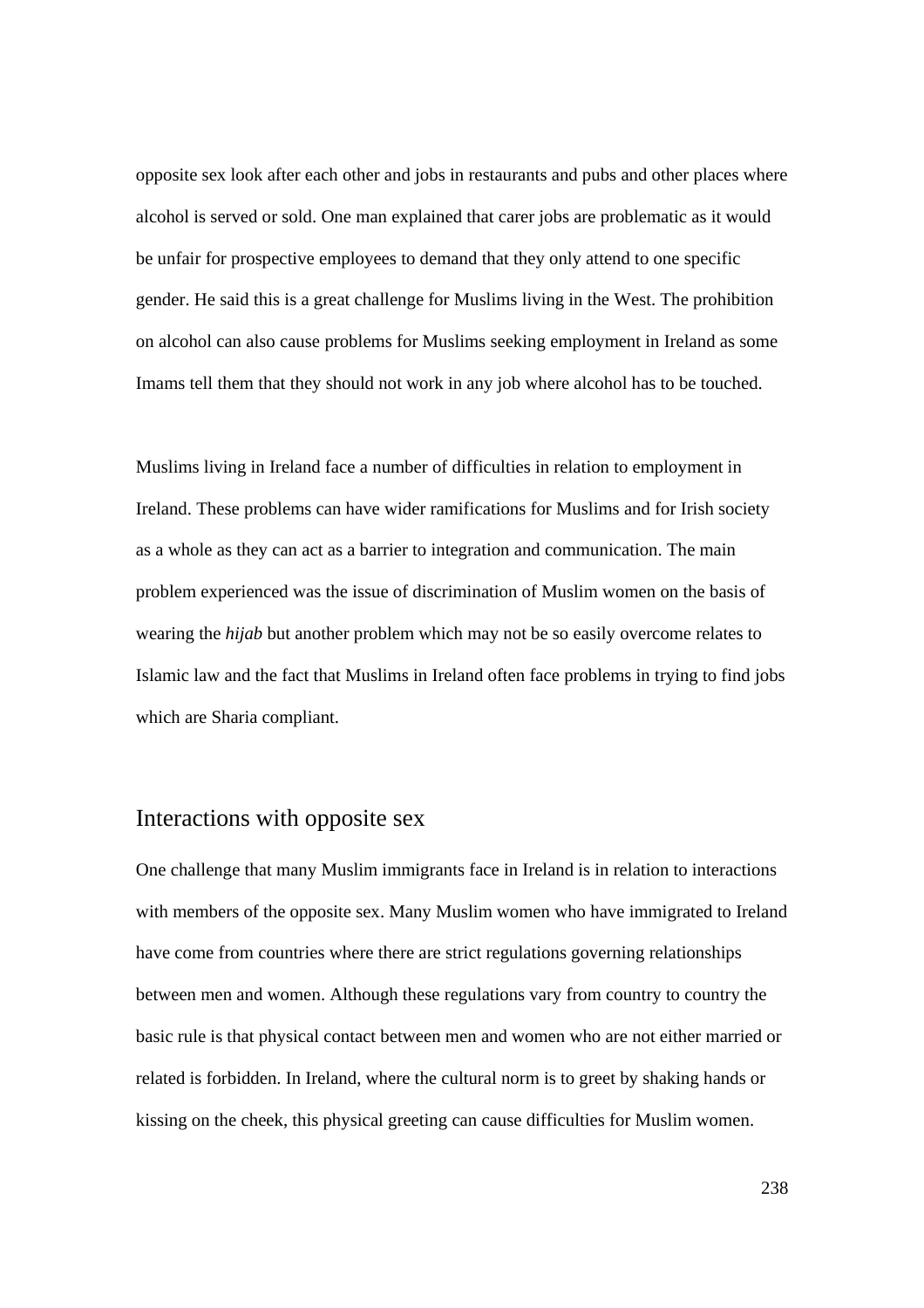However, the prohibitions can also cause difficulties for Muslim men who may be expected to behave in ways that are not in line with their normal mode of interaction and can lead to misinterpretations, embarrassing situations and experiences. This section will take a look at some of these challenges. It begins by looking at the researcher's own experience of this interaction.

The first occasion the researcher became aware of possible challenges for Muslim immigrants living in Ireland in relation to dealing with the opposite sex was on her first visit to a building used as a mosque for Friday prayers in Waterford city. The researcher arrived early and sheltered from the rain under the eaves over the door. The man she had arranged to meet arrived a short time later. She held out her hand to shake his but he did not respond to the physical gesture and instead smiled and welcomed her. She was left holding her hand in mid air so she returned it to her pocket. As mentioned previously, there was another instance when a male participant told the researcher that he kept the door to the office open during the interview as he believed Satan is present if a man and woman sit alone together in a room.

These were the only two instances in which the researcher was aware of specific actions that were taken purely because of the fact that she was female, however, these instances are included to illustrate possible challenges Muslim men (particularly immigrants) face in Ireland in terms of dealing with women in professional and social situations. Following on from that first experience the researcher did not initiate any physical contact with male interviewees and instead waited for them to initiate contact rather than put them in a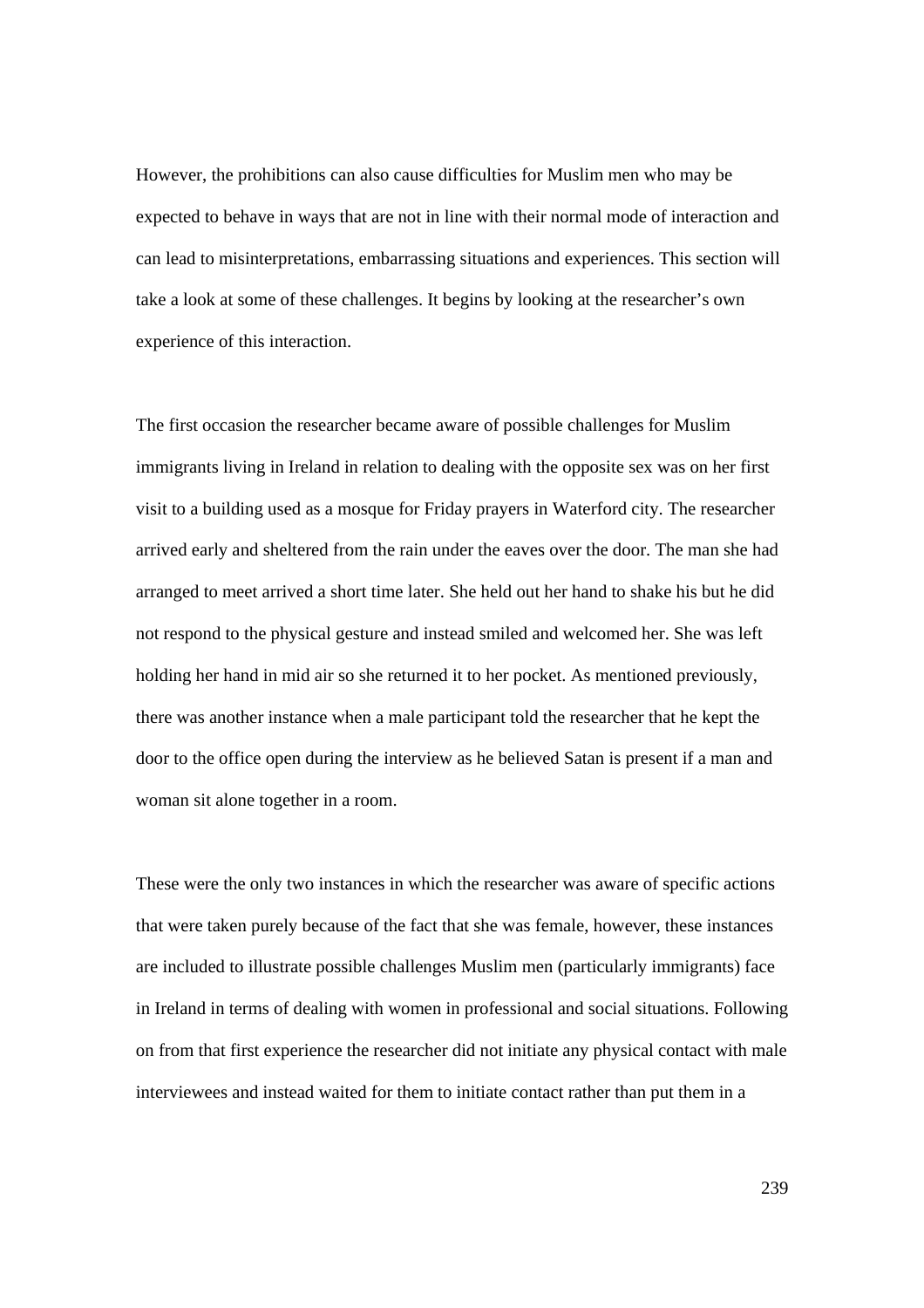potentially embarrassing situation. In most instances the male interviewees had no problem speaking to her alone in a room if the door was closed and most male interviewees initiated contact by shaking her hand.

None of the male interviewees spoke about this challenge and it was not included on the topic guide. However, the subject did arise in the course of a number of interviews with female participants. Akifah, a young unmarried Pakistani woman who came to Ireland to study, talked about her first visit to the university. She knocked on the door of the office of the man she was there to meet and when he opened the door he held out his hand. She shook his hand but said it was the first time in her life that she shook hands with a man so after that incident she tried to think of ways to avoid shaking hands. She explained that when she meets a man now she puts her hands behind her back and says 'hi'. She said that sometimes people understand but sometimes they do not and they say 'hi' again to her and hold out their hand so she shakes their hand and afterwards she washes her hands but she does not feel good:

I was feeling so so so so bad. I was thinking 'oh my God, I am breaking the rule of my religion, oh Allah forgive me please, that was not my fault'… If I will not shake hand the other person will be feeling embarrassed and I don't want to embarrass others. Also this is my religion, I can understand my religion, others don't understand me, don't understand my religion. So this is their culture and shaking hands is no problem. You know, in Ireland, it is no problem but that was a big problem for me.

Another woman, Afsheen from Syria who had been living in Ireland for almost twenty years, said that her niece who grew up in Ireland found the rule prohibiting relationships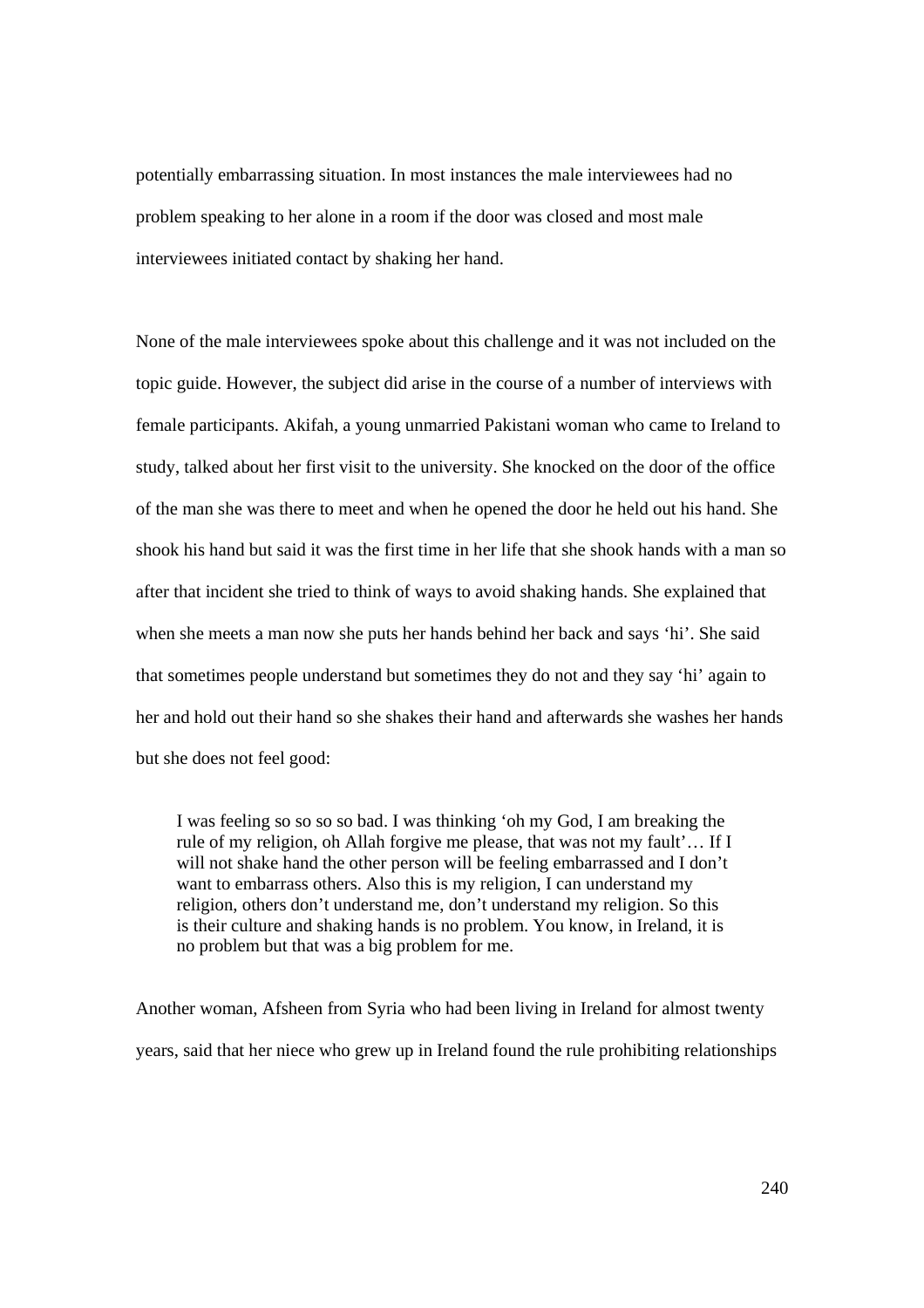between men and women very tough because all her friends had boyfriends but she is not allowed have one. Afsheen herself said that she will shake hands with a man:

I will shake hands with a man, just shake hands, but sometimes you know, for some celebrations they do give kiss on the cheek. I don't like that. So to one friend I said 'no sorry' but that embarrasses me because I don't like to embarrass my friend.

Whilst Afsheen herself is comfortable in social situations with men she said that many of her friends in the town are bewildered and frightened by the possibility of having to interact with men who are not from their immediate family. This fear is exacerbated by the fact that many of these women cannot speak English.

The rules regarding interaction between males and females also impacts upon children. In Ireland it is common for children to have 'sleepovers' in their friend's houses. Wahab said that his two daughters often had friends over to play and stay the night. However, when his daughters were invited to stay in their friend's house, Wahhab and his wife wouldn't allow it. He explained that the friend's father was very upset and annoyed about this and asked Wahab why he would not allow his daughters to stay the night. Wahab explained that he did not want his daughters sleeping over as there was a boy in the house and stressed that it was nothing against the man or his wife but that he did not want the boy to have a chance to meet his daughters in the night. The man was fine with that explanation.

The Irish Hospice Foundation have published a booklet for staff about how to care for a Muslim patient. The booklet points out a number of regulations concerning the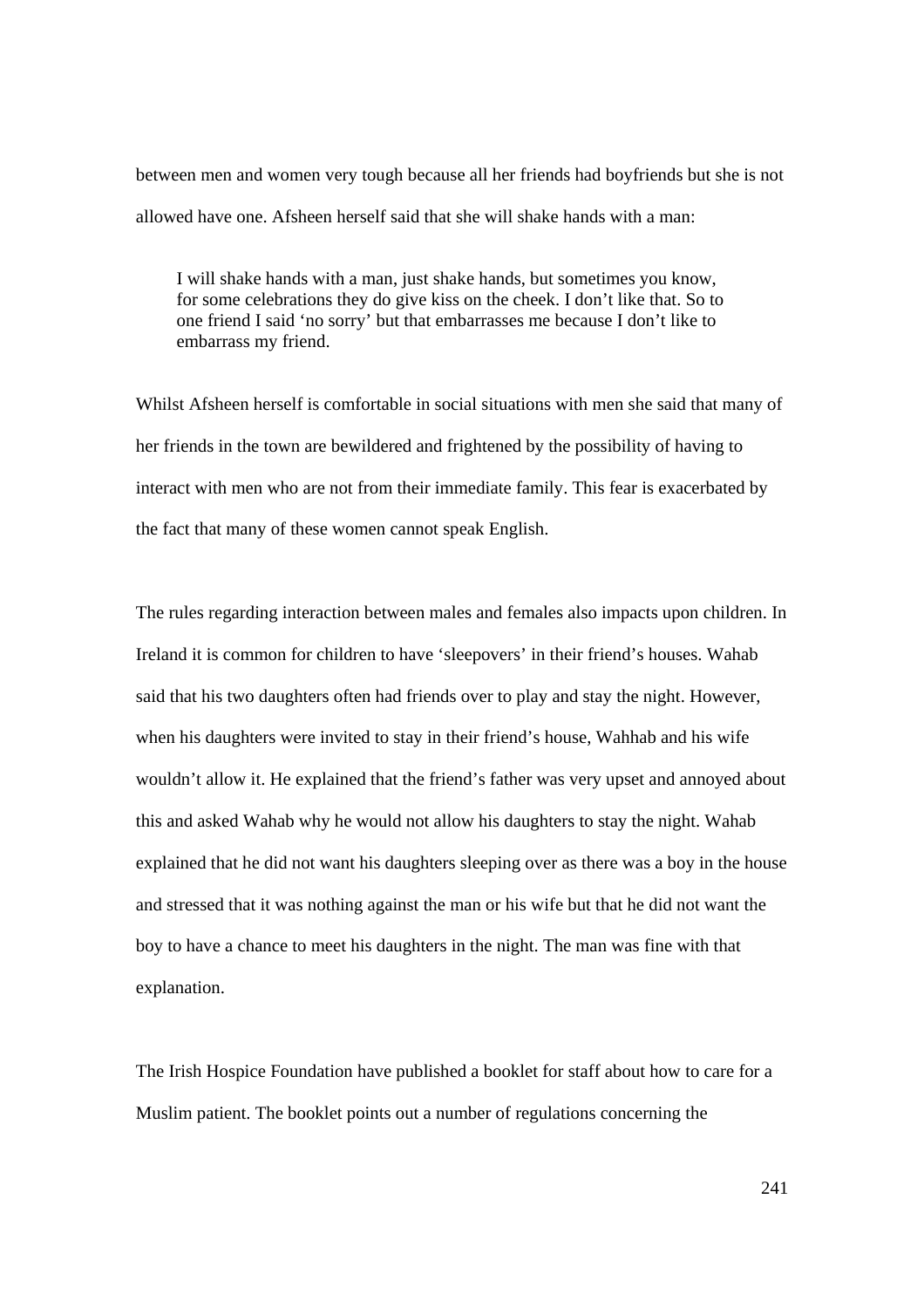interaction of men and women in hospital environments including the rule that from puberty, males and females are not allowed to mix freely, that patients should be cared for by a person of the same sex and that only female workers should be present with a female patient (Caring for a Muslim Patient, 2006). The booklet was compiled with the assistance of Muslims. However, one participant in this research, himself a doctor, disagreed with these rules as well as with other rules outlined in the handbook.

The issue of interactions between men and women who are not related causes a variety of challenges for many Muslims living in Ireland. Interactions such as men and women shaking hands, kissing each other on the cheek or staying in each other's houses can cause challenges but these are easily overcome albeit at the risk of embarrassing people and causing hurt and upset. However, this too can be alleviated through greater knowledge about Islam and greater understanding.

# Apathy towards Muslims

Many participants felt that more communication and interaction was needed between non-Muslims and Muslims living in Ireland. They felt that increased knowledge and awareness amongst Irish people about Islam would lead to an amelioration of the Muslim experience in Ireland. However, one Imam said that he had strived to interact with Irish people in his neighbourhood but to no avail as they did not seem interested in getting to know him or his family.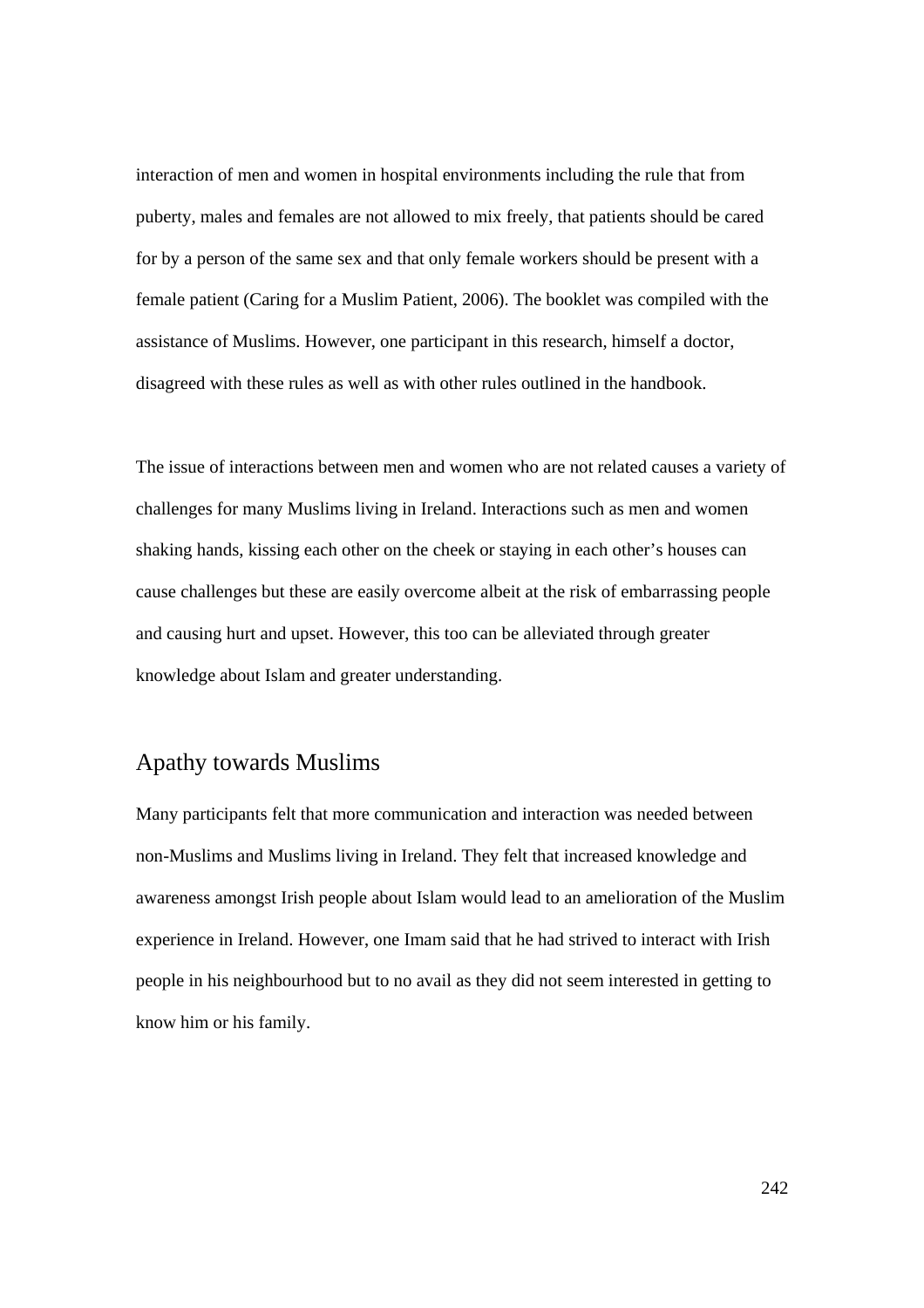This experience of apathy relates to a small mosque in Clonee, a Western suburb of Dublin. The Imam of the mosque explained that neighbours in the area had complained to the local authority because his house was being used for Friday prayers. He understood their concerns as numbers attending the mosque were increasing dramatically up until 2007 and he felt that maybe the neighbours were fearful of Muslims. He explained that he and other members within his community decided to invite the neighbours to a dinner in his house so he personally called to each house on the street and invited them. He said the reaction was pleasant but not enthusiastic.

Last Ramadan we invited the neighbours, those who are living in the same street to come for a dinner with us but unfortunately only one family showed up and the funny thing is they were even not Irish, they were from Hungary. They came, they were very nice and kind to accept our invitation but nobody else came and we felt really sad because we thought that because we were so open and inviting them for a dinner and welcoming them that they would definitely accept the invitation but as it showed later on, they didn't.

This indicates that, despite attempts to reach out and increase understanding, in some instances apathy exists amongst the local Irish population and there is a lack of interest in getting to know their Muslim neighbours. Clearly this is an additional barrier to interaction between Muslims and the wider Irish society.

#### Peer pressure

Another potential barrier to interactions between Muslims and the wider Irish society is peer pressure. Just one participant discussed this. However, it had a huge impact on him and his family who were living in a small town in rural Ireland. The participant in question was brought up in the town at a time when they were the only Muslims living in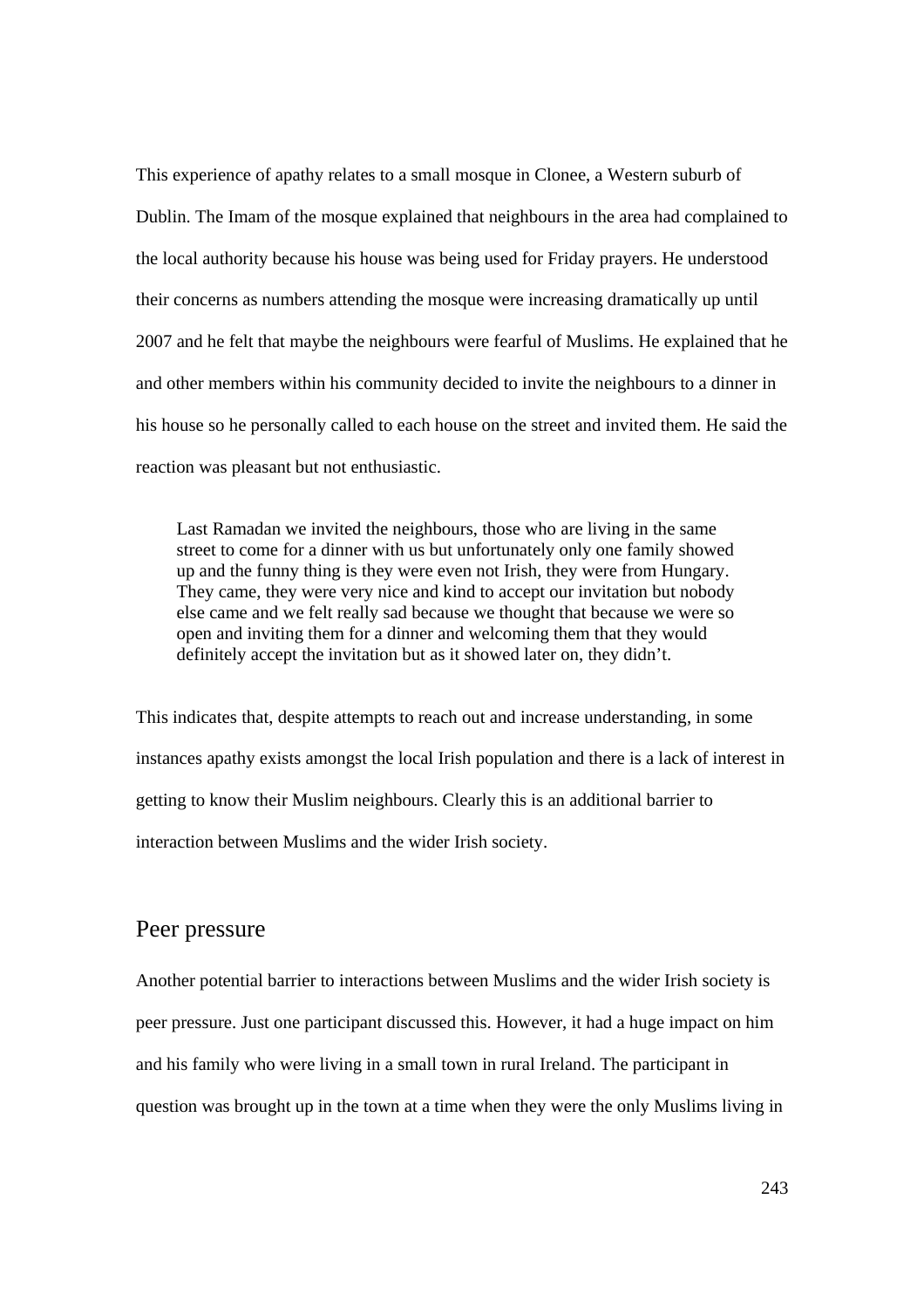the area and they mixed freely with the local population. However, when other Muslim families from Pakistan started to arrive in the area things changed dramatically. He himself went to boarding school but he said it was a very tough time for his sister who lived at home:

She was allowed to grow up you know, wearing dresses and skirts and walking around the town and buying bubble gum and playing on the swings and then came a time when she wasn't allowed to do that. Why? Because people would say to my mother 'why do you let your child do this? She's a Muslim girl' and all these sorts of things.

He said he thinks his mother felt that she had to start thinking along the lines of the other Muslims. He said that he and his siblings went swimming but these newcomers had never been in a swimming pool because they had to take their clothes off. He said the changes resulted in a sense of loss and confusion and a lack of understanding about what was going on. It also resulted in a complete change in atmosphere. His house used to be visited frequently by local women having tea with his mother but when the newcomers arrived it resulted in a closing of doors and people started coming around less because they felt less welcome.

This is just one instance in which an interviewer talked about this sense of peer pressure to conform with a Muslim way of life but clearly it had a huge impact on the participant and his family. He felt that it resulted in a two way barrier between the Muslim and Irish community in the town where he lived and it was based on fear – fear of being different and fear of being ostracised.

### Conclusion

Muslims living in Ireland perceive a wide range of obstacles to their integration into Irish society and interaction with non-Muslims. The barriers identified by participants relate first of all to a sense that their religion is misunderstood by the majority of Irish people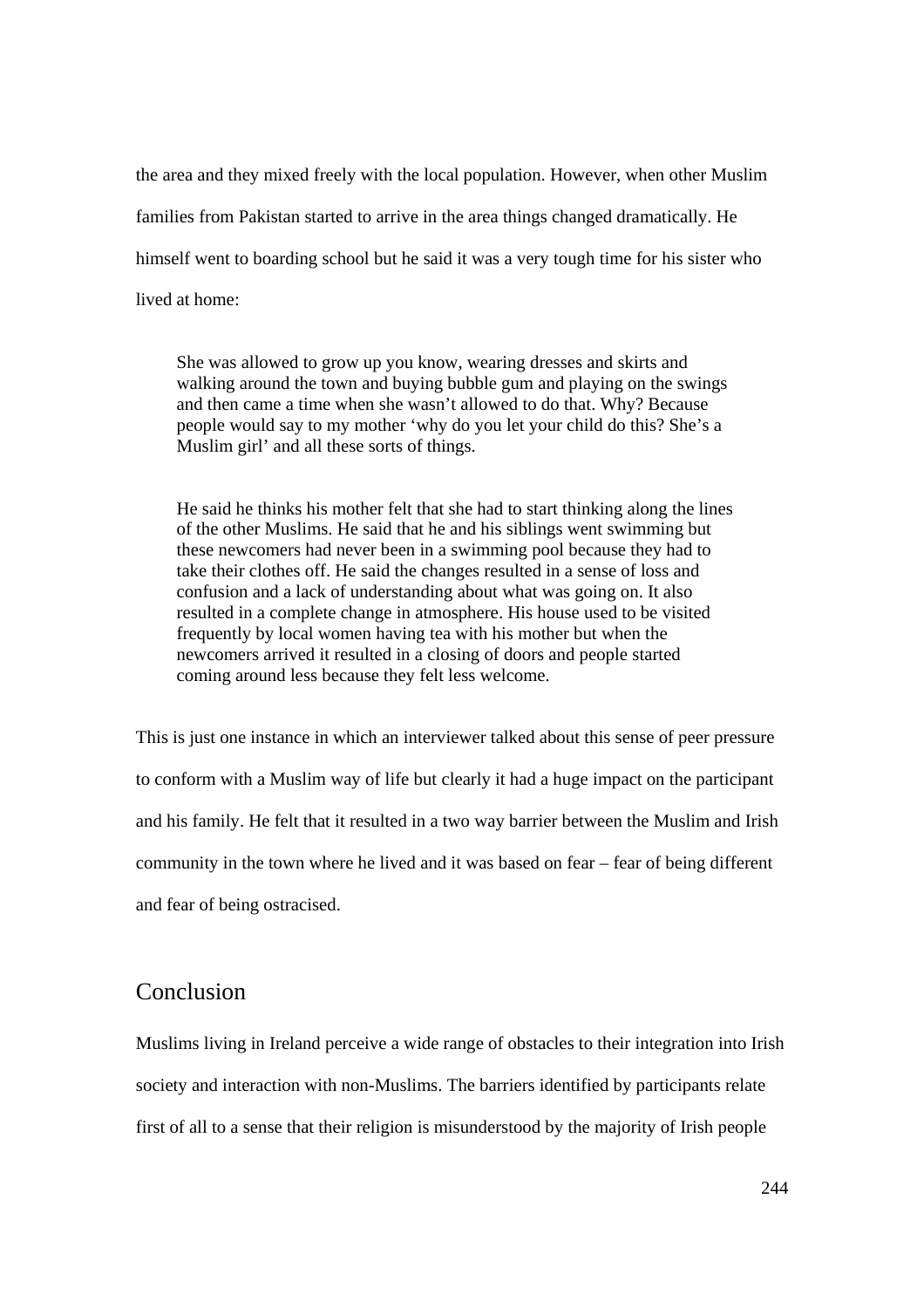and that part of the reason for this is the portrayal of Islam in the media. Most participants felt that media representations of Islam and of Muslims were inaccurate and for the most part related to a small minority within Islam. They felt that misconceptions and misrepresentations fuelled discrimination and prejudices and many had experienced instances of these in their lives. It was felt that some of these instances were also fuelled by violent acts carried out by Muslims in the name of Islam. Muslims living in Ireland also experienced barriers in relation to gaining employment and they felt that language barriers were particularly relevant to their experiences but also something that could be overcome through education. Other barriers identified include peer pressure and a lack of interest on the part of Irish people to get to know the truth behind the stereotypes.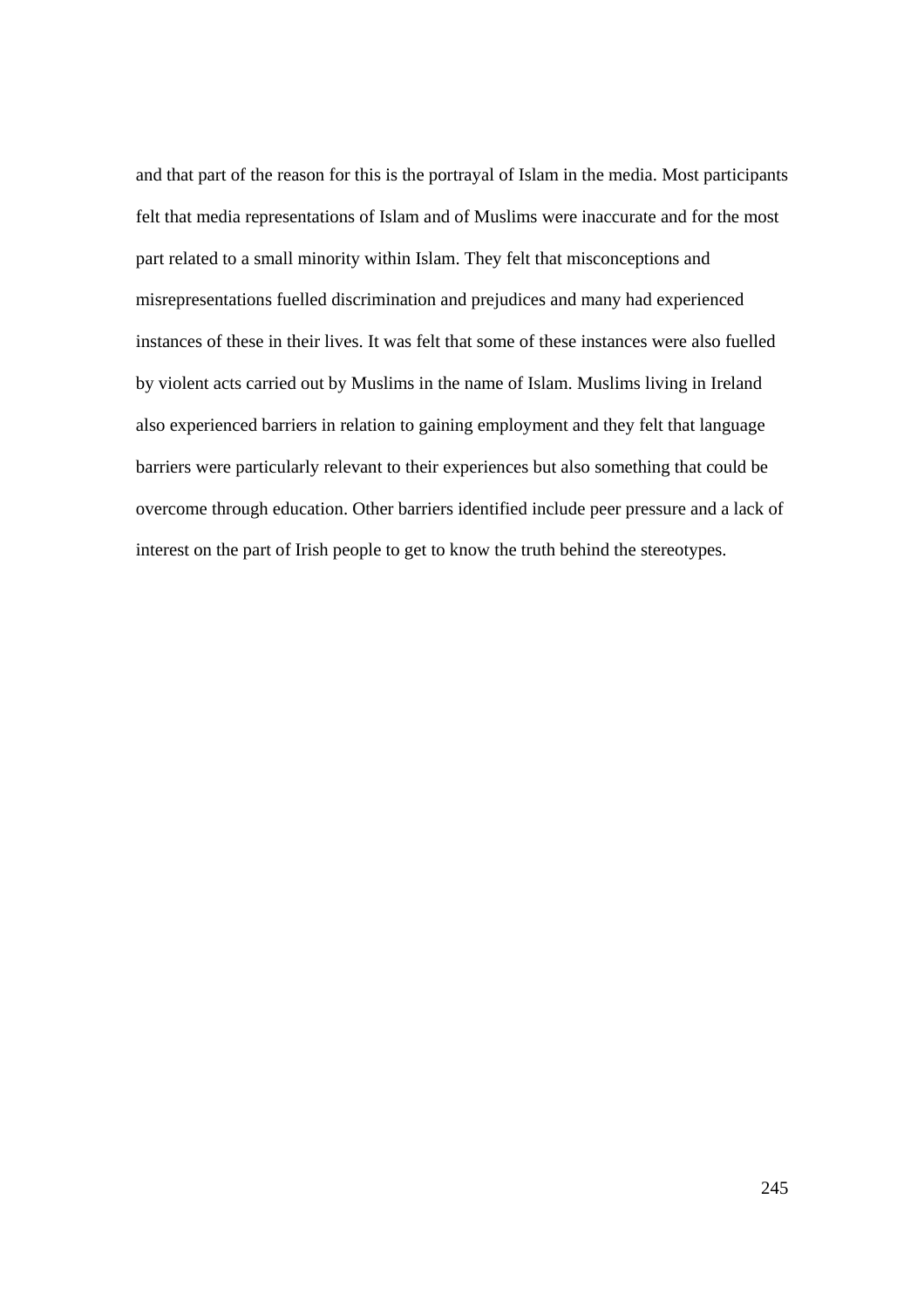### **Chapter 8: Conclusion**

Priority must be given to achieving this opening up of minds and hearts: to be oneself not in opposition to the Other but alongside him, with him, dealing with our differences in active proximity, not in the isolated corners of our intellectual and social ghettos

(Ramadan, 2004: 110)

This chapter concludes the research by giving a concise overview and attempting a synthesis of the literature review and research findings. It starts by explaining the rationale for including aspects of the history and development of Islam in a research project of this nature. It goes on to point out reasons for suggesting that the Muslim experience in Ireland is unique in comparison to that of the rest of Europe. Before examining the key findings in relation to adaptation and integration, the chapter gives a brief summary of the unity and diversity within Islam in Ireland. It then focuses on the ways in which Muslims in Ireland have to adapt to their surroundings in terms of religious practice before concluding with an examination of perceptions of integration and of barriers to integration.

### Key factors for consideration in the history of Islam

The first chapter provided an introduction to the history of Islam and the beliefs and practices of Muslims and suggested that a basic understanding of these was necessary in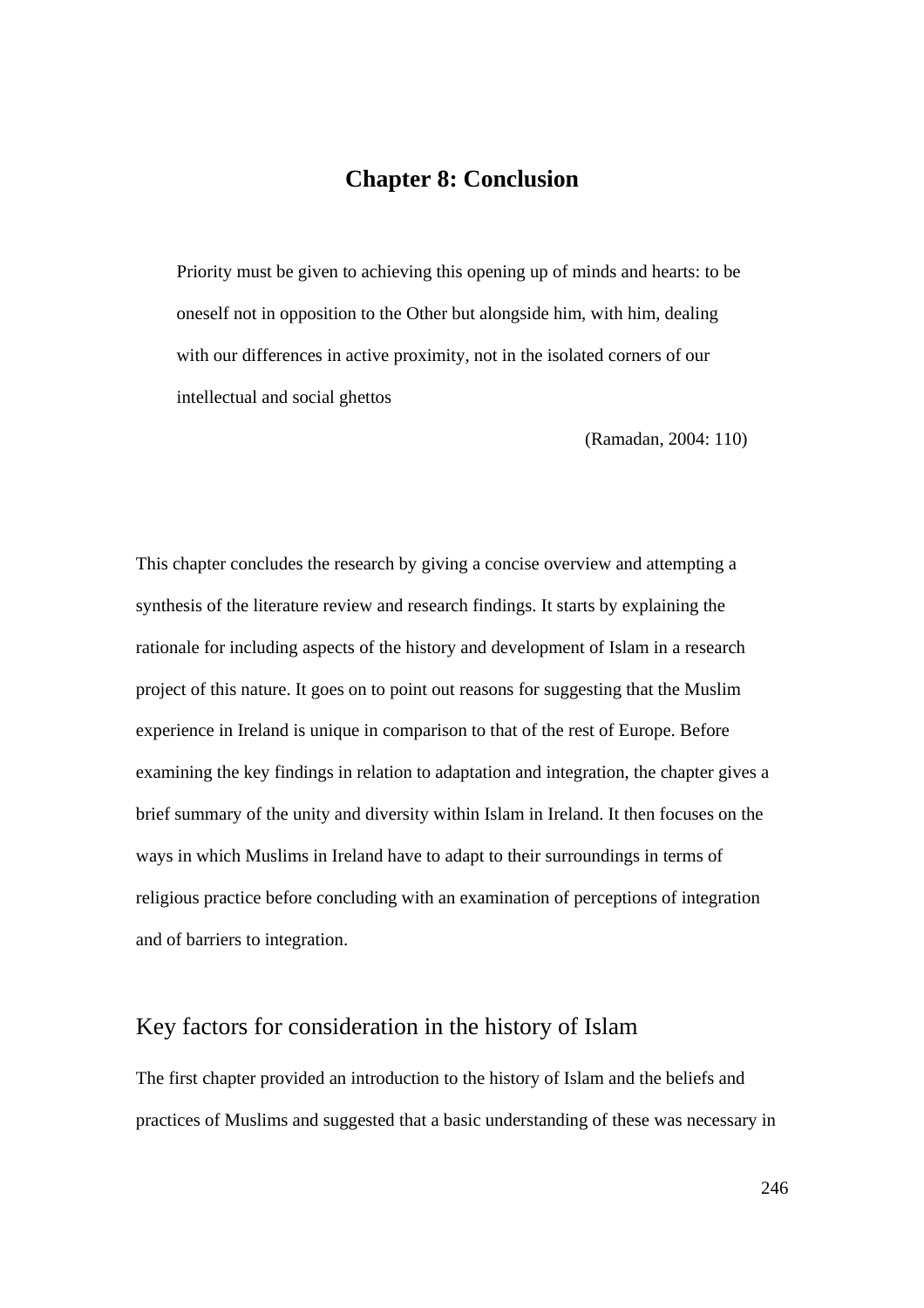order to appreciate the complex religious tradition that informs the lives of Muslims living in Ireland today. Early developments such as the establishment of the *ummah* and the spread of Islam into diverse geographical and cultural areas have had enduring impacts on Muslims and on Islamic thought and continue to inform Muslim experiences across the world. Many of the diverse groups and movements that sprung up within the early Islamic community have persisted to the present time and more diversity has evolved within Islam in recent years as a result of changing political circumstances and attempts to grapple with problems that have arisen as a result of the Islamic encounter with colonialism and modernisation. The five pillars of Islam were also outlined in brief as they provide a basic framework for the practice of Islam. An understanding of these factors is necessary in order to appreciate the challenges Muslims in Ireland face in relation to religious practice. The chapter also explored the historical interactions between Islam and Europe. The research suggests that early encounters between both entities have laid the framework for meta-narratives about Islam in the West and inform current relations between Islam and the West. The chapter concluded with an examination of the history of Muslims in Ireland and outlined some of the key demographics of the Irish Muslim population.

## Unique aspects of Islam in Ireland

The development of Islam in Ireland has followed a different trajectory to that of Islam in other European countries. A primary reason for this has been the relatively recent arrival of large numbers of Muslims in Ireland. This can be illustrated by reference to the development of religious institutions. The first purpose built mosques in Ireland were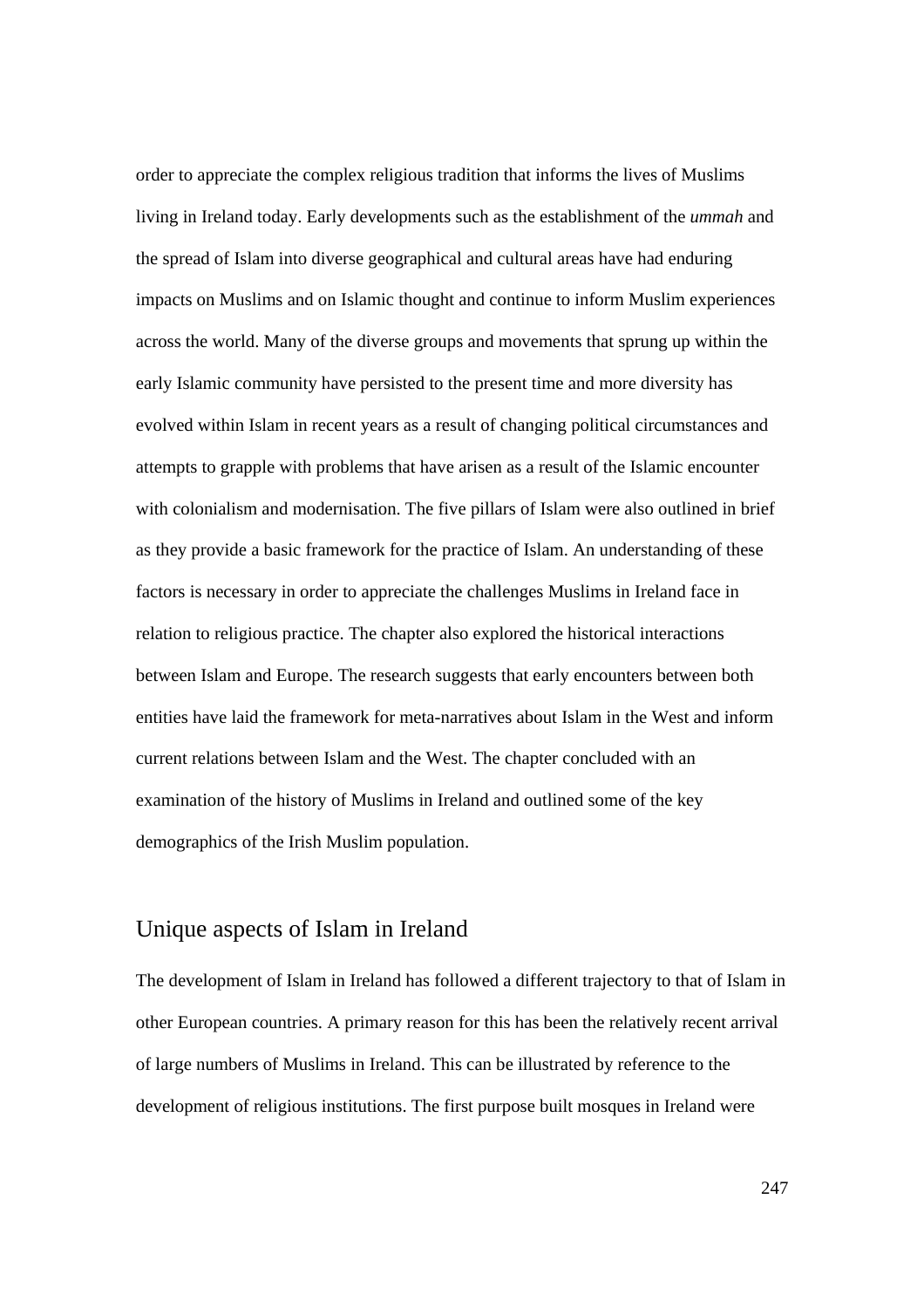opened in the small town of Ballyhaunis in 1986 and in Clonskeagh in Dublin in 1996. This compares to Germany where the first mosque was built in 1866, France where the Paris Mosque was completed in 1926, and the United Kingdom, where the Shahjehan Mosque in Woking was completed in 1889 (Nielsen, 1992). Participants in this research also felt that Irish mosques are less likely to be affiliated with certain groups or sects compared to mosques in the United Kingdom.

The Muslim population in many European countries comes from former colonies. This compares with Ireland which was a colonised rather than colonising country. This has resulted in a shared historical heritage between Muslim immigrants and Irish people (Selim, 2005b: 28) and has also resulted in a diverse Muslim population that is not primarily linked with one specific area. The economic and social status of Muslims in Ireland appears to be higher than that of the United Kingdom (Peach cited in Flynn, 2006: 235). Participants themselves expressed the view that the Muslim population in Ireland was newer, smaller, more diverse yet more united, less extreme and more educated than Muslim populations in the UK, Holland, Germany and France.

## Diversity and unity

The findings indicate that there are numerous strands of subjective and objective levels of diversity amongst the Muslim population in Ireland. This diversity relates to factors such as nationality, reasons for immigration, impressions of life in Ireland, levels of religious belief and practice, membership of sects or groups, views on integration, views on militancy and levels of interaction with the wider non-Muslim Irish population.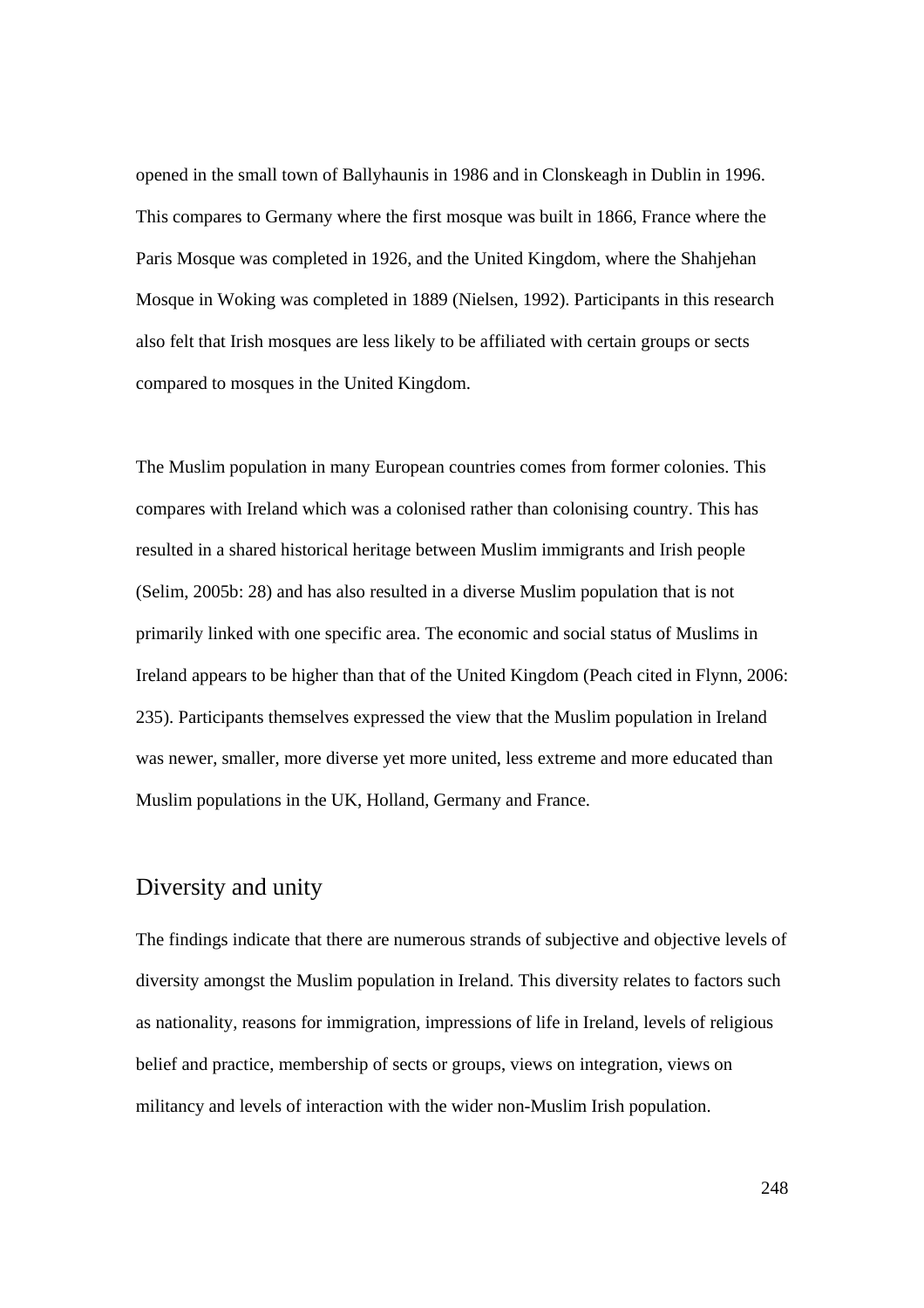Individual participants identified what they considered to be the key diversifying features of the Muslim population. Some felt that nationality was the key factor whilst others felt that it was the length of stay in Ireland, the level of education, their cultural background, their affiliation to either moderate sects or stricter schools of thought.

Against the backdrop of diversity however, there are a number of key unifying factors, not least of which is the shared belief in Allah and in the divine Quranic revelations received by Muhammad. These beliefs set the foundation for other unifying factors perhaps the primary being the unanimous sense of belonging to the worldwide Islamic community or *ummah.* This sense of unity is reinforced through religious practice and the five pillars of the faith as well as through international networks of communication amongst Muslim groups and between relatives living in different parts of the world. In many ways this sense of unity transcends diversity. This was evidenced by the fact that participants were often reluctant to link themselves with, or even acknowledge the existence of, specific schools of thought in Ireland. The almost paradoxical unity and diversity of Islam in Ireland operate in tandem with each other in a delicately poised balance. Ramadan (2004: 106) in his discussion of Muslims in the west suggests that 'intracommunal dialogue between trains of thought, as well as among national and local organisations, is virtually nonexistent. People ignore or exclude one another while at the same time they say, 'we are all brothers''.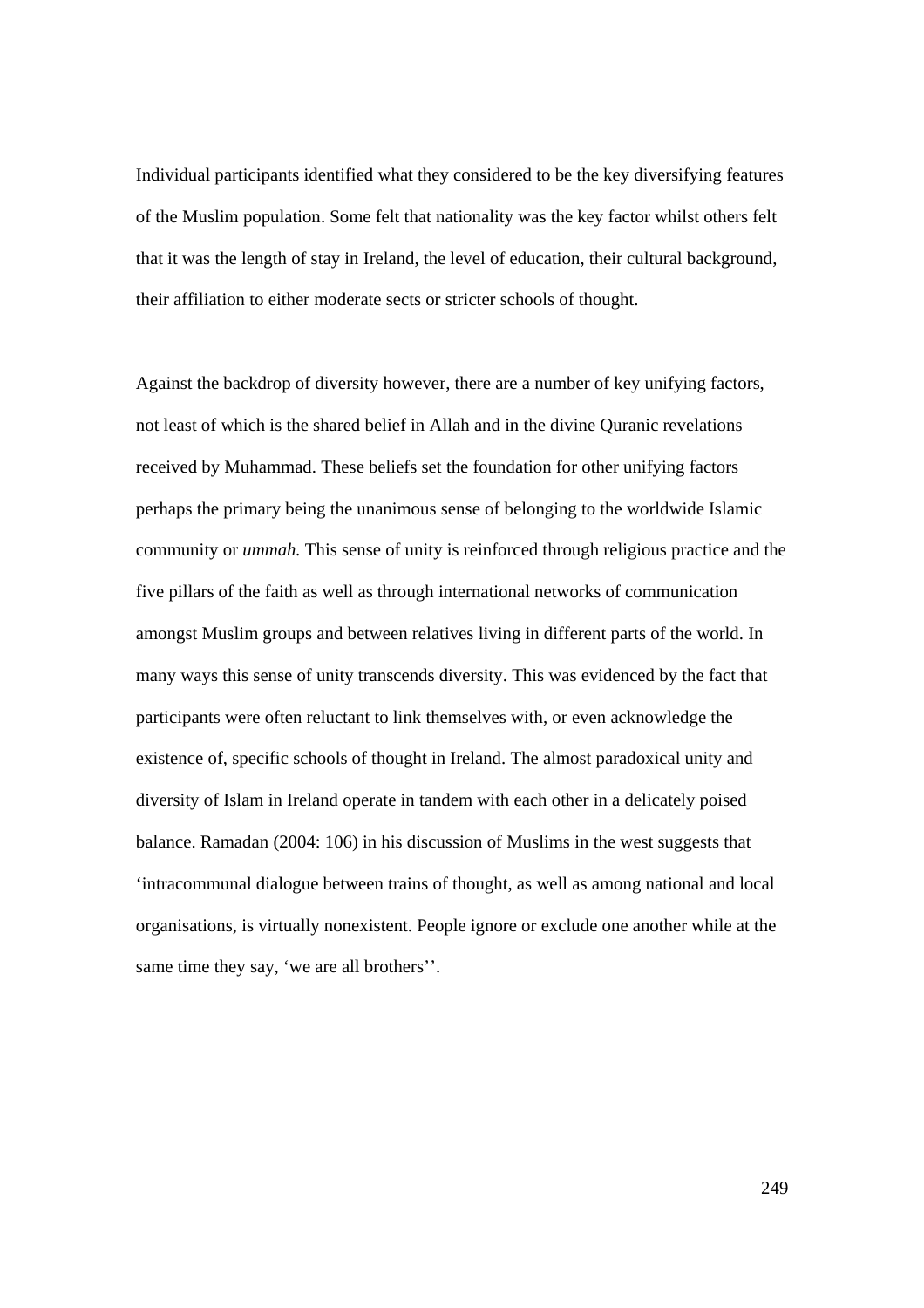## Adaptation for religious practices

The large number of immigrants amongst the Muslim population in Ireland coupled with the fact that Ireland has traditionally been a relatively religiously homogenous society means that Muslims living in Ireland have to adapt to their surroundings on a number of levels including socially, culturally and economically. The immigration of religious groups into such a homogenous society and the subsequent adaptation of religious practice to the new surroundings can pose challenges (Chryssides, 1994: 58).

One of the first challenges faced by Muslims arriving in Ireland is finding suitable premises to pray. To date there are just three purpose built mosques in Ireland. Most other mosques are in existing buildings that are specifically adapted for the purposes of religious practice. Many of these are makeshift houses or warehouses that are rented out by the local Muslim community, a smaller number are in premises that have been bought and converted for religious practice whilst some religious ceremonies and celebrations are held in community halls or even in institutions where a large number of Muslims work.

The difficulties relating to places of prayer include finding suitable premises with washing facilities, obtaining a site, purchasing land, obtaining planning permission, securing existing premises for rent for religious purposes and ensuring there are sufficient parking spaces. The small number of mosques in Ireland means that those living in more isolated or rural areas often have to travel long distances to get to their nearest mosque.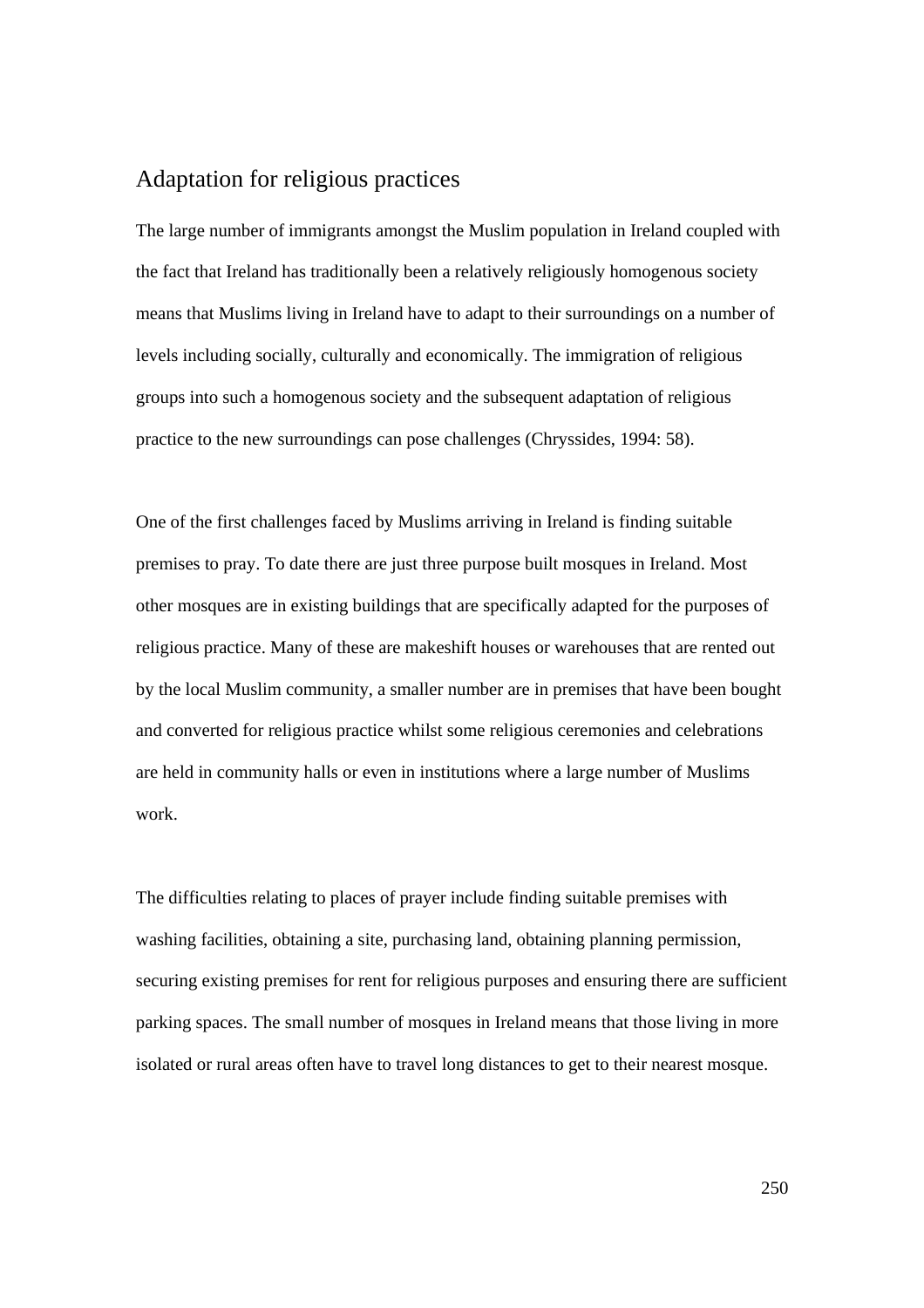Muslims also face difficulties in finding a suitable place for daily prayers in their places of work or education and getting time off work to facilitate prayer. However, many felt that both of these issues were easily overcome by carrying prayer mats and praying in any quiet, clean place that could be found. Participants generally found employers amenable to giving time off for prayer although a few said they knew of people too shy to make such requests. Muslims in Ireland adapt to the lack of a public call to prayer by purchasing radio or alarm clocks systems which broadcast the *adhan* in private places. Timetables detailing the changing prayer times have been published and distributed to Muslim families throughout Ireland.

Another challenge is faced in relation to getting time off work for major Islamic festivals although again many said they adapted to this by holding fuller celebrations at the nearest weekend and going to the mosque for prayer before work. Fasting during Ramadan when it falls during the summer months in Ireland can also prove to be a challenging experience as the time between sunrise and sunset is very lengthy when compared with countries in more southerly latitudes.

A number of Muslim communities adapt to the lack of Sharia law at government level by implementing it within their own community, particular in relation to family matters. In relation to *halal* food, Muslims in Ireland often feel they have to be aware when eating in non-Muslim households or restaurants as *haram* products may unwittingly be included on the menu. However, there are a growing number of *halal* shops around Ireland as well as institutions and workplaces where *halal* food is served. The prohibition on alcohol causes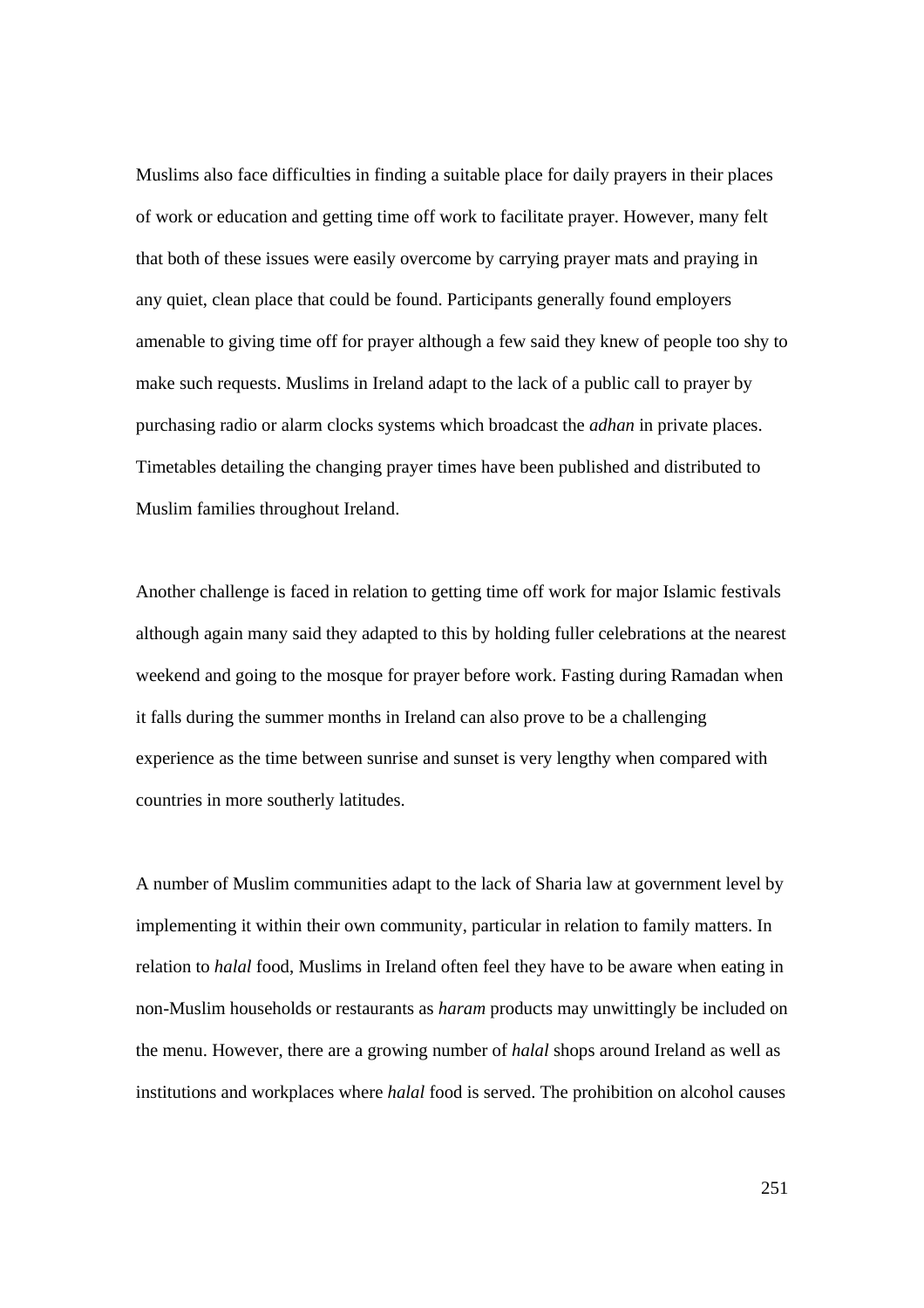challenges in terms of the many jobs which require the handling of alcoholic products or business such as restaurants which require the sale of alcohol in order to operate successfully. Some adapt to the prohibition on financial interest by placing money in bank accounts that do not earn interest or by giving money earned through interest to charitable institutions, others reinterpret the prohibition in light of living in Ireland and will take out mortgages from financial institutions on the understanding that this is acceptable where there is no housing alternative.

Muslims in Ireland also have to adapt to the shortage of burial places specifically allocated for Muslims. Whilst there is a space for Muslims in the Newcastle cemetery in Dublin this often requires long journeys for those living in more remote parts of Ireland and the space at the cemetery is at a minimum. Finally, Muslim families who are concerned to ensure their children receive an Islamic education adapt to the lack of Muslim schools by sending children for religious education to their local mosque in the evenings. They will also often monitor religious lessons in the school the child is attending and sometimes will request that their child be excused from class during religious lessons.

#### Integration

Integration is a slippery term that is often interpreted in different ways by different people. Indeed participants themselves viewed the process in a variety of ways. This research focused specifically on social integration which relates to friendships and involvement with non-Muslim groups and societies. Any of the research participants who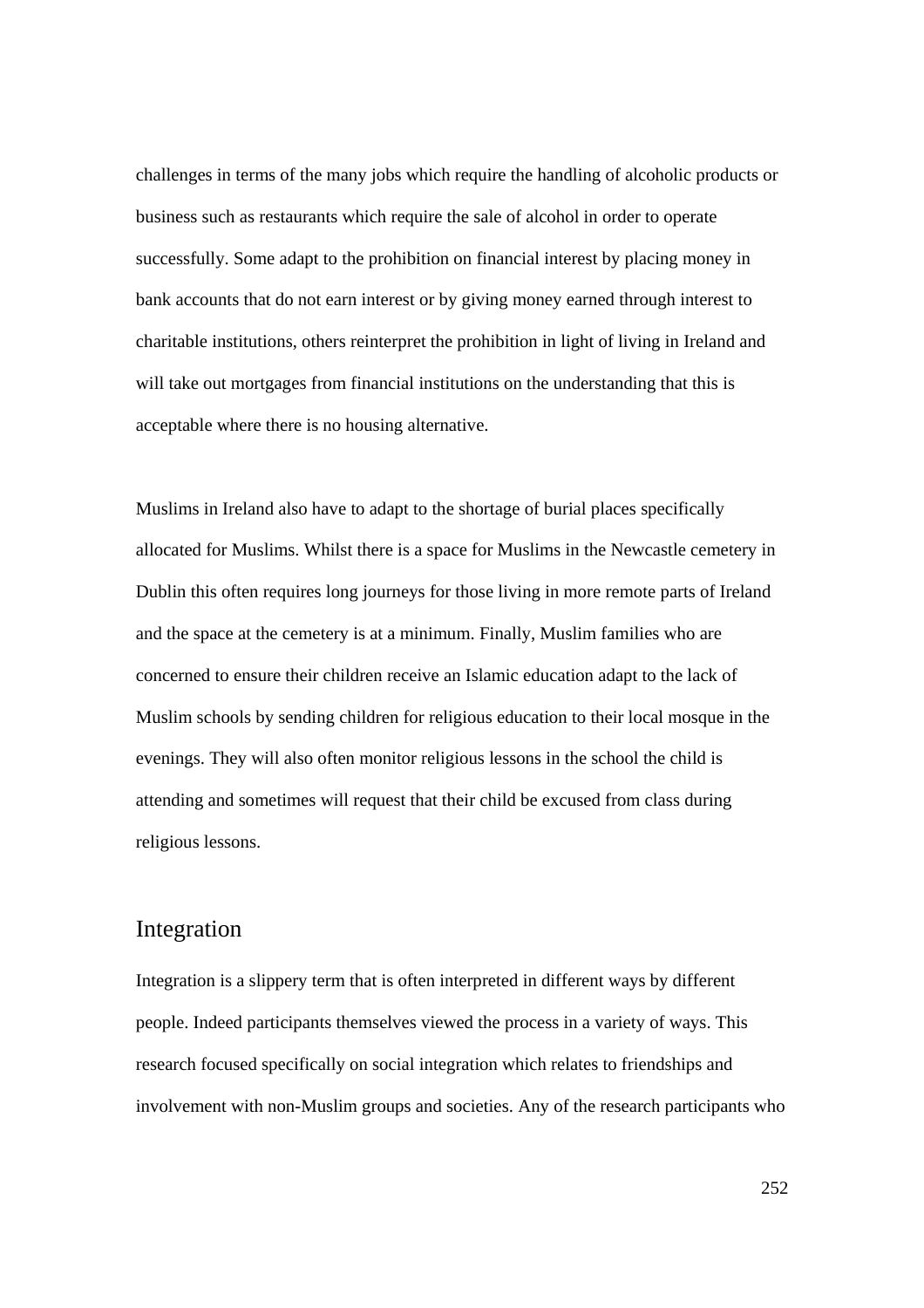spoke about integration viewed it as a positive and important process for Muslims living in Ireland. Most interpreted it as a process that involved a symbiotic relationship involving mutual understanding as well as giving and taking between both the immigrant and the host society. A number of participants felt strongly that there is a propensity amongst Irish people to see integration as a process that involves abandoning ones own culture and norms in favour of that of the host society and some participants felt that the upholding of religious prohibitions on alcohol or of wearing a headscarf are often viewed wrongly as an unwillingness to integrate. Many felt that an inability to speak English was a major factor that prohibited integration and led to isolation.

Research conducted to date on the experiences of Muslims living in Ireland has pointed to a lack of effort from both Irish society and the Muslim community regarding integration (McPhee, 2005: 63 and Flynn, 2006: 235). This research supports those findings whilst at the same time it suggests that levels of integration amongst the Muslim population in Ireland are as fragmented and diverse as the Muslim population itself. Participants themselves recognised this diversity and felt that, whilst many Muslims were integrating, there were also those who were becoming more isolated in Irish society.

All participants who had lived in Ireland for over twenty years had many friendships with non-Muslim Irish and often belonged to or participated in non-Muslim organisations and groups. More recent arrivals in Ireland often had either a small number, or no non-Muslim Irish friends. This, however, does not necessarily point to a similar pattern in the future as there are many potential factors that may have contributed to the greater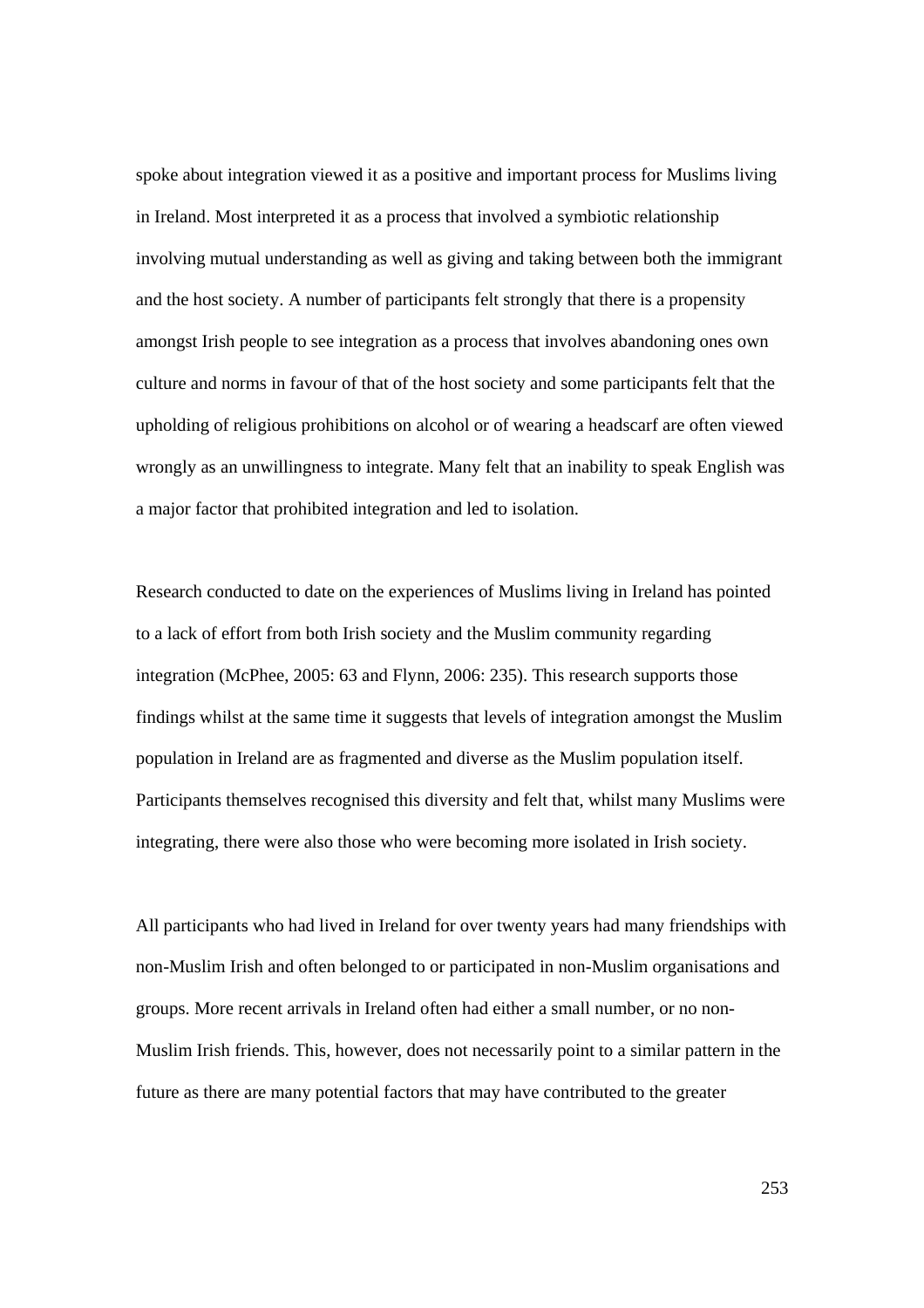integration of the older or more established Muslim community including the fact that the Muslim community in Ireland up to the 1980s was relatively small and the possibility that Islam was given less negative media coverage prior to 2000 thus generating less mutual distrust or suspicion.

Participants also felt that Muslim women were more prone to isolation than Muslim men. They felt there were a number of reasons for this including the fact that many were stayat-home mothers or that they could not speak English. Participants also felt that Muslim women were more prone to incidents of Islamophobia by virtue of the often visible nature of their religion due to their dress. This too could act as a deterrent to integration.

The primary social sphere for almost all participants was with fellow Muslims of the same background or nationality. There were a small number of participants who said they had more non-Muslim than Muslim friends. However, these were participants who described themselves as non-practicing Muslims. Findings support Flynn's (2006: 235) suggestion that although 'young Muslims work and study alongside their Irish compatriots harmoniously and productively, they socialise with Muslim peers and with their families'.

Participants expressed concerns about the consequences of a failure to integrate with the wider non-Muslim Irish society. Some felt it was impacting negatively on relationships within the family unit where language barriers were causing problems of communication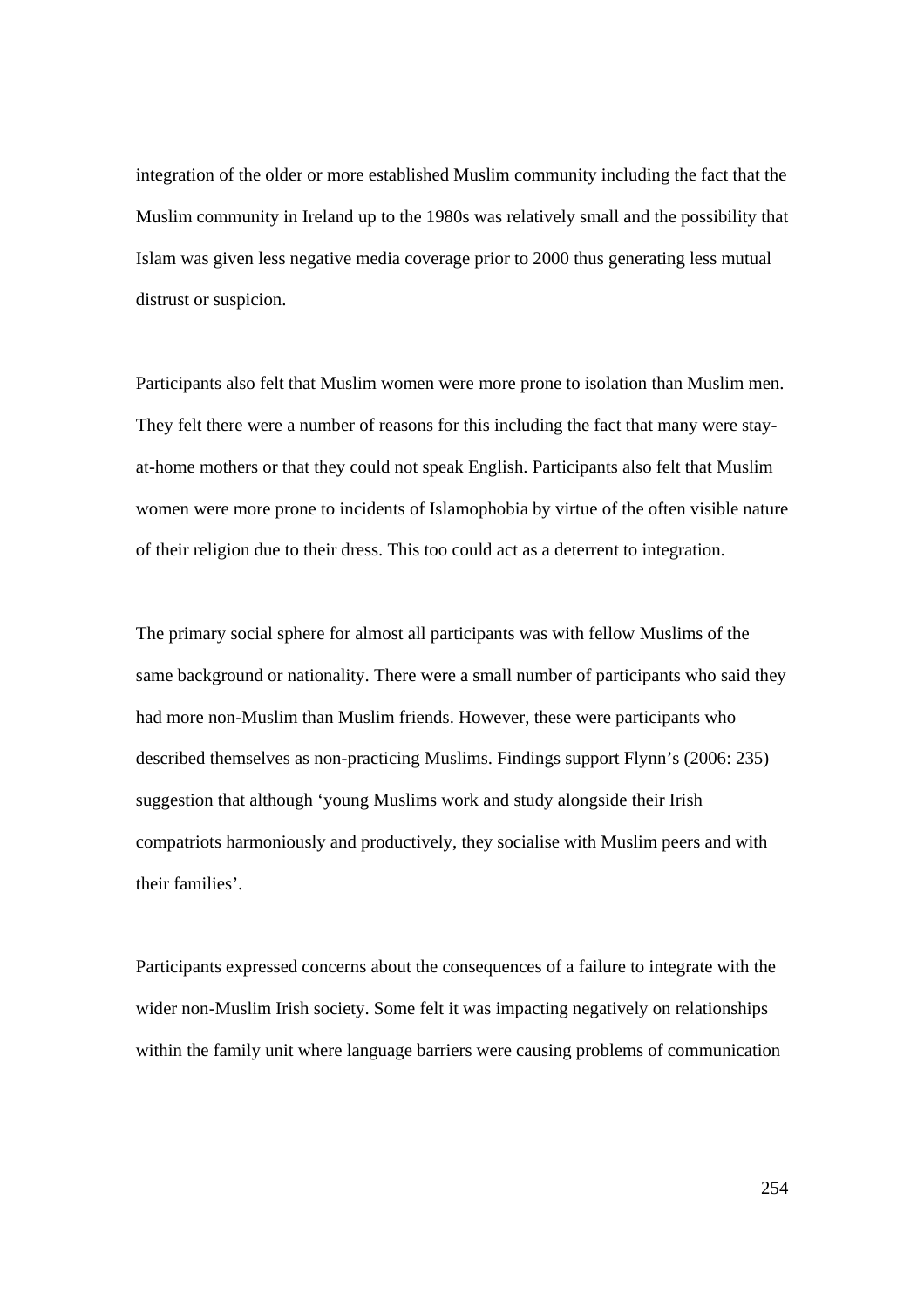between generations, others felt it could lead to isolation and could create a potential breeding ground for distrust, misunderstandings and militant behaviour.

According to the European Union's twelve Common Basic Principles for integration, integration is a dynamic two-way process involving immigrants and members of the host society (Commission of the European Communities, 2005). Integration will not, therefore, work if both sides are not committed to the process (Legrain, 2005: 257) and integration can be blocked by either the immigrants or by the receiving society (Heckman, 2005: 19).

Ireland's lack of a national policy on integration has been pinpointed in the past as one factor that inhibits integration (see Moran 2005 and Boucher 2008). Another factor which has been cited as having the potential to contribute to social fragmentation rather than integration are the admission policies of primary schools which permit schools to discriminate on the basis of religion when awarding places. Because the vast majority of primary schools in Ireland are run by the Catholic Church, this could have implications for Muslim families and for wider social patterns and has led to some predict that it could lead to ghettoisation, 'white flight' and the segregation of communities along religious lines (see McGorman and Sugrue, 2007: xiv).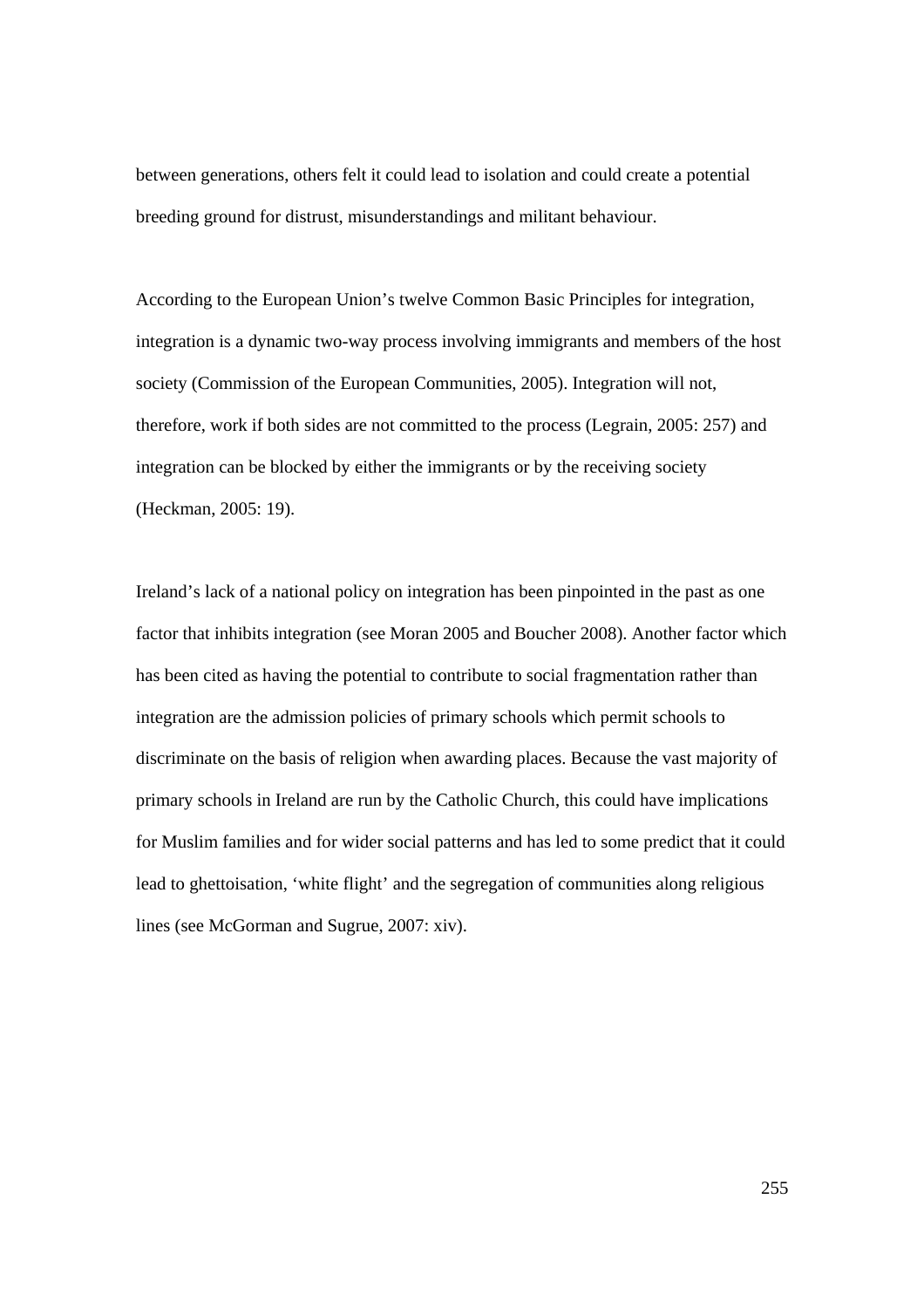## The media, grand narratives and culture

A perception expressed by every participant was that the media tend to portray Islam and Muslims unfairly in a negative light and that this perpetuates barriers of misunderstanding and fear and is a prohibitive factor in relation to integration.

Events linked to the Muslim world that have had global significance have resulted in global discourses that pit Islam against the West and this has the potential to affect local relationships between Muslims and non-Muslims in Europe (Mitri, 2007). The coverage of these events therefore plays an important role in informing Western perceptions of Islam and Muslims and can lead to discrimination and suspicion (Ramadan, 2004: 71).

The meta-narrative of Islam as enemy has roots in historical encounters between Islam and Europe but is also informed by 'Orientalist' discourse where the Orient is linked with Islam and which distinguishes between Western superiority and Oriental inferiority (Said, 2003). It contributes to the controversial but persuasive argument by Huntington (1997) that suggests there is a 'Clash of Civilisations' between the West and Islam. This in turn can lead to justifications for Islamophobia which has the potential to result in the isolation of the Muslim population by inhibiting integration. Indeed almost all participants of this research had experienced some element of Islamophobia during their time in Ireland. These incidents ranged from a sense of being singled out or stared at, to verbal and even physical abuse.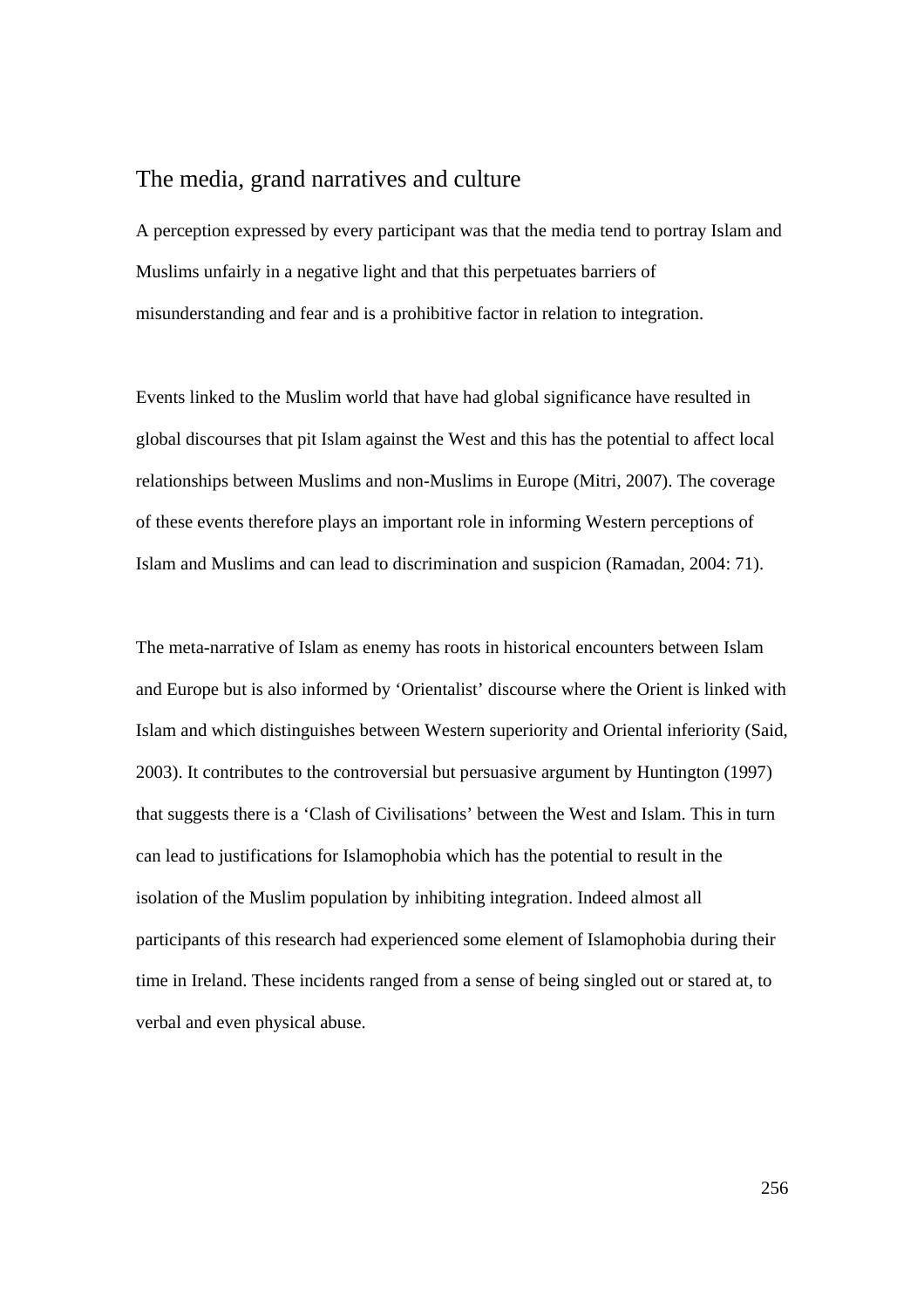Participants felt that Islamophobia was linked with misperceptions about Islam as a religion of violence and that this was fuelled by its portrayal in the media. Some felt that the media gave a voice to extremist Muslims whilst the vast majority of peaceful Muslims are voiceless and underrepresented. Participants, however, acknowledged that militancy within Islam was impacting on their local relationships in Ireland as it was this that ultimately led to negative portrayals of Islam in the media. One man described it by saying that whilst people are dying physically as a result of atrocities carried out by Muslims, that he is dying everyday because he suffers the effects of these acts.

Other challenges relating to the interaction of Muslims with non-Muslims in Ireland include language barriers which can prohibit exchanges at a variety of levels including in shops and health institutions. Participants felt that the social hub of the pub in Irish life also creates challenges for interaction as alcohol is prohibited in Islam and socialising in pubs is often frowned upon by their peers or they themselves feel that going to a pub would go against their religion. The lack of knowledge about *halal* and *haram* food amongst Irish people also results in a reluctance on the part of some Muslims to socialise in non-Muslim homes.

Whilst participants felt that Muslim women often faced more instances of discrimination than men, some participants felt that the *burkha* inhibited interactions with non-Muslims. Participants also felt that Muslim women were more likely to be discriminated against in the area of employment, again because of the visibility of their religion and their wearing of the *hijab*. Other challenges relating to employment concerned jobs that were not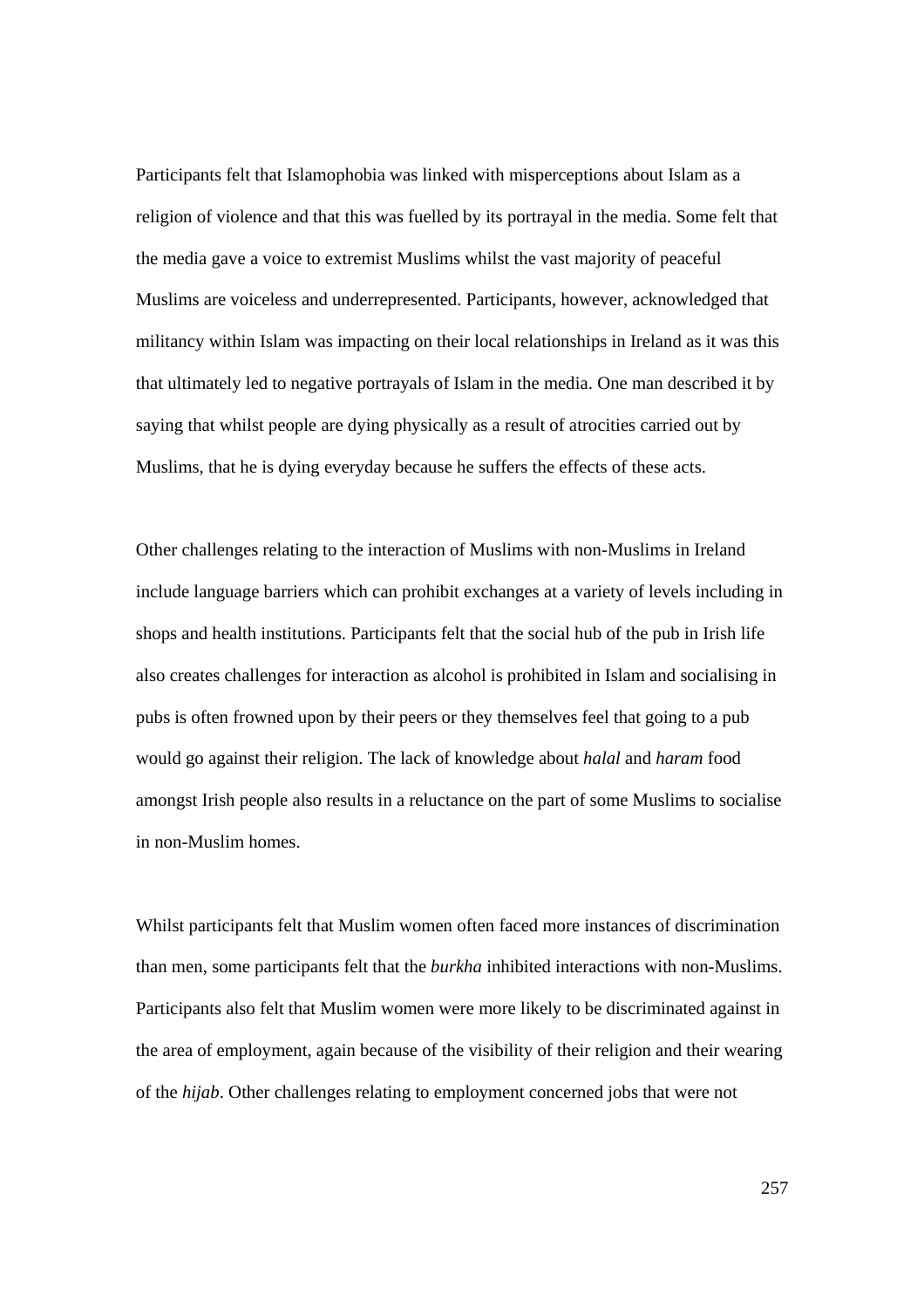considered to be Sharia compliant; for example, working in a financial institution where interest was charged, working in jobs where alcohol was served or working in the caring professions where Muslims may have to deal with members of the opposite sex. Indeed, interactions with members of the opposite sex sometimes threw up challenges for Muslim immigrants who were from societies where these types of interactions were limited. Whilst this was not perceived to result in a barrier to integration, it did pose significant challenges. As integration is a two-way process, the lack of interest and apathy on the part of non-Muslims can also act as a barrier to interaction as can the reluctance on the part of Muslims to interact with non-Muslims in the community.

## Conclusion

The relatively recent presence of large numbers of Muslims in Ireland means that to date, very limited research has been carried out on their experiences. It is hoped that this research has shed some light on the challenges that Muslims living in Ireland face in their daily lives both in relation to the practice of their religion and their integration with the wider non-Muslim society.

The main research question which developed throughout the research has been framed by questions relating to the history, diversity, experiences and practices of Muslims in Ireland and the main research question has been addressed:

• What challenges do Muslims in Ireland face in relation to the practice of their religion and their integration with the wider Irish society?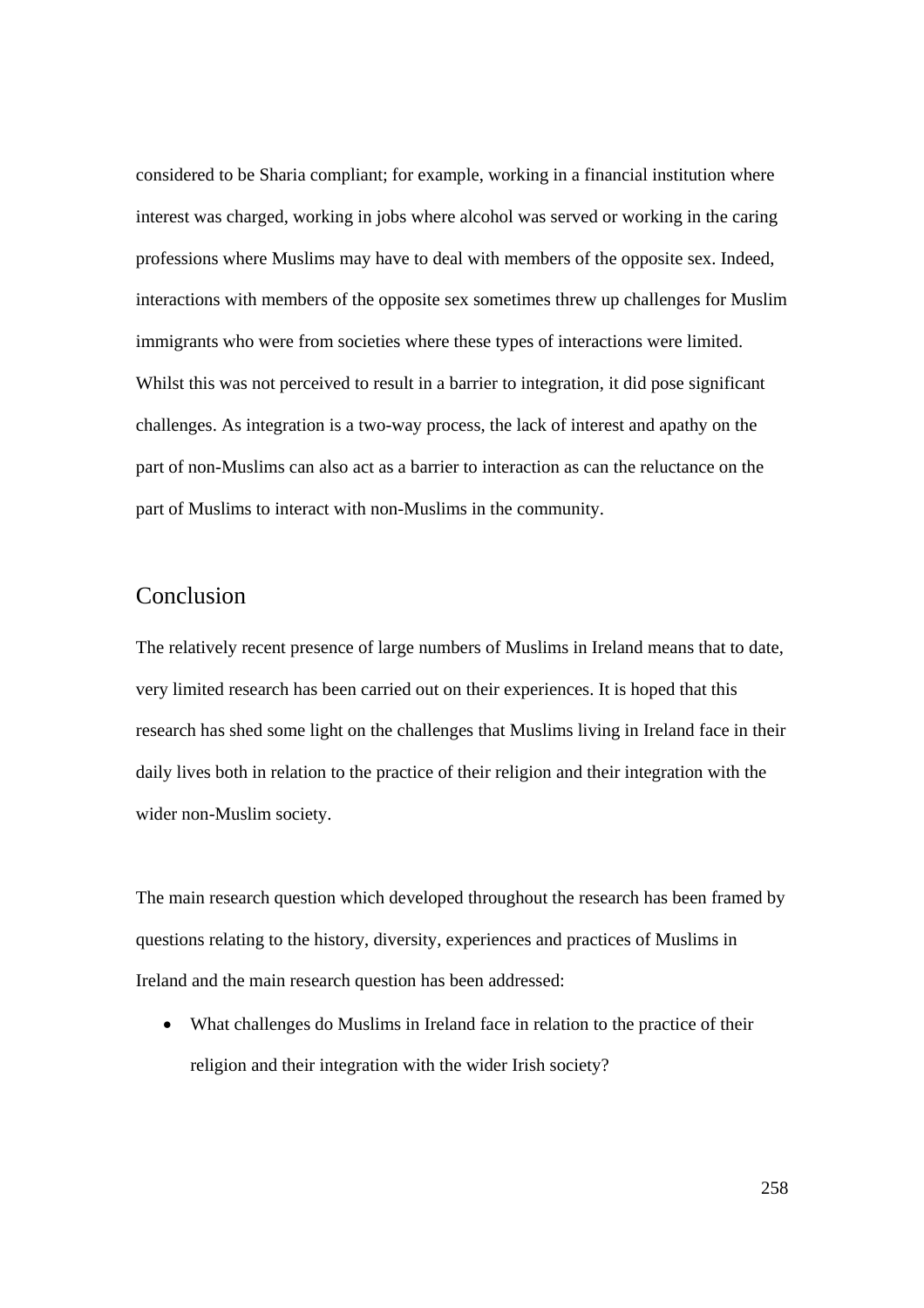Most of the challenges relating to religious practice are surmountable and can be tackled from within the Muslim population. However, challenges to integration require a concerted effort on the part of both Muslims and the wider Irish society in order for them to be overcome. Participants felt that the key factor inhibiting integration was a lack of knowledge about Islam and about Muslims amongst the Irish population. They felt that this lack of knowledge coupled with a lack of personal experience of Muslims fuelled fears about Islam and that these fears were exacerbated by the misrepresentation of Muslims in the media. Some participants felt that the involvement of a minority of Muslims in militant activities also contributed to the growing prevalence of misunderstandings about Islam. A number of participants also expressed fears about western societies and cultural mores as well as what some perceived as a decline in moral values. When these factors are combined with challenges such as cultural differences and religious prohibitions that are often at odds with the social or cultural practices of mainstream Irish society, it is clear that Muslims living in Ireland face significant challenges in relation to their integration with Irish society. In order for integration to take place, steps must be taken on both sides primarily to facilitate greater understanding and knowledge of the other. As Ramadan (2004: 203) points out 'knowing the other is a process that is unavoidable if fear of difference is to be overcome and mutual respect is to be attained'.

There is an onus therefore on both Irish society and on Muslims living in Ireland to work together to facilitate integration from both directions. Participants felt that Irish people needed more information about Islam and that Muslim people needed more information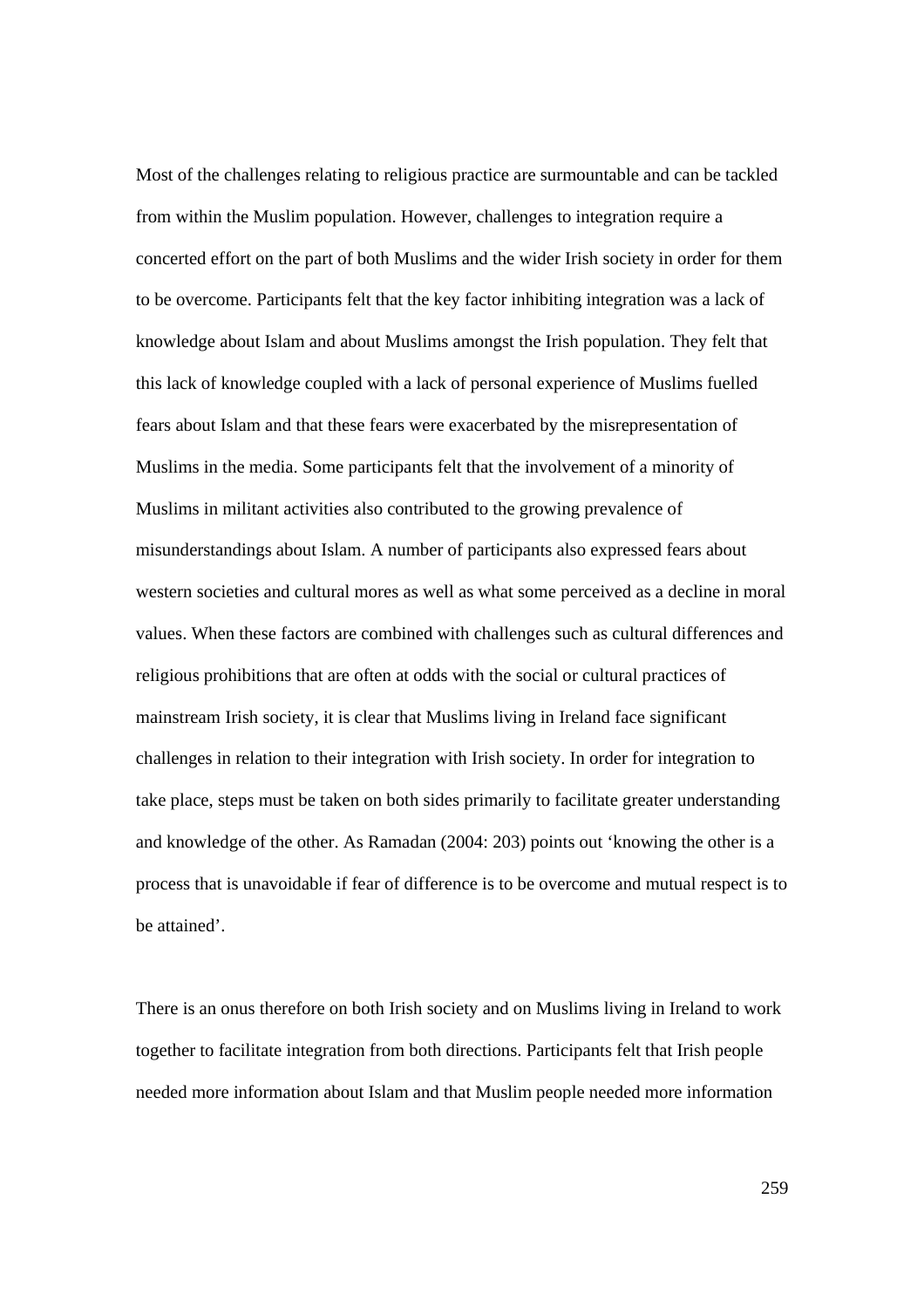about Ireland and about Irish people. They felt that this knowledge had to come from sources other than the media as Irish people tended to associate Islam with the acts of a minority of Muslim terrorists and needed to be able to differentiate between the religion and the people. They felt that this two-way stream of knowledge and information between Muslims and Irish society would contribute to a better relationship, more understanding and higher levels of integration and that this would be a positive framework in which the Muslim community could develop in Ireland.

Finally, this research is by no means an exhaustive outline of the Muslim population of Ireland or of their experiences. Indeed, the research has opened up many further research questions that need to be explored. These include questions relating to mosques and their affiliation with various schools of thought, questions relating to the isolation of Muslim women in Ireland and questions relating to Muslim children in Ireland as a generation that may well be bridging a cultural divide.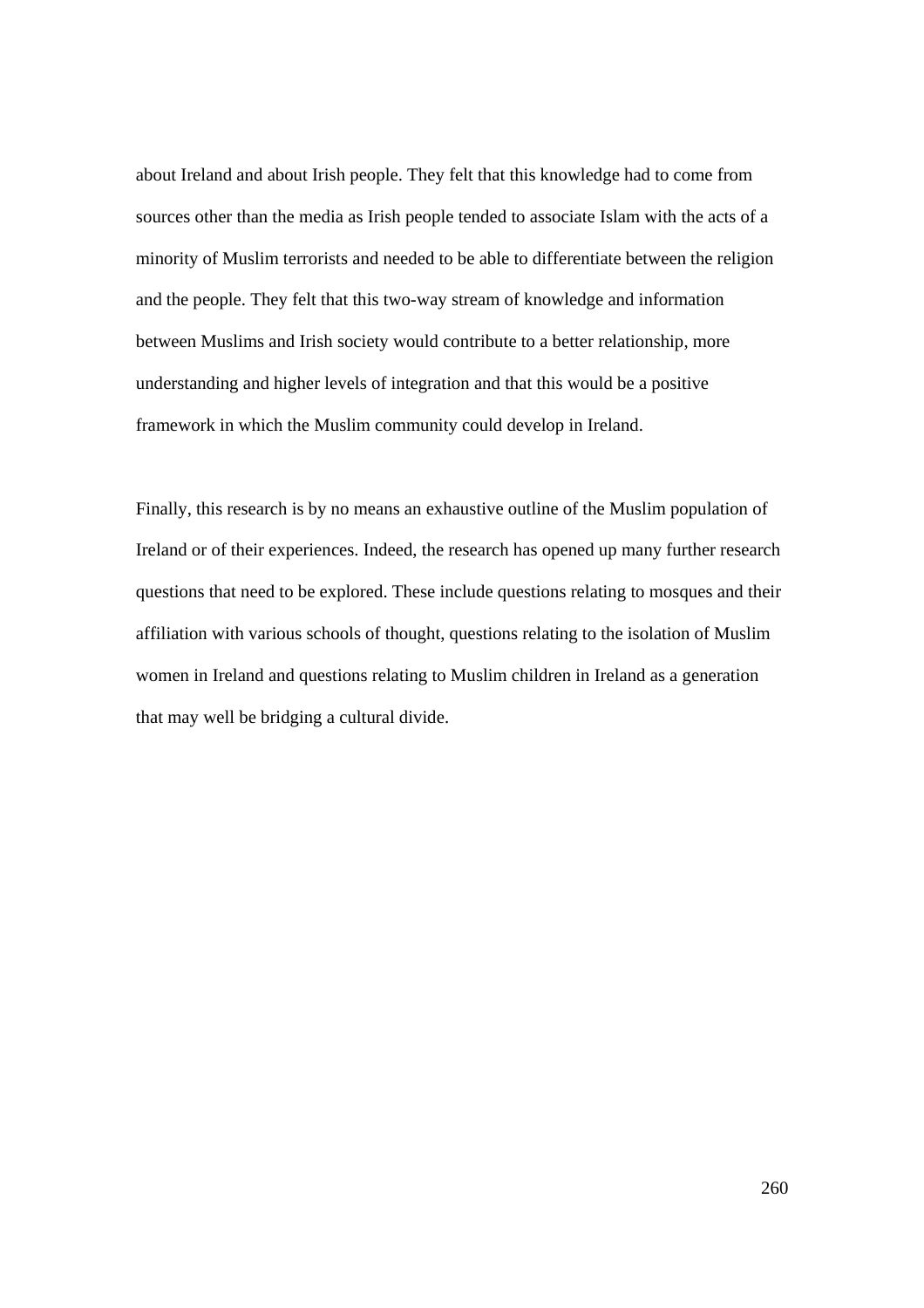# Bibliography

Ahern, B. (2006) *Remarks by the Taoiseach, Mr Bertie Ahern TD, on meeting with members of the Irish Islamic community on the 10th anniversary of the opening of the Islamic Cultural Centre of Ireland at Clonskeagh, Dublin* [internet] Available from: http://www.taoiseach.gov.ie/index.asp?locID=200&docID=2977 [accessed 15 February 2007]

*Ahlul Bayt Islamic Centre* [internet]. Available from http://homepage.tinet.ie/~ahlulbyteassociation/ [accessed 13 February 2007]

Al-Azmeh, A and Fokas, E. (2007) *Islam in Europe: Diversity, Identity and Influence*  Cambridge: Cambridge University Press

Allen, D. (2005) 'Phenomenology of Religion' in John R. Hinnells (ed) *The Routledge Companion to the Study of Religion* London: Routledge, 182-207

Armstrong, K. (2000) *Islam: A Short History* London: Phoenix Press

Armstrong, K. (1993) *A History of God* London: Vintage

Arthur, S. and Nazroo, J. (2003) 'Designing Fieldwork Strategies and Materials' in Ritchie, J. and Lewis, J. *Qualitative Research Practice* London: Sage

Aslam, N. (2004) *Maps for Lost Lovers* London: Faber and Faber

Balyuzi, H. M. (1976) *Muhammad and the Course of Islam* Oxford: George Ronald Publisher

Bari, M. (2007) *Re: Early history of Islam in Ireland,* email to Colette Colfer (clecolfer@yahoo.co.uk), 18 January 2007 [accessed 18 January 2007]

Boucher, G. (2008) 'Ireland's lack of a coherent Integration policy' in Translocations, Volume 3, Issue 1 (ejournal available: http://www.translocations.ie/volume3issue1/Vol 3 Issue 1 Gerry Boucher.htm)

Bowman, M., Herbert, D., Mumm, S. (2001) *Religion Today: Tradition, Modernity and Change Course Introduction* Milton Keynes, UK: The Open University

Brocklesby, G. (2006) *Integrating a minority: Muslims in Irish post-primary education*  MPhil thesis, School of Ecumenics, Trinity College Dublin

Bryman, A. (2004) *Social Research Methods (2nd edition),* New York: Oxford University Press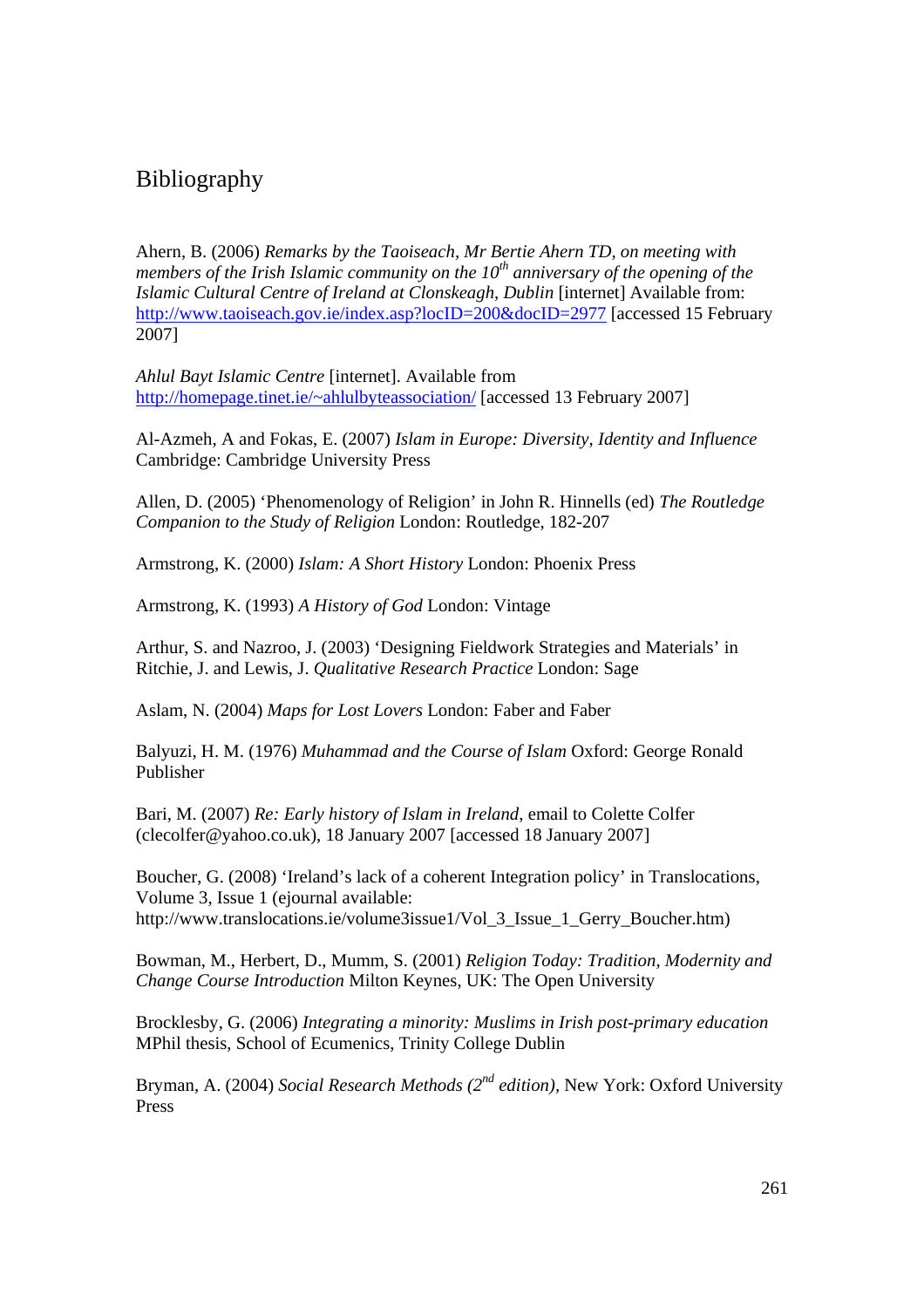*Caring for a Muslim Patient* (2006) Information for Staff: Hospice Friendly Hospitals Programme, Irish Hospice Foundation and the Health Service Executive

Cassidy, E. G. (ed) (2002) *Measuring Ireland: Discerning Values and Beliefs* Dublin, Veritas

*Census 1981* Central Statistics Office, Dublin

*Census 2002* Central Statistics Office, Dublin

*Census 2006* Central Statistics Office, Dublin

Cesari, J. (2004) *When Islam and Democracy Meet* Basingstoke, England: Palgrave Macmillan

Chryssides, G. (1994) 'Britain's changing faiths: adaptation in a new environment' in G. Parsons (ed) *The Growth of Religious Diversity, Britain from 1945, Volume II Issues*  London: Routledge, 55-84

Commission of the European Communities [CEC] (2005) *A Common Agenda for Integration – Framework for the Integration of Third-Country Nationals in the European Union* [COM (2005) 389], Brussels: CEC

Constitution of Ireland Available: http://www.taoiseach.gov.ie/index.asp?docID=243 [Accessed October 21<sup>st</sup>] 2007]

Cragg, K. (1997) *Islam* Milton Keynes, UK: The Open University

Crotty, M. (1998) *The Foundations of Social Research* London: Sage

*Data Protection Acts 1988 and 2003: A Guide for Data Controllers* Co. Portarlington: The Office of the Data Protection Commissioner

Denscombe, M. (2003) *The Good Research guide 2nd edition* Berkshire: Open University Press

Department of Education and Science (2007a) 'Pre-school and primary education in Ireland' available:

http://www.education.ie/home/home.jsp?maincat=&pcategory=17216&ecategory=20658 &sectionpage=12251&language=EN&link=link001&page=1&doc=18626 [accessed 22<sup>nd</sup>] October 2007]

Department of Education and Science (2007b) 'Minister Hanafin announces intention to pilot new additional model of Primary School Patronage' available: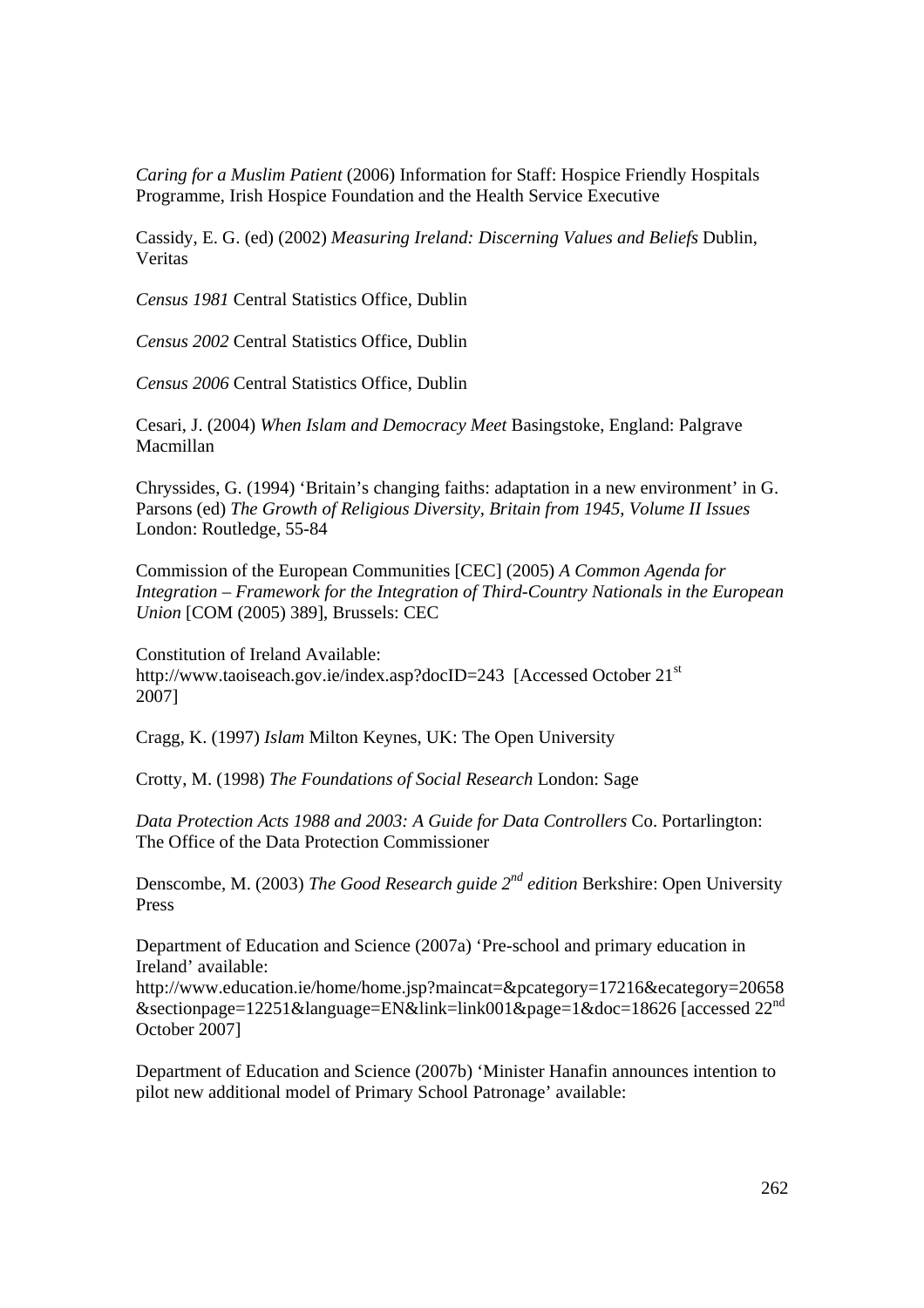http://www.education.ie/robots/view.jsp?pcategory=10861&language=EN&ecategory=4  $1296\&$ link=link001&doc=34229 [accessed  $18^{th}$  March 2009]

El-Droubie, Riadh *Islam* in W. Owen Cole (ed) (1996) *Six World Faiths* London: Continuum, 237-280

Equal Status Act 2000 (2000) Irish Statute Book, Dublin available: http://www.irishstatutebook.ie/2000/en/act/pub/0008/index.html [accessed 4 March 2009]

Esposito, J. L. (2005) *Islam: The Straight Path, revised third edition* New York: Oxford University Press

European Monitoring Centre on Racism and Xenophobia (a) (2006) *Muslims in the European Union: Discrimination and Islamophobia* Vienna: European Monitoring Centre on Racism and Xenophobia, 76-77

European Monitoring Centre on Racism and Xenophobia (b) (2006) *Highlights of the EUMC Report "Muslims in the European Union: Discrimination and Islamophobia*  Vienna: European Monitoring Centre on Racism and Xenophobia

Fisher, M.H. (ed) (1997) *The Travels of Dean Mahomet, An Eighteenth-Century Journey through India* London: University of California Press

Fitzgerald, Mary (2006) 'Ireland's Muslims Forging an Identity' *The Irish Times* [online] 13 October 2006 available:

http://www.ireland.com/newspaper/world/2006/1013/1160606580833.html [accessed February 15 2007]

Flynn, K. (2006) 'Understanding Islam in Ireland', *Islam and Christian-Muslim Relations,* Vol. 17, No.2, April 2006, 223-238

Fokas, E. (2007) 'Introduction' in A. Aziz and E. Fokas (eds) *Islam in Europe: Diversity, Identity and Influence* Cambridge: Cambridge University Press, 1-15

Fulcher, J. and Scott, J. (1999) *Sociology* Oxford: Oxford University Press

Gibb, H. A. R. (1988) *Islam* in R.C. Zaehner (ed) *The Hutchinson Encyclopedia of Living Faiths,* Oxford: Helicon Publishing Ltd., 166-199

Gilbert, N. (ed) (1993) *Researching Social Life* London: Sage

Gilliat-Ray, S. (2002) 'Invitation and enculturation: the dissemination and development of Islam in contemporary socieites' in J. Wolffe (ed) *Global Religious Movements in Regional Context* Milton Keynes: The Open University pp.157-196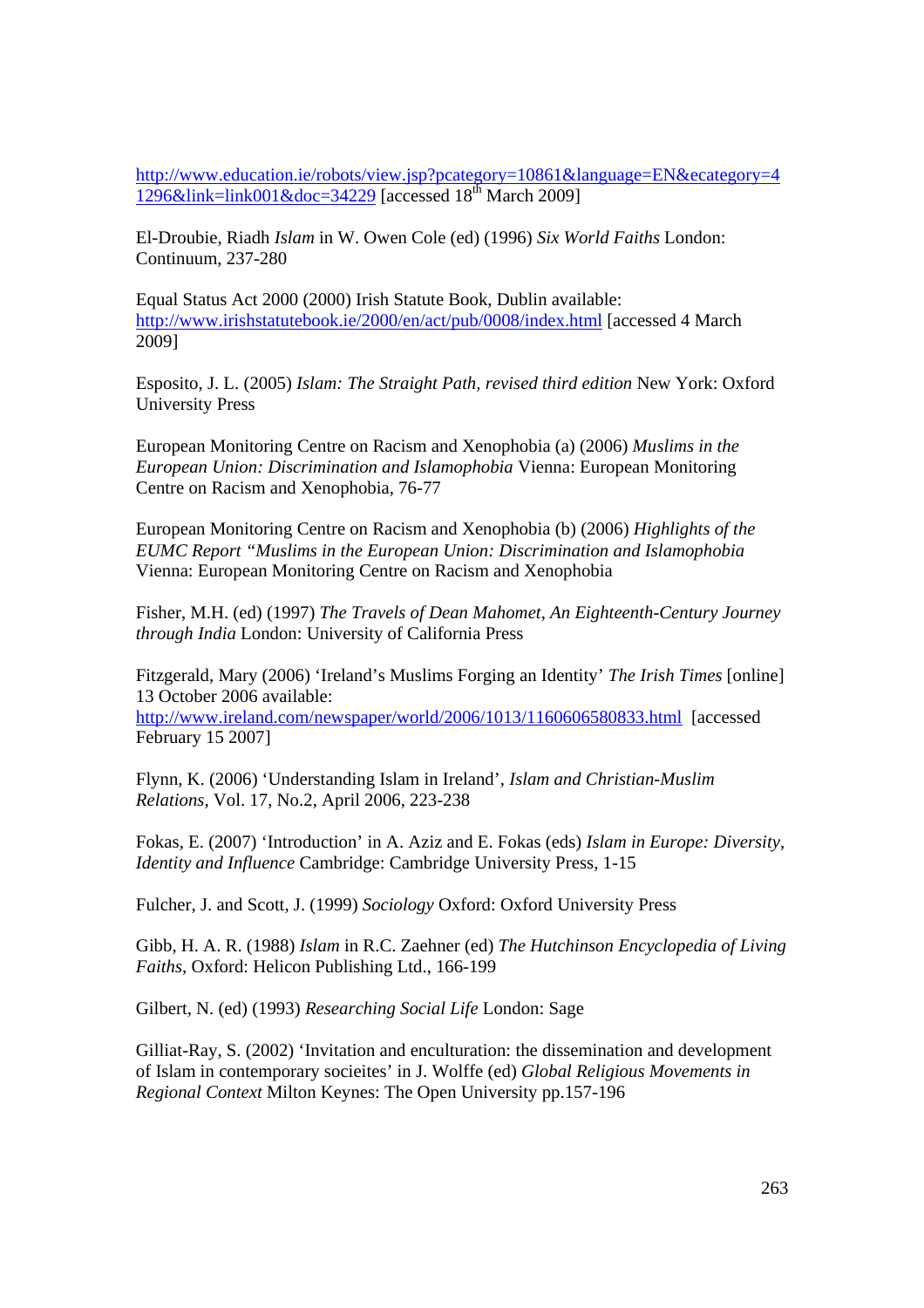Goody, J. (2004) *Islam in Europe* Cambridge: Polity Press

Haddad, Y. Y. (ed) (2002) *Muslims in the West: From Sojourners to Citizens* Oxford: Oxford University Press

Hart, C. (1998) *Doing a Literature Review* London: Sage

*Islam in Ireland* [internet] DCU Islamic Society. Available from: http://www.redbrick.dcu.ie/~isoc/islaminireland.html DCU Islamic Society [accessed 7th February 2007]

Heckman, F. (2005) 'The Integration of Immigrants in European Societies' in T. Kilton and C. Birkhead (eds) *Migrations in society, culture and the library: WESS European Conference, Paris, France, March 22 2004* Association of College and Research Libraries

available:

http://books.google.com/books?hl=en&lr=&id=gMG7Tp4oV2YC&oi=fnd&pg=PA14&d q=integration+and+immigrants&ots=xn-8tJc0oP&sig=4rW660PoJULNpgYe6zoBQROxcE#PPA14,M1 [accessed 7 March 2009]

Hinnells, J. R. (ed) (2005) *The Routledge Companion to the Study of Religion* New York: Routledge

Holden, M.T. and Lynch, P. (2004) 'Choosing the Appropriate Methodology: Understanding Research Philosophy' *The Marketing Review 2004, Issue 4, 397-409* 

Horan, N. (2007) 'Surgeons perform delicate operation for Muslims' *The Sunday Independent, April 8<sup>th</sup> 2007* available: http://www.independent.ie/nationalnews/surgeons-perform-delicate-operation-for-muslims-124083.html [accessed 13 March 2009]

Hughes, J. A. and Sharrock, W. W. (1990) *The Philosophy of Social Research: Third edition* Essex, England: Pearson Education

Huntington, S. P. (1997) *The Clash of Civilisations: And The Remaking of World Order*  London: Simon and Schuster

Inglis, T. (1998) *Moral Monopoly (2nd edition)* Dublin: University College Dublin

*Islamic Cultural Centre of Ireland*, An Islamic Cultural Landmark In the Western World. Five Years of Benevolence; 1996-2001, published December 2002

Klausen. J. (2007) *The Islamic Challenge: Politics and Religion in Western Europe*  Oxford: Oxford University Press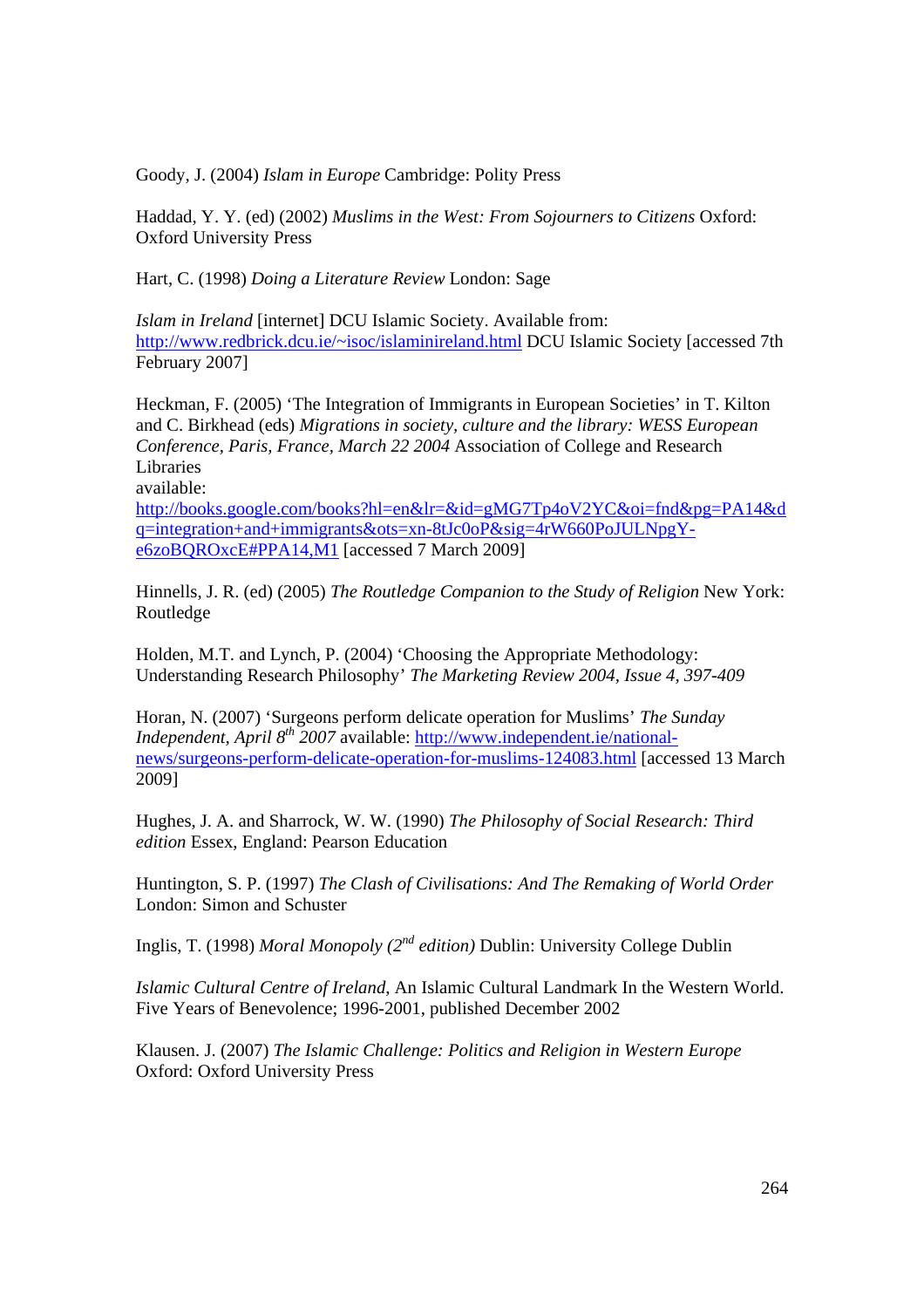Kvale, S. (1996) *Interviews: An Introduction to Qualitative Research Interviews* London: Sage

Lalor, Dr. S. (2000) 'The Constitution of Ireland' available: http://www.johnpghall.pwp.blueyonder.co.uk/constit.htm#intro [accessed 21<sup>st</sup>] October 2007]

Legrain, P. (2007) *Immigrants, your country needs them* London: Abacus

Mac Cormaic, R. (2007) 'Integration of Migrants must be a 'two-way process' *Irish Times,* 9 February, available: http://www.ireland.com/newspaper/ireland/2007/0209/1170364041440.html [accessed 16 January 2008]

Mahnig, H. (2002) 'Islam in Switzerland: Fragmented Accommodation in a Federal Country' in Y. Y. Haddad (ed) *Muslims in the West: From Sojourners to Citizens* Oxford: Oxford University Press, 72-87

Masood, E. (2006) *British Muslims: Media Guide* London: The British Council

May, T. (2001) *Social Research Issues, methods and process Third Edition* Buckingham and Philadelphia: Open University Press

McGarry, P. 'Group to Lobby for Right to wear hijab' *the Irish Times, Tuesday 2nd September 2008* available:

http://www.irishtimes.com/newspaper/ireland/2008/0902/1220301235391.html [accessed 13 March 2009]

McGorman, E., Sugrue, C. (2007) *Intercultural Education: Primary Challenges in Dublin 15* Dublin: Social Inclusion Unit of the Department of Education and Science

McInerney, S. and Bracken, A. (2007) 'The new class struggle' *Sunday Tribune,* 4 November

McPhee, S. (2005) *The integration of the Muslim community in Ireland* MPhil thesis, School of Ecumenics, Trinity College Dublin

Migration Nation – statement on integration strategy and diversity management (2008), Dublin: Office of the Minister for Integration

Mitri, T. (2007) 'Christians and Muslims: memory, amity and enmities' in A. Aziz and E. Fokas (eds) *Islam in Europe: Diversity, Identity and Influence* Cambridge: Cambridge University Press, 16-34

Mohsin, H. (2007) *The Reluctant Fundamentalist* London: Penguin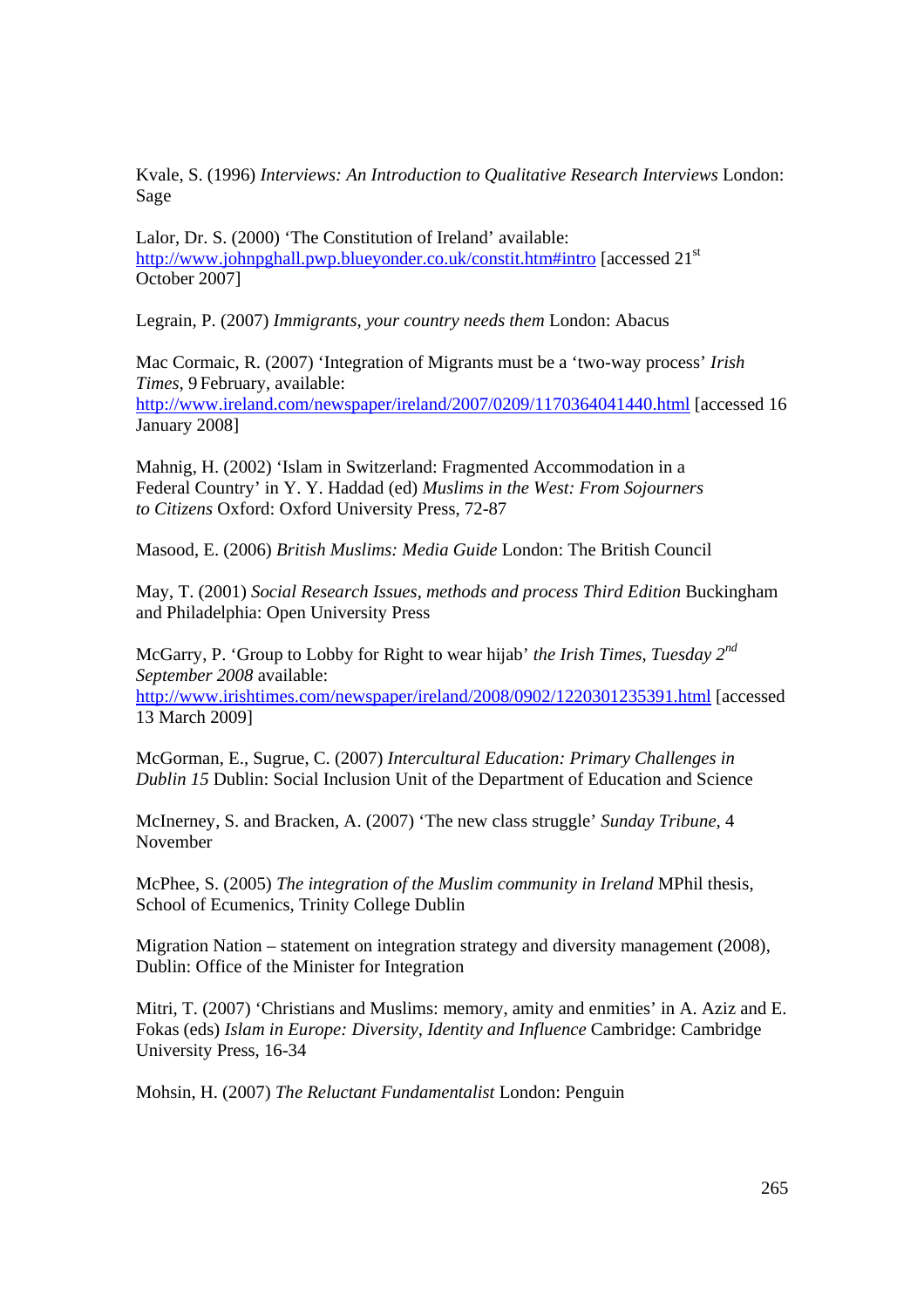Moran, J. (2005) 'Refugees and social policy' in S. Quin, P. Kennedy, A. Matthews, G. Kiely (eds) *Contemporary Irish Social Policy* Dublin: University College Dublin Press, 256-276

Moustakas, C. (1994) *Phenomenological Research Methods* London: Sage

Nielsen, J. (1992) *Muslims in Western Europe* Edinburgh: Edinburgh University Press

Nielsen, J. (2007) 'The question of Euro-Islam: restriction or opportunity?' in A. Al-Azmeh and E. Fokas (eds) *Islam in Europe: Diversity, Identity and Influence* Cambridge: Cambridge University Press, 34-48

O'Hanlon, G. (2007) 'Asking the Right Questions: Christians, Muslims, Citizens in Ireland', *Working Notes: Reflection and Analysis on Social and Economic Issues,* Issue 54, February 2007, 8-14

Parsons, G. (ed) (1993) *The Growth of Religious Diversity: Britain from 1945, Volume I, Traditions* London: Routledge

*Planning for Diversity: The National Action Plan Against Racism 2005-2008* (2005) Dublin: The Department of Justice, Equality and Law Reform

Ramadan, T. (2004) *Western Muslims and The Future of Islam* Oxford: Oxford University Press

Reception and Integration Agency website, available: http://www.ria.gov.ie/integration/ [accessed 11 March 2009]

Ritchie, J. & Lewis, J. (eds) (2003) *Qualitative Research Practice,* London: Sage

Ritchie, J., Lewis, J. and Elam, G. (2003) 'Designing and Selecting Samples' in Richie, J. and Lewis, J. *Qualitative Research Practice,* London: Sage

Robson, C. (1993) *Real World Research* Oxford: Blackwell

Rogerson, B. (2003) *The Prophet Muhammad* London: Abacus

Roggero, M. A. ( 2002) 'Muslims in Italy' in Y.Y. Haddad (ed) *Muslims in the West* Oxford: Oxford University Press, 141-143

Ruthven, M. (1997) *Islam: A Very Short Introduction* Oxford: Oxford University Press

Ruthven, M. (2006) *Islam in the World (3rd edition)* London: Granta

Sacks, J. (2007) *The Home we Build Together* London: Continuum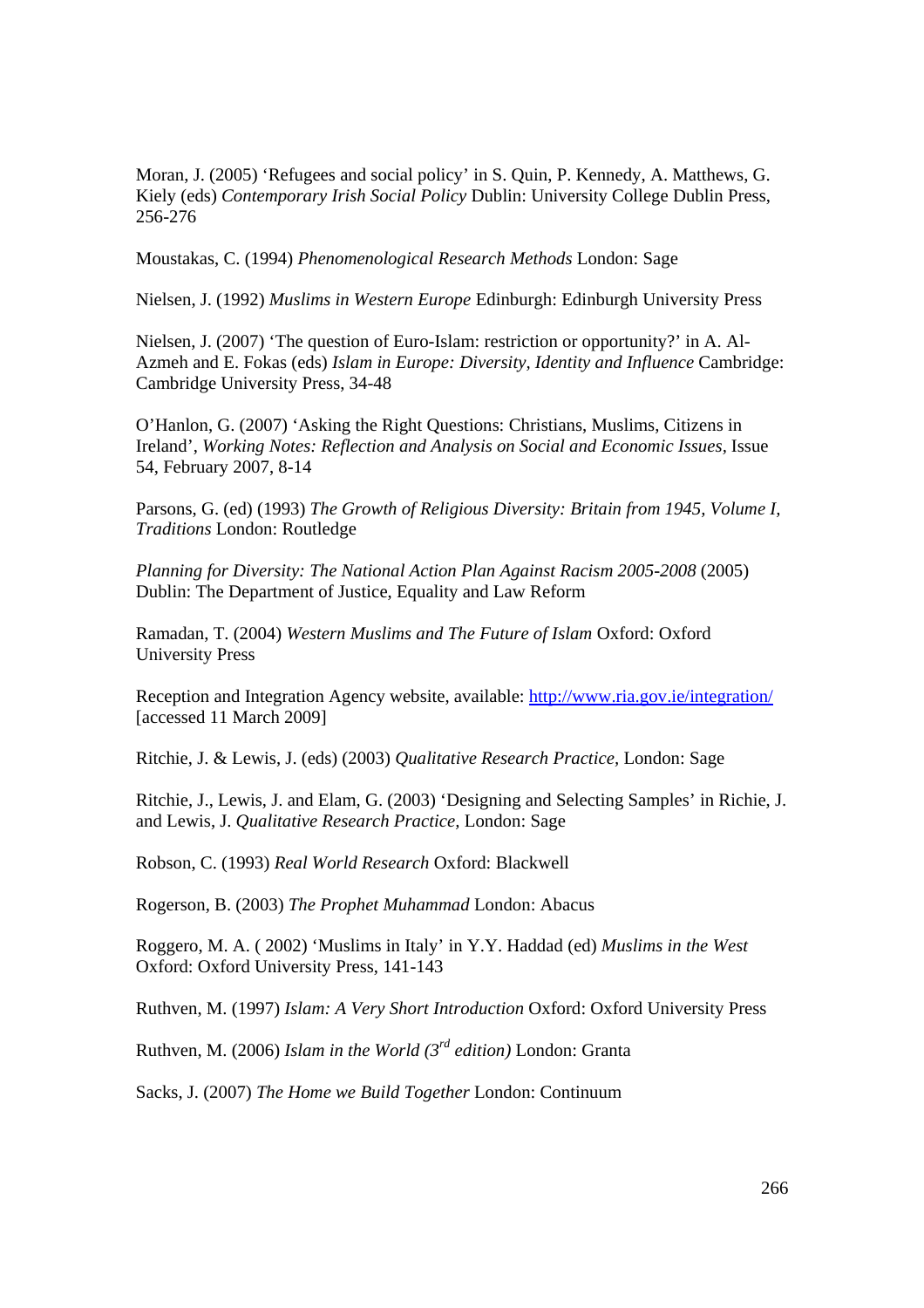Saeed, A. (2007) 'Media, Racism and Islamophobia: The Representation of Islam and Muslims in the Media' *Sociology Compass* Volume One, Issue 2, 443-462

Said, E. W. (1997) *Covering Islam (revised edition)* London: Vintage

Said, E. W. (2003) *Orientalism* London: Penguin

*Seeking Advice and Redress Against Racism in Ireland: An Information Handbook*  (2006) Dublin: National Consultative Committee on Racism and Interculturalism (NCCRI)

Selim, A. (2005a) 'The Muslim Community in Ireland', *Spectrum* Issue 9: July 2005, 26- 27

Selim, A. (2005b) 'Integration of Muslims in Ireland', *Spectrum* Issue 9: July 2005, 28

Selim, A. (2009) *Re: Discussions with government on funding,* email to Colette Colfer (ccolfer@wit.ie), 11 March 2009 [accessed 11 March 2009]

Sharpe, E. J. (2005) 'The Study of Religion in Historical Perspective' in John R. Hinnells (ed) *The Routledge Companion to the Study of Religion* London: Routledge, 21-46

Simonsen, J. B. (2002) 'Globalisation in Reverse and the Challenge of Integration' in Y. Y. Haddad (ed) *Muslims in the West: From Sojourners to Citizens* New York: Oxford University Press, 121-130

Skuce, S. (2006) *The Faiths of Ireland* Dublin: The Columba Press

Smart, N. (1973) *The Science of Religion and the Sociology of Knowledge* New Jersey: Princeton

Smith, J. I. (2002) 'Introduction' in Y. Y. Haddad (ed) (2002) *Muslims in the West: From Sojourners to Citizens* Oxford: Oxford University Press, 3-18

Smith, M. J. (1998) *Social Science in Question* London: Sage

Solan, C. (2006) *Fw: Religion by nationality* email to Colette Colfer (clecolfer@yahoo.co.uk), 25 October [accessed 25 October]

The Equality Authority (2005) *Schools and The Equal Status Acts 2nd edition* Dublin: The Equality Authority

The Irish Times (2007) 'Study points to 'white flight' in Dublin 15' [online], 19 October 2007, available http://www.ireland.com/newspaper/breaking/2007/1019/breaking6.htm [accessed 18 January 2008]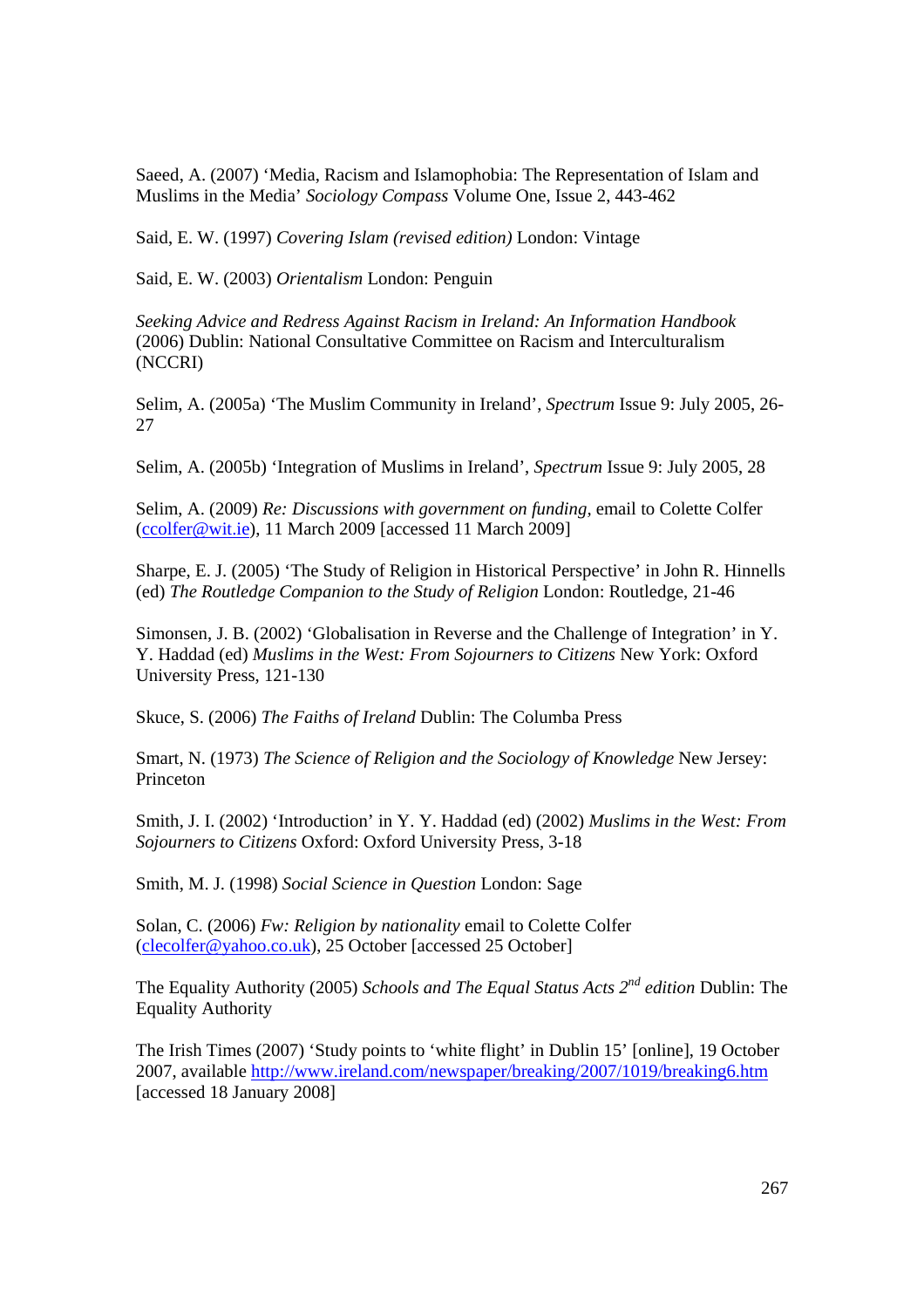*The Muslim Community in Ireland: Challenging some of Myths and Misinformation*  (2007) Dublin: National Consultative Committee on Racism and Interculturalism (NCCRI)

Tovey, H., Share, P. (2003) *A Sociology of Ireland; second edition* Dublin: Gill & Macmillan

Thompson, , C.J., Locander, W.B., Pollio, H.R. (1989) 'Putting Consumer Experience Back into Consumer Research: the Philosophy and Method of Existential-Phenomenology', *Journal of Consumer Research*Vol 16, September 1989, 133-146

Vertovec, S. (2002) 'Islamophobia and Muslim Recognition in Britain' in Haddad, Y. Y. (ed.) *Muslims in the West: From Sojourners to Citizens* New York: Oxford University Press, 19-35

Wallace, J. (2007) 'Issues facing the British and Irish Muslim Community' *Spectrum*  Issue 14: May 2007, 19-20

Walliman, N. (2006) *Social Research Methods* London: Sage

Wolffe, J. (1993) 'Fragmented Universality: Islam and Muslims' in G. Parsons (ed) *The Growth of Religious Diversity: Britain from 1945, Volume I, Traditions* London: Routledge, 133-172

Yates, S.J. (2004) *Doing Social Science Research* London: Sage

Yusuf 'Ali, A. (2003) *The Meaning of the Holy Quran* Leicester: The Islamic Foundation

Other Internet sites accessed for information: http://www.islaminireland.com/ http://www.islamireland.ie http://www.hinduonnet.com/fline/stories/20070223000906200.htm http://www.redbrick.dcu.ie/~isoc/islaminireland.html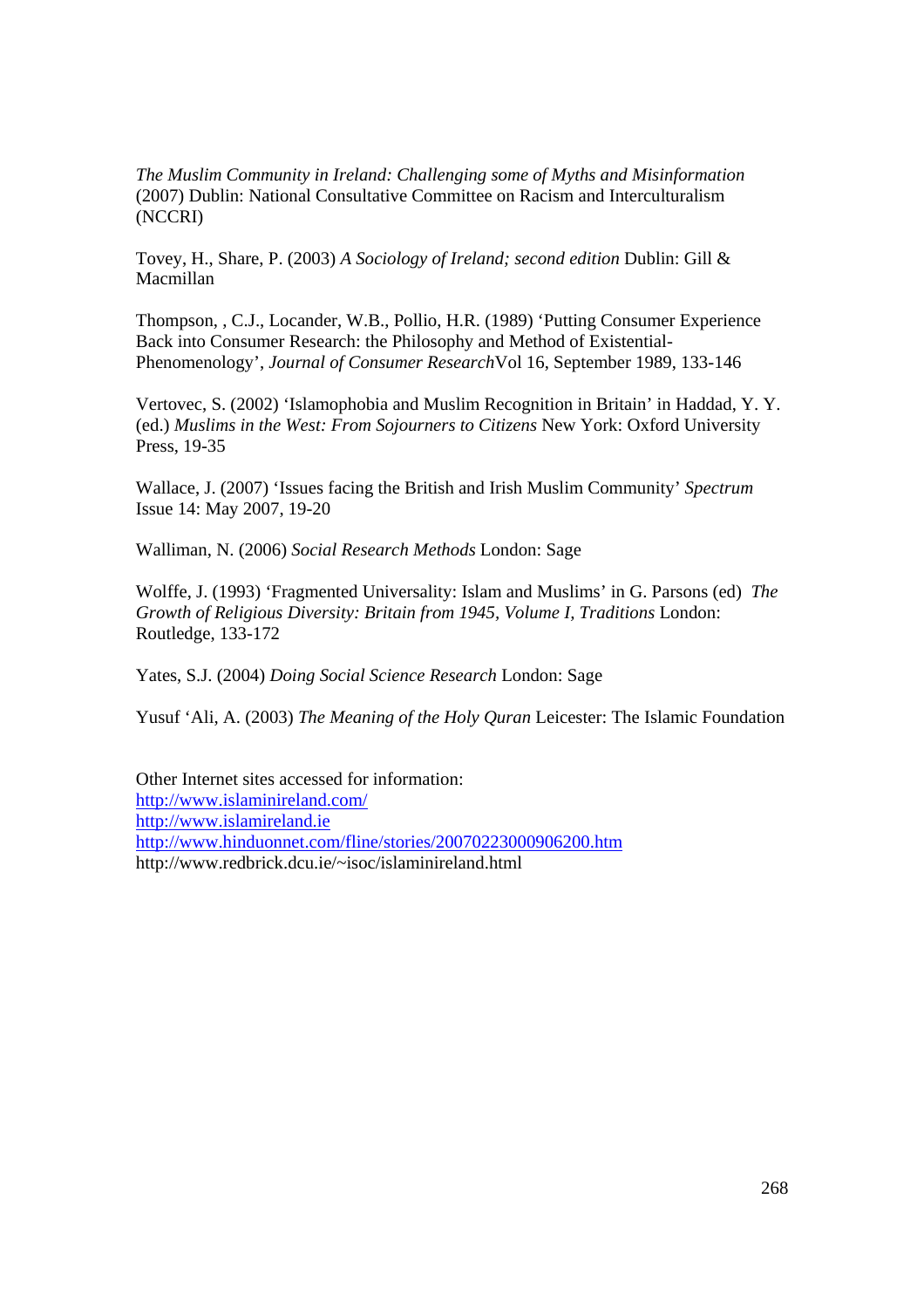## **Glossary**

*adhan –* the call to prayer

*ahadith* – plural of *hadith*

Admadiyya **-** a Muslim sect founded in the 19<sup>th</sup> Century by Mirza Ghulam Ahmad (see Appendix E)

*Barelwis* – a 19<sup>th</sup> century movement founded by Ahmad Riza Khan Barelwi (see Appendix E)

*burkha* – an outer garment worn by women which covers the entire body

*Deobandi* – a 19<sup>th</sup> century movement founded in India (see Appendix E)

*hadith –* report of the Prophet Muhammad's sayings and actions

*halal* – permitted or lawful

*haram* – prohibited or unlawful

*hijab* – veil or head covering worn by Muslim women in public

*hijra –* emigration

*Imam –* leader or prayer leader. In Shiah Islam it refers to a successor of the Prophet Muhammad who is a descendent of Ali and who governs as the head of the Islamic community

*jihad* **–** struggle to practice Islam, either internally or externally. It can include armed struggle and holy war

*kaba –* cube shaped shrine in the centre of the Grand Mosque in Mecca, the focal point for prayer and pilgrimage

*nikab* – another word for the burkha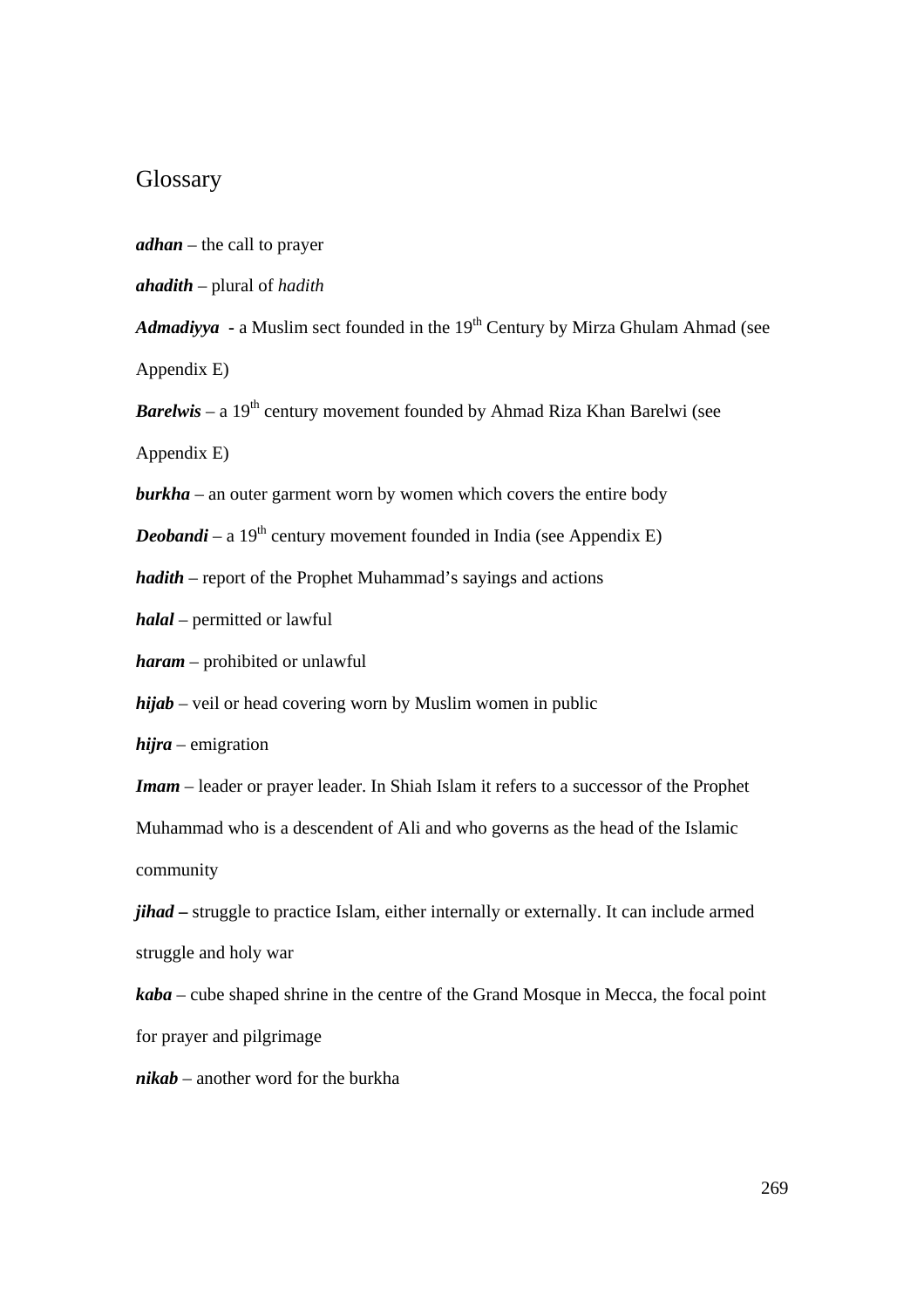*Salafi/Salafiyya* – Salafiyya means 'pious ancestors'. It is also an Islamic movement (see Appendix E)

*shalwar kameez –* traditional dress worn by men and women in South Asia made up of a long shirt and loose trousers

*Sharia* – Islamic law

*surah* – a chapter of the Quran

*sunnah –* practice or behaviour of the Prophet Muhammad

**Tablighi Jamaat** – a 20<sup>th</sup> century movement (see Appendix E)

*ummah* – the worldwide Islamic community

*urf* **–** the custom of a society

*Wahhabi* – an eighteenth century revivalist movement (see Appendix E)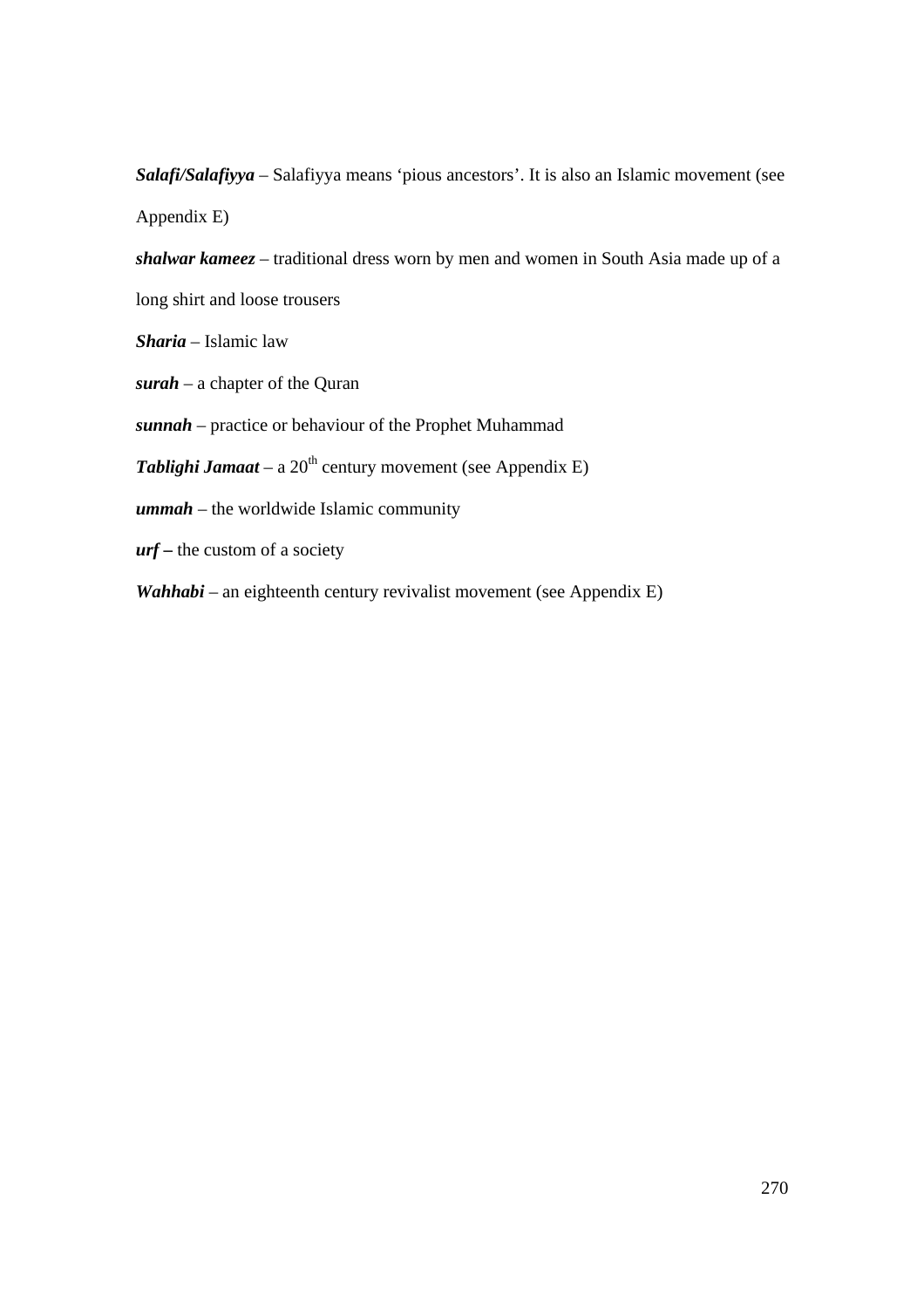#### **APPENDIX A: INFORMATION SHEET FOR THE RESEARCH**

This project is being undertaken by Colette Colfer as part of a research masters degree at Waterford Institute of Technology.

The aim of the research is to explore the relationship between Muslims living in Ireland and Irish society and to document the history, practices, beliefs and experiences of Muslims in Ireland from a Muslim point of view.

The research will be centred around a series of in-depth interviews with male and female Muslims from a range of social and cultural backgrounds who are now living in Ireland.

It is hoped that the research will contribute to a greater understanding in Ireland of the religion of Islam and to a wider appreciation of the growing multiculturalism and diversity of Irish society.

The outcomes of the research are likely to include a published account of the findings as well as public discussions and debates.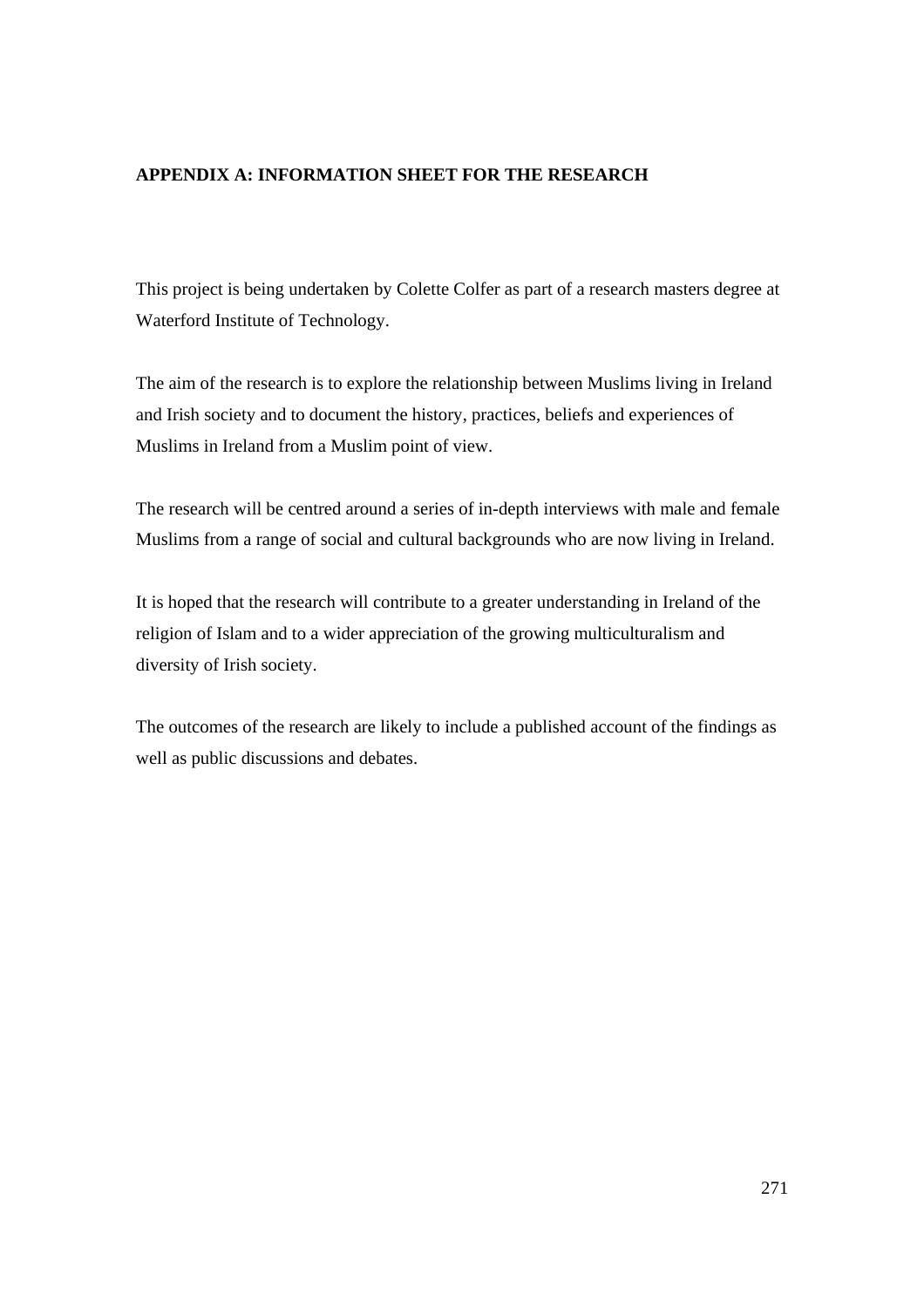### **APPENDIX B: CONSENT FORM - RADIO INTERVIEWS**

I \_\_\_\_\_\_\_\_\_\_\_\_\_\_\_\_\_\_\_\_ give permission for the interview(s) conducted with me for the radio series 'Islam in Ireland' to be used in the research project 'Islam in Ireland – Assimilation and Adaptation'.

I understand that the purpose of the research project is a master's degree being undertaken by Colette Colfer at Waterford Institute of Technology and that the information may be published in books and articles, and may be discussed in public presentations or broadcasts.

I understand that my name will never appear as having taken part in this research unless I grant permission by ticking the appropriate box below:

Please tick one of the following:

| I grant permission for my name to be included in all printed, |  |
|---------------------------------------------------------------|--|
| published and broadcast outcomes of the research              |  |
| I do not grant permission for my name to be included in any   |  |
| printed, published or broadcast outcomes of the research      |  |

I understand that I can withdraw from the study at any time and that participation is entirely voluntary.

Participant: \_\_\_\_\_\_\_\_\_\_\_\_\_\_\_\_\_\_\_\_\_\_\_\_\_\_\_\_\_\_ Date: \_\_\_\_\_\_\_\_\_\_\_\_

Witnessed: \_\_\_\_\_\_\_\_\_\_\_\_\_\_\_\_\_\_\_\_\_\_\_\_\_\_\_\_\_\_ Date: \_\_\_\_\_\_\_\_\_\_\_\_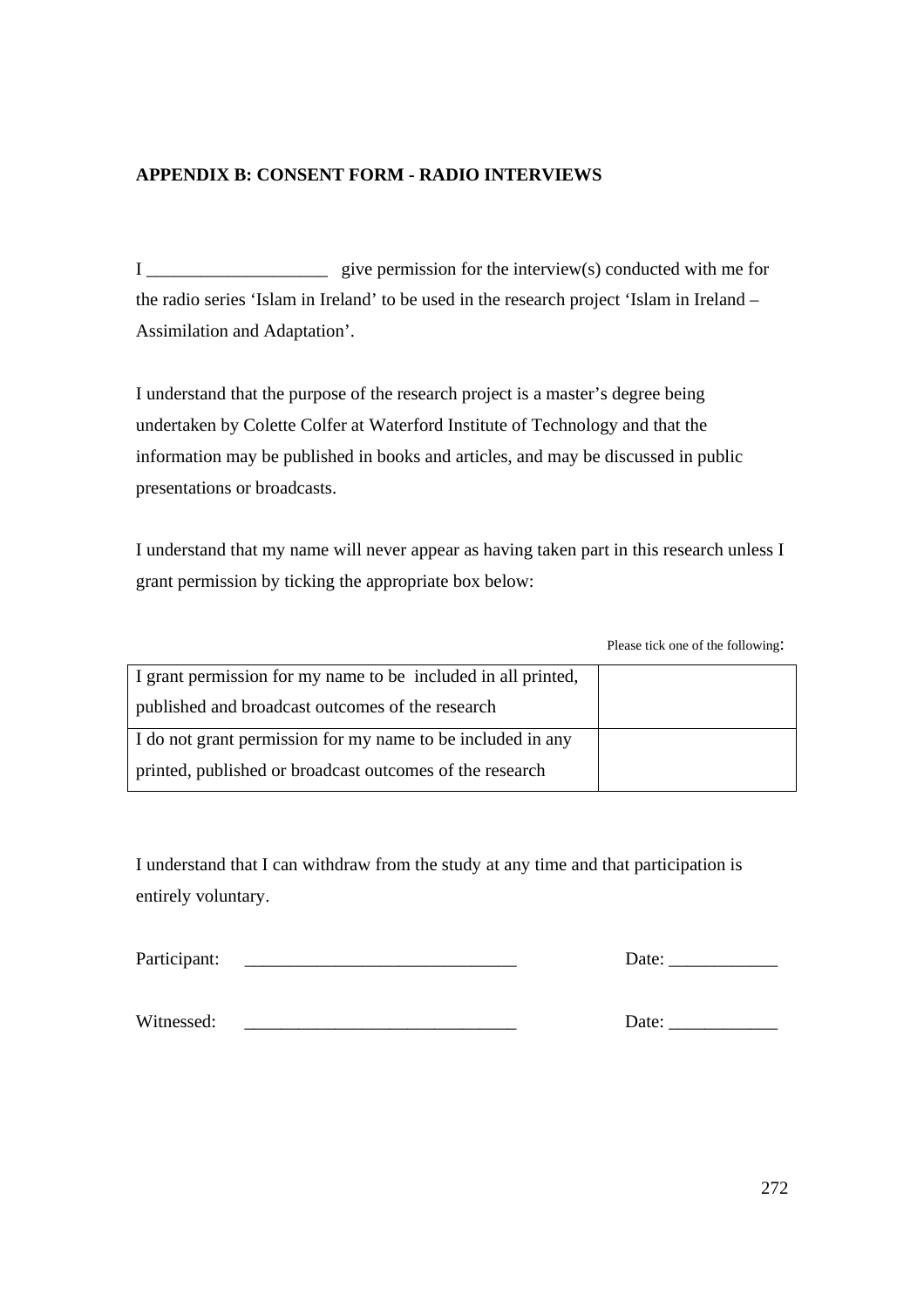### **APPENDIX C: CONSENT FORM**

I ………………………………agree to take part in the research project 'Islam in Ireland - Assimilation and Adaptation'. I understand what the research is about, why it is being conducted and what the information will be used for. Colette Colfer has fully explained to me the aims and purpose of the research.

I consent to taking part in a research interview and for this interview to be taped. It has been explained to me the reasons for taping the interview and that these tapes will be kept in a locked cabinet accessible only to Colette Colfer and her academic supervisor, Dr. Michael Howlett, and that they will be destroyed upon completion of the research. I also understand that my name will never appear as having taken part in this research unless I grant permission by ticking the box below:

| I grant permission for my name to be included in all printed, |  |
|---------------------------------------------------------------|--|
| published and broadcast outcomes of the research              |  |

I understand that I can withdraw from the study at any time and that participation is entirely voluntary.

Participant Date

Witnessed\_\_\_\_\_\_\_\_\_\_\_\_\_\_\_\_\_\_\_\_\_\_\_\_\_\_\_\_ Date\_\_\_\_\_\_\_\_\_\_\_\_\_\_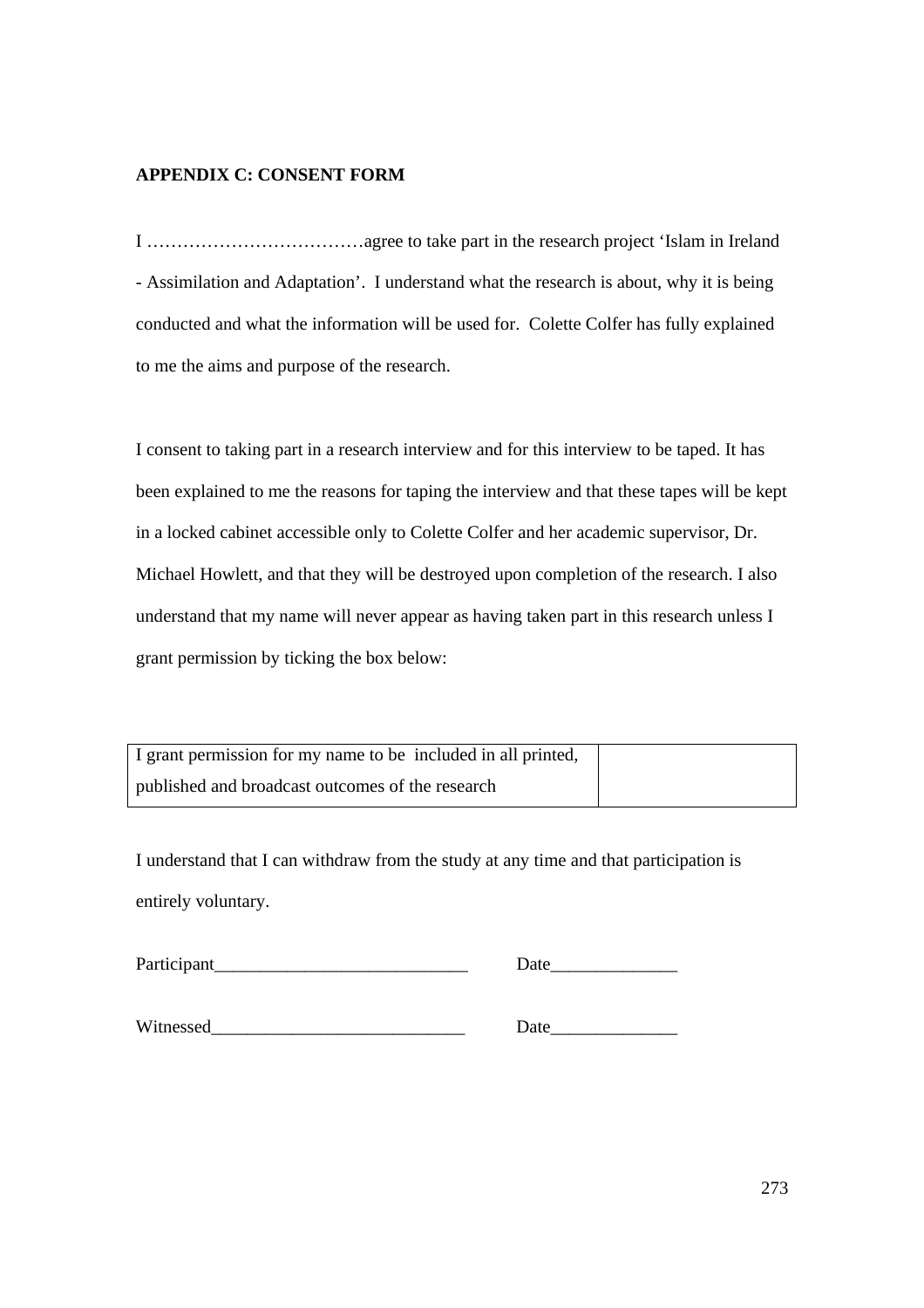### **APPENDIX D: TOPIC GUIDE**

### **OBJECTIVES**

Firstly of all I want to thank you for taking part in this research project and I want to stress that you will be completely anonymous and your name won't be included anywhere on the research and there will be no records of the interview kept with your name on them.

The purpose of the research is to describe the experiences of Muslims living in Ireland. Also to find out the historical background of Islam in Ireland

Just also to explain that the interview will be recorded on mini-disc and it will be recording up until the point where we are parting company.

#### **INTRODUCTION:**

Introduce the study; confidentiality; timing

- **1. PRESENT CIRCUMSTANCES**
- Age
- Location
- Family circumstances
- Career work/education
- Spare time

#### **2. LIFE HISTORY**

Encourage detailed coverage of circumstances and key events/periods

- Childhood and family background
- where born
- family composition
- family circumstances (economic, mobility)
- extended family (geographic and emotional proximity)
- School life/education
- where went to school
- When left school/further education
- Any qualifications
- Working history
- whether worked, when started
- types of jobs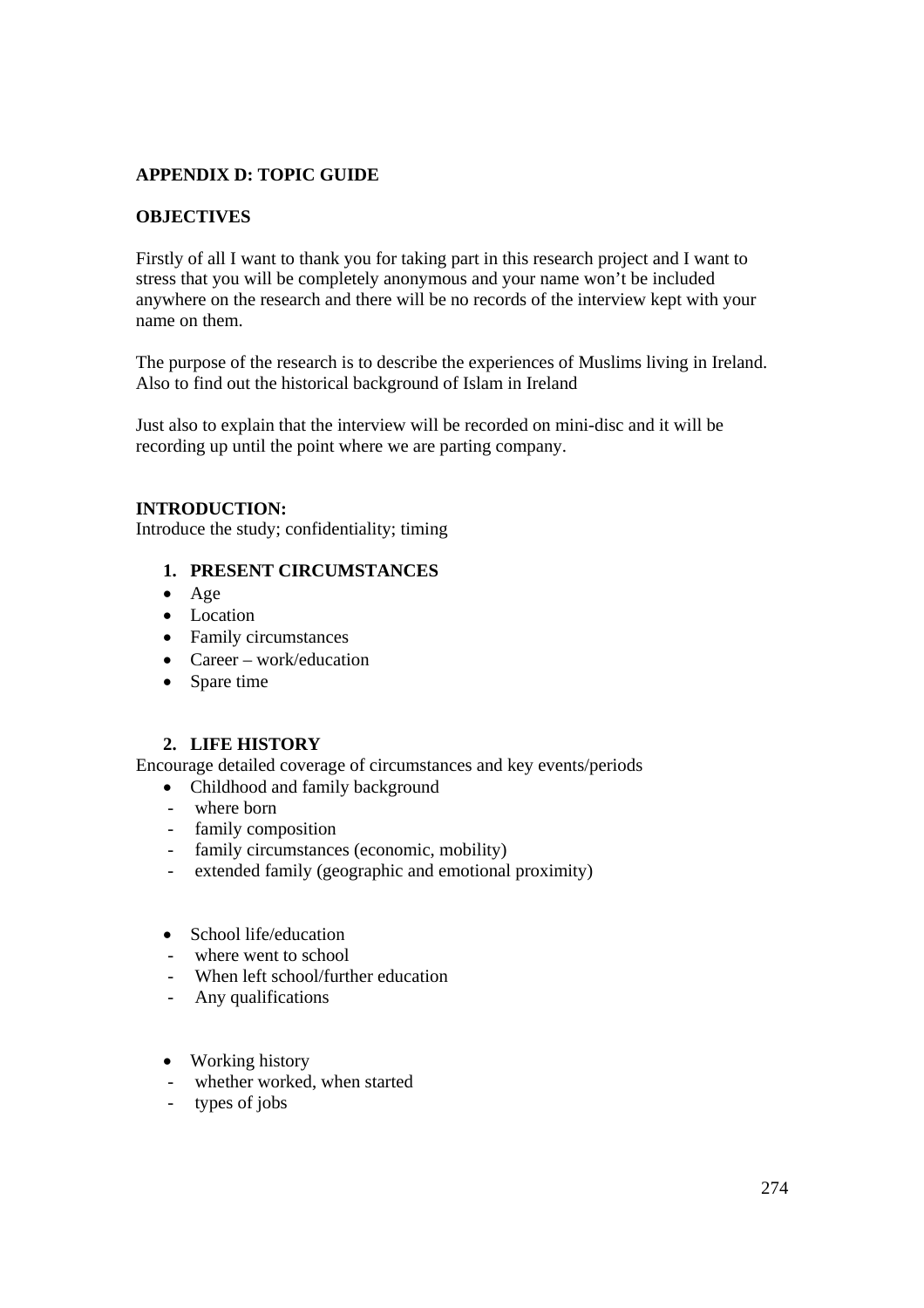- Leaving home
- when, what precipitated
- experiences and feelings
- how well prepared
- Home moving/stability
- experiences of moving
- where from/to
- what precipitated
- first impressions of new place/country

### **3. RELIGION**

- **\*** Religion in current circumstances
- **sect**
- mosque
- prayers
- \* Religion in the past
- family and religion
- first memory of religion
- significant religious events
- awareness of diversity within Islam
- experiences of diversity or of us and them
- interactions with other groups/religions
- \* Religion in Ireland
- Overall view of religion in Ireland
- View of Islam in Ireland & Islamic community
- Diversity in Ireland
- Experiences of diversity
- interactions with other sects or groups
- experiences of interactions with non-Muslims
- social life in Ireland
- involvement in any clubs, organisations, groups
- Friendships
- important friendships and relationship as growing up
- whether local network of friends, what based around and how easily made
- whether still in contact, still important
- religion of friends
- religious experiences with friends
- interaction with Irish people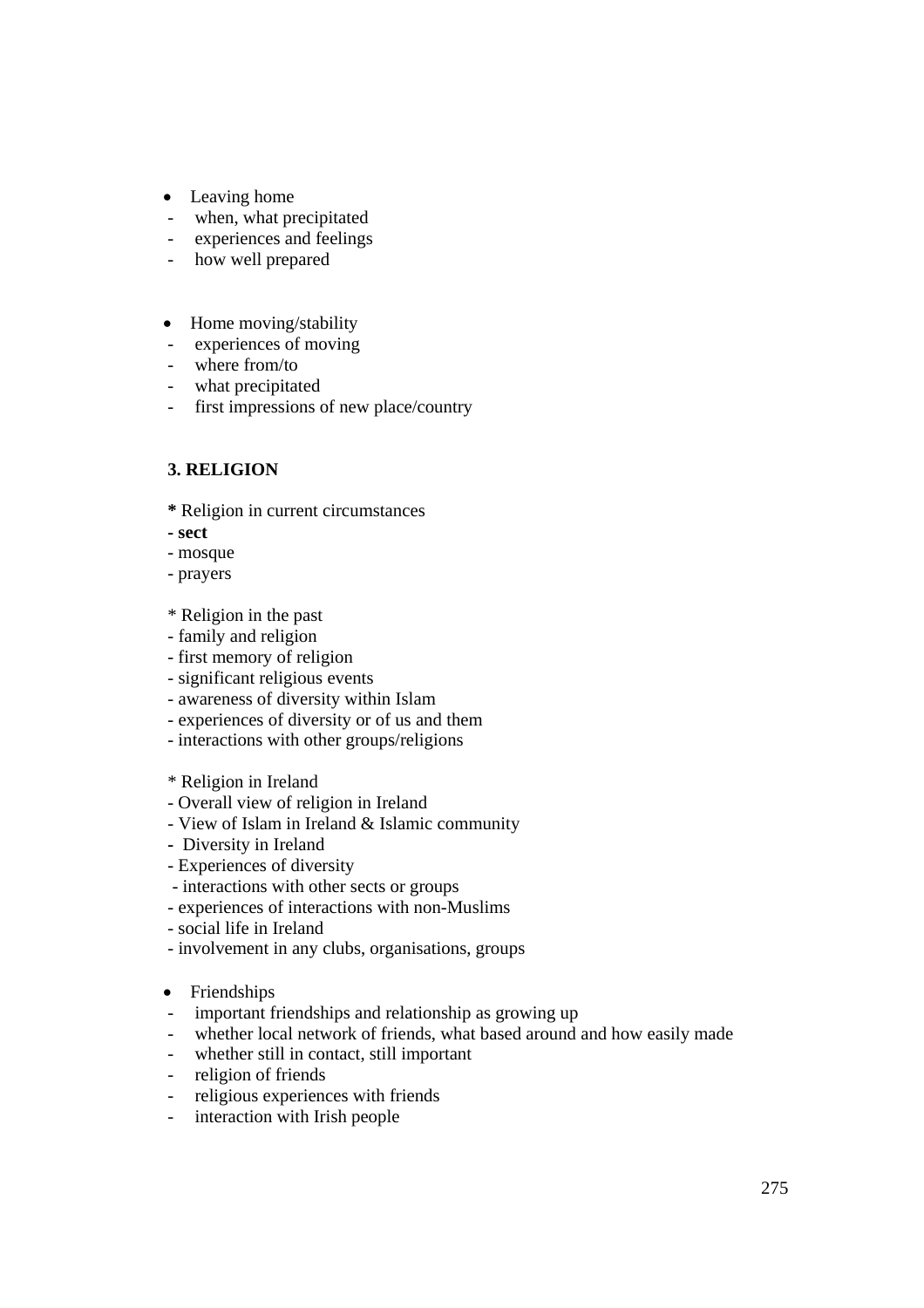- Irish behaviour and attitude towards you
- Further relationships
- boyfriends/girlfriends/partners
- living together
- relationship breakdowns/separations
- religion and relationships shared religions or religious experiences
- \* Difficulties
- What are the difficulties
- How cope with difficulties
- mosque
- prayers
- Sharia law
- education
- discrimination interaction, socialising
- world-wide community
- experience of links with Muslims from around the world
- identification with Muslims from around the world
- identification with Muslims from other sects or groups or countries
- identification with Irish people

#### **3. LOOKING TO THE FUTURE**

- Islam in Ireland
- to overcome difficulties
- most important issues
- solutions to problems
- what way would like to see it developing
- what could be done to help Muslims coming to Ireland for the first time
- what can be learned from experience
- what would have made a difference at times when there were difficulties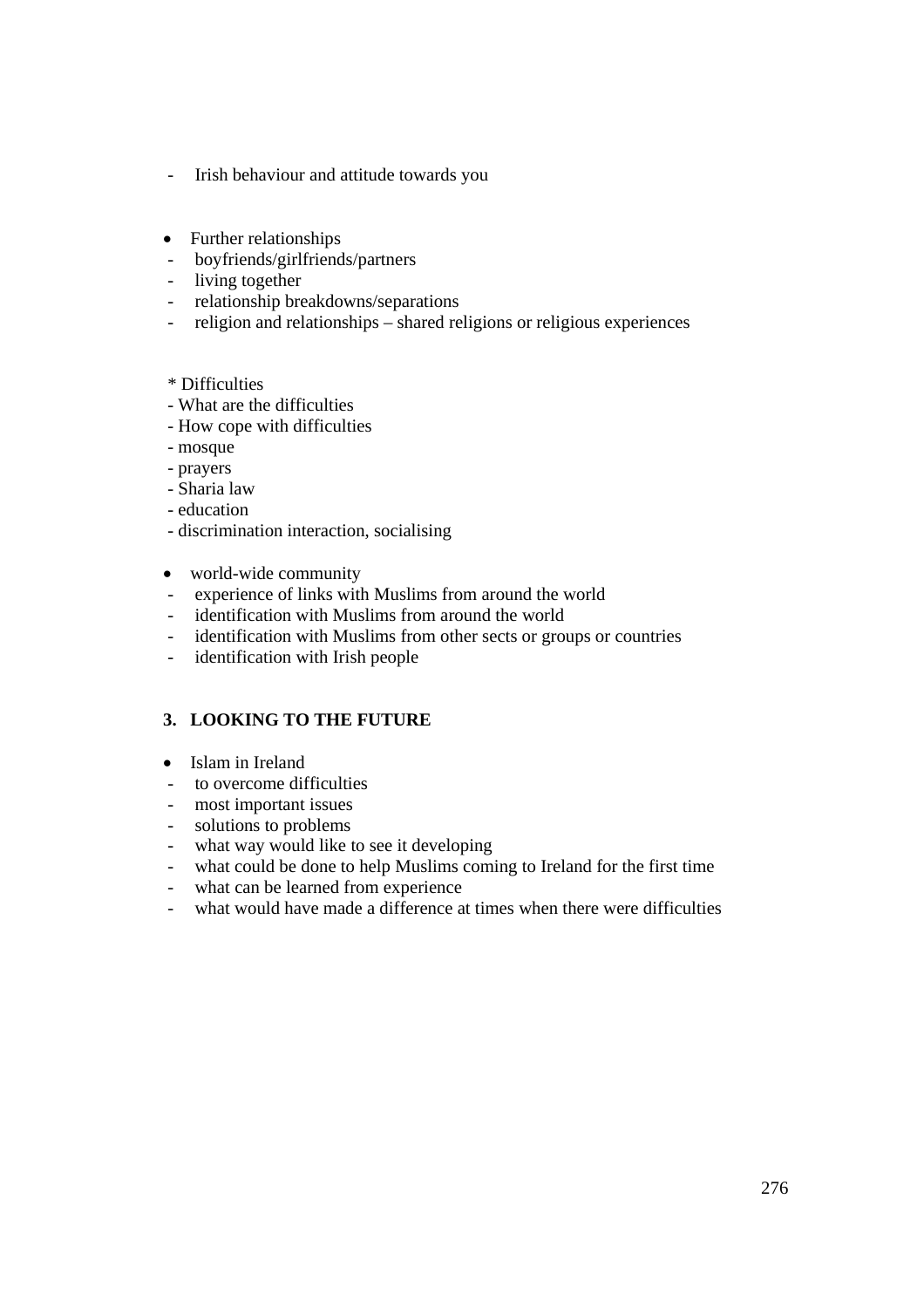#### **APPENDIX E: DIVISIONS IN ISLAM**

**Ahmadiyya –** founded by Mirza Ghulam Ahmad (1839-1908). This group have been the subject of much hostility from other Muslim groups who usually dismiss their claim to be Muslims (Wolffe, 1993: 140-141). Its founder believed himself to be the mahdi or expected one who would regenerate Islam. It is a proselytizing movement and has been persecuted in Pakistan so its headquarters are now in Britain. It is further divided into **Qadianis** and **Lahoris.** 

**Ahl-i-Hadith** movement condemned Sufism and advocated a return to the Quran and *ahadith* in a very strict fashion. Their aim is to purify the faith and get rid of accretions and superstitions. They live a puritanical style of life and try to return to the original Islam (Wolffe, 1993: 139-140). Generally 'more sophisticated urban Muslims' than the Barelwis (Metcalf in Wolffe, 1993: 140).

**Ahl-i-Quran** movement (also known as **Pervaizi movement**) split up from the Ahl-i-Hadith movement in the late nineteenth century. They believe that the Quran is the only authentic source of authority (Wolffe, 1993: 139).

**Barelwis** – named after their founding figure Ahmad Riza Khan Barelwi (1856-1921) who stressed Sufi devotion, the veneration of saints and the endorsement of other customs (Robinson in Wolffe, 1993: 140). There is also a stress on the celebration of *mawlid*, the anniversary of either the death or birth of the prophet. This is often criticised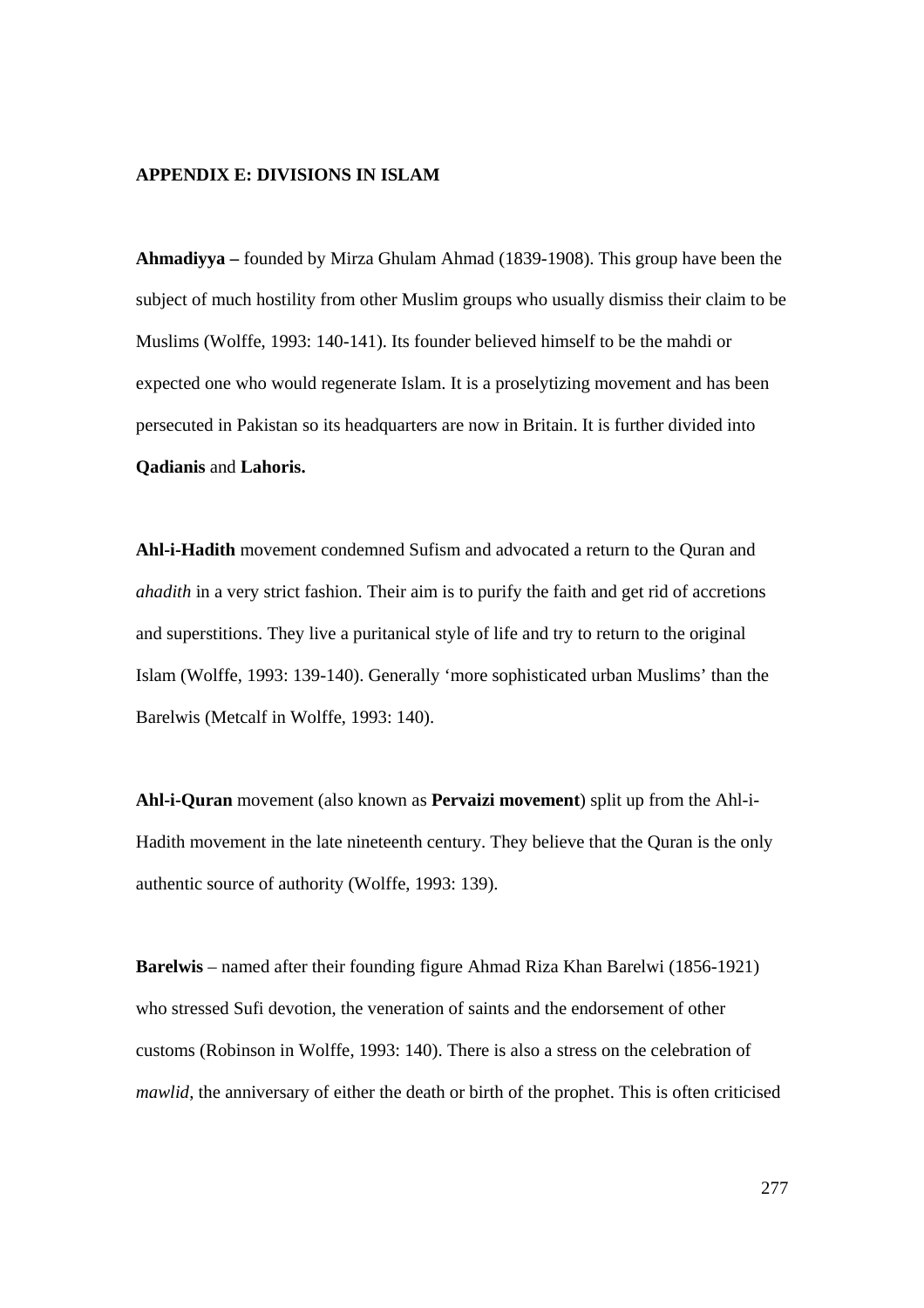by other groups who see the practice as a divinisation of Muhammad (Wolffe, 1993: 154). They also saw the non-Islamic state as irrelevant (Wolffe, 1993: 140). According to Wolffe (1993: 140) they are generally poorly educated rural people.

**Deobandi** – named after a madrasa founded in 1867 in Deoband, India. They have 'sought to promote a revival of Islamic observance, spirituality and culture while accepting that they would not be assisted by the state, let alone able to control it' (Wolffe, 1993: 139). They have also synthesised some aspects of Sufi practices as well as a stress on study and the observance of the Sharia and try to restore the classical mediaeval form of Islam (Wolffe, 1993: 140). Generally they are considered to be 'more sophisticated urban Muslims' than the Barelwis (Metcalf in Wolffe, 1993: 140).

**Ismaili** – a subdivision within Shii Islam which emerged after a dispute over the leadership. The Aga Khan is the leader of the most important subsection and in Britain the community often came from India via East Africa and is often wealthy and highly involved in the business world (Wolffe, 1993: 138).

**Jamaat-i-Islami** – founded in 1941 by Abul Ala Maududi. Promoted Islam as a total way of life and wanted to create an Islamic state. They are a political force in Pakistan since 1947 and resist secularisation. They have 'a potentially radical programme which would tend to have a natural appeal to a community in a state of insecurity and transition' (Wolffe, 1993: 142). Encourages 'the separation of male and female domains on the grounds of the potentially disruptive effect of sexual temptation' (Wolffe, 1993: 159).